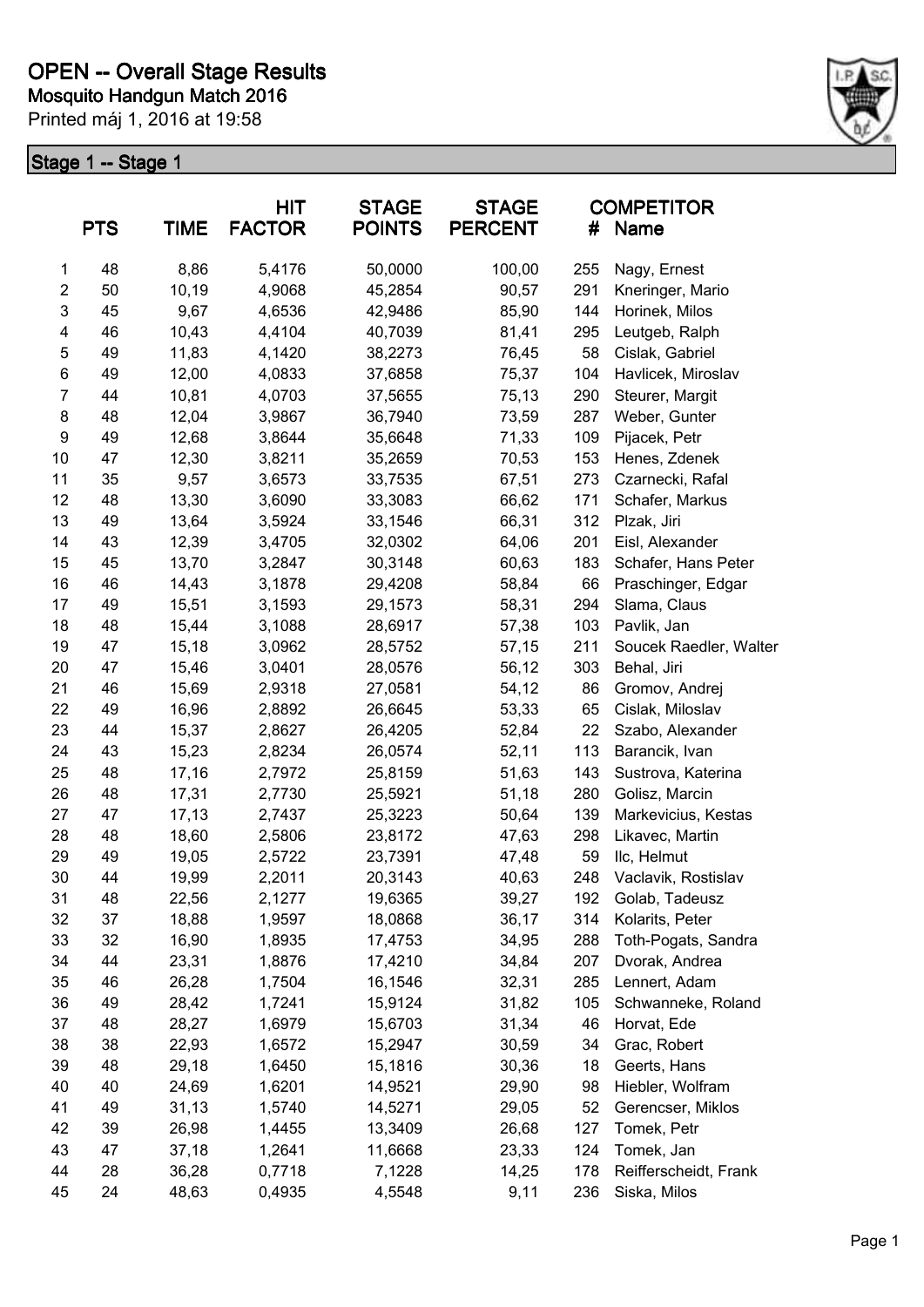

|                | <b>PTS</b> | <b>TIME</b> | <b>HIT</b><br><b>FACTOR</b> | <b>STAGE</b><br><b>POINTS</b> | <b>STAGE</b><br><b>PERCENT</b> | #   | <b>COMPETITOR</b><br>Name |
|----------------|------------|-------------|-----------------------------|-------------------------------|--------------------------------|-----|---------------------------|
| 1              | 39         | 9,25        | 4,2162                      | 50,0000                       | 100,00                         | 267 | Znamenacek, Petr          |
| $\overline{c}$ | 46         | 11,68       | 3,9384                      | 46,7049                       | 93,41                          | 177 | Ciesielski, Marcin        |
| 3              | 46         | 12,34       | 3,7277                      | 44,2069                       | 88,41                          | 78  | Batki, Gyorgy             |
| 4              | 45         | 13,04       | 3,4509                      | 40,9244                       | 81,85                          | 70  | Pupala, Ondrej            |
| 5              | 46         | 13,42       | 3,4277                      | 40,6492                       | 81,30                          | 302 | Kozak, Petr               |
| $\,6$          | 45         | 14,02       | 3,2097                      | 38,0638                       | 76,13                          | 313 | Horacek, Lukas            |
| 7              | 43         | 13,78       | 3,1205                      | 37,0055                       | 74,01                          | 151 | Vaclavik, Jaroslav        |
| 8              | 46         | 15,29       | 3,0085                      | 35,6778                       | 71,36                          | 247 | Kubik, Karel              |
| 9              | 44         | 14,67       | 2,9993                      | 35,5688                       | 71,14                          | 84  | Deledivka, Vitaliy        |
| 10             | 44         | 14,69       | 2,9952                      | 35,5204                       | 71,04                          | 142 | Berger, Rene              |
| 11             | 45         | 15,19       | 2,9625                      | 35,1319                       | 70,26                          | 110 | Rakusan, Josef            |
| 12             | 48         | 16,32       | 2,9412                      | 34,8793                       | 69,76                          | 77  | Szaszi, Csaba             |
| 13             | 50         | 17,14       | 2,9172                      | 34,5944                       | 69,19                          | 167 | Vavrek, Adrian            |
| 14             | 47         | 16,33       | 2,8781                      | 34,1318                       | 68,26                          | 76  | Szarvas, Peter            |
| 15             | 46         | 16,30       | 2,8221                      | 33,4670                       | 66,93                          | 80  | Miglecz, Gyula            |
| 16             | 45         | 16,28       | 2,7641                      | 32,7797                       | 65,56                          | 320 | Kurbatskikh, Vasily       |
| 17             | 32         | 11,60       | 2,7586                      | 32,7144                       | 65,43                          | 212 | Stranz, Jurgen            |
| 18             | 44         | 15,98       | 2,7534                      | 32,6530                       | 65,31                          | 130 | Pitonak, Martin           |
| 19             | 43         | 16,45       | 2,6140                      | 30,9991                       | 62,00                          | 57  | Bobaly, Mihaly            |
| 20             | 48         | 18,81       | 2,5518                      | 30,2621                       | 60,52                          | 39  | Kubacek, Petr             |
| 21             | 47         | 18,47       | 2,5447                      | 30,1771                       | 60,35                          | 61  | Strasser, Elisabeth       |
| 22             | 33         | 13,03       | 2,5326                      | 30,0342                       | 60,07                          | 136 | Velicko, Laurius          |
| 23             | 48         | 19,20       | 2,5000                      | 29,6474                       | 59,29                          | 9   | Klecanda, Kvido           |
| 24             | 38         | 15,61       | 2,4343                      | 28,8687                       | 57,74                          | 244 | Stanko, Lubomir           |
| 25             | 46         | 19,15       | 2,4021                      | 28,4863                       | 56,97                          | 234 | Turkova, Eva              |
| 26             | 46         | 19,20       | 2,3958                      | 28,4121                       | 56,82                          | 258 | Zhuralev, Andrey          |
| 27             | 42         | 17,92       | 2,3438                      | 27,7945                       | 55,59                          | 147 | Zarubova, Marketa         |
| 28             | 50         | 21,41       | 2,3354                      | 27,6949                       | 55,39                          | 225 | Dianics, Attila           |
| 29             | 40         | 17,65       | 2,2663                      | 26,8759                       | 53,75                          | 72  | Obermajer, Attila         |
| 30             | 44         | 19,60       | 2,2449                      | 26,6222                       | 53,24                          | 306 | Sliva, Tomas              |
| 31             | 33         | 15,02       | 2,1971                      | 26,0550                       | 52,11                          | 82  | Gal, Tibor                |
| 32             | 48         | 22,13       | 2,1690                      | 25,7221                       | 51,44                          | 115 | Poliacik, Martin          |
| 33             | 44         | 21,82       | 2,0165                      | 23,9136                       | 47,83                          | 307 | Zalejsky, Rostislav       |
| 34             | 45         | 22,40       | 2,0089                      | 23,8238                       | 47,65                          | 165 | Swierczek, Zbigniew       |
| 35             | 36         | 17,99       | 2,0011                      | 23,7311                       | 47,46                          | 164 | Stepniewicz, Hubert       |
| 36             | 50         | 25,01       | 1,9992                      | 23,7085                       | 47,42                          | 311 | Konvicny, Lumir           |
| 37             | 45         | 22,72       | 1,9806                      | 23,4883                       | 46,98                          | 155 | Havranek, Rostislav       |
| 38             | 40         | 20,48       | 1,9531                      | 23,1621                       | 46,32                          | 218 | Sajgo, Zoltan             |
| 39             | 46         | 24,14       | 1,9056                      | 22,5979                       | 45,20                          | 219 | Kiss, Gabor               |
| 40             | 46         | 24,32       | 1,8914                      | 22,4306                       | 44,86                          | 10  | Kovac, Ondrej             |
| 41             | 48         | 25,39       | 1,8905                      | 22,4195                       | 44,84                          | 176 | Bicskei, Bea              |
| 42             | 46         | 24,55       | 1,8737                      | 22,2205                       | 44,44                          | 233 | Bulko, Peter              |
| 43             | 46         | 24,76       | 1,8578                      | 22,0320                       | 44,06                          | 223 | Szabo, Karoly             |
| 44             | 40         | 22,33       | 1,7913                      | 21,2431                       | 42,49                          | 235 | Siska, Michal             |
| 45             | 48         | 26,84       | 1,7884                      | 21,2083                       | 42,42                          | 289 | Kwiatkowski, Roland       |
| 46             | 44         | 24,93       | 1,7649                      | 20,9304                       | 41,86                          | 31  | Kocian, Norbert           |
|                |            |             |                             |                               |                                |     |                           |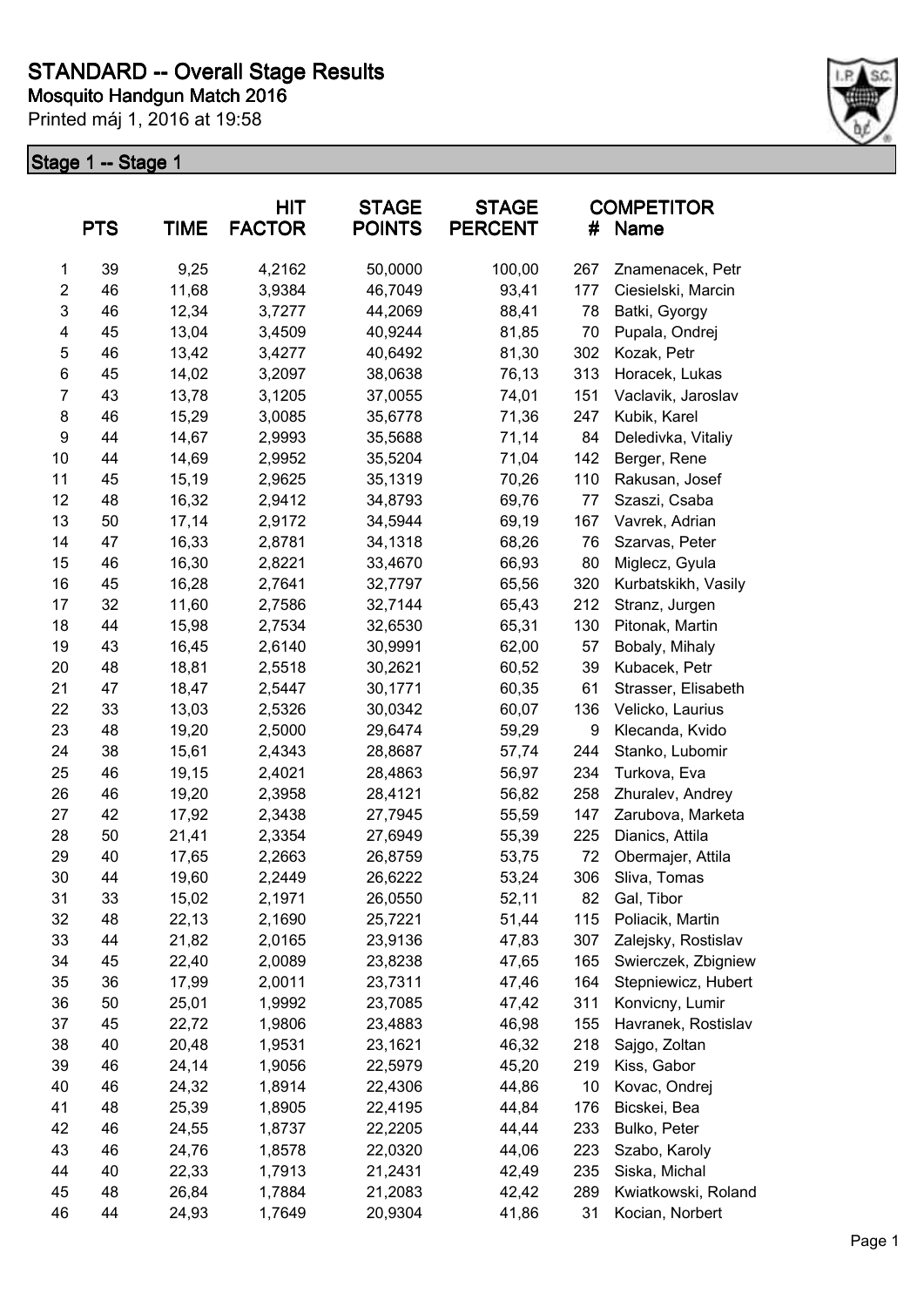

|    | <b>PTS</b> | <b>TIME</b> | <b>HIT</b><br><b>FACTOR</b> | <b>STAGE</b><br><b>POINTS</b> | <b>STAGE</b><br><b>PERCENT</b> | #   | <b>COMPETITOR</b><br>Name |
|----|------------|-------------|-----------------------------|-------------------------------|--------------------------------|-----|---------------------------|
| 47 | 34         | 19,30       | 1,7617                      | 20,8915                       | 41,78                          | 135 | Potocky, Peter            |
| 48 | 50         | 28,46       | 1,7569                      | 20,8345                       | 41,67                          | 21  | Szalai, Laszlo            |
| 49 | 31         | 17,77       | 1,7445                      | 20,6881                       | 41,38                          | 74  | Stanko, Pavol             |
| 50 | 44         | 25,37       | 1,7343                      | 20,5674                       | 41,13                          | 308 | Konvicna, Ruzena          |
| 51 | 45         | 26,06       | 1,7268                      | 20,4779                       | 40,96                          | 150 | Soustar, Ivo              |
| 52 | 35         | 20,38       | 1,7174                      | 20,3662                       | 40,73                          | 75  | Mikula, Jozef             |
| 53 | 42         | 25,04       | 1,6773                      | 19,8913                       | 39,78                          | 53  | Bodo, Katalin             |
| 54 | 36         | 21,52       | 1,6729                      | 19,8384                       | 39,68                          | 123 | Ecker, Karol              |
| 55 | 42         | 25,13       | 1,6713                      | 19,8200                       | 39,64                          | 154 | Bures, Vitezslav          |
| 56 | 46         | 27,79       | 1,6553                      | 19,6298                       | 39,26                          | 49  | Kebo, Vekoslav            |
| 57 | 42         | 26,36       | 1,5933                      | 18,8952                       | 37,79                          | 158 | Pawlik, Celina            |
| 58 | 50         | 31,58       | 1,5833                      | 18,7761                       | 37,55                          | 38  | Zakupszky, Gabor          |
| 59 | 33         | 20,90       | 1,5789                      | 18,7247                       | 37,45                          | 71  | Hukel, Miroslav           |
| 60 | 42         | 26,70       | 1,5730                      | 18,6546                       | 37,31                          | 4   | Noga, Tadeusz             |
| 61 | 46         | 29,68       | 1,5499                      | 18,3798                       | 36,76                          | 301 | Kominek, Jiri             |
| 62 | 48         | 31,57       | 1,5204                      | 18,0308                       | 36,06                          | 181 | Szegedi, Mark             |
| 63 | 40         | 26,48       | 1,5106                      | 17,9139                       | 35,83                          | 185 | Barta, Aliz               |
| 64 | 47         | 31,12       | 1,5103                      | 17,9104                       | 35,82                          | 270 | Beres, Krzysztof          |
| 65 | 44         | 29,78       | 1,4775                      | 17,5217                       | 35,04                          | 41  | Kormanyos, Maria          |
| 66 | 44         | 30,02       | 1,4657                      | 17,3816                       | 34,76                          | 88  | Kotrousova, Denisa        |
| 67 | 46         | 31,39       | 1,4654                      | 17,3786                       | 34,76                          | 186 | Lesko, Eva                |
| 68 | 46         | 31,43       | 1,4636                      | 17,3564                       | 34,71                          | 17  | Koos, Zoltan              |
| 69 | 27         | 18,93       | 1,4263                      | 16,9145                       | 33,83                          | 241 | Porubsky, Miroslav        |
| 70 | 40         | 28,34       | 1,4114                      | 16,7381                       | 33,48                          | 91  | Zolnay, Pavol             |
| 71 | 48         | 34,20       | 1,4035                      | 16,6442                       | 33,29                          | 182 | Szegedi, Bence            |
| 72 | 31         | 23,36       | 1,3271                      | 15,7375                       | 31,48                          | 120 | Zelinsky, Tibor           |
| 73 | 42         | 33,47       | 1,2549                      | 14,8813                       | 29,76                          | 126 | Prinosil, Jan             |
| 74 | 33         | 26,37       | 1,2514                      | 14,8406                       | 29,68                          | 54  | Lazovsky, Richard         |
| 75 | 48         | 38,69       | 1,2406                      | 14,7126                       | 29,43                          | 125 | Nemec, Bronislav          |
| 76 | 42         | 34,57       | 1,2149                      | 14,4078                       | 28,82                          | 315 | Toth, Zoltan              |
| 77 | 48         | 40,21       | 1,1937                      | 14,1564                       | 28,31                          | 36  | Skorvaga, Noro            |
| 78 | 44         | 37,57       | 1,1711                      | 13,8886                       | 27,78                          | 64  | Bicsak, Laszlo Andras     |
| 79 | 48         | 42,29       | 1,1350                      | 13,4602                       | 26,92                          | 318 | Danek, Lukas              |
| 80 | 25         | 22,34       | 1,1191                      | 13,2710                       | 26,54                          | 28  | Entl, Libor               |
| 81 | 27         | 25,70       | 1,0506                      | 12,4588                       | 24,92                          | 68  | Solyom, Oliver            |
| 82 | 33         | 32,90       | 1,0030                      | 11,8950                       | 23,79                          | 172 | Kiss, Tamas Istvan        |
| 83 | 35         | 43,28       | 0,8087                      | 9,5902                        | 19,18                          | 271 | Tabaszevska, Agnieszka    |
| 84 | 27         | 33,94       | 0,7955                      | 9,4341                        | 18,87                          | 15  | Haviarova, Janette        |
| 85 | 26         | 35,86       | 0,7250                      | 8,5983                        | 17,20                          | 173 | Simon, Laszlo             |
| 86 | 16         | 35,38       | 0,4522                      | 5,3630                        | 10,73                          | 93  | Zolnay, Anna              |
| 87 | 15         | 43,33       | 0,3462                      | 4,1053                        | 8,21                           | 23  | Sirk, Julius              |
| 88 | 0          | 0,00        | 0,0000                      | 0,0000                        | 0,00                           | 148 | Dabrowski, Darek          |
| 89 | 0          | 66,14       | 0,0000                      | 0,0000                        | 0,00                           | 35  | Pazourkova, Eva           |
| 90 | 0          | 0,00        | 0,0000                      | 0,0000                        | 0,00                           | 27  | Entl, Zdenek              |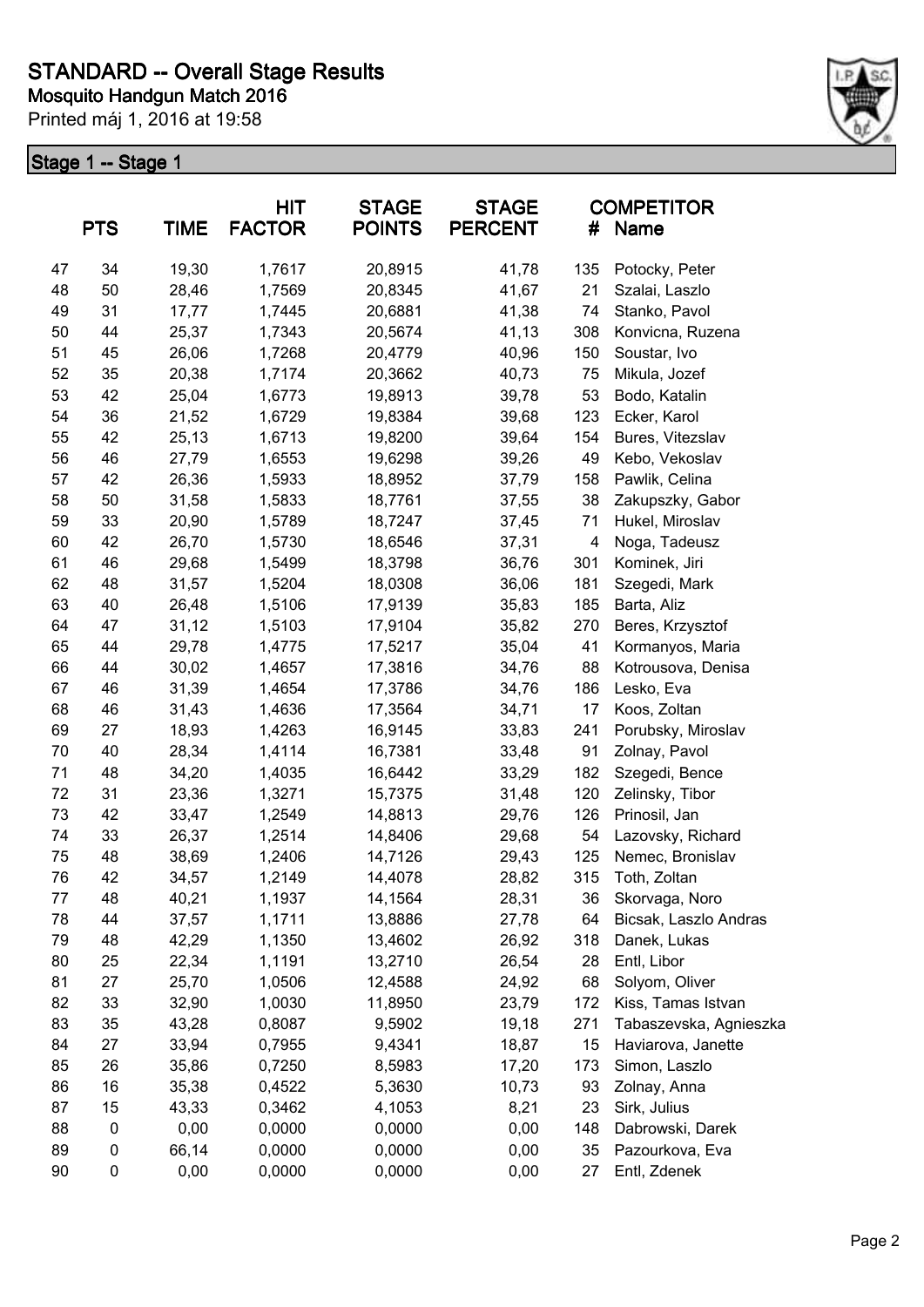

|                  | <b>PTS</b> | <b>TIME</b> | HIT<br><b>FACTOR</b> | <b>STAGE</b><br><b>POINTS</b> | <b>STAGE</b><br><b>PERCENT</b> | #   | <b>COMPETITOR</b><br>Name |
|------------------|------------|-------------|----------------------|-------------------------------|--------------------------------|-----|---------------------------|
| $\mathbf{1}$     | 48         | 9,53        | 5,0367               | 50,0000                       | 100,00                         | 92  | Momcilovic, Ljubisa       |
| $\overline{c}$   | 50         | 12,14       | 4,1186               | 40,8858                       | 81,77                          | 188 | Voyno, Alexey             |
| 3                | 42         | 10,24       | 4,1016               | 40,7166                       | 81,43                          | 166 | Szczesny, Bartosz         |
| 4                | 44         | 10,84       | 4,0590               | 40,2944                       | 80,59                          | 67  | Zapletal, Miroslav        |
| 5                | 44         | 10,98       | 4,0073               | 39,7807                       | 79,56                          | 239 | Kubica, Dusan             |
| $\,6$            | 46         | 11,49       | 4,0035               | 39,7429                       | 79,49                          | 268 | Fedor, Marian             |
| $\overline{7}$   | 42         | 10,68       | 3,9326               | 39,0391                       | 78,08                          | 111 | Hrnciarik, Andrej         |
| 8                | 48         | 12,68       | 3,7855               | 37,5789                       | 75,16                          | 283 | Koller, Hans Georg        |
| $\boldsymbol{9}$ | 48         | 12,83       | 3,7412               | 37,1395                       | 74,28                          | 317 | Sciranka, Martin          |
| 10               | 48         | 13,90       | 3,4532               | 34,2806                       | 68,56                          | 202 | Lang, Johann              |
| 11               | 44         | 13,18       | 3,3384               | 33,1405                       | 66,28                          | 152 | Maier, Markus             |
| 12               | 44         | 13,18       | 3,3384               | 33,1405                       | 66,28                          | 73  | Sefranko, Karol           |
| 13               | 42         | 12,63       | 3,3254               | 33,0117                       | 66,02                          | 269 | Penov, Anton              |
| 14               | 42         | 12,75       | 3,2941               | 32,7010                       | 65,40                          | 60  | Ziebart, Friedrich        |
| 15               | 40         | 12,21       | 3,2760               | 32,5212                       | 65,04                          | 85  | Shevchenko, Sergeii       |
| 16               | 46         | 14,35       | 3,2056               | 31,8220                       | 63,64                          | 97  | Panachev, Leonid          |
| 17               | 48         | 15,20       | 3,1579               | 31,3487                       | 62,70                          | 138 | Holan, Roman              |
| 18               | 42         | 13,51       | 3,1088               | 30,8614                       | 61,72                          | 160 | Mika, Marek               |
| 19               | 48         | 15,80       | 3,0380               | 30,1582                       | 60,32                          | 128 | Glezgo, Tomas             |
| 20               | 42         | 14,12       | 2,9745               | 29,5282                       | 59,06                          | 319 | Rasovic, Bosko            |
| 21               | 46         | 15,52       | 2,9639               | 29,4231                       | 58,85                          | 90  | Deledivka, Inna           |
| 22               | 44         | 15,24       | 2,8871               | 28,6609                       | 57,32                          | 112 | Stepan, Michal            |
| 23               | 46         | 15,96       | 2,8822               | 28,6119                       | 57,22                          | 257 | Nagy, Ernest jun.         |
| 24               | 44         | 15,86       | 2,7743               | 27,5405                       | 55,08                          | 81  | Salamon, Timea            |
| 25               | 44         | 16,03       | 2,7449               | 27,2484                       | 54,50                          | 87  | Momcilovic, Snezana       |
| 26               | 50         | 18,32       | 2,7293               | 27,0936                       | 54,19                          | 101 | Hos, Ivan                 |
| 27               | 48         | 17,67       | 2,7165               | 26,9666                       | 53,93                          | 281 | Gaberscik, Andreas        |
| 28               | 44         | 16,79       | 2,6206               | 26,0150                       | 52,03                          | 146 | Boca, Rastislav           |
| 29               | 46         | 17,88       | 2,5727               | 25,5395                       | 51,08                          | 229 | Foltan, Stanislav         |
| 30               | 48         | 18,75       | 2,5600               | 25,4133                       | 50,83                          | 184 | Tobias, Matyas            |
| 31               | 48         | 18,79       | 2,5546               | 25,3592                       | 50,72                          | 95  | Manolevski, Michael       |
| 32               | 42         | 17,42       | 2,4110               | 23,9344                       | 47,87                          | 163 | Zachar, Bystrik           |
| 33               | 44         | 18,66       | 2,3580               | 23,4079                       | 46,82                          | 224 | Potts, Stephen            |
| 34               | 48         | 20,63       | 2,3267               | 23,0974                       | 46,19                          | 141 | Knapek, Matej             |
| 35               | 42         | 18,13       | 2,3166               | 22,9971                       | 45,99                          | 228 | Sebik, Ivan               |
| 36               | 50         | 21,62       | 2,3127               | 22,9581                       | 45,92                          | 316 | Sedy, Roman               |
| 37               | 31         | 13,48       | 2,2997               | 22,8293                       | 45,66                          | 187 | Schlegl, Bernhard         |
| 38               | 46         | 20,40       | 2,2549               | 22,3846                       | 44,77                          | 194 | Lazorik, Maros            |
| 39               | 40         | 17,94       | 2,2297               | 22,1340                       | 44,27                          | 106 | Fecura, Vladimir          |
| 40               | 42         | 19,24       | 2,1830               | 21,6703                       | 43,34                          | 99  | Kovacs, Attila            |
| 41               | 31         | 14,53       | 2,1335               | 21,1796                       | 42,36                          | 256 | Drimaj, Peter             |
| 42               | 40         | 18,90       | 2,1164               | 21,0097                       | 42,02                          | 254 | Palka, Jan                |
| 43               | 48         | 23,07       | 2,0806               | 20,6545                       | 41,31                          | 118 | Belica, Michal            |
| 44               | 46         | 22,68       | 2,0282               | 20,1343                       | 40,27                          | 230 | Velic, Miroslav           |
| 45               | 44         | 21,81       | 2,0174               | 20,0271                       | 40,05                          | 237 | Pribilincova, Hana        |
| 46               | 29         | 14,44       | 2,0083               | 19,9367                       | 39,87                          | 168 | Galazka, Marcin           |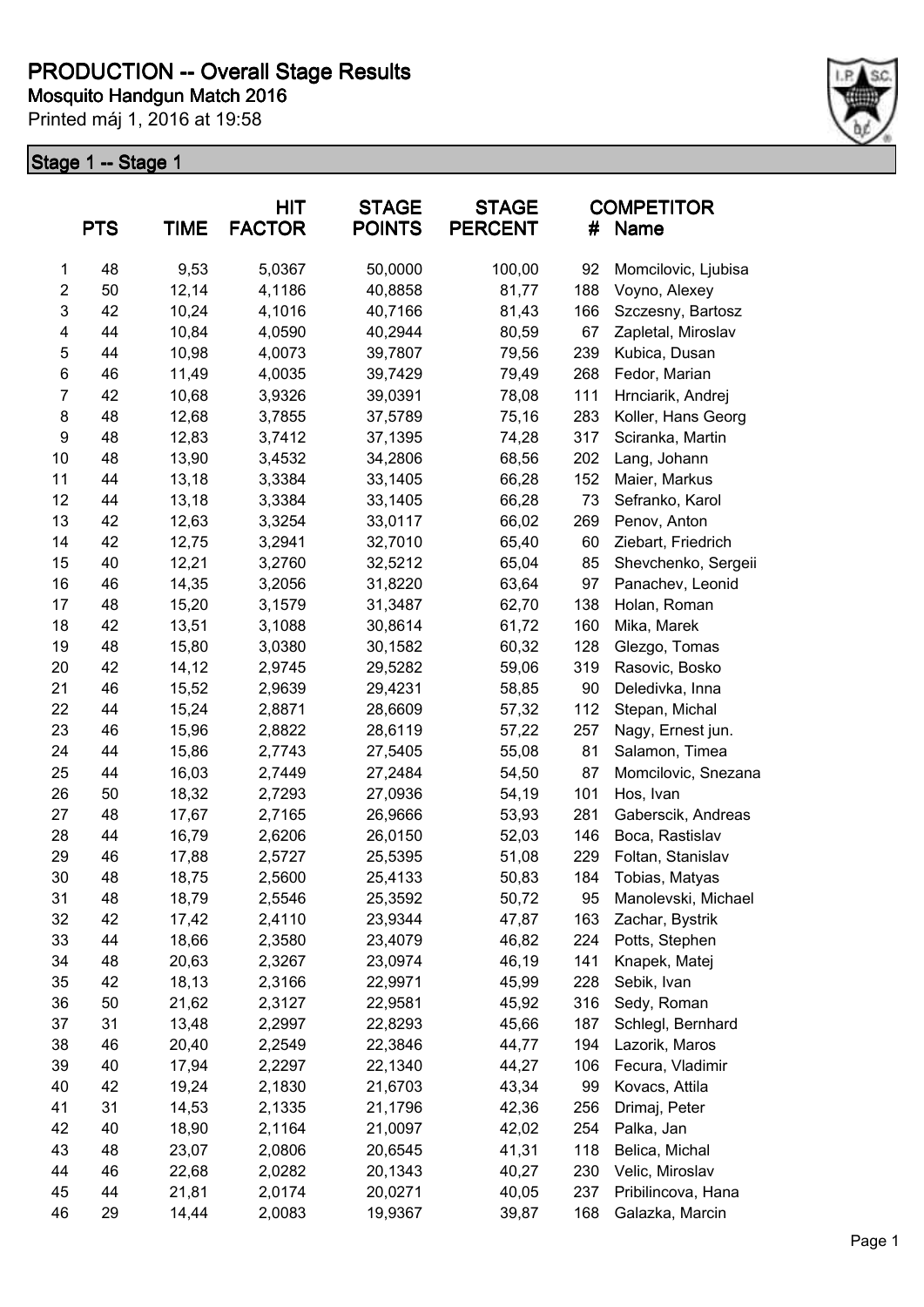

|    | <b>PTS</b>  | <b>TIME</b> | <b>HIT</b><br><b>FACTOR</b> | <b>STAGE</b><br><b>POINTS</b> | <b>STAGE</b><br><b>PERCENT</b> | #              | <b>COMPETITOR</b><br><b>Name</b> |
|----|-------------|-------------|-----------------------------|-------------------------------|--------------------------------|----------------|----------------------------------|
| 47 | 42          | 21,31       | 1,9709                      | 19,5653                       | 39,13                          | 117            | Chochula, Milos                  |
| 48 | 48          | 24,94       | 1,9246                      | 19,1059                       | 38,21                          | 116            | Trencan, Peter                   |
| 49 | 48          | 25,39       | 1,8905                      | 18,7672                       | 37,53                          | 55             | Galagan, Vasiliy                 |
| 50 | 42          | 22,32       | 1,8817                      | 18,6800                       | 37,36                          | 137            | Bocskoras, Benjamin              |
| 51 | 44          | 23,41       | 1,8795                      | 18,6583                       | 37,32                          | $\overline{7}$ | Majling, Andrej                  |
| 52 | 46          | 25,75       | 1,7864                      | 17,7338                       | 35,47                          | 259            | Kovalchuk, Andrey                |
| 53 | 44          | 24,78       | 1,7756                      | 17,6268                       | 35,25                          | 209            | Plank, Gerhard                   |
| 54 | 46          | 25,96       | 1,7720                      | 17,5904                       | 35,18                          | 206            | Danzer, Robert                   |
| 55 | 46          | 25,98       | 1,7706                      | 17,5768                       | 35, 15                         | 119            | Caradsky, Tomas                  |
| 56 | 42          | 23,95       | 1,7537                      | 17,4087                       | 34,82                          | 14             | Gangler, Csaba                   |
| 57 | 42          | 24,76       | 1,6963                      | 16,8392                       | 33,68                          | 114            | Hrabaj, Marian                   |
| 58 | 46          | 29,67       | 1,5504                      | 15,3908                       | 30,78                          | 210            | Reiter, Doris                    |
| 59 | 42          | 27,88       | 1,5065                      | 14,9547                       | 29,91                          | 56             | Brunner, Herbert                 |
| 60 | 42          | 29,42       | 1,4276                      | 14,1719                       | 28,34                          | 89             | Lazarevic, Dejan                 |
| 61 | 30          | 21,17       | 1,4171                      | 14,0677                       | 28,14                          | 169            | Bonk, Adrian                     |
| 62 | 42          | 30,30       | 1,3861                      | 13,7603                       | 27,52                          | 227            | Didy, Jozef                      |
| 63 | 44          | 32,11       | 1,3703                      | 13,6030                       | 27,21                          | 292            | Belme, Attila                    |
| 64 | 44          | 32,93       | 1,3362                      | 13,2642                       | 26,53                          | 221            | Deuchar, Russ                    |
| 65 | 46          | 35,51       | 1,2954                      | 12,8596                       | 25,72                          | 44             | Misik, Peter                     |
| 66 | 38          | 30,95       | 1,2278                      | 12,1883                       | 24,38                          | 297            | Chlebovcova, Zuzana              |
| 67 | 29          | 23,76       | 1,2205                      | 12,1164                       | 24,23                          | 48             | Kociolek, Jacek                  |
| 68 | 48          | 39,43       | 1,2173                      | 12,0847                       | 24,17                          | 190            | Czuczor, Zsolt                   |
| 69 | 29          | 26,66       | 1,0878                      | 10,7984                       | 21,60                          | 279            | Kolomyjski, Tomasz               |
| 70 | 27          | 25,11       | 1,0753                      | 10,6743                       | 21,35                          | 204            | Schmidt, Jurgen                  |
| 71 | 33          | 31,98       | 1,0319                      | 10,2437                       | 20,49                          | 121            | Gerek, Matus                     |
| 72 | 32          | 36,71       | 0,8717                      | 8,6534                        | 17,31                          | 240            | Novotna, Marta                   |
| 73 | 31          | 48,75       | 0,6359                      | 6,3126                        | 12,63                          | 246            | Hruzek, Roman                    |
| 74 | 27          | 44,91       | 0,6012                      | 5,9682                        | 11,94                          | 159            | Kwintkiewicz, Adam               |
| 75 | 44          | 76,77       | 0,5731                      | 5,6896                        | 11,38                          | 232            | Parak, Dominik                   |
| 76 | 16          | 34,55       | 0,4631                      | 4,5972                        | 9,19                           | 220            | Ambrus, Oliver                   |
| 77 | 16          | 54,66       | 0,2927                      | 2,9058                        | 5,81                           | 3              | Bopkova, Eniko                   |
| 78 | $\mathbf 0$ | 3,01        | 0,0000                      | 0,0000                        | 0,00                           | 29             | Radolec, Michal                  |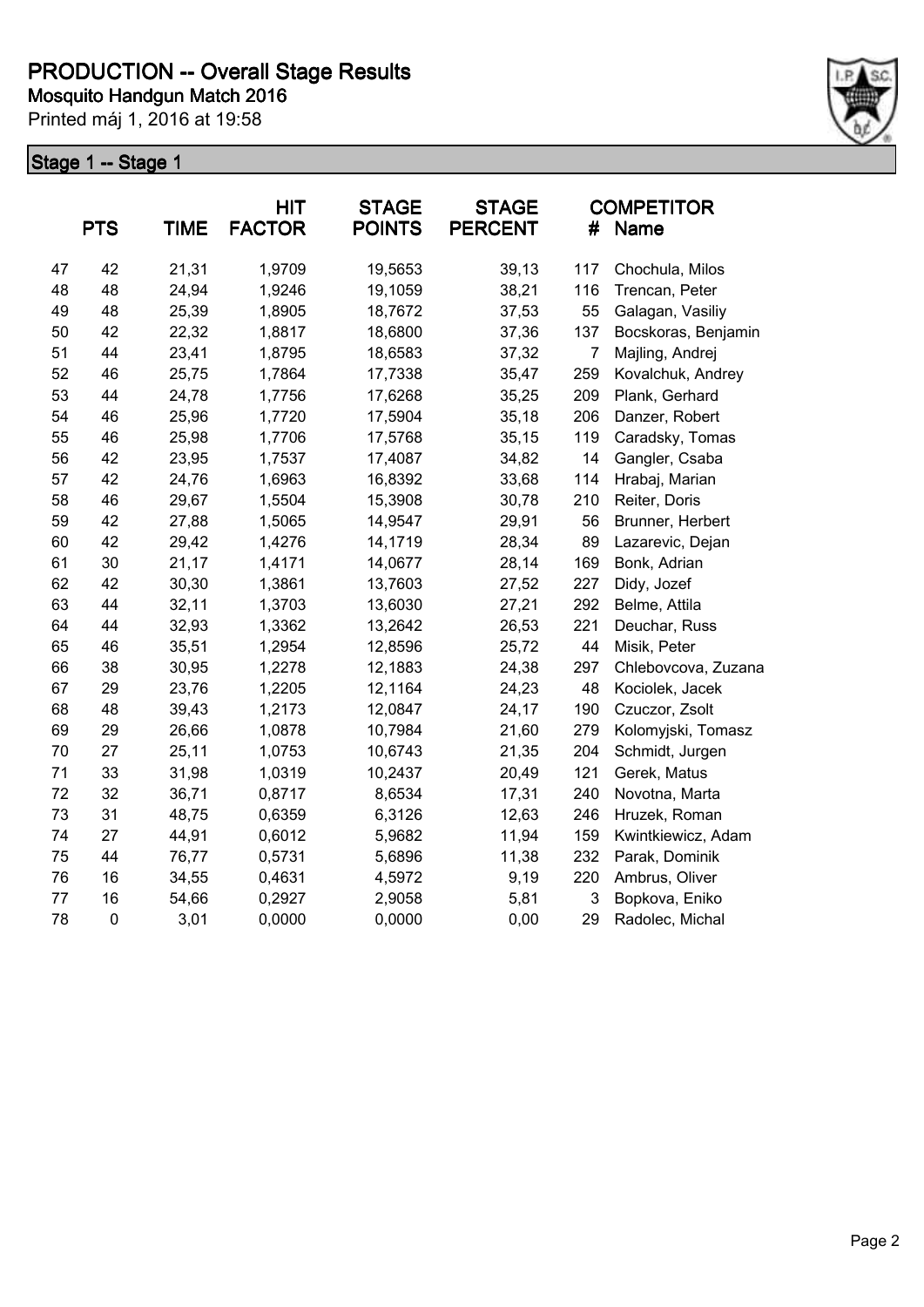

|                | <b>PTS</b> | TIME  | <b>HIT</b><br><b>FACTOR</b> | <b>STAGE</b><br><b>POINTS</b> | <b>STAGE</b><br><b>PERCENT</b> | #   | <b>COMPETITOR</b><br><b>Name</b> |
|----------------|------------|-------|-----------------------------|-------------------------------|--------------------------------|-----|----------------------------------|
| 1              | 48         | 17,77 | 2,7012                      | 50,0000                       | 100,00                         | 179 | Huber, Max                       |
| $\overline{2}$ | 48         | 20,29 | 2,3657                      | 43,7900                       | 87,58                          | 222 | Bakonyi, Andras                  |
| 3              | 42         | 20,21 | 2,0782                      | 38,4680                       | 76,94                          | 278 | Fischer, Christoph               |
| 4              | 42         | 21,42 | 1,9608                      | 36,2949                       | 72,59                          | 231 | Vogel, Michael                   |
| 5              | 49         | 26,38 | 1,8575                      | 34,3825                       | 68,77                          | 238 | Breitler, Christian              |
| 6              | 46         | 25,88 | 1,7774                      | 32,9011                       | 65,80                          | 122 | Vnucko, Jan                      |
| 7              | 42         | 27,20 | 1,5441                      | 28,5823                       | 57,16                          | 205 | Koenigsberger, Marcus            |
| 8              | 42         | 28,74 | 1,4614                      | 27,0507                       | 54,10                          | 217 | Weghofer, Peter                  |
| 9              | 31         | 21,42 | 1,4472                      | 26,7891                       | 53,58                          | 62  | Fers, Sandor                     |
| 10             | 46         | 31,87 | 1,4434                      | 26,7173                       | 53,43                          | 293 | Linke, Gunter                    |
| 11             | 47         | 33,55 | 1,4009                      | 25,9311                       | 51,86                          | 214 | Farkas, Robert                   |
| 12             | 42         | 32,61 | 1,2879                      | 23,8405                       | 47,68                          | 296 | Howell, Kevin                    |
| 13             | 48         | 38,37 | 1,2510                      | 23,1561                       | 46,31                          | 24  | Regenyi, Kund                    |
| 14             | 20         | 27,37 | 0,7307                      | 13,5261                       | 27,05                          | 40  | Sotet, Gabor                     |
| 15             | 29         | 55,25 | 0,5249                      | 9,7159                        | 19,43                          | 37  | Low, Szabolcs                    |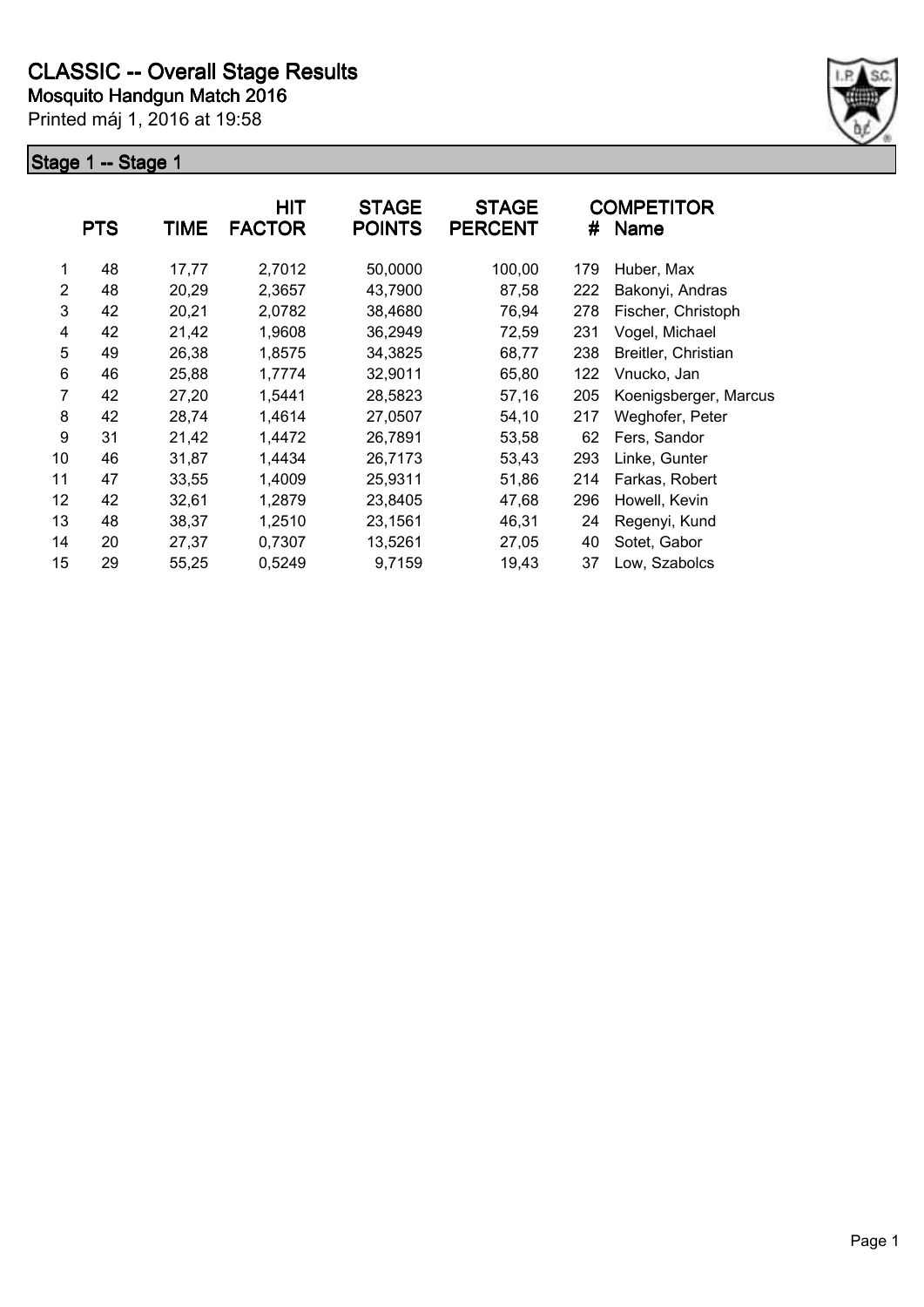

|   | <b>PTS</b> | <b>TIME</b> | <b>HIT</b><br><b>FACTOR</b> | <b>STAGE</b><br><b>POINTS</b> | <b>STAGE</b><br><b>PERCENT</b> | #   | <b>COMPETITOR</b><br><b>Name</b> |
|---|------------|-------------|-----------------------------|-------------------------------|--------------------------------|-----|----------------------------------|
|   | 47         | 16.49       | 2,8502                      | 50,0000                       | 100,00                         | 208 | Reiter, Gerald                   |
| 2 | 49         | 24,23       | 2,0223                      | 35,4761                       | 70,95                          | 94  | Ladic, Tibor                     |
| 3 | 47         | 34,43       | 1,3651                      | 23,9471                       | 47,89                          | 96  | Barta, Ondrej                    |
| 4 | 46         | 38,29       | 1,2014                      | 21,0749                       | 42,15                          | 83  | Kotrous, Pavel                   |
| 5 | 46         | 46,42       | 0,9910                      | 17,3838                       | 34,77                          | 170 | Potuckova, Ludmila               |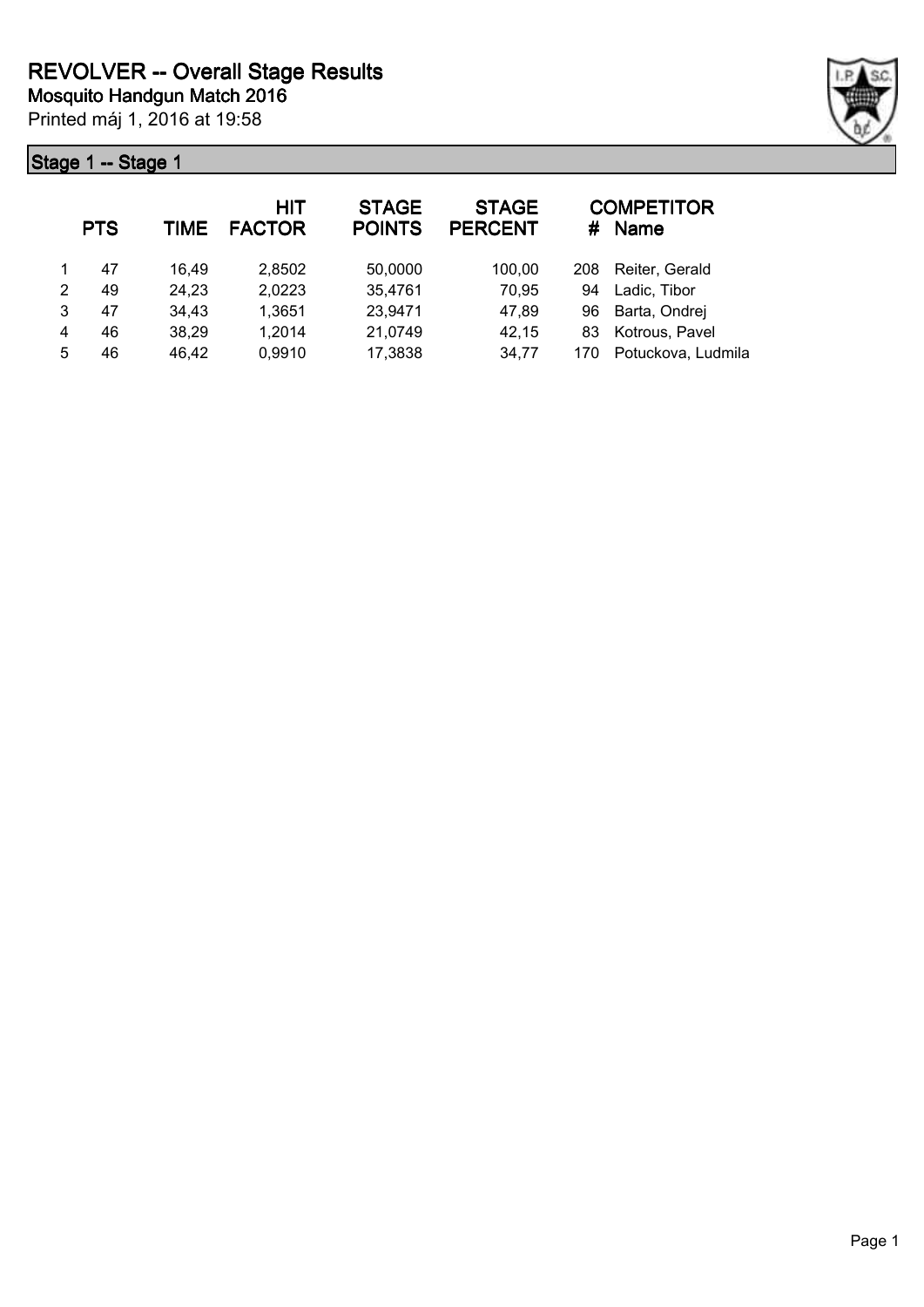

|                           |            | <b>HIT</b><br><b>STAGE</b> |               | <b>STAGE</b>  | <b>COMPETITOR</b> |     |                        |
|---------------------------|------------|----------------------------|---------------|---------------|-------------------|-----|------------------------|
|                           | <b>PTS</b> | <b>TIME</b>                | <b>FACTOR</b> | <b>POINTS</b> | <b>PERCENT</b>    |     | # Name                 |
| 1                         | 40         | 3,39                       | 11,7994       | 45,0000       | 100,00            | 104 | Havlicek, Miroslav     |
| $\mathbf{2}$              | 41         | 3,58                       | 11,4525       | 43,6770       | 97,06             | 255 | Nagy, Ernest           |
| $\ensuremath{\mathsf{3}}$ | 40         | 3,98                       | 10,0503       | 38,3291       | 85,18             | 103 | Pavlik, Jan            |
| 4                         | 40         | 4,12                       | 9,7087        | 37,0267       | 82,28             | 303 | Behal, Jiri            |
| 5                         | 42         | 4,50                       | 9,3333        | 35,5950       | 79,10             | 153 | Henes, Zdenek          |
| 6                         | 37         | 4,27                       | 8,6651        | 33,0465       | 73,44             | 171 | Schafer, Markus        |
| 7                         | 38         | 4,43                       | 8,5779        | 32,7139       | 72,70             | 290 | Steurer, Margit        |
| 8                         | 34         | 4,15                       | 8,1928        | 31,2452       | 69,43             | 144 | Horinek, Milos         |
| 9                         | 36         | 4,54                       | 7,9295        | 30,2412       | 67,20             | 273 | Czarnecki, Rafal       |
| 10                        | 36         | 4,59                       | 7,8431        | 29,9118       | 66,47             | 291 | Kneringer, Mario       |
| 11                        | 40         | 5,23                       | 7,6482        | 29,1683       | 64,82             | 105 | Schwanneke, Roland     |
| 12                        | 41         | 5,85                       | 7,0085        | 26,7288       | 59,40             | 98  | Hiebler, Wolfram       |
| 13                        | 23         | 3,30                       | 6,9697        | 26,5807       | 59,07             | 109 | Pijacek, Petr          |
| 14                        | 35         | 5,10                       | 6,8627        | 26,1728       | 58,16             | 143 | Sustrova, Katerina     |
| 15                        | 40         | 5,98                       | 6,6890        | 25,5100       | 56,69             | 201 | Eisl, Alexander        |
| 16                        | 34         | 5,09                       | 6,6798        | 25,4750       | 56,61             | 139 | Markevicius, Kestas    |
| 17                        | 41         | 6, 15                      | 6,6667        | 25,4250       | 56,50             | 34  | Grac, Robert           |
| 18                        | 36         | 5,43                       | 6,6298        | 25,2845       | 56,19             | 314 | Kolarits, Peter        |
| 19                        | 36         | 5,78                       | 6,2284        | 23,7535       | 52,79             | 211 | Soucek Raedler, Walter |
| 20                        | 39         | 6,29                       | 6,2003        | 23,6465       | 52,55             | 59  | IIc, Helmut            |
| 21                        | 25         | 4,07                       | 6,1425        | 23,4260       | 52,06             | 183 | Schafer, Hans Peter    |
| 22                        | 38         | 6,28                       | 6,0510        | 23,0768       | 51,28             | 66  | Praschinger, Edgar     |
| 23                        | 25         | 4,42                       | 5,6561        | 21,5710       | 47,94             | 294 | Slama, Claus           |
| 24                        | 37         | 6,58                       | 5,6231        | 21,4451       | 47,66             | 86  | Gromov, Andrej         |
| 25                        | 42         | 7,87                       | 5,3367        | 20,3529       | 45,23             | 18  | Geerts, Hans           |
| 26                        | 23         | 4,32                       | 5,3241        | 20,3047       | 45,12             | 287 | Weber, Gunter          |
| 27                        | 27         | 5,11                       | 5,2838        | 20,1509       | 44,78             | 295 | Leutgeb, Ralph         |
| 28                        | 24         | 4,55                       | 5,2747        | 20,1165       | 44,70             | 113 | Barancik, Ivan         |
| 29                        | 41         | 8,12                       | 5,0493        | 19,2566       | 42,79             | 58  | Cislak, Gabriel        |
| 30                        | 25         | 5,27                       | 4,7438        | 18,0918       | 40,20             | 22  | Szabo, Alexander       |
| 31                        | 27         | 5,76                       | 4,6875        | 17,8770       | 39,73             | 207 | Dvorak, Andrea         |
| 32                        | 24         | 5,32                       | 4,5113        | 17,2049       | 38,23             | 65  | Cislak, Miloslav       |
| 33                        | 22         | 5,23                       | 4,2065        | 16,0425       | 35,65             | 312 | Plzak, Jiri            |
| 34                        | 36         | 8,70                       | 4,1379        | 15,7810       | 35,07             | 52  | Gerencser, Miklos      |
| 35                        | 35         | 8,61                       | 4,0650        | 15,5030       | 34,45             | 46  | Horvat, Ede            |
| 36                        | 23         | 5,68                       | 4,0493        | 15,4430       | 34,32             | 285 | Lennert, Adam          |
| 37                        | 19         | 4,97                       | 3,8229        | 14,5797       | 32,40             | 280 | Golisz, Marcin         |
| 38                        | 31         | 8,37                       | 3,7037        | 14,1250       | 31,39             | 248 | Vaclavik, Rostislav    |
| 39                        | 40         | 11,14                      | 3,5907        | 13,6939       | 30,43             | 288 | Toth-Pogats, Sandra    |
| 40                        | 24         | 7,13                       | 3,3661        | 12,8373       | 28,53             | 298 | Likavec, Martin        |
| 41                        | 25         | 8,49                       | 2,9446        | 11,2301       | 24,96             | 178 | Reifferscheidt, Frank  |
| 42                        | 29         | 11,37                      | 2,5506        | 9,7272        | 21,62             | 236 | Siska, Milos           |
| 43                        | 9          | 4,52                       | 1,9912        | 7,5938        | 16,88             | 127 | Tomek, Petr            |
| 44                        | 11         | 6,33                       | 1,7378        | 6,6274        | 14,73             | 124 | Tomek, Jan             |
| 45                        | 7          | 6,34                       | 1,1041        | 4,2108        | 9,36              | 192 | Golab, Tadeusz         |
|                           |            |                            |               |               |                   |     |                        |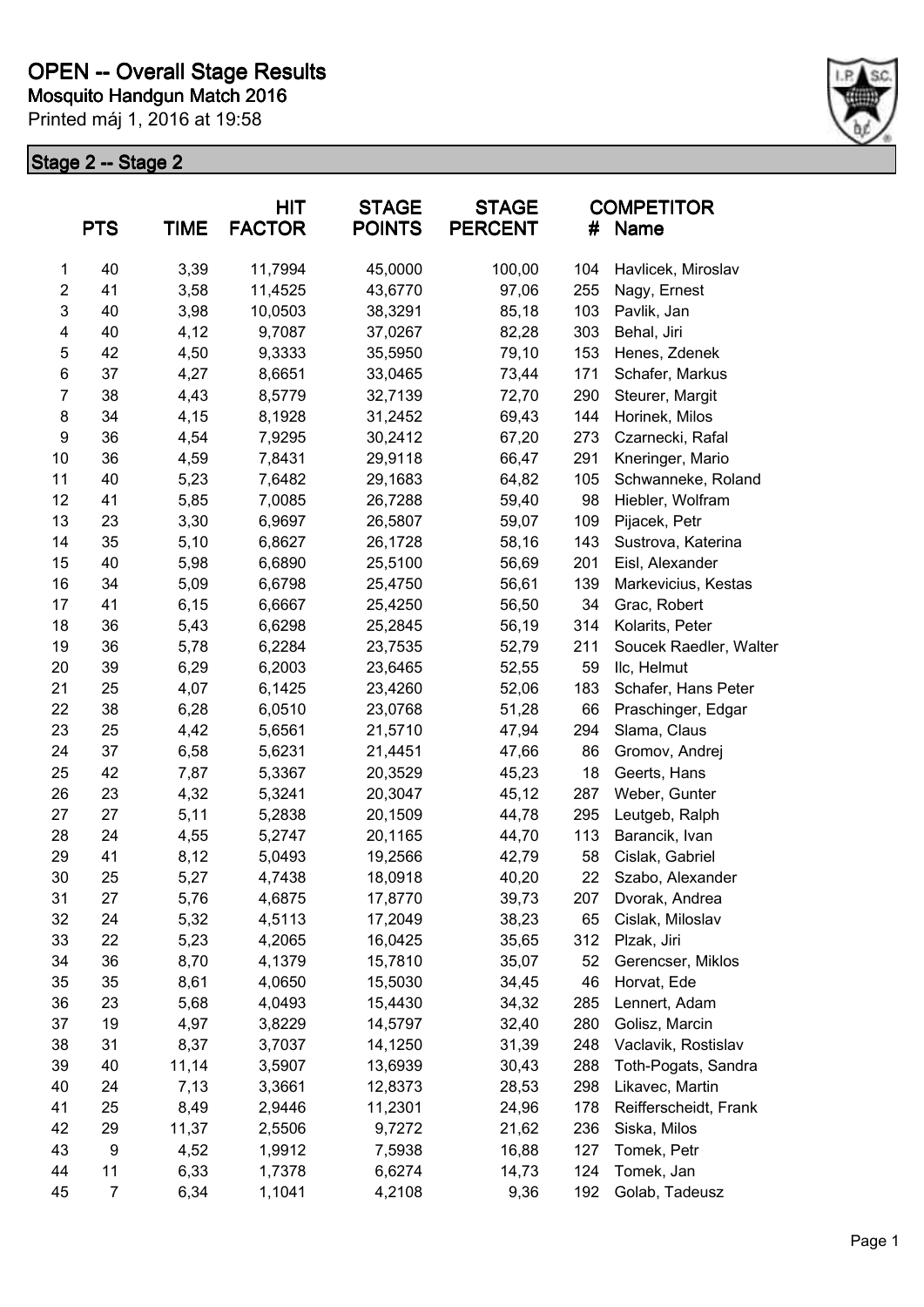

|                | <b>PTS</b> | <b>TIME</b> | HIT<br><b>FACTOR</b> | <b>STAGE</b><br><b>POINTS</b> | <b>STAGE</b><br><b>PERCENT</b> | #   | <b>COMPETITOR</b><br>Name |
|----------------|------------|-------------|----------------------|-------------------------------|--------------------------------|-----|---------------------------|
| 1              | 41         | 4,30        | 9,5349               | 45,0000                       | 100,00                         | 212 | Stranz, Jurgen            |
| $\overline{c}$ | 42         | 4,44        | 9,4595               | 44,6440                       | 99,21                          | 151 | Vaclavik, Jaroslav        |
| 3              | 39         | 4,16        | 9,3750               | 44,2454                       | 98,32                          | 267 | Znamenacek, Petr          |
| 4              | 37         | 4,56        | 8,1140               | 38,2943                       | 85,10                          | 70  | Pupala, Ondrej            |
| 5              | 38         | 4,71        | 8,0679               | 38,0767                       | 84,61                          | 110 | Rakusan, Josef            |
| 6              | 43         | 5,88        | 7,3129               | 34,5134                       | 76,70                          | 177 | Ciesielski, Marcin        |
| $\overline{7}$ | 37         | 5,28        | 7,0076               | 33,0723                       | 73,49                          | 115 | Poliacik, Martin          |
| 8              | 36         | 5,21        | 6,9098               | 32,6108                       | 72,47                          | 10  | Kovac, Ondrej             |
| 9              | 40         | 5,81        | 6,8847               | 32,4923                       | 72,21                          | 9   | Klecanda, Kvido           |
| 10             | 41         | 6,00        | 6,8333               | 32,2500                       | 71,67                          | 75  | Mikula, Jozef             |
| 11             | 40         | 5,87        | 6,8143               | 32,1602                       | 71,47                          | 247 | Kubik, Karel              |
| 12             | 42         | 6,22        | 6,7524               | 31,8681                       | 70,82                          | 301 | Kominek, Jiri             |
| 13             | 38         | 5,68        | 6,6901               | 31,5742                       | 70,16                          | 57  | Bobaly, Mihaly            |
| 14             | 39         | 5,84        | 6,6781               | 31,5173                       | 70,04                          | 244 | Stanko, Lubomir           |
| 15             | 33         | 4,97        | 6,6398               | 31,3368                       | 69,64                          | 147 | Zarubova, Marketa         |
| 16             | 40         | 6,06        | 6,6007               | 31,1519                       | 69,23                          | 61  | Strasser, Elisabeth       |
| 17             | 39         | 5,92        | 6,5878               | 31,0914                       | 69,09                          | 77  | Szaszi, Csaba             |
| 18             | 41         | 6,24        | 6,5705               | 31,0096                       | 68,91                          | 76  | Szarvas, Peter            |
| 19             | 40         | 6,09        | 6,5681               | 30,9984                       | 68,89                          | 181 | Szegedi, Mark             |
| 20             | 39         | 6,05        | 6,4463               | 30,4233                       | 67,61                          | 306 | Sliva, Tomas              |
| 21             | 37         | 5,82        | 6,3574               | 30,0038                       | 66,68                          | 233 | Bulko, Peter              |
| 22             | 39         | 6,34        | 6,1514               | 29,0317                       | 64,51                          | 320 | Kurbatskikh, Vasily       |
| 23             | 37         | 6,18        | 5,9871               | 28,2560                       | 62,79                          | 136 | Velicko, Laurius          |
| 24             | 23         | 3,87        | 5,9432               | 28,0488                       | 62,33                          | 78  | Batki, Gyorgy             |
| 25             | 39         | 6,57        | 5,9361               | 28,0154                       | 62,26                          | 218 | Sajgo, Zoltan             |
| 26             | 39         | 6,58        | 5,9271               | 27,9728                       | 62,16                          | 74  | Stanko, Pavol             |
| 27             | 33         | 5,75        | 5,7391               | 27,0859                       | 60,19                          | 142 | Berger, Rene              |
| 28             | 35         | 6,62        | 5,2870               | 24,9521                       | 55,45                          | 302 | Kozak, Petr               |
| 29             | 35         | 6,68        | 5,2395               | 24,7280                       | 54,95                          | 150 | Soustar, Ivo              |
| 30             | 40         | 7,78        | 5,1414               | 24,2648                       | 53,92                          | 39  | Kubacek, Petr             |
| 31             | 35         | 6,91        | 5,0651               | 23,9049                       | 53,12                          | 234 | Turkova, Eva              |
| 32             | 26         | 5,23        | 4,9713               | 23,4622                       | 52,14                          | 21  | Szalai, Laszlo            |
| 33             | 31         | 6,25        | 4,9600               | 23,4088                       | 52,02                          | 36  | Skorvaga, Noro            |
| 34             | 40         | 8,11        | 4,9322               | 23,2775                       | 51,73                          | 135 | Potocky, Peter            |
| 35             | 24         | 5,09        | 4,7151               | 22,2531                       | 49,45                          | 82  | Gal, Tibor                |
| 36             | 29         | 6,19        | 4,6850               | 22,1108                       | 49,14                          | 123 | Ecker, Karol              |
| 37             | 37         | 7,95        | 4,6541               | 21,9650                       | 48,81                          | 72  | Obermajer, Attila         |
| 38             | 21         | 4,55        | 4,6154               | 21,7824                       | 48,41                          | 54  | Lazovsky, Richard         |
| 39             | 29         | 6,42        | 4,5171               | 21,3187                       | 47,37                          | 120 | Zelinsky, Tibor           |
| 40             | 39         | 8,77        | 4,4470               | 20,9876                       | 46,64                          | 219 | Kiss, Gabor               |
| 41             | 20         | 4,66        | 4,2918               | 20,2554                       | 45,01                          | 130 | Pitonak, Martin           |
| 42             | 41         | 10,46       | 3,9197               | 18,4990                       | 41,11                          | 223 | Szabo, Karoly             |
| 43             | 24         | 6,31        | 3,8035               | 17,9506                       | 39,89                          | 53  | Bodo, Katalin             |
| 44             | 20         | 5,34        | 3,7453               | 17,6761                       | 39,28                          | 71  | Hukel, Miroslav           |
| 45             | 22         | 6,12        | 3,5948               | 16,9656                       | 37,70                          | 167 | Vavrek, Adrian            |
| 46             | 35         | 9,79        | 3,5751               | 16,8726                       | 37,49                          | 23  | Sirk, Julius              |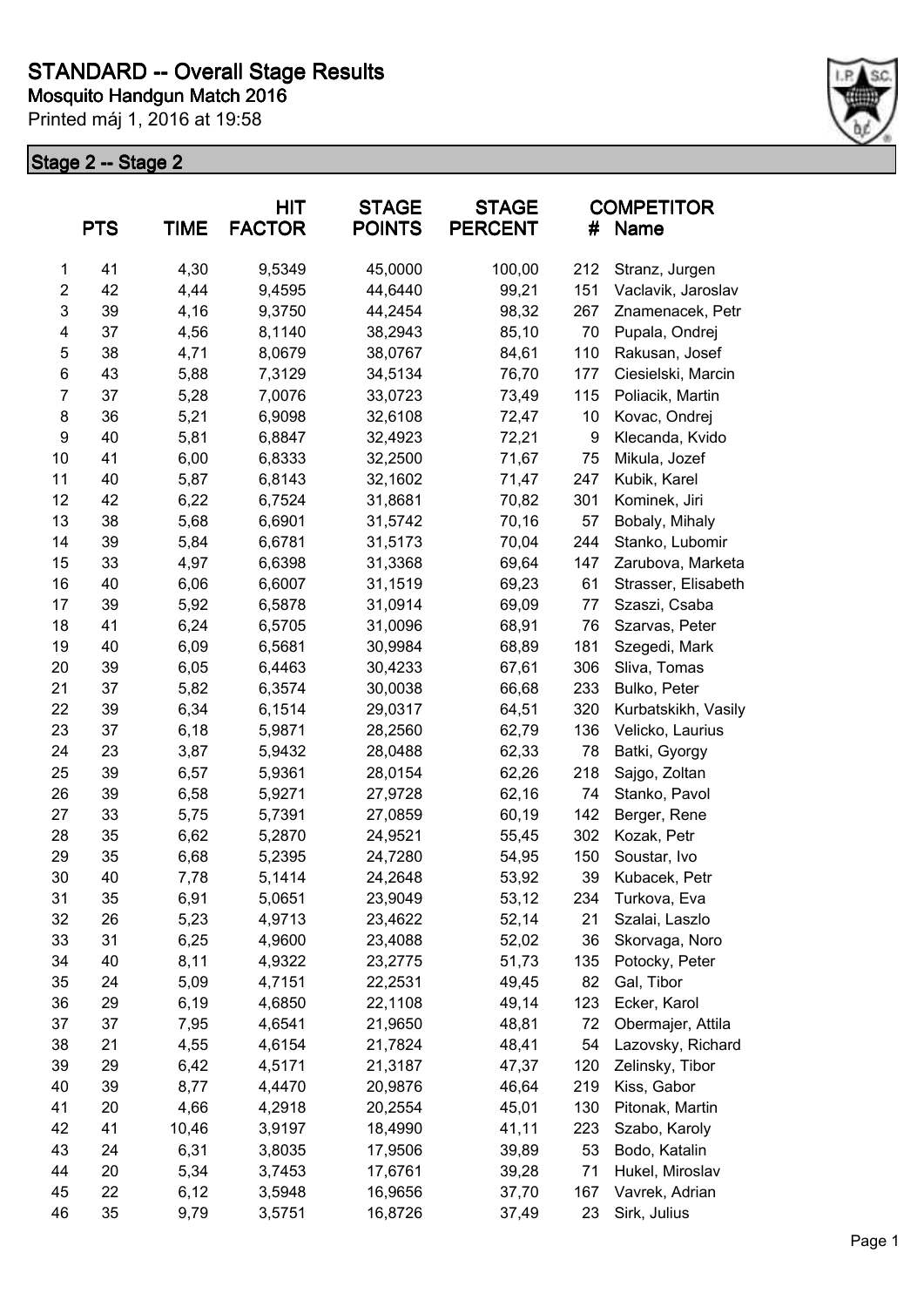

| <b>PTS</b><br><b>TIME</b> |                | <b>HIT</b><br><b>FACTOR</b> | <b>STAGE</b><br><b>POINTS</b> | <b>STAGE</b><br><b>PERCENT</b> | #            | <b>COMPETITOR</b><br>Name |                                    |
|---------------------------|----------------|-----------------------------|-------------------------------|--------------------------------|--------------|---------------------------|------------------------------------|
| 47                        | 21             | 6,02                        | 3,4884                        | 16,4634                        | 36,59        | 270                       | Beres, Krzysztof                   |
| 48                        | 37             | 11,02                       | 3,3575                        | 15,8459                        | 35,21        | 41                        | Kormanyos, Maria                   |
| 49                        | 20             | 6,18                        | 3,2362                        | 15,2735                        | 33,94        | 80                        | Miglecz, Gyula                     |
| 50                        | 28             | 9,18                        | 3,0501                        | 14,3950                        | 31,99        | 308                       | Konvicna, Ruzena                   |
| 51                        | 23             | 8,08                        | 2,8465                        | 13,4343                        | 29,85        | 88                        | Kotrousova, Denisa                 |
| 52                        | 25             | 9,35                        | 2,6738                        | 12,6190                        | 28,04        | 93                        | Zolnay, Anna                       |
| 53                        | 21             | 7,89                        | 2,6616                        | 12,5614                        | 27,91        | 289                       | Kwiatkowski, Roland                |
| 54                        | 41             | 15,71                       | 2,6098                        | 12,3170                        | 27,37        | 125                       | Nemec, Bronislav                   |
| 55                        | 18             | 6,97                        | 2,5825                        | 12,1881                        | 27,08        | 225                       | Dianics, Attila                    |
| 56                        | 14             | 5,81                        | 2,4096                        | 11,3723                        | 25,27        | 241                       | Porubsky, Miroslav                 |
| 57                        | 14             | 5,81                        | 2,4096                        | 11,3723                        | 25,27        | 158                       | Pawlik, Celina                     |
| 58                        | 31             | 13,47                       | 2,3014                        | 10,8615                        | 24,14        | 64                        | Bicsak, Laszlo Andras              |
| 59                        | 25             | 11,20                       | 2,2321                        | 10,5346                        | 23,41        | 126                       | Prinosil, Jan                      |
| 60                        | 16             | 7,25                        | 2,2069                        | 10,4155                        | 23,15        | 311                       | Konvicny, Lumir                    |
| 61                        | 22             | 10,01                       | 2,1978                        | 10,3726                        | 23,05        | 15                        | Haviarova, Janette                 |
| 62                        | 20             | 9,18                        | 2,1786                        | 10,2822                        | 22,85        | 31                        | Kocian, Norbert                    |
| 63                        | 13             | 6,03                        | 2,1559                        | 10,1747                        | 22,61        | 84                        | Deledivka, Vitaliy                 |
| 64                        | 23             | 10,68                       | 2,1536                        | 10,1637                        | 22,59        | 313                       | Horacek, Lukas                     |
| 65                        | 12             | 5,70                        | 2,1053                        | 9,9358                         | 22,08        | 164                       | Stepniewicz, Hubert                |
| 66                        | 22             | 10,67                       | 2,0619                        | 9,7310                         | 21,62        | 235                       | Siska, Michal                      |
| 67                        | 23             | 11,19                       | 2,0554                        | 9,7005                         | 21,56        | 17                        | Koos, Zoltan                       |
| 68                        | 37             | 19,41                       | 1,9062                        | 8,9965                         | 19,99        | 35                        | Pazourkova, Eva                    |
| 69                        | 16             | 8,40                        | 1,9048                        | 8,9895                         | 19,98        | 186                       | Lesko, Eva                         |
| 70                        | 20             | 10,73                       | 1,8639                        | 8,7969                         | 19,55        | 271                       | Tabaszevska, Agnieszka             |
| 71                        | 14             | 7,97                        | 1,7566                        | 8,2902                         | 18,42        | 173                       | Simon, Laszlo                      |
| 72                        | 27             | 19,92                       | 1,3554                        | 6,3969                         | 14,22        | 176                       | Bicskei, Bea                       |
| 73                        | 27             | 20,52                       | 1,3158                        | 6,2099                         | 13,80        | 182                       | Szegedi, Bence                     |
| 74                        | 9              | 7,00                        | 1,2857                        | 6,0679                         | 13,48        | 154                       | Bures, Vitezslav                   |
| 75                        | 39             | 31,02                       | 1,2573                        | 5,9336                         | 13,19        | 318                       | Danek, Lukas                       |
| 76                        | 9              | 7,57                        | 1,1889                        | 5,6110                         | 12,47        | 28                        | Entl, Libor                        |
| 77                        | 5              | 4,48                        | 1,1161                        | 5,2673                         | 11,71        | 165                       | Swierczek, Zbigniew                |
| 78                        | $\overline{7}$ | 6,45                        | 1,0853                        | 5,1220                         | 11,38        | 38                        | Zakupszky, Gabor                   |
| 79                        | 7              | 6,89                        | 1,0160                        | 4,7949                         | 10,66        | 307                       | Zalejsky, Rostislav                |
| 80                        | 5              | 4,98                        | 1,0040                        | 4,7385                         | 10,53        | 258                       | Zhuralev, Andrey                   |
| 81                        | 10             | 10,21                       | 0,9794<br>0,0000              | 4,6224                         | 10,27        | 91                        | Zolnay, Pavol                      |
| 82                        | 0              | 6,24                        |                               | 0,0000                         | 0,00         | 68                        | Solyom, Oliver                     |
| 83                        | 0              | 0,00                        | 0,0000                        | 0,0000<br>0,0000               | 0,00         | 27                        | Entl, Zdenek                       |
| 84                        | 0              | 6,55                        | 0,0000                        |                                | 0,00         | 49                        | Kebo, Vekoslav<br>Dabrowski, Darek |
| 85                        | 0              | 0,00                        | 0,0000                        | 0,0000                         | 0,00         | 148                       |                                    |
| 86<br>87                  | 0              | 8,74                        | 0,0000                        | 0,0000                         | 0,00         | 4                         | Noga, Tadeusz                      |
| 88                        | 0<br>0         | 10,05<br>12,14              | 0,0000<br>0,0000              | 0,0000<br>0,0000               | 0,00<br>0,00 | 172<br>185                | Kiss, Tamas Istvan<br>Barta, Aliz  |
| 89                        | 0              | 0,00                        | 0,0000                        | 0,0000                         | 0,00         | 315                       | Toth, Zoltan                       |
| 90                        |                |                             |                               |                                |              |                           |                                    |
|                           | 0              | 5,79                        | 0,0000                        | 0,0000                         | 0,00         | 155                       | Havranek, Rostislav                |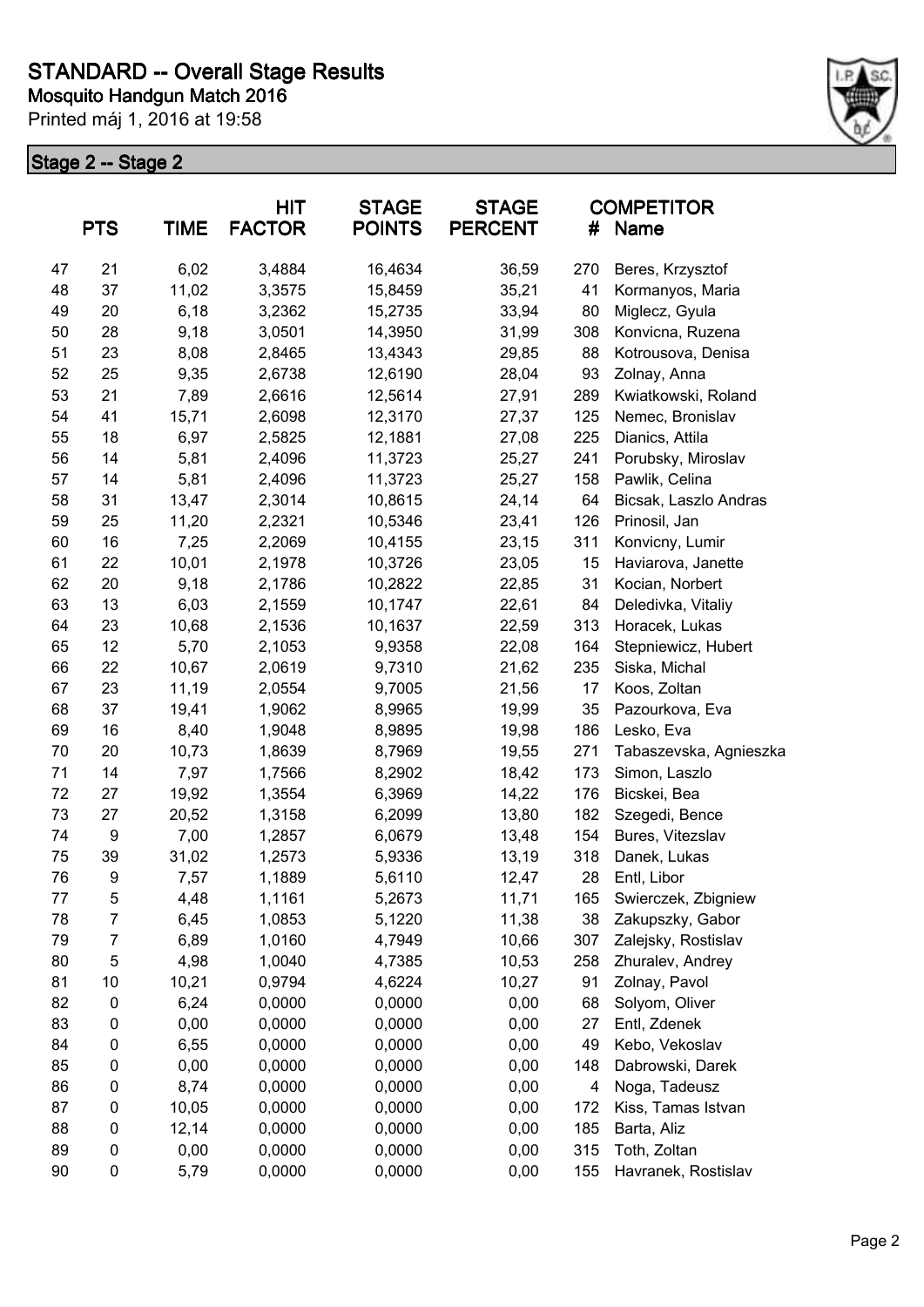

|                | <b>PTS</b> | <b>TIME</b> | <b>HIT</b><br><b>FACTOR</b> | <b>STAGE</b><br><b>POINTS</b> | <b>STAGE</b><br><b>PERCENT</b> | #              | <b>COMPETITOR</b><br>Name |
|----------------|------------|-------------|-----------------------------|-------------------------------|--------------------------------|----------------|---------------------------|
| 1              | 39         | 4,03        | 9,6774                      | 45,0000                       | 100,00                         | 268            | Fedor, Marian             |
| $\overline{c}$ | 37         | 3,94        | 9,3909                      | 43,6675                       | 97,04                          | 269            | Penov, Anton              |
| 3              | 39         | 4,25        | 9,1765                      | 42,6706                       | 94,82                          | 92             | Momcilovic, Ljubisa       |
| 4              | 33         | 4,46        | 7,3991                      | 34,4058                       | 76,46                          | 146            | Boca, Rastislav           |
| 5              | 41         | 5,60        | 7,3214                      | 34,0446                       | 75,65                          | 112            | Stepan, Michal            |
| 6              | 37         | 5,22        | 7,0881                      | 32,9598                       | 73,24                          | 254            | Palka, Jan                |
| $\overline{7}$ | 37         | 5,39        | 6,8646                      | 31,9202                       | 70,93                          | 239            | Kubica, Dusan             |
| 8              | 37         | 5,43        | 6,8140                      | 31,6851                       | 70,41                          | 316            | Sedy, Roman               |
| 9              | 31         | 4,73        | 6,5539                      | 30,4757                       | 67,72                          | 319            | Rasovic, Bosko            |
| 10             | 37         | 5,91        | 6,2606                      | 29,1117                       | 64,69                          | 168            | Galazka, Marcin           |
| 11             | 39         | 6,37        | 6,1224                      | 28,4694                       | 63,27                          | 81             | Salamon, Timea            |
| 12             | 33         | 5,41        | 6,0998                      | 28,3641                       | 63,03                          | 188            | Voyno, Alexey             |
| 13             | 39         | 6,43        | 6,0653                      | 28,2037                       | 62,67                          | 56             | Brunner, Herbert          |
| 14             | 28         | 4,87        | 5,7495                      | 26,7351                       | 59,41                          | 67             | Zapletal, Miroslav        |
| 15             | 33         | 5,78        | 5,7093                      | 26,5484                       | 59,00                          | 228            | Sebik, Ivan               |
| 16             | 37         | 6,49        | 5,7011                      | 26,5100                       | 58,91                          | 73             | Sefranko, Karol           |
| 17             | 37         | 6,53        | 5,6662                      | 26,3476                       | 58,55                          | 128            | Glezgo, Tomas             |
| 18             | 35         | 6,24        | 5,6090                      | 26,0817                       | 57,96                          | 283            | Koller, Hans Georg        |
| 19             | 27         | 4,83        | 5,5901                      | 25,9938                       | 57,76                          | 111            | Hrnciarik, Andrej         |
| 20             | 33         | 6,00        | 5,5000                      | 25,5750                       | 56,83                          | 160            | Mika, Marek               |
| 21             | 33         | 6,07        | 5,4366                      | 25,2801                       | 56,18                          | 14             | Gangler, Csaba            |
| 22             | 33         | 6,24        | 5,2885                      | 24,5913                       | 54,65                          | 118            | Belica, Michal            |
| 23             | 33         | 6,24        | 5,2885                      | 24,5913                       | 54,65                          | 99             | Kovacs, Attila            |
| 24             | 29         | 5,51        | 5,2632                      | 24,4737                       | 54,39                          | 169            | Bonk, Adrian              |
| 25             | 29         | 5,76        | 5,0347                      | 23,4115                       | 52,03                          | 85             | Shevchenko, Sergeii       |
| 26             | 33         | 6,56        | 5,0305                      | 23,3918                       | 51,98                          | 95             | Manolevski, Michael       |
| 27             | 29         | 5,86        | 4,9488                      | 23,0119                       | 51,14                          | 227            | Didy, Jozef               |
| 28             | 31         | 6,32        | 4,9051                      | 22,8085                       | 50,69                          | 114            | Hrabaj, Marian            |
| 29             | 31         | 6,35        | 4,8819                      | 22,7008                       | 50,45                          | 204            | Schmidt, Jurgen           |
| 30             | 31         | 6,40        | 4,8438                      | 22,5234                       | 50,05                          | $\overline{7}$ | Majling, Andrej           |
| 31             | 29         | 6,09        | 4,7619                      | 22,1429                       | 49,21                          | 187            | Schlegl, Bernhard         |
| 32             | 39         | 8,20        | 4,7561                      | 22,1159                       | 49,15                          | 116            | Trencan, Peter            |
| 33             | 35         | 7,38        | 4,7425                      | 22,0528                       | 49,01                          | 60             | Ziebart, Friedrich        |
| 34             | 33         | 6,99        | 4,7210                      | 21,9528                       | 48,78                          | 29             | Radolec, Michal           |
| 35             | 22         | 4,69        | 4,6908                      | 21,8124                       | 48,47                          | 166            | Szczesny, Bartosz         |
| 36             | 35         | 7,56        | 4,6296                      | 21,5278                       | 47,84                          | 237            | Pribilincova, Hana        |
| 37             | 29         | 6,37        | 4,5526                      | 21,1695                       | 47,04                          | 97             | Panachev, Leonid          |
| 38             | 39         | 8,70        | 4,4828                      | 20,8448                       | 46,32                          | 224            | Potts, Stephen            |
| 39             | 37         | 8,28        | 4,4686                      | 20,7790                       | 46,18                          | 230            | Velic, Miroslav           |
| 40             | 27         | 6,46        | 4,1796                      | 19,4350                       | 43,19                          | 279            | Kolomyjski, Tomasz        |
| 41             | 22         | 5,35        | 4,1121                      | 19,1215                       | 42,49                          | 317            | Sciranka, Martin          |
| 42             | 23         | 5,69        | 4,0422                      | 18,7961                       | 41,77                          | 101            | Hos, Ivan                 |
| 43             | 18         | 4,49        | 4,0089                      | 18,6414                       | 41,43                          | 256            | Drimaj, Peter             |
| 44             | 22         | 5,73        | 3,8394                      | 17,8534                       | 39,67                          | 220            | Ambrus, Oliver            |
| 45             | 22         | 5,81        | 3,7866                      | 17,6076                       | 39,13                          | 106            | Fecura, Vladimir          |
| 46             | 31         | 8,28        | 3,7440                      | 17,4094                       | 38,69                          | 281            | Gaberscik, Andreas        |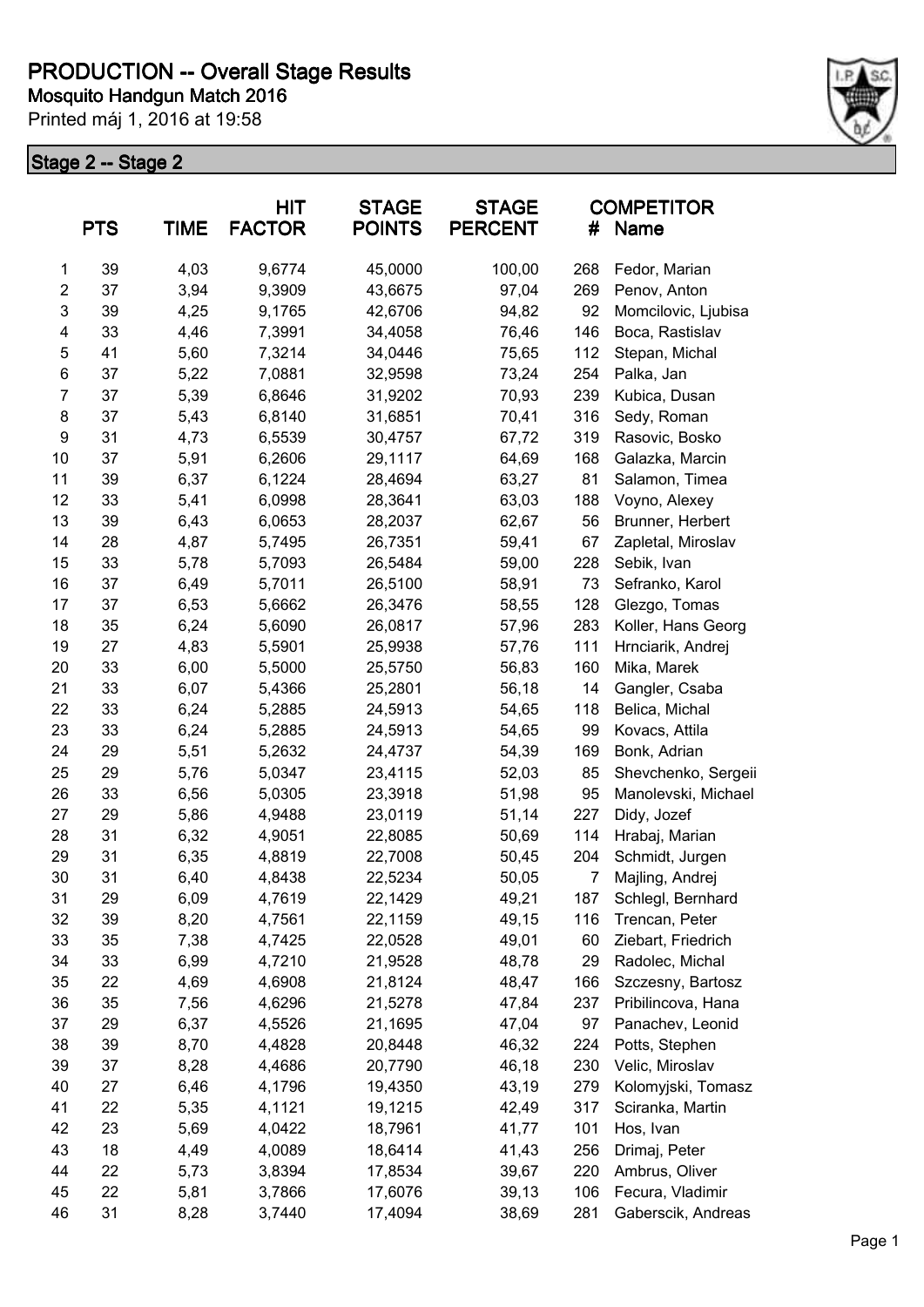

|    | <b>PTS</b>          | <b>TIME</b> | <b>HIT</b><br><b>FACTOR</b> | <b>STAGE</b><br><b>POINTS</b> | <b>STAGE</b><br><b>PERCENT</b> | #   | <b>COMPETITOR</b><br><b>Name</b> |
|----|---------------------|-------------|-----------------------------|-------------------------------|--------------------------------|-----|----------------------------------|
| 47 | 16                  | 4,28        | 3,7383                      | 17,3832                       | 38,63                          | 257 | Nagy, Ernest jun.                |
| 48 | 31                  | 8,31        | 3,7304                      | 17,3466                       | 38,55                          | 90  | Deledivka, Inna                  |
| 49 | 35                  | 9,87        | 3,5461                      | 16,4894                       | 36,64                          | 232 | Parak, Dominik                   |
| 50 | 22                  | 6,48        | 3,3951                      | 15,7870                       | 35,08                          | 229 | Foltan, Stanislav                |
| 51 | 24                  | 7,07        | 3,3946                      | 15,7850                       | 35,08                          | 87  | Momcilovic, Snezana              |
| 52 | 20                  | 5,94        | 3,3670                      | 15,6566                       | 34,79                          | 44  | Misik, Peter                     |
| 53 | 29                  | 8,65        | 3,3526                      | 15,5896                       | 34,64                          | 89  | Lazarevic, Dejan                 |
| 54 | 35                  | 10,79       | 3,2437                      | 15,0834                       | 33,52                          | 141 | Knapek, Matej                    |
| 55 | 18                  | 5,78        | 3,1142                      | 14,4810                       | 32,18                          | 117 | Chochula, Milos                  |
| 56 | 20                  | 6,63        | 3,0166                      | 14,0271                       | 31,17                          | 209 | Plank, Gerhard                   |
| 57 | 16                  | 5,33        | 3,0019                      | 13,9587                       | 31,02                          | 163 | Zachar, Bystrik                  |
| 58 | 25                  | 8,40        | 2,9762                      | 13,8393                       | 30,75                          | 210 | Reiter, Doris                    |
| 59 | 18                  | 6,09        | 2,9557                      | 13,7438                       | 30,54                          | 202 | Lang, Johann                     |
| 60 | 24                  | 8,35        | 2,8743                      | 13,3653                       | 29,70                          | 194 | Lazorik, Maros                   |
| 61 | 39                  | 13,68       | 2,8509                      | 13,2566                       | 29,46                          | 221 | Deuchar, Russ                    |
| 62 | 29                  | 10,32       | 2,8101                      | 13,0669                       | 29,04                          | 159 | Kwintkiewicz, Adam               |
| 63 | 22                  | 7,91        | 2,7813                      | 12,9330                       | 28,74                          | 119 | Caradsky, Tomas                  |
| 64 | 16                  | 6,07        | 2,6359                      | 12,2570                       | 27,24                          | 137 | Bocskoras, Benjamin              |
| 65 | 18                  | 7,06        | 2,5496                      | 11,8555                       | 26,35                          | 152 | Maier, Markus                    |
| 66 | 18                  | 7,22        | 2,4931                      | 11,5928                       | 25,76                          | 297 | Chlebovcova, Zuzana              |
| 67 | 22                  | 8,94        | 2,4609                      | 11,4430                       | 25,43                          | 292 | Belme, Attila                    |
| 68 | 13                  | 6,39        | 2,0344                      | 9,4601                        | 21,02                          | 48  | Kociolek, Jacek                  |
| 69 | 20                  | 9,95        | 2,0101                      | 9,3467                        | 20,77                          | 121 | Gerek, Matus                     |
| 70 | 11                  | 6,13        | 1,7945                      | 8,3442                        | 18,54                          | 246 | Hruzek, Roman                    |
| 71 | 11                  | 6,20        | 1,7742                      | 8,2500                        | 18,33                          | 138 | Holan, Roman                     |
| 72 | 20                  | 12,48       | 1,6026                      | 7,4519                        | 16,56                          | 184 | Tobias, Matyas                   |
| 73 | 20                  | 12,81       | 1,5613                      | 7,2600                        | 16,13                          | 240 | Novotna, Marta                   |
| 74 | 20                  | 15,52       | 1,2887                      | 5,9923                        | 13,32                          | 3   | Bopkova, Eniko                   |
| 75 | 13                  | 10,49       | 1,2393                      | 5,7626                        | 12,81                          | 190 | Czuczor, Zsolt                   |
| 76 | 11                  | 10,36       | 1,0618                      | 4,9373                        | 10,97                          | 206 | Danzer, Robert                   |
| 77 | $\pmb{0}$           | 5,68        | 0,0000                      | 0,0000                        | 0,00                           | 259 | Kovalchuk, Andrey                |
| 78 | $\mathsf{O}\xspace$ | 5,16        | 0,0000                      | 0,0000                        | 0,00                           | 55  | Galagan, Vasiliy                 |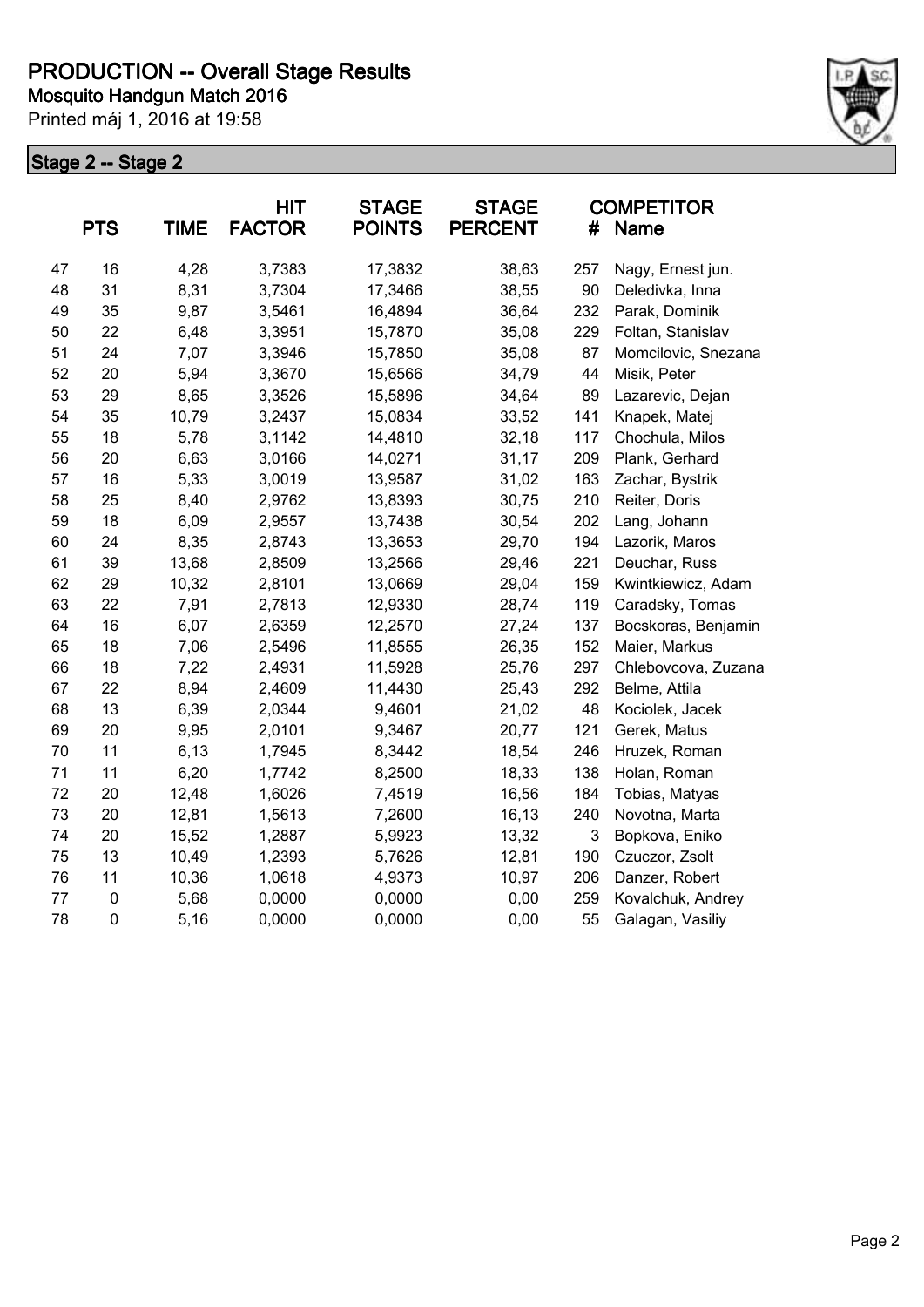

|                | <b>PTS</b> | <b>TIME</b> | <b>HIT</b><br><b>FACTOR</b> | <b>STAGE</b><br><b>POINTS</b> | <b>STAGE</b><br><b>PERCENT</b> | #   | <b>COMPETITOR</b><br><b>Name</b> |
|----------------|------------|-------------|-----------------------------|-------------------------------|--------------------------------|-----|----------------------------------|
| 1              | 37         | 6,07        | 6,0956                      | 45,0000                       | 100,00                         | 278 | Fischer, Christoph               |
| $\overline{2}$ | 41         | 7,50        | 5,4667                      | 40,3573                       | 89,68                          | 238 | Breitler, Christian              |
| 3              | 39         | 8,42        | 4,6318                      | 34,1942                       | 75,99                          | 122 | Vnucko, Jan                      |
| 4              | 39         | 9,45        | 4,1270                      | 30,4672                       | 67,70                          | 179 | Huber, Max                       |
| 5              | 27         | 6,74        | 4,0059                      | 29,5735                       | 65,72                          | 205 | Koenigsberger, Marcus            |
| 6              | 43         | 10,85       | 3,9631                      | 29,2576                       | 65,02                          | 40  | Sotet, Gabor                     |
| 7              | 44         | 11,65       | 3,7768                      | 27,8821                       | 61,96                          | 214 | Farkas, Robert                   |
| 8              | 23         | 6,17        | 3,7277                      | 27,5196                       | 61,15                          | 222 | Bakonyi, Andras                  |
| 9              | 33         | 8,98        | 3,6748                      | 27,1292                       | 60,29                          | 296 | Howell, Kevin                    |
| 10             | 29         | 9,38        | 3,0917                      | 22,8242                       | 50,72                          | 217 | Weghofer, Peter                  |
| 11             | 20         | 6,50        | 3,0769                      | 22,7152                       | 50,48                          | 231 | Vogel, Michael                   |
| 12             | 31         | 13,04       | 2,3773                      | 17,5503                       | 39,00                          | 24  | Regenyi, Kund                    |
| 13             | 10         | 8,75        | 1,1429                      | 8,4371                        | 18,75                          | 62  | Fers, Sandor                     |
| 14             | 16         | 14,88       | 1,0753                      | 7,9381                        | 17,64                          | 37  | Low, Szabolcs                    |
| 15             | 0          | 6,01        | 0,0000                      | 0,0000                        | 0,00                           | 293 | Linke, Gunter                    |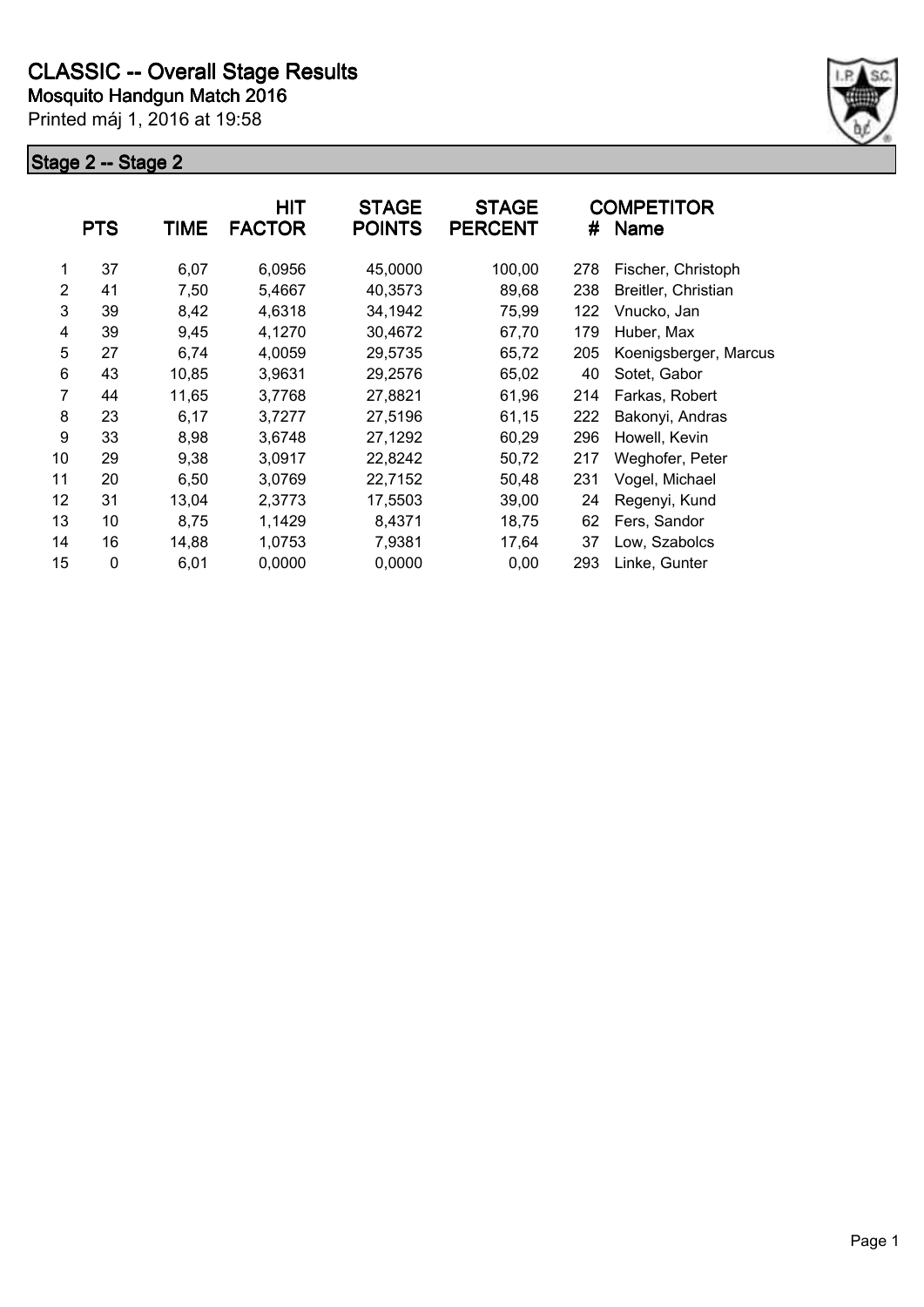

|   | <b>PTS</b> | TIME  | HIT<br><b>FACTOR</b> | <b>STAGE</b><br><b>POINTS</b> | <b>STAGE</b><br><b>PERCENT</b> | #   | <b>COMPETITOR</b><br><b>Name</b> |
|---|------------|-------|----------------------|-------------------------------|--------------------------------|-----|----------------------------------|
|   | 41         | 8.14  | 5,0369               | 45,0000                       | 100.00                         | 208 | Reiter, Gerald                   |
| 2 | 39         | 9,84  | 3,9634               | 35,4097                       | 78,69                          | 94  | Ladic, Tibor                     |
| 3 | 40         | 10,98 | 3,6430               | 32,5470                       | 72,33                          | 96  | Barta, Ondrej                    |
| 4 | 35         | 10,90 | 3,2110               | 28,6876                       | 63,75                          | 83  | Kotrous, Pavel                   |
| 5 | 41         | 17,50 | 2,3429               | 20,9314                       | 46,51                          | 170 | Potuckova, Ludmila               |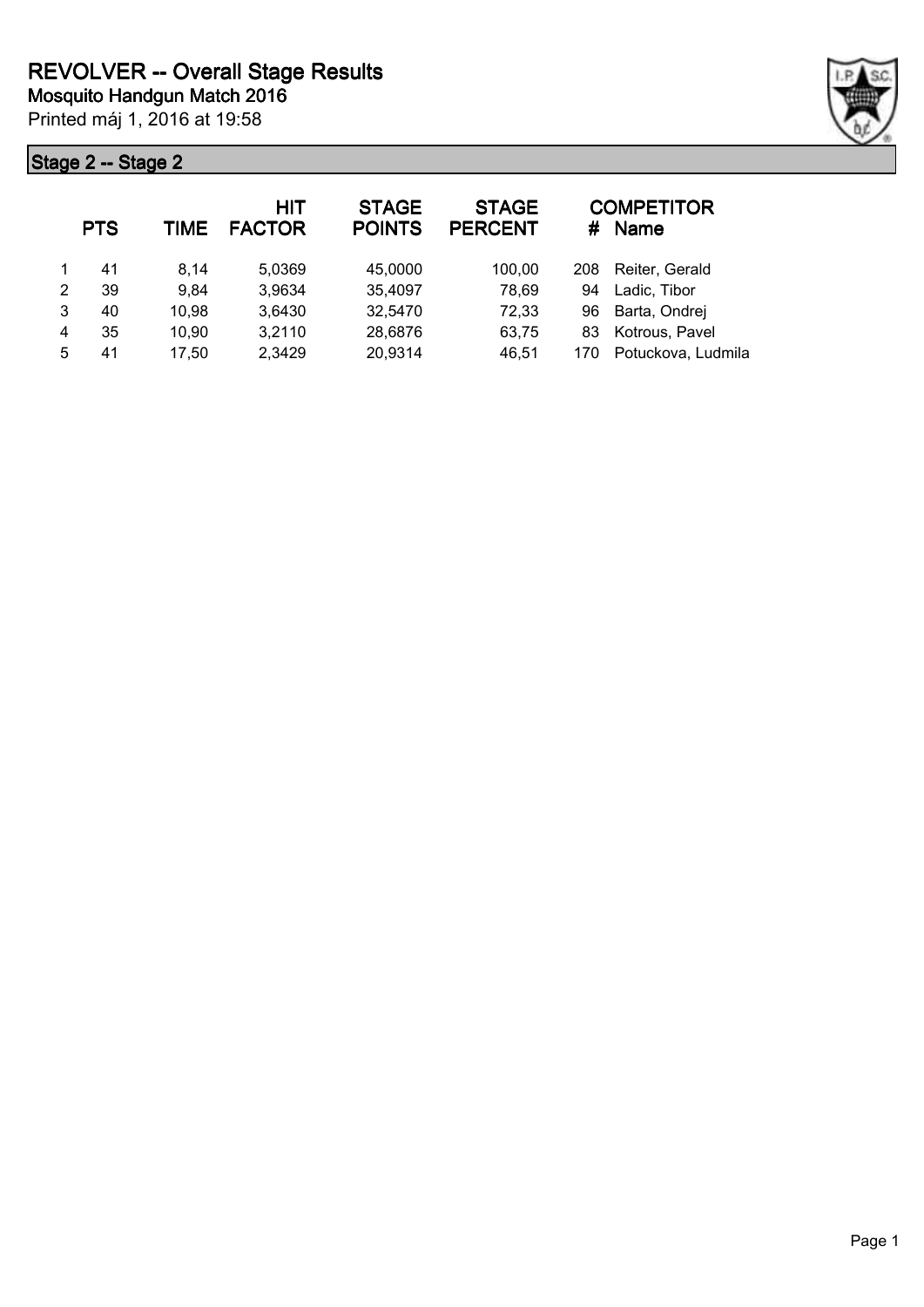

|                  | <b>PTS</b> | <b>TIME</b> | <b>HIT</b><br><b>FACTOR</b> | <b>STAGE</b><br><b>POINTS</b> | <b>STAGE</b><br><b>PERCENT</b> | #   | <b>COMPETITOR</b><br><b>Name</b> |
|------------------|------------|-------------|-----------------------------|-------------------------------|--------------------------------|-----|----------------------------------|
| 1                | 42         | 5,46        | 7,6923                      | 45,0000                       | 100,00                         | 153 | Henes, Zdenek                    |
| $\overline{2}$   | 45         | 6,06        | 7,4257                      | 43,4406                       | 96,53                          | 109 | Pijacek, Petr                    |
| 3                | 45         | 6,31        | 7,1315                      | 41,7195                       | 92,71                          | 104 | Havlicek, Miroslav               |
| 4                | 45         | 6,78        | 6,6372                      | 38,8274                       | 86,28                          | 103 | Pavlik, Jan                      |
| 5                | 44         | 6,70        | 6,5672                      | 38,4179                       | 85,37                          | 22  | Szabo, Alexander                 |
| 6                | 45         | 7,03        | 6,4011                      | 37,4467                       | 83,21                          | 287 | Weber, Gunter                    |
| $\overline{7}$   | 43         | 6,86        | 6,2682                      | 36,6691                       | 81,49                          | 113 | Barancik, Ivan                   |
| 8                | 45         | 7,36        | 6,1141                      | 35,7677                       | 79,48                          | 303 | Behal, Jiri                      |
| $\boldsymbol{9}$ | 45         | 7,72        | 5,8290                      | 34,0997                       | 75,78                          | 273 | Czarnecki, Rafal                 |
| 10               | 43         | 7,62        | 5,6430                      | 33,0118                       | 73,36                          | 58  | Cislak, Gabriel                  |
| 11               | 44         | 7,91        | 5,5626                      | 32,5411                       | 72,31                          | 211 | Soucek Raedler, Walter           |
| 12               | 44         | 7,93        | 5,5485                      | 32,4590                       | 72,13                          | 201 | Eisl, Alexander                  |
| 13               | 45         | 8,26        | 5,4479                      | 31,8705                       | 70,82                          | 183 | Schafer, Hans Peter              |
| 14               | 35         | 6,69        | 5,2317                      | 30,6054                       | 68,01                          | 255 | Nagy, Ernest                     |
| 15               | 45         | 8,95        | 5,0279                      | 29,4134                       | 65,36                          | 295 | Leutgeb, Ralph                   |
| 16               | 44         | 8,83        | 4,9830                      | 29,1506                       | 64,78                          | 98  | Hiebler, Wolfram                 |
| 17               | 44         | 8,89        | 4,9494                      | 28,9539                       | 64,34                          | 291 | Kneringer, Mario                 |
| 18               | 45         | 9,12        | 4,9342                      | 28,8651                       | 64,14                          | 312 | Plzak, Jiri                      |
| 19               | 43         | 8,81        | 4,8808                      | 28,5528                       | 63,45                          | 105 | Schwanneke, Roland               |
| 20               | 45         | 9,23        | 4,8754                      | 28,5211                       | 63,38                          | 34  | Grac, Robert                     |
| 21               | 45         | 9,62        | 4,6778                      | 27,3649                       | 60,81                          | 86  | Gromov, Andrej                   |
| 22               | 33         | 7,45        | 4,4295                      | 25,9128                       | 57,58                          | 144 | Horinek, Milos                   |
| 23               | 44         | 9,96        | 4,4177                      | 25,8434                       | 57,43                          | 207 | Dvorak, Andrea                   |
| 24               | 28         | 6,37        | 4,3956                      | 25,7143                       | 57,14                          | 143 | Sustrova, Katerina               |
| 25               | 45         | 10,28       | 4,3774                      | 25,6080                       | 56,91                          | 139 | Markevicius, Kestas              |
| 26               | 45         | 10,49       | 4,2898                      | 25,0953                       | 55,77                          | 288 | Toth-Pogats, Sandra              |
| 27               | 34         | 8,46        | 4,0189                      | 23,5106                       | 52,25                          | 171 | Schafer, Markus                  |
| 28               | 44         | 11,08       | 3,9711                      | 23,2310                       | 51,62                          | 127 | Tomek, Petr                      |
| 29               | 44         | 11,14       | 3,9497                      | 23,1059                       | 51,35                          | 294 | Slama, Claus                     |
| 30               | 35         | 8,96        | 3,9063                      | 22,8516                       | 50,78                          | 290 | Steurer, Margit                  |
| 31               | 44         | 11,34       | 3,8801                      | 22,6984                       | 50,44                          | 18  | Geerts, Hans                     |
| 32               | 45         | 11,93       | 3,7720                      | 22,0662                       | 49,04                          | 285 | Lennert, Adam                    |
| 33               | 45         | 12,02       | 3,7438                      | 21,9010                       | 48,67                          | 192 | Golab, Tadeusz                   |
| 34               | 35         | 9,37        | 3,7353                      | 21,8517                       | 48,56                          | 66  | Praschinger, Edgar               |
| 35               | 44         | 12,28       | 3,5831                      | 20,9609                       | 46,58                          | 314 | Kolarits, Peter                  |
| 36               | 45         | 12,90       | 3,4884                      | 20,4070                       | 45,35                          | 59  | IIc, Helmut                      |
| 37               | 45         | 15,50       | 2,9032                      | 16,9839                       | 37,74                          | 178 | Reifferscheidt, Frank            |
| 38               | 45         | 15,75       | 2,8571                      | 16,7143                       | 37,14                          | 298 | Likavec, Martin                  |
| 39               | 45         | 17,20       | 2,6163                      | 15,3052                       | 34,01                          | 46  | Horvat, Ede                      |
| 40               | 35         | 13,68       | 2,5585                      | 14,9671                       | 33,26                          | 280 | Golisz, Marcin                   |
| 41               | 45         | 17,87       | 2,5182                      | 14,7314                       | 32,74                          | 236 | Siska, Milos                     |
| 42               | 35         | 16,15       | 2,1672                      | 12,6780                       | 28,17                          | 248 | Vaclavik, Rostislav              |
| 43               | 25         | 13,09       | 1,9099                      | 11,1727                       | 24,83                          | 65  | Cislak, Miloslav                 |
| 44               | 29         | 20,85       | 1,3909                      | 8,1367                        | 18,08                          | 52  | Gerencser, Miklos                |
| 45               | 20         | 21,71       | 0,9212                      | 5,3892                        | 11,98                          | 124 | Tomek, Jan                       |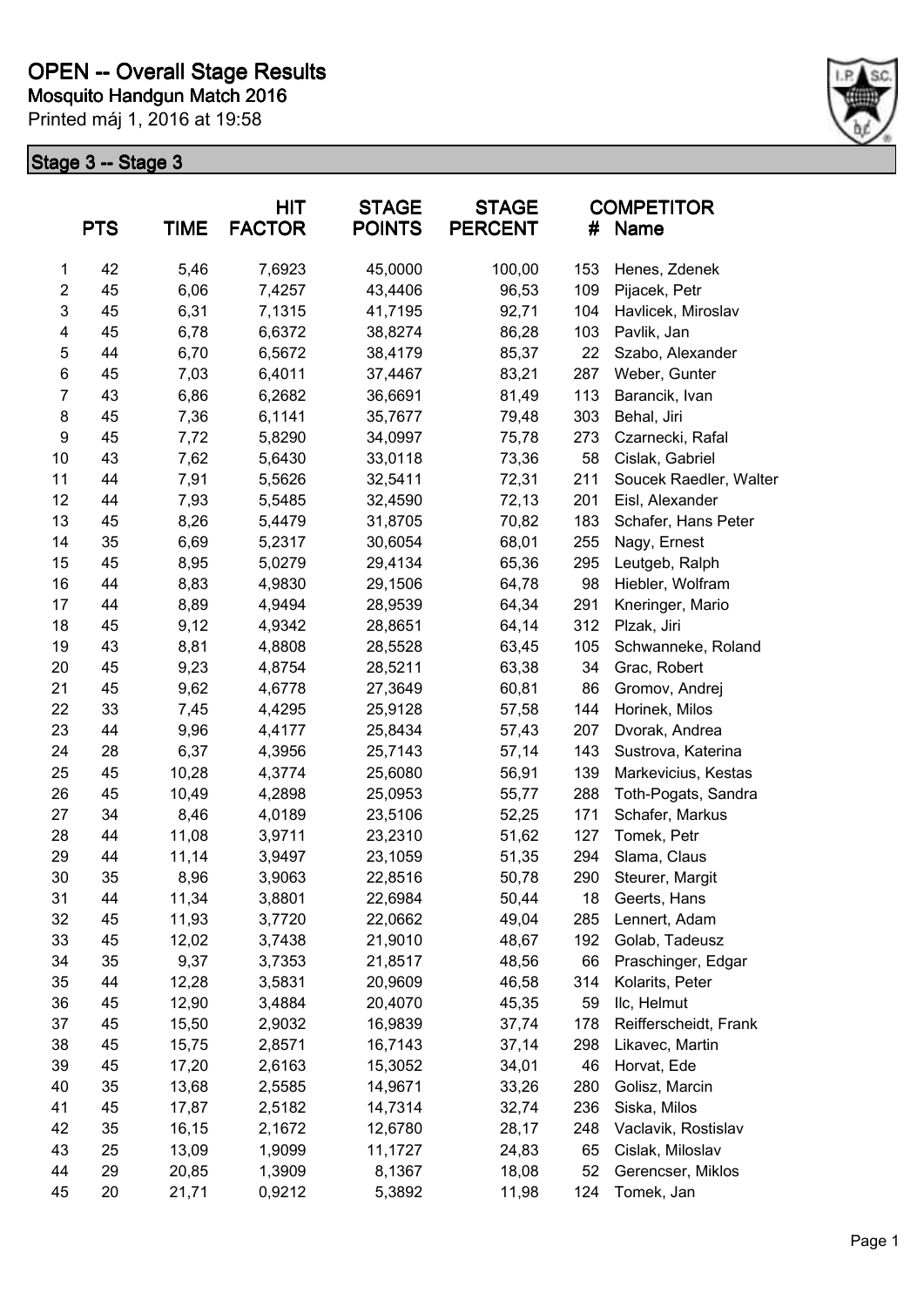

|                         | <b>PTS</b> | <b>TIME</b> | <b>HIT</b><br><b>FACTOR</b> | <b>STAGE</b><br><b>POINTS</b> | <b>STAGE</b><br><b>PERCENT</b> | #   | <b>COMPETITOR</b><br><b>Name</b> |
|-------------------------|------------|-------------|-----------------------------|-------------------------------|--------------------------------|-----|----------------------------------|
| 1                       | 45         | 7,47        | 6,0241                      | 45,0000                       | 100,00                         | 110 | Rakusan, Josef                   |
| $\overline{\mathbf{c}}$ | 45         | 7,82        | 5,7545                      | 42,9859                       | 95,52                          | 78  | Batki, Gyorgy                    |
| $\mathsf 3$             | 45         | 8,22        | 5,4745                      | 40,8942                       | 90,88                          | 151 | Vaclavik, Jaroslav               |
| 4                       | 45         | 8,68        | 5,1843                      | 38,7270                       | 86,06                          | 77  | Szaszi, Csaba                    |
| 5                       | 45         | 9,17        | 4,9073                      | 36,6576                       | 81,46                          | 75  | Mikula, Jozef                    |
| 6                       | 45         | 9,25        | 4,8649                      | 36,3405                       | 80,76                          | 233 | Bulko, Peter                     |
| $\overline{7}$          | 45         | 9,30        | 4,8387                      | 36,1452                       | 80,32                          | 306 | Sliva, Tomas                     |
| 8                       | 43         | 9,04        | 4,7566                      | 35,5321                       | 78,96                          | 10  | Kovac, Ondrej                    |
| 9                       | 45         | 9,49        | 4,7418                      | 35,4215                       | 78,71                          | 302 | Kozak, Petr                      |
| 10                      | 45         | 9,64        | 4,6680                      | 34,8703                       | 77,49                          | 267 | Znamenacek, Petr                 |
| 11                      | 44         | 9,47        | 4,6463                      | 34,7075                       | 77,13                          | 57  | Bobaly, Mihaly                   |
| 12                      | 45         | 9,80        | 4,5918                      | 34,3010                       | 76,22                          | 147 | Zarubova, Marketa                |
| 13                      | 45         | 9,86        | 4,5639                      | 34,0923                       | 75,76                          | 120 | Zelinsky, Tibor                  |
| 14                      | 44         | 9,65        | 4,5596                      | 34,0601                       | 75,69                          | 177 | Ciesielski, Marcin               |
| 15                      | 42         | 9,31        | 4,5113                      | 33,6992                       | 74,89                          | 39  | Kubacek, Petr                    |
| 16                      | 45         | 10,05       | 4,4776                      | 33,4478                       | 74,33                          | 186 | Lesko, Eva                       |
| 17                      | 43         | 9,61        | 4,4745                      | 33,4246                       | 74,28                          | 84  | Deledivka, Vitaliy               |
| 18                      | 43         | 9,69        | 4,4376                      | 33,1486                       | 73,66                          | 71  | Hukel, Miroslav                  |
| 19                      | 45         | 10,20       | 4,4118                      | 32,9559                       | 73,24                          | 82  | Gal, Tibor                       |
| 20                      | 45         | 10,35       | 4,3478                      | 32,4783                       | 72,17                          | 218 | Sajgo, Zoltan                    |
| 21                      | 43         | 10,10       | 4,2574                      | 31,8030                       | 70,67                          | 212 | Stranz, Jurgen                   |
| 22                      | 45         | 10,77       | 4,1783                      | 31,2117                       | 69,36                          | 181 | Szegedi, Mark                    |
| 23                      | 43         | 10,33       | 4,1626                      | 31,0949                       | 69,10                          | 167 | Vavrek, Adrian                   |
| 24                      | 43         | 10,45       | 4,1148                      | 30,7378                       | 68,31                          | 36  | Skorvaga, Noro                   |
| 25                      | 45         | 11,25       | 4,0000                      | 29,8800                       | 66,40                          | 313 | Horacek, Lukas                   |
| 26                      | 43         | 10,91       | 3,9413                      | 29,4418                       | 65,43                          | 158 | Pawlik, Celina                   |
| 27                      | 44         | 11,20       | 3,9286                      | 29,3464                       | 65,21                          | 21  | Szalai, Laszlo                   |
| 28                      | 45         | 11,54       | 3,8995                      | 29,1291                       | 64,73                          | 150 | Soustar, Ivo                     |
| 29                      | 45         | 11,83       | 3,8039                      | 28,4150                       | 63,14                          | 76  | Szarvas, Peter                   |
| 30                      | 45         | 11,87       | 3,7911                      | 28,3193                       | 62,93                          | 136 | Velicko, Laurius                 |
| 31                      | 45         | 11,99       | 3,7531                      | 28,0359                       | 62,30                          | 142 | Berger, Rene                     |
| 32                      | 43         | 11,46       | 3,7522                      | 28,0288                       | 62,29                          | 258 | Zhuralev, Andrey                 |
| 33                      | 43         | 11,59       | 3,7101                      | 27,7144                       | 61,59                          | 88  | Kotrousova, Denisa               |
| 34                      | 45         | 12,19       | 3,6916                      | 27,5759                       | 61,28                          | 130 | Pitonak, Martin                  |
| 35                      | 43         | 11,68       | 3,6815                      | 27,5009                       | 61,11                          | 53  | Bodo, Katalin                    |
| 36                      | 43         | 11,70       | 3,6752                      | 27,4538                       | 61,01                          | 307 | Zalejsky, Rostislav              |
| 37                      | 35         | 9,62        | 3,6383                      | 27,1778                       | 60,40                          | 123 | Ecker, Karol                     |
| 38                      | 45         | 12,46       | 3,6116                      | 26,9783                       | 59,95                          | 247 | Kubik, Karel                     |
| 39                      | 45         | 12,56       | 3,5828                      | 26,7635                       | 59,47                          | 235 | Siska, Michal                    |
| 40                      | 45         | 12,58       | 3,5771                      | 26,7210                       | 59,38                          | 301 | Kominek, Jiri                    |
| 41                      | 43         | 12,09       | 3,5567                      | 26,5682                       | 59,04                          | 4   | Noga, Tadeusz                    |
| 42                      | 45         | 12,69       | 3,5461                      | 26,4894                       | 58,87                          | 80  | Miglecz, Gyula                   |
| 43                      | 45         | 12,76       | 3,5266                      | 26,3440                       | 58,54                          | 270 | Beres, Krzysztof                 |
| 44                      | 44         | 12,50       | 3,5200                      | 26,2944                       | 58,43                          | 61  | Strasser, Elisabeth              |
| 45                      | 45         | 12,84       | 3,5047                      | 26,1799                       | 58,18                          | 155 | Havranek, Rostislav              |
| 46                      | 45         | 12,89       | 3,4911                      | 26,0784                       | 57,95                          | 241 | Porubsky, Miroslav               |
|                         |            |             |                             |                               |                                |     |                                  |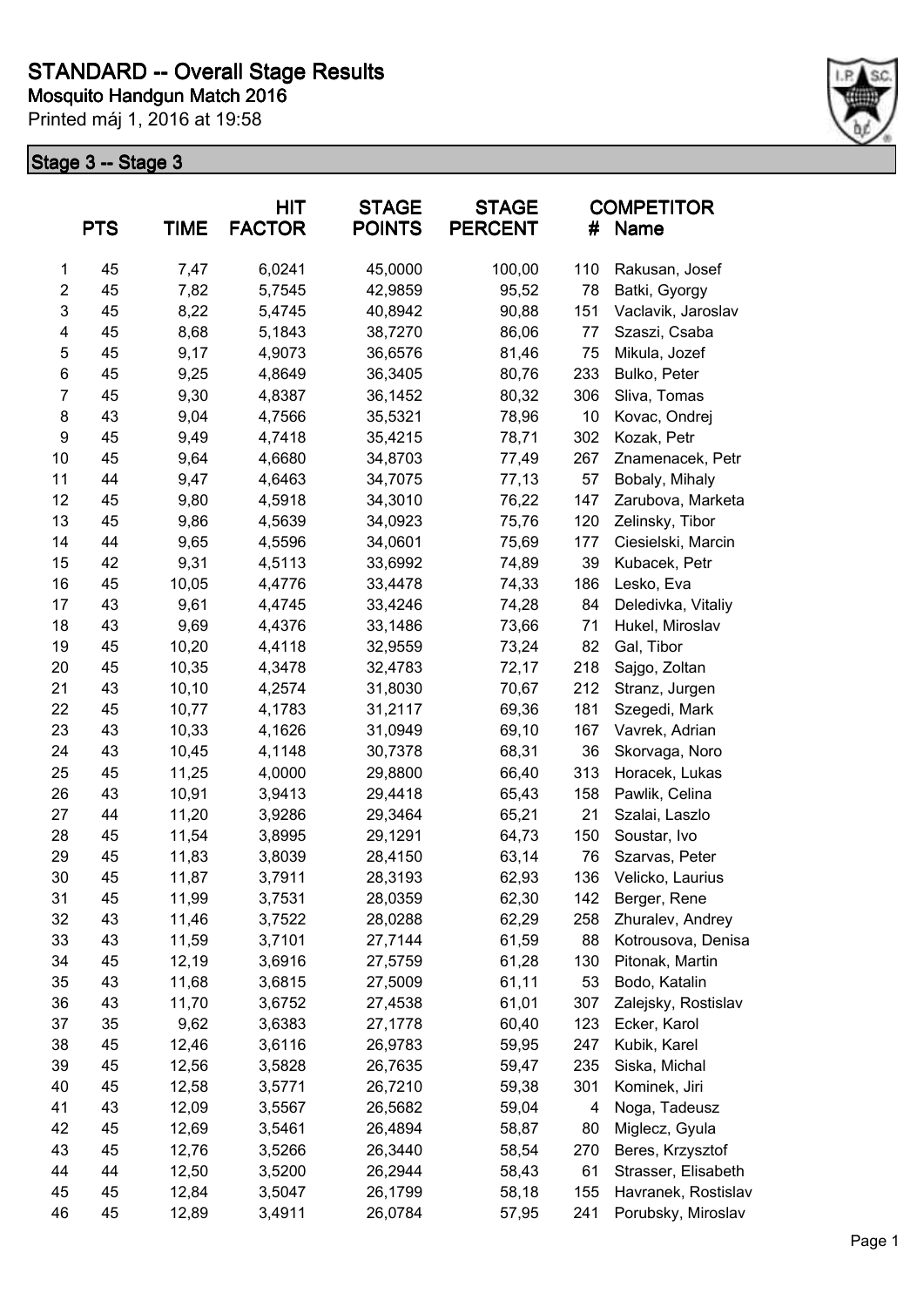

|    | <b>PTS</b> | <b>TIME</b> | <b>HIT</b><br><b>FACTOR</b> | <b>STAGE</b><br><b>POINTS</b> | <b>STAGE</b><br><b>PERCENT</b> | #   | <b>COMPETITOR</b><br>Name |
|----|------------|-------------|-----------------------------|-------------------------------|--------------------------------|-----|---------------------------|
| 47 | 45         | 13,00       | 3,4615                      | 25,8577                       | 57,46                          | 49  | Kebo, Vekoslav            |
| 48 | 45         | 13,52       | 3,3284                      | 24,8632                       | 55,25                          | 74  | Stanko, Pavol             |
| 49 | 45         | 13,65       | 3,2967                      | 24,6264                       | 54,73                          | 320 | Kurbatskikh, Vasily       |
| 50 | 33         | 10,16       | 3,2480                      | 24,2628                       | 53,92                          | 54  | Lazovsky, Richard         |
| 51 | 45         | 14,10       | 3,1915                      | 23,8404                       | 52,98                          | 15  | Haviarova, Janette        |
| 52 | 45         | 14,45       | 3,1142                      | 23,2630                       | 51,70                          | 223 | Szabo, Karoly             |
| 53 | 41         | 13,17       | 3,1131                      | 23,2551                       | 51,68                          | 28  | Entl, Libor               |
| 54 | 35         | 11,54       | 3,0329                      | 22,6560                       | 50,35                          | 115 | Poliacik, Martin          |
| 55 | 45         | 15,06       | 2,9880                      | 22,3207                       | 49,60                          | 135 | Potocky, Peter            |
| 56 | 45         | 15,07       | 2,9861                      | 22,3059                       | 49,57                          | 23  | Sirk, Julius              |
| 57 | 41         | 13,76       | 2,9797                      | 22,2580                       | 49,46                          | 72  | Obermajer, Attila         |
| 58 | 31         | 10,53       | 2,9440                      | 21,9915                       | 48,87                          | 244 | Stanko, Lubomir           |
| 59 | 43         | 14,70       | 2,9252                      | 21,8510                       | 48,56                          | 172 | Kiss, Tamas Istvan        |
| 60 | 41         | 14,33       | 2,8611                      | 21,3726                       | 47,49                          | 185 | Barta, Aliz               |
| 61 | 35         | 12,37       | 2,8294                      | 21,1358                       | 46,97                          | 165 | Swierczek, Zbigniew       |
| 62 | 43         | 15,21       | 2,8271                      | 21,1183                       | 46,93                          | 68  | Solyom, Oliver            |
| 63 | 45         | 16,71       | 2,6930                      | 20,1167                       | 44,70                          | 9   | Klecanda, Kvido           |
| 64 | 34         | 12,78       | 2,6604                      | 19,8732                       | 44,16                          | 289 | Kwiatkowski, Roland       |
| 65 | 45         | 17,30       | 2,6012                      | 19,4306                       | 43,18                          | 91  | Zolnay, Pavol             |
| 66 | 45         | 17,52       | 2,5685                      | 19,1866                       | 42,64                          | 308 | Konvicna, Ruzena          |
| 67 | 45         | 17,70       | 2,5424                      | 18,9915                       | 42,20                          | 126 | Prinosil, Jan             |
| 68 | 33         | 13,41       | 2,4609                      | 18,3825                       | 40,85                          | 234 | Turkova, Eva              |
| 69 | 33         | 13,42       | 2,4590                      | 18,3689                       | 40,82                          | 93  | Zolnay, Anna              |
| 70 | 25         | 10,41       | 2,4015                      | 17,9395                       | 39,87                          | 70  | Pupala, Ondrej            |
| 71 | 43         | 19,71       | 2,1816                      | 16,2968                       | 36,22                          | 176 | Bicskei, Bea              |
| 72 | 45         | 20,64       | 2,1802                      | 16,2863                       | 36,19                          | 125 | Nemec, Bronislav          |
| 73 | 31         | 14,41       | 2,1513                      | 16,0701                       | 35,71                          | 38  | Zakupszky, Gabor          |
| 74 | 43         | 19,99       | 2,1511                      | 16,0685                       | 35,71                          | 271 | Tabaszevska, Agnieszka    |
| 75 | 35         | 16,32       | 2,1446                      | 16,0202                       | 35,60                          | 164 | Stepniewicz, Hubert       |
| 76 | 43         | 22,22       | 1,9352                      | 14,4559                       | 32,12                          | 41  | Kormanyos, Maria          |
| 77 | 45         | 25,30       | 1,7787                      | 13,2866                       | 29,53                          | 31  | Kocian, Norbert           |
| 78 | 25         | 14,42       | 1,7337                      | 12,9508                       | 28,78                          | 154 | Bures, Vitezslav          |
| 79 | 33         | 20,46       | 1,6129                      | 12,0484                       | 26,77                          | 173 | Simon, Laszlo             |
| 80 | 21         | 13,78       | 1,5239                      | 11,3839                       | 25,30                          | 225 | Dianics, Attila           |
| 81 | 25         | 17,37       | 1,4393                      | 10,7513                       | 23,89                          | 311 | Konvicny, Lumir           |
| 82 | 45         | 32,08       | 1,4027                      | 10,4785                       | 23,29                          | 64  | Bicsak, Laszlo Andras     |
| 83 | 42         | 30, 16      | 1,3926                      | 10,4025                       | 23,12                          | 182 | Szegedi, Bence            |
| 84 | 29         | 22,78       | 1,2730                      | 9,5097                        | 21,13                          | 17  | Koos, Zoltan              |
| 85 | 45         | 43,00       | 1,0465                      | 7,8174                        | 17,37                          | 318 | Danek, Lukas              |
| 86 | 23         | 37,78       | 0,6088                      | 4,5476                        | 10,11                          | 219 | Kiss, Gabor               |
| 87 | 23         | 39,47       | 0,5827                      | 4,3529                        | 9,67                           | 35  | Pazourkova, Eva           |
| 88 | $\pmb{0}$  | 0,00        | 0,0000                      | 0,0000                        | 0,00                           | 148 | Dabrowski, Darek          |
| 89 | 0          | 0,00        | 0,0000                      | 0,0000                        | 0,00                           | 27  | Entl, Zdenek              |
| 90 | 0          | 0,00        | 0,0000                      | 0,0000                        | 0,00                           | 315 | Toth, Zoltan              |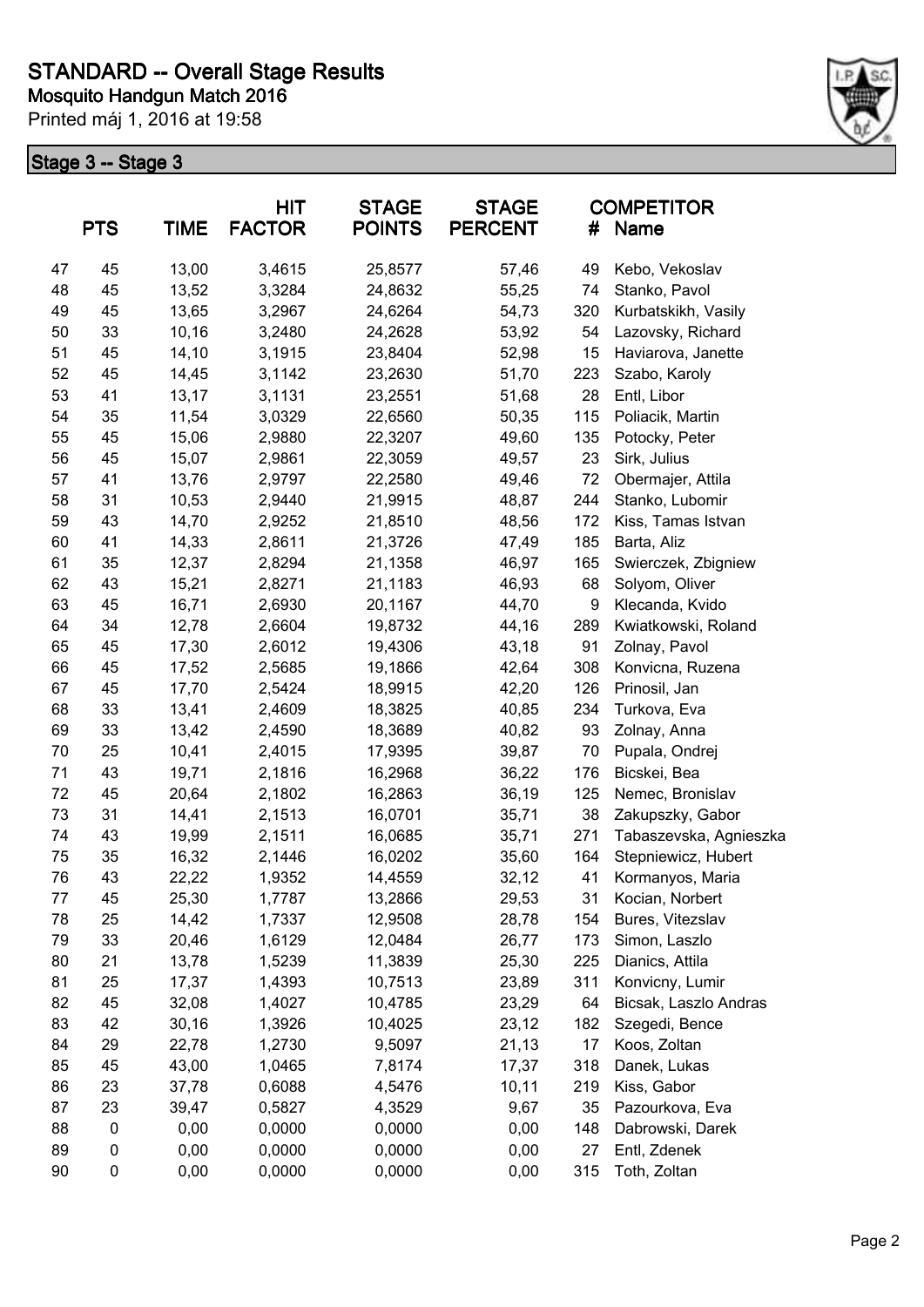

|                  | <b>PTS</b> | <b>TIME</b> | <b>HIT</b><br><b>FACTOR</b> | <b>STAGE</b><br><b>POINTS</b> | <b>STAGE</b><br><b>PERCENT</b> | #   | <b>COMPETITOR</b><br>Name |
|------------------|------------|-------------|-----------------------------|-------------------------------|--------------------------------|-----|---------------------------|
| 1                | 45         | 6,71        | 6,7064                      | 45,0000                       | 100,00                         | 316 | Sedy, Roman               |
| $\boldsymbol{2}$ | 45         | 7,46        | 6,0322                      | 40,4759                       | 89,95                          | 92  | Momcilovic, Ljubisa       |
| $\mathsf 3$      | 43         | 7,23        | 5,9474                      | 39,9073                       | 88,68                          | 268 | Fedor, Marian             |
| 4                | 45         | 7,66        | 5,8747                      | 39,4191                       | 87,60                          | 112 | Stepan, Michal            |
| 5                | 45         | 8,00        | 5,6250                      | 37,7438                       | 83,88                          | 101 | Hos, Ivan                 |
| $\,6$            | 45         | 8,03        | 5,6040                      | 37,6027                       | 83,56                          | 106 | Fecura, Vladimir          |
| $\overline{7}$   | 45         | 8,06        | 5,5831                      | 37,4628                       | 83,25                          | 160 | Mika, Marek               |
| 8                | 45         | 8,16        | 5,5147                      | 37,0037                       | 82,23                          | 60  | Ziebart, Friedrich        |
| $\boldsymbol{9}$ | 45         | 8,28        | 5,4348                      | 36,4674                       | 81,04                          | 29  | Radolec, Michal           |
| 10               | 45         | 8,51        | 5,2879                      | 35,4818                       | 78,85                          | 319 | Rasovic, Bosko            |
| 11               | 43         | 8,26        | 5,2058                      | 34,9310                       | 77,62                          | 166 | Szczesny, Bartosz         |
| 12               | 45         | 8,83        | 5,0963                      | 34,1959                       | 75,99                          | 254 | Palka, Jan                |
| 13               | 45         | 8,92        | 5,0448                      | 33,8509                       | 75,22                          | 85  | Shevchenko, Sergeii       |
| 14               | 45         | 9,23        | 4,8754                      | 32,7140                       | 72,70                          | 228 | Sebik, Ivan               |
| 15               | 45         | 9,34        | 4,8180                      | 32,3287                       | 71,84                          | 188 | Voyno, Alexey             |
| 16               | 43         | 9,21        | 4,6688                      | 31,3279                       | 69,62                          | 97  | Panachev, Leonid          |
| 17               | 41         | 8,79        | 4,6644                      | 31,2981                       | 69,55                          | 67  | Zapletal, Miroslav        |
| 18               | 45         | 9,67        | 4,6536                      | 31,2254                       | 69,39                          | 81  | Salamon, Timea            |
| 19               | 45         | 9,82        | 4,5825                      | 30,7485                       | 68,33                          | 146 | Boca, Rastislav           |
| 20               | 45         | 10,11       | 4,4510                      | 29,8665                       | 66,37                          | 239 | Kubica, Dusan             |
| 21               | 43         | 9,74        | 4,4148                      | 29,6232                       | 65,83                          | 257 | Nagy, Ernest jun.         |
| 22               | 35         | 7,93        | 4,4136                      | 29,6154                       | 65,81                          | 269 | Penov, Anton              |
| 23               | 45         | 10,21       | 4,4074                      | 29,5739                       | 65,72                          | 168 | Galazka, Marcin           |
| 24               | 43         | 10,22       | 4,2074                      | 28,2319                       | 62,74                          | 317 | Sciranka, Martin          |
| 25               | 43         | 10,34       | 4,1586                      | 27,9043                       | 62,01                          | 227 | Didy, Jozef               |
| 26               | 45         | 10,96       | 4,1058                      | 27,5502                       | 61,22                          | 89  | Lazarevic, Dejan          |
| 27               | 43         | 10,51       | 4,0913                      | 27,4529                       | 61,01                          | 128 | Glezgo, Tomas             |
| 28               | 45         | 11,13       | 4,0431                      | 27,1294                       | 60,29                          | 163 | Zachar, Bystrik           |
| 29               | 43         | 10,79       | 3,9852                      | 26,7405                       | 59,42                          | 119 | Caradsky, Tomas           |
| 30               | 45         | 11,31       | 3,9788                      | 26,6976                       | 59,33                          | 187 | Schlegl, Bernhard         |
| 31               | 41         | 10,49       | 3,9085                      | 26,2259                       | 58,28                          | 48  | Kociolek, Jacek           |
| 32               | 45         | 11,59       | 3,8827                      | 26,0526                       | 57,89                          | 281 | Gaberscik, Andreas        |
| 33               | 43         | 11,12       | 3,8669                      | 25,9469                       | 57,66                          | 297 | Chlebovcova, Zuzana       |
| 34               | 41         | 10,75       | 3,8140                      | 25,5916                       | 56,87                          | 224 | Potts, Stephen            |
| 35               | 43         | 11,38       | 3,7786                      | 25,3541                       | 56,34                          | 114 | Hrabaj, Marian            |
| 36               | 43         | 11,50       | 3,7391                      | 25,0896                       | 55,75                          | 56  | Brunner, Herbert          |
| 37               | 45         | 12,39       | 3,6320                      | 24,3705                       | 54,16                          | 55  | Galagan, Vasiliy          |
| 38               | 45         | 12,39       | 3,6320                      | 24,3705                       | 54,16                          | 232 | Parak, Dominik            |
| 39               | 45         | 12,54       | 3,5885                      | 24,0789                       | 53,51                          | 141 | Knapek, Matej             |
| 40               | 43         | 12,02       | 3,5774                      | 24,0042                       | 53,34                          | 202 | Lang, Johann              |
| 41               | 43         | 12,61       | 3,4100                      | 22,8810                       | 50,85                          | 87  | Momcilovic, Snezana       |
| 42               | 35         | 10,40       | 3,3654                      | 22,5817                       | 50,18                          | 73  | Sefranko, Karol           |
| 43               | 35         | 10,42       | 3,3589                      | 22,5384                       | 50,09                          | 95  | Manolevski, Michael       |
| 44               | 33         | 9,85        | 3,3503                      | 22,4802                       | 49,96                          | 7   | Majling, Andrej           |
| 45               | 33         | 9,88        | 3,3401                      | 22,4119                       | 49,80                          | 111 | Hrnciarik, Andrej         |
| 46               | 41         | 12,54       | 3,2695                      | 21,9386                       | 48,75                          | 44  | Misik, Peter              |
|                  |            |             |                             |                               |                                |     |                           |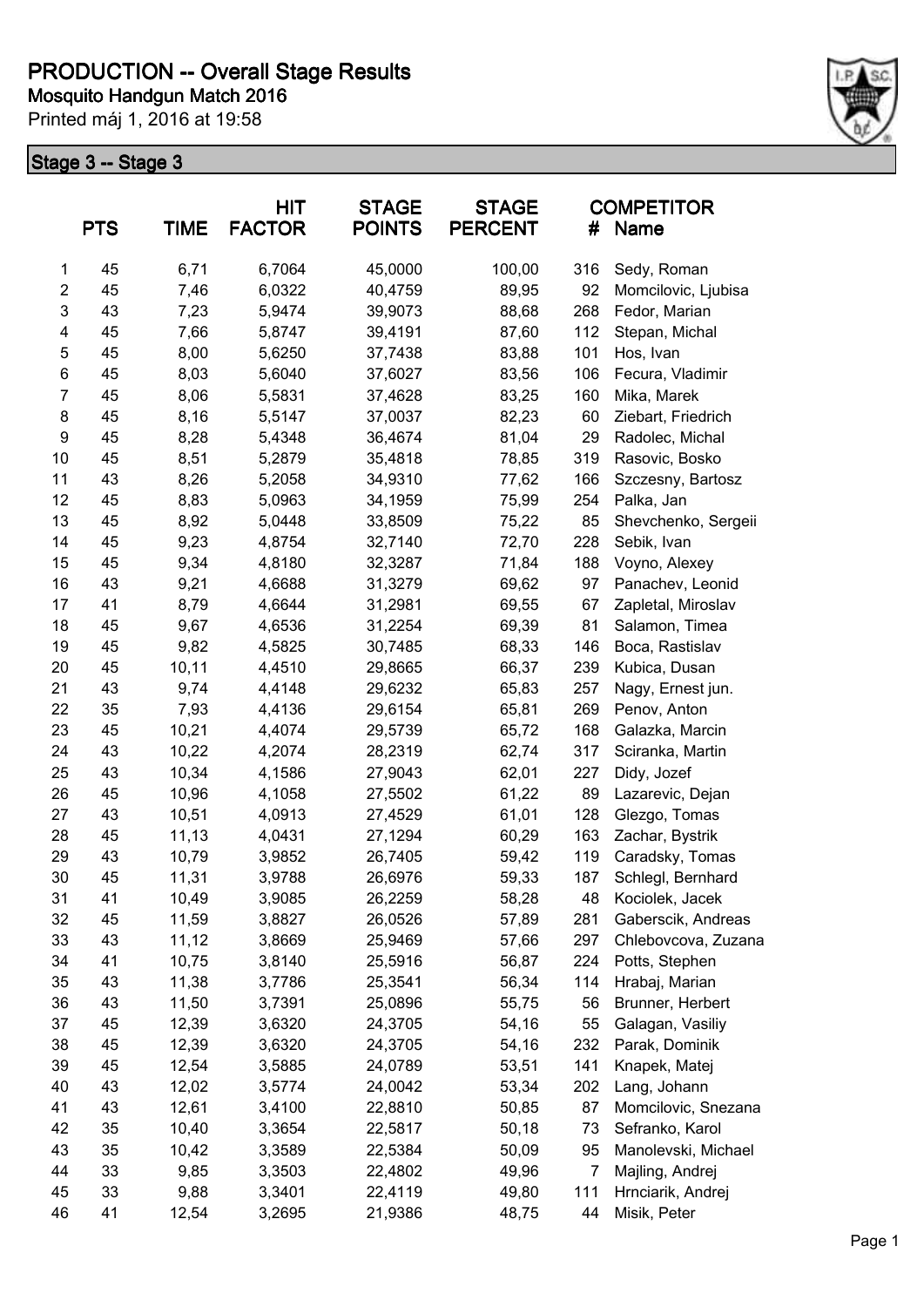

|    | <b>PTS</b> | <b>TIME</b> | <b>HIT</b><br><b>FACTOR</b> | <b>STAGE</b><br><b>POINTS</b> | <b>STAGE</b><br><b>PERCENT</b> | #   | <b>COMPETITOR</b><br>Name |
|----|------------|-------------|-----------------------------|-------------------------------|--------------------------------|-----|---------------------------|
| 47 | 35         | 10,88       | 3,2169                      | 21,5855                       | 47,97                          | 118 | Belica, Michal            |
| 48 | 35         | 11,00       | 3,1818                      | 21,3500                       | 47,44                          | 283 | Koller, Hans Georg        |
| 49 | 35         | 11,11       | 3,1503                      | 21,1386                       | 46,97                          | 99  | Kovacs, Attila            |
| 50 | 41         | 13,09       | 3,1322                      | 21,0168                       | 46,70                          | 90  | Deledivka, Inna           |
| 51 | 45         | 14,56       | 3,0907                      | 20,7383                       | 46,09                          | 210 | Reiter, Doris             |
| 52 | 35         | 11,41       | 3,0675                      | 20,5828                       | 45,74                          | 229 | Foltan, Stanislav         |
| 53 | 43         | 15,30       | 2,8105                      | 18,8582                       | 41,91                          | 292 | Belme, Attila             |
| 54 | 45         | 16,75       | 2,6866                      | 18,0269                       | 40,06                          | 184 | Tobias, Matyas            |
| 55 | 45         | 17,06       | 2,6377                      | 17,6993                       | 39,33                          | 138 | Holan, Roman              |
| 56 | 33         | 12,84       | 2,5701                      | 17,2453                       | 38,32                          | 220 | Ambrus, Oliver            |
| 57 | 28         | 11,34       | 2,4691                      | 16,5679                       | 36,82                          | 117 | Chochula, Milos           |
| 58 | 45         | 18,43       | 2,4417                      | 16,3836                       | 36,41                          | 240 | Novotna, Marta            |
| 59 | 45         | 18,66       | 2,4116                      | 16,1817                       | 35,96                          | 279 | Kolomyjski, Tomasz        |
| 60 | 33         | 15,07       | 2,1898                      | 14,6934                       | 32,65                          | 194 | Lazorik, Maros            |
| 61 | 31         | 14,17       | 2,1877                      | 14,6796                       | 32,62                          | 209 | Plank, Gerhard            |
| 62 | 35         | 16,12       | 2,1712                      | 14,5689                       | 32,38                          | 259 | Kovalchuk, Andrey         |
| 63 | 45         | 20,89       | 2,1541                      | 14,4543                       | 32,12                          | 169 | Bonk, Adrian              |
| 64 | 35         | 17,13       | 2,0432                      | 13,7099                       | 30,47                          | 14  | Gangler, Csaba            |
| 65 | 35         | 17,24       | 2,0302                      | 13,6224                       | 30,27                          | 137 | Bocskoras, Benjamin       |
| 66 | 33         | 16,40       | 2,0122                      | 13,5018                       | 30,00                          | 246 | Hruzek, Roman             |
| 67 | 25         | 12,72       | 1,9654                      | 13,1879                       | 29,31                          | 152 | Maier, Markus             |
| 68 | 25         | 15,00       | 1,6667                      | 11,1833                       | 24,85                          | 237 | Pribilincova, Hana        |
| 69 | 18         | 10,80       | 1,6667                      | 11,1833                       | 24,85                          | 256 | Drimaj, Peter             |
| 70 | 25         | 15,04       | 1,6622                      | 11,1536                       | 24,79                          | 116 | Trencan, Peter            |
| 71 | 28         | 17,04       | 1,6432                      | 11,0258                       | 24,50                          | 159 | Kwintkiewicz, Adam        |
| 72 | 43         | 31,96       | 1,3454                      | 9,0278                        | 20,06                          | 221 | Deuchar, Russ             |
| 73 | 25         | 20,28       | 1,2327                      | 8,2717                        | 18,38                          | 230 | Velic, Miroslav           |
| 74 | 23         | 19,52       | 1,1783                      | 7,9062                        | 17,57                          | 190 | Czuczor, Zsolt            |
| 75 | 33         | 38,38       | 0,8598                      | 5,7694                        | 12,82                          | 204 | Schmidt, Jurgen           |
| 76 | 14         | 22,49       | 0,6225                      | 4,1770                        | 9,28                           | 3   | Bopkova, Eniko            |
| 77 | 30         | 48,41       | 0,6197                      | 4,1582                        | 9,24                           | 121 | Gerek, Matus              |
| 78 | 13         | 34,62       | 0,3755                      | 2,5196                        | 5,60                           | 206 | Danzer, Robert            |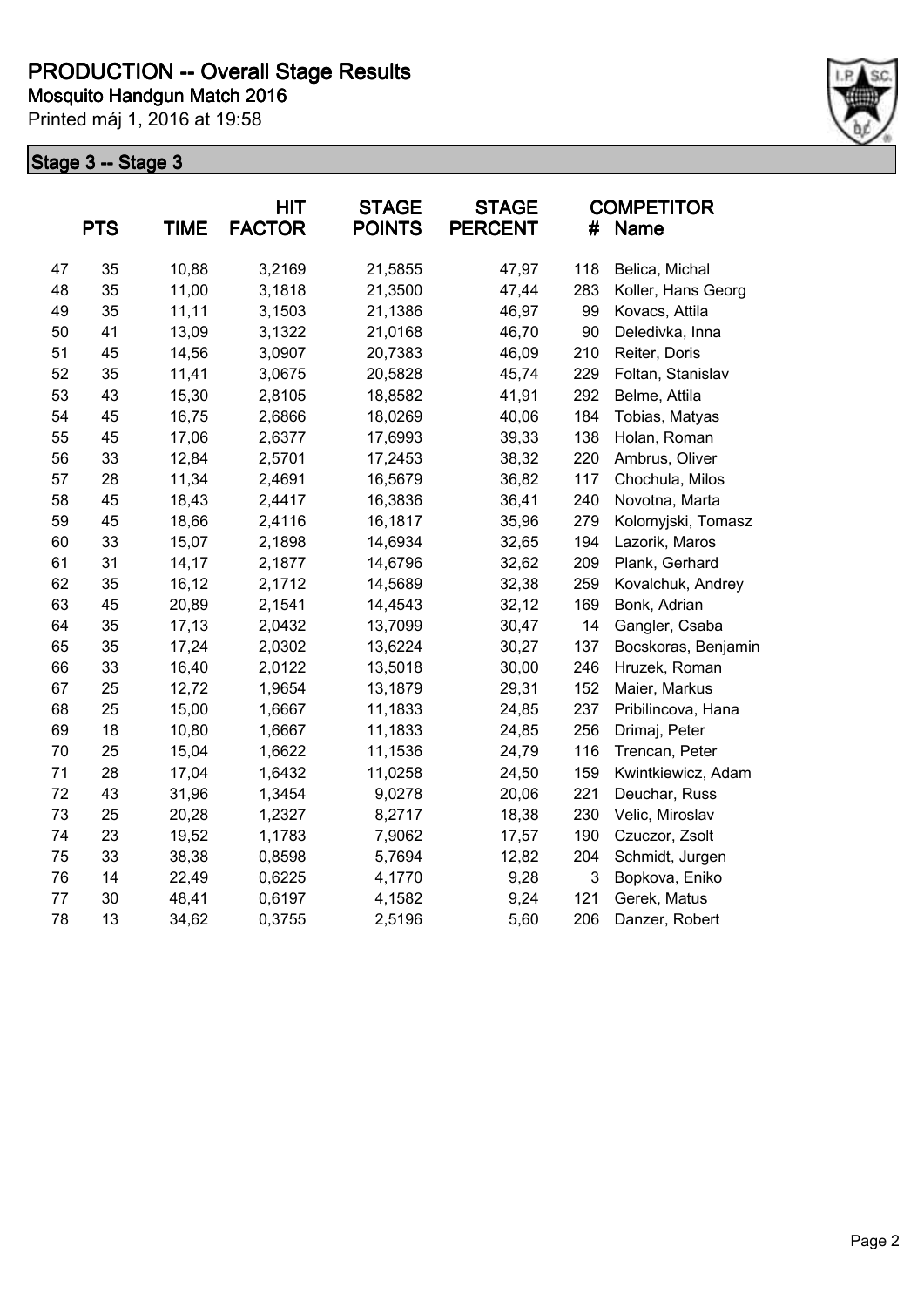

|                | <b>PTS</b> | <b>TIME</b> | <b>HIT</b><br><b>FACTOR</b> | <b>STAGE</b><br><b>POINTS</b> | <b>STAGE</b><br><b>PERCENT</b> | #   | <b>COMPETITOR</b><br><b>Name</b> |
|----------------|------------|-------------|-----------------------------|-------------------------------|--------------------------------|-----|----------------------------------|
| 1              | 45         | 8,94        | 5,0336                      | 45,0000                       | 100,00                         | 293 | Linke, Gunter                    |
| $\overline{2}$ | 43         | 11,20       | 3,8393                      | 34,3232                       | 76,27                          | 278 | Fischer, Christoph               |
| 3              | 43         | 11,22       | 3,8324                      | 34,2620                       | 76,14                          | 231 | Vogel, Michael                   |
| 4              | 35         | 10,41       | 3,3622                      | 30,0576                       | 66,79                          | 179 | Huber, Max                       |
| 5              | 45         | 15,13       | 2,9742                      | 26,5896                       | 59,09                          | 62  | Fers, Sandor                     |
| 6              | 44         | 17,78       | 2,4747                      | 22,1237                       | 49,16                          | 222 | Bakonyi, Andras                  |
| 7              | 35         | 14,36       | 2,4373                      | 21,7897                       | 48,42                          | 238 | Breitler, Christian              |
| 8              | 45         | 19,13       | 2,3523                      | 21,0298                       | 46,73                          | 122 | Vnucko, Jan                      |
| 9              | 35         | 15,49       | 2,2595                      | 20,2001                       | 44,89                          | 214 | Farkas, Robert                   |
| 10             | 43         | 19,33       | 2,2245                      | 19,8872                       | 44,19                          | 24  | Regenyi, Kund                    |
| 11             | 43         | 19,45       | 2,2108                      | 19,7645                       | 43,92                          | 205 | Koenigsberger, Marcus            |
| 12             | 43         | 22,43       | 1,9171                      | 17,1387                       | 38,09                          | 37  | Low, Szabolcs                    |
| 13             | 20         | 12,82       | 1,5601                      | 13,9470                       | 30,99                          | 40  | Sotet, Gabor                     |
| 14             | 43         | 29,13       | 1,4761                      | 13,1967                       | 29,33                          | 217 | Weghofer, Peter                  |
| 15             | 25         | 17,93       | 1,3943                      | 12,4651                       | 27,70                          | 296 | Howell, Kevin                    |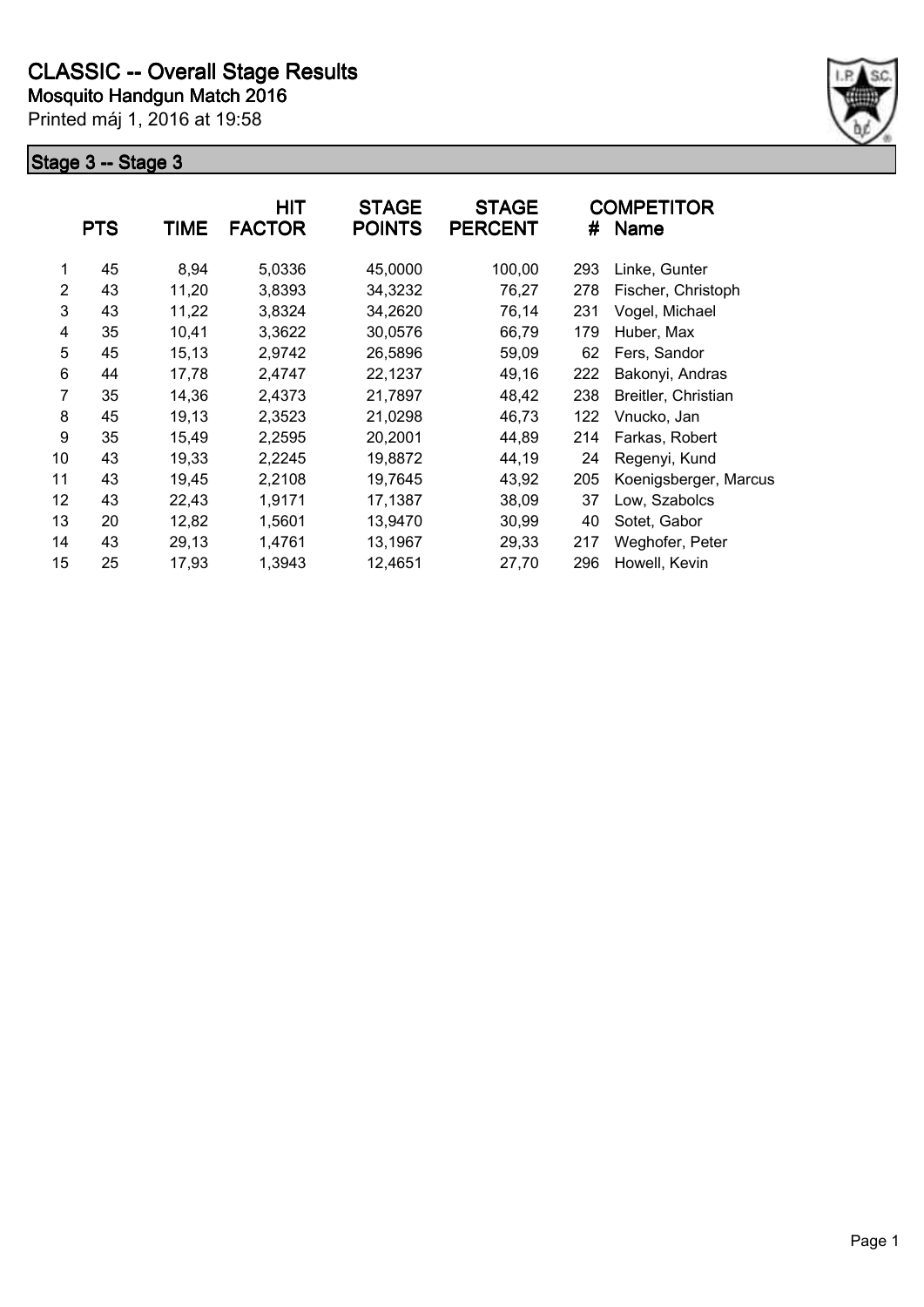

|   | <b>PTS</b> | TIME  | HIT<br><b>FACTOR</b> | <b>STAGE</b><br><b>POINTS</b> | <b>STAGE</b><br><b>PERCENT</b> | #   | <b>COMPETITOR</b><br><b>Name</b> |
|---|------------|-------|----------------------|-------------------------------|--------------------------------|-----|----------------------------------|
|   | 43         | 12,38 | 3,4733               | 45,0000                       | 100,00                         | 83. | Kotrous, Pavel                   |
| 2 | 45         | 13,11 | 3,4325               | 44,4708                       | 98,82                          | 208 | Reiter, Gerald                   |
| 3 | 45         | 14,13 | 3,1847               | 41,2606                       | 91,69                          | 96  | Barta, Ondrej                    |
| 4 | 45         | 17,70 | 2,5424               | 32,9385                       | 73,20                          | 170 | Potuckova, Ludmila               |
| 5 | 45         | 18,68 | 2,4090               | 31,2105                       | 69,36                          | 94  | Ladic, Tibor                     |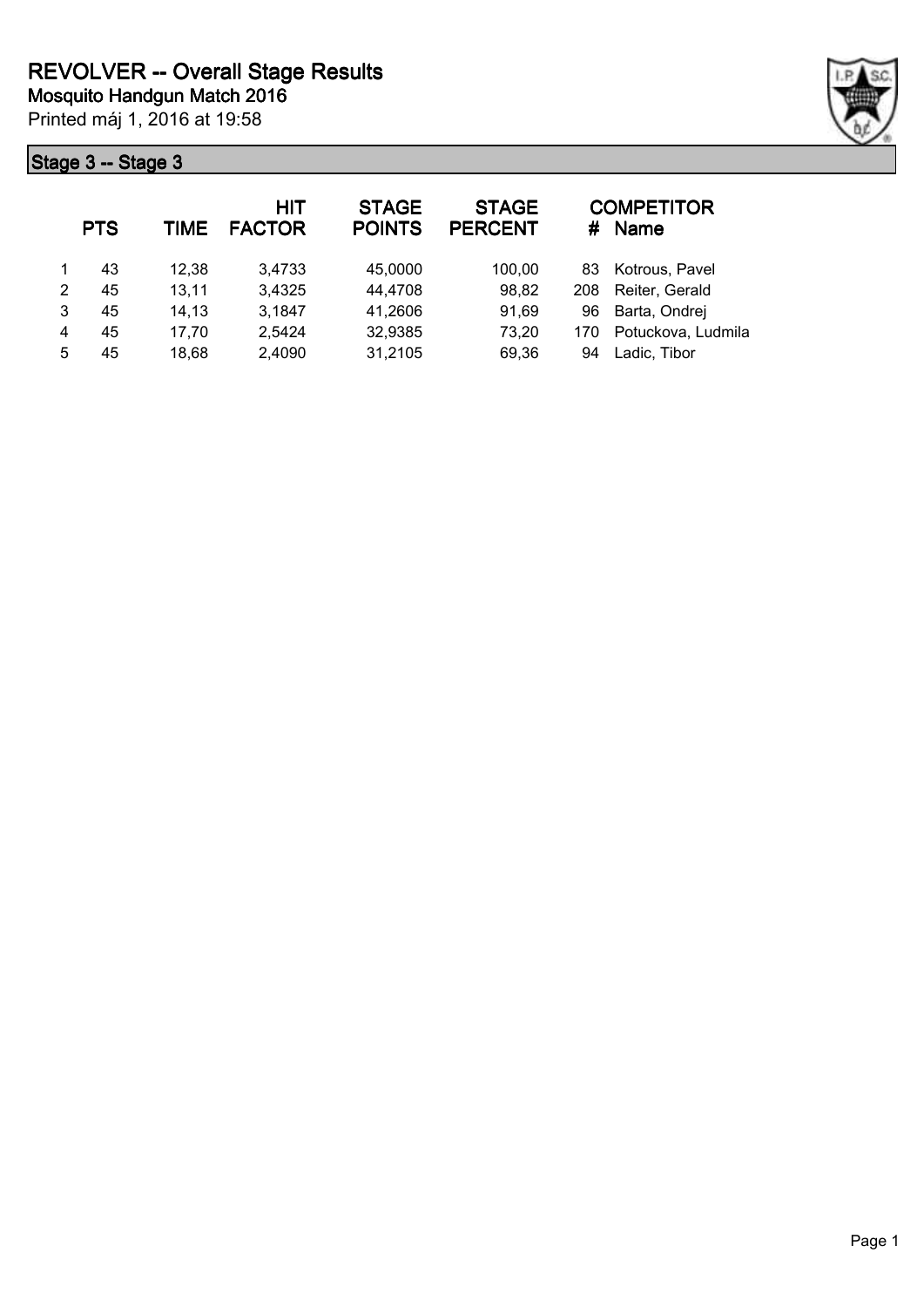

|                | <b>PTS</b> | <b>TIME</b> | <b>HIT</b><br><b>FACTOR</b> | <b>STAGE</b><br><b>POINTS</b> | <b>STAGE</b><br><b>PERCENT</b> | #   | <b>COMPETITOR</b><br><b>Name</b> |
|----------------|------------|-------------|-----------------------------|-------------------------------|--------------------------------|-----|----------------------------------|
| 1              | 55         | 4,93        | 11,1562                     | 55,0000                       | 100,00                         | 104 | Havlicek, Miroslav               |
| $\overline{2}$ | 54         | 5,08        | 10,6299                     | 52,4055                       | 95,28                          | 109 | Pijacek, Petr                    |
| 3              | 53         | 5,35        | 9,9065                      | 48,8392                       | 88,80                          | 153 | Henes, Zdenek                    |
| 4              | 55         | 5,59        | 9,8390                      | 48,5063                       | 88,19                          | 291 | Kneringer, Mario                 |
| 5              | 53         | 5,70        | 9,2982                      | 45,8403                       | 83,35                          | 103 | Pavlik, Jan                      |
| 6              | 53         | 5,77        | 9,1854                      | 45,2842                       | 82,33                          | 22  | Szabo, Alexander                 |
| $\overline{7}$ | 54         | 5,99        | 9,0150                      | 44,4441                       | 80,81                          | 303 | Behal, Jiri                      |
| 8              | 53         | 5,96        | 8,8926                      | 43,8406                       | 79,71                          | 98  | Hiebler, Wolfram                 |
| 9              | 55         | 6,23        | 8,8282                      | 43,5233                       | 79,13                          | 294 | Slama, Claus                     |
| 10             | 54         | 6,23        | 8,6677                      | 42,7319                       | 77,69                          | 144 | Horinek, Milos                   |
| 11             | 53         | 6,12        | 8,6601                      | 42,6944                       | 77,63                          | 171 | Schafer, Markus                  |
| 12             | 55         | 6,36        | 8,6478                      | 42,6336                       | 77,52                          | 66  | Praschinger, Edgar               |
| 13             | 55         | 6,47        | 8,5008                      | 41,9088                       | 76,20                          | 34  | Grac, Robert                     |
| 14             | 54         | 6,38        | 8,4640                      | 41,7273                       | 75,87                          | 58  | Cislak, Gabriel                  |
| 15             | 54         | 6,41        | 8,4243                      | 41,5320                       | 75,51                          | 113 | Barancik, Ivan                   |
| 16             | 55         | 6,77        | 8,1241                      | 40,0517                       | 72,82                          | 255 | Nagy, Ernest                     |
| 17             | 55         | 6,80        | 8,0882                      | 39,8750                       | 72,50                          | 290 | Steurer, Margit                  |
| 18             | 55         | 6,96        | 7,9023                      | 38,9583                       | 70,83                          | 183 | Schafer, Hans Peter              |
| 19             | 54         | 6,89        | 7,8374                      | 38,6386                       | 70,25                          | 273 | Czarnecki, Rafal                 |
| 20             | 54         | 7,19        | 7,5104                      | 37,0264                       | 67,32                          | 211 | Soucek Raedler, Walter           |
| 21             | 55         | 7,39        | 7,4425                      | 36,6915                       | 66,71                          | 143 | Sustrova, Katerina               |
| 22             | 52         | 7,01        | 7,4180                      | 36,5706                       | 66,49                          | 314 | Kolarits, Peter                  |
| 23             | 55         | 7,51        | 7,3236                      | 36,1052                       | 65,65                          | 287 | Weber, Gunter                    |
| 24             | 53         | 7,26        | 7,3003                      | 35,9904                       | 65,44                          | 295 | Leutgeb, Ralph                   |
| 25             | 52         | 7,13        | 7,2931                      | 35,9551                       | 65,37                          | 207 | Dvorak, Andrea                   |
| 26             | 54         | 7,41        | 7,2874                      | 35,9271                       | 65,32                          | 139 | Markevicius, Kestas              |
| 27             | 54         | 7,43        | 7,2678                      | 35,8304                       | 65,15                          | 59  | Ilc, Helmut                      |
| 28             | 54         | 7,44        | 7,2581                      | 35,7823                       | 65,06                          | 288 | Toth-Pogats, Sandra              |
| 29             | 55         | 7,74        | 7,1059                      | 35,0323                       | 63,70                          | 86  | Gromov, Andrej                   |
| 30             | 55         | 7,97        | 6,9009                      | 34,0213                       | 61,86                          | 312 | Plzak, Jiri                      |
| 31             | 52         | 7,56        | 6,8783                      | 33,9101                       | 61,65                          | 201 | Eisl, Alexander                  |
| 32             | 51         | 7,63        | 6,6841                      | 32,9528                       | 59,91                          | 105 | Schwanneke, Roland               |
| 33             | 54         | 8,23        | 6,5614                      | 32,3475                       | 58,81                          | 280 | Golisz, Marcin                   |
| 34             | 55         | 8,74        | 6,2929                      | 31,0240                       | 56,41                          | 18  | Geerts, Hans                     |
| 35             | 53         | 8,48        | 6,2500                      | 30,8125                       | 56,02                          | 65  | Cislak, Miloslav                 |
| 36             | 53         | 9,15        | 5,7923                      | 28,5563                       | 51,92                          | 298 | Likavec, Martin                  |
| 37             | 51         | 9,52        | 5,3571                      | 26,4107                       | 48,02                          | 248 | Vaclavik, Rostislav              |
| 38             | 55         | 10,42       | 5,2783                      | 26,0221                       | 47,31                          | 124 | Tomek, Jan                       |
| 39             | 55         | 11,29       | 4,8716                      | 24,0168                       | 43,67                          | 192 | Golab, Tadeusz                   |
| 40             | 54         | 11,27       | 4,7915                      | 23,6220                       | 42,95                          | 285 | Lennert, Adam                    |
| 41             | 55         | 11,49       | 4,7868                      | 23,5988                       | 42,91                          | 178 | Reifferscheidt, Frank            |
| 42             | 54         | 11,56       | 4,6713                      | 23,0294                       | 41,87                          | 127 | Tomek, Petr                      |
| 43             | 52         | 11,15       | 4,6637                      | 22,9919                       | 41,80                          | 52  | Gerencser, Miklos                |
| 44             | 55         | 13,73       | 4,0058                      | 19,7487                       | 35,91                          | 46  | Horvat, Ede                      |
| 45             | 49         | 19,83       | 2,4710                      | 12,1820                       | 22,15                          | 236 | Siska, Milos                     |
|                |            |             |                             |                               |                                |     |                                  |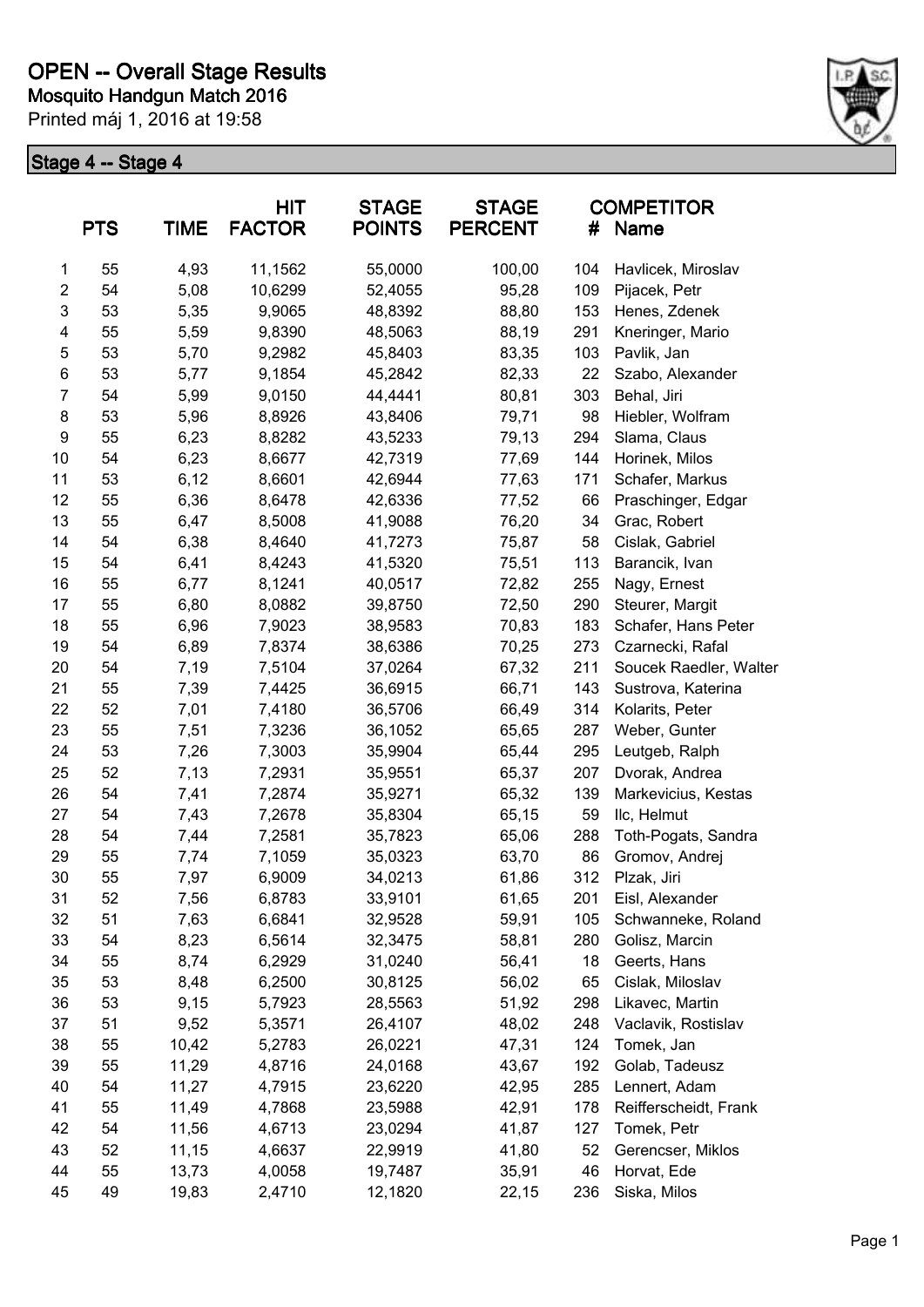

|                | <b>PTS</b> | <b>TIME</b> | <b>HIT</b><br><b>FACTOR</b> | <b>STAGE</b><br><b>POINTS</b> | <b>STAGE</b><br><b>PERCENT</b> | #   | <b>COMPETITOR</b><br>Name |
|----------------|------------|-------------|-----------------------------|-------------------------------|--------------------------------|-----|---------------------------|
| 1              | 55         | 5,72        | 9,6154                      | 55,0000                       | 100,00                         | 267 | Znamenacek, Petr          |
| $\overline{c}$ | 55         | 6,28        | 8,7580                      | 50,0955                       | 91,08                          | 151 | Vaclavik, Jaroslav        |
| 3              | 55         | 6,44        | 8,5404                      | 48,8509                       | 88,82                          | 110 | Rakusan, Josef            |
| 4              | 52         | 6,41        | 8,1123                      | 46,4025                       | 84,37                          | 78  | Batki, Gyorgy             |
| 5              | 55         | 7,06        | 7,7904                      | 44,5609                       | 81,02                          | 75  | Mikula, Jozef             |
| 6              | 53         | 6,84        | 7,7485                      | 44,3216                       | 80,58                          | 39  | Kubacek, Petr             |
| $\overline{7}$ | 54         | 7,09        | 7,6164                      | 43,5656                       | 79,21                          | 77  | Szaszi, Csaba             |
| 8              | 54         | 7,38        | 7,3171                      | 41,8537                       | 76,10                          | 135 | Potocky, Peter            |
| 9              | 55         | 7,53        | 7,3041                      | 41,7795                       | 75,96                          | 244 | Stanko, Lubomir           |
| 10             | 55         | 7,59        | 7,2464                      | 41,4493                       | 75,36                          | 76  | Szarvas, Peter            |
| 11             | 53         | 7,35        | 7,2109                      | 41,2463                       | 74,99                          | 306 | Sliva, Tomas              |
| 12             | 55         | 7,79        | 7,0603                      | 40,3851                       | 73,43                          | 218 | Sajgo, Zoltan             |
| 13             | 52         | 7,40        | 7,0270                      | 40,1946                       | 73,08                          | 247 | Kubik, Karel              |
| 14             | 55         | 7,89        | 6,9708                      | 39,8733                       | 72,50                          | 302 | Kozak, Petr               |
| 15             | 54         | 7,79        | 6,9320                      | 39,6508                       | 72,09                          | 320 | Kurbatskikh, Vasily       |
| 16             | 51         | 7,40        | 6,8919                      | 39,4216                       | 71,68                          | 70  | Pupala, Ondrej            |
| 17             | 55         | 8,07        | 6,8154                      | 38,9839                       | 70,88                          | 4   | Noga, Tadeusz             |
| 18             | 51         | 7,50        | 6,8000                      | 38,8960                       | 70,72                          | 115 | Poliacik, Martin          |
| 19             | 55         | 8,09        | 6,7985                      | 38,8875                       | 70,70                          | 10  | Kovac, Ondrej             |
| 20             | 55         | 8,17        | 6,7319                      | 38,5067                       | 70,01                          | 167 | Vavrek, Adrian            |
| 21             | 55         | 8,19        | 6,7155                      | 38,4127                       | 69,84                          | 155 | Havranek, Rostislav       |
| 22             | 51         | 7,74        | 6,5891                      | 37,6899                       | 68,53                          | 123 | Ecker, Karol              |
| 23             | 53         | 8,10        | 6,5432                      | 37,4272                       | 68,05                          | 91  | Zolnay, Pavol             |
| 24             | 54         | 8,29        | 6,5139                      | 37,2593                       | 67,74                          | 54  | Lazovsky, Richard         |
| 25             | 54         | 8,30        | 6,5060                      | 37,2145                       | 67,66                          | 177 | Ciesielski, Marcin        |
| 26             | 54         | 8,69        | 6,2140                      | 35,5443                       | 64,63                          | 165 | Swierczek, Zbigniew       |
| 27             | 53         | 8,56        | 6,1916                      | 35,4159                       | 64,39                          | 142 | Berger, Rene              |
| 28             | 55         | 9,26        | 5,9395                      | 33,9741                       | 61,77                          | 270 | Beres, Krzysztof          |
| 29             | 55         | 9,58        | 5,7411                      | 32,8392                       | 59,71                          | 130 | Pitonak, Martin           |
| 30             | 55         | 9,65        | 5,6995                      | 32,6010                       | 59,27                          | 150 | Soustar, Ivo              |
| 31             | 53         | 9,49        | 5,5848                      | 31,9452                       | 58,08                          | 241 | Porubsky, Miroslav        |
| 32             | 51         | 9,14        | 5,5799                      | 31,9168                       | 58,03                          | 158 | Pawlik, Celina            |
| 33             | 55         | 9,86        | 5,5781                      | 31,9067                       | 58,01                          | 57  | Bobaly, Mihaly            |
| 34             | 53         | 9,60        | 5,5208                      | 31,5792                       | 57,42                          | 181 | Szegedi, Mark             |
| 35             | 55         | 9,98        | 5,5110                      | 31,5230                       | 57,31                          | 120 | Zelinsky, Tibor           |
| 36             | 53         | 9,63        | 5,5036                      | 31,4808                       | 57,24                          | 36  | Skorvaga, Noro            |
| 37             | 54         | 9,84        | 5,4878                      | 31,3902                       | 57,07                          | 289 | Kwiatkowski, Roland       |
| 38             | 55         | 10,04       | 5,4781                      | 31,3347                       | 56,97                          | 31  | Kocian, Norbert           |
| 39             | 54         | 9,90        | 5,4545                      | 31,2000                       | 56,73                          | 301 | Kominek, Jiri             |
| 40             | 51         | 9,43        | 5,4083                      | 30,9353                       | 56,25                          | 68  | Solyom, Oliver            |
| 41             | 55         | 10,19       | 5,3974                      | 30,8734                       | 56,13                          | 74  | Stanko, Pavol             |
| 42             | 55         | 10,22       | 5,3816                      | 30,7828                       | 55,97                          | 307 | Zalejsky, Rostislav       |
| 43             | 55         | 10,28       | 5,3502                      | 30,6031                       | 55,64                          | 49  | Kebo, Vekoslav            |
| 44             | 54         | 10,26       | 5,2632                      | 30,1053                       | 54,74                          | 313 | Horacek, Lukas            |
| 45             | 53         | 10,10       | 5,2475                      | 30,0158                       | 54,57                          | 225 | Dianics, Attila           |
| 46             | 49         | 9,58        | 5,1148                      | 29,2568                       | 53,19                          | 15  | Haviarova, Janette        |
|                |            |             |                             |                               |                                |     |                           |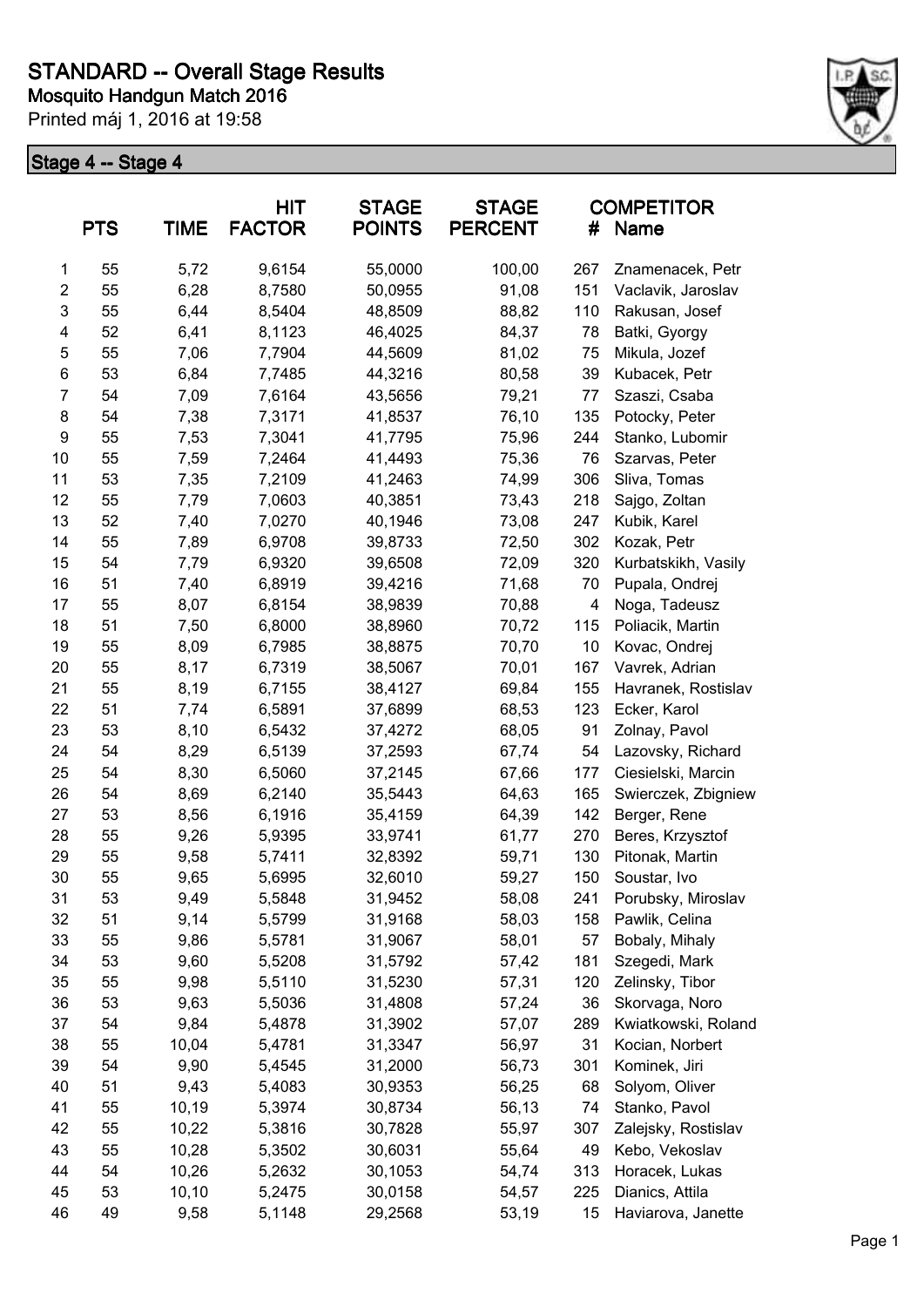

|    | <b>PTS</b> | <b>TIME</b> | <b>HIT</b><br><b>FACTOR</b> | <b>STAGE</b><br><b>POINTS</b> | <b>STAGE</b><br><b>PERCENT</b> | #   | <b>COMPETITOR</b><br>Name |
|----|------------|-------------|-----------------------------|-------------------------------|--------------------------------|-----|---------------------------|
| 47 | 53         | 10,37       | 5,1109                      | 29,2343                       | 53,15                          | 93  | Zolnay, Anna              |
| 48 | 53         | 10,40       | 5,0962                      | 29,1500                       | 53,00                          | 71  | Hukel, Miroslav           |
| 49 | 55         | 10,84       | 5,0738                      | 29,0221                       | 52,77                          | 84  | Deledivka, Vitaliy        |
| 50 | 51         | 10,09       | 5,0545                      | 28,9118                       | 52,57                          | 136 | Velicko, Laurius          |
| 51 | 54         | 10,75       | 5,0233                      | 28,7330                       | 52,24                          | 9   | Klecanda, Kvido           |
| 52 | 55         | 11,09       | 4,9594                      | 28,3679                       | 51,58                          | 172 | Kiss, Tamas Istvan        |
| 53 | 54         | 10,95       | 4,9315                      | 28,2082                       | 51,29                          | 212 | Stranz, Jurgen            |
| 54 | 51         | 10,45       | 4,8804                      | 27,9158                       | 50,76                          | 173 | Simon, Laszlo             |
| 55 | 55         | 11,34       | 4,8501                      | 27,7425                       | 50,44                          | 72  | Obermajer, Attila         |
| 56 | 53         | 10,94       | 4,8446                      | 27,7111                       | 50,38                          | 154 | Bures, Vitezslav          |
| 57 | 55         | 11,45       | 4,8035                      | 27,4760                       | 49,96                          | 258 | Zhuralev, Andrey          |
| 58 | 51         | 10,66       | 4,7842                      | 27,3659                       | 49,76                          | 125 | Nemec, Bronislav          |
| 59 | 55         | 11,54       | 4,7660                      | 27,2617                       | 49,57                          | 126 | Prinosil, Jan             |
| 60 | 55         | 11,65       | 4,7210                      | 27,0043                       | 49,10                          | 147 | Zarubova, Marketa         |
| 61 | 55         | 12,00       | 4,5833                      | 26,2167                       | 47,67                          | 82  | Gal, Tibor                |
| 62 | 55         | 12,21       | 4,5045                      | 25,7658                       | 46,85                          | 223 | Szabo, Karoly             |
| 63 | 55         | 12,39       | 4,4391                      | 25,3914                       | 46,17                          | 80  | Miglecz, Gyula            |
| 64 | 55         | 12,63       | 4,3547                      | 24,9089                       | 45,29                          | 21  | Szalai, Laszlo            |
| 65 | 51         | 11,78       | 4,3294                      | 24,7640                       | 45,03                          | 164 | Stepniewicz, Hubert       |
| 66 | 55         | 12,83       | 4,2868                      | 24,5207                       | 44,58                          | 235 | Siska, Michal             |
| 67 | 55         | 12,99       | 4,2340                      | 24,2186                       | 44,03                          | 234 | Turkova, Eva              |
| 68 | 53         | 12,88       | 4,1149                      | 23,5373                       | 42,80                          | 185 | Barta, Aliz               |
| 69 | 55         | 13,89       | 3,9597                      | 22,6494                       | 41,18                          | 61  | Strasser, Elisabeth       |
| 70 | 55         | 14,76       | 3,7263                      | 21,3144                       | 38,75                          | 311 | Konvicny, Lumir           |
| 71 | 55         | 14,92       | 3,6863                      | 21,0858                       | 38,34                          | 53  | Bodo, Katalin             |
| 72 | 49         | 13,36       | 3,6677                      | 20,9790                       | 38,14                          | 23  | Sirk, Julius              |
| 73 | 54         | 14,81       | 3,6462                      | 20,8562                       | 37,92                          | 17  | Koos, Zoltan              |
| 74 | 53         | 15,29       | 3,4663                      | 19,8273                       | 36,05                          | 88  | Kotrousova, Denisa        |
| 75 | 51         | 15,06       | 3,3865                      | 19,3705                       | 35,22                          | 41  | Kormanyos, Maria          |
| 76 | 54         | 15,97       | 3,3813                      | 19,3413                       | 35,17                          | 176 | Bicskei, Bea              |
| 77 | 51         | 15,17       | 3,3619                      | 19,2301                       | 34,96                          | 271 | Tabaszevska, Agnieszka    |
| 78 | 55         | 16,40       | 3,3537                      | 19,1829                       | 34,88                          | 28  | Entl, Libor               |
| 79 | 55         | 16,45       | 3,3435                      | 19,1246                       | 34,77                          | 186 | Lesko, Eva                |
| 80 | 49         | 14,72       | 3,3288                      | 19,0408                       | 34,62                          | 219 | Kiss, Gabor               |
| 81 | 53         | 16,53       | 3,2063                      | 18,3400                       | 33,35                          | 308 | Konvicna, Ruzena          |
| 82 | 53         | 16,85       | 3,1454                      | 17,9917                       | 32,71                          | 318 | Danek, Lukas              |
| 83 | 45         | 14,94       | 3,0120                      | 17,2289                       | 31,33                          | 38  | Zakupszky, Gabor          |
| 84 | 49         | 22,17       | 2,2102                      | 12,6423                       | 22,99                          | 233 | Bulko, Peter              |
| 85 | 51         | 29,08       | 1,7538                      | 10,0316                       | 18,24                          | 182 | Szegedi, Bence            |
| 86 | 55         | 33,48       | 1,6428                      | 9,3967                        | 17,08                          | 35  | Pazourkova, Eva           |
| 87 | 53         | 34,03       | 1,5574                      | 8,9086                        | 16,20                          | 64  | Bicsak, Laszlo Andras     |
| 88 | 0          | 0,00        | 0,0000                      | 0,0000                        | 0,00                           | 148 | Dabrowski, Darek          |
| 89 | 0          | 0,00        | 0,0000                      | 0,0000                        | 0,00                           | 27  | Entl, Zdenek              |
| 90 | 0          | 0,00        | 0,0000                      | 0,0000                        | 0,00                           | 315 | Toth, Zoltan              |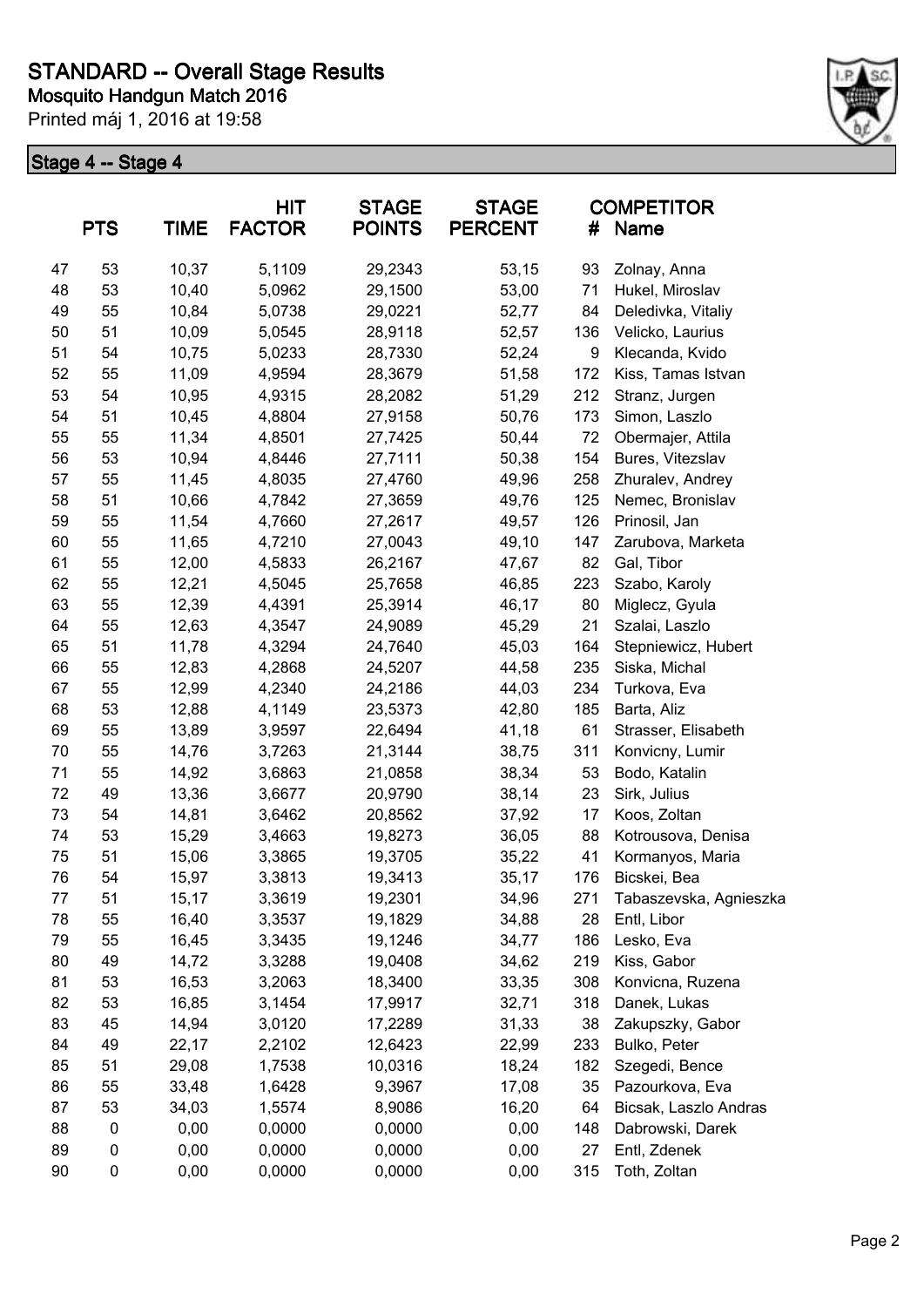

|                         | <b>PTS</b> | <b>TIME</b> | HIT<br><b>FACTOR</b> | <b>STAGE</b><br><b>POINTS</b> | <b>STAGE</b><br><b>PERCENT</b> | #              | <b>COMPETITOR</b><br>Name |
|-------------------------|------------|-------------|----------------------|-------------------------------|--------------------------------|----------------|---------------------------|
| 1                       | 55         | 5,73        | 9,5986               | 55,0000                       | 100,00                         | 254            | Palka, Jan                |
| $\overline{\mathbf{c}}$ | 53         | 6,06        | 8,7459               | 50,1139                       | 91,12                          | 160            | Mika, Marek               |
| 3                       | 53         | 6,12        | 8,6601               | 49,6225                       | 90,22                          | 106            | Fecura, Vladimir          |
| 4                       | 55         | 6,70        | 8,2090               | 47,0373                       | 85,52                          | 188            | Voyno, Alexey             |
| 5                       | 53         | 6,60        | 8,0303               | 46,0136                       | 83,66                          | 67             | Zapletal, Miroslav        |
| 6                       | 55         | 6,85        | 8,0292               | 46,0073                       | 83,65                          | 101            | Hos, Ivan                 |
| $\overline{7}$          | 53         | 6,69        | 7,9223               | 45,3946                       | 82,54                          | 92             | Momcilovic, Ljubisa       |
| 8                       | 55         | 7,00        | 7,8571               | 45,0214                       | 81,86                          | 257            | Nagy, Ernest jun.         |
| $\boldsymbol{9}$        | 51         | 6,56        | 7,7744               | 44,5473                       | 81,00                          | 111            | Hrnciarik, Andrej         |
| 10                      | 53         | 6,84        | 7,7485               | 44,3991                       | 80,73                          | 268            | Fedor, Marian             |
| 11                      | 53         | 6,88        | 7,7035               | 44,1410                       | 80,26                          | 168            | Galazka, Marcin           |
| 12                      | 55         | 7,24        | 7,5967               | 43,5290                       | 79,14                          | 256            | Drimaj, Peter             |
| 13                      | 55         | 7,46        | 7,3727               | 42,2453                       | 76,81                          | 269            | Penov, Anton              |
| 14                      | 53         | 7,22        | 7,3407               | 42,0623                       | 76,48                          | 114            | Hrabaj, Marian            |
| 15                      | 53         | 7,26        | 7,3003               | 41,8306                       | 76,06                          | 97             | Panachev, Leonid          |
| 16                      | 55         | 7,54        | 7,2944               | 41,7971                       | 75,99                          | $\overline{7}$ | Majling, Andrej           |
| 17                      | 53         | 7,35        | 7,2109               | 41,3184                       | 75,12                          | 99             | Kovacs, Attila            |
| 18                      | 51         | 7,08        | 7,2034               | 41,2754                       | 75,05                          | 95             | Manolevski, Michael       |
| 19                      | 53         | 7,60        | 6,9737               | 39,9592                       | 72,65                          | 166            | Szczesny, Bartosz         |
| 20                      | 51         | 7,33        | 6,9577               | 39,8677                       | 72,49                          | 317            | Sciranka, Martin          |
| 21                      | 55         | 7,91        | 6,9532               | 39,8420                       | 72,44                          | 230            | Velic, Miroslav           |
| 22                      | 55         | 7,94        | 6,9270               | 39,6914                       | 72,17                          | 319            | Rasovic, Bosko            |
| 23                      | 53         | 7,82        | 6,7775               | 38,8350                       | 70,61                          | 239            | Kubica, Dusan             |
| 24                      | 55         | 8,22        | 6,6910               | 38,3394                       | 69,71                          | 316            | Sedy, Roman               |
| 25                      | 55         | 8,28        | 6,6425               | 38,0616                       | 69,20                          | 137            | Bocskoras, Benjamin       |
| 26                      | 55         | 8,29        | 6,6345               | 38,0157                       | 69,12                          | 128            | Glezgo, Tomas             |
| 27                      | 55         | 8,47        | 6,4935               | 37,2078                       | 67,65                          | 202            | Lang, Johann              |
| 28                      | 53         | 8,18        | 6,4792               | 37,1259                       | 67,50                          | 90             | Deledivka, Inna           |
| 29                      | 55         | 8,56        | 6,4252               | 36,8166                       | 66,94                          | 60             | Ziebart, Friedrich        |
| 30                      | 55         | 8,60        | 6,3953               | 36,6453                       | 66,63                          | 146            | Boca, Rastislav           |
| 31                      | 55         | 8,64        | 6,3657               | 36,4757                       | 66,32                          | 228            | Sebik, Ivan               |
| 32                      | 55         | 8,65        | 6,3584               | 36,4335                       | 66,24                          | 119            | Caradsky, Tomas           |
| 33                      | 53         | 8,43        | 6,2871               | 36,0249                       | 65,50                          | 118            | Belica, Michal            |
| 34                      | 55         | 8,76        | 6,2785               | 35,9760                       | 65,41                          | 283            | Koller, Hans Georg        |
| 35                      | 55         | 8,80        | 6,2500               | 35,8125                       | 65,11                          | 227            | Didy, Jozef               |
| 36                      | 51         | 8,35        | 6,1078               | 34,9976                       | 63,63                          | 237            | Pribilincova, Hana        |
| 37                      | 55         | 9,04        | 6,0841               | 34,8617                       | 63,38                          | 281            | Gaberscik, Andreas        |
| 38                      | 55         | 9,32        | 5,9013               | 33,8144                       | 61,48                          | 81             | Salamon, Timea            |
| 39                      | 53         | 9,28        | 5,7112               | 32,7252                       | 59,50                          | 85             | Shevchenko, Sergeii       |
| 40                      | 55         | 9,67        | 5,6877               | 32,5905                       | 59,26                          | 14             | Gangler, Csaba            |
| 41                      | 55         | 9,73        | 5,6526               | 32,3895                       | 58,89                          | 184            | Tobias, Matyas            |
| 42                      | 51         | 9,11        | 5,5982               | 32,0779                       | 58,32                          | 48             | Kociolek, Jacek           |
| 43                      | 53         | 9,67        | 5,4809               | 31,4054                       | 57,10                          | 259            | Kovalchuk, Andrey         |
| 44                      | 55         | 10,38       | 5,2987               | 30,3613                       | 55,20                          | 204            | Schmidt, Jurgen           |
| 45                      | 51         | 9,75        | 5,2308               | 29,9723                       | 54,50                          | 209            | Plank, Gerhard            |
| 46                      | 51         | 9,86        | 5,1724               | 29,6379                       | 53,89                          | 29             | Radolec, Michal           |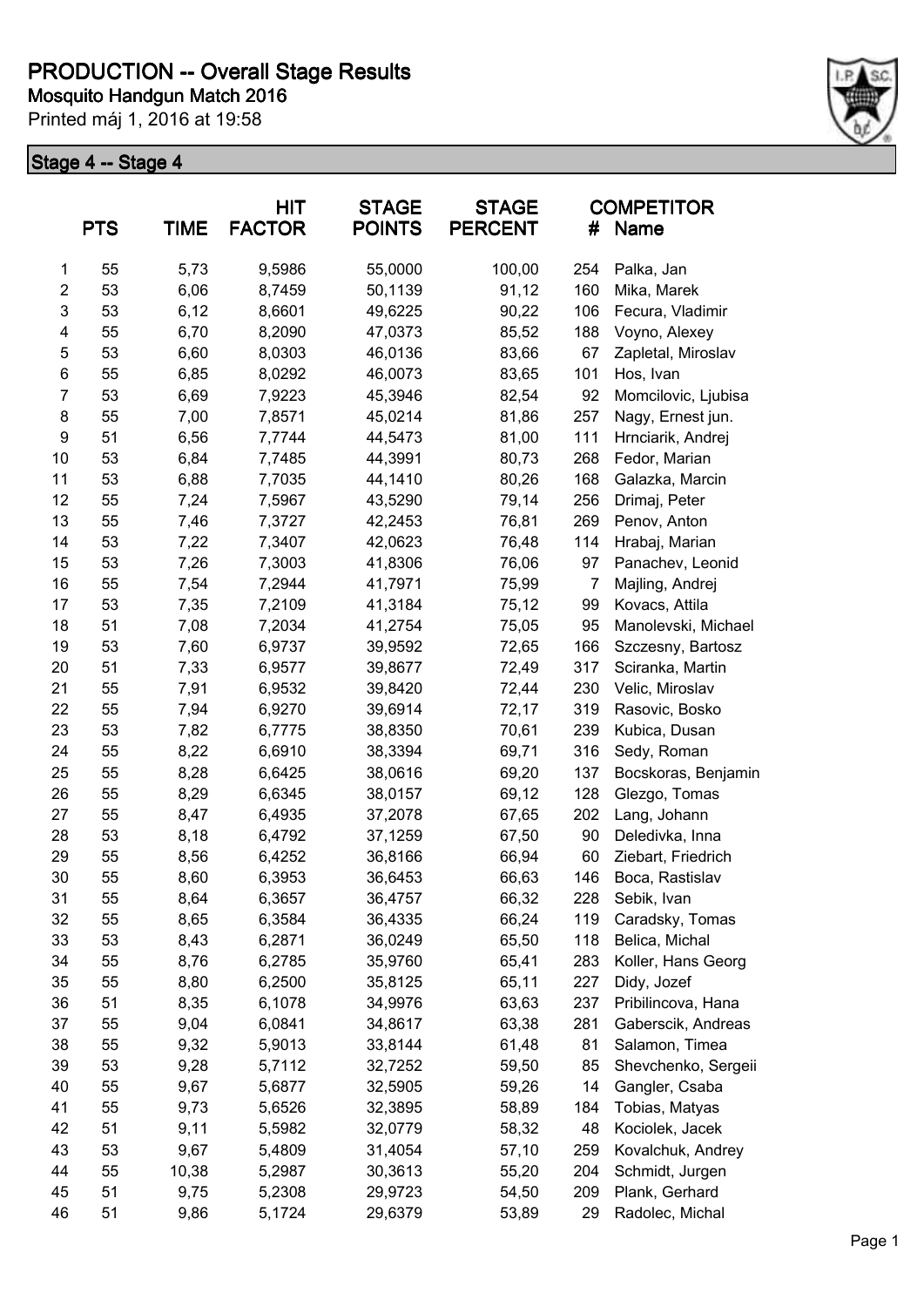

|    | <b>PTS</b> | <b>TIME</b> | <b>HIT</b><br><b>FACTOR</b> | <b>STAGE</b><br><b>POINTS</b> | <b>STAGE</b><br><b>PERCENT</b> | #   | <b>COMPETITOR</b><br>Name |
|----|------------|-------------|-----------------------------|-------------------------------|--------------------------------|-----|---------------------------|
| 47 | 45         | 8,70        | 5,1724                      | 29,6379                       | 53,89                          | 292 | Belme, Attila             |
| 48 | 55         | 10,74       | 5,1210                      | 29,3436                       | 53,35                          | 117 | Chochula, Milos           |
| 49 | 55         | 10,85       | 5,0691                      | 29,0461                       | 52,81                          | 141 | Knapek, Matej             |
| 50 | 55         | 10,86       | 5,0645                      | 29,0193                       | 52,76                          | 56  | Brunner, Herbert          |
| 51 | 53         | 10,51       | 5,0428                      | 28,8953                       | 52,54                          | 297 | Chlebovcova, Zuzana       |
| 52 | 55         | 10,99       | 5,0045                      | 28,6761                       | 52,14                          | 240 | Novotna, Marta            |
| 53 | 53         | 10,72       | 4,9440                      | 28,3293                       | 51,51                          | 87  | Momcilovic, Snezana       |
| 54 | 53         | 10,81       | 4,9029                      | 28,0934                       | 51,08                          | 210 | Reiter, Doris             |
| 55 | 55         | 11,24       | 4,8932                      | 28,0383                       | 50,98                          | 116 | Trencan, Peter            |
| 56 | 49         | 10,03       | 4,8853                      | 27,9930                       | 50,90                          | 169 | Bonk, Adrian              |
| 57 | 53         | 10,88       | 4,8713                      | 27,9127                       | 50,75                          | 246 | Hruzek, Roman             |
| 58 | 53         | 11,02       | 4,8094                      | 27,5581                       | 50,11                          | 224 | Potts, Stephen            |
| 59 | 53         | 11,16       | 4,7491                      | 27,2124                       | 49,48                          | 163 | Zachar, Bystrik           |
| 60 | 55         | 11,67       | 4,7129                      | 27,0051                       | 49,10                          | 229 | Foltan, Stanislav         |
| 61 | 51         | 10,98       | 4,6448                      | 26,6148                       | 48,39                          | 138 | Holan, Roman              |
| 62 | 55         | 11,91       | 4,6180                      | 26,4610                       | 48,11                          | 194 | Lazorik, Maros            |
| 63 | 55         | 12,39       | 4,4391                      | 25,4358                       | 46,25                          | 121 | Gerek, Matus              |
| 64 | 55         | 12,45       | 4,4177                      | 25,3133                       | 46,02                          | 112 | Stepan, Michal            |
| 65 | 53         | 12,37       | 4,2846                      | 24,5505                       | 44,64                          | 220 | Ambrus, Oliver            |
| 66 | 53         | 12,44       | 4,2605                      | 24,4124                       | 44,39                          | 55  | Galagan, Vasiliy          |
| 67 | 40         | 9,51        | 4,2061                      | 24,1009                       | 43,82                          | 152 | Maier, Markus             |
| 68 | 51         | 12,57       | 4,0573                      | 23,2482                       | 42,27                          | 3   | Bopkova, Eniko            |
| 69 | 53         | 13,29       | 3,9880                      | 22,8510                       | 41,55                          | 190 | Czuczor, Zsolt            |
| 70 | 55         | 14,17       | 3,8814                      | 22,2406                       | 40,44                          | 279 | Kolomyjski, Tomasz        |
| 71 | 53         | 13,85       | 3,8267                      | 21,9271                       | 39,87                          | 44  | Misik, Peter              |
| 72 | 55         | 14,83       | 3,7087                      | 21,2508                       | 38,64                          | 232 | Parak, Dominik            |
| 73 | 53         | 14,97       | 3,5404                      | 20,2866                       | 36,88                          | 73  | Sefranko, Karol           |
| 74 | 53         | 15,25       | 3,4754                      | 19,9141                       | 36,21                          | 187 | Schlegl, Bernhard         |
| 75 | 53         | 15,61       | 3,3953                      | 19,4548                       | 35,37                          | 206 | Danzer, Robert            |
| 76 | 51         | 15,12       | 3,3730                      | 19,3274                       | 35,14                          | 89  | Lazarevic, Dejan          |
| 77 | 47         | 22,56       | 2,0833                      | 11,9375                       | 21,70                          | 221 | Deuchar, Russ             |
| 78 | 51         | 25,68       | 1,9860                      | 11,3797                       | 20,69                          | 159 | Kwintkiewicz, Adam        |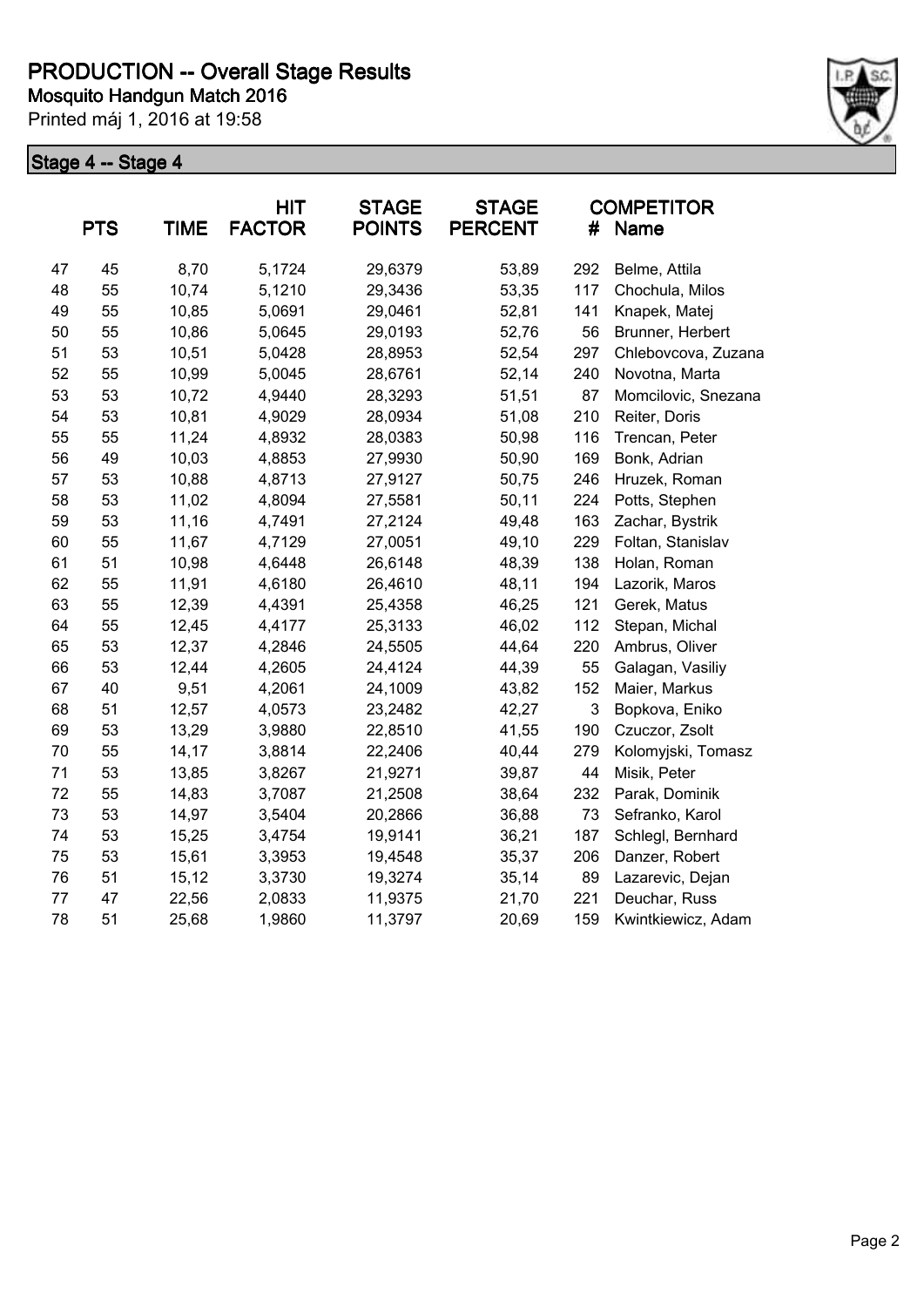

|                | <b>PTS</b> | <b>TIME</b> | <b>HIT</b><br><b>FACTOR</b> | <b>STAGE</b><br><b>POINTS</b> | <b>STAGE</b><br><b>PERCENT</b> | #   | <b>COMPETITOR</b><br>Name |
|----------------|------------|-------------|-----------------------------|-------------------------------|--------------------------------|-----|---------------------------|
| 1              | 55         | 9,79        | 5,6180                      | 55,0000                       | 100,00                         | 179 | Huber, Max                |
| 2              | 55         | 11,11       | 4,9505                      | 48,4653                       | 88,12                          | 214 | Farkas, Robert            |
| 3              | 52         | 10,60       | 4,9057                      | 48,0264                       | 87,32                          | 238 | Breitler, Christian       |
| 4              | 55         | 11,44       | 4,8077                      | 47,0673                       | 85,58                          | 278 | Fischer, Christoph        |
| 5              | 53         | 11,19       | 4,7364                      | 46,3691                       | 84,31                          | 293 | Linke, Gunter             |
| 6              | 55         | 11,83       | 4,6492                      | 45,5156                       | 82,76                          | 40  | Sotet, Gabor              |
| $\overline{7}$ | 51         | 11,17       | 4,5658                      | 44,6992                       | 81,27                          | 231 | Vogel, Michael            |
| 8              | 53         | 11,97       | 4,4277                      | 43,3475                       | 78,81                          | 122 | Vnucko, Jan               |
| 9              | 53         | 12,19       | 4,3478                      | 42,5652                       | 77,39                          | 296 | Howell, Kevin             |
| 10             | 55         | 13,48       | 4,0801                      | 39,9444                       | 72,63                          | 217 | Weghofer, Peter           |
| 11             | 53         | 13,35       | 3,9700                      | 38,8667                       | 70,67                          | 205 | Koenigsberger, Marcus     |
| 12             | 55         | 16,58       | 3,3172                      | 32,4759                       | 59,05                          | 222 | Bakonyi, Andras           |
| 13             | 54         | 16,96       | 3,1840                      | 31,1710                       | 56,67                          | 62  | Fers, Sandor              |
| 14             | 55         | 18,67       | 2,9459                      | 28,8404                       | 52,44                          | 24  | Regenyi, Kund             |
| 15             | 34         | 13,48       | 2,5223                      | 24,6929                       | 44,90                          | 37  | Low, Szabolcs             |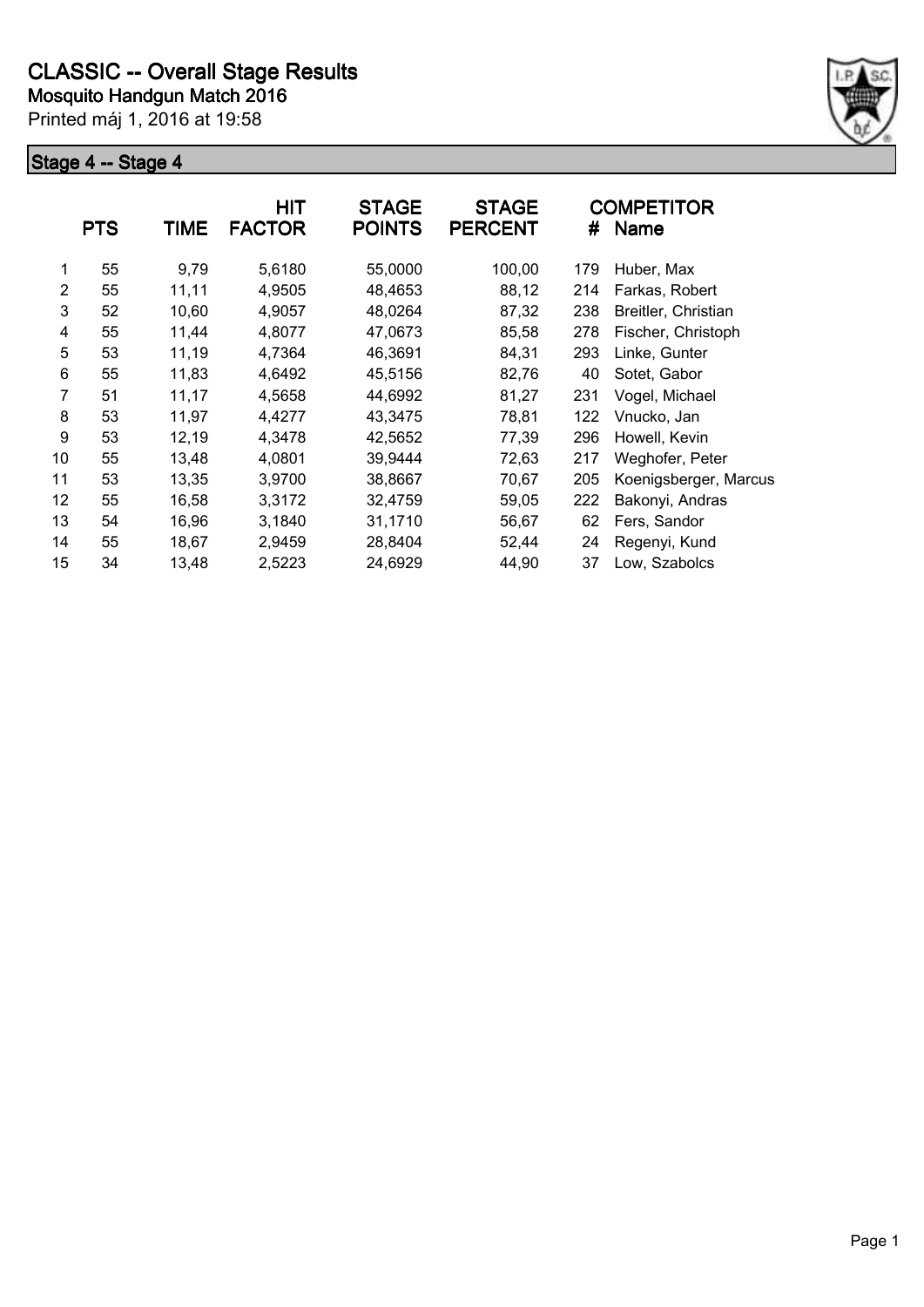

|   | <b>PTS</b> | TIME  | <b>HIT</b><br><b>FACTOR</b> | <b>STAGE</b><br><b>POINTS</b> | <b>STAGE</b><br><b>PERCENT</b> | #   | <b>COMPETITOR</b><br><b>Name</b> |
|---|------------|-------|-----------------------------|-------------------------------|--------------------------------|-----|----------------------------------|
|   | 54         | 9,23  | 5,8505                      | 55,0000                       | 100.00                         | 208 | Reiter, Gerald                   |
| 2 | 53         | 11,97 | 4,4277                      | 41,6248                       | 75,68                          | 94  | Ladic, Tibor                     |
| 3 | 55         | 12,75 | 4,3137                      | 40,5530                       | 73,73                          | 96  | Barta, Ondrej                    |
| 4 | 55         | 17,58 | 3,1286                      | 29,4113                       | 53,48                          | 83  | Kotrous, Pavel                   |
| 5 | 55         | 19,27 | 2,8542                      | 26,8319                       | 48,79                          | 170 | Potuckova, Ludmila               |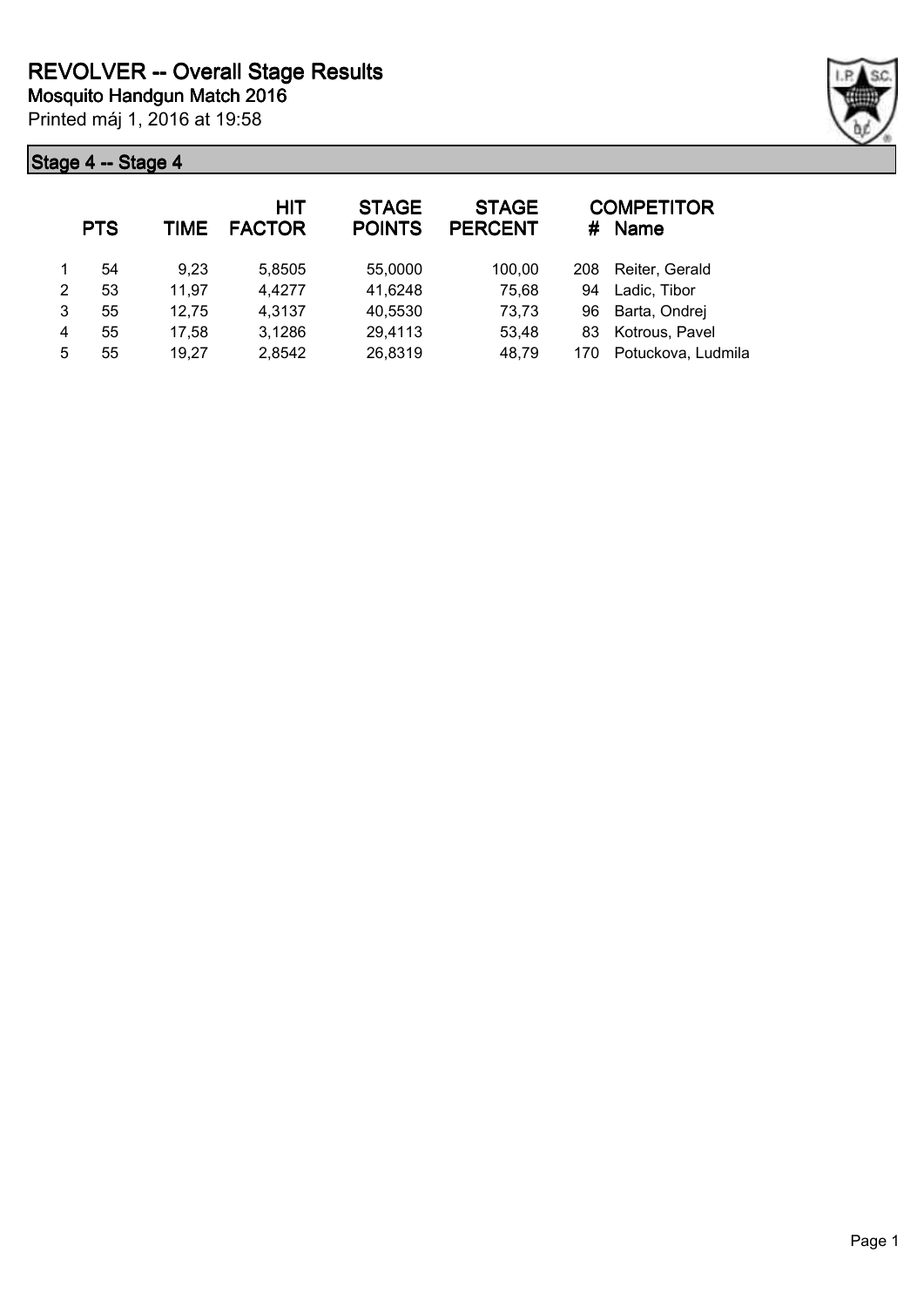

|                | <b>PTS</b> | <b>TIME</b> | <b>HIT</b><br><b>FACTOR</b> | <b>STAGE</b><br><b>POINTS</b> | <b>STAGE</b><br><b>PERCENT</b> | #   | <b>COMPETITOR</b><br>Name |
|----------------|------------|-------------|-----------------------------|-------------------------------|--------------------------------|-----|---------------------------|
| 1              | 58         | 5,69        | 10,1933                     | 60,0000                       | 100,00                         | 103 | Pavlik, Jan               |
| $\overline{2}$ | 59         | 5,95        | 9,9160                      | 58,3674                       | 97,28                          | 255 | Nagy, Ernest              |
| 3              | 58         | 5,95        | 9,7479                      | 57,3782                       | 95,63                          | 104 | Havlicek, Miroslav        |
| 4              | 58         | 6,57        | 8,8280                      | 51,9635                       | 86,61                          | 144 | Horinek, Milos            |
| 5              | 57         | 6,62        | 8,6103                      | 50,6818                       | 84,47                          | 287 | Weber, Gunter             |
| 6              | 56         | 6,52        | 8,5890                      | 50,5564                       | 84,26                          | 109 | Pijacek, Petr             |
| $\overline{7}$ | 55         | 6,49        | 8,4746                      | 49,8831                       | 83,14                          | 153 | Henes, Zdenek             |
| 8              | 58         | 7,18        | 8,0780                      | 47,5487                       | 79,25                          | 143 | Sustrova, Katerina        |
| 9              | 56         | 7,08        | 7,9096                      | 46,5576                       | 77,60                          | 201 | Eisl, Alexander           |
| 10             | 57         | 7,30        | 7,8082                      | 45,9608                       | 76,60                          | 303 | Behal, Jiri               |
| 11             | 59         | 7,57        | 7,7939                      | 45,8766                       | 76,46                          | 291 | Kneringer, Mario          |
| 12             | 58         | 7,51        | 7,7230                      | 45,4594                       | 75,77                          | 58  | Cislak, Gabriel           |
| 13             | 57         | 7,51        | 7,5899                      | 44,6756                       | 74,46                          | 295 | Leutgeb, Ralph            |
| 14             | 57         | 7,57        | 7,5297                      | 44,3215                       | 73,87                          | 86  | Gromov, Andrej            |
| 15             | 59         | 8,18        | 7,2127                      | 42,4555                       | 70,76                          | 273 | Czarnecki, Rafal          |
| 16             | 59         | 8,35        | 7,0659                      | 41,5912                       | 69,32                          | 314 | Kolarits, Peter           |
| 17             | 54         | 7,77        | 6,9498                      | 40,9080                       | 68,18                          | 113 | Barancik, Ivan            |
| 18             | 58         | 8,81        | 6,5834                      | 38,7514                       | 64,59                          | 290 | Steurer, Margit           |
| 19             | 58         | 8,94        | 6,4877                      | 38,1879                       | 63,65                          | 298 | Likavec, Martin           |
| 20             | 50         | 7,80        | 6,4103                      | 37,7321                       | 62,89                          | 22  | Szabo, Alexander          |
| 21             | 58         | 9,67        | 5,9979                      | 35,3051                       | 58,84                          | 65  | Cislak, Miloslav          |
| 22             | 57         | 9,57        | 5,9561                      | 35,0589                       | 58,43                          | 207 | Dvorak, Andrea            |
| 23             | 55         | 9,32        | 5,9013                      | 34,7362                       | 57,89                          | 98  | Hiebler, Wolfram          |
| 24             | 56         | 9,57        | 5,8516                      | 34,4438                       | 57,41                          | 294 | Slama, Claus              |
| 25             | 49         | 8,38        | 5,8473                      | 34,4182                       | 57,36                          | 66  | Praschinger, Edgar        |
| 26             | 44         | 7,69        | 5,7217                      | 33,6792                       | 56,13                          | 171 | Schafer, Markus           |
| 27             | 53         | 9,30        | 5,6989                      | 33,5451                       | 55,91                          | 59  | Ilc, Helmut               |
| 28             | 57         | 10,20       | 5,5882                      | 32,8935                       | 54,82                          | 288 | Toth-Pogats, Sandra       |
| 29             | 59         | 10,80       | 5,4630                      | 32,1561                       | 53,59                          | 34  | Grac, Robert              |
| 30             | 57         | 10,46       | 5,4493                      | 32,0759                       | 53,46                          | 285 | Lennert, Adam             |
| 31             | 58         | 10,96       | 5,2920                      | 31,1496                       | 51,92                          | 105 | Schwanneke, Roland        |
| 32             | 54         | 10,46       | 5,1625                      | 30,3877                       | 50,65                          | 192 | Golab, Tadeusz            |
| 33             | 35         | 6,95        | 5,0360                      | 29,6428                       | 49,40                          | 183 | Schafer, Hans Peter       |
| 34             | 56         | 11,24       | 4,9822                      | 29,3263                       | 48,88                          | 312 | Plzak, Jiri               |
| 35             | 49         | 9,98        | 4,9098                      | 28,9002                       | 48,17                          | 139 | Markevicius, Kestas       |
| 36             | 52         | 11,30       | 4,6018                      | 27,0870                       | 45,14                          | 127 | Tomek, Petr               |
| 37             | 58         | 12,98       | 4,4684                      | 26,3020                       | 43,84                          | 248 | Vaclavik, Rostislav       |
| 38             | 42         | 9,42        | 4,4586                      | 26,2442                       | 43,74                          | 211 | Soucek Raedler, Walter    |
| 39             | 53         | 12,03       | 4,4057                      | 25,9326                       | 43,22                          | 280 | Golisz, Marcin            |
| 40             | 48         | 11,40       | 4,2105                      | 24,7840                       | 41,31                          | 52  | Gerencser, Miklos         |
| 41             | 59         | 14,33       | 4,1172                      | 24,2349                       | 40,39                          | 18  | Geerts, Hans              |
| 42             | 58         | 14,69       | 3,9483                      | 23,2403                       | 38,73                          | 178 | Reifferscheidt, Frank     |
| 43             | 54         | 16,70       | 3,2335                      | 19,0332                       | 31,72                          | 46  | Horvat, Ede               |
| 44             | 57         | 22,66       | 2,5154                      | 14,8064                       | 24,68                          | 124 | Tomek, Jan                |
| 45             | 34         | 14,69       | 2,3145                      | 13,6236                       | 22,71                          | 236 | Siska, Milos              |
|                |            |             |                             |                               |                                |     |                           |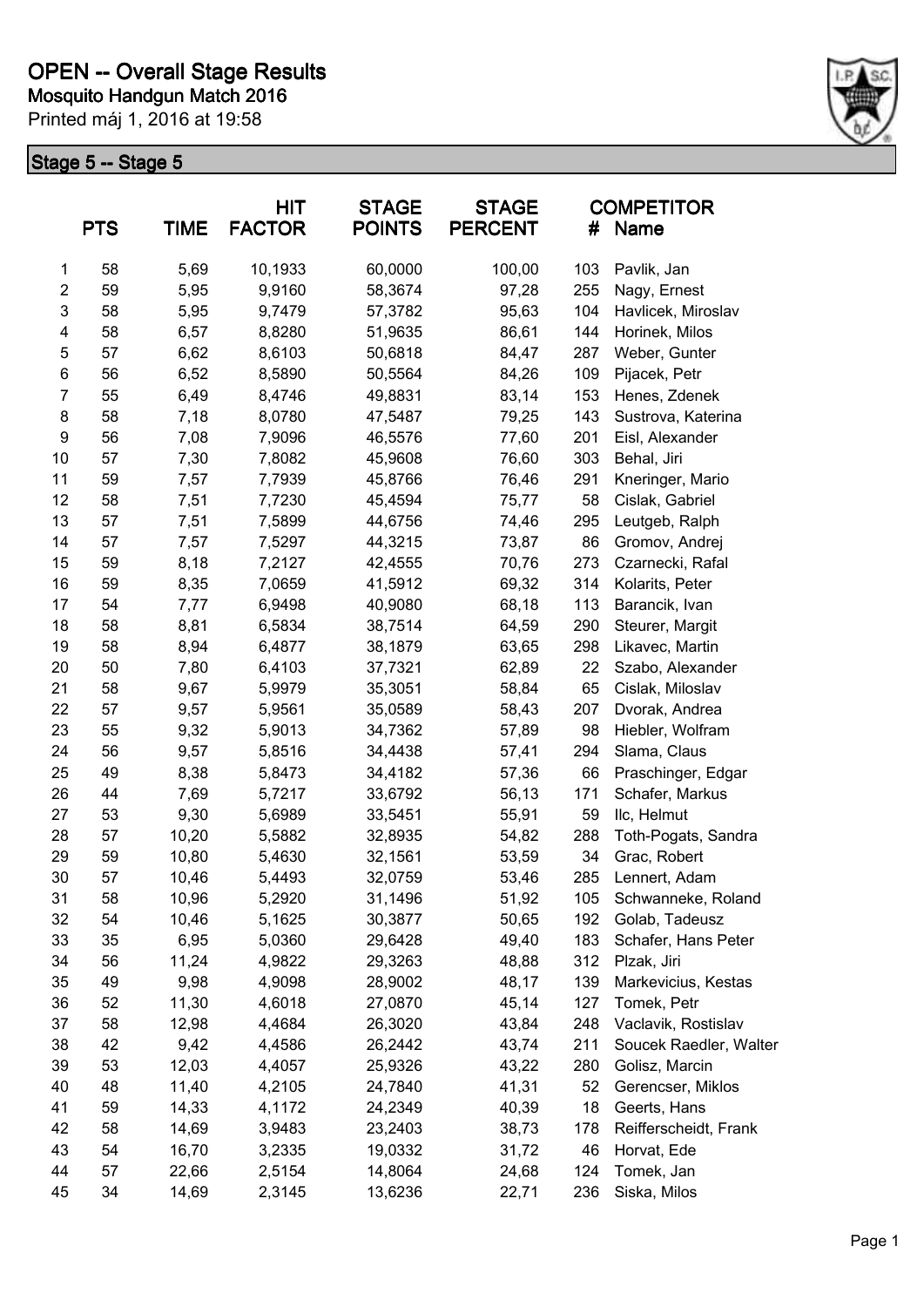

|                | <b>PTS</b> | <b>TIME</b> | <b>HIT</b><br><b>FACTOR</b> | <b>STAGE</b><br><b>POINTS</b> | <b>STAGE</b><br><b>PERCENT</b> | #   | <b>COMPETITOR</b><br>Name |
|----------------|------------|-------------|-----------------------------|-------------------------------|--------------------------------|-----|---------------------------|
| 1              | 56         | 6,14        | 9,1205                      | 60,0000                       | 100,00                         | 110 | Rakusan, Josef            |
| $\overline{2}$ | 57         | 6,69        | 8,5202                      | 56,0506                       | 93,42                          | 212 | Stranz, Jurgen            |
| 3              | 58         | 6,84        | 8,4795                      | 55,7832                       | 92,97                          | 78  | Batki, Gyorgy             |
| 4              | 58         | 7,05        | 8,2270                      | 54,1216                       | 90,20                          | 70  | Pupala, Ondrej            |
| 5              | 54         | 6,92        | 7,8035                      | 51,3357                       | 85,56                          | 267 | Znamenacek, Petr          |
| 6              | 58         | 7,46        | 7,7748                      | 51,1471                       | 85,25                          | 77  | Szaszi, Csaba             |
| $\overline{7}$ | 59         | 7,75        | 7,6129                      | 50,0820                       | 83,47                          | 151 | Vaclavik, Jaroslav        |
| 8              | 58         | 7,79        | 7,4454                      | 48,9804                       | 81,63                          | 177 | Ciesielski, Marcin        |
| 9              | 56         | 7,56        | 7,4074                      | 48,7302                       | 81,22                          | 80  | Miglecz, Gyula            |
| 10             | 58         | 7,94        | 7,3048                      | 48,0551                       | 80,09                          | 57  | Bobaly, Mihaly            |
| 11             | 58         | 7,98        | 7,2682                      | 47,8142                       | 79,69                          | 244 | Stanko, Lubomir           |
| 12             | 58         | 8,18        | 7,0905                      | 46,6451                       | 77,74                          | 115 | Poliacik, Martin          |
| 13             | 59         | 8,44        | 6,9905                      | 45,9876                       | 76,65                          | 75  | Mikula, Jozef             |
| 14             | 56         | 8,17        | 6,8543                      | 45,0918                       | 75,15                          | 136 | Velicko, Laurius          |
| 15             | 56         | 8,25        | 6,7879                      | 44,6545                       | 74,42                          | 218 | Sajgo, Zoltan             |
| 16             | 58         | 8,64        | 6,7130                      | 44,1617                       | 73,60                          | 39  | Kubacek, Petr             |
| 17             | 58         | 8,73        | 6,6438                      | 43,7064                       | 72,84                          | 320 | Kurbatskikh, Vasily       |
| 18             | 57         | 8,64        | 6,5972                      | 43,4003                       | 72,33                          | 270 | Beres, Krzysztof          |
| 19             | 52         | 8,09        | 6,4277                      | 42,2850                       | 70,48                          | 130 | Pitonak, Martin           |
| 20             | 54         | 8,64        | 6,2500                      | 41,1161                       | 68,53                          | 147 | Zarubova, Marketa         |
| 21             | 58         | 9,28        | 6,2500                      | 41,1161                       | 68,53                          | 181 | Szegedi, Mark             |
| 22             | 56         | 9,02        | 6,2084                      | 40,8426                       | 68,07                          | 306 | Sliva, Tomas              |
| 23             | 55         | 8,96        | 6,1384                      | 40,3819                       | 67,30                          | 289 | Kwiatkowski, Roland       |
| 24             | 58         | 9,61        | 6,0354                      | 39,7042                       | 66,17                          | 241 | Porubsky, Miroslav        |
| 25             | 56         | 9,34        | 5,9957                      | 39,4433                       | 65,74                          | 302 | Kozak, Petr               |
| 26             | 54         | 9,08        | 5,9471                      | 39,1237                       | 65,21                          | 9   | Klecanda, Kvido           |
| 27             | 56         | 9,53        | 5,8762                      | 38,6569                       | 64,43                          | 72  | Obermajer, Attila         |
| 28             | 56         | 9,56        | 5,8577                      | 38,5356                       | 64,23                          | 234 | Turkova, Eva              |
| 29             | 56         | 9,80        | 5,7143                      | 37,5918                       | 62,65                          | 123 | Ecker, Karol              |
| 30             | 51         | 8,98        | 5,6793                      | 37,3616                       | 62,27                          | 21  | Szalai, Laszlo            |
| 31             | 57         | 10,09       | 5,6492                      | 37,1634                       | 61,94                          | 76  | Szarvas, Peter            |
| 32             | 50         | 8,90        | 5,6180                      | 36,9583                       | 61,60                          | 71  | Hukel, Miroslav           |
| 33             | 60         | 10,78       | 5,5659                      | 36,6154                       | 61,03                          | 154 | Bures, Vitezslav          |
| 34             | 54         | 9,89        | 5,4601                      | 35,9194                       | 59,87                          | 164 | Stepniewicz, Hubert       |
| 35             | 54         | 9,89        | 5,4601                      | 35,9194                       | 59,87                          | 150 | Soustar, Ivo              |
| 36             | 46         | 8,48        | 5,4245                      | 35,6856                       | 59,48                          | 91  | Zolnay, Pavol             |
| 37             | 58         | 10,70       | 5,4206                      | 35,6595                       | 59,43                          | 38  | Zakupszky, Gabor          |
| 38             | 54         | 10,00       | 5,4000                      | 35,5243                       | 59,21                          | 225 | Dianics, Attila           |
| 39             | 46         | 8,52        | 5,3991                      | 35,5181                       | 59,20                          | 165 | Swierczek, Zbigniew       |
| 40             | 52         | 9,67        | 5,3775                      | 35,3760                       | 58,96                          | 158 | Pawlik, Celina            |
| 41             | 55         | 10,34       | 5,3191                      | 34,9924                       | 58,32                          | 301 | Kominek, Jiri             |
| 42             | 58         | 11,15       | 5,2018                      | 34,2204                       | 57,03                          | 155 | Havranek, Rostislav       |
| 43             | 54         | 10,52       | 5,1331                      | 33,7683                       | 56,28                          | 74  | Stanko, Pavol             |
| 44             | 53         | 10,46       | 5,0669                      | 33,3331                       | 55,56                          | 61  | Strasser, Elisabeth       |
| 45             | 52         | 10,42       | 4,9904                      | 32,8297                       | 54,72                          | 167 | Vavrek, Adrian            |
| 46             | 59         | 11,87       | 4,9705                      | 32,6989                       | 54,50                          | 17  | Koos, Zoltan              |
|                |            |             |                             |                               |                                |     |                           |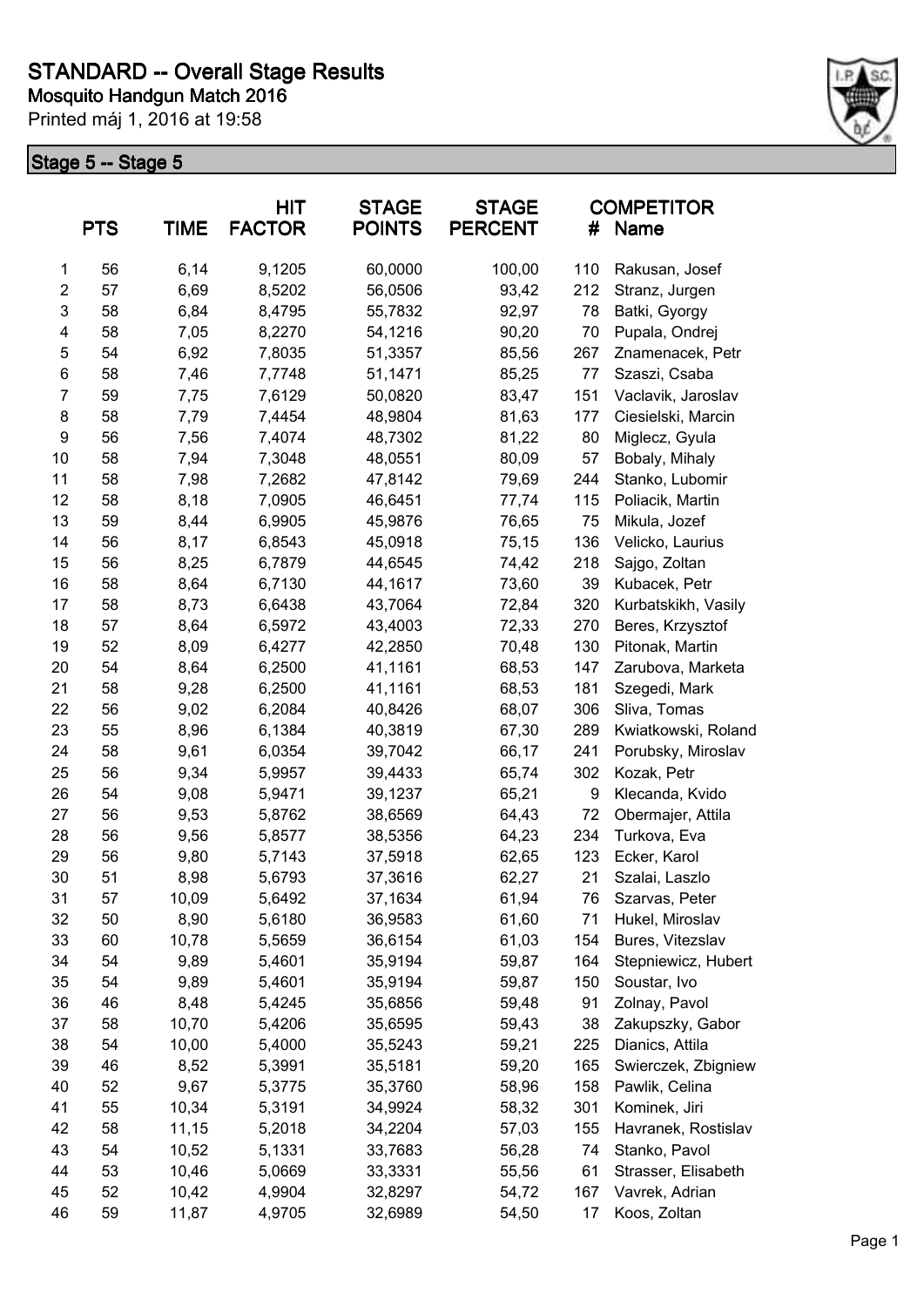

|    | <b>PTS</b>  | <b>TIME</b> | <b>HIT</b><br><b>FACTOR</b> | <b>STAGE</b><br><b>POINTS</b> | <b>STAGE</b><br><b>PERCENT</b> | #   | <b>COMPETITOR</b><br>Name |
|----|-------------|-------------|-----------------------------|-------------------------------|--------------------------------|-----|---------------------------|
| 47 | 60          | 12,32       | 4,8701                      | 32,0385                       | 53,40                          | 186 | Lesko, Eva                |
| 48 | 52          | 11,07       | 4,6974                      | 30,9021                       | 51,50                          | 258 | Zhuralev, Andrey          |
| 49 | 52          | 11,19       | 4,6470                      | 30,5707                       | 50,95                          | 88  | Kotrousova, Denisa        |
| 50 | 54          | 11,79       | 4,5802                      | 30,1309                       | 50,22                          | 247 | Kubik, Karel              |
| 51 | 54          | 11,79       | 4,5802                      | 30,1309                       | 50,22                          | 120 | Zelinsky, Tibor           |
| 52 | 56          | 12,28       | 4,5603                      | 30,0000                       | 50,00                          | 93  | Zolnay, Anna              |
| 53 | 55          | 12,19       | 4,5119                      | 29,6818                       | 49,47                          | 313 | Horacek, Lukas            |
| 54 | 46          | 10,49       | 4,3851                      | 28,8479                       | 48,08                          | 36  | Skorvaga, Noro            |
| 55 | 43          | 10,00       | 4,3000                      | 28,2879                       | 47,15                          | 10  | Kovac, Ondrej             |
| 56 | 58          | 13,55       | 4,2804                      | 28,1592                       | 46,93                          | 126 | Prinosil, Jan             |
| 57 | 58          | 13,75       | 4,2182                      | 27,7496                       | 46,25                          | 311 | Konvicny, Lumir           |
| 58 | 56          | 13,38       | 4,1854                      | 27,5336                       | 45,89                          | 31  | Kocian, Norbert           |
| 59 | 33          | 8,03        | 4,1096                      | 27,0352                       | 45,06                          | 54  | Lazovsky, Richard         |
| 60 | 50          | 12,25       | 4,0816                      | 26,8513                       | 44,75                          | 28  | Entl, Libor               |
| 61 | 54          | 14,02       | 3,8516                      | 25,3383                       | 42,23                          | 49  | Kebo, Vekoslav            |
| 62 | 46          | 11,96       | 3,8462                      | 25,3022                       | 42,17                          | 233 | Bulko, Peter              |
| 63 | 44          | 11,52       | 3,8194                      | 25,1265                       | 41,88                          | 271 | Tabaszevska, Agnieszka    |
| 64 | 35          | 9,33        | 3,7513                      | 24,6785                       | 41,13                          | 84  | Deledivka, Vitaliy        |
| 65 | 58          | 15,49       | 3,7444                      | 24,6325                       | 41,05                          | 172 | Kiss, Tamas Istvan        |
| 66 | 42          | 11,23       | 3,7400                      | 24,6037                       | 41,01                          | 235 | Siska, Michal             |
| 67 | 47          | 12,69       | 3,7037                      | 24,3651                       | 40,61                          | 135 | Potocky, Peter            |
| 68 | 48          | 12,97       | 3,7008                      | 24,3463                       | 40,58                          | 64  | Bicsak, Laszlo Andras     |
| 69 | 50          | 13,54       | 3,6928                      | 24,2931                       | 40,49                          | 223 | Szabo, Karoly             |
| 70 | 54          | 14,68       | 3,6785                      | 24,1991                       | 40,33                          | 15  | Haviarova, Janette        |
| 71 | 43          | 12,00       | 3,5833                      | 23,5732                       | 39,29                          | 4   | Noga, Tadeusz             |
| 72 | 46          | 12,99       | 3,5412                      | 23,2959                       | 38,83                          | 53  | Bodo, Katalin             |
| 73 | 40          | 11,54       | 3,4662                      | 22,8027                       | 38,00                          | 219 | Kiss, Gabor               |
| 74 | 56          | 16,22       | 3,4525                      | 22,7127                       | 37,85                          | 185 | Barta, Aliz               |
| 75 | 44          | 12,88       | 3,4161                      | 22,4734                       | 37,46                          | 307 | Zalejsky, Rostislav       |
| 76 | 34          | 10,50       | 3,2381                      | 21,3020                       | 35,50                          | 82  | Gal, Tibor                |
| 77 | 44          | 13,71       | 3,2093                      | 21,1128                       | 35,19                          | 125 | Nemec, Bronislav          |
| 78 | 46          | 15,09       | 3,0484                      | 20,0540                       | 33,42                          | 41  | Kormanyos, Maria          |
| 79 | 29          | 10,81       | 2,6827                      | 17,6483                       | 29,41                          | 68  | Solyom, Oliver            |
| 80 | 44          | 17,40       | 2,5287                      | 16,6355                       | 27,73                          | 173 | Simon, Laszlo             |
| 81 | 50          | 25,35       | 1,9724                      | 12,9755                       | 21,63                          | 35  | Pazourkova, Eva           |
| 82 | 28          | 14,35       | 1,9512                      | 12,8362                       | 21,39                          | 176 | Bicskei, Bea              |
| 83 | 42          | 22,48       | 1,8683                      | 12,2909                       | 20,48                          | 182 | Szegedi, Bence            |
| 84 | 25          | 15,77       | 1,5853                      | 10,4289                       | 17,38                          | 308 | Konvicna, Ruzena          |
| 85 | 22          | 14,93       | 1,4735                      | 9,6938                        | 16,16                          | 318 | Danek, Lukas              |
| 86 | 10          | 9,05        | 1,1050                      | 7,2691                        | 12, 12                         | 142 | Berger, Rene              |
| 87 | $\pmb{0}$   | 0,00        | 0,0000                      | 0,0000                        | 0,00                           | 27  | Entl, Zdenek              |
| 88 | 0           | 10,51       | 0,0000                      | 0,0000                        | 0,00                           | 23  | Sirk, Julius              |
| 89 | $\mathbf 0$ | 0,00        | 0,0000                      | 0,0000                        | 0,00                           | 148 | Dabrowski, Darek          |
| 90 | 0           | 0,00        | 0,0000                      | 0,0000                        | 0,00                           | 315 | Toth, Zoltan              |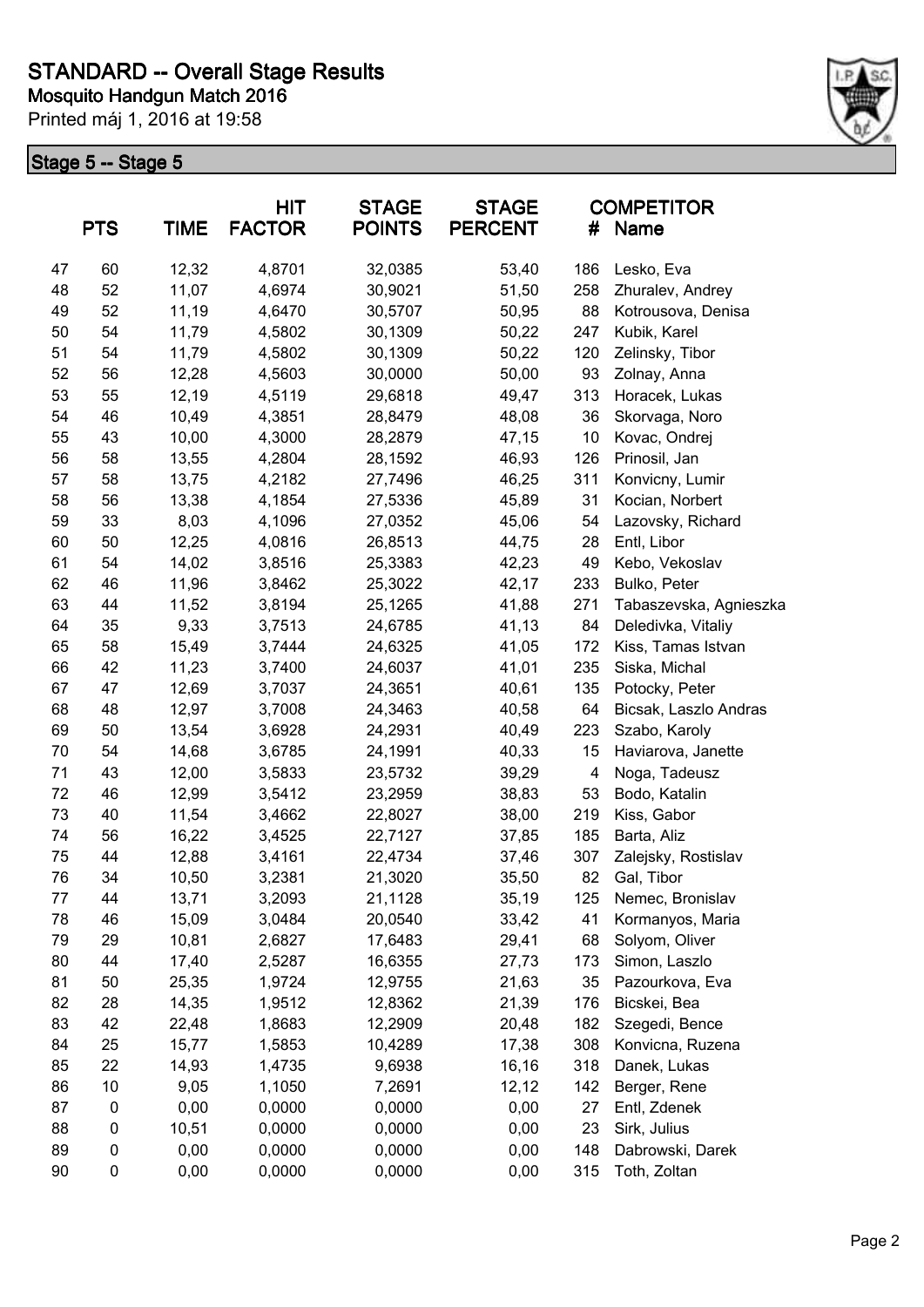

|                | <b>PTS</b> | <b>TIME</b> | <b>HIT</b><br><b>FACTOR</b> | <b>STAGE</b><br><b>POINTS</b> | <b>STAGE</b><br><b>PERCENT</b> | #   | <b>COMPETITOR</b><br>Name |
|----------------|------------|-------------|-----------------------------|-------------------------------|--------------------------------|-----|---------------------------|
| 1              | 60         | 6,55        | 9,1603                      | 60,0000                       | 100,00                         | 67  | Zapletal, Miroslav        |
| $\mathbf{2}$   | 56         | 6,56        | 8,5366                      | 55,9146                       | 93,19                          | 92  | Momcilovic, Ljubisa       |
| 3              | 58         | 7,11        | 8,1575                      | 53,4318                       | 89,05                          | 166 | Szczesny, Bartosz         |
| 4              | 54         | 6,68        | 8,0838                      | 52,9491                       | 88,25                          | 112 | Stepan, Michal            |
| 5              | 56         | 7,01        | 7,9886                      | 52,3253                       | 87,21                          | 163 | Zachar, Bystrik           |
| $\,6$          | 60         | 7,70        | 7,7922                      | 51,0390                       | 85,06                          | 101 | Hos, Ivan                 |
| $\overline{7}$ | 56         | 7,21        | 7,7670                      | 50,8738                       | 84,79                          | 254 | Palka, Jan                |
| 8              | 56         | 7,30        | 7,6712                      | 50,2466                       | 83,74                          | 256 | Drimaj, Peter             |
| 9              | 56         | 7,40        | 7,5676                      | 49,5676                       | 82,61                          | 257 | Nagy, Ernest jun.         |
| 10             | 50         | 6,93        | 7,2150                      | 47,2583                       | 78,76                          | 111 | Hrnciarik, Andrej         |
| 11             | 56         | 7,80        | 7,1795                      | 47,0256                       | 78,38                          | 319 | Rasovic, Bosko            |
| 12             | 56         | 7,80        | 7,1795                      | 47,0256                       | 78,38                          | 188 | Voyno, Alexey             |
| 13             | 54         | 7,55        | 7,1523                      | 46,8477                       | 78,08                          | 85  | Shevchenko, Sergeii       |
| 14             | 56         | 7,84        | 7,1429                      | 46,7857                       | 77,98                          | 60  | Ziebart, Friedrich        |
| 15             | 54         | 7,56        | 7,1429                      | 46,7857                       | 77,98                          | 106 | Fecura, Vladimir          |
| 16             | 56         | 7,88        | 7,1066                      | 46,5482                       | 77,58                          | 317 | Sciranka, Martin          |
| 17             | 56         | 7,98        | 7,0175                      | 45,9649                       | 76,61                          | 239 | Kubica, Dusan             |
| 18             | 56         | 8,01        | 6,9913                      | 45,7928                       | 76,32                          | 160 | Mika, Marek               |
| 19             | 58         | 8,38        | 6,9212                      | 45,3341                       | 75,56                          | 227 | Didy, Jozef               |
| 20             | 58         | 8,62        | 6,7285                      | 44,0719                       | 73,45                          | 230 | Velic, Miroslav           |
| 21             | 56         | 8,38        | 6,6826                      | 43,7709                       | 72,95                          | 202 | Lang, Johann              |
| 22             | 60         | 9,10        | 6,5934                      | 43,1868                       | 71,98                          | 117 | Chochula, Milos           |
| 23             | 54         | 8,22        | 6,5693                      | 43,0292                       | 71,72                          | 95  | Manolevski, Michael       |
| 24             | 48         | 7,38        | 6,5041                      | 42,6016                       | 71,00                          | 97  | Panachev, Leonid          |
| 25             | 56         | 8,65        | 6,4740                      | 42,4046                       | 70,67                          | 89  | Lazarevic, Dejan          |
| 26             | 43         | 6,65        | 6,4662                      | 42,3534                       | 70,59                          | 268 | Fedor, Marian             |
| 27             | 54         | 8,49        | 6,3604                      | 41,6608                       | 69,43                          | 259 | Kovalchuk, Andrey         |
| 28             | 56         | 9,19        | 6,0936                      | 39,9129                       | 66,52                          | 99  | Kovacs, Attila            |
| 29             | 50         | 8,36        | 5,9809                      | 39,1746                       | 65,29                          | 81  | Salamon, Timea            |
| 30             | 44         | 7,43        | 5,9219                      | 38,7887                       | 64,65                          | 269 | Penov, Anton              |
| 31             | 56         | 9,56        | 5,8577                      | 38,3682                       | 63,95                          | 146 | Boca, Rastislav           |
| 32             | 58         | 10,06       | 5,7654                      | 37,7634                       | 62,94                          | 114 | Hrabaj, Marian            |
| 33             | 42         | 7,31        | 5,7456                      | 37,6334                       | 62,72                          | 316 | Sedy, Roman               |
| 34             | 50         | 8,86        | 5,6433                      | 36,9639                       | 61,61                          | 118 | Belica, Michal            |
| 35             | 50         | 8,91        | 5,6117                      | 36,7565                       | 61,26                          | 229 | Foltan, Stanislav         |
| 36             | 50         | 9,05        | 5,5249                      | 36,1878                       | 60,31                          | 209 | Plank, Gerhard            |
| 37             | 48         | 8,69        | 5,5236                      | 36,1795                       | 60,30                          | 168 | Galazka, Marcin           |
| 38             | 56         | 10,38       | 5,3950                      | 35,3372                       | 58,90                          | 128 | Glezgo, Tomas             |
| 39             | 39         | 7,31        | 5,3352                      | 34,9453                       | 58,24                          | 228 | Sebik, Ivan               |
| 40             | 56         | 10,54       | 5,3131                      | 34,8008                       | 58,00                          | 119 | Caradsky, Tomas           |
| 41             | 46         | 8,70        | 5,2874                      | 34,6322                       | 57,72                          | 187 | Schlegl, Bernhard         |
| 42             | 54         | 10,30       | 5,2427                      | 34,3398                       | 57,23                          | 281 | Gaberscik, Andreas        |
| 43             | 48         | 9,31        | 5,1557                      | 33,7701                       | 56,28                          | 29  | Radolec, Michal           |
| 44             | 58         | 11,34       | 5,1146                      | 33,5009                       | 55,83                          | 237 | Pribilincova, Hana        |
| 45             | 48         | 9,44        | 5,0847                      | 33,3051                       | 55,51                          | 283 | Koller, Hans Georg        |
| 46             | 42         | 8,49        | 4,9470                      | 32,4028                       | 54,00                          | 73  | Sefranko, Karol           |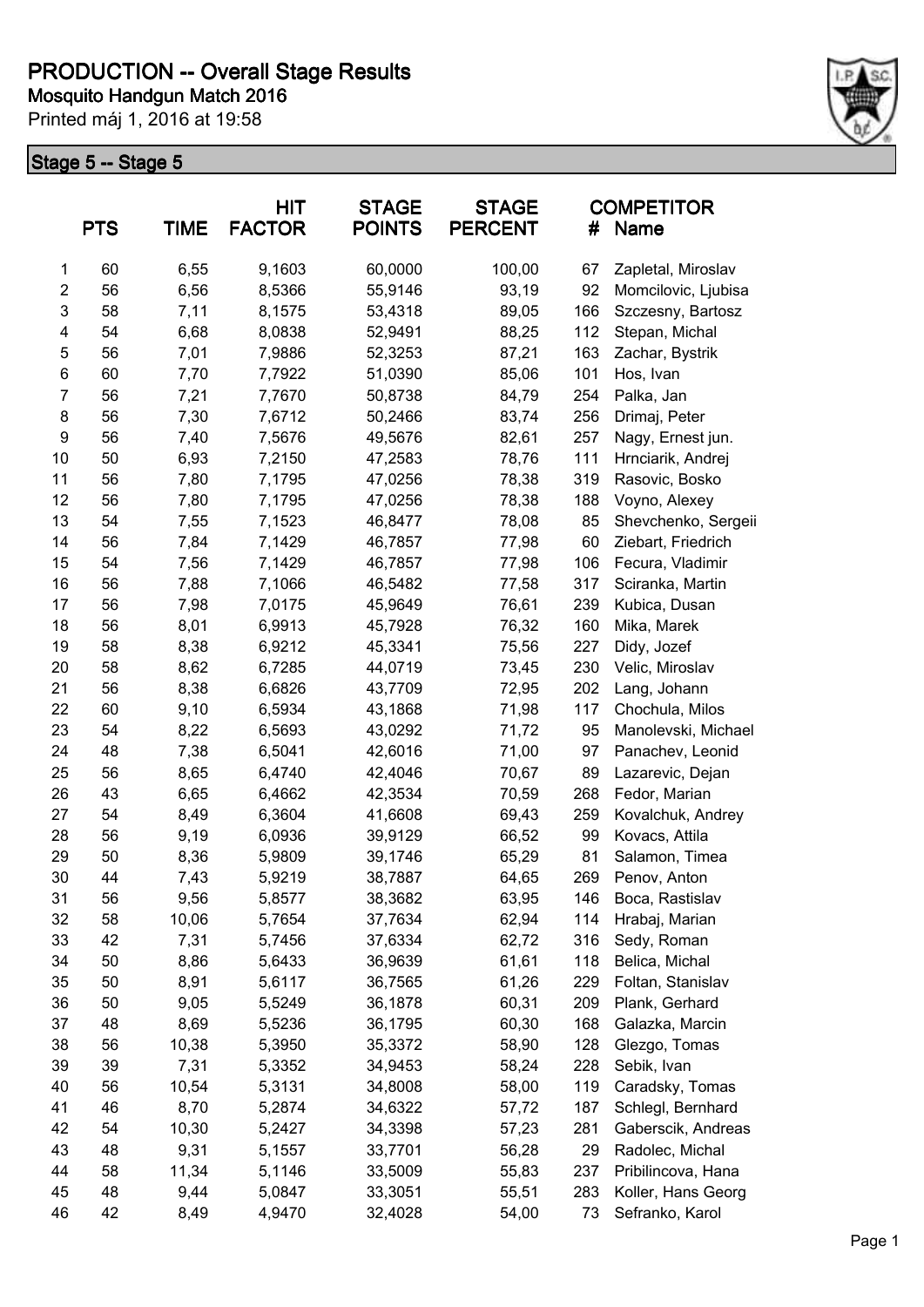

|    | <b>PTS</b>  | <b>TIME</b> | <b>HIT</b><br><b>FACTOR</b> | <b>STAGE</b><br><b>POINTS</b> | <b>STAGE</b><br><b>PERCENT</b> | #   | <b>COMPETITOR</b><br>Name |
|----|-------------|-------------|-----------------------------|-------------------------------|--------------------------------|-----|---------------------------|
| 47 | 54          | 10,93       | 4,9405                      | 32,3605                       | 53,93                          | 138 | Holan, Roman              |
| 48 | 58          | 11,93       | 4,8617                      | 31,8441                       | 53,07                          | 152 | Maier, Markus             |
| 49 | 54          | 11,18       | 4,8301                      | 31,6369                       | 52,73                          | 194 | Lazorik, Maros            |
| 50 | 44          | 9,34        | 4,7109                      | 30,8565                       | 51,43                          | 48  | Kociolek, Jacek           |
| 51 | 45          | 9,67        | 4,6536                      | 30,4809                       | 50,80                          | 224 | Potts, Stephen            |
| 52 | 54          | 11,76       | 4,5918                      | 30,0765                       | 50,13                          | 116 | Trencan, Peter            |
| 53 | 33          | 7,19        | 4,5897                      | 30,0626                       | 50,10                          | 169 | Bonk, Adrian              |
| 54 | 56          | 12,25       | 4,5714                      | 29,9429                       | 49,90                          | 232 | Parak, Dominik            |
| 55 | 52          | 11,38       | 4,5694                      | 29,9297                       | 49,88                          | 55  | Galagan, Vasiliy          |
| 56 | 44          | 9,68        | 4,5455                      | 29,7727                       | 49,62                          | 7   | Majling, Andrej           |
| 57 | 48          | 10,71       | 4,4818                      | 29,3557                       | 48,93                          | 44  | Misik, Peter              |
| 58 | 52          | 11,62       | 4,4750                      | 29,3115                       | 48,85                          | 210 | Reiter, Doris             |
| 59 | 50          | 11,29       | 4,4287                      | 29,0080                       | 48,35                          | 184 | Tobias, Matyas            |
| 60 | 44          | 9,94        | 4,4266                      | 28,9940                       | 48,32                          | 90  | Deledivka, Inna           |
| 61 | 58          | 13,17       | 4,4039                      | 28,8459                       | 48,08                          | 246 | Hruzek, Roman             |
| 62 | 58          | 13,23       | 4,3840                      | 28,7150                       | 47,86                          | 297 | Chlebovcova, Zuzana       |
| 63 | 46          | 10,59       | 4,3437                      | 28,4514                       | 47,42                          | 221 | Deuchar, Russ             |
| 64 | 46          | 10,99       | 4,1856                      | 27,4158                       | 45,69                          | 137 | Bocskoras, Benjamin       |
| 65 | 58          | 13,93       | 4,1637                      | 27,2721                       | 45,45                          | 121 | Gerek, Matus              |
| 66 | 52          | 12,50       | 4,1600                      | 27,2480                       | 45,41                          | 14  | Gangler, Csaba            |
| 67 | 46          | 11,41       | 4,0316                      | 26,4067                       | 44,01                          | 87  | Momcilovic, Snezana       |
| 68 | 48          | 11,93       | 4,0235                      | 26,3537                       | 43,92                          | 204 | Schmidt, Jurgen           |
| 69 | 60          | 15,06       | 3,9841                      | 26,0956                       | 43,49                          | 141 | Knapek, Matej             |
| 70 | 50          | 14,49       | 3,4507                      | 22,6018                       | 37,67                          | 292 | Belme, Attila             |
| 71 | 50          | 14,78       | 3,3829                      | 22,1583                       | 36,93                          | 3   | Bopkova, Eniko            |
| 72 | 31          | 10,86       | 2,8545                      | 18,6971                       | 31,16                          | 220 | Ambrus, Oliver            |
| 73 | 26          | 12,51       | 2,0783                      | 13,6131                       | 22,69                          | 206 | Danzer, Robert            |
| 74 | 46          | 24,12       | 1,9071                      | 12,4917                       | 20,82                          | 240 | Novotna, Marta            |
| 75 | 19          | 10,52       | 1,8061                      | 11,8298                       | 19,72                          | 56  | Brunner, Herbert          |
| 76 | 14          | 9,41        | 1,4878                      | 9,7450                        | 16,24                          | 279 | Kolomyjski, Tomasz        |
| 77 | 8           | 11,45       | 0,6987                      | 4,5764                        | 7,63                           | 190 | Czuczor, Zsolt            |
| 78 | $\mathsf 0$ | 11,69       | 0,0000                      | 0,0000                        | 0,00                           | 159 | Kwintkiewicz, Adam        |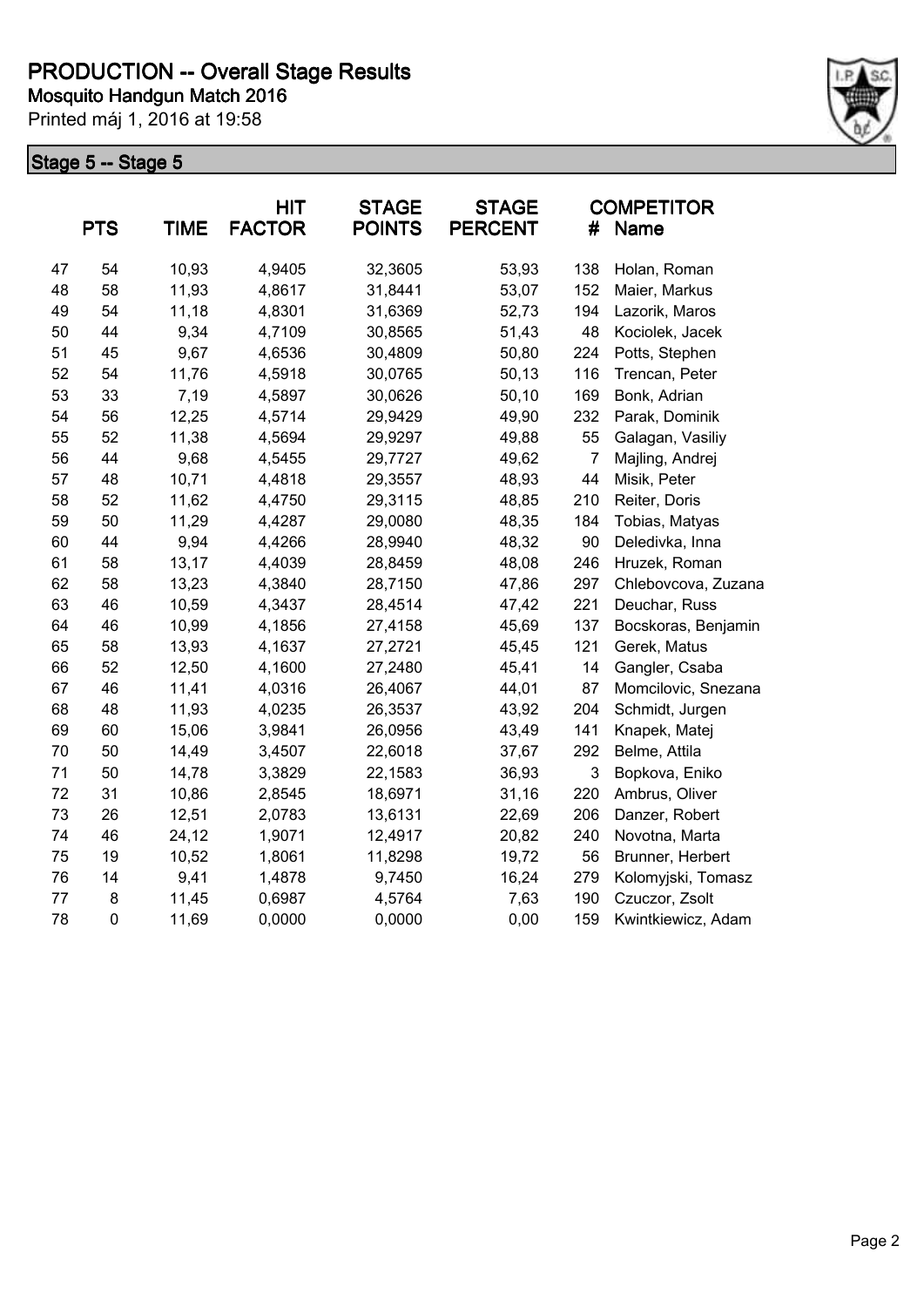

|                | <b>PTS</b> | <b>TIME</b> | <b>HIT</b><br><b>FACTOR</b> | <b>STAGE</b><br><b>POINTS</b> | <b>STAGE</b><br><b>PERCENT</b> | #   | <b>COMPETITOR</b><br><b>Name</b> |
|----------------|------------|-------------|-----------------------------|-------------------------------|--------------------------------|-----|----------------------------------|
| 1              | 58         | 9,87        | 5,8764                      | 60,0000                       | 100,00                         | 179 | Huber, Max                       |
| $\overline{2}$ | 56         | 9,57        | 5,8516                      | 59,7471                       | 99,58                          | 238 | Breitler, Christian              |
| 3              | 58         | 10,55       | 5,4976                      | 56,1327                       | 93,55                          | 222 | Bakonyi, Andras                  |
| 4              | 58         | 10,87       | 5,3358                      | 54,4802                       | 90,80                          | 205 | Koenigsberger, Marcus            |
| 5              | 56         | 11,36       | 4,9296                      | 50,3327                       | 83,89                          | 122 | Vnucko, Jan                      |
| 6              | 58         | 11,96       | 4,8495                      | 49,5150                       | 82,53                          | 293 | Linke, Gunter                    |
| 7              | 59         | 12,17       | 4,8480                      | 49,4996                       | 82,50                          | 62  | Fers, Sandor                     |
| 8              | 54         | 12,11       | 4,4591                      | 45,5292                       | 75,88                          | 214 | Farkas, Robert                   |
| 9              | 52         | 11,70       | 4,4444                      | 45,3793                       | 75,63                          | 278 | Fischer, Christoph               |
| 10             | 56         | 13,70       | 4,0876                      | 41,7357                       | 69,56                          | 40  | Sotet, Gabor                     |
| 11             | 46         | 11,70       | 3,9316                      | 40,1432                       | 66,91                          | 217 | Weghofer, Peter                  |
| 12             | 48         | 13,03       | 3,6838                      | 37,6129                       | 62,69                          | 231 | Vogel, Michael                   |
| 13             | 50         | 15,52       | 3,2216                      | 32,8941                       | 54,82                          | 24  | Regenyi, Kund                    |
| 14             | 46         | 16,28       | 2,8256                      | 28,8499                       | 48,08                          | 37  | Low, Szabolcs                    |
| 15             | 39         | 15,15       | 2,5743                      | 26,2841                       | 43,81                          | 296 | Howell, Kevin                    |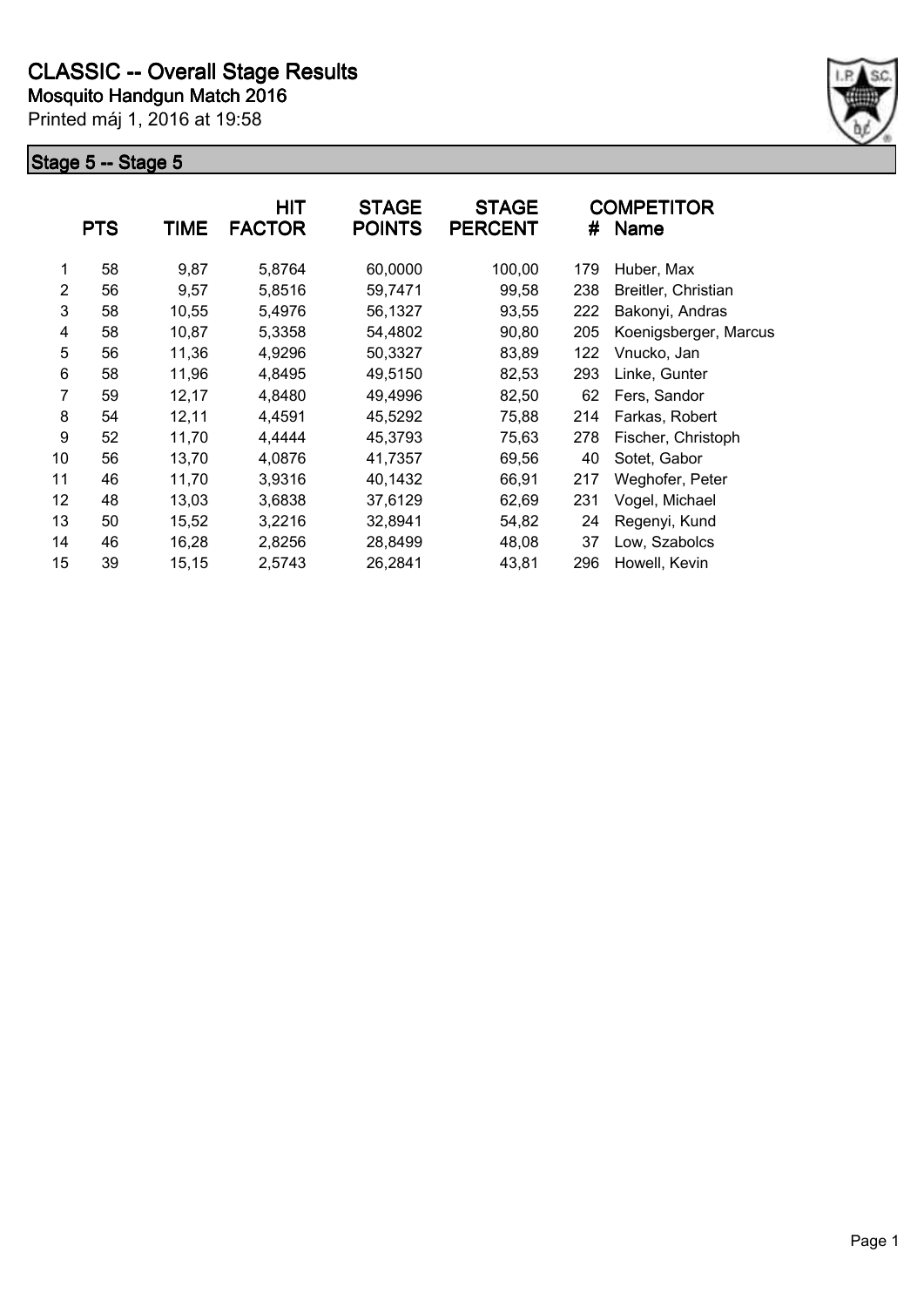

| <b>COMPETITOR</b><br><b>Name</b> |
|----------------------------------|
| Reiter, Gerald                   |
| Ladic, Tibor                     |
| Kotrous, Pavel                   |
| Barta, Ondrej                    |
| Potuckova, Ludmila               |
|                                  |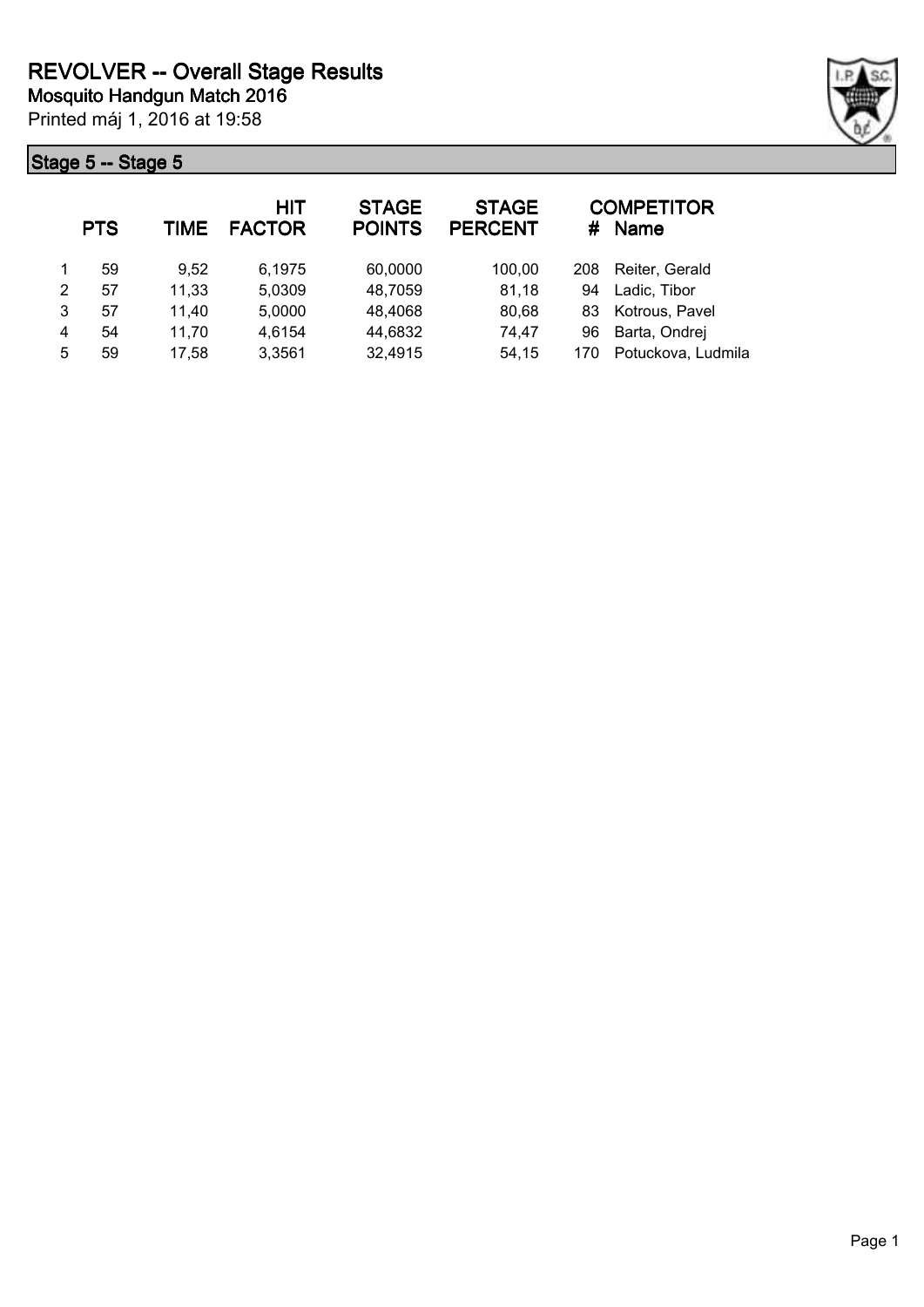

|                | <b>PTS</b> | <b>TIME</b> | <b>HIT</b><br><b>FACTOR</b> | <b>STAGE</b><br><b>POINTS</b> | <b>STAGE</b><br><b>PERCENT</b> | #   | <b>COMPETITOR</b><br><b>Name</b> |
|----------------|------------|-------------|-----------------------------|-------------------------------|--------------------------------|-----|----------------------------------|
| 1              | 106        | 11,20       | 9,4643                      | 110,0000                      | 100,00                         | 103 | Pavlik, Jan                      |
| $\overline{2}$ | 103        | 10,99       | 9,3722                      | 108,9292                      | 99,03                          | 109 | Pijacek, Petr                    |
| 3              | 107        | 12,04       | 8,8870                      | 103,2909                      | 93,90                          | 291 | Kneringer, Mario                 |
| 4              | 107        | 12,24       | 8,7418                      | 101,6032                      | 92,37                          | 255 | Nagy, Ernest                     |
| 5              | 104        | 11,95       | 8,7029                      | 101,1510                      | 91,96                          | 183 | Schafer, Hans Peter              |
| 6              | 104        | 12,35       | 8,4211                      | 97,8749                       | 88,98                          | 153 | Henes, Zdenek                    |
| $\overline{7}$ | 106        | 12,68       | 8,3596                      | 97,1609                       | 88,33                          | 113 | Barancik, Ivan                   |
| 8              | 101        | 12,28       | 8,2248                      | 95,5934                       | 86,90                          | 287 | Weber, Gunter                    |
| 9              | 107        | 13,15       | 8,1369                      | 94,5721                       | 85,97                          | 290 | Steurer, Margit                  |
| 10             | 88         | 10,96       | 8,0292                      | 93,3205                       | 84,84                          | 104 | Havlicek, Miroslav               |
| 11             | 106        | 13,32       | 7,9580                      | 92,4925                       | 84,08                          | 303 | Behal, Jiri                      |
| 12             | 108        | 14,27       | 7,5683                      | 87,9639                       | 79,97                          | 86  | Gromov, Andrej                   |
| 13             | 106        | 14,23       | 7,4491                      | 86,5777                       | 78,71                          | 22  | Szabo, Alexander                 |
| 14             | 108        | 14,51       | 7,4431                      | 86,5090                       | 78,64                          | 105 | Schwanneke, Roland               |
| 15             | 105        | 14,71       | 7,1380                      | 82,9624                       | 75,42                          | 144 | Horinek, Milos                   |
| 16             | 102        | 14,65       | 6,9625                      | 80,9221                       | 73,57                          | 201 | Eisl, Alexander                  |
| 17             | 107        | 15,58       | 6,8678                      | 79,8217                       | 72,57                          | 66  | Praschinger, Edgar               |
| 18             | 103        | 15,07       | 6,8348                      | 79,4381                       | 72,22                          | 295 | Leutgeb, Ralph                   |
| 19             | 107        | 15,75       | 6,7937                      | 78,9602                       | 71,78                          | 143 | Sustrova, Katerina               |
| 20             | 88         | 12,98       | 6,7797                      | 78,7976                       | 71,63                          | 171 | Schafer, Markus                  |
| 21             | 95         | 14,39       | 6,6018                      | 76,7304                       | 69,75                          | 294 | Slama, Claus                     |
| 22             | 98         | 15,35       | 6,3844                      | 74,2032                       | 67,46                          | 58  | Cislak, Gabriel                  |
| 23             | 104        | 16,31       | 6,3765                      | 74,1113                       | 67,37                          | 34  | Grac, Robert                     |
| 24             | 92         | 14,78       | 6,2246                      | 72,3466                       | 65,77                          | 273 | Czarnecki, Rafal                 |
| 25             | 98         | 15,87       | 6,1752                      | 71,7718                       | 65,25                          | 248 | Vaclavik, Rostislav              |
| 26             | 101        | 17,06       | 5,9203                      | 68,8093                       | 62,55                          | 59  | IIc, Helmut                      |
| 27             | 102        | 17,23       | 5,9199                      | 68,8050                       | 62,55                          | 312 | Plzak, Jiri                      |
| 28             | 104        | 17,96       | 5,7906                      | 67,3026                       | 61,18                          | 207 | Dvorak, Andrea                   |
| 29             | 92         | 15,90       | 5,7862                      | 67,2505                       | 61,14                          | 98  | Hiebler, Wolfram                 |
| 30             | 94         | 16,71       | 5,6254                      | 65,3817                       | 59,44                          | 127 | Tomek, Petr                      |
| 31             | 100        | 17,82       | 5,6117                      | 65,2225                       | 59,29                          | 139 | Markevicius, Kestas              |
| 32             | 92         | 16,62       | 5,5355                      | 64,3371                       | 58,49                          | 65  | Cislak, Miloslav                 |
| 33             | 105        | 19,19       | 5,4716                      | 63,5944                       | 57,81                          | 52  | Gerencser, Miklos                |
| 34             | 79         | 14,44       | 5,4709                      | 63,5865                       | 57,81                          | 280 | Golisz, Marcin                   |
| 35             | 102        | 18,93       | 5,3883                      | 62,6260                       | 56,93                          | 298 | Likavec, Martin                  |
| 36             | 105        | 19,54       | 5,3736                      | 62,4553                       | 56,78                          | 288 | Toth-Pogats, Sandra              |
| 37             | 105        | 20,08       | 5,2291                      | 60,7758                       | 55,25                          | 285 | Lennert, Adam                    |
| 38             | 102        | 19,83       | 5,1437                      | 59,7836                       | 54,35                          | 124 | Tomek, Jan                       |
| 39             | 99         | 19,66       | 5,0356                      | 58,5270                       | 53,21                          | 192 | Golab, Tadeusz                   |
| 40             | 108        | 23,87       | 4,5245                      | 52,5867                       | 47,81                          | 178 | Reifferscheidt, Frank            |
| 41             | 103        | 25,03       | 4,1151                      | 47,8279                       | 43,48                          | 314 | Kolarits, Peter                  |
| 42             | 99         | 26,53       | 3,7316                      | 43,3713                       | 39,43                          | 18  | Geerts, Hans                     |
| 43             | 103        | 28,92       | 3,5615                      | 41,3946                       | 37,63                          | 211 | Soucek Raedler, Walter           |
| 44             | 96         | 50,64       | 1,8957                      | 22,0334                       | 20,03                          | 46  | Horvat, Ede                      |
| 45             | 60         | 47,69       | 1,2581                      | 14,6227                       | 13,29                          | 236 | Siska, Milos                     |
|                |            |             |                             |                               |                                |     |                                  |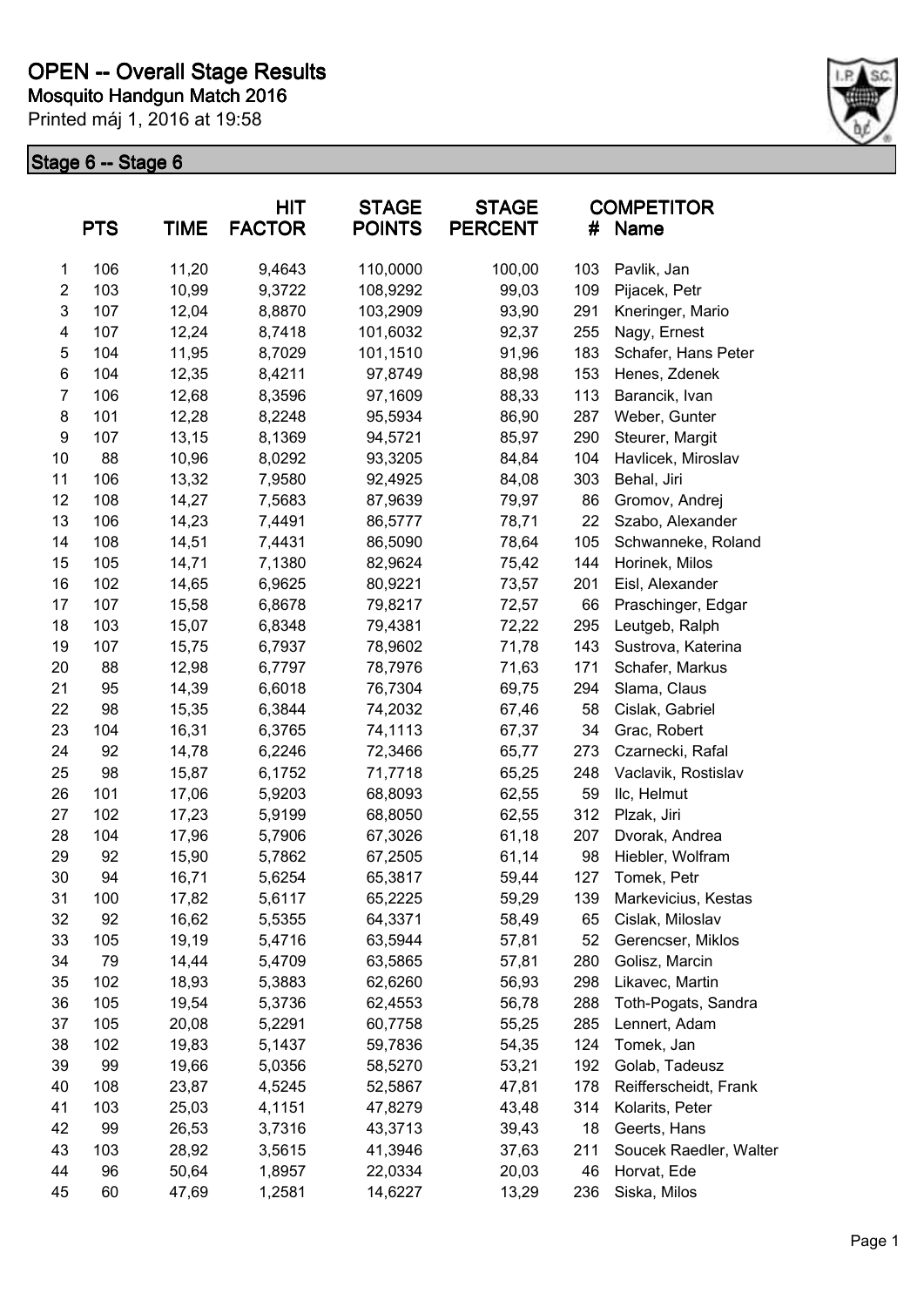

|                         | <b>PTS</b> | <b>TIME</b> | HIT<br><b>FACTOR</b> | <b>STAGE</b><br><b>POINTS</b> | <b>STAGE</b><br><b>PERCENT</b> | #   | <b>COMPETITOR</b><br><b>Name</b> |
|-------------------------|------------|-------------|----------------------|-------------------------------|--------------------------------|-----|----------------------------------|
| 1                       | 109        | 14,16       | 7,6977               | 110,0000                      | 100,00                         | 110 | Rakusan, Josef                   |
| $\overline{\mathbf{c}}$ | 107        | 14,10       | 7,5887               | 108,4411                      | 98,58                          | 267 | Znamenacek, Petr                 |
| 3                       | 108        | 15,04       | 7,1809               | 102,6137                      | 93,29                          | 78  | Batki, Gyorgy                    |
| 4                       | 102        | 14,66       | 6,9577               | 99,4250                       | 90,39                          | 212 | Stranz, Jurgen                   |
| 5                       | 107        | 15,46       | 6,9211               | 98,9017                       | 89,91                          | 320 | Kurbatskikh, Vasily              |
| 6                       | 96         | 14,43       | 6,6528               | 95,0680                       | 86,43                          | 70  | Pupala, Ondrej                   |
| 7                       | 108        | 16,39       | 6,5894               | 94,1617                       | 85,60                          | 177 | Ciesielski, Marcin               |
| 8                       | 102        | 16,47       | 6,1931               | 88,4985                       | 80,45                          | 151 | Vaclavik, Jaroslav               |
| 9                       | 102        | 16,55       | 6,1631               | 88,0707                       | 80,06                          | 54  | Lazovsky, Richard                |
| 10                      | 106        | 17,58       | 6,0296               | 86,1621                       | 78,33                          | 10  | Kovac, Ondrej                    |
| 11                      | 104        | 17,52       | 5,9361               | 84,8259                       | 77,11                          | 150 | Soustar, Ivo                     |
| 12                      | 104        | 18,08       | 5,7522               | 82,1986                       | 74,73                          | 136 | Velicko, Laurius                 |
| 13                      | 106        | 18,46       | 5,7421               | 82,0547                       | 74,60                          | 57  | Bobaly, Mihaly                   |
| 14                      | 103        | 18,41       | 5,5948               | 79,9490                       | 72,68                          | 77  | Szaszi, Csaba                    |
| 15                      | 104        | 18,62       | 5,5854               | 79,8147                       | 72,56                          | 247 | Kubik, Karel                     |
| 16                      | 77         | 14,01       | 5,4961               | 78,5384                       | 71,40                          | 28  | Entl, Libor                      |
| 17                      | 108        | 19,67       | 5,4906               | 78,4601                       | 71,33                          | 270 | Beres, Krzysztof                 |
| 18                      | 102        | 18,58       | 5,4898               | 78,4484                       | 71,32                          | 302 | Kozak, Petr                      |
| 19                      | 102        | 18,78       | 5,4313               | 77,6129                       | 70,56                          | 306 | Sliva, Tomas                     |
| 20                      | 100        | 18,47       | 5,4142               | 77,3682                       | 70,33                          | 71  | Hukel, Miroslav                  |
| 21                      | 102        | 18,87       | 5,4054               | 77,2427                       | 70,22                          | 84  | Deledivka, Vitaliy               |
| 22                      | 99         | 18,66       | 5,3055               | 75,8146                       | 68,92                          | 21  | Szalai, Laszlo                   |
| 23                      | 104        | 19,75       | 5,2658               | 75,2481                       | 68,41                          | 147 | Zarubova, Marketa                |
| 24                      | 105        | 19,97       | 5,2579               | 75,1347                       | 68,30                          | 75  | Mikula, Jozef                    |
| 25                      | 105        | 20,43       | 5,1395               | 73,4430                       | 66,77                          | 76  | Szarvas, Peter                   |
| 26                      | 102        | 19,85       | 5,1385               | 73,4293                       | 66,75                          | 244 | Stanko, Lubomir                  |
| 27                      | 100        | 19,63       | 5,0942               | 72,7963                       | 66,18                          | 80  | Miglecz, Gyula                   |
| 28                      | 102        | 20,14       | 5,0645               | 72,3719                       | 65,79                          | 218 | Sajgo, Zoltan                    |
| 29                      | 90         | 17,89       | 5,0307               | 71,8889                       | 65,35                          | 130 | Pitonak, Martin                  |
| 30                      | 96         | 19,10       | 5,0262               | 71,8236                       | 65,29                          | 123 | Ecker, Karol                     |
| 31                      | 84         | 17,26       | 4,8667               | 69,5453                       | 63,22                          | 82  | Gal, Tibor                       |
| 32                      | 106        | 21,86       | 4,8490               | 69,2923                       | 62,99                          | 61  | Strasser, Elisabeth              |
| 33                      | 86         | 18,07       | 4,7593               | 68,0095                       | 61,83                          | 36  | Skorvaga, Noro                   |
| 34                      | 88         | 18,58       | 4,7363               | 67,6809                       | 61,53                          | 39  | Kubacek, Petr                    |
| 35                      | 92         | 19,58       | 4,6987               | 67,1436                       | 61,04                          | 68  | Solyom, Oliver                   |
| 36                      | 104        | 22,47       | 4,6284               | 66,1393                       | 60,13                          | 9   | Klecanda, Kvido                  |
| 37                      | 79         | 17,15       | 4,6064               | 65,8252                       | 59,84                          | 115 | Poliacik, Martin                 |
| 38                      | 85         | 18,65       | 4,5576               | 65,1283                       | 59,21                          | 158 | Pawlik, Celina                   |
| 39                      | 106        | 23,28       | 4,5533               | 65,0657                       | 59,15                          | 167 | Vavrek, Adrian                   |
| 40                      | 107        | 23,58       | 4,5377               | 64,8439                       | 58,95                          | 313 | Horacek, Lukas                   |
| 41                      | 92         | 20,59       | 4,4682               | 63,8500                       | 58,05                          | 241 | Porubsky, Miroslav               |
| 42                      | 105        | 23,77       | 4,4173               | 63,1233                       | 57,38                          | 307 | Zalejsky, Rostislav              |
| 43                      | 81         | 18,92       | 4,2812               | 61,1777                       | 55,62                          | 91  | Zolnay, Pavol                    |
| 44                      | 88         | 20,83       | 4,2247               | 60,3702                       | 54,88                          | 235 | Siska, Michal                    |
| 45                      | 90         | 21,44       | 4,1978               | 59,9856                       | 54,53                          | 135 | Potocky, Peter                   |
| 46                      | 96         | 23,14       | 4,1487               | 59,2840                       | 53,89                          | 233 | Bulko, Peter                     |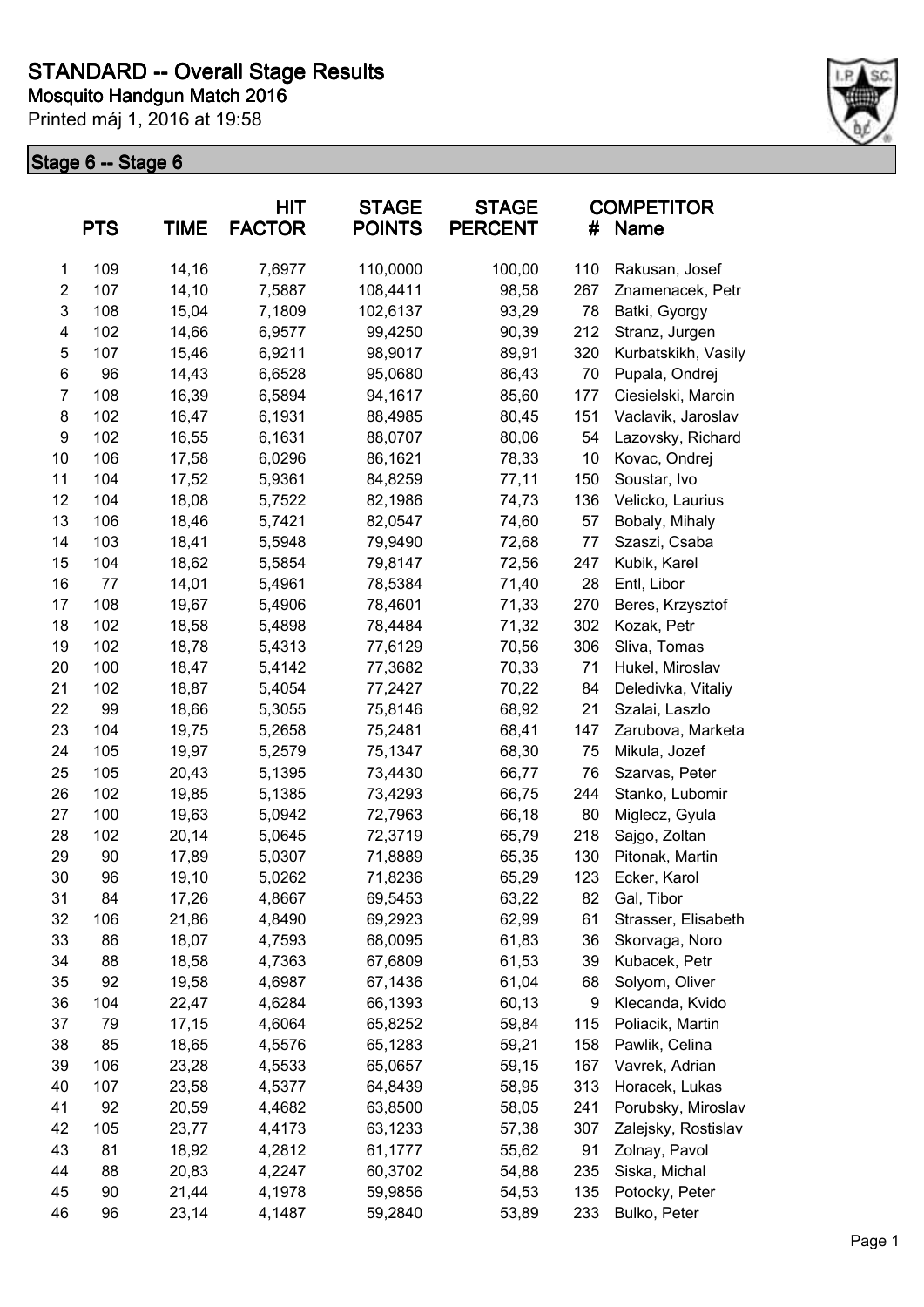

|    | <b>PTS</b>       | <b>TIME</b> | <b>HIT</b><br><b>FACTOR</b> | <b>STAGE</b><br><b>POINTS</b> | <b>STAGE</b><br><b>PERCENT</b> | #   | <b>COMPETITOR</b><br>Name |
|----|------------------|-------------|-----------------------------|-------------------------------|--------------------------------|-----|---------------------------|
| 47 | 81               | 19,66       | 4,1200                      | 58,8750                       | 53,52                          | 301 | Kominek, Jiri             |
| 48 | 108              | 26,53       | 4,0709                      | 58,1723                       | 52,88                          | 74  | Stanko, Pavol             |
| 49 | 87               | 21,51       | 4,0446                      | 57,7974                       | 52,54                          | 181 | Szegedi, Mark             |
| 50 | 100              | 24,95       | 4,0080                      | 57,2742                       | 52,07                          | 72  | Obermajer, Attila         |
| 51 | 67               | 16,72       | 4,0072                      | 57,2622                       | 52,06                          | 165 | Swierczek, Zbigniew       |
| 52 | 104              | 26,74       | 3,8893                      | 55,5778                       | 50,53                          | 186 | Lesko, Eva                |
| 53 | 85               | 22,42       | 3,7913                      | 54,1767                       | 49,25                          | 142 | Berger, Rene              |
| 54 | 77               | 20,40       | 3,7745                      | 53,9374                       | 49,03                          | 225 | Dianics, Attila           |
| 55 | 85               | 22,56       | 3,7677                      | 53,8405                       | 48,95                          | 31  | Kocian, Norbert           |
| 56 | 100              | 27,00       | 3,7037                      | 52,9256                       | 48,11                          | 41  | Kormanyos, Maria          |
| 57 | 75               | 20,26       | 3,7019                      | 52,8995                       | 48,09                          | 120 | Zelinsky, Tibor           |
| 58 | 98               | 26,49       | 3,6995                      | 52,8656                       | 48,06                          | 172 | Kiss, Tamas Istvan        |
| 59 | 79               | 21,77       | 3,6288                      | 51,8559                       | 47,14                          | 258 | Zhuralev, Andrey          |
| 60 | 80               | 22,48       | 3,5587                      | 50,8538                       | 46,23                          | 38  | Zakupszky, Gabor          |
| 61 | 92               | 25,92       | 3,5494                      | 50,7204                       | 46,11                          | 15  | Haviarova, Janette        |
| 62 | 92               | 26,54       | 3,4665                      | 49,5355                       | 45,03                          | 53  | Bodo, Katalin             |
| 63 | 77               | 22,59       | 3,4086                      | 48,7084                       | 44,28                          | 289 | Kwiatkowski, Roland       |
| 64 | 88               | 26,18       | 3,3613                      | 48,0333                       | 43,67                          | 23  | Sirk, Julius              |
| 65 | 94               | 28,12       | 3,3428                      | 47,7685                       | 43,43                          | 234 | Turkova, Eva              |
| 66 | 104              | 31,38       | 3,3142                      | 47,3598                       | 43,05                          | 311 | Konvicny, Lumir           |
| 67 | 65               | 20,00       | 3,2500                      | 46,4422                       | 42,22                          | 154 | Bures, Vitezslav          |
| 68 | 72               | 22,54       | 3,1943                      | 45,6466                       | 41,50                          | 223 | Szabo, Karoly             |
| 69 | 96               | 30,85       | 3,1118                      | 44,4678                       | 40,43                          | 93  | Zolnay, Anna              |
| 70 | 83               | 26,91       | 3,0844                      | 44,0752                       | 40,07                          | 308 | Konvicna, Ruzena          |
| 71 | 72               | 25,32       | 2,8436                      | 40,6348                       | 36,94                          | 155 | Havranek, Rostislav       |
| 72 | 96               | 34,29       | 2,7996                      | 40,0067                       | 36,37                          | 88  | Kotrousova, Denisa        |
| 73 | 79               | 29,06       | 2,7185                      | 38,8473                       | 35,32                          | 173 | Simon, Laszlo             |
| 74 | 67               | 25,16       | 2,6630                      | 38,0534                       | 34,59                          | 271 | Tabaszevska, Agnieszka    |
| 75 | 96               | 37,08       | 2,5890                      | 36,9965                       | 33,63                          | 176 | Bicskei, Bea              |
| 76 | 92               | 35,61       | 2,5835                      | 36,9186                       | 33,56                          | 49  | Kebo, Vekoslav            |
| 77 | 101              | 39,36       | 2,5661                      | 36,6687                       | 33,34                          | 182 | Szegedi, Bence            |
| 78 | 102              | 41,50       | 2,4578                      | 35,1222                       | 31,93                          | 126 | Prinosil, Jan             |
| 79 | 60               | 25,61       | 2,3428                      | 33,4789                       | 30,44                          | 4   | Noga, Tadeusz             |
| 80 | 79               | 35,33       | 2,2361                      | 31,9531                       | 29,05                          | 64  | Bicsak, Laszlo Andras     |
| 81 | 66               | 30,32       | 2,1768                      | 31,1060                       | 28,28                          | 318 | Danek, Lukas              |
| 82 | 101              | 51,31       | 1,9684                      | 28,1286                       | 25,57                          | 17  | Koos, Zoltan              |
| 83 | 83               | 47,51       | 1,7470                      | 24,9645                       | 22,69                          | 125 | Nemec, Bronislav          |
| 84 | 30               | 21,06       | 1,4245                      | 20,3560                       | 18,51                          | 164 | Stepniewicz, Hubert       |
| 85 | 49               | 35,37       | 1,3854                      | 19,7966                       | 18,00                          | 185 | Barta, Aliz               |
| 86 | 39               | 28,50       | 1,3684                      | 19,5546                       | 17,78                          | 219 | Kiss, Gabor               |
| 87 | 21               | 41,58       | 0,5051                      | 7,2171                        | 6,56                           | 35  | Pazourkova, Eva           |
| 88 | $\boldsymbol{0}$ | 0,00        | 0,0000                      | 0,0000                        | 0,00                           | 27  | Entl, Zdenek              |
| 89 | 0                | 0,00        | 0,0000                      | 0,0000                        | 0,00                           | 148 | Dabrowski, Darek          |
| 90 | 0                | 0,00        | 0,0000                      | 0,0000                        | 0,00                           | 315 | Toth, Zoltan              |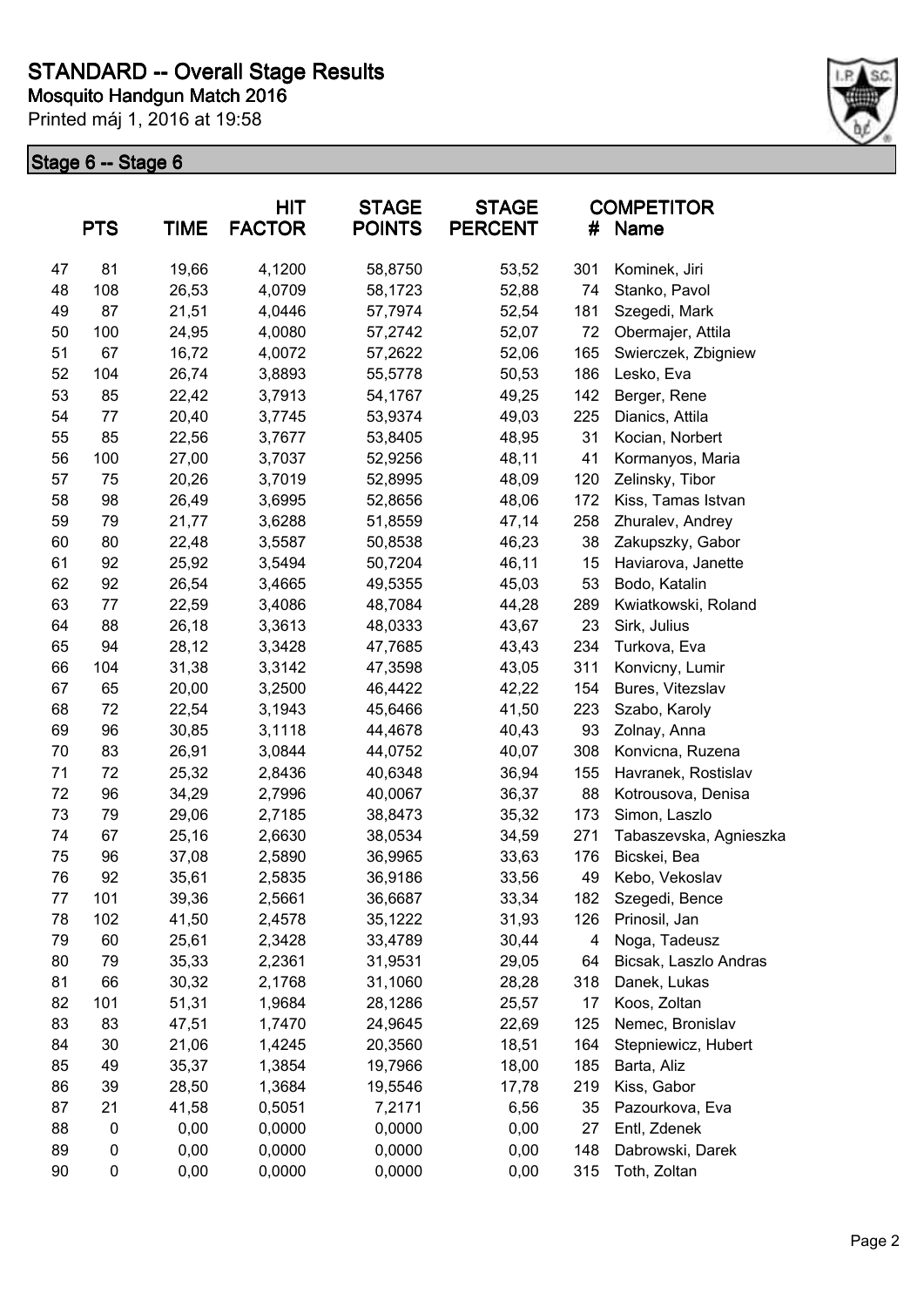

|                | <b>PTS</b> | <b>TIME</b> | <b>HIT</b><br><b>FACTOR</b> | <b>STAGE</b><br><b>POINTS</b> | <b>STAGE</b><br><b>PERCENT</b> | #   | <b>COMPETITOR</b><br>Name |
|----------------|------------|-------------|-----------------------------|-------------------------------|--------------------------------|-----|---------------------------|
| $\mathbf{1}$   | 102        | 12,66       | 8,0569                      | 110,0000                      | 100,00                         | 268 | Fedor, Marian             |
| $\overline{2}$ | 100        | 14,86       | 6,7295                      | 91,8771                       | 83,52                          | 254 | Palka, Jan                |
| 3              | 100        | 14,94       | 6,6934                      | 91,3851                       | 83,08                          | 316 | Sedy, Roman               |
| 4              | 96         | 14,46       | 6,6390                      | 90,6419                       | 82,40                          | 101 | Hos, Ivan                 |
| 5              | 104        | 16,01       | 6,4959                      | 88,6887                       | 80,63                          | 163 | Zachar, Bystrik           |
| 6              | 108        | 16,74       | 6,4516                      | 88,0835                       | 80,08                          | 112 | Stepan, Michal            |
| $\overline{7}$ | 100        | 15,70       | 6,3694                      | 86,9614                       | 79,06                          | 95  | Manolevski, Michael       |
| 8              | 100        | 15,70       | 6,3694                      | 86,9614                       | 79,06                          | 106 | Fecura, Vladimir          |
| 9              | 106        | 16,87       | 6,2833                      | 85,7861                       | 77,99                          | 97  | Panachev, Leonid          |
| 10             | 100        | 16,11       | 6,2073                      | 84,7482                       | 77,04                          | 257 | Nagy, Ernest jun.         |
| 11             | 110        | 17,81       | 6,1763                      | 84,3247                       | 76,66                          | 283 | Koller, Hans Georg        |
| 12             | 104        | 16,90       | 6,1538                      | 84,0181                       | 76,38                          | 317 | Sciranka, Martin          |
| 13             | 104        | 17,55       | 5,9259                      | 80,9063                       | 73,55                          | 29  | Radolec, Michal           |
| 14             | 92         | 15,77       | 5,8339                      | 79,6494                       | 72,41                          | 85  | Shevchenko, Sergeii       |
| 15             | 86         | 14,81       | 5,8069                      | 79,2811                       | 72,07                          | 188 | Voyno, Alexey             |
| 16             | 100        | 17,48       | 5,7208                      | 78,1061                       | 71,01                          | 228 | Sebik, Ivan               |
| 17             | 102        | 17,89       | 5,7015                      | 77,8424                       | 70,77                          | 67  | Zapletal, Miroslav        |
| 18             | 83         | 14,56       | 5,7005                      | 77,8293                       | 70,75                          | 111 | Hrnciarik, Andrej         |
| 19             | 102        | 18,05       | 5,6510                      | 77,1524                       | 70,14                          | 99  | Kovacs, Attila            |
| 20             | 106        | 18,77       | 5,6473                      | 77,1024                       | 70,09                          | 227 | Didy, Jozef               |
| 21             | 94         | 16,68       | 5,6355                      | 76,9410                       | 69,95                          | 168 | Galazka, Marcin           |
| 22             | 98         | 17,65       | 5,5524                      | 75,8067                       | 68,92                          | 169 | Bonk, Adrian              |
| 23             | 106        | 19,13       | 5,5410                      | 75,6514                       | 68,77                          | 87  | Momcilovic, Snezana       |
| 24             | 98         | 17,70       | 5,5367                      | 75,5926                       | 68,72                          | 73  | Sefranko, Karol           |
| 25             | 96         | 17,66       | 5,4360                      | 74,2176                       | 67,47                          | 187 | Schlegl, Bernhard         |
| 26             | 96         | 17,76       | 5,4054                      | 73,7997                       | 67,09                          | 114 | Hrabaj, Marian            |
| 27             | 100        | 18,90       | 5,2910                      | 72,2378                       | 65,67                          | 319 | Rasovic, Bosko            |
| 28             | 92         | 17,43       | 5,2783                      | 72,0637                       | 65,51                          | 256 | Drimaj, Peter             |
| 29             | 98         | 18,91       | 5,1824                      | 70,7556                       | 64,32                          | 118 | Belica, Michal            |
| 30             | 100        | 19,55       | 5,1151                      | 69,8360                       | 63,49                          | 81  | Salamon, Timea            |
| 31             | 100        | 20,35       | 4,9140                      | 67,0906                       | 60,99                          | 119 | Caradsky, Tomas           |
| 32             | 102        | 20,87       | 4,8874                      | 66,7274                       | 60,66                          | 204 | Schmidt, Jurgen           |
| 33             | 98         | 20,50       | 4,7805                      | 65,2677                       | 59,33                          | 116 | Trencan, Peter            |
| 34             | 102        | 21,51       | 4,7420                      | 64,7420                       | 58,86                          | 137 | Bocskoras, Benjamin       |
| 35             | 100        | 21,31       | 4,6926                      | 64,0682                       | 58,24                          | 269 | Penov, Anton              |
| 36             | 92         | 19,92       | 4,6185                      | 63,0557                       | 57,32                          | 237 | Pribilincova, Hana        |
| 37             | 92         | 19,96       | 4,6092                      | 62,9294                       | 57,21                          | 60  | Ziebart, Friedrich        |
| 38             | 94         | 20,50       | 4,5854                      | 62,6037                       | 56,91                          | 117 | Chochula, Milos           |
| 39             | 92         | 20,22       | 4,5500                      | 62,1202                       | 56,47                          | 246 | Hruzek, Roman             |
| 40             | 98         | 21,82       | 4,4913                      | 61,3193                       | 55,74                          | 128 | Glezgo, Tomas             |
| 41             | 88         | 19,65       | 4,4784                      | 61,1429                       | 55,58                          | 7   | Majling, Andrej           |
| 42             | 104        | 23,42       | 4,4406                      | 60,6279                       | 55,12                          | 14  | Gangler, Csaba            |
| 43             | 96         | 22,01       | 4,3617                      | 59,5494                       | 54,14                          | 48  | Kociolek, Jacek           |
| 44             | 88         | 20,26       | 4,3435                      | 59,3020                       | 53,91                          | 229 | Foltan, Stanislav         |
| 45             | 88         | 20,35       | 4,3243                      | 59,0397                       | 53,67                          | 160 | Mika, Marek               |
| 46             | 96         | 22,60       | 4,2478                      | 57,9948                       | 52,72                          | 89  | Lazarevic, Dejan          |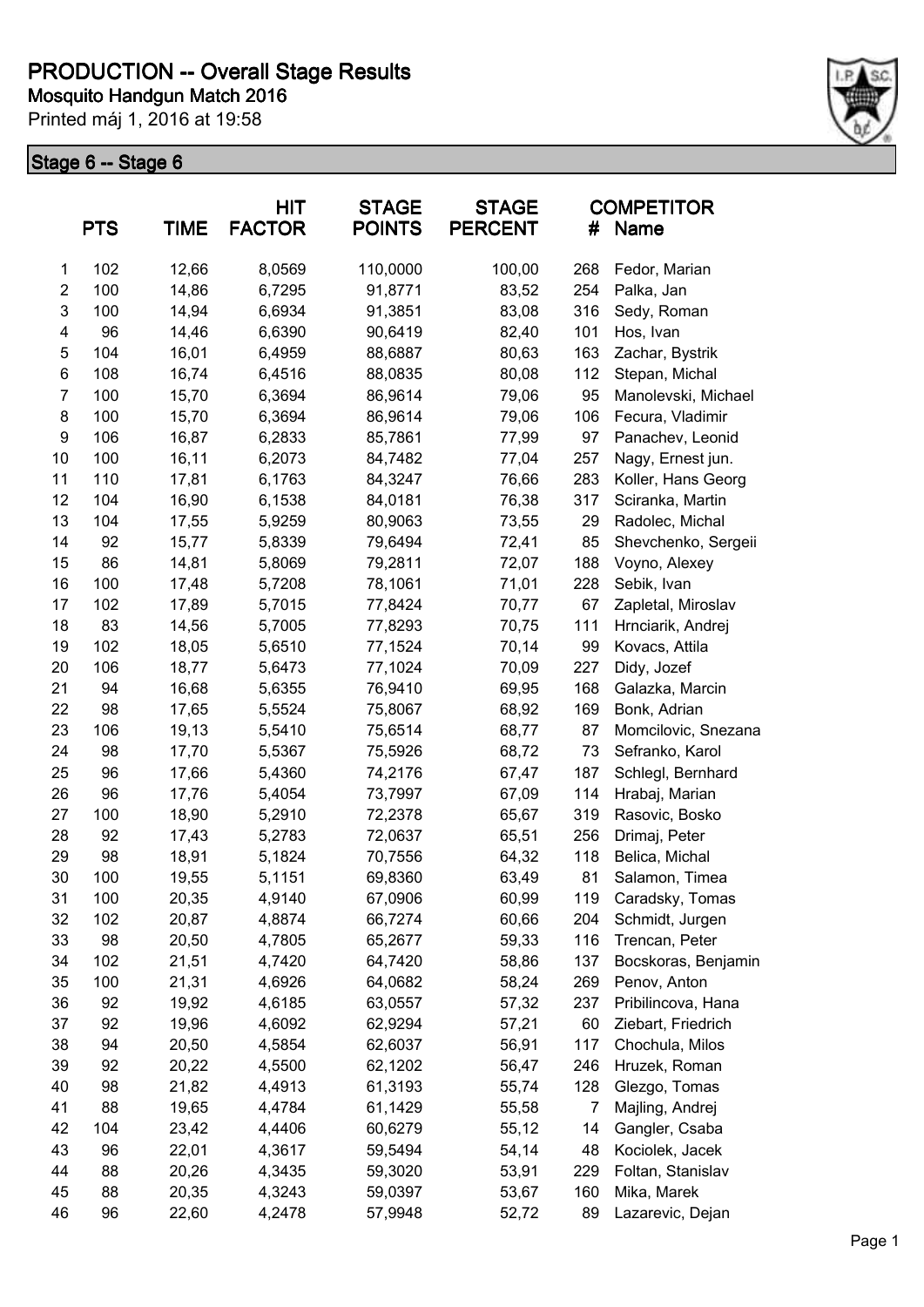

|    | <b>PTS</b> | <b>TIME</b> | <b>HIT</b><br><b>FACTOR</b> | <b>STAGE</b><br><b>POINTS</b> | <b>STAGE</b><br><b>PERCENT</b> | #   | <b>COMPETITOR</b><br><b>Name</b> |
|----|------------|-------------|-----------------------------|-------------------------------|--------------------------------|-----|----------------------------------|
| 47 | 102        | 25,12       | 4,0605                      | 55,4379                       | 50,40                          | 138 | Holan, Roman                     |
| 48 | 98         | 24,17       | 4,0546                      | 55,3574                       | 50,32                          | 166 | Szczesny, Bartosz                |
| 49 | 81         | 19,98       | 4,0541                      | 55,3498                       | 50,32                          | 152 | Maier, Markus                    |
| 50 | 100        | 25,30       | 3,9526                      | 53,9642                       | 49,06                          | 184 | Tobias, Matyas                   |
| 51 | 83         | 21,19       | 3,9169                      | 53,4778                       | 48,62                          | 281 | Gaberscik, Andreas               |
| 52 | 106        | 28,05       | 3,7790                      | 51,5940                       | 46,90                          | 190 | Czuczor, Zsolt                   |
| 53 | 79         | 20,99       | 3,7637                      | 51,3855                       | 46,71                          | 146 | Boca, Rastislav                  |
| 54 | 100        | 26,62       | 3,7566                      | 51,2883                       | 46,63                          | 44  | Misik, Peter                     |
| 55 | 96         | 25,80       | 3,7209                      | 50,8016                       | 46,18                          | 55  | Galagan, Vasiliy                 |
| 56 | 67         | 18,06       | 3,7099                      | 50,6504                       | 46,05                          | 239 | Kubica, Dusan                    |
| 57 | 98         | 26,68       | 3,6732                      | 50,1495                       | 45,59                          | 230 | Velic, Miroslav                  |
| 58 | 85         | 23,64       | 3,5956                      | 49,0905                       | 44,63                          | 141 | Knapek, Matej                    |
| 59 | 75         | 20,98       | 3,5748                      | 48,8070                       | 44,37                          | 209 | Plank, Gerhard                   |
| 60 | 76         | 22,20       | 3,4234                      | 46,7398                       | 42,49                          | 224 | Potts, Stephen                   |
| 61 | 90         | 26,76       | 3,3632                      | 45,9180                       | 41,74                          | 90  | Deledivka, Inna                  |
| 62 | 98         | 29,59       | 3,3119                      | 45,2176                       | 41,11                          | 297 | Chlebovcova, Zuzana              |
| 63 | 83         | 25,85       | 3,2108                      | 43,8373                       | 39,85                          | 279 | Kolomyjski, Tomasz               |
| 64 | 86         | 28,03       | 3,0681                      | 41,8891                       | 38,08                          | 121 | Gerek, Matus                     |
| 65 | 94         | 31,29       | 3,0042                      | 41,0155                       | 37,29                          | 240 | Novotna, Marta                   |
| 66 | 79         | 26,74       | 2,9544                      | 40,3359                       | 36,67                          | 194 | Lazorik, Maros                   |
| 67 | 83         | 29,65       | 2,7993                      | 38,2190                       | 34,74                          | 3   | Bopkova, Eniko                   |
| 68 | 77         | 27,70       | 2,7798                      | 37,9522                       | 34,50                          | 220 | Ambrus, Oliver                   |
| 69 | 83         | 30,11       | 2,7566                      | 37,6351                       | 34,21                          | 210 | Reiter, Doris                    |
| 70 | 64         | 23,57       | 2,7153                      | 37,0721                       | 33,70                          | 232 | Parak, Dominik                   |
| 71 | 81         | 30,36       | 2,6680                      | 36,4258                       | 33,11                          | 202 | Lang, Johann                     |
| 72 | 90         | 34,62       | 2,5997                      | 35,4929                       | 32,27                          | 259 | Kovalchuk, Andrey                |
| 73 | 87         | 33,65       | 2,5854                      | 35,2988                       | 32,09                          | 221 | Deuchar, Russ                    |
| 74 | 96         | 41,50       | 2,3133                      | 31,5827                       | 28,71                          | 92  | Momcilovic, Ljubisa              |
| 75 | 79         | 36,22       | 2,1811                      | 29,7786                       | 27,07                          | 292 | Belme, Attila                    |
| 76 | 40         | 24,87       | 1,6084                      | 21,9589                       | 19,96                          | 56  | Brunner, Herbert                 |
| 77 | 51         | 40,55       | 1,2577                      | 17,1714                       | 15,61                          | 206 | Danzer, Robert                   |
| 78 | 31         | 26,88       | 1,1533                      | 15,7456                       | 14,31                          | 159 | Kwintkiewicz, Adam               |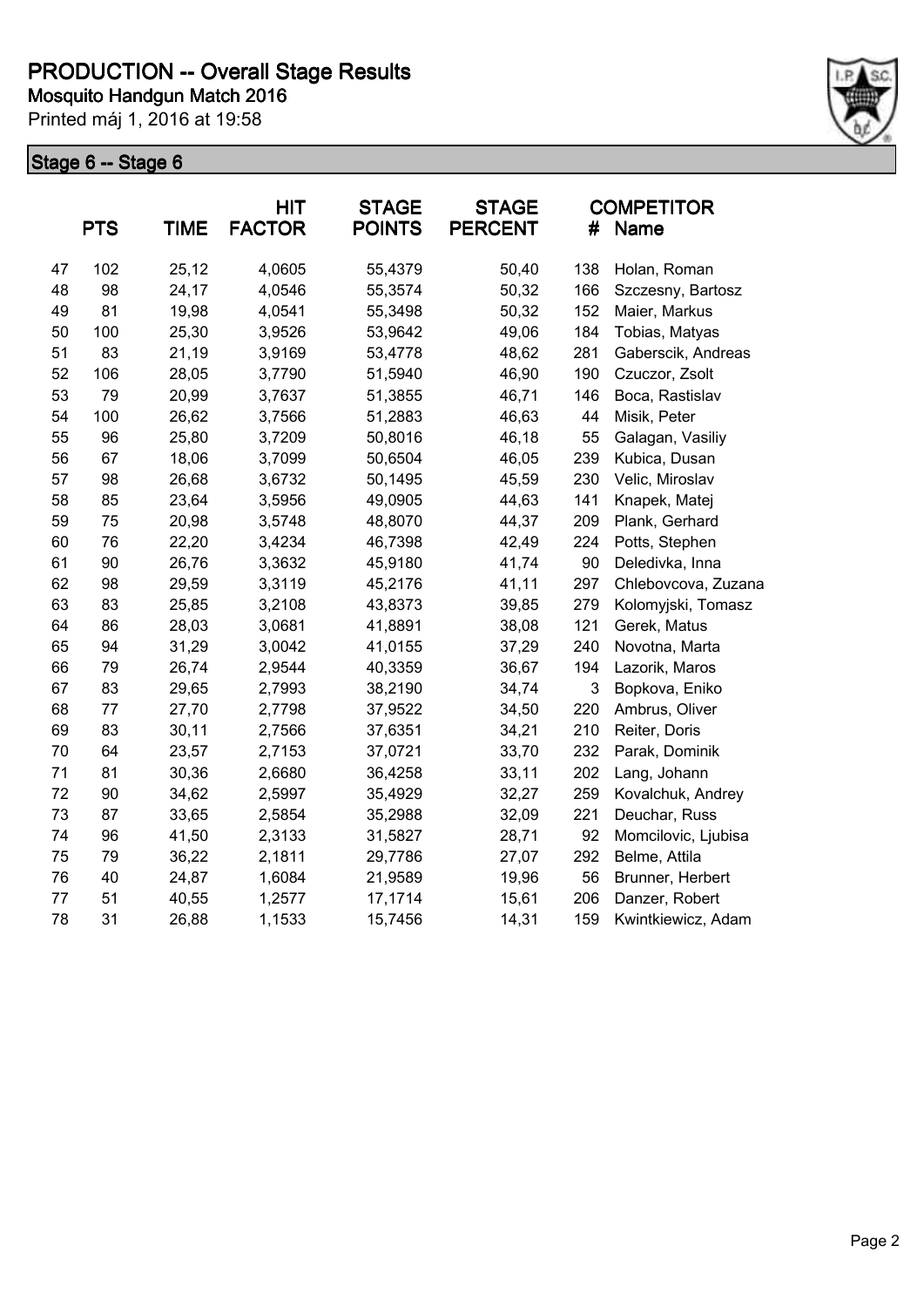

|                | <b>PTS</b> | <b>TIME</b> | <b>HIT</b><br><b>FACTOR</b> | <b>STAGE</b><br><b>POINTS</b> | <b>STAGE</b><br><b>PERCENT</b> | #   | <b>COMPETITOR</b><br><b>Name</b> |
|----------------|------------|-------------|-----------------------------|-------------------------------|--------------------------------|-----|----------------------------------|
| 1              | 104        | 16,39       | 6,3453                      | 110,0000                      | 100,00                         | 179 | Huber, Max                       |
| $\overline{2}$ | 90         | 16,27       | 5,5317                      | 95,8944                       | 87,18                          | 278 | Fischer, Christoph               |
| 3              | 104        | 25,53       | 4,0736                      | 70,6189                       | 64,20                          | 222 | Bakonyi, Andras                  |
| 4              | 98         | 24,52       | 3,9967                      | 69,2857                       | 62,99                          | 62  | Fers, Sandor                     |
| 5              | 94         | 23,59       | 3,9847                      | 69,0778                       | 62,80                          | 293 | Linke, Gunter                    |
| 6              | 94         | 24,48       | 3,8399                      | 66,5663                       | 60,51                          | 122 | Vnucko, Jan                      |
| 7              | 102        | 29,11       | 3,5040                      | 60,7430                       | 55,22                          | 217 | Weghofer, Peter                  |
| 8              | 97         | 27,81       | 3,4880                      | 60,4657                       | 54,97                          | 214 | Farkas, Robert                   |
| 9              | 102        | 29,42       | 3,4670                      | 60,1030                       | 54,64                          | 238 | Breitler, Christian              |
| 10             | 92         | 26,62       | 3,4560                      | 59,9126                       | 54,47                          | 37  | Low, Szabolcs                    |
| 11             | 90         | 26,40       | 3,4091                      | 59,0986                       | 53,73                          | 296 | Howell, Kevin                    |
| 12             | 100        | 29,42       | 3,3990                      | 58,9245                       | 53,57                          | 40  | Sotet, Gabor                     |
| 13             | 88         | 25,90       | 3,3977                      | 58,9008                       | 53,55                          | 205 | Koenigsberger, Marcus            |
| 14             | 94         | 31,40       | 2,9936                      | 51,8963                       | 47,18                          | 231 | Vogel, Michael                   |
| 15             | 100        | 37,69       | 2,6532                      | 45,9952                       | 41,81                          | 24  | Regenyi, Kund                    |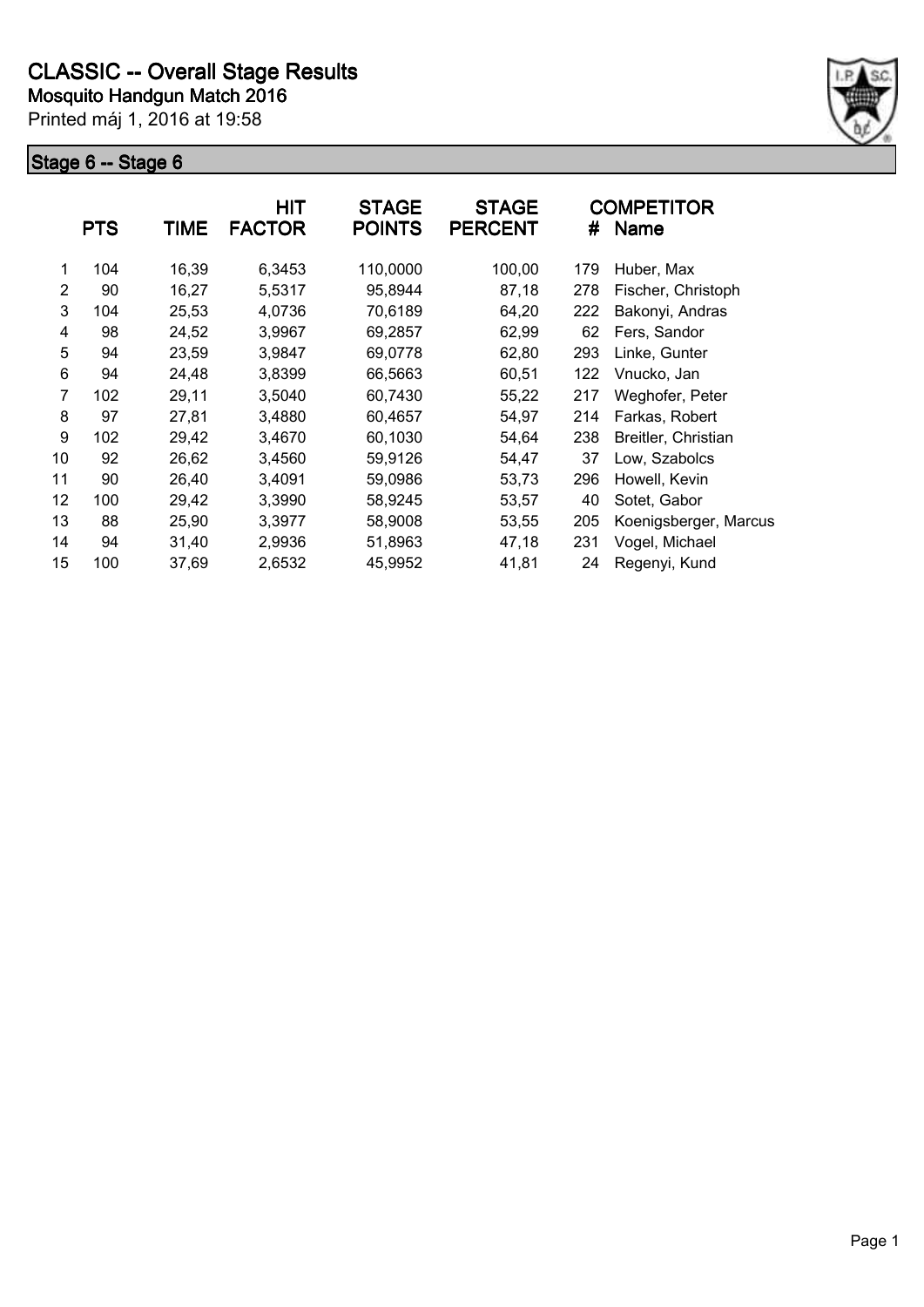

|   | <b>PTS</b> | TIME  | <b>HIT</b><br><b>FACTOR</b> | <b>STAGE</b><br><b>POINTS</b> | <b>STAGE</b><br><b>PERCENT</b> | #   | <b>COMPETITOR</b><br><b>Name</b> |
|---|------------|-------|-----------------------------|-------------------------------|--------------------------------|-----|----------------------------------|
|   | 108        | 24,39 | 4,4280                      | 110,0000                      | 100,00                         | 208 | Reiter, Gerald                   |
| 2 | 106        | 25,45 | 4,1650                      | 103,4663                      | 94,06                          | 83  | Kotrous, Pavel                   |
| 3 | 105        | 25,35 | 4,1420                      | 102,8945                      | 93,54                          | 94  | Ladic, Tibor                     |
| 4 | 78         | 36,30 | 2,1488                      | 53,3788                       | 48,53                          | 96  | Barta, Ondrej                    |
| 5 | 102        | 50,43 | 2,0226                      | 50,2449                       | 45,68                          | 170 | Potuckova, Ludmila               |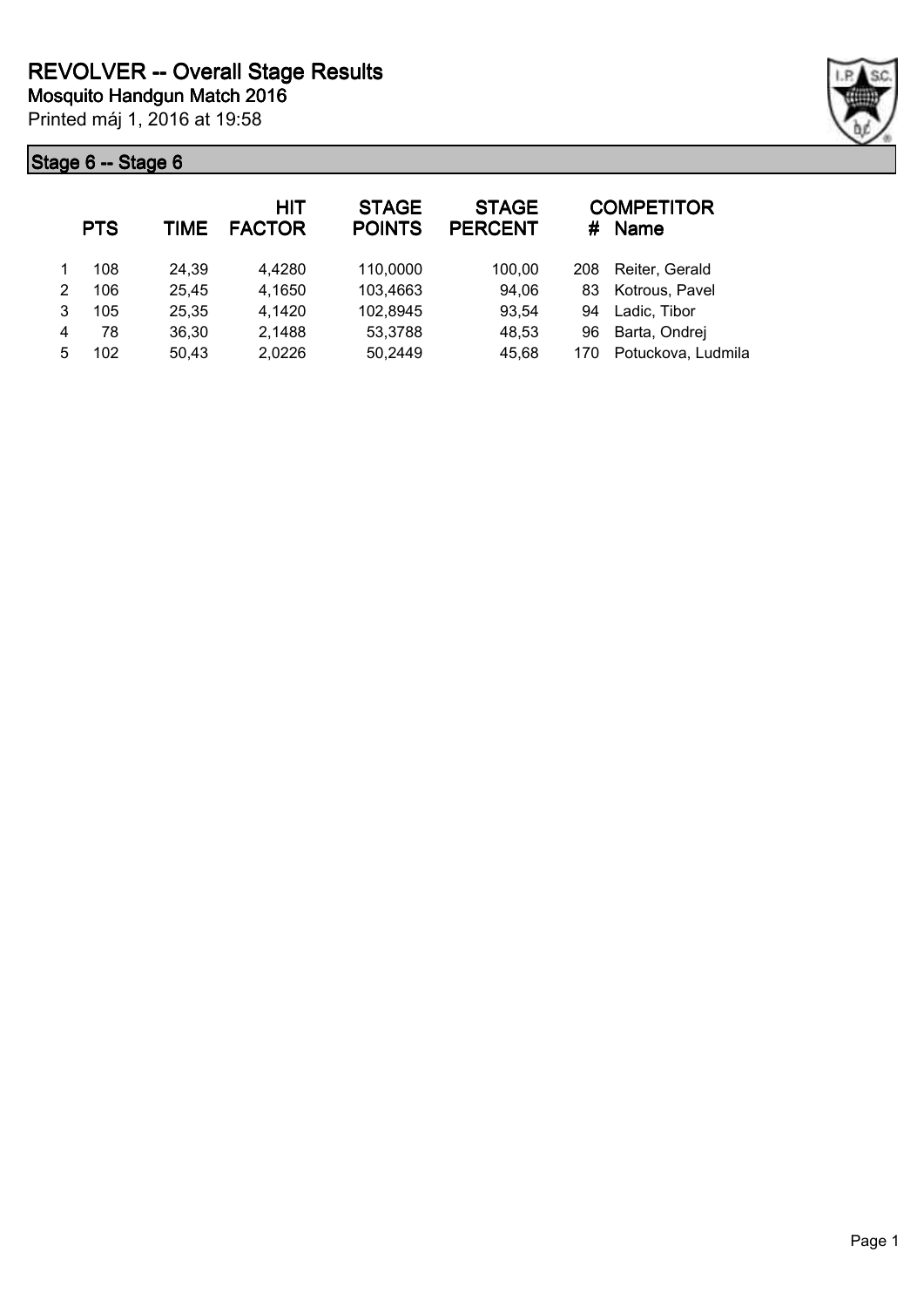

| <b>PTS</b><br><b>TIME</b> |     | <b>HIT</b><br><b>STAGE</b><br><b>FACTOR</b><br><b>POINTS</b> |         | <b>STAGE</b><br><b>PERCENT</b> | #      | <b>COMPETITOR</b><br>Name |                        |
|---------------------------|-----|--------------------------------------------------------------|---------|--------------------------------|--------|---------------------------|------------------------|
| 1                         | 115 | 9,84                                                         | 11,6870 | 120,0000                       | 100,00 | 109                       | Pijacek, Petr          |
| $\overline{c}$            | 113 | 10,23                                                        | 11,0459 | 113,4178                       | 94,51  | 287                       | Weber, Gunter          |
| 3                         | 115 | 10,44                                                        | 11,0153 | 113,1034                       | 94,25  | 255                       | Nagy, Ernest           |
| 4                         | 115 | 10,64                                                        | 10,8083 | 110,9774                       | 92,48  | 104                       | Havlicek, Miroslav     |
| 5                         | 111 | 10,46                                                        | 10,6119 | 108,9607                       | 90,80  | 103                       | Pavlik, Jan            |
| 6                         | 114 | 11,19                                                        | 10,1877 | 104,6052                       | 87,17  | 303                       | Behal, Jiri            |
| $\overline{7}$            | 108 | 10,92                                                        | 9,8901  | 101,5499                       | 84,62  | 291                       | Kneringer, Mario       |
| 8                         | 114 | 11,87                                                        | 9,6040  | 98,6127                        | 82,18  | 144                       | Horinek, Milos         |
| 9                         | 96  | 10,13                                                        | 9,4768  | 97,3062                        | 81,09  | 58                        | Cislak, Gabriel        |
| 10                        | 115 | 12,39                                                        | 9,2817  | 95,3027                        | 79,42  | 98                        | Hiebler, Wolfram       |
| 11                        | 104 | 11,43                                                        | 9,0989  | 93,4255                        | 77,85  | 183                       | Schafer, Hans Peter    |
| 12                        | 112 | 12,44                                                        | 9,0032  | 92,4435                        | 77,04  | 295                       | Leutgeb, Ralph         |
| 13                        | 113 | 12,90                                                        | 8,7597  | 89,9430                        | 74,95  | 294                       | Slama, Claus           |
| 14                        | 91  | 10,69                                                        | 8,5126  | 87,4062                        | 72,84  | 153                       | Henes, Zdenek          |
| 15                        | 117 | 13,80                                                        | 8,4783  | 87,0533                        | 72,54  | 66                        | Praschinger, Edgar     |
| 16                        | 109 | 13,11                                                        | 8,3143  | 85,3694                        | 71,14  | 34                        | Grac, Robert           |
| 17                        | 117 | 14,20                                                        | 8,2394  | 84,6011                        | 70,50  | 211                       | Soucek Raedler, Walter |
| 18                        | 101 | 12,51                                                        | 8,0735  | 82,8977                        | 69,08  | 113                       | Barancik, Ivan         |
| 19                        | 99  | 12,27                                                        | 8,0685  | 82,8455                        | 69,04  | 201                       | Eisl, Alexander        |
| 20                        | 113 | 14,06                                                        | 8,0370  | 82,5224                        | 68,77  | 22                        | Szabo, Alexander       |
| 21                        | 108 | 13,44                                                        | 8,0357  | 82,5093                        | 68,76  | 139                       | Markevicius, Kestas    |
| 22                        | 116 | 14,44                                                        | 8,0332  | 82,4839                        | 68,74  | 65                        | Cislak, Miloslav       |
| 23                        | 112 | 14,04                                                        | 7,9772  | 81,9086                        | 68,26  | 290                       | Steurer, Margit        |
| 24                        | 115 | 14,43                                                        | 7,9695  | 81,8295                        | 68,19  | 312                       | Plzak, Jiri            |
| 25                        | 111 | 14,31                                                        | 7,7568  | 79,6456                        | 66,37  | 288                       | Toth-Pogats, Sandra    |
| 26                        | 113 | 14,99                                                        | 7,5384  | 77,4026                        | 64,50  | 143                       | Sustrova, Katerina     |
| 27                        | 82  | 10,88                                                        | 7,5368  | 77,3862                        | 64,49  | 171                       | Schafer, Markus        |
| 28                        | 112 | 14,87                                                        | 7,5319  | 77,3367                        | 64,45  | 105                       | Schwanneke, Roland     |
| 29                        | 112 | 15,16                                                        | 7,3879  | 75,8573                        | 63,21  | 59                        | IIc, Helmut            |
| 30                        | 97  | 13,14                                                        | 7,3820  | 75,7975                        | 63,16  | 273                       | Czarnecki, Rafal       |
| 31                        | 108 | 14,95                                                        | 7,2241  | 74,1756                        | 61,81  | 280                       | Golisz, Marcin         |
| 32                        | 109 | 15,11                                                        | 7,2138  | 74,0697                        | 61,72  | 314                       | Kolarits, Peter        |
| 33                        | 112 | 15,68                                                        | 7,1429  | 73,3416                        | 61,12  | 52                        | Gerencser, Miklos      |
| 34                        | 108 | 15,40                                                        | 7,0130  | 72,0081                        | 60,01  | 298                       | Likavec, Martin        |
| 35                        | 110 | 16,51                                                        | 6,6626  | 68,4107                        | 57,01  | 248                       | Vaclavik, Rostislav    |
| 36                        | 115 | 17,79                                                        | 6,4643  | 66,3744                        | 55,31  | 18                        | Geerts, Hans           |
| 37                        | 112 | 17,84                                                        | 6,2780  | 64,4617                        | 53,72  | 285                       | Lennert, Adam          |
| 38                        | 102 | 18,20                                                        | 5,6044  | 57,5450                        | 47,95  | 127                       | Tomek, Petr            |
| 39                        | 117 | 22,00                                                        | 5,3182  | 54,6062                        | 45,51  | 124                       | Tomek, Jan             |
| 40                        | 117 | 22,69                                                        | 5,1565  | 52,9456                        | 44,12  | 178                       | Reifferscheidt, Frank  |
| 41                        | 77  | 15,23                                                        | 5,0558  | 51,9122                        | 43,26  | 192                       | Golab, Tadeusz         |
| 42                        | 117 | 24,53                                                        | 4,7697  | 48,9741                        | 40,81  | 207                       | Dvorak, Andrea         |
| 43                        | 98  | 20,75                                                        | 4,7229  | 48,4938                        | 40,41  | 86                        | Gromov, Andrej         |
| 44                        | 104 | 25,34                                                        | 4,1042  | 42,1410                        | 35,12  | 236                       | Siska, Milos           |
| 45                        | 104 | 58,24                                                        | 1,7857  | 18,3354                        | 15,28  | 46                        | Horvat, Ede            |
|                           |     |                                                              |         |                                |        |                           |                        |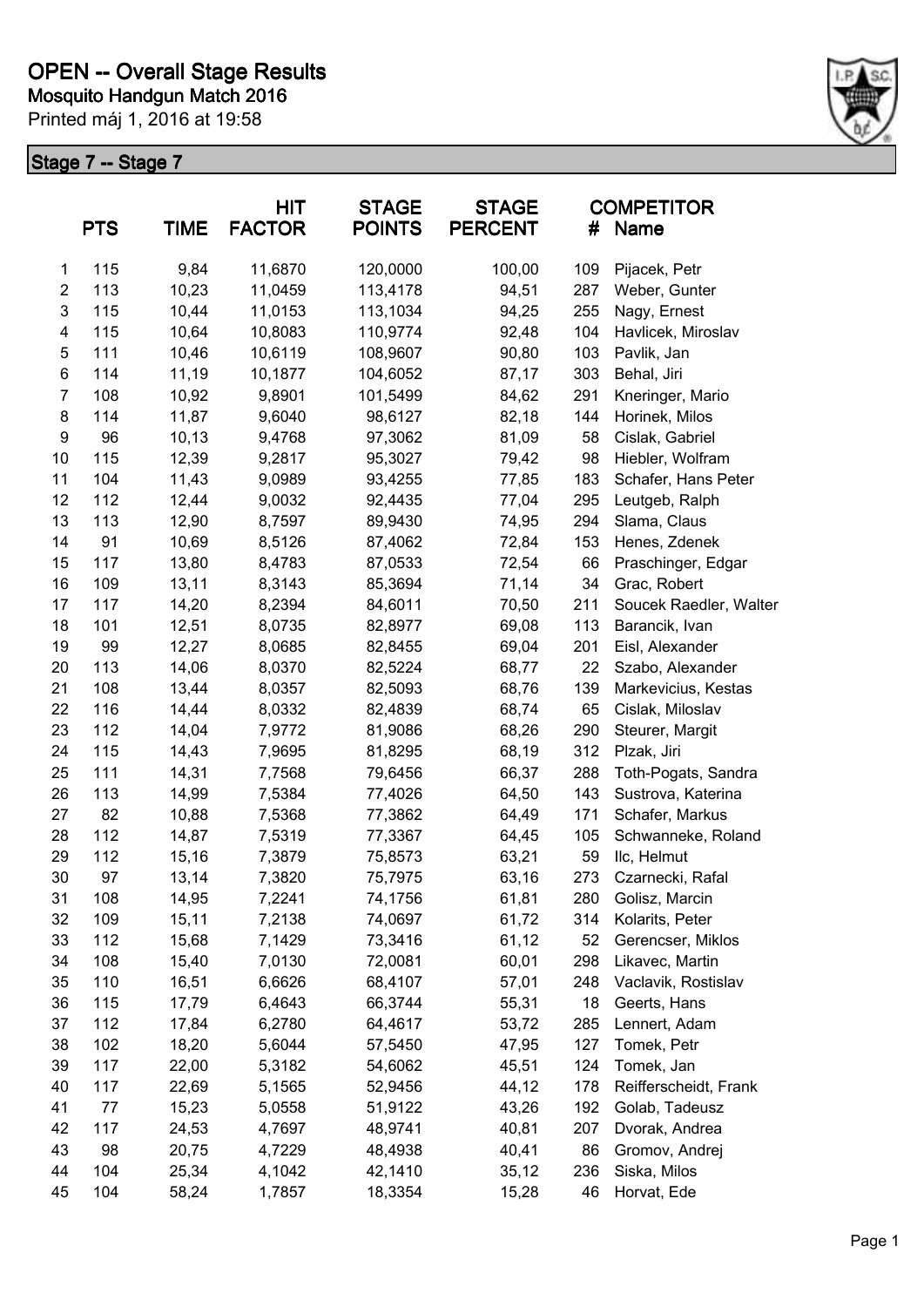

|                | <b>PTS</b> | <b>TIME</b> | <b>HIT</b><br><b>FACTOR</b> | <b>STAGE</b><br><b>POINTS</b> | <b>STAGE</b><br><b>PERCENT</b> | #   | <b>COMPETITOR</b><br><b>Name</b> |
|----------------|------------|-------------|-----------------------------|-------------------------------|--------------------------------|-----|----------------------------------|
| 1              | 115        | 10,38       | 11,0790                     | 120,0000                      | 100,00                         | 110 | Rakusan, Josef                   |
| $\overline{c}$ | 112        | 11,22       | 9,9822                      | 108,1200                      | 90,10                          | 212 | Stranz, Jurgen                   |
| 3              | 119        | 11,96       | 9,9498                      | 107,7697                      | 89,81                          | 267 | Znamenacek, Petr                 |
| 4              | 109        | 11,63       | 9,3723                      | 101,5144                      | 84,60                          | 70  | Pupala, Ondrej                   |
| 5              | 109        | 12,10       | 9,0083                      | 97,5713                       | 81,31                          | 78  | Batki, Gyorgy                    |
| 6              | 105        | 12,09       | 8,6849                      | 94,0684                       | 78,39                          | 151 | Vaclavik, Jaroslav               |
| 7              | 110        | 12,74       | 8,6342                      | 93,5199                       | 77,93                          | 54  | Lazovsky, Richard                |
| 8              | 116        | 13,67       | 8,4857                      | 91,9116                       | 76,59                          | 177 | Ciesielski, Marcin               |
| 9              | 114        | 13,51       | 8,4382                      | 91,3967                       | 76,16                          | 21  | Szalai, Laszlo                   |
| 10             | 115        | 13,66       | 8,4187                      | 91,1860                       | 75,99                          | 10  | Kovac, Ondrej                    |
| 11             | 111        | 13,64       | 8,1378                      | 88,1433                       | 73,45                          | 76  | Szarvas, Peter                   |
| 12             | 106        | 13,55       | 7,8229                      | 84,7320                       | 70,61                          | 306 | Sliva, Tomas                     |
| 13             | 113        | 14,58       | 7,7503                      | 83,9463                       | 69,96                          | 247 | Kubik, Karel                     |
| 14             | 111        | 14,33       | 7,7460                      | 83,8991                       | 69,92                          | 57  | Bobaly, Mihaly                   |
| 15             | 108        | 14,23       | 7,5896                      | 82,2053                       | 68,50                          | 77  | Szaszi, Csaba                    |
| 16             | 114        | 15,36       | 7,4219                      | 80,3886                       | 66,99                          | 302 | Kozak, Petr                      |
| 17             | 118        | 15,90       | 7,4214                      | 80,3833                       | 66,99                          | 241 | Porubsky, Miroslav               |
| 18             | 116        | 15,64       | 7,4169                      | 80,3345                       | 66,95                          | 150 | Soustar, Ivo                     |
| 19             | 115        | 15,53       | 7,4050                      | 80,2061                       | 66,84                          | 181 | Szegedi, Mark                    |
| 20             | 115        | 15,87       | 7,2464                      | 78,4877                       | 65,41                          | 75  | Mikula, Jozef                    |
| 21             | 87         | 12,03       | 7,2319                      | 78,3311                       | 65,28                          | 82  | Gal, Tibor                       |
| 22             | 110        | 15,24       | 7,2178                      | 78,1787                       | 65,15                          | 71  | Hukel, Miroslav                  |
| 23             | 112        | 15,55       | 7,2026                      | 78,0133                       | 65,01                          | 115 | Poliacik, Martin                 |
| 24             | 115        | 16,25       | 7,0769                      | 76,6523                       | 63,88                          | 61  | Strasser, Elisabeth              |
| 25             | 116        | 16,48       | 7,0388                      | 76,2398                       | 63,53                          | 234 | Turkova, Eva                     |
| 26             | 112        | 16,00       | 7,0000                      | 75,8191                       | 63,18                          | 320 | Kurbatskikh, Vasily              |
| 27             | 113        | 16,33       | 6,9198                      | 74,9502                       | 62,46                          | 270 | Beres, Krzysztof                 |
| 28             | 109        | 15,79       | 6,9031                      | 74,7696                       | 62,31                          | 165 | Swierczek, Zbigniew              |
| 29             | 104        | 15,10       | 6,8874                      | 74,5997                       | 62,17                          | 147 | Zarubova, Marketa                |
| 30             | 96         | 13,94       | 6,8867                      | 74,5915                       | 62,16                          | 158 | Pawlik, Celina                   |
| 31             | 110        | 16,23       | 6,7776                      | 73,4100                       | 61,17                          | 167 | Vavrek, Adrian                   |
| 32             | 110        | 16,45       | 6,6869                      | 72,4282                       | 60,36                          | 142 | Berger, Rene                     |
| 33             | 116        | 17,36       | 6,6820                      | 72,3751                       | 60,31                          | 155 | Havranek, Rostislav              |
| 34             | 106        | 15,88       | 6,6751                      | 72,2996                       | 60,25                          | 123 | Ecker, Karol                     |
| 35             | 113        | 16,98       | 6,6549                      | 72,0811                       | 60,07                          | 313 | Horacek, Lukas                   |
| 36             | 87         | 13,15       | 6,6160                      | 71,6596                       | 59,72                          | 74  | Stanko, Pavol                    |
| 37             | 112        | 16,99       | 6,5921                      | 71,4012                       | 59,50                          | 301 | Kominek, Jiri                    |
| 38             | 92         | 13,98       | 6,5808                      | 71,2790                       | 59,40                          | 130 | Pitonak, Martin                  |
| 39             | 109        | 16,61       | 6,5623                      | 71,0784                       | 59,23                          | 154 | Bures, Vitezslav                 |
| 40             | 98         | 15,09       | 6,4944                      | 70,3425                       | 58,62                          | 84  | Deledivka, Vitaliy               |
| 41             | 89         | 13,87       | 6,4167                      | 69,5015                       | 57,92                          | 218 | Sajgo, Zoltan                    |
| 42             | 116        | 18,33       | 6,3284                      | 68,5451                       | 57,12                          | 135 | Potocky, Peter                   |
| 43             | 96         | 15,19       | 6,3199                      | 68,4533                       | 57,04                          | 36  | Skorvaga, Noro                   |
| 44             | 82         | 13,00       | 6,3077                      | 68,3205                       | 56,93                          | 80  | Miglecz, Gyula                   |
| 45             | 102        | 16,52       | 6,1743                      | 66,8761                       | 55,73                          | 258 | Zhuralev, Andrey                 |
| 46             | 108        | 17,66       | 6,1155                      | 66,2390                       | 55,20                          | 136 | Velicko, Laurius                 |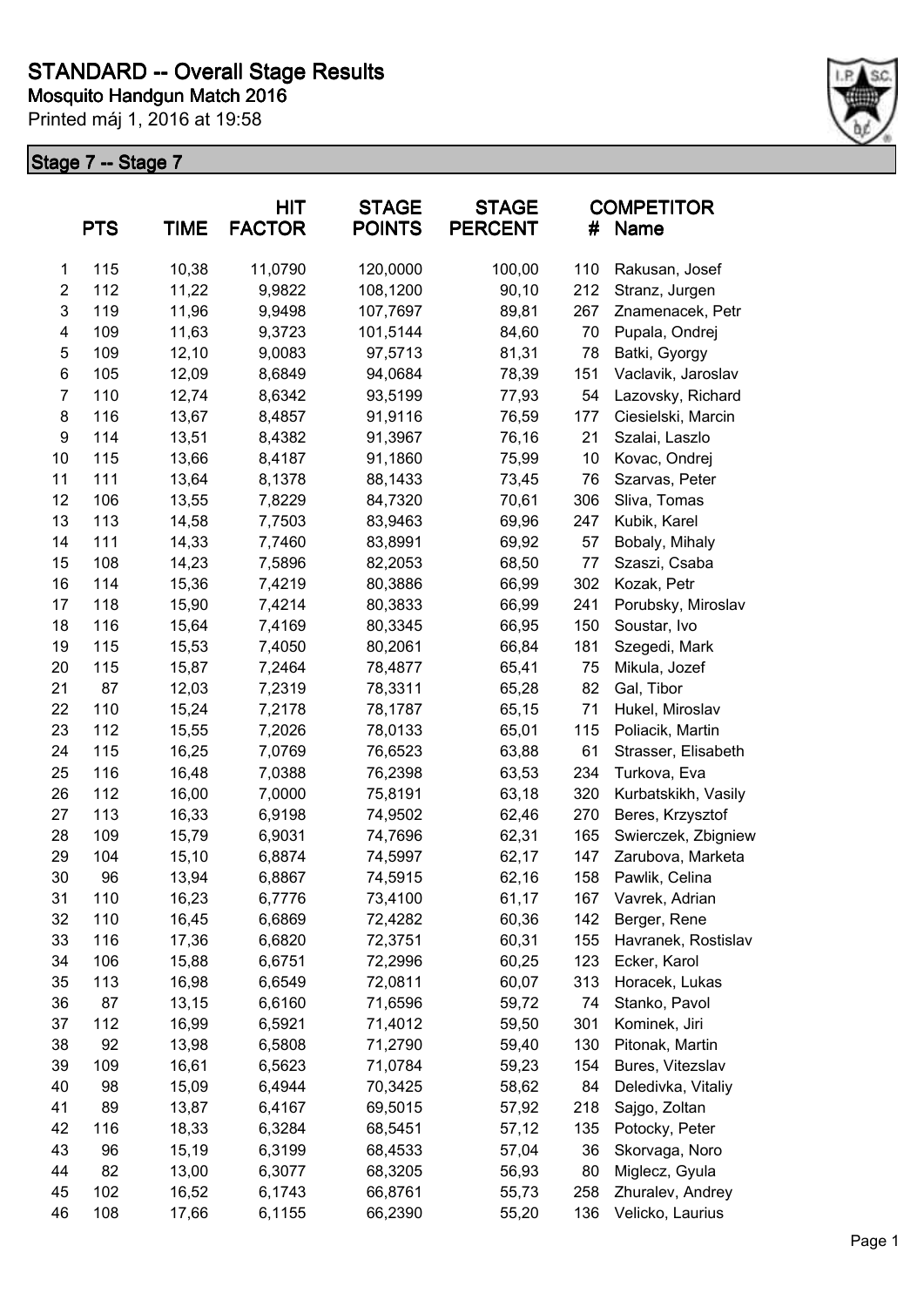

| <b>TIME</b><br><b>PTS</b> |                  | <b>HIT</b><br><b>FACTOR</b> | <b>STAGE</b><br><b>POINTS</b> | <b>STAGE</b><br><b>PERCENT</b> | #     | <b>COMPETITOR</b><br>Name |                        |
|---------------------------|------------------|-----------------------------|-------------------------------|--------------------------------|-------|---------------------------|------------------------|
| 47                        | 95               | 15,62                       | 6,0819                        | 65,8754                        | 54,90 | 39                        | Kubacek, Petr          |
| 48                        | 93               | 15,38                       | 6,0468                        | 65,4949                        | 54,58 | 289                       | Kwiatkowski, Roland    |
| 49                        | 98               | 16,23                       | 6,0382                        | 65,4016                        | 54,50 | 225                       | Dianics, Attila        |
| 50                        | 100              | 16,74                       | 5,9737                        | 64,7031                        | 53,92 | 91                        | Zolnay, Pavol          |
| 51                        | 112              | 19,05                       | 5,8793                        | 63,6801                        | 53,07 | 307                       | Zalejsky, Rostislav    |
| 52                        | 114              | 19,66                       | 5,7986                        | 62,8061                        | 52,34 | 120                       | Zelinsky, Tibor        |
| 53                        | 83               | 14,46                       | 5,7400                        | 62,1714                        | 51,81 | 72                        | Obermajer, Attila      |
| 54                        | 112              | 19,91                       | 5,6253                        | 60,9295                        | 50,77 | 93                        | Zolnay, Anna           |
| 55                        | 97               | 17,40                       | 5,5747                        | 60,3814                        | 50,32 | 233                       | Bulko, Peter           |
| 56                        | 83               | 14,89                       | 5,5742                        | 60,3760                        | 50,31 | 244                       | Stanko, Lubomir        |
| 57                        | 114              | 20,52                       | 5,5556                        | 60,1739                        | 50,14 | 311                       | Konvicny, Lumir        |
| 58                        | 100              | 18,23                       | 5,4855                        | 59,4147                        | 49,51 | 49                        | Kebo, Vekoslav         |
| 59                        | 104              | 19,92                       | 5,2209                        | 56,5490                        | 47,12 | 271                       | Tabaszevska, Agnieszka |
| 60                        | 78               | 14,95                       | 5,2174                        | 56,5112                        | 47,09 | 235                       | Siska, Michal          |
| 61                        | 116              | 22,42                       | 5,1740                        | 56,0406                        | 46,70 | 17                        | Koos, Zoltan           |
| 62                        | 110              | 21,58                       | 5,0973                        | 55,2105                        | 46,01 | 186                       | Lesko, Eva             |
| 63                        | 114              | 22,41                       | 5,0870                        | 55,0990                        | 45,92 | 64                        | Bicsak, Laszlo Andras  |
| 64                        | 96               | 18,89                       | 5,0821                        | 55,0453                        | 45,87 | 53                        | Bodo, Katalin          |
| 65                        | 114              | 22,49                       | 5,0689                        | 54,9030                        | 45,75 | 126                       | Prinosil, Jan          |
| 66                        | 87               | 17,21                       | 5,0552                        | 54,7544                        | 45,63 | 31                        | Kocian, Norbert        |
| 67                        | 93               | 18,62                       | 4,9946                        | 54,0984                        | 45,08 | 38                        | Zakupszky, Gabor       |
| 68                        | 112              | 22,87                       | 4,8972                        | 53,0436                        | 44,20 | 308                       | Konvicna, Ruzena       |
| 69                        | 87               | 17,89                       | 4,8631                        | 52,6732                        | 43,89 | 4                         | Noga, Tadeusz          |
| 70                        | 98               | 20,35                       | 4,8157                        | 52,1606                        | 43,47 | 219                       | Kiss, Gabor            |
| 71                        | 118              | 24,78                       | 4,7619                        | 51,5776                        | 42,98 | 9                         | Klecanda, Kvido        |
| 72                        | 116              | 24,49                       | 4,7366                        | 51,3039                        | 42,75 | 125                       | Nemec, Bronislav       |
| 73                        | 106              | 22,87                       | 4,6349                        | 50,2019                        | 41,83 | 223                       | Szabo, Karoly          |
| 74                        | 104              | 23,76                       | 4,3771                        | 47,4098                        | 39,51 | 172                       | Kiss, Tamas Istvan     |
| 75                        | 100              | 23,85                       | 4,1929                        | 45,4143                        | 37,85 | 318                       | Danek, Lukas           |
| 76                        | 112              | 27,51                       | 4,0712                        | 44,0969                        | 36,75 | 41                        | Kormanyos, Maria       |
| 77                        | 80               | 19,65                       | 4,0712                        | 44,0969                        | 36,75 | 23                        | Sirk, Julius           |
| 78                        | 87               | 21,71                       | 4,0074                        | 43,4050                        | 36,17 | 28                        | Entl, Libor            |
| 79                        | 110              | 27,98                       | 3,9314                        | 42,5820                        | 35,48 | 15                        | Haviarova, Janette     |
| 80                        | 74               | 19,27                       | 3,8402                        | 41,5940                        | 34,66 | 68                        | Solyom, Oliver         |
| 81                        | 118              | 31,99                       | 3,6887                        | 39,9529                        | 33,29 | 176                       | Bicskei, Bea           |
| 82                        | 75               | 20,81                       | 3,6040                        | 39,0364                        | 32,53 | 173                       | Simon, Laszlo          |
| 83                        | 112              | 37,99                       | 2,9481                        | 31,9322                        | 26,61 | 185                       | Barta, Aliz            |
| 84                        | 53               | 18,11                       | 2,9266                        | 31,6985                        | 26,42 | 164                       | Stepniewicz, Hubert    |
| 85                        | 41               | 16,78                       | 2,4434                        | 26,4650                        | 22,05 | 88                        | Kotrousova, Denisa     |
| 86                        | 97               | 40,36                       | 2,4034                        | 26,0316                        | 21,69 | 35                        | Pazourkova, Eva        |
| 87                        | 75               | 35,21                       | 2,1301                        | 23,0715                        | 19,23 | 182                       | Szegedi, Bence         |
| 88                        | 0                | 0,00                        | 0,0000                        | 0,0000                         | 0,00  | 148                       | Dabrowski, Darek       |
| 89                        | $\boldsymbol{0}$ | 0,00                        | 0,0000                        | 0,0000                         | 0,00  | 27                        | Entl, Zdenek           |
| 90                        | 0                | 0,00                        | 0,0000                        | 0,0000                         | 0,00  | 315                       | Toth, Zoltan           |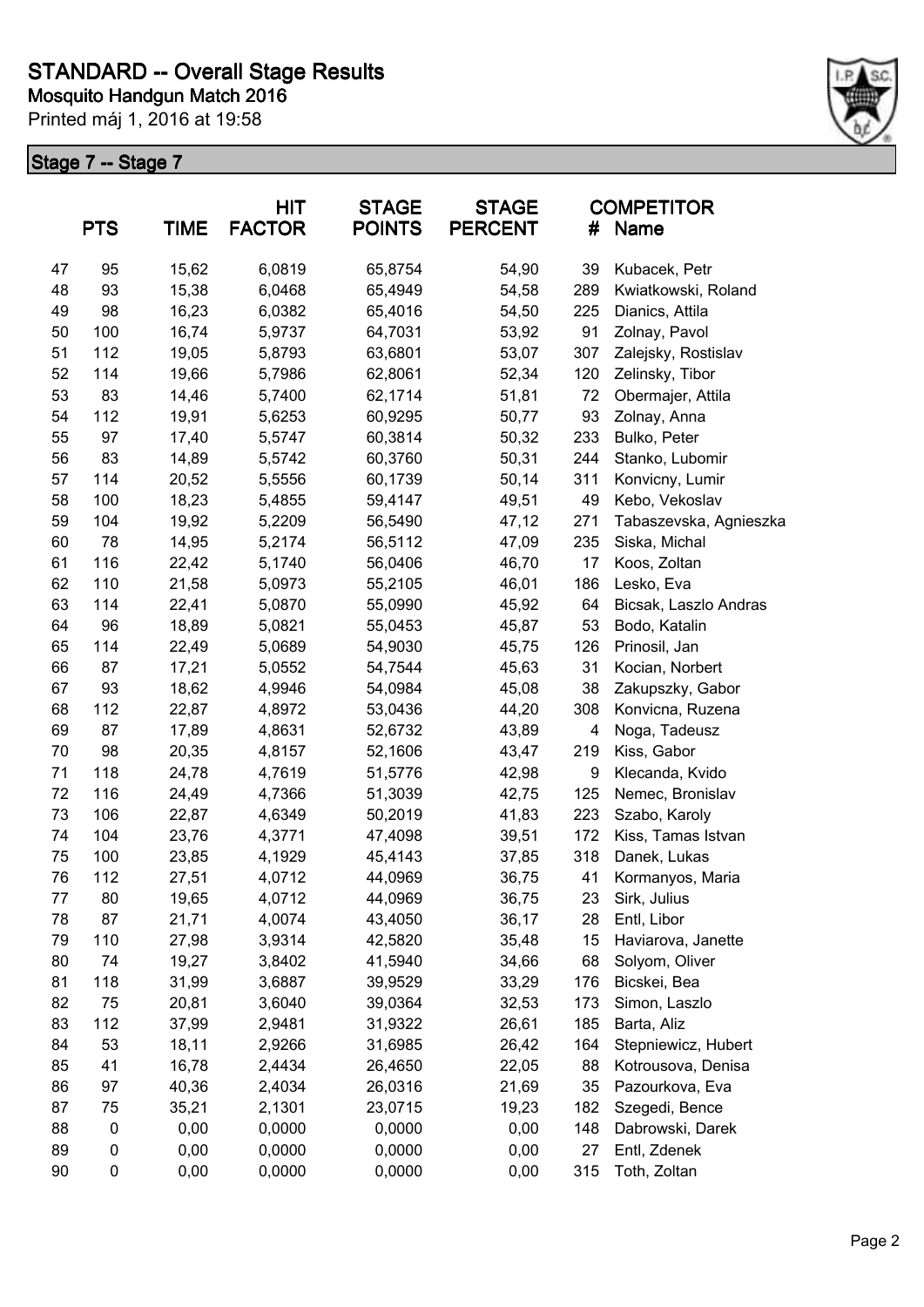

|                  | <b>PTS</b> | <b>TIME</b> | HIT<br><b>FACTOR</b> | <b>STAGE</b><br><b>POINTS</b> | <b>STAGE</b><br><b>PERCENT</b> | #   | <b>COMPETITOR</b><br>Name |
|------------------|------------|-------------|----------------------|-------------------------------|--------------------------------|-----|---------------------------|
| $\mathbf{1}$     | 114        | 11,45       | 9,9563               | 120,0000                      | 100,00                         | 92  | Momcilovic, Ljubisa       |
| $\overline{2}$   | 116        | 12,22       | 9,4926               | 114,4112                      | 95,34                          | 112 | Stepan, Michal            |
| $\mathsf 3$      | 118        | 12,69       | 9,2987               | 112,0733                      | 93,39                          | 67  | Zapletal, Miroslav        |
| 4                | 106        | 11,54       | 9,1854               | 110,7087                      | 92,26                          | 111 | Hrnciarik, Andrej         |
| 5                | 110        | 12,71       | 8,6546               | 104,3107                      | 86,93                          | 268 | Fedor, Marian             |
| 6                | 112        | 13,21       | 8,4784               | 102,1873                      | 85,16                          | 254 | Palka, Jan                |
| $\overline{7}$   | 96         | 11,45       | 8,3843               | 101,0526                      | 84,21                          | 160 | Mika, Marek               |
| 8                | 110        | 13,36       | 8,2335               | 99,2357                       | 82,70                          | 319 | Rasovic, Bosko            |
| $\boldsymbol{9}$ | 102        | 12,62       | 8,0824               | 97,4143                       | 81,18                          | 166 | Szczesny, Bartosz         |
| 10               | 110        | 14,01       | 7,8515               | 94,6317                       | 78,86                          | 118 | Belica, Michal            |
| 11               | 104        | 13,33       | 7,8020               | 94,0340                       | 78,36                          | 269 | Penov, Anton              |
| 12               | 106        | 13,60       | 7,7941               | 93,9396                       | 78,28                          | 163 | Zachar, Bystrik           |
| 13               | 108        | 14,01       | 7,7088               | 92,9111                       | 77,43                          | 257 | Nagy, Ernest jun.         |
| 14               | 112        | 14,63       | 7,6555               | 92,2690                       | 76,89                          | 239 | Kubica, Dusan             |
| 15               | 110        | 14,61       | 7,5291               | 90,7453                       | 75,62                          | 101 | Hos, Ivan                 |
| 16               | 110        | 14,70       | 7,4830               | 90,1898                       | 75,16                          | 117 | Chochula, Milos           |
| 17               | 112        | 15,06       | 7,4369               | 89,6344                       | 74,70                          | 168 | Galazka, Marcin           |
| 18               | 110        | 14,85       | 7,4074               | 89,2787                       | 74,40                          | 256 | Drimaj, Peter             |
| 19               | 112        | 15,15       | 7,3927               | 89,1020                       | 74,25                          | 99  | Kovacs, Attila            |
| 20               | 104        | 14,16       | 7,3446               | 88,5221                       | 73,77                          | 97  | Panachev, Leonid          |
| 21               | 108        | 14,77       | 7,3121               | 88,1303                       | 73,44                          | 29  | Radolec, Michal           |
| 22               | 112        | 15,38       | 7,2822               | 87,7695                       | 73,14                          | 87  | Momcilovic, Snezana       |
| 23               | 110        | 15,25       | 7,2131               | 86,9370                       | 72,45                          | 283 | Koller, Hans Georg        |
| 24               | 110        | 15,30       | 7,1895               | 86,6529                       | 72,21                          | 316 | Sedy, Roman               |
| 25               | 102        | 14,30       | 7,1329               | 85,9698                       | 71,64                          | 60  | Ziebart, Friedrich        |
| 26               | 110        | 15,54       | 7,0785               | 85,3146                       | 71,10                          | 7   | Majling, Andrej           |
| 27               | 106        | 15,12       | 7,0106               | 84,4960                       | 70,41                          | 317 | Sciranka, Martin          |
| 28               | 106        | 15,29       | 6,9326               | 83,5565                       | 69,63                          | 85  | Shevchenko, Sergeii       |
| 29               | 102        | 14,77       | 6,9059               | 83,2342                       | 69,36                          | 146 | Boca, Rastislav           |
| 30               | 110        | 16,14       | 6,8154               | 82,1431                       | 68,45                          | 228 | Sebik, Ivan               |
| 31               | 110        | 16,70       | 6,5868               | 79,3886                       | 66,16                          | 137 | Bocskoras, Benjamin       |
| 32               | 104        | 15,83       | 6,5698               | 79,1834                       | 65,99                          | 202 | Lang, Johann              |
| 33               | 110        | 16,75       | 6,5672               | 79,1516                       | 65,96                          | 48  | Kociolek, Jacek           |
| 34               | 110        | 16,89       | 6,5127               | 78,4955                       | 65,41                          | 128 | Glezgo, Tomas             |
| 35               | 112        | 17,47       | 6,4110               | 77,2693                       | 64,39                          | 227 | Didy, Jozef               |
| 36               | 108        | 17,01       | 6,3492               | 76,5246                       | 63,77                          | 229 | Foltan, Stanislav         |
| 37               | 110        | 17,50       | 6,2857               | 75,7594                       | 63,13                          | 188 | Voyno, Alexey             |
| 38               | 89         | 14,32       | 6,2151               | 74,9081                       | 62,42                          | 169 | Bonk, Adrian              |
| 39               | 112        | 18,08       | 6,1947               | 74,6623                       | 62,22                          | 81  | Salamon, Timea            |
| 40               | 108        | 17,51       | 6,1679               | 74,3395                       | 61,95                          | 89  | Lazarevic, Dejan          |
| 41               | 110        | 17,85       | 6,1625               | 74,2739                       | 61,89                          | 184 | Tobias, Matyas            |
| 42               | 108        | 17,62       | 6,1294               | 73,8754                       | 61,56                          | 152 | Maier, Markus             |
| 43               | 118        | 19,41       | 6,0793               | 73,2720                       | 61,06                          | 230 | Velic, Miroslav           |
| 44               | 112        | 18,58       | 6,0280               | 72,6531                       | 60,54                          | 194 | Lazorik, Maros            |
| 45               | 108        | 18,17       | 5,9439               | 71,6392                       | 59,70                          | 224 | Potts, Stephen            |
| 46               | 85         | 15,18       | 5,5995               | 67,4884                       | 56,24                          | 209 | Plank, Gerhard            |
|                  |            |             |                      |                               |                                |     |                           |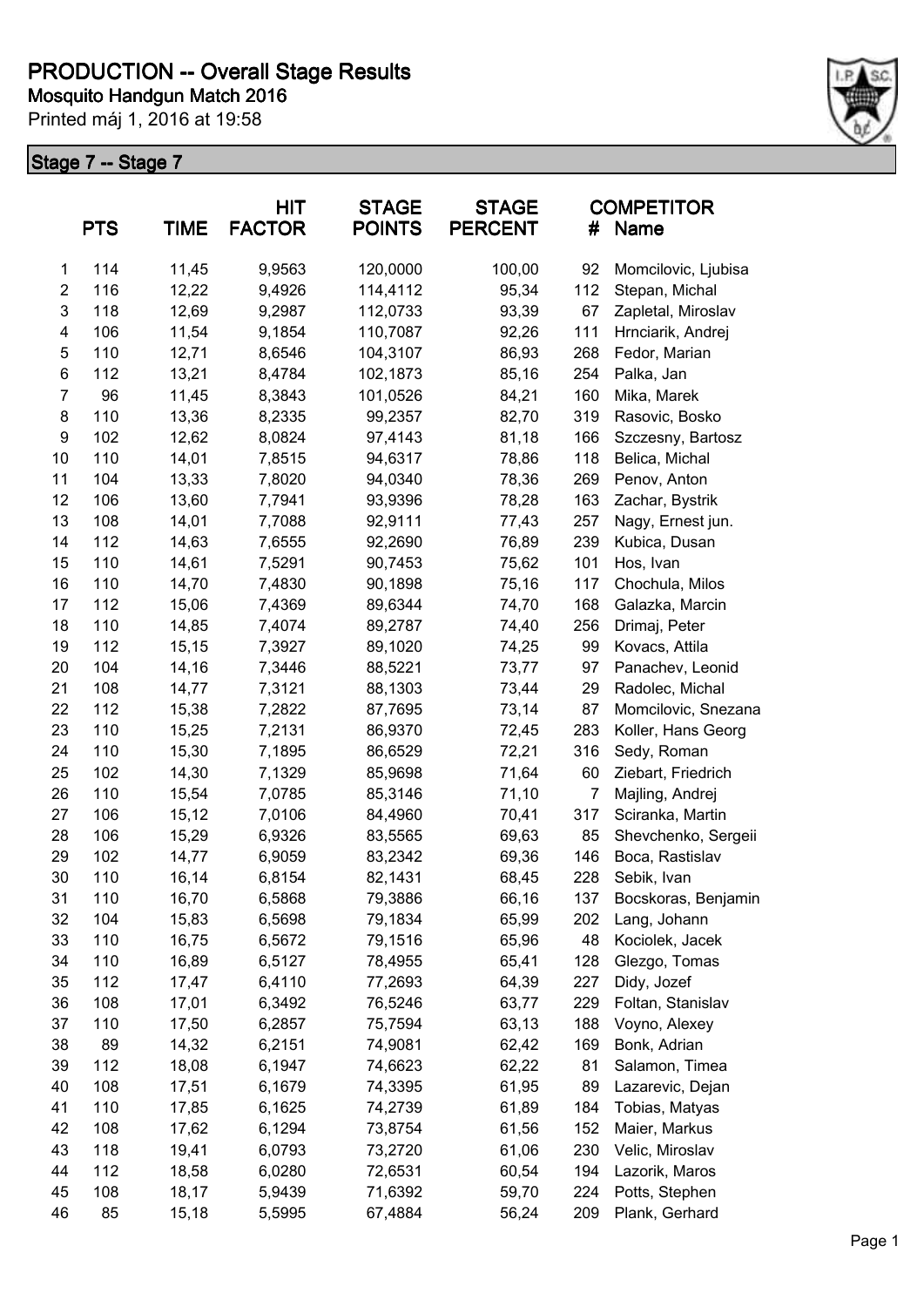

|    | <b>PTS</b> | <b>TIME</b> | <b>HIT</b><br><b>FACTOR</b> | <b>STAGE</b><br><b>POINTS</b> | <b>STAGE</b><br><b>PERCENT</b> | #   | <b>COMPETITOR</b><br><b>Name</b> |
|----|------------|-------------|-----------------------------|-------------------------------|--------------------------------|-----|----------------------------------|
| 47 | 104        | 18,61       | 5,5884                      | 67,3548                       | 56,13                          | 119 | Caradsky, Tomas                  |
| 48 | 99         | 17,79       | 5,5649                      | 67,0720                       | 55,89                          | 259 | Kovalchuk, Andrey                |
| 49 | 108        | 19,41       | 5,5641                      | 67,0626                       | 55,89                          | 237 | Pribilincova, Hana               |
| 50 | 112        | 20,78       | 5,3898                      | 64,9612                       | 54,13                          | 14  | Gangler, Csaba                   |
| 51 | 110        | 20,49       | 5,3685                      | 64,7042                       | 53,92                          | 116 | Trencan, Peter                   |
| 52 | 100        | 18,73       | 5,3390                      | 64,3493                       | 53,62                          | 95  | Manolevski, Michael              |
| 53 | 104        | 19,54       | 5,3224                      | 64,1491                       | 53,46                          | 210 | Reiter, Doris                    |
| 54 | 114        | 21,47       | 5,3097                      | 63,9963                       | 53,33                          | 297 | Chlebovcova, Zuzana              |
| 55 | 112        | 21,21       | 5,2805                      | 63,6443                       | 53,04                          | 141 | Knapek, Matej                    |
| 56 | 102        | 19,49       | 5,2335                      | 63,0769                       | 52,56                          | 281 | Gaberscik, Andreas               |
| 57 | 99         | 19,01       | 5,2078                      | 62,7675                       | 52,31                          | 90  | Deledivka, Inna                  |
| 58 | 104        | 20,08       | 5,1793                      | 62,4240                       | 52,02                          | 106 | Fecura, Vladimir                 |
| 59 | 93         | 18,00       | 5,1667                      | 62,2719                       | 51,89                          | 159 | Kwintkiewicz, Adam               |
| 60 | 100        | 19,36       | 5,1653                      | 62,2553                       | 51,88                          | 279 | Kolomyjski, Tomasz               |
| 61 | 104        | 21,32       | 4,8780                      | 58,7933                       | 48,99                          | 220 | Ambrus, Oliver                   |
| 62 | 110        | 22,80       | 4,8246                      | 58,1487                       | 48,46                          | 232 | Parak, Dominik                   |
| 63 | 110        | 23,14       | 4,7537                      | 57,2943                       | 47,75                          | 73  | Sefranko, Karol                  |
| 64 | 114        | 24,05       | 4,7401                      | 57,1310                       | 47,61                          | 114 | Hrabaj, Marian                   |
| 65 | 104        | 22,09       | 4,7080                      | 56,7439                       | 47,29                          | 121 | Gerek, Matus                     |
| 66 | 77         | 16,97       | 4,5374                      | 54,6878                       | 45,57                          | 246 | Hruzek, Roman                    |
| 67 | 104        | 23,18       | 4,4866                      | 54,0757                       | 45,06                          | 190 | Czuczor, Zsolt                   |
| 68 | 95         | 22,01       | 4,3162                      | 52,0218                       | 43,35                          | 138 | Holan, Roman                     |
| 69 | 82         | 19,11       | 4,2909                      | 51,7172                       | 43,10                          | 292 | Belme, Attila                    |
| 70 | 87         | 20,28       | 4,2899                      | 51,7051                       | 43,09                          | 55  | Galagan, Vasiliy                 |
| 71 | 105        | 24,62       | 4,2648                      | 51,4024                       | 42,84                          | 44  | Misik, Peter                     |
| 72 | 87         | 21,46       | 4,0541                      | 48,8620                       | 40,72                          | 206 | Danzer, Robert                   |
| 73 | 82         | 20,83       | 3,9366                      | 47,4467                       | 39,54                          | 204 | Schmidt, Jurgen                  |
| 74 | 114        | 28,97       | 3,9351                      | 47,4284                       | 39,52                          | 187 | Schlegl, Bernhard                |
| 75 | 106        | 29,86       | 3,5499                      | 42,7856                       | 35,65                          | 240 | Novotna, Marta                   |
| 76 | 79         | 24,63       | 3,2075                      | 38,6585                       | 32,22                          | 3   | Bopkova, Eniko                   |
| 77 | 57         | 19,04       | 2,9937                      | 36,0819                       | 30,07                          | 221 | Deuchar, Russ                    |
| 78 | 29         | 17,95       | 1,6156                      | 19,4722                       | 16,23                          | 56  | Brunner, Herbert                 |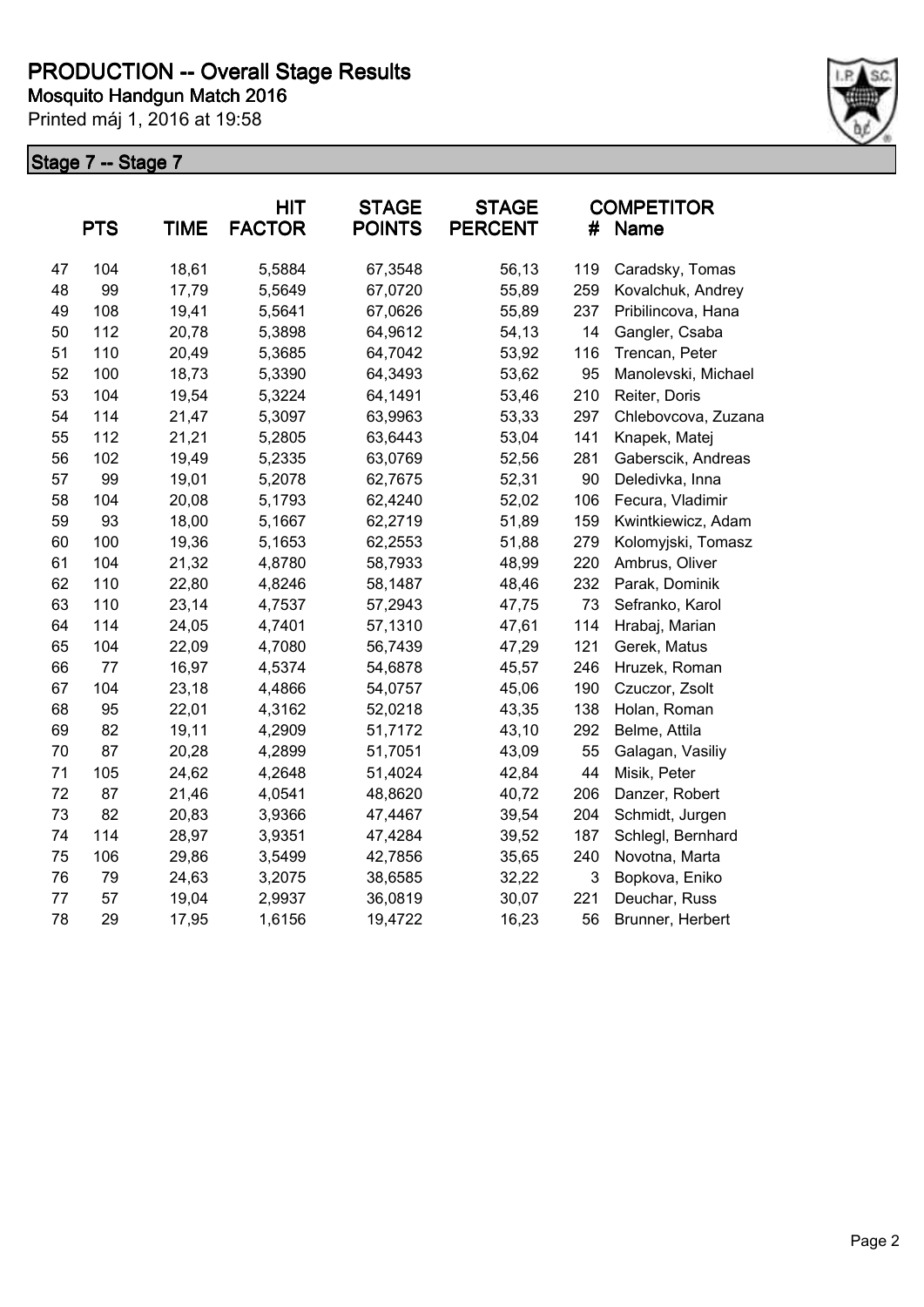

|    | <b>PTS</b> | <b>TIME</b> | <b>HIT</b><br><b>FACTOR</b> | <b>STAGE</b><br><b>POINTS</b> | <b>STAGE</b><br><b>PERCENT</b> | #   | <b>COMPETITOR</b><br>Name |
|----|------------|-------------|-----------------------------|-------------------------------|--------------------------------|-----|---------------------------|
| 1  | 114        | 14,38       | 7,9277                      | 120,0000                      | 100,00                         | 179 | Huber, Max                |
| 2  | 119        | 15,69       | 7,5844                      | 114,8046                      | 95,67                          | 238 | Breitler, Christian       |
| 3  | 108        | 16,12       | 6,6998                      | 101,4131                      | 84,51                          | 278 | Fischer, Christoph        |
| 4  | 112        | 16,87       | 6,6390                      | 100,4936                      | 83,74                          | 222 | Bakonyi, Andras           |
| 5  | 104        | 16,59       | 6,2688                      | 94,8904                       | 79,08                          | 205 | Koenigsberger, Marcus     |
| 6  | 117        | 18,98       | 6,1644                      | 93,3093                       | 77,76                          | 62  | Fers, Sandor              |
| 7  | 114        | 18,60       | 6,1290                      | 92,7742                       | 77,31                          | 122 | Vnucko, Jan               |
| 8  | 108        | 18,64       | 5,7940                      | 87,7027                       | 73,09                          | 217 | Weghofer, Peter           |
| 9  | 112        | 19,47       | 5,7524                      | 87,0738                       | 72,56                          | 40  | Sotet, Gabor              |
| 10 | 115        | 20,85       | 5,5156                      | 83,4886                       | 69,57                          | 214 | Farkas, Robert            |
| 11 | 102        | 19,46       | 5,2415                      | 79,3401                       | 66,12                          | 231 | Vogel, Michael            |
| 12 | 102        | 20,37       | 5,0074                      | 75,7957                       | 63,16                          | 293 | Linke, Gunter             |
| 13 | 108        | 22,32       | 4,8387                      | 73,2428                       | 61,04                          | 37  | Low, Szabolcs             |
| 14 | 106        | 22,51       | 4,7090                      | 71,2797                       | 59,40                          | 296 | Howell, Kevin             |
| 15 | 110        | 25,61       | 4,2952                      | 65,0157                       | 54,18                          | 24  | Regenyi, Kund             |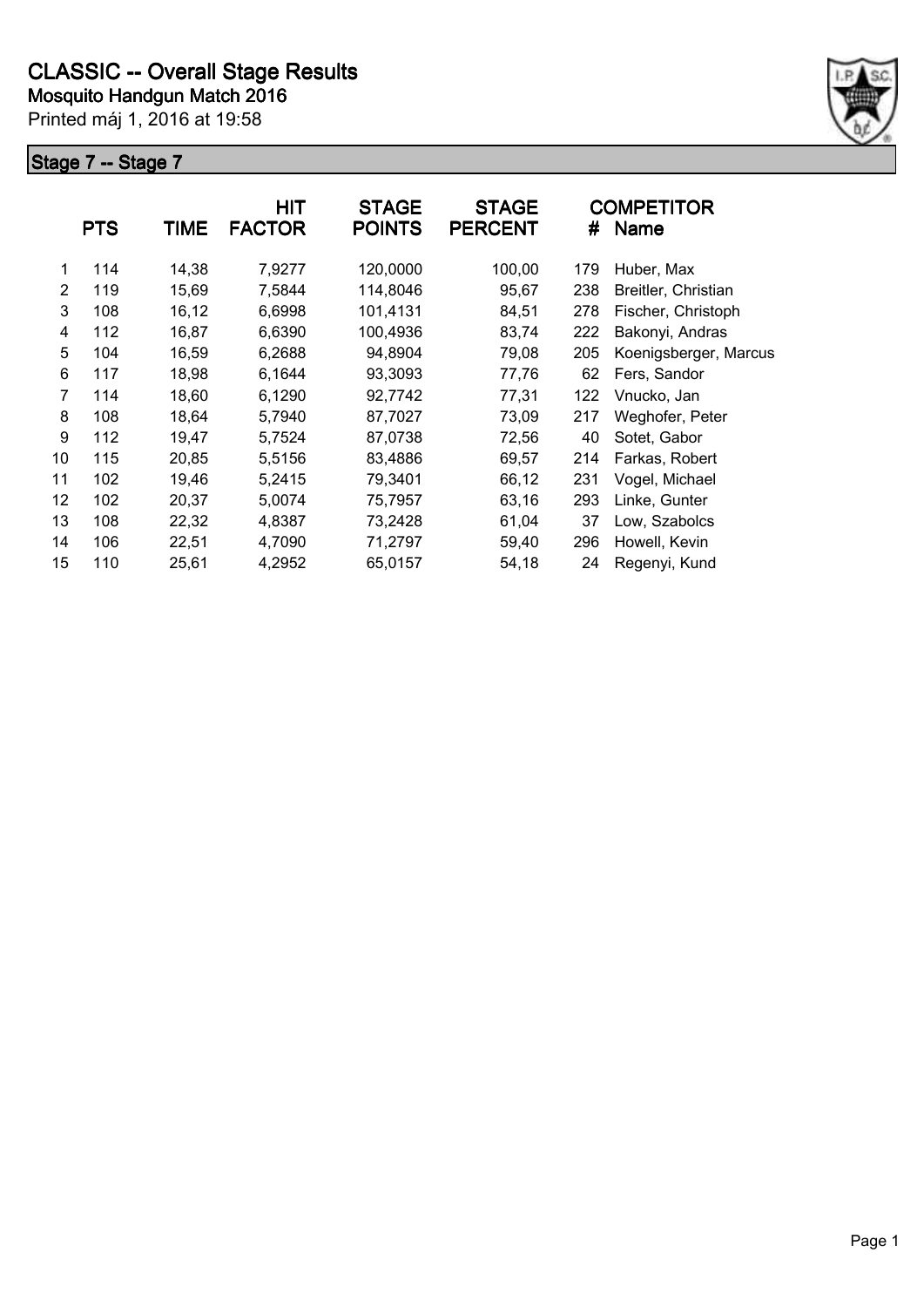|              | <b>PTS</b> | TIME  | <b>HIT</b><br><b>FACTOR</b> | <b>STAGE</b><br><b>POINTS</b> | <b>STAGE</b><br><b>PERCENT</b> | #   | <b>COMPETITOR</b><br><b>Name</b> |
|--------------|------------|-------|-----------------------------|-------------------------------|--------------------------------|-----|----------------------------------|
| $\mathbf{1}$ | 116        | 19.47 | 5,9579                      | 120,0000                      | 100,00                         | 208 | Reiter, Gerald                   |
| $\mathbf{2}$ | 116        | 20,69 | 5,6066                      | 112,9241                      | 94,10                          | 94  | Ladic, Tibor                     |
| 3            | 115        | 22,38 | 5,1385                      | 103,4968                      | 86,25                          | 83  | Kotrous, Pavel                   |
| 4            | 118        | 29,55 | 3,9932                      | 80,4292                       | 67,02                          | 170 | Potuckova, Ludmila               |
| 5            | 87         | 21,90 | 3,9726                      | 80,0137                       | 66,68                          | 96  | Barta, Ondrej                    |

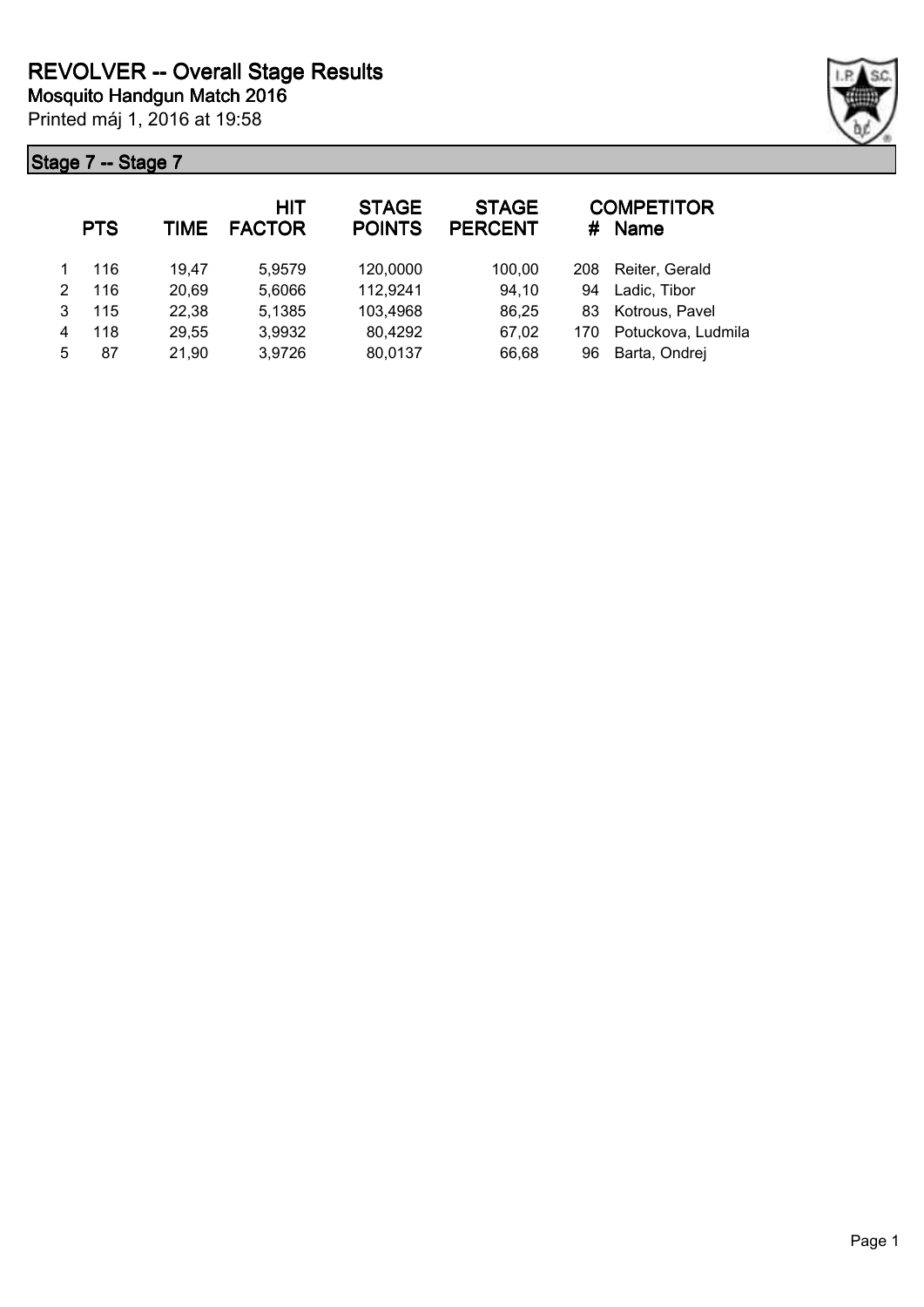

| <b>PTS</b>     |    | <b>TIME</b> | <b>HIT</b><br><b>FACTOR</b> |         | <b>STAGE</b><br><b>POINTS</b> | <b>STAGE</b><br><b>PERCENT</b> | #                      | <b>COMPETITOR</b><br>Name |
|----------------|----|-------------|-----------------------------|---------|-------------------------------|--------------------------------|------------------------|---------------------------|
| 1              | 89 | 7,87        | 11,3088                     | 90,0000 | 100,00                        | 104                            | Havlicek, Miroslav     |                           |
| $\overline{c}$ | 88 | 8,16        | 10,7843                     | 85,8262 | 95,36                         | 109                            | Pijacek, Petr          |                           |
| 3              | 87 | 8,43        | 10,3203                     | 82,1332 | 91,26                         | 58                             | Cislak, Gabriel        |                           |
| 4              | 87 | 8,46        | 10,2837                     | 81,8420 | 90,94                         | 153                            | Henes, Zdenek          |                           |
| 5              | 90 | 9,25        | 9,7297                      | 77,4333 | 86,04                         | 303                            | Behal, Jiri            |                           |
| 6              | 90 | 9,31        | 9,6670                      | 76,9343 | 85,48                         | 144                            | Horinek, Milos         |                           |
| $\overline{7}$ | 90 | 9,94        | 9,0543                      | 72,0582 | 80,06                         | 113                            | Barancik, Ivan         |                           |
| 8              | 88 | 9,73        | 9,0442                      | 71,9776 | 79,98                         | 294                            | Slama, Claus           |                           |
| 9              | 86 | 9,62        | 8,9397                      | 71,1460 | 79,05                         | 143                            | Sustrova, Katerina     |                           |
| 10             | 89 | 10,18       | 8,7426                      | 69,5776 | 77,31                         | 105                            | Schwanneke, Roland     |                           |
| 11             | 88 | 10,21       | 8,6190                      | 68,5937 | 76,22                         | 287                            | Weber, Gunter          |                           |
| 12             | 89 | 10,36       | 8,5907                      | 68,3687 | 75,97                         | 103                            | Pavlik, Jan            |                           |
| 13             | 89 | 10,42       | 8,5413                      | 67,9750 | 75,53                         | 98                             | Hiebler, Wolfram       |                           |
| 14             | 89 | 10,70       | 8,3178                      | 66,1963 | 73,55                         | 86                             | Gromov, Andrej         |                           |
| 15             | 90 | 10,83       | 8,3102                      | 66,1365 | 73,49                         | 290                            | Steurer, Margit        |                           |
| 16             | 88 | 10,59       | 8,3097                      | 66,1323 | 73,48                         | 183                            | Schafer, Hans Peter    |                           |
| 17             | 84 | 10,13       | 8,2922                      | 65,9929 | 73,33                         | 171                            | Schafer, Markus        |                           |
| 18             | 88 | 10,74       | 8,1937                      | 65,2087 | 72,45                         | 34                             | Grac, Robert           |                           |
| 19             | 86 | 10,69       | 8,0449                      | 64,0248 | 71,14                         | 201                            | Eisl, Alexander        |                           |
| 20             | 88 | 11,18       | 7,8712                      | 62,6424 | 69,60                         | 295                            | Leutgeb, Ralph         |                           |
| 21             | 86 | 11,03       | 7,7969                      | 62,0512 | 68,95                         | 66                             | Praschinger, Edgar     |                           |
| 22             | 88 | 11,47       | 7,6722                      | 61,0586 | 67,84                         | 211                            | Soucek Raedler, Walter |                           |
| 23             | 88 | 11,48       | 7,6655                      | 61,0054 | 67,78                         | 59                             | Ilc, Helmut            |                           |
| 24             | 86 | 11,25       | 7,6444                      | 60,8378 | 67,60                         | 65                             | Cislak, Miloslav       |                           |
| 25             | 90 | 11,79       | 7,6336                      | 60,7514 | 67,50                         | 280                            | Golisz, Marcin         |                           |
| 26             | 71 | 9,31        | 7,6262                      | 60,6926 | 67,44                         | 291                            | Kneringer, Mario       |                           |
| 27             | 89 | 12,07       | 7,3737                      | 58,6827 | 65,20                         | 22                             | Szabo, Alexander       |                           |
| 28             | 86 | 11,67       | 7,3693                      | 58,6482 | 65,16                         | 273                            | Czarnecki, Rafal       |                           |
| 29             | 88 | 12,46       | 7,0626                      | 56,2072 | 62,45                         | 312                            | Plzak, Jiri            |                           |
| 30             | 87 | 12,53       | 6,9433                      | 55,2580 | 61,40                         | 127                            | Tomek, Petr            |                           |
| 31             | 88 | 13,81       | 6,3722                      | 50,7126 | 56,35                         | 178                            | Reifferscheidt, Frank  |                           |
| 32             | 82 | 12,97       | 6,3223                      | 50,3154 | 55,91                         | 248                            | Vaclavik, Rostislav    |                           |
| 33             | 73 | 11,63       | 6,2769                      | 49,9540 | 55,50                         | 255                            | Nagy, Ernest           |                           |
| 34             | 68 | 11,09       | 6,1316                      | 48,7983 | 54,22                         | 314                            | Kolarits, Peter        |                           |
| 35             | 89 | 14,57       | 6,1084                      | 48,6136 | 54,02                         | 139                            | Markevicius, Kestas    |                           |
| 36             | 90 | 15,37       | 5,8556                      | 46,6011 | 51,78                         | 18                             | Geerts, Hans           |                           |
| 37             | 87 | 14,96       | 5,8155                      | 46,2823 | 51,42                         | 52                             | Gerencser, Miklos      |                           |
| 38             | 87 | 15,04       | 5,7846                      | 46,0361 | 51,15                         | 285                            | Lennert, Adam          |                           |
| 39             | 88 | 15,83       | 5,5591                      | 44,2414 | 49,16                         | 207                            | Dvorak, Andrea         |                           |
| 40             | 88 | 16,29       | 5,4021                      | 42,9921 | 47,77                         | 192                            | Golab, Tadeusz         |                           |
| 41             | 86 | 16,94       | 5,0767                      | 40,4029 | 44,89                         | 124                            | Tomek, Jan             |                           |
| 42             | 72 | 14,78       | 4,8714                      | 38,7691 | 43,08                         | 288                            | Toth-Pogats, Sandra    |                           |
| 43             | 86 | 22,39       | 3,8410                      | 30,5683 | 33,96                         | 236                            | Siska, Milos           |                           |
| 44             | 50 | 14,37       | 3,4795                      | 27,6911 | 30,77                         | 298                            | Likavec, Martin        |                           |
| 45             | 86 | 39,59       | 2,1723                      | 17,2878 | 19,21                         | 46                             | Horvat, Ede            |                           |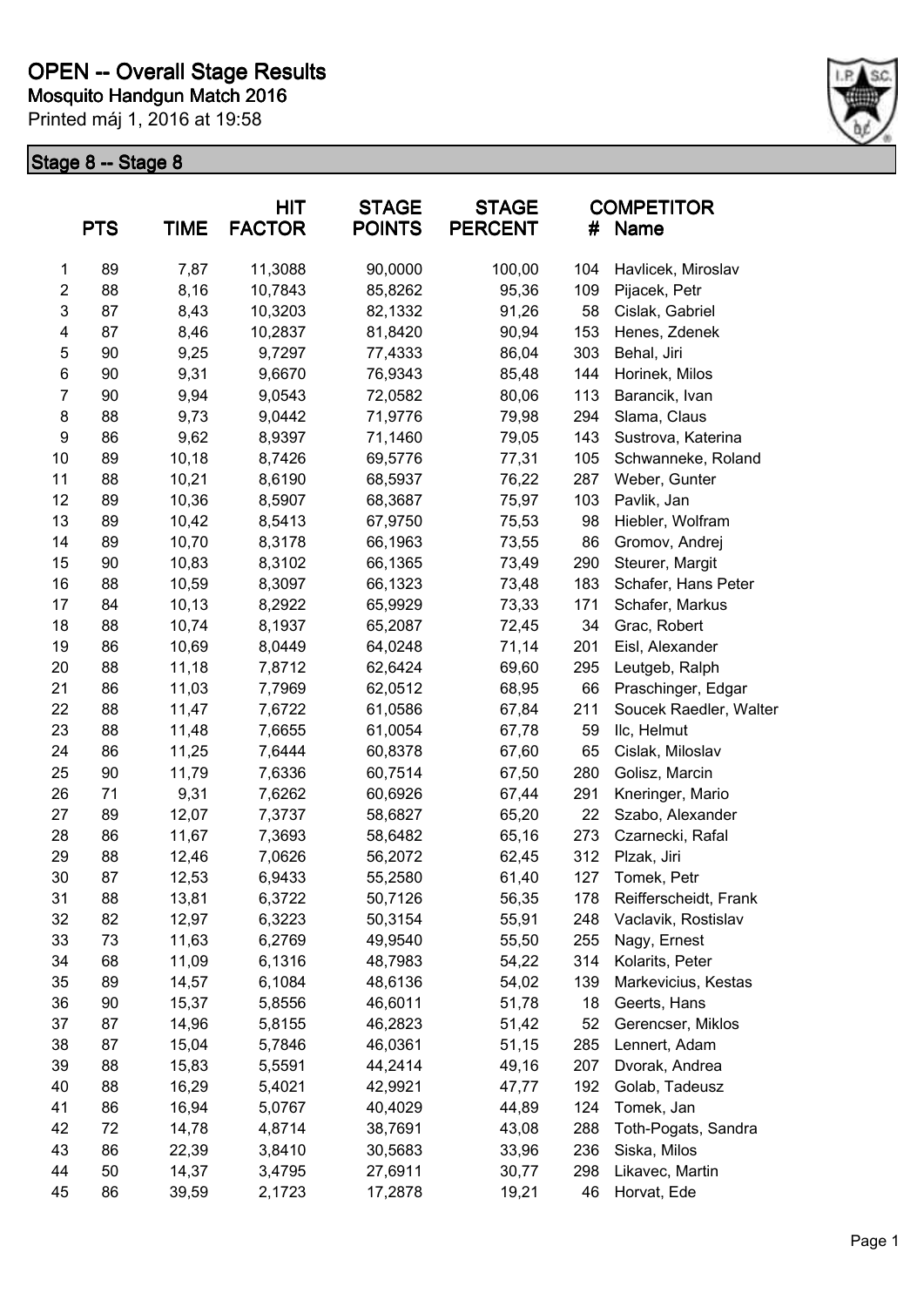

|                | <b>PTS</b> | <b>TIME</b> | <b>HIT</b><br><b>FACTOR</b> | <b>STAGE</b><br><b>POINTS</b> | <b>STAGE</b><br><b>PERCENT</b> | #   | <b>COMPETITOR</b><br><b>Name</b> |
|----------------|------------|-------------|-----------------------------|-------------------------------|--------------------------------|-----|----------------------------------|
| $\mathbf{1}$   | 87         | 8,36        | 10,4067                     | 90,0000                       | 100,00                         | 212 | Stranz, Jurgen                   |
| $\overline{c}$ | 89         | 9,33        | 9,5391                      | 82,4969                       | 91,66                          | 70  | Pupala, Ondrej                   |
| 3              | 87         | 9,24        | 9,4156                      | 81,4286                       | 90,48                          | 78  | Batki, Gyorgy                    |
| 4              | 89         | 9,77        | 9,1095                      | 78,7816                       | 87,54                          | 267 | Znamenacek, Petr                 |
| 5              | 87         | 9,87        | 8,8146                      | 76,2310                       | 84,70                          | 110 | Rakusan, Josef                   |
| 6              | 88         | 10,75       | 8,1860                      | 70,7952                       | 78,66                          | 77  | Szaszi, Csaba                    |
| 7              | 90         | 11,30       | 7,9646                      | 68,8801                       | 76,53                          | 75  | Mikula, Jozef                    |
| 8              | 90         | 11,43       | 7,8740                      | 68,0967                       | 75,66                          | 115 | Poliacik, Martin                 |
| 9              | 87         | 11,05       | 7,8733                      | 68,0905                       | 75,66                          | 150 | Soustar, Ivo                     |
| 10             | 90         | 11,60       | 7,7586                      | 67,0987                       | 74,55                          | 177 | Ciesielski, Marcin               |
| 11             | 78         | 10,15       | 7,6847                      | 66,4597                       | 73,84                          | 84  | Deledivka, Vitaliy               |
| 12             | 88         | 11,56       | 7,6125                      | 65,8346                       | 73,15                          | 247 | Kubik, Karel                     |
| 13             | 80         | 10,79       | 7,4143                      | 64,1207                       | 71,25                          | 80  | Miglecz, Gyula                   |
| 14             | 86         | 11,79       | 7,2943                      | 63,0833                       | 70,09                          | 74  | Stanko, Pavol                    |
| 15             | 82         | 11,61       | 7,0629                      | 61,0817                       | 67,87                          | 130 | Pitonak, Martin                  |
| 16             | 89         | 12,76       | 6,9749                      | 60,3211                       | 67,02                          | 39  | Kubacek, Petr                    |
| 17             | 88         | 12,78       | 6,8858                      | 59,5499                       | 66,17                          | 57  | Bobaly, Mihaly                   |
| 18             | 82         | 12,16       | 6,7434                      | 58,3190                       | 64,80                          | 71  | Hukel, Miroslav                  |
| 19             | 86         | 13,03       | 6,6002                      | 57,0800                       | 63,42                          | 136 | Velicko, Laurius                 |
| 20             | 86         | 13,03       | 6,6002                      | 57,0800                       | 63,42                          | 155 | Havranek, Rostislav              |
| 21             | 86         | 13,18       | 6,5250                      | 56,4303                       | 62,70                          | 72  | Obermajer, Attila                |
| 22             | 84         | 12,99       | 6,4665                      | 55,9242                       | 62,14                          | 241 | Porubsky, Miroslav               |
| 23             | 83         | 12,86       | 6,4541                      | 55,8170                       | 62,02                          | 21  | Szalai, Laszlo                   |
| 24             | 88         | 13,78       | 6,3861                      | 55,2285                       | 61,36                          | 306 | Sliva, Tomas                     |
| 25             | 84         | 13,27       | 6,3301                      | 54,7442                       | 60,83                          | 123 | Ecker, Karol                     |
| 26             | 84         | 13,35       | 6,2921                      | 54,4161                       | 60,46                          | 167 | Vavrek, Adrian                   |
| 27             | 86         | 13,82       | 6,2229                      | 53,8171                       | 59,80                          | 31  | Kocian, Norbert                  |
| 28             | 88         | 14,24       | 6,1798                      | 53,4444                       | 59,38                          | 313 | Horacek, Lukas                   |
| 29             | 90         | 14,60       | 6,1644                      | 53,3113                       | 59,23                          | 244 | Stanko, Lubomir                  |
| 30             | 85         | 13,93       | 6,1019                      | 52,7712                       | 58,63                          | 54  | Lazovsky, Richard                |
| 31             | 67         | 10,99       | 6,0965                      | 52,7238                       | 58,58                          | 158 | Pawlik, Celina                   |
| 32             | 86         | 14,23       | 6,0436                      | 52,2665                       | 58,07                          | 234 | Turkova, Eva                     |
| 33             | 87         | 14,46       | 6,0166                      | 52,0332                       | 57,81                          | 181 | Szegedi, Mark                    |
| 34             | 86         | 14,43       | 5,9598                      | 51,5420                       | 57,27                          | 142 | Berger, Rene                     |
| 35             | 82         | 13,76       | 5,9593                      | 51,5377                       | 57,26                          | 49  | Kebo, Vekoslav                   |
| 36             | 85         | 14,38       | 5,9110                      | 51,1199                       | 56,80                          | 135 | Potocky, Peter                   |
| 37             | 90         | 15,31       | 5,8785                      | 50,8390                       | 56,49                          | 68  | Solyom, Oliver                   |
| 38             | 85         | 14,49       | 5,8661                      | 50,7318                       | 56,37                          | 165 | Swierczek, Zbigniew              |
| 39             | 84         | 14,34       | 5,8577                      | 50,6594                       | 56,29                          | 225 | Dianics, Attila                  |
| 40             | 74         | 12,69       | 5,8314                      | 50,4312                       | 56,03                          | 76  | Szarvas, Peter                   |
| 41             | 88         | 15,33       | 5,7404                      | 49,6444                       | 55,16                          | 320 | Kurbatskikh, Vasily              |
| 42             | 88         | 15,68       | 5,6122                      | 48,5362                       | 53,93                          | 218 | Sajgo, Zoltan                    |
| 43             | 88         | 16,27       | 5,4087                      | 46,7762                       | 51,97                          | 302 | Kozak, Petr                      |
| 44             | 87         | 16,40       | 5,3049                      | 45,8781                       | 50,98                          | 61  | Strasser, Elisabeth              |
| 45             | 90         | 16,99       | 5,2972                      | 45,8119                       | 50,90                          | 233 | Bulko, Peter                     |
| 46             | 80         | 15,41       | 5,1914                      | 44,8970                       | 49,89                          | 147 | Zarubova, Marketa                |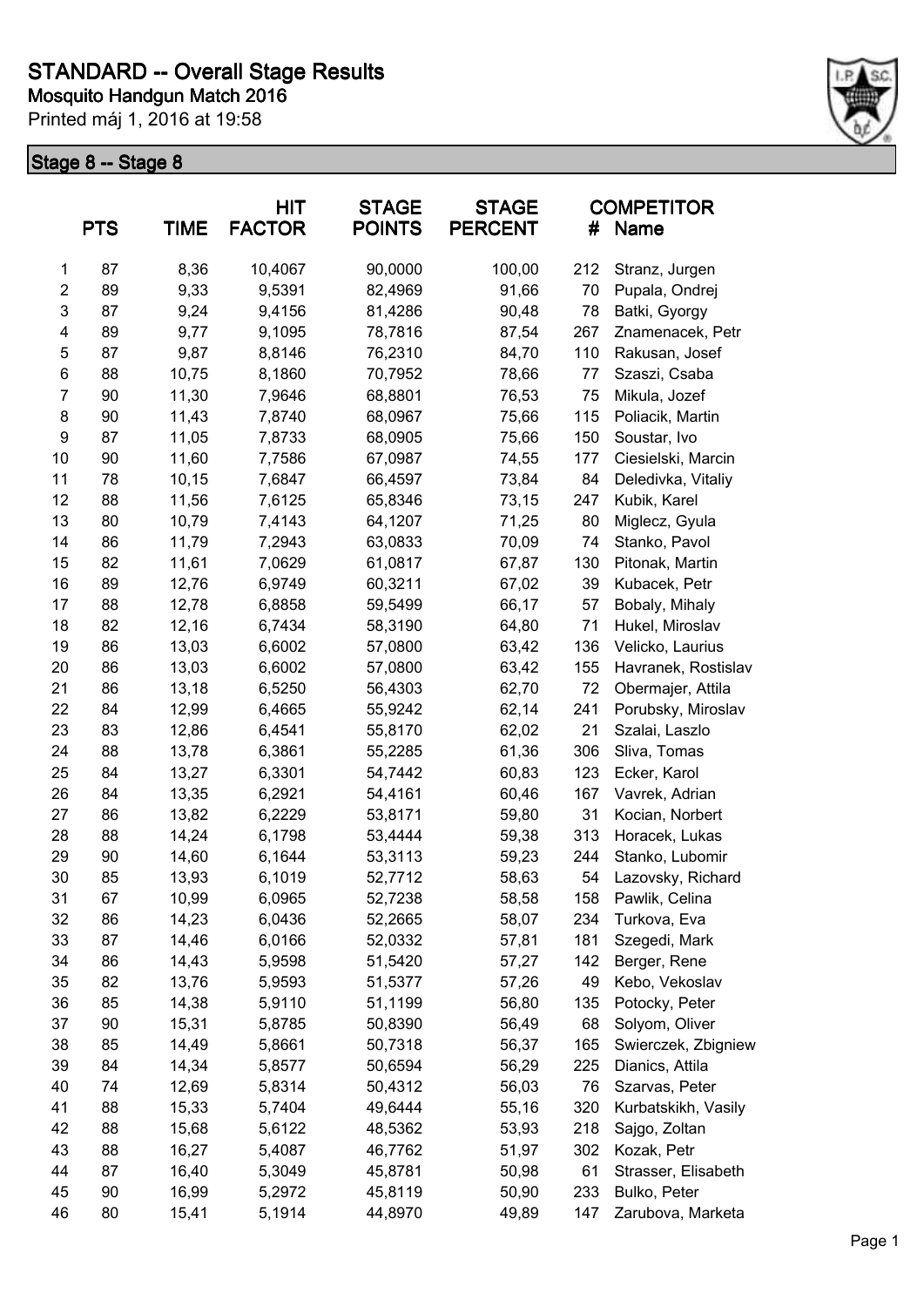

| <b>PTS</b><br><b>TIME</b> |             | <b>HIT</b><br><b>FACTOR</b> | <b>STAGE</b><br><b>POINTS</b> | <b>STAGE</b><br><b>PERCENT</b> | #     | <b>COMPETITOR</b><br><b>Name</b> |                        |
|---------------------------|-------------|-----------------------------|-------------------------------|--------------------------------|-------|----------------------------------|------------------------|
| 47                        | 74          | 14,33                       | 5,1640                        | 44,6596                        | 49,62 | 151                              | Vaclavik, Jaroslav     |
| 48                        | 90          | 17,61                       | 5,1107                        | 44,1990                        | 49,11 | 38                               | Zakupszky, Gabor       |
| 49                        | 89          | 17,70                       | 5,0282                        | 43,4857                        | 48,32 | 10                               | Kovac, Ondrej          |
| 50                        | 84          | 16,77                       | 5,0089                        | 43,3187                        | 48,13 | 36                               | Skorvaga, Noro         |
| 51                        | 88          | 17,57                       | 5,0085                        | 43,3152                        | 48,13 | 28                               | Entl, Libor            |
| 52                        | 61          | 12,57                       | 4,8528                        | 41,9686                        | 46,63 | 120                              | Zelinsky, Tibor        |
| 53                        | 75          | 15,47                       | 4,8481                        | 41,9276                        | 46,59 | 9                                | Klecanda, Kvido        |
| 54                        | 77          | 16,01                       | 4,8095                        | 41,5938                        | 46,22 | 154                              | Bures, Vitezslav       |
| 55                        | 88          | 18,45                       | 4,7696                        | 41,2492                        | 45,83 | 223                              | Szabo, Karoly          |
| 56                        | 78          | 16,45                       | 4,7416                        | 41,0070                        | 45,56 | 235                              | Siska, Michal          |
| 57                        | 63          | 13,34                       | 4,7226                        | 40,8427                        | 45,38 | 289                              | Kwiatkowski, Roland    |
| 58                        | 86          | 18,23                       | 4,7175                        | 40,7982                        | 45,33 | 93                               | Zolnay, Anna           |
| 59                        | 90          | 19,35                       | 4,6512                        | 40,2245                        | 44,69 | 308                              | Konvicna, Ruzena       |
| 60                        | 88          | 19,39                       | 4,5384                        | 39,2495                        | 43,61 | 64                               | Bicsak, Laszlo Andras  |
| 61                        | 84          | 18,91                       | 4,4421                        | 38,4165                        | 42,68 | 270                              | Beres, Krzysztof       |
| 62                        | 61          | 13,85                       | 4,4043                        | 38,0899                        | 42,32 | 53                               | Bodo, Katalin          |
| 63                        | 84          | 19,27                       | 4,3591                        | 37,6988                        | 41,89 | 23                               | Sirk, Julius           |
| 64                        | 84          | 19,36                       | 4,3388                        | 37,5235                        | 41,69 | 186                              | Lesko, Eva             |
| 65                        | 80          | 18,59                       | 4,3034                        | 37,2169                        | 41,35 | 258                              | Zhuralev, Andrey       |
| 66                        | 88          | 20,48                       | 4,2969                        | 37,1606                        | 41,29 | 15                               | Haviarova, Janette     |
| 67                        | 88          | 20,60                       | 4,2718                        | 36,9441                        | 41,05 | 307                              | Zalejsky, Rostislav    |
| 68                        | 80          | 18,73                       | 4,2712                        | 36,9387                        | 41,04 | 41                               | Kormanyos, Maria       |
| 69                        | 78          | 18,32                       | 4,2576                        | 36,8213                        | 40,91 | 164                              | Stepniewicz, Hubert    |
| 70                        | 89          | 21,61                       | 4,1185                        | 35,6176                        | 39,58 | 176                              | Bicskei, Bea           |
| 71                        | 73          | 17,73                       | 4,1173                        | 35,6077                        | 39,56 | 91                               | Zolnay, Pavol          |
| 72                        | 67          | 16,78                       | 3,9928                        | 34,5313                        | 38,37 | 4                                | Noga, Tadeusz          |
| 73                        | 84          | 21,45                       | 3,9161                        | 33,8674                        | 37,63 | 311                              | Konvicny, Lumir        |
| 74                        | 88          | 22,65                       | 3,8852                        | 33,6004                        | 37,33 | 173                              | Simon, Laszlo          |
| 75                        | 82          | 21,13                       | 3,8807                        | 33,5617                        | 37,29 | 271                              | Tabaszevska, Agnieszka |
| 76                        | 83          | 22,58                       | 3,6758                        | 31,7895                        | 35,32 | 17                               | Koos, Zoltan           |
| 77                        | 80          | 22,89                       | 3,4950                        | 30,2255                        | 33,58 | 172                              | Kiss, Tamas Istvan     |
| 78                        | 82          | 23,58                       | 3,4775                        | 30,0746                        | 33,42 | 318                              | Danek, Lukas           |
| 79                        | 88          | 26,23                       | 3,3549                        | 29,0144                        | 32,24 | 126                              | Prinosil, Jan          |
| 80                        | 71          | 21,28                       | 3,3365                        | 28,8547                        | 32,06 | 219                              | Kiss, Gabor            |
| 81                        | 88          | 26,39                       | 3,3346                        | 28,8385                        | 32,04 | 301                              | Kominek, Jiri          |
| 82                        | 85          | 26,60                       | 3,1955                        | 27,6355                        | 30,71 | 182                              | Szegedi, Bence         |
| 83                        | 82          | 26,50                       | 3,0943                        | 26,7607                        | 29,73 | 125                              | Nemec, Bronislav       |
| 84                        | 90          | 30,34                       | 2,9664                        | 25,6541                        | 28,50 | 185                              | Barta, Aliz            |
| 85                        | 41          | 17,12                       | 2,3949                        | 20,7114                        | 23,01 | 88                               | Kotrousova, Denisa     |
| 86                        | 39          | 17,65                       | 2,2096                        | 19,1095                        | 21,23 | 82                               | Gal, Tibor             |
| 87                        | 80          | 40,65                       | 1,9680                        | 17,0200                        | 18,91 | 35                               | Pazourkova, Eva        |
| 88                        | $\mathbf 0$ | 0,00                        | 0,0000                        | 0,0000                         | 0,00  | 148                              | Dabrowski, Darek       |
| 89                        | 0           | 0,00                        | 0,0000                        | 0,0000                         | 0,00  | 27                               | Entl, Zdenek           |
| 90                        | $\pmb{0}$   | 0,00                        | 0,0000                        | 0,0000                         | 0,00  | 315                              | Toth, Zoltan           |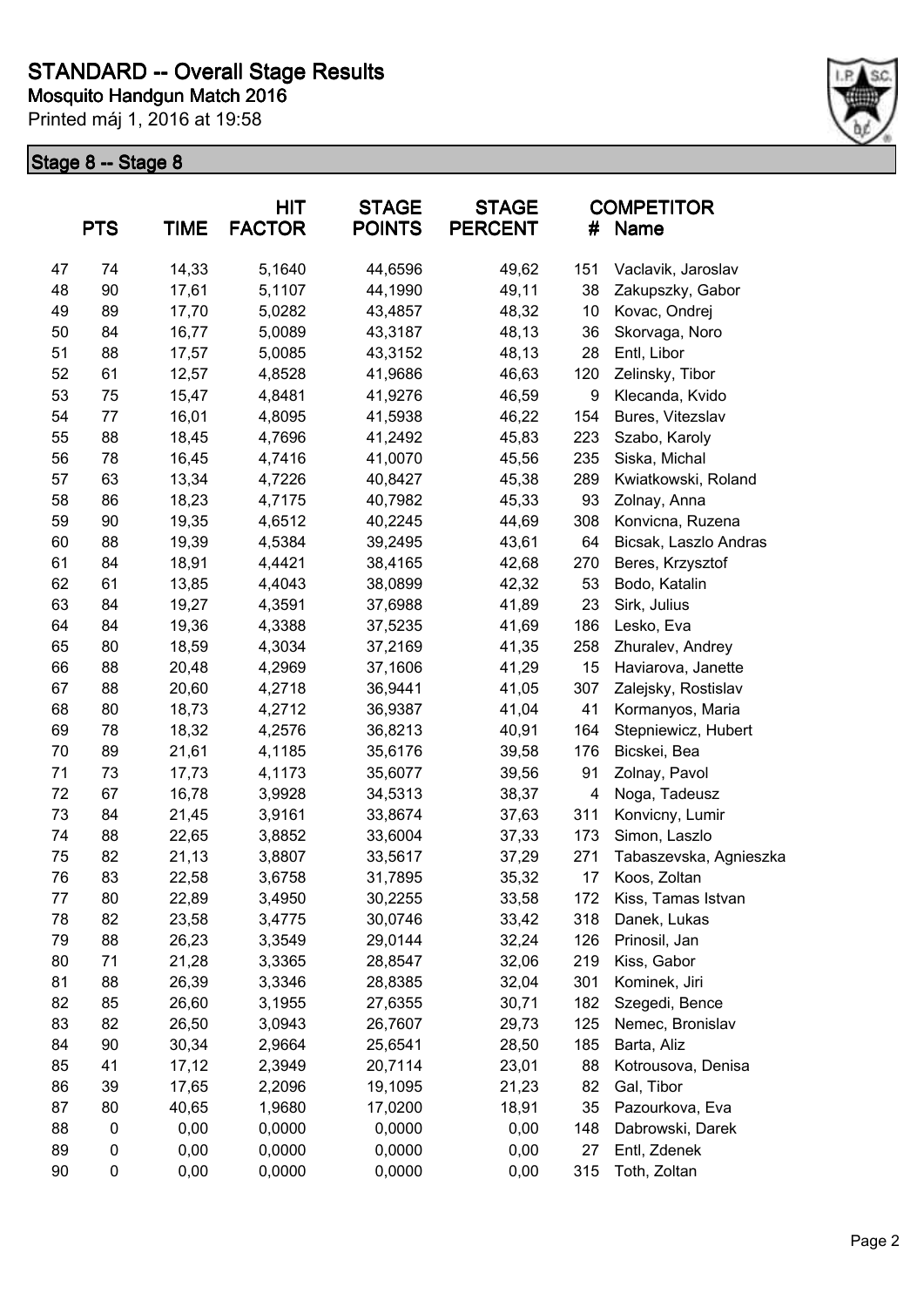

|                         | <b>PTS</b> | <b>TIME</b> | HIT<br><b>FACTOR</b> | <b>STAGE</b><br><b>POINTS</b> | <b>STAGE</b><br><b>PERCENT</b> | #   | <b>COMPETITOR</b><br>Name         |
|-------------------------|------------|-------------|----------------------|-------------------------------|--------------------------------|-----|-----------------------------------|
| 1                       | 86         | 9,57        | 8,9864               | 90,0000                       | 100,00                         | 92  | Momcilovic, Ljubisa               |
| $\overline{\mathbf{c}}$ | 86         | 9,89        | 8,6957               | 87,0880                       | 96,76                          | 67  | Zapletal, Miroslav                |
| 3                       | 86         | 9,97        | 8,6259               | 86,3892                       | 95,99                          | 254 | Palka, Jan                        |
| 4                       | 90         | 10,67       | 8,4349               | 84,4761                       | 93,86                          | 188 | Voyno, Alexey                     |
| 5                       | 84         | 10,05       | 8,3582               | 83,7084                       | 93,01                          | 101 | Hos, Ivan                         |
| 6                       | 88         | 10,71       | 8,2166               | 82,2904                       | 91,43                          | 166 | Szczesny, Bartosz                 |
| $\overline{7}$          | 88         | 10,78       | 8,1633               | 81,7561                       | 90,84                          | 268 | Fedor, Marian                     |
| 8                       | 80         | 9,95        | 8,0402               | 80,5236                       | 89,47                          | 111 | Hrnciarik, Andrej                 |
| 9                       | 88         | 11,06       | 7,9566               | 79,6863                       | 88,54                          | 283 | Koller, Hans Georg                |
| 10                      | 90         | 11,39       | 7,9017               | 79,1361                       | 87,93                          | 112 | Stepan, Michal                    |
| 11                      | 90         | 11,90       | 7,5630               | 75,7446                       | 84,16                          | 256 | Drimaj, Peter                     |
| 12                      | 86         | 11,41       | 7,5372               | 75,4864                       | 83,87                          | 118 | Belica, Michal                    |
| 13                      | 88         | 11,77       | 7,4766               | 74,8794                       | 83,20                          | 269 | Penov, Anton                      |
| 14                      | 86         | 11,65       | 7,3820               | 73,9313                       | 82,15                          | 316 | Sedy, Roman                       |
| 15                      | 86         | 11,94       | 7,2027               | 72,1357                       | 80,15                          | 60  | Ziebart, Friedrich                |
| 16                      | 90         | 12,68       | 7,0978               | 71,0852                       | 78,98                          | 319 | Rasovic, Bosko                    |
| 17                      | 88         | 12,66       | 6,9510               | 69,6153                       | 77,35                          | 160 | Mika, Marek                       |
| 18                      | 90         | 12,98       | 6,9337               | 69,4423                       | 77,16                          | 119 | Caradsky, Tomas                   |
| 19                      | 84         | 12,26       | 6,8515               | 68,6191                       | 76,24                          | 317 | Sciranka, Martin                  |
| 20                      | 86         | 12,76       | 6,7398               | 67,5000                       | 75,00                          | 239 | Kubica, Dusan                     |
| 21                      | 86         | 12,77       | 6,7345               | 67,4471                       | 74,94                          | 228 | Sebik, Ivan                       |
| 22                      | 90         | 13,42       | 6,7064               | 67,1655                       | 74,63                          | 227 | Didy, Jozef                       |
| 23                      | 86         | 12,84       | 6,6978               | 67,0794                       | 74,53                          | 73  | Sefranko, Karol                   |
| 24                      | 88         | 13,17       | 6,6819               | 66,9195                       | 74,36                          | 152 | Maier, Markus                     |
| 25                      | 82         | 12,30       | 6,6667               | 66,7674                       | 74,19                          | 137 | Bocskoras, Benjamin               |
| 26                      | 84         | 12,79       | 6,5676               | 65,7756                       | 73,08                          | 55  | Galagan, Vasiliy                  |
| 27                      | 78         | 11,89       | 6,5601               | 65,7005                       | 73,00                          | 163 | Zachar, Bystrik                   |
| 28                      | 82         | 12,50       | 6,5600               | 65,6992                       | 73,00                          | 187 | Schlegl, Bernhard                 |
| 29                      | 86         | 13,11       | 6,5599               | 65,6979                       | 73,00                          | 90  | Deledivka, Inna                   |
| 30                      | 86         | 13,18       | 6,5250               | 65,3490                       | 72,61                          | 146 | Boca, Rastislav                   |
| 31                      | 82         | 12,57       | 6,5235               | 65,3333                       | 72,59                          | 168 | Galazka, Marcin                   |
| 32                      | 86         | 13,38       | 6,4275               | 64,3722                       | 71,52                          | 117 | Chochula, Milos                   |
| 33                      | 88         | 13,71       | 6,4187               | 64,2838                       | 71,43                          | 87  | Momcilovic, Snezana               |
| 34                      | 84         | 13,39       | 6,2733               | 62,8282                       | 69,81                          | 99  | Kovacs, Attila                    |
| 35                      | 90         | 14,40       | 6,2500               | 62,5945                       | 69,55                          | 81  | Salamon, Timea                    |
| 36                      | 90         | 14,45       | 6,2284               | 62,3779                       | 69,31                          | 184 | Tobias, Matyas                    |
| 37                      | 90         | 14,57       | 6,1771               | 61,8641                       | 68,74                          | 128 | Glezgo, Tomas                     |
| 38                      | 88         | 14,27       | 6,1668               | 61,7611                       | 68,62                          | 106 | Fecura, Vladimir                  |
| 39                      | 80         | 13,32       | 6,0060               | 60,1508                       | 66,83                          | 7   | Majling, Andrej                   |
| 40                      | 84         | 14,28       | 5,8824               | 58,9124                       | 65,46                          | 259 | Kovalchuk, Andrey                 |
| 41                      | 86         | 15,05       | 5,7143               | 57,2292                       | 63,59                          | 246 | Hruzek, Roman                     |
| 42                      | 73         | 12,88       |                      |                               | 63,07                          | 257 |                                   |
| 43                      | 84         | 15,13       | 5,6677<br>5,5519     | 56,7627<br>55,6028            | 61,78                          | 138 | Nagy, Ernest jun.<br>Holan, Roman |
| 44                      |            |             |                      |                               |                                |     |                                   |
|                         | 82         | 14,77       | 5,5518               | 55,6019                       | 61,78                          | 116 | Trencan, Peter                    |
| 45                      | 82         | 14,81       | 5,5368               | 55,4517                       | 61,61                          | 202 | Lang, Johann                      |
| 46                      | 86         | 15,54       | 5,5341               | 55,4247                       | 61,58                          | 237 | Pribilincova, Hana                |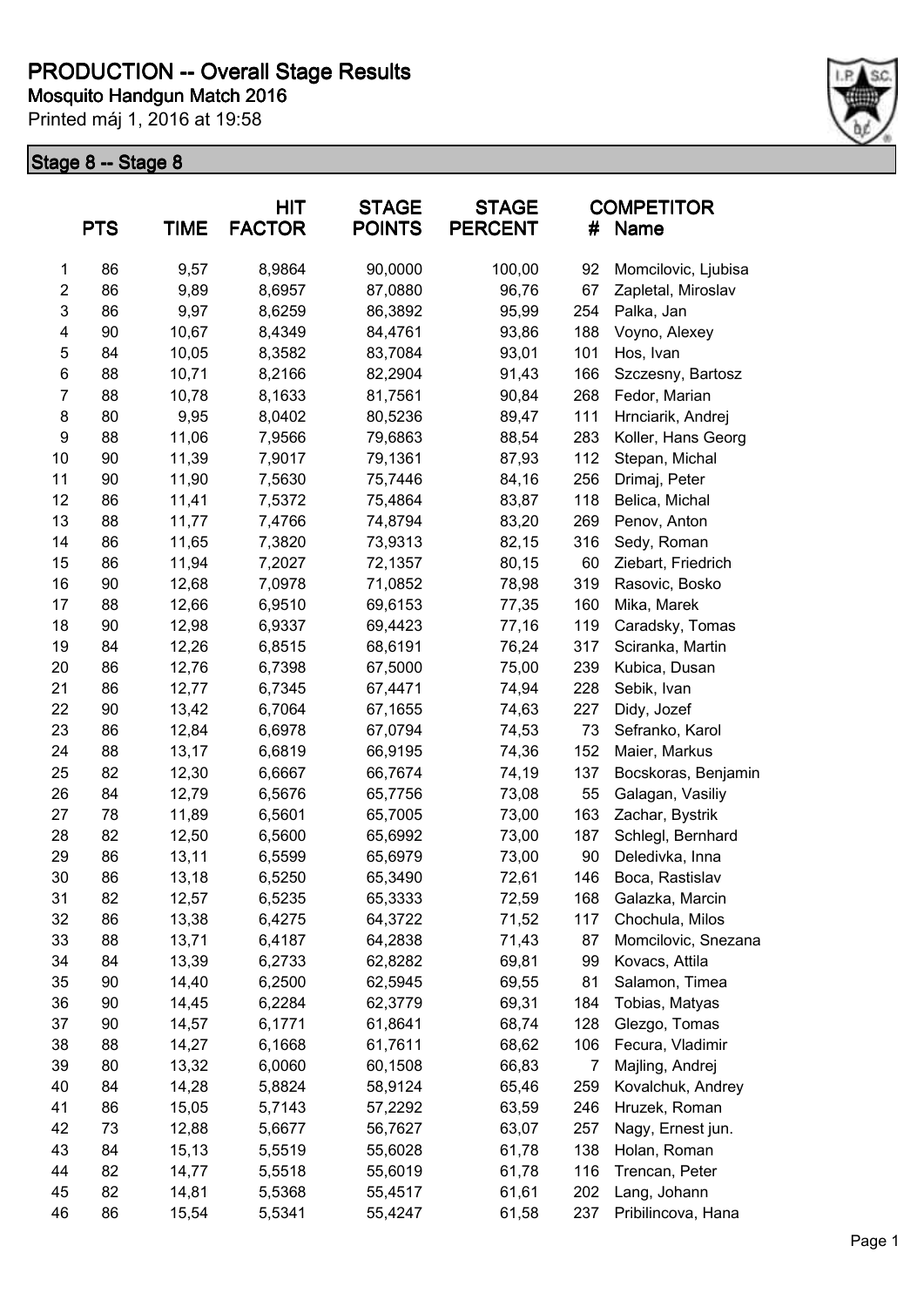

|    | <b>PTS</b> | <b>TIME</b> | <b>HIT</b><br><b>FACTOR</b> | <b>STAGE</b><br><b>POINTS</b> | <b>STAGE</b><br><b>PERCENT</b> | #   | <b>COMPETITOR</b><br>Name |
|----|------------|-------------|-----------------------------|-------------------------------|--------------------------------|-----|---------------------------|
| 47 | 86         | 15,56       | 5,5270                      | 55,3535                       | 61,50                          | 230 | Velic, Miroslav           |
| 48 | 86         | 16,20       | 5,3086                      | 53,1667                       | 59,07                          | 48  | Kociolek, Jacek           |
| 49 | 86         | 16,85       | 5,1039                      | 51,1157                       | 56,80                          | 281 | Gaberscik, Andreas        |
| 50 | 86         | 17,00       | 5,0588                      | 50,6647                       | 56,29                          | 56  | Brunner, Herbert          |
| 51 | 86         | 17,04       | 5,0469                      | 50,5458                       | 56,16                          | 224 | Potts, Stephen            |
| 52 | 69         | 13,96       | 4,9427                      | 49,5016                       | 55,00                          | 204 | Schmidt, Jurgen           |
| 53 | 78         | 16,26       | 4,7970                      | 48,0430                       | 53,38                          | 44  | Misik, Peter              |
| 54 | 71         | 14,85       | 4,7811                      | 47,8837                       | 53,20                          | 29  | Radolec, Michal           |
| 55 | 86         | 18,06       | 4,7619                      | 47,6910                       | 52,99                          | 114 | Hrabaj, Marian            |
| 56 | 86         | 18,09       | 4,7540                      | 47,6119                       | 52,90                          | 14  | Gangler, Csaba            |
| 57 | 84         | 17,67       | 4,7538                      | 47,6101                       | 52,90                          | 229 | Foltan, Stanislav         |
| 58 | 63         | 13,37       | 4,7120                      | 47,1917                       | 52,44                          | 97  | Panachev, Leonid          |
| 59 | 82         | 17,45       | 4,6991                      | 47,0624                       | 52,29                          | 209 | Plank, Gerhard            |
| 60 | 56         | 12,09       | 4,6319                      | 46,3893                       | 51,54                          | 85  | Shevchenko, Sergeii       |
| 61 | 73         | 15,77       | 4,6290                      | 46,3604                       | 51,51                          | 297 | Chlebovcova, Zuzana       |
| 62 | 88         | 19,02       | 4,6267                      | 46,3370                       | 51,49                          | 121 | Gerek, Matus              |
| 63 | 80         | 17,33       | 4,6163                      | 46,2325                       | 51,37                          | 292 | Belme, Attila             |
| 64 | 80         | 17,40       | 4,5977                      | 46,0465                       | 51,16                          | 194 | Lazorik, Maros            |
| 65 | 82         | 17,96       | 4,5657                      | 45,7260                       | 50,81                          | 159 | Kwintkiewicz, Adam        |
| 66 | 71         | 16,00       | 4,4375                      | 44,4421                       | 49,38                          | 89  | Lazarevic, Dejan          |
| 67 | 82         | 18,61       | 4,4062                      | 44,1289                       | 49,03                          | 210 | Reiter, Doris             |
| 68 | 78         | 17,98       | 4,3382                      | 43,4471                       | 48,27                          | 221 | Deuchar, Russ             |
| 69 | 82         | 18,93       | 4,3317                      | 43,3830                       | 48,20                          | 220 | Ambrus, Oliver            |
| 70 | 67         | 16,01       | 4,1849                      | 41,9121                       | 46,57                          | 95  | Manolevski, Michael       |
| 71 | 88         | 22,16       | 3,9711                      | 39,7712                       | 44,19                          | 141 | Knapek, Matej             |
| 72 | 63         | 16,35       | 3,8532                      | 38,5904                       | 42,88                          | 190 | Czuczor, Zsolt            |
| 73 | 71         | 18,66       | 3,8049                      | 38,1068                       | 42,34                          | 169 | Bonk, Adrian              |
| 74 | 65         | 17,43       | 3,7292                      | 37,3484                       | 41,50                          | 232 | Parak, Dominik            |
| 75 | 73         | 22,58       | 3,2329                      | 32,3784                       | 35,98                          | 240 | Novotna, Marta            |
| 76 | 56         | 18,24       | 3,0702                      | 30,7482                       | 34,16                          | 206 | Danzer, Robert            |
| 77 | 75         | 25,50       | 2,9412                      | 29,4562                       | 32,73                          | 279 | Kolomyjski, Tomasz        |
| 78 | 52         | 21,46       | 2,4231                      | 24,2678                       | 26,96                          | 3   | Bopkova, Eniko            |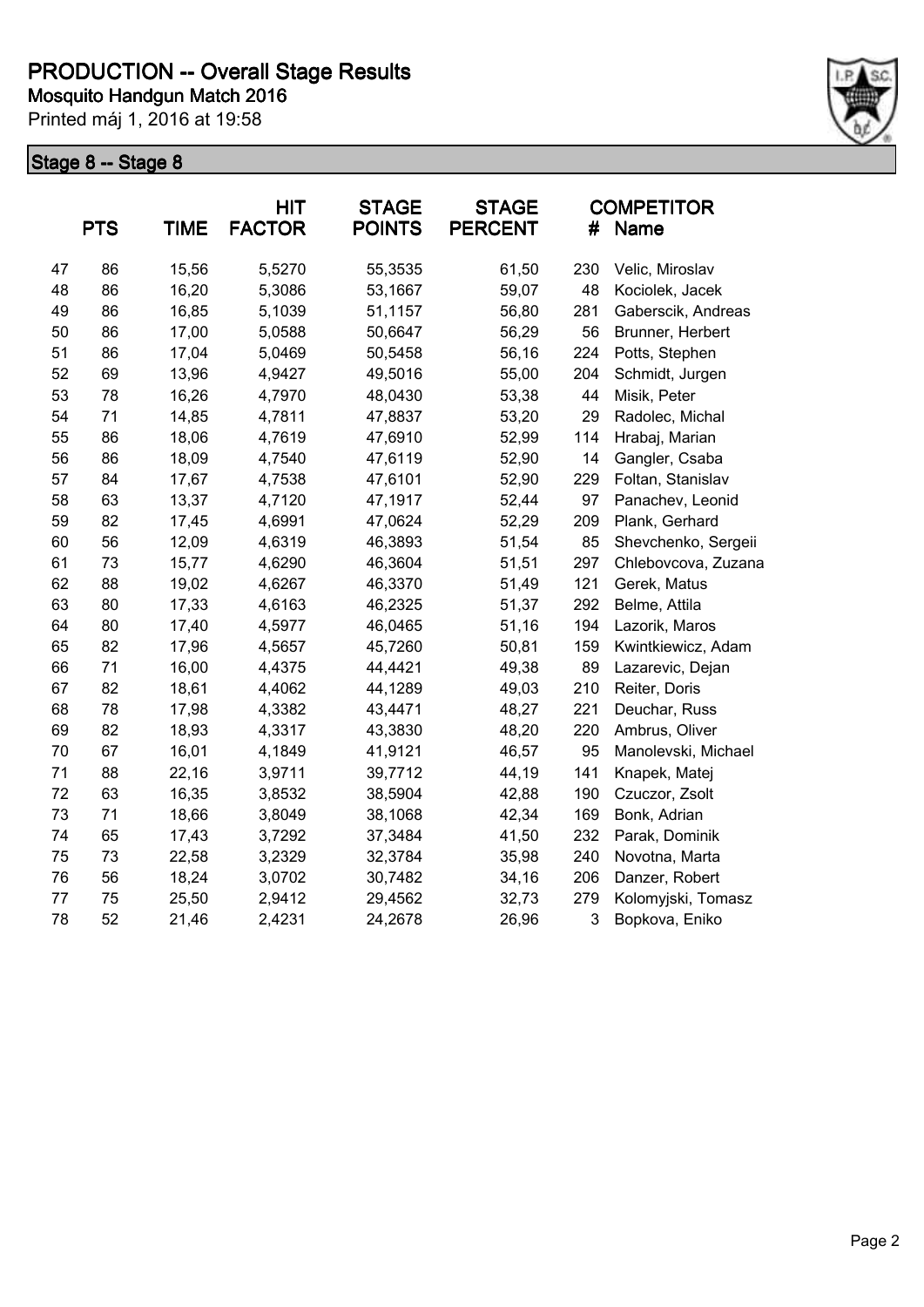

|                | <b>PTS</b> | <b>TIME</b> | <b>HIT</b><br><b>FACTOR</b> | <b>STAGE</b><br><b>POINTS</b> | <b>STAGE</b><br><b>PERCENT</b> | #   | <b>COMPETITOR</b><br><b>Name</b> |
|----------------|------------|-------------|-----------------------------|-------------------------------|--------------------------------|-----|----------------------------------|
| 1              | 86         | 12,35       | 6,9636                      | 90,0000                       | 100,00                         | 278 | Fischer, Christoph               |
| $\overline{2}$ | 88         | 13,90       | 6,3309                      | 81,8237                       | 90,92                          | 238 | Breitler, Christian              |
| 3              | 86         | 14,36       | 5,9889                      | 77,4025                       | 86,00                          | 293 | Linke, Gunter                    |
| 4              | 90         | 16,42       | 5,4811                      | 70,8403                       | 78,71                          | 62  | Fers, Sandor                     |
| 5              | 90         | 17,05       | 5,2786                      | 68,2227                       | 75,80                          | 222 | Bakonyi, Andras                  |
| 6              | 90         | 17,93       | 5,0195                      | 64,8744                       | 72,08                          | 217 | Weghofer, Peter                  |
| 7              | 86         | 17,41       | 4,9397                      | 63,8426                       | 70,94                          | 40  | Sotet, Gabor                     |
| 8              | 84         | 17,06       | 4,9238                      | 63,6372                       | 70,71                          | 296 | Howell, Kevin                    |
| 9              | 86         | 18,17       | 4,7331                      | 61,1723                       | 67,97                          | 122 | Vnucko, Jan                      |
| 10             | 67         | 14,71       | 4,5547                      | 58,8672                       | 65,41                          | 179 | Huber, Max                       |
| 11             | 78         | 17,49       | 4,4597                      | 57,6389                       | 64,04                          | 231 | Vogel, Michael                   |
| 12             | 88         | 23,99       | 3,6682                      | 47,4093                       | 52,68                          | 214 | Farkas, Robert                   |
| 13             | 90         | 25,47       | 3,5336                      | 45,6693                       | 50,74                          | 24  | Regenyi, Kund                    |
| 14             | 86         | 26,18       | 3,2850                      | 42,4561                       | 47,17                          | 205 | Koenigsberger, Marcus            |
| 15             | 63         | 25,27       | 2,4931                      | 32,2215                       | 35,80                          | 37  | Low, Szabolcs                    |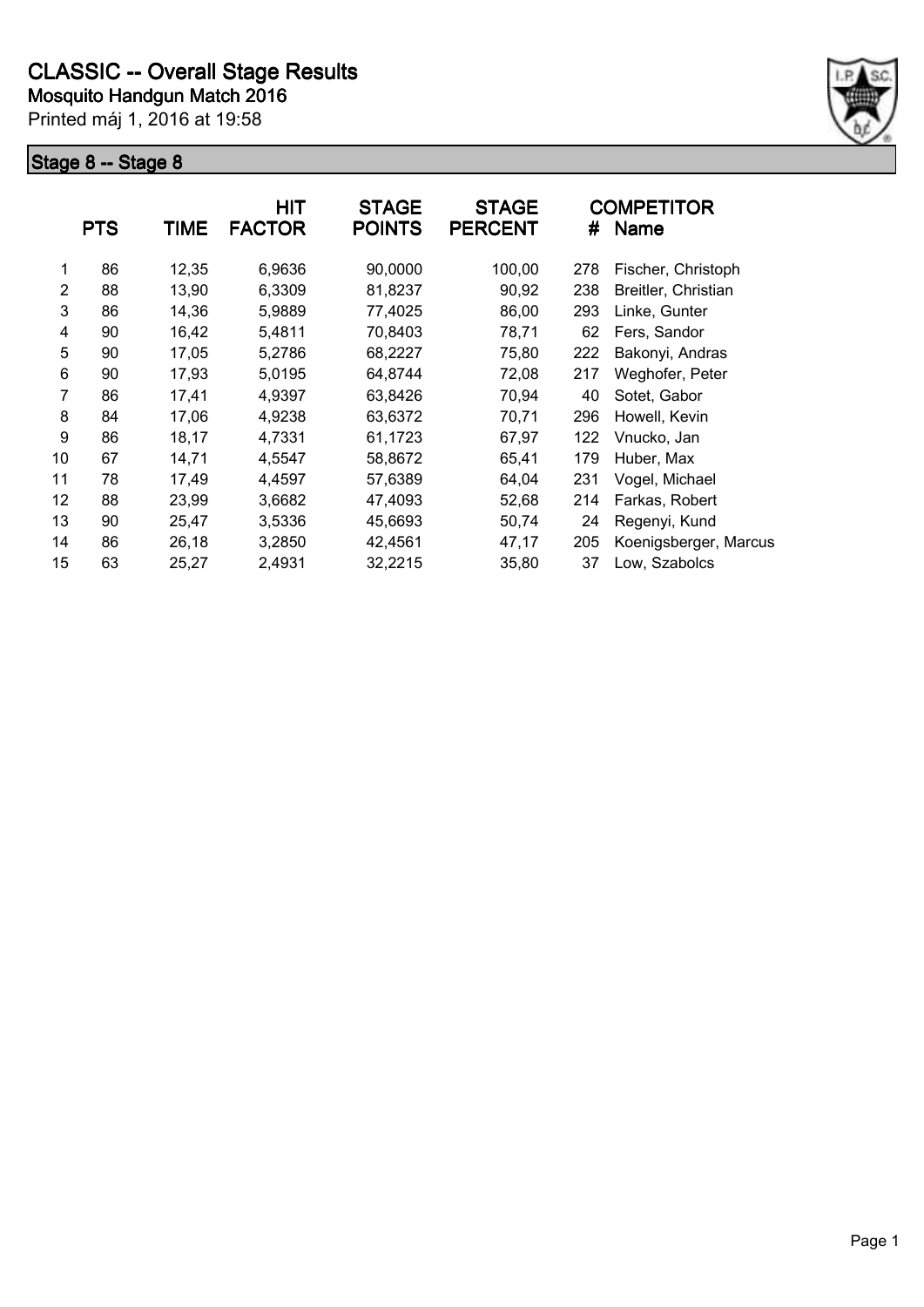

|   | <b>PTS</b> | TIME  | <b>HIT</b><br><b>FACTOR</b> | <b>STAGE</b><br><b>POINTS</b> | <b>STAGE</b><br><b>PERCENT</b> | #   | <b>COMPETITOR</b><br><b>Name</b> |
|---|------------|-------|-----------------------------|-------------------------------|--------------------------------|-----|----------------------------------|
|   | 88         | 15.21 | 5,7857                      | 90,0000                       | 100,00                         | 208 | Reiter, Gerald                   |
| 2 | 86         | 19,14 | 4,4932                      | 69,8949                       | 77,66                          | 94  | Ladic, Tibor                     |
| 3 | 89         | 20,94 | 4,2502                      | 66,1154                       | 73,46                          | 96  | Barta, Ondrej                    |
| 4 | 89         | 23,58 | 3,7744                      | 58,7131                       | 65,24                          | 170 | Potuckova, Ludmila               |
| 5 | 88         | 24,88 | 3,5370                      | 55,0201                       | 61,13                          | 83  | Kotrous, Pavel                   |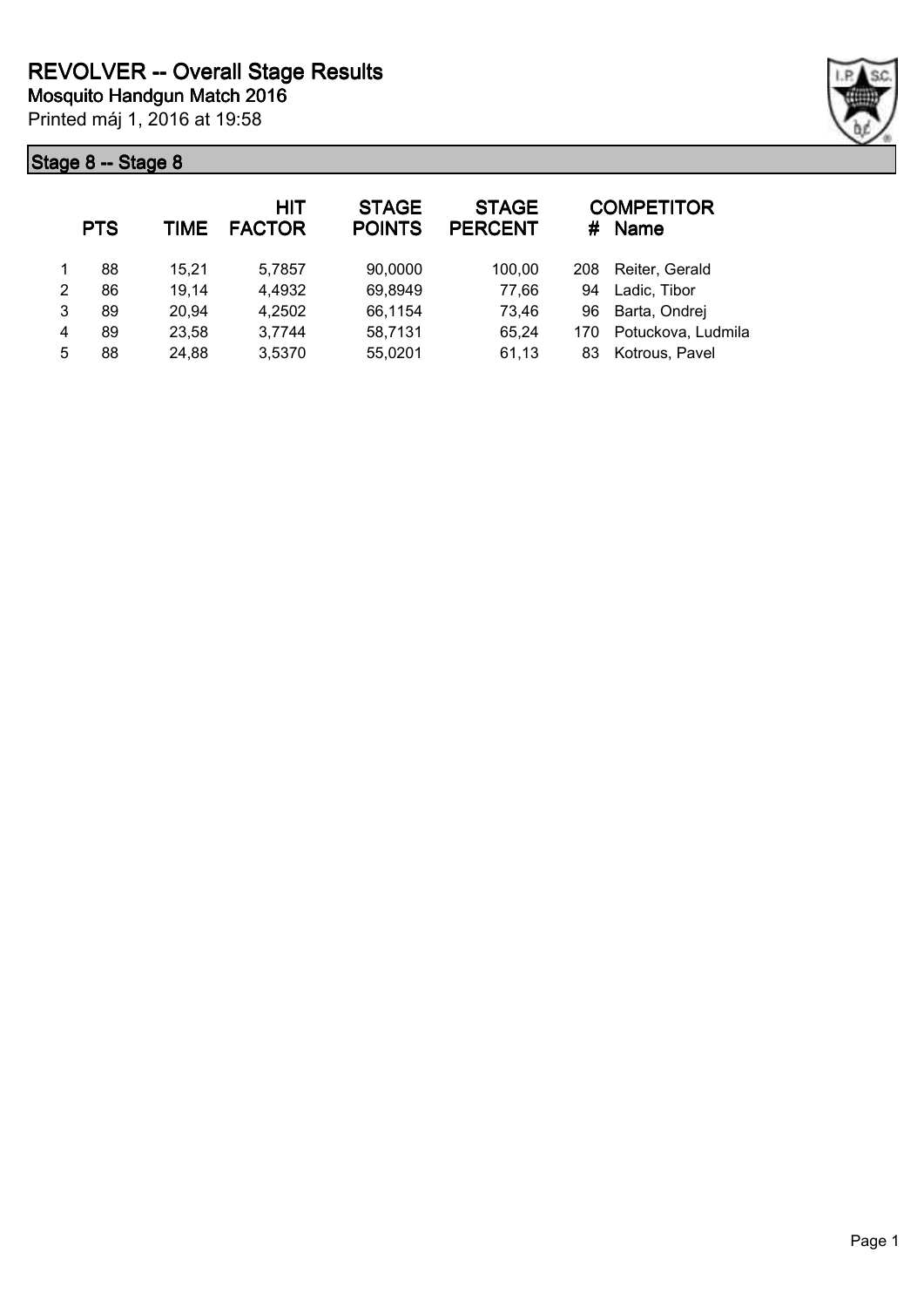

| <b>PTS</b>     |     | <b>HIT</b><br><b>FACTOR</b><br><b>TIME</b> |        | <b>STAGE</b><br><b>POINTS</b> | <b>STAGE</b><br><b>PERCENT</b> | #   | <b>COMPETITOR</b><br><b>Name</b> |
|----------------|-----|--------------------------------------------|--------|-------------------------------|--------------------------------|-----|----------------------------------|
| 1              | 145 | 19,59                                      | 7,4017 | 150,0000                      | 100,00                         | 103 | Pavlik, Jan                      |
| $\overline{c}$ | 145 | 20,38                                      | 7,1148 | 144,1855                      | 96,12                          | 104 | Havlicek, Miroslav               |
| 3              | 147 | 21,18                                      | 6,9405 | 140,6530                      | 93,77                          | 153 | Henes, Zdenek                    |
| 4              | 149 | 21,56                                      | 6,9109 | 140,0539                      | 93,37                          | 255 | Nagy, Ernest                     |
| 5              | 142 | 21,28                                      | 6,6729 | 135,2304                      | 90,15                          | 109 | Pijacek, Petr                    |
| 6              | 144 | 22,78                                      | 6,3213 | 128,1051                      | 85,40                          | 58  | Cislak, Gabriel                  |
| 7              | 143 | 22,74                                      | 6,2885 | 127,4393                      | 84,96                          | 303 | Behal, Jiri                      |
| 8              | 146 | 23,62                                      | 6,1812 | 125,2653                      | 83,51                          | 144 | Horinek, Milos                   |
| 9              | 148 | 24,08                                      | 6,1462 | 124,5555                      | 83,04                          | 143 | Sustrova, Katerina               |
| 10             | 142 | 23,37                                      | 6,0762 | 123,1367                      | 82,09                          | 171 | Schafer, Markus                  |
| 11             | 143 | 23,75                                      | 6,0211 | 122,0198                      | 81,35                          | 291 | Kneringer, Mario                 |
| 12             | 150 | 25,41                                      | 5,9032 | 119,6312                      | 79,75                          | 22  | Szabo, Alexander                 |
| 13             | 145 | 25,92                                      | 5,5941 | 113,3680                      | 75,58                          | 98  | Hiebler, Wolfram                 |
| 14             | 145 | 26,22                                      | 5,5301 | 112,0709                      | 74,71                          | 287 | Weber, Gunter                    |
| 15             | 129 | 24,64                                      | 5,2354 | 106,0979                      | 70,73                          | 183 | Schafer, Hans Peter              |
| 16             | 145 | 27,93                                      | 5,1916 | 105,2094                      | 70,14                          | 201 | Eisl, Alexander                  |
| 17             | 149 | 28,83                                      | 5,1682 | 104,7368                      | 69,82                          | 113 | Barancik, Ivan                   |
| 18             | 142 | 27,78                                      | 5,1116 | 103,5890                      | 69,06                          | 290 | Steurer, Margit                  |
| 19             | 147 | 29,05                                      | 5,0602 | 102,5484                      | 68,37                          | 294 | Slama, Claus                     |
| 20             | 133 | 26,74                                      | 4,9738 | 100,7971                      | 67,20                          | 86  | Gromov, Andrej                   |
| 21             | 144 | 29,47                                      | 4,8863 | 99,0239                       | 66,02                          | 273 | Czarnecki, Rafal                 |
| 22             | 148 | 31,05                                      | 4,7665 | 96,5957                       | 64,40                          | 66  | Praschinger, Edgar               |
| 23             | 148 | 31,05                                      | 4,7665 | 96,5957                       | 64,40                          | 280 | Golisz, Marcin                   |
| 24             | 140 | 30,82                                      | 4,5425 | 92,0562                       | 61,37                          | 314 | Kolarits, Peter                  |
| 25             | 144 | 31,85                                      | 4,5212 | 91,6243                       | 61,08                          | 105 | Schwanneke, Roland               |
| 26             | 148 | 32,91                                      | 4,4971 | 91,1363                       | 60,76                          | 211 | Soucek Raedler, Walter           |
| 27             | 134 | 30,25                                      | 4,4298 | 89,7712                       | 59,85                          | 295 | Leutgeb, Ralph                   |
| 28             | 141 | 32,19                                      | 4,3802 | 88,7679                       | 59,18                          | 65  | Cislak, Miloslav                 |
| 29             | 142 | 32,75                                      | 4,3359 | 87,8688                       | 58,58                          | 59  | IIc, Helmut                      |
| 30             | 142 | 33,44                                      | 4,2464 | 86,0557                       | 57,37                          | 34  | Grac, Robert                     |
| 31             | 143 | 33,96                                      | 4,2108 | 85,3348                       | 56,89                          | 312 | Plzak, Jiri                      |
| 32             | 133 | 31,78                                      | 4,1850 | 84,8116                       | 56,54                          | 207 | Dvorak, Andrea                   |
| 33             | 141 | 35,23                                      | 4,0023 | 81,1081                       | 54,07                          | 192 | Golab, Tadeusz                   |
| 34             | 143 | 36,84                                      | 3,8817 | 78,6637                       | 52,44                          | 139 | Markevicius, Kestas              |
| 35             | 142 | 37,51                                      | 3,7857 | 76,7183                       | 51,15                          | 248 | Vaclavik, Rostislav              |
| 36             | 148 | 39,60                                      | 3,7374 | 75,7398                       | 50,49                          | 285 | Lennert, Adam                    |
| 37             | 146 | 40,45                                      | 3,6094 | 73,1462                       | 48,76                          | 298 | Likavec, Martin                  |
| 38             | 101 | 29,22                                      | 3,4565 | 70,0485                       | 46,70                          | 52  | Gerencser, Miklos                |
| 39             | 149 | 43,98                                      | 3,3879 | 68,6576                       | 45,77                          | 178 | Reifferscheidt, Frank            |
| 40             | 139 | 42,12                                      | 3,3001 | 66,8781                       | 44,59                          | 288 | Toth-Pogats, Sandra              |
| 41             | 145 | 46,17                                      | 3,1406 | 63,6452                       | 42,43                          | 18  | Geerts, Hans                     |
| 42             | 132 | 42,57                                      | 3,1008 | 62,8388                       | 41,89                          | 127 | Tomek, Petr                      |
| 43             | 143 | 54,88                                      | 2,6057 | 52,8056                       | 35,20                          | 124 | Tomek, Jan                       |
| 44             | 85  | 44,33                                      | 1,9174 | 38,8579                       | 25,91                          | 46  | Horvat, Ede                      |
| 45             | 72  | 53,55                                      | 1,3445 | 27,2478                       | 18,17                          | 236 | Siska, Milos                     |
|                |     |                                            |        |                               |                                |     |                                  |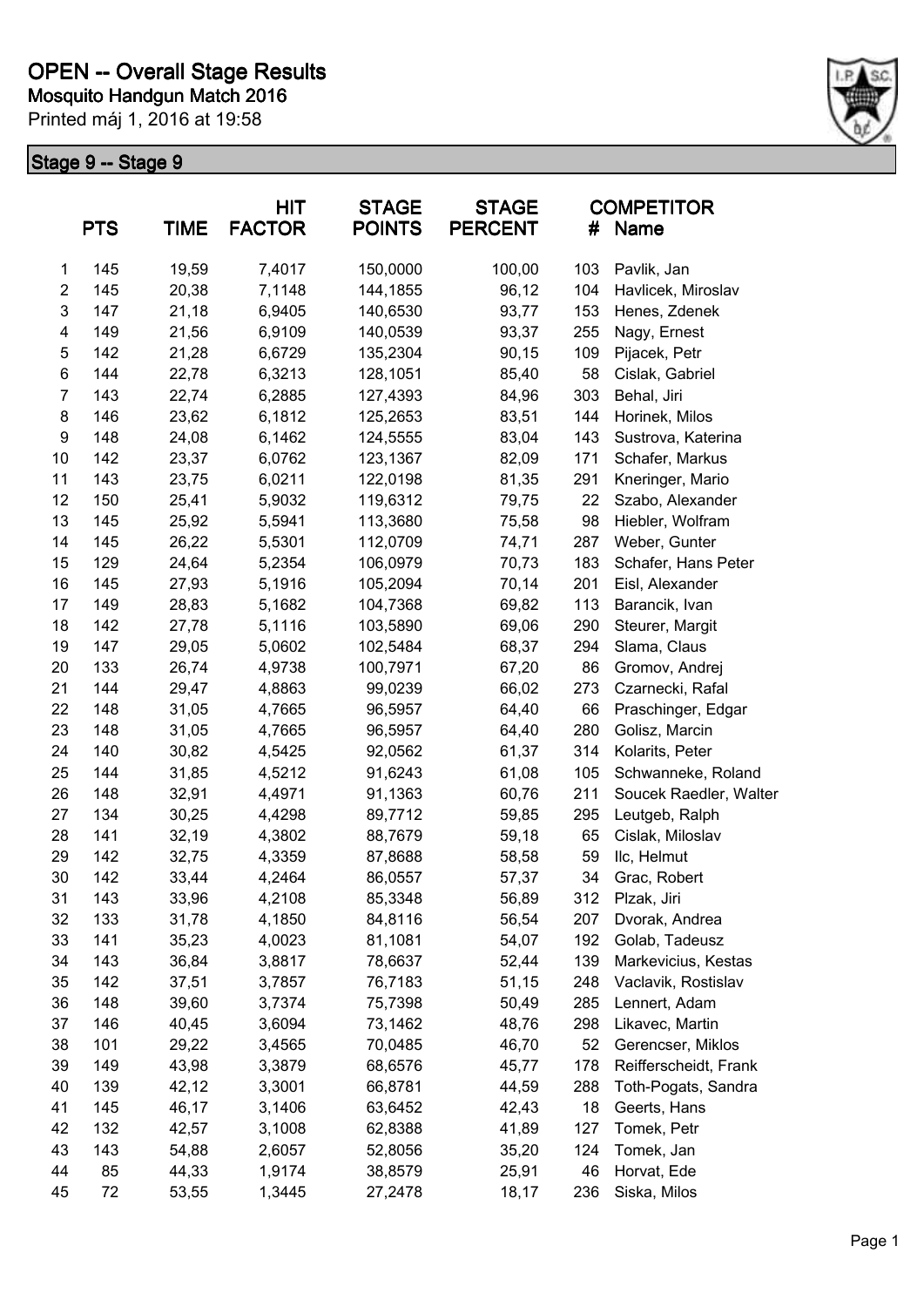

|                | <b>PTS</b> | <b>TIME</b> | HIT<br><b>FACTOR</b> | <b>STAGE</b><br><b>POINTS</b> | <b>STAGE</b><br><b>PERCENT</b> | #   | <b>COMPETITOR</b><br>Name |
|----------------|------------|-------------|----------------------|-------------------------------|--------------------------------|-----|---------------------------|
| $\mathbf{1}$   | 148        | 23,42       | 6,3194               | 150,0000                      | 100,00                         | 110 | Rakusan, Josef            |
| $\overline{c}$ | 140        | 22,84       | 6,1296               | 145,4951                      | 97,00                          | 267 | Znamenacek, Petr          |
| 3              | 147        | 25,13       | 5,8496               | 138,8485                      | 92,57                          | 78  | Batki, Gyorgy             |
| 4              | 140        | 24,55       | 5,7026               | 135,3608                      | 90,24                          | 212 | Stranz, Jurgen            |
| 5              | 148        | 27,00       | 5,4815               | 130,1111                      | 86,74                          | 70  | Pupala, Ondrej            |
| 6              | 136        | 25,55       | 5,3229               | 126,3469                      | 84,23                          | 80  | Miglecz, Gyula            |
| 7              | 142        | 27,17       | 5,2264               | 124,0553                      | 82,70                          | 82  | Gal, Tibor                |
| 8              | 150        | 29,66       | 5,0573               | 120,0429                      | 80,03                          | 76  | Szarvas, Peter            |
| 9              | 142        | 28,59       | 4,9668               | 117,8937                      | 78,60                          | 247 | Kubik, Karel              |
| 10             | 138        | 28,19       | 4,8954               | 116,1985                      | 77,47                          | 84  | Deledivka, Vitaliy        |
| 11             | 148        | 30,26       | 4,8909               | 116,0938                      | 77,40                          | 177 | Ciesielski, Marcin        |
| 12             | 142        | 29,14       | 4,8730               | 115,6685                      | 77,11                          | 77  | Szaszi, Csaba             |
| 13             | 148        | 31,89       | 4,6410               | 110,1599                      | 73,44                          | 9   | Klecanda, Kvido           |
| 14             | 146        | 31,74       | 4,5999               | 109,1849                      | 72,79                          | 151 | Vaclavik, Jaroslav        |
| 15             | 140        | 30,85       | 4,5381               | 107,7182                      | 71,81                          | 165 | Swierczek, Zbigniew       |
| 16             | 138        | 30,43       | 4,5350               | 107,6449                      | 71,76                          | 130 | Pitonak, Martin           |
| 17             | 146        | 32,33       | 4,5159               | 107,1923                      | 71,46                          | 57  | Bobaly, Mihaly            |
| 18             | 148        | 33,19       | 4,4592               | 105,8451                      | 70,56                          | 74  | Stanko, Pavol             |
| 19             | 138        | 31,41       | 4,3935               | 104,2864                      | 69,52                          | 218 | Sajgo, Zoltan             |
| 20             | 144        | 33,00       | 4,3636               | 103,5774                      | 69,05                          | 123 | Ecker, Karol              |
| 21             | 136        | 31,32       | 4,3423               | 103,0703                      | 68,71                          | 115 | Poliacik, Martin          |
| 22             | 144        | 33,30       | 4,3243               | 102,6443                      | 68,43                          | 225 | Dianics, Attila           |
| 23             | 131        | 30,43       | 4,3050               | 102,1847                      | 68,12                          | 244 | Stanko, Lubomir           |
| 24             | 142        | 33,03       | 4,2991               | 102,0460                      | 68,03                          | 234 | Turkova, Eva              |
| 25             | 138        | 32,29       | 4,2738               | 101,4443                      | 67,63                          | 302 | Kozak, Petr               |
| 26             | 145        | 34,25       | 4,2336               | 100,4902                      | 66,99                          | 21  | Szalai, Laszlo            |
| 27             | 133        | 32,46       | 4,0974               | 97,2567                       | 64,84                          | 54  | Lazovsky, Richard         |
| 28             | 144        | 35,44       | 4,0632               | 96,4462                       | 64,30                          | 39  | Kubacek, Petr             |
| 29             | 144        | 35,55       | 4,0506               | 96,1478                       | 64,10                          | 181 | Szegedi, Mark             |
| 30             | 140        | 34,64       | 4,0416               | 95,9327                       | 63,96                          | 136 | Velicko, Laurius          |
| 31             | 136        | 33,99       | 4,0012               | 94,9739                       | 63,32                          | 91  | Zolnay, Pavol             |
| 32             | 143        | 35,80       | 3,9944               | 94,8133                       | 63,21                          | 320 | Kurbatskikh, Vasily       |
| 33             | 141        | 35,40       | 3,9831               | 94,5436                       | 63,03                          | 135 | Potocky, Peter            |
| 34             | 140        | 35,98       | 3,8911               | 92,3599                       | 61,57                          | 36  | Skorvaga, Noro            |
| 35             | 135        | 34,78       | 3,8815               | 92,1341                       | 61,42                          | 71  | Hukel, Miroslav           |
| 36             | 148        | 38,58       | 3,8362               | 91,0575                       | 60,71                          | 75  | Mikula, Jozef             |
| 37             | 132        | 35,27       | 3,7426               | 88,8352                       | 59,22                          | 72  | Obermajer, Attila         |
| 38             | 144        | 38,52       | 3,7383               | 88,7345                       | 59,16                          | 38  | Zakupszky, Gabor          |
| 39             | 140        | 37,92       | 3,6920               | 87,6347                       | 58,42                          | 233 | Bulko, Peter              |
| 40             | 127        | 34,48       | 3,6833               | 87,4285                       | 58,29                          | 147 | Zarubova, Marketa         |
| 41             | 142        | 38,77       | 3,6626               | 86,9379                       | 57,96                          | 258 | Zhuralev, Andrey          |
| 42             | 142        | 38,88       | 3,6523               | 86,6919                       | 57,79                          | 93  | Zolnay, Anna              |
| 43             | 119        | 32,66       | 3,6436               | 86,4863                       | 57,66                          | 306 | Sliva, Tomas              |
| 44             | 142        | 39,15       | 3,6271               | 86,0940                       | 57,40                          | 289 | Kwiatkowski, Roland       |
| 45             | 120        | 33,35       | 3,5982               | 85,4086                       | 56,94                          | 142 | Berger, Rene              |
| 46             | 142        | 39,70       | 3,5768               | 84,9013                       | 56,60                          | 186 | Lesko, Eva                |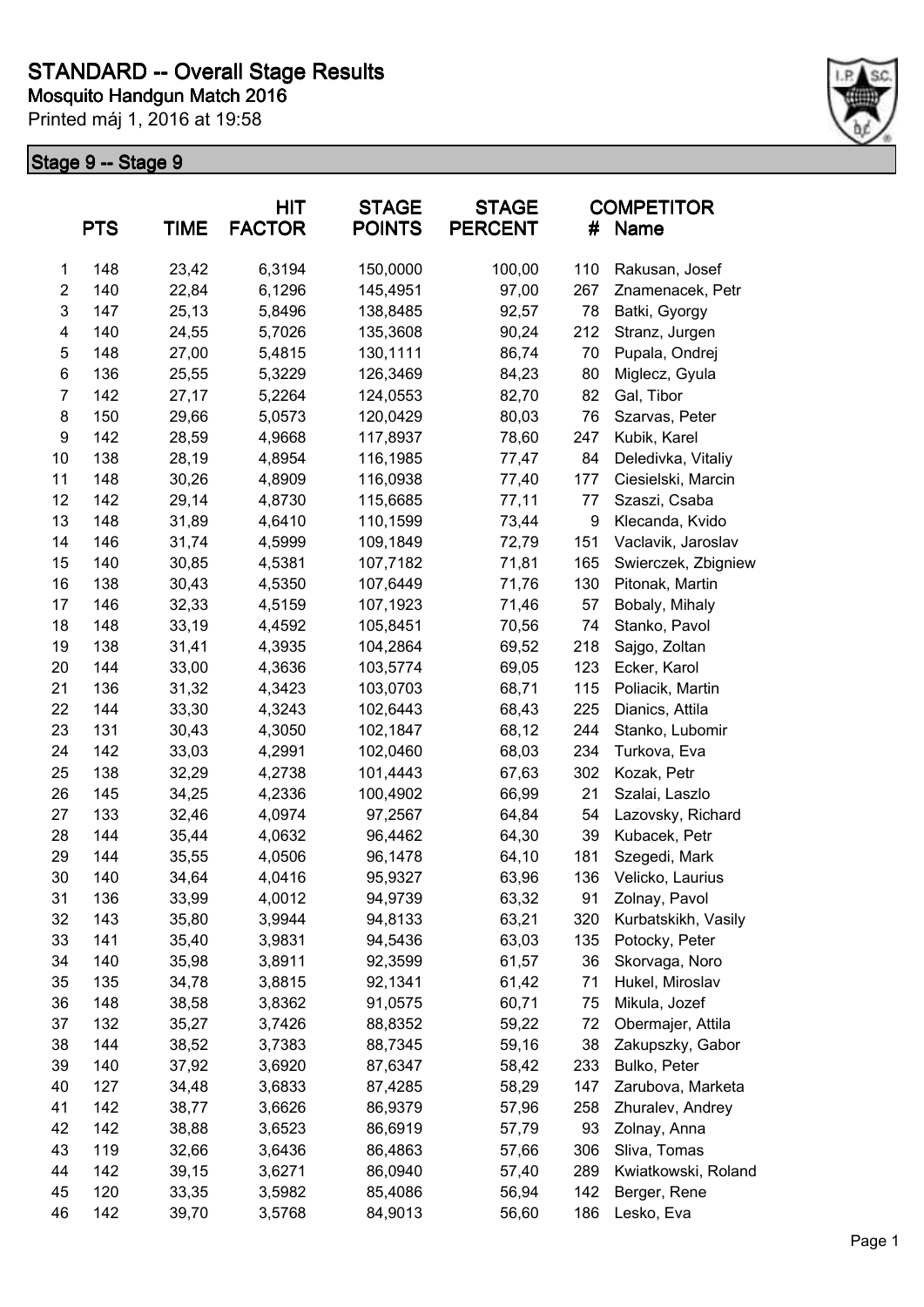

|    | <b>PTS</b> | <b>HIT</b><br><b>TIME</b><br><b>FACTOR</b> |        | <b>STAGE</b><br><b>POINTS</b> | <b>STAGE</b><br><b>PERCENT</b> | <b>COMPETITOR</b><br>#<br>Name |                        |  |
|----|------------|--------------------------------------------|--------|-------------------------------|--------------------------------|--------------------------------|------------------------|--|
| 47 | 132        | 37,01                                      | 3,5666 | 84,6586                       | 56,44                          | 173                            | Simon, Laszlo          |  |
| 48 | 134        | 38,18                                      | 3,5097 | 83,3077                       | 55,54                          | 53                             | Bodo, Katalin          |  |
| 49 | 148        | 42,99                                      | 3,4427 | 81,7167                       | 54,48                          | 155                            | Havranek, Rostislav    |  |
| 50 | 143        | 41,91                                      | 3,4121 | 80,9906                       | 53,99                          | 270                            | Beres, Krzysztof       |  |
| 51 | 118        | 35,42                                      | 3,3315 | 79,0770                       | 52,72                          | 10                             | Kovac, Ondrej          |  |
| 52 | 140        | 42,30                                      | 3,3097 | 78,5605                       | 52,37                          | 167                            | Vavrek, Adrian         |  |
| 53 | 138        | 42,01                                      | 3,2849 | 77,9727                       | 51,98                          | 68                             | Solyom, Oliver         |  |
| 54 | 130        | 40,41                                      | 3,2170 | 76,3609                       | 50,91                          | 150                            | Soustar, Ivo           |  |
| 55 | 132        | 41,68                                      | 3,1670 | 75,1731                       | 50,12                          | 235                            | Siska, Michal          |  |
| 56 | 146        | 46,46                                      | 3,1425 | 74,5916                       | 49,73                          | 223                            | Szabo, Karoly          |  |
| 57 | 146        | 46,94                                      | 3,1104 | 73,8289                       | 49,22                          | 301                            | Kominek, Jiri          |  |
| 58 | 140        | 45,70                                      | 3,0635 | 72,7157                       | 48,48                          | 271                            | Tabaszevska, Agnieszka |  |
| 59 | 125        | 41,07                                      | 3,0436 | 72,2440                       | 48,16                          | 313                            | Horacek, Lukas         |  |
| 60 | 116        | 38,35                                      | 3,0248 | 71,7975                       | 47,86                          | 61                             | Strasser, Elisabeth    |  |
| 61 | 140        | 46,29                                      | 3,0244 | 71,7889                       | 47,86                          | 241                            | Porubsky, Miroslav     |  |
| 62 | 132        | 43,98                                      | 3,0014 | 71,2418                       | 47,49                          | 49                             | Kebo, Vekoslav         |  |
| 63 | 142        | 48,88                                      | 2,9051 | 68,9562                       | 45,97                          | 41                             | Kormanyos, Maria       |  |
| 64 | 112        | 39,26                                      | 2,8528 | 67,7149                       | 45,14                          | 120                            | Zelinsky, Tibor        |  |
| 65 | 116        | 41,02                                      | 2,8279 | 67,1241                       | 44,75                          | 126                            | Prinosil, Jan          |  |
| 66 | 140        | 50,95                                      | 2,7478 | 65,2229                       | 43,48                          | 64                             | Bicsak, Laszlo Andras  |  |
| 67 | 138        | 51,32                                      | 2,6890 | 63,8277                       | 42,55                          | 31                             | Kocian, Norbert        |  |
| 68 | 102        | 38,04                                      | 2,6814 | 63,6467                       | 42,43                          | 158                            | Pawlik, Celina         |  |
| 69 | 136        | 51,72                                      | 2,6295 | 62,4161                       | 41,61                          | 311                            | Konvicny, Lumir        |  |
| 70 | 134        | 50,96                                      | 2,6295 | 62,4154                       | 41,61                          | 172                            | Kiss, Tamas Istvan     |  |
| 71 | 119        | 45,75                                      | 2,6011 | 61,7408                       | 41,16                          | 28                             | Entl, Libor            |  |
| 72 | 138        | 53,10                                      | 2,5989 | 61,6880                       | 41,13                          | 308                            | Konvicna, Ruzena       |  |
| 73 | 123        | 47,94                                      | 2,5657 | 60,9009                       | 40,60                          | 219                            | Kiss, Gabor            |  |
| 74 | 144        | 57,11                                      | 2,5214 | 59,8504                       | 39,90                          | 176                            | Bicskei, Bea           |  |
| 75 | 96         | 41,11                                      | 2,3352 | 55,4294                       | 36,95                          | 23                             | Sirk, Julius           |  |
| 76 | 125        | 54,37                                      | 2,2991 | 54,5717                       | 36,38                          | 154                            | Bures, Vitezslav       |  |
| 77 | 141        | 63,18                                      | 2,2317 | 52,9732                       | 35,32                          | 307                            | Zalejsky, Rostislav    |  |
| 78 | 121        | 54,92                                      | 2,2032 | 52,2963                       | 34,86                          | 125                            | Nemec, Bronislav       |  |
| 79 | 95         | 43,62                                      | 2,1779 | 51,6957                       | 34,46                          | 164                            | Stepniewicz, Hubert    |  |
| 80 | 138        | 65,46                                      | 2,1082 | 50,0403                       | 33,36                          | 318                            | Danek, Lukas           |  |
| 81 | 122        | 62,72                                      | 1,9452 | 46,1711                       | 30,78                          | 15                             | Haviarova, Janette     |  |
| 82 | 106        | 55,00                                      | 1,9273 | 45,7467                       | 30,50                          | 4                              | Noga, Tadeusz          |  |
| 83 | 132        | 72,94                                      | 1,8097 | 42,9561                       | 28,64                          | 185                            | Barta, Aliz            |  |
| 84 | 134        | 81,30                                      | 1,6482 | 39,1229                       | 26,08                          | 182                            | Szegedi, Bence         |  |
| 85 | 139        | 94,91                                      | 1,4645 | 34,7632                       | 23,18                          | 17                             | Koos, Zoltan           |  |
| 86 | 40         | 54,31                                      | 0,7365 | 17,4822                       | 11,65                          | 35                             | Pazourkova, Eva        |  |
| 87 | 0          | 0,00                                       | 0,0000 | 0,0000                        | 0,00                           | 148                            | Dabrowski, Darek       |  |
| 88 | 0          | 40,23                                      | 0,0000 | 0,0000                        | 0,00                           | 88                             | Kotrousova, Denisa     |  |
| 89 | 0          | 0,00                                       | 0,0000 | 0,0000                        | 0,00                           | 27                             | Entl, Zdenek           |  |
| 90 | 0          | 0,00                                       | 0,0000 | 0,0000                        | 0,00                           | 315                            | Toth, Zoltan           |  |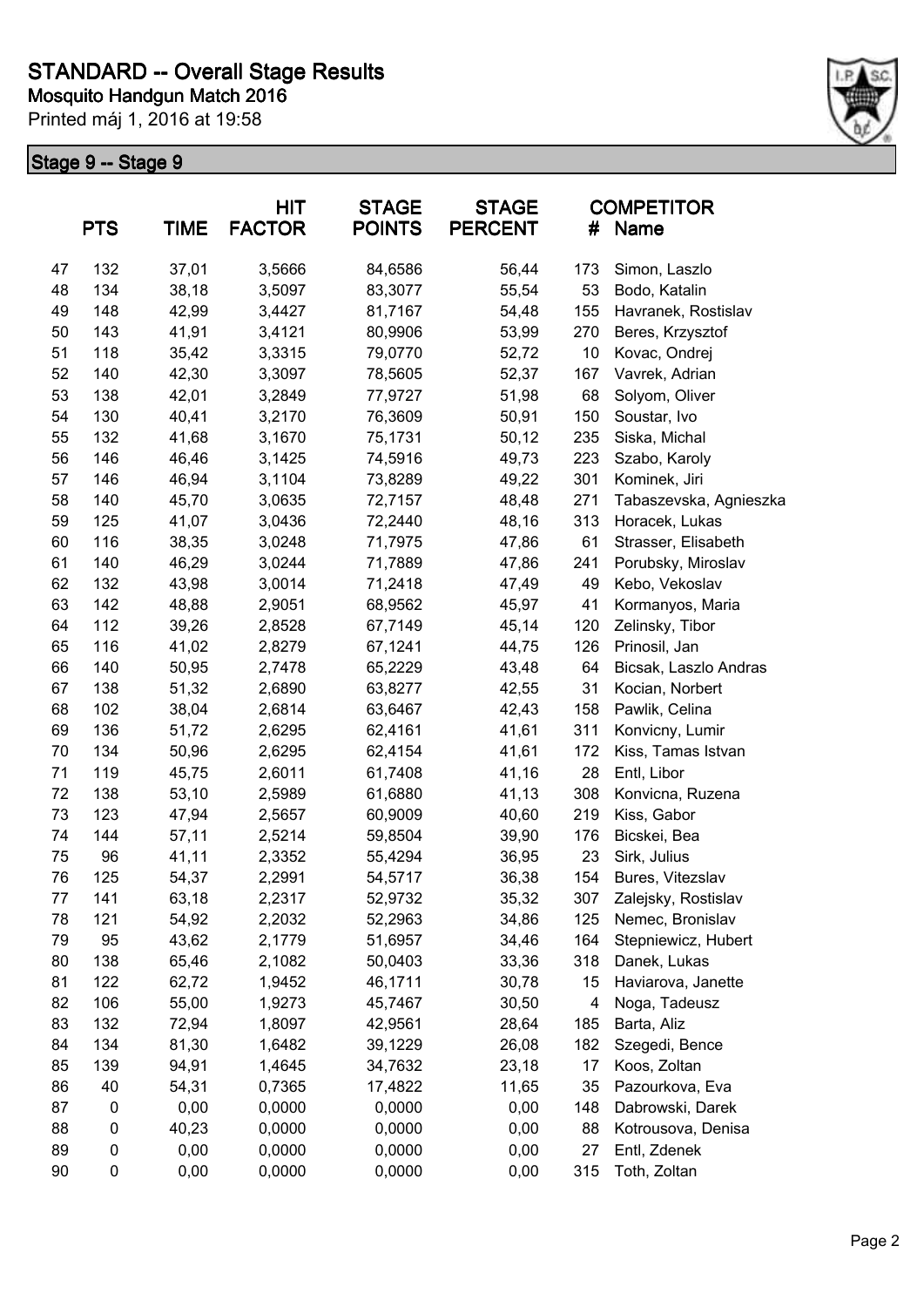

|                | <b>PTS</b> | <b>TIME</b> | HIT<br><b>FACTOR</b> | <b>STAGE</b><br><b>POINTS</b> | <b>STAGE</b><br><b>PERCENT</b> | #   | <b>COMPETITOR</b><br>Name |
|----------------|------------|-------------|----------------------|-------------------------------|--------------------------------|-----|---------------------------|
| 1              | 142        | 22,22       | 6,3906               | 150,0000                      | 100,00                         | 92  | Momcilovic, Ljubisa       |
| $\overline{c}$ | 146        | 25,44       | 5,7390               | 134,7047                      | 89,80                          | 67  | Zapletal, Miroslav        |
| 3              | 150        | 27,03       | 5,5494               | 130,2543                      | 86,84                          | 283 | Koller, Hans Georg        |
| 4              | 146        | 26,35       | 5,5408               | 130,0527                      | 86,70                          | 254 | Palka, Jan                |
| 5              | 142        | 25,72       | 5,5210               | 129,5879                      | 86,39                          | 268 | Fedor, Marian             |
| 6              | 148        | 27,25       | 5,4312               | 127,4800                      | 84,99                          | 101 | Hos, Ivan                 |
| $\overline{7}$ | 133        | 25,36       | 5,2445               | 123,0975                      | 82,07                          | 112 | Stepan, Michal            |
| 8              | 142        | 27,58       | 5,1487               | 120,8484                      | 80,57                          | 316 | Sedy, Roman               |
| 9              | 142        | 27,71       | 5,1245               | 120,2815                      | 80,19                          | 166 | Szczesny, Bartosz         |
| 10             | 138        | 27,17       | 5,0791               | 119,2165                      | 79,48                          | 111 | Hrnciarik, Andrej         |
| 11             | 129        | 25,60       | 5,0391               | 118,2760                      | 78,85                          | 269 | Penov, Anton              |
| 12             | 144        | 28,79       | 5,0017               | 117,3999                      | 78,27                          | 188 | Voyno, Alexey             |
| 13             | 140        | 28,17       | 4,9698               | 116,6509                      | 77,77                          | 160 | Mika, Marek               |
| 14             | 140        | 28,77       | 4,8662               | 114,2182                      | 76,15                          | 106 | Fecura, Vladimir          |
| 15             | 132        | 27,28       | 4,8387               | 113,5734                      | 75,72                          | 256 | Drimaj, Peter             |
| 16             | 134        | 27,74       | 4,8306               | 113,3823                      | 75,59                          | 168 | Galazka, Marcin           |
| 17             | 142        | 30,37       | 4,6757               | 109,7465                      | 73,16                          | 228 | Sebik, Ivan               |
| 18             | 138        | 29,69       | 4,6480               | 109,0978                      | 72,73                          | 97  | Panachev, Leonid          |
| 19             | 146        | 31,90       | 4,5768               | 107,4259                      | 71,62                          | 239 | Kubica, Dusan             |
| 20             | 136        | 29,76       | 4,5699               | 107,2637                      | 71,51                          | 163 | Zachar, Bystrik           |
| 21             | 125        | 27,49       | 4,5471               | 106,7290                      | 71,15                          | 257 | Nagy, Ernest jun.         |
| 22             | 127        | 28,12       | 4,5164               | 106,0072                      | 70,67                          | 85  | Shevchenko, Sergeii       |
| 23             | 148        | 32,86       | 4,5040               | 105,7161                      | 70,48                          | 118 | Belica, Michal            |
| 24             | 144        | 32,27       | 4,4623               | 104,7395                      | 69,83                          | 137 | Bocskoras, Benjamin       |
| 25             | 148        | 33,65       | 4,3982               | 103,2342                      | 68,82                          | 87  | Momcilovic, Snezana       |
| 26             | 142        | 32,34       | 4,3908               | 103,0612                      | 68,71                          | 60  | Ziebart, Friedrich        |
| 27             | 142        | 32,41       | 4,3814               | 102,8386                      | 68,56                          | 95  | Manolevski, Michael       |
| 28             | 140        | 32,31       | 4,3330               | 101,7040                      | 67,80                          | 29  | Radolec, Michal           |
| 29             | 146        | 34,40       | 4,2442               | 99,6188                       | 66,41                          | 48  | Kociolek, Jacek           |
| 30             | 144        | 34,13       | 4,2192               | 99,0315                       | 66,02                          | 128 | Glezgo, Tomas             |
| 31             | 144        | 34,39       | 4,1873               | 98,2828                       | 65,52                          | 169 | Bonk, Adrian              |
| 32             | 138        | 33,41       | 4,1305               | 96,9504                       | 64,63                          | 117 | Chochula, Milos           |
| 33             | 138        | 33,50       | 4,1194               | 96,6899                       | 64,46                          | 202 | Lang, Johann              |
| 34             | 148        | 36,24       | 4,0839               | 95,8563                       | 63,90                          | 119 | Caradsky, Tomas           |
| 35             | 136        | 33,34       | 4,0792               | 95,7459                       | 63,83                          | 146 | Boca, Rastislav           |
| 36             | 146        | 36,49       | 4,0011               | 93,9131                       | 62,61                          | 281 | Gaberscik, Andreas        |
| 37             | 146        | 36,57       | 3,9923               | 93,7076                       | 62,47                          | 81  | Salamon, Timea            |
| 38             | 134        | 33,72       | 3,9739               | 93,2748                       | 62,18                          | 246 | Hruzek, Roman             |
| 39             | 136        | 34,54       | 3,9375               | 92,4195                       | 61,61                          | 220 | Ambrus, Oliver            |
| 40             | 146        | 37,12       | 3,9332               | 92,3192                       | 61,55                          | 99  | Kovacs, Attila            |
| 41             | 144        | 36,89       | 3,9035               | 91,6222                       | 61,08                          | 141 | Knapek, Matej             |
| 42             | 144        | 37,30       | 3,8606               | 90,6151                       | 60,41                          | 297 | Chlebovcova, Zuzana       |
| 43             | 102        | 26,45       | 3,8563               | 90,5152                       | 60,34                          | 319 | Rasovic, Bosko            |
| 44             | 106        | 27,69       | 3,8281               | 89,8524                       | 59,90                          | 317 | Sciranka, Martin          |
| 45             | 129        | 34,20       | 3,7719               | 88,5341                       | 59,02                          | 259 | Kovalchuk, Andrey         |
| 46             | 142        | 37,77       | 3,7596               | 88,2446                       | 58,83                          | 90  | Deledivka, Inna           |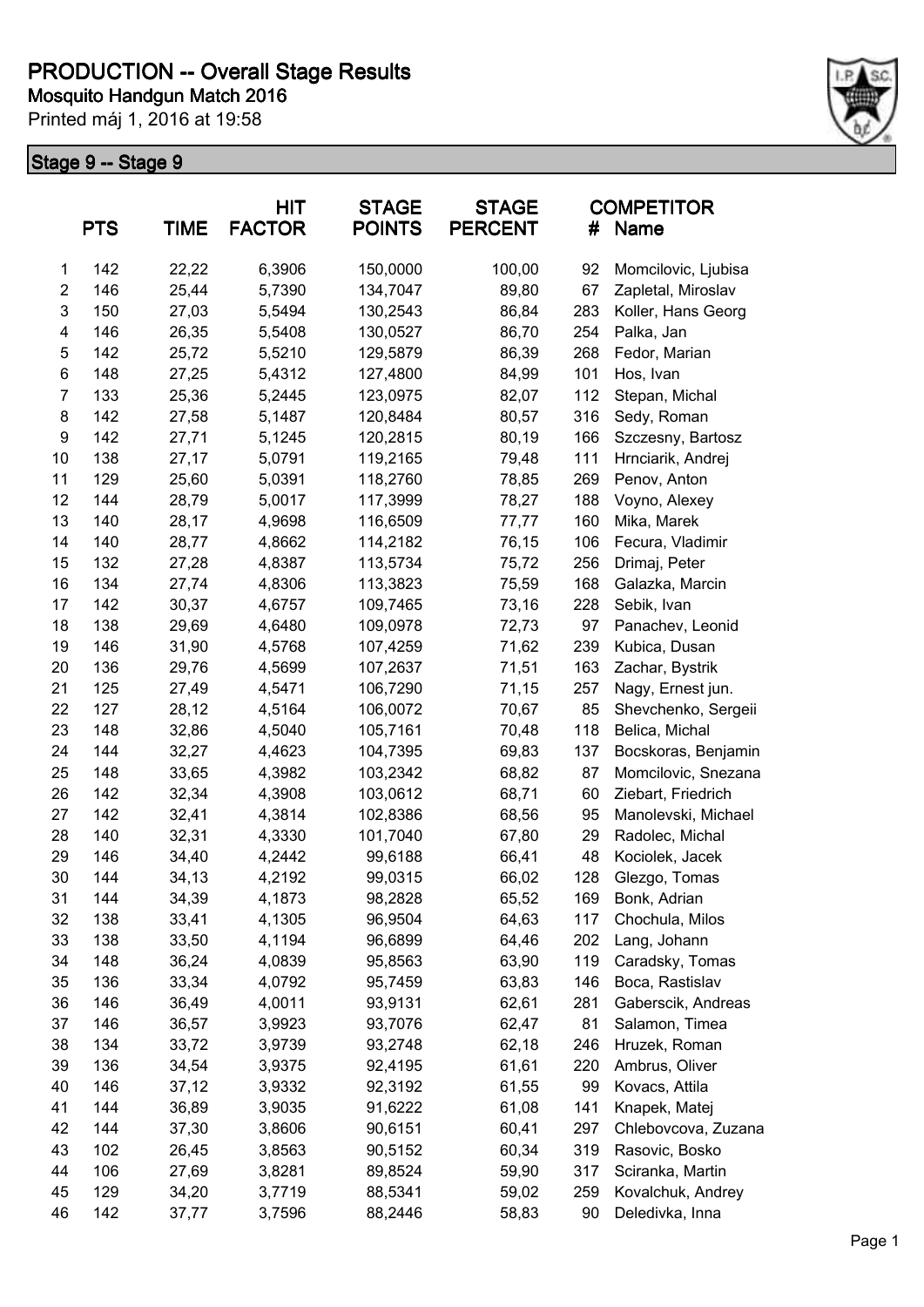

|    | <b>PTS</b>  | <b>TIME</b> | <b>HIT</b><br><b>FACTOR</b> | <b>STAGE</b><br><b>POINTS</b> | <b>STAGE</b><br><b>PERCENT</b> | #              | <b>COMPETITOR</b><br>Name |
|----|-------------|-------------|-----------------------------|-------------------------------|--------------------------------|----------------|---------------------------|
| 47 | 142         | 38,98       | 3,6429                      | 85,5054                       | 57,00                          | 138            | Holan, Roman              |
| 48 | 142         | 39,00       | 3,6410                      | 85,4615                       | 56,97                          | 184            | Tobias, Matyas            |
| 49 | 117         | 32,27       | 3,6257                      | 85,1009                       | 56,73                          | $\overline{7}$ | Majling, Andrej           |
| 50 | 140         | 38,78       | 3,6101                      | 84,7359                       | 56,49                          | 152            | Maier, Markus             |
| 51 | 127         | 35,32       | 3,5957                      | 84,3976                       | 56,27                          | 114            | Hrabaj, Marian            |
| 52 | 142         | 39,52       | 3,5931                      | 84,3370                       | 56,22                          | 73             | Sefranko, Karol           |
| 53 | 136         | 37,96       | 3,5827                      | 84,0930                       | 56,06                          | 187            | Schlegl, Bernhard         |
| 54 | 144         | 40,75       | 3,5337                      | 82,9434                       | 55,30                          | 224            | Potts, Stephen            |
| 55 | 116         | 32,89       | 3,5269                      | 82,7830                       | 55,19                          | 44             | Misik, Peter              |
| 56 | 125         | 35,94       | 3,4780                      | 81,6355                       | 54,42                          | 227            | Didy, Jozef               |
| 57 | 140         | 40,59       | 3,4491                      | 80,9573                       | 53,97                          | 89             | Lazarevic, Dejan          |
| 58 | 144         | 42,99       | 3,3496                      | 78,6216                       | 52,41                          | 116            | Trencan, Peter            |
| 59 | 142         | 42,44       | 3,3459                      | 78,5344                       | 52,36                          | 14             | Gangler, Csaba            |
| 60 | 140         | 42,25       | 3,3136                      | 77,7765                       | 51,85                          | 55             | Galagan, Vasiliy          |
| 61 | 144         | 44,79       | 3,2150                      | 75,4620                       | 50,31                          | 221            | Deuchar, Russ             |
| 62 | 125         | 40,58       | 3,0803                      | 72,3011                       | 48,20                          | 237            | Pribilincova, Hana        |
| 63 | 123         | 40,16       | 3,0627                      | 71,8883                       | 47,93                          | 279            | Kolomyjski, Tomasz        |
| 64 | 114         | 37,51       | 3,0392                      | 71,3354                       | 47,56                          | 232            | Parak, Dominik            |
| 65 | 121         | 40,34       | 2,9995                      | 70,4039                       | 46,94                          | 194            | Lazorik, Maros            |
| 66 | 112         | 39,76       | 2,8169                      | 66,1178                       | 44,08                          | 56             | Brunner, Herbert          |
| 67 | 112         | 41,49       | 2,6994                      | 63,3609                       | 42,24                          | 204            | Schmidt, Jurgen           |
| 68 | 140         | 52,29       | 2,6774                      | 62,8429                       | 41,90                          | 209            | Plank, Gerhard            |
| 69 | 140         | 53,78       | 2,6032                      | 61,1018                       | 40,73                          | 206            | Danzer, Robert            |
| 70 | 130         | 50,05       | 2,5974                      | 60,9658                       | 40,64                          | 210            | Reiter, Doris             |
| 71 | 116         | 45,65       | 2,5411                      | 59,6436                       | 39,76                          | 190            | Czuczor, Zsolt            |
| 72 | 119         | 47,71       | 2,4942                      | 58,5443                       | 39,03                          | 159            | Kwintkiewicz, Adam        |
| 73 | 123         | 51,01       | 2,4113                      | 56,5974                       | 37,73                          | 121            | Gerek, Matus              |
| 74 | 132         | 55,27       | 2,3883                      | 56,0572                       | 37,37                          | 292            | Belme, Attila             |
| 75 | 128         | 54,78       | 2,3366                      | 54,8447                       | 36,56                          | 230            | Velic, Miroslav           |
| 76 | 119         | 57,39       | 2,0735                      | 48,6696                       | 32,45                          | 240            | Novotna, Marta            |
| 77 | 92          | 48,97       | 1,8787                      | 44,0966                       | 29,40                          | 3              | Bopkova, Eniko            |
| 78 | $\mathbf 0$ | 42,64       | 0,0000                      | 0,0000                        | 0,00                           | 229            | Foltan, Stanislav         |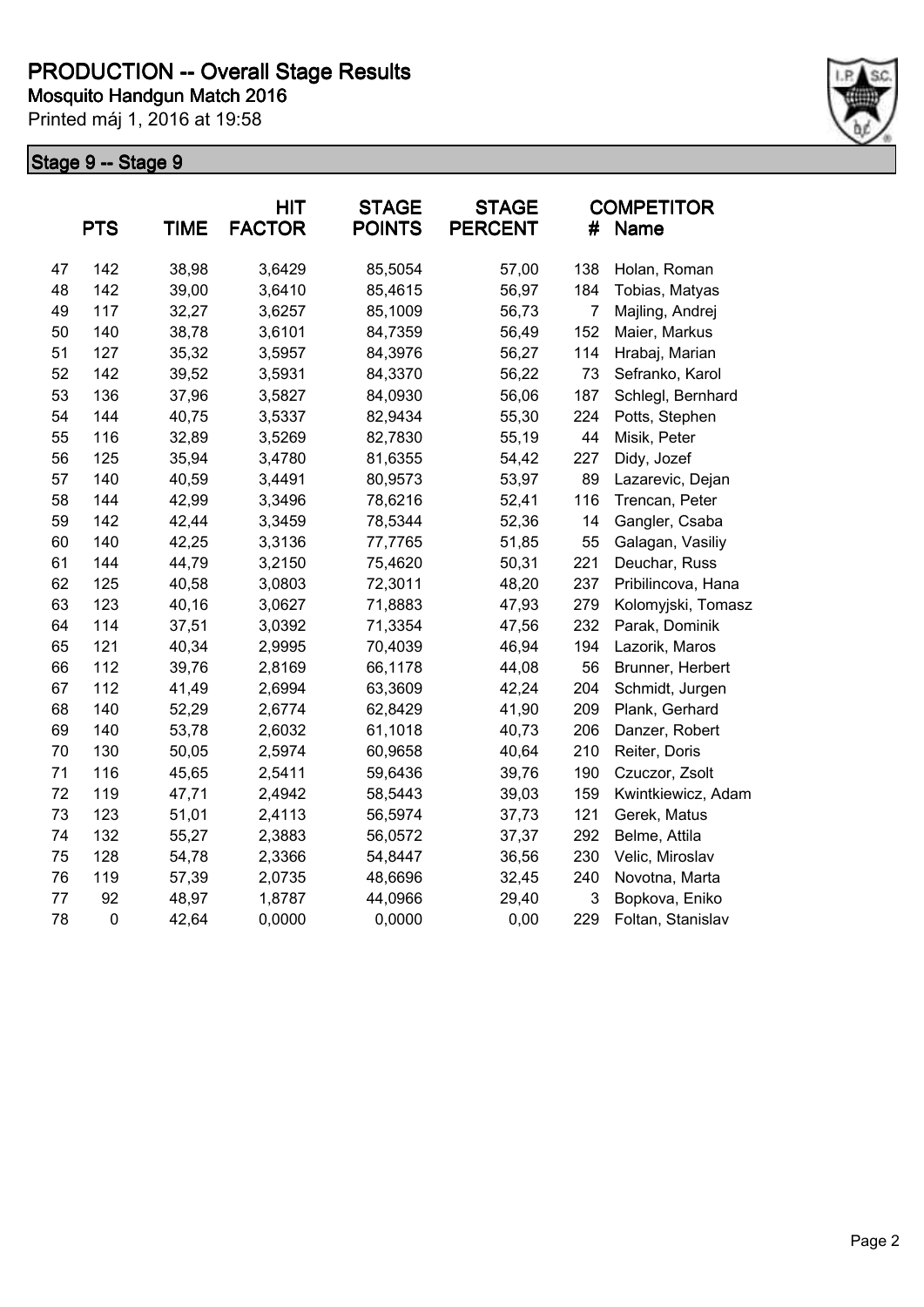

|    | <b>PTS</b> | <b>TIME</b> | <b>HIT</b><br><b>FACTOR</b> | <b>STAGE</b><br><b>POINTS</b> | <b>STAGE</b><br><b>PERCENT</b> | #   | <b>COMPETITOR</b><br><b>Name</b> |
|----|------------|-------------|-----------------------------|-------------------------------|--------------------------------|-----|----------------------------------|
| 1  | 144        | 30,63       | 4,7013                      | 150,0000                      | 100,00                         | 179 | Huber, Max                       |
| 2  | 148        | 36,45       | 4,0604                      | 129,5508                      | 86,37                          | 40  | Sotet, Gabor                     |
| 3  | 140        | 39,70       | 3,5264                      | 112,5157                      | 75,01                          | 293 | Linke, Gunter                    |
|    |            |             |                             |                               |                                |     |                                  |
| 4  | 144        | 41,24       | 3,4918                      | 111,4088                      | 74,27                          | 62  | Fers, Sandor                     |
| 5  | 140        | 40,36       | 3,4688                      | 110,6758                      | 73,78                          | 278 | Fischer, Christoph               |
| 6  | 142        | 41,33       | 3,4358                      | 109,6222                      | 73,08                          | 205 | Koenigsberger, Marcus            |
| 7  | 128        | 38,16       | 3,3543                      | 107,0231                      | 71,35                          | 231 | Vogel, Michael                   |
| 8  | 140        | 42,18       | 3,3191                      | 105,9003                      | 70,60                          | 122 | Vnucko, Jan                      |
| 9  | 136        | 41,68       | 3,2630                      | 104,1087                      | 69,41                          | 217 | Weghofer, Peter                  |
| 10 | 134        | 43,40       | 3,0876                      | 98,5124                       | 65,67                          | 222 | Bakonyi, Andras                  |
| 11 | 142        | 47,78       | 2,9720                      | 94,8239                       | 63,22                          | 238 | Breitler, Christian              |
| 12 | 150        | 52,11       | 2,8785                      | 91,8430                       | 61,23                          | 24  | Regenyi, Kund                    |
| 13 | 116        | 41,05       | 2,8258                      | 90,1614                       | 60,11                          | 214 | Farkas, Robert                   |
| 14 | 113        | 40,56       | 2,7860                      | 88,8907                       | 59,26                          | 37  | Low, Szabolcs                    |
| 15 | 49         | 42,53       | 1,1521                      | 36,7601                       | 24,51                          | 296 | Howell, Kevin                    |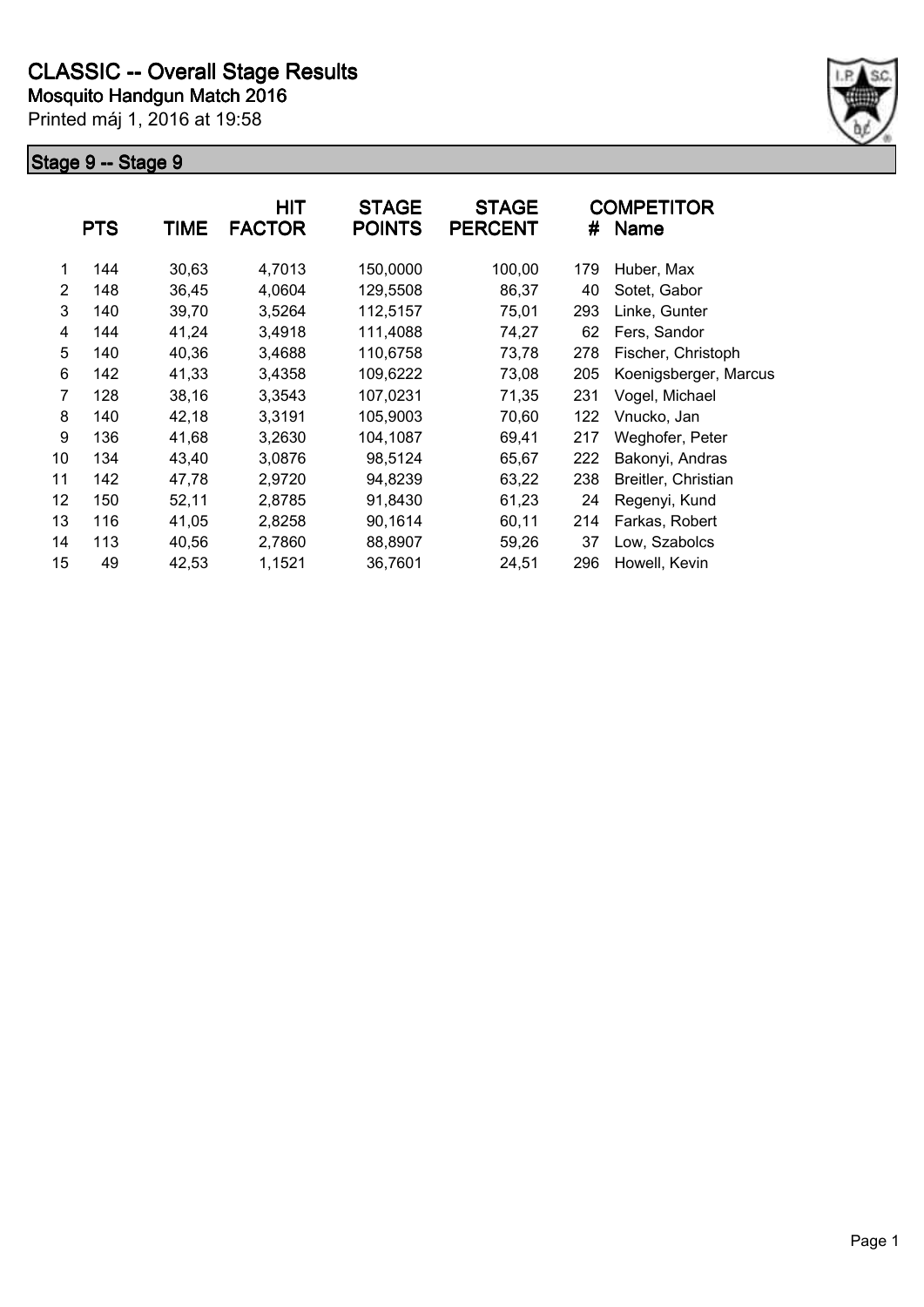|                | ge 9 -- Stage 9 |       |                      |                               |                                |     |                             |  |  |  |  |  |
|----------------|-----------------|-------|----------------------|-------------------------------|--------------------------------|-----|-----------------------------|--|--|--|--|--|
|                | <b>PTS</b>      | TIME  | HIT<br><b>FACTOR</b> | <b>STAGE</b><br><b>POINTS</b> | <b>STAGE</b><br><b>PERCENT</b> |     | <b>COMPETITOR</b><br># Name |  |  |  |  |  |
| $\overline{1}$ | 145             | 37,78 | 3,8380               | 150,0000                      | 100,00                         | 208 | Reiter, Gerald              |  |  |  |  |  |
| 2              | 148             | 42,10 | 3,5154               | 137,3931                      | 91,60                          |     | 83 Kotrous, Pavel           |  |  |  |  |  |
| 3              | 145             | 41,73 | 3,4747               | 135,8016                      | 90,53                          | 94  | Ladic, Tibor                |  |  |  |  |  |
| 4              | 138             | 55,19 | 2,5005               | 97,7246                       | 65,15                          | 96  | Barta, Ondrej               |  |  |  |  |  |

5 149 62,36 2,3894 93,3825 62,25 170 Potuckova, Ludmila

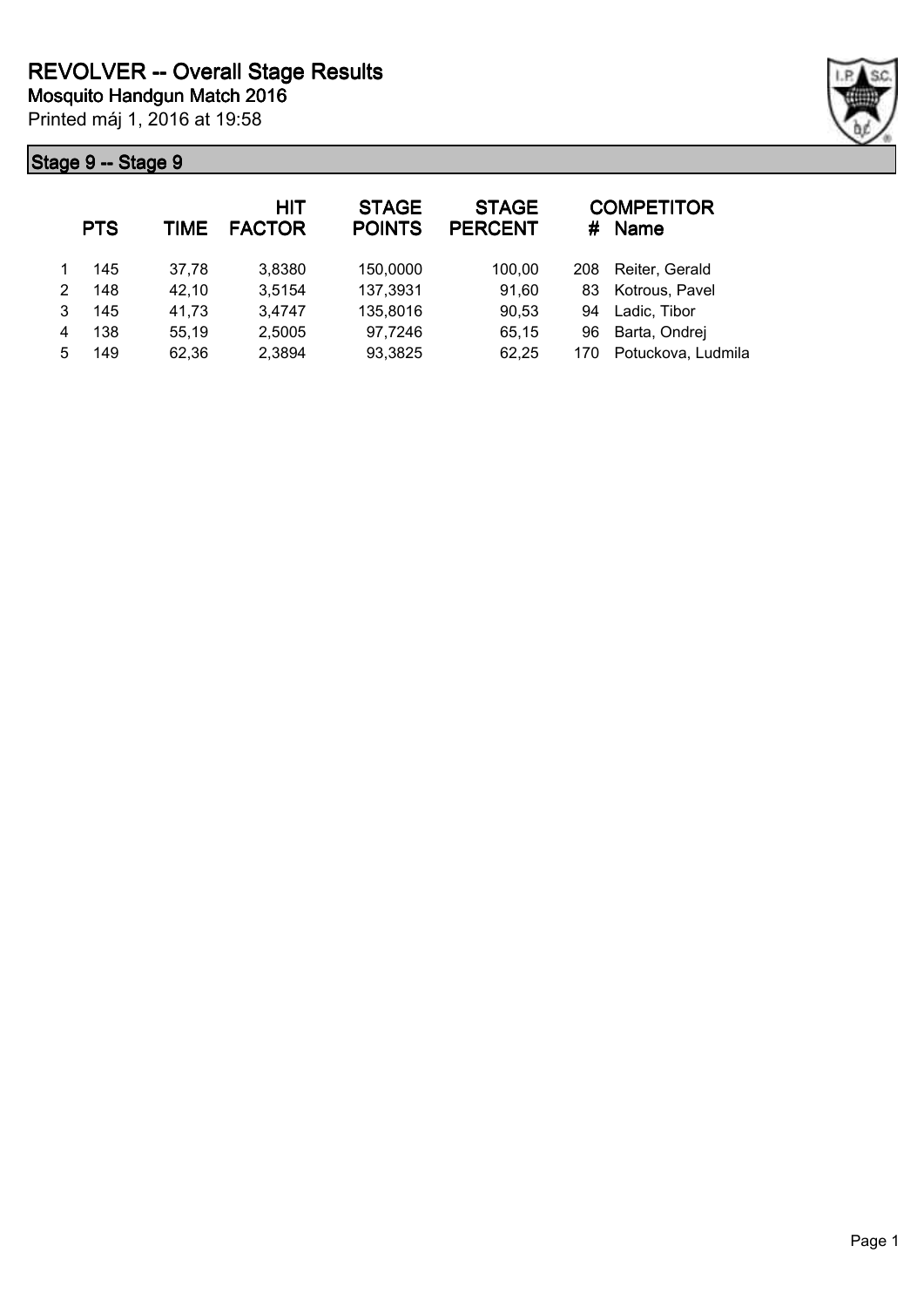

|                  | <b>PTS</b> | <b>TIME</b> | <b>HIT</b><br><b>FACTOR</b> | <b>STAGE</b><br><b>POINTS</b> | <b>STAGE</b><br><b>PERCENT</b> | #   | <b>COMPETITOR</b><br><b>Name</b> |
|------------------|------------|-------------|-----------------------------|-------------------------------|--------------------------------|-----|----------------------------------|
| 1                | 110        | 14,89       | 7,3875                      | 115,0000                      | 100,00                         | 104 | Havlicek, Miroslav               |
| $\overline{c}$   | 109        | 14,85       | 7,3401                      | 114,2615                      | 99,36                          | 109 | Pijacek, Petr                    |
| 3                | 110        | 16,00       | 6,8750                      | 107,0219                      | 93,06                          | 103 | Pavlik, Jan                      |
| 4                | 107        | 16,14       | 6,6295                      | 103,2001                      | 89,74                          | 255 | Nagy, Ernest                     |
| 5                | 112        | 17,25       | 6,4928                      | 101,0715                      | 87,89                          | 144 | Horinek, Milos                   |
| $\,6$            | 112        | 18,27       | 6,1303                      | 95,4288                       | 82,98                          | 86  | Gromov, Andrej                   |
| 7                | 111        | 18,33       | 6,0556                      | 94,2671                       | 81,97                          | 291 | Kneringer, Mario                 |
| 8                | 110        | 18,21       | 6,0406                      | 94,0335                       | 81,77                          | 153 | Henes, Zdenek                    |
| $\boldsymbol{9}$ | 107        | 17,90       | 5,9777                      | 93,0530                       | 80,92                          | 201 | Eisl, Alexander                  |
| 10               | 111        | 18,72       | 5,9295                      | 92,3033                       | 80,26                          | 303 | Behal, Jiri                      |
| 11               | 110        | 18,73       | 5,8729                      | 91,4229                       | 79,50                          | 58  | Cislak, Gabriel                  |
| 12               | 110        | 19,20       | 5,7292                      | 89,1849                       | 77,55                          | 287 | Weber, Gunter                    |
| 13               | 109        | 19,12       | 5,7008                      | 88,7439                       | 77,17                          | 22  | Szabo, Alexander                 |
| 14               | 111        | 20,05       | 5,5362                      | 86,1804                       | 74,94                          | 98  | Hiebler, Wolfram                 |
| 15               | 111        | 20,14       | 5,5114                      | 85,7953                       | 74,60                          | 34  | Grac, Robert                     |
| 16               | 111        | 20,17       | 5,5032                      | 85,6677                       | 74,49                          | 66  | Praschinger, Edgar               |
| 17               | 112        | 20,65       | 5,4237                      | 84,4302                       | 73,42                          | 211 | Soucek Raedler, Walter           |
| 18               | 110        | 20,46       | 5,3763                      | 83,6926                       | 72,78                          | 113 | Barancik, Ivan                   |
| 19               | 110        | 20,73       | 5,3063                      | 82,6025                       | 71,83                          | 295 | Leutgeb, Ralph                   |
| 20               | 109        | 20,77       | 5,2480                      | 81,6939                       | 71,04                          | 290 | Steurer, Margit                  |
| 21               | 109        | 20,90       | 5,2153                      | 81,1858                       | 70,60                          | 294 | Slama, Claus                     |
| 22               | 112        | 21,85       | 5,1259                      | 79,7933                       | 69,39                          | 143 | Sustrova, Katerina               |
| 23               | 107        | 21,09       | 5,0735                      | 78,9782                       | 68,68                          | 280 | Golisz, Marcin                   |
| 24               | 107        | 21,29       | 5,0258                      | 78,2362                       | 68,03                          | 183 | Schafer, Hans Peter              |
| 25               | 105        | 21,15       | 4,9645                      | 77,2821                       | 67,20                          | 273 | Czarnecki, Rafal                 |
| 26               | 109        | 22,36       | 4,8748                      | 75,8848                       | 65,99                          | 105 | Schwanneke, Roland               |
| 27               | 104        | 21,75       | 4,7816                      | 74,4344                       | 64,73                          | 312 | Plzak, Jiri                      |
| 28               | 110        | 23,25       | 4,7312                      | 73,6495                       | 64,04                          | 59  | IIc, Helmut                      |
| 29               | 110        | 23,77       | 4,6277                      | 72,0383                       | 62,64                          | 285 | Lennert, Adam                    |
| 30               | 110        | 23,84       | 4,6141                      | 71,8268                       | 62,46                          | 52  | Gerencser, Miklos                |
| 31               | 109        | 23,92       | 4,5569                      | 70,9358                       | 61,68                          | 139 | Markevicius, Kestas              |
| 32               | 112        | 25,40       | 4,4094                      | 68,6411                       | 59,69                          | 127 | Tomek, Petr                      |
| 33               | 92         | 21,19       | 4,3417                      | 67,5860                       | 58,77                          | 65  | Cislak, Miloslav                 |
| 34               | 104        | 25,16       | 4,1335                      | 64,3462                       | 55,95                          | 178 | Reifferscheidt, Frank            |
| 35               | 109        | 26,43       | 4,1241                      | 64,1991                       | 55,83                          | 288 | Toth-Pogats, Sandra              |
| 36               | 82         | 20,42       | 4,0157                      | 62,5112                       | 54,36                          | 171 | Schafer, Markus                  |
| 37               | 107        | 26,68       | 4,0105                      | 62,4306                       | 54,29                          | 207 | Dvorak, Andrea                   |
| 38               | 107        | 26,84       | 3,9866                      | 62,0585                       | 53,96                          | 298 | Likavec, Martin                  |
| 39               | 93         | 25,39       | 3,6629                      | 57,0191                       | 49,58                          | 248 | Vaclavik, Rostislav              |
| 40               | 81         | 25,19       | 3,2156                      | 50,0561                       | 43,53                          | 192 | Golab, Tadeusz                   |
| 41               | 79         | 26,09       | 3,0280                      | 47,1360                       | 40,99                          | 314 | Kolarits, Peter                  |
| 42               | 107        | 35,51       | 3,0132                      | 46,9065                       | 40,79                          | 46  | Horvat, Ede                      |
| 43               | 83         | 28,02       | 2,9622                      | 46,1116                       | 40,10                          | 124 | Tomek, Jan                       |
| 44               | 107        | 43,30       | 2,4711                      | 38,4677                       | 33,45                          | 236 | Siska, Milos                     |
| 45               | 110        | 46,34       | 2,3738                      | 36,9519                       | 32,13                          | 18  | Geerts, Hans                     |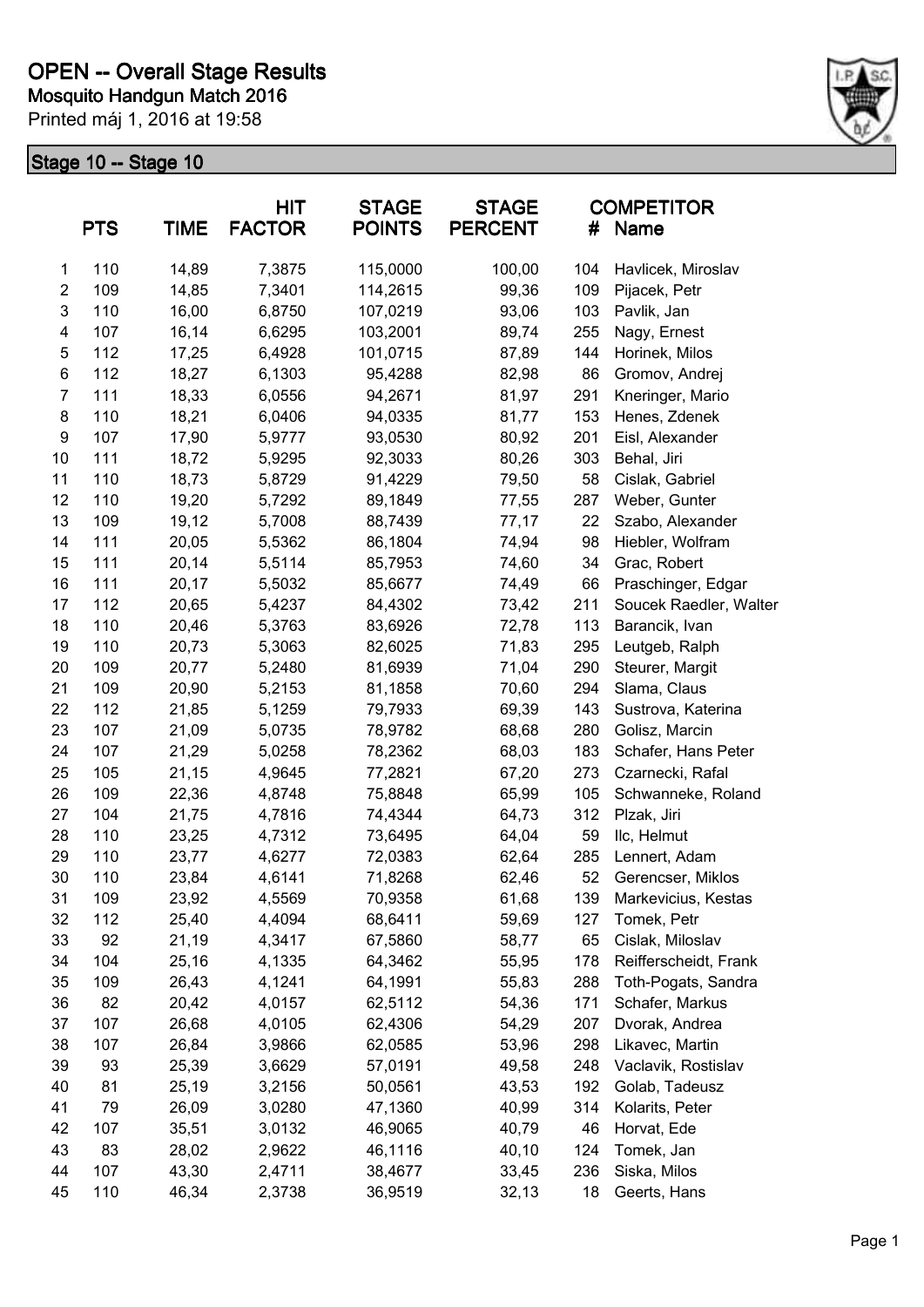

|                           | <b>PTS</b> | <b>TIME</b> | HIT<br><b>FACTOR</b> | <b>STAGE</b><br><b>POINTS</b> | <b>STAGE</b><br><b>PERCENT</b> | #   | <b>COMPETITOR</b><br>Name |
|---------------------------|------------|-------------|----------------------|-------------------------------|--------------------------------|-----|---------------------------|
| 1                         | 103        | 18,36       | 5,6100               | 115,0000                      | 100,00                         | 110 | Rakusan, Josef            |
| $\overline{c}$            | 111        | 19,96       | 5,5611               | 113,9976                      | 99,13                          | 77  | Szaszi, Csaba             |
| $\ensuremath{\mathsf{3}}$ | 111        | 20,41       | 5,4385               | 111,4842                      | 96,94                          | 70  | Pupala, Ondrej            |
| 4                         | 104        | 19,18       | 5,4223               | 111,1522                      | 96,65                          | 78  | Batki, Gyorgy             |
| 5                         | 107        | 19,91       | 5,3742               | 110,1656                      | 95,80                          | 84  | Deledivka, Vitaliy        |
| 6                         | 109        | 20,36       | 5,3536               | 109,7443                      | 95,43                          | 267 | Znamenacek, Petr          |
| 7                         | 109        | 20,75       | 5,2530               | 107,6817                      | 93,64                          | 177 | Ciesielski, Marcin        |
| 8                         | 110        | 20,98       | 5,2431               | 107,4782                      | 93,46                          | 75  | Mikula, Jozef             |
| 9                         | 109        | 21,75       | 5,0115               | 102,7308                      | 89,33                          | 151 | Vaclavik, Jaroslav        |
| 10                        | 109        | 22,32       | 4,8835               | 100,1073                      | 87,05                          | 9   | Klecanda, Kvido           |
| 11                        | 112        | 23,07       | 4,8548               | 99,5185                       | 86,54                          | 57  | Bobaly, Mihaly            |
| 12                        | 111        | 22,87       | 4,8535               | 99,4925                       | 86,52                          | 142 | Berger, Rene              |
| 13                        | 103        | 21,26       | 4,8448               | 99,3133                       | 86,36                          | 136 | Velicko, Laurius          |
| 14                        | 93         | 19,24       | 4,8337               | 99,0857                       | 86,16                          | 212 | Stranz, Jurgen            |
| 15                        | 112        | 23,76       | 4,7138               | 96,6284                       | 84,02                          | 76  | Szarvas, Peter            |
| 16                        | 113        | 24,12       | 4,6849               | 96,0361                       | 83,51                          | 244 | Stanko, Lubomir           |
| 17                        | 111        | 23,99       | 4,6269               | 94,8475                       | 82,48                          | 21  | Szalai, Laszlo            |
| 18                        | 109        | 23,56       | 4,6265               | 94,8385                       | 82,47                          | 10  | Kovac, Ondrej             |
| 19                        | 105        | 22,74       | 4,6174               | 94,6525                       | 82,31                          | 80  | Miglecz, Gyula            |
| 20                        | 107        | 23,55       | 4,5435               | 93,1378                       | 80,99                          | 115 | Poliacik, Martin          |
| 21                        | 106        | 23,34       | 4,5416               | 93,0976                       | 80,95                          | 289 | Kwiatkowski, Roland       |
| 22                        | 105        | 23,28       | 4,5103               | 92,4570                       | 80,40                          | 218 | Sajgo, Zoltan             |
| 23                        | 107        | 23,81       | 4,4939               | 92,1208                       | 80,11                          | 313 | Horacek, Lukas            |
| 24                        | 113        | 25,17       | 4,4895               | 92,0298                       | 80,03                          | 247 | Kubik, Karel              |
| 25                        | 110        | 24,55       | 4,4807               | 91,8490                       | 79,87                          | 135 | Potocky, Peter            |
| 26                        | 101        | 22,75       | 4,4396               | 91,0067                       | 79,14                          | 130 | Pitonak, Martin           |
| 27                        | 109        | 24,71       | 4,4112               | 90,4247                       | 78,63                          | 306 | Sliva, Tomas              |
| 28                        | 107        | 24,26       | 4,4106               | 90,4120                       | 78,62                          | 225 | Dianics, Attila           |
| 29                        | 103        | 23,52       | 4,3793               | 89,7704                       | 78,06                          | 74  | Stanko, Pavol             |
| 30                        | 105        | 24,02       | 4,3714               | 89,6086                       | 77,92                          | 147 | Zarubova, Marketa         |
| 31                        | 105        | 24,03       | 4,3695               | 89,5713                       | 77,89                          | 71  | Hukel, Miroslav           |
| 32                        | 88         | 20,17       | 4,3629               | 89,4355                       | 77,77                          | 54  | Lazovsky, Richard         |
| 33                        | 107        | 24,53       | 4,3620               | 89,4169                       | 77,75                          | 234 | Turkova, Eva              |
| 34                        | 109        | 25,06       | 4,3496               | 89,1618                       | 77,53                          | 301 | Kominek, Jiri             |
| 35                        | 105        | 24,22       | 4,3353               | 88,8686                       | 77,28                          | 302 | Kozak, Petr               |
| 36                        | 114        | 26,48       | 4,3051               | 88,2511                       | 76,74                          | 181 | Szegedi, Mark             |
| 37                        | 109        | 26,03       | 4,1875               | 85,8392                       | 74,64                          | 233 | Bulko, Peter              |
| 38                        | 103        | 25,10       | 4,1036               | 84,1195                       | 73,15                          | 91  | Zolnay, Pavol             |
| 39                        | 107        | 26,18       | 4,0871               | 83,7814                       | 72,85                          | 150 | Soustar, Ivo              |
| 40                        | 107        | 26,36       | 4,0592               | 83,2093                       | 72,36                          | 120 | Zelinsky, Tibor           |
| 41                        | 107        | 26,63       | 4,0180               | 82,3656                       | 71,62                          | 39  | Kubacek, Petr             |
| 42                        | 107        | 26,91       | 3,9762               | 81,5086                       | 70,88                          | 223 | Szabo, Karoly             |
| 43                        | 105        | 26,52       | 3,9593               | 81,1613                       | 70,58                          | 155 | Havranek, Rostislav       |
| 44                        | 93         | 23,49       | 3,9591               | 81,1584                       | 70,57                          | 165 | Swierczek, Zbigniew       |
| 45                        | 94         | 24,18       | 3,8875               | 79,6902                       | 69,30                          | 36  | Skorvaga, Noro            |
| 46                        | 97         | 25,81       | 3,7582               | 77,0401                       | 66,99                          | 307 | Zalejsky, Rostislav       |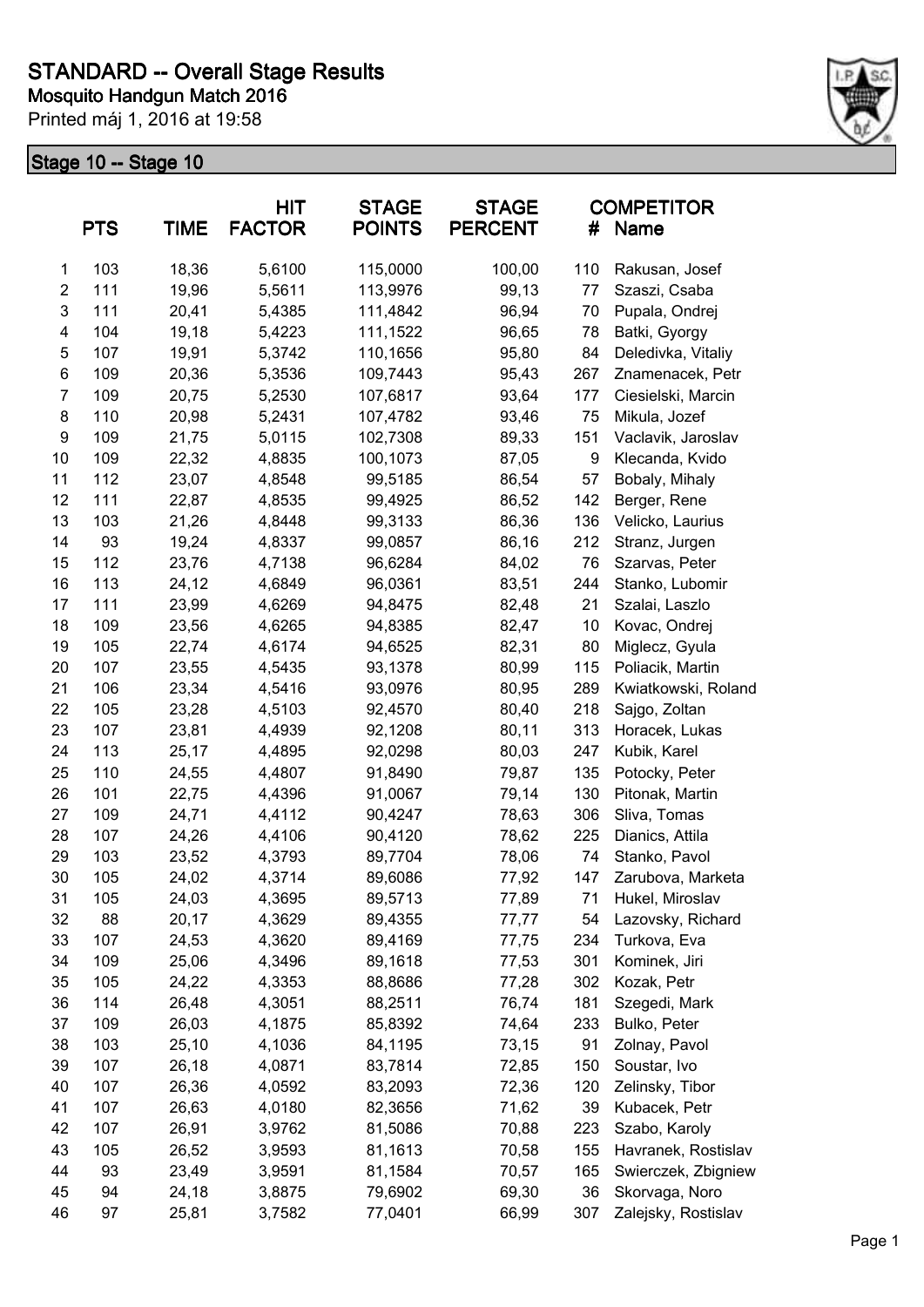

| <b>PTS</b><br><b>TIME</b> |     | <b>HIT</b><br><b>FACTOR</b> | <b>STAGE</b><br><b>POINTS</b><br><b>PERCENT</b> |         | #     | <b>COMPETITOR</b><br><b>Name</b> |                        |
|---------------------------|-----|-----------------------------|-------------------------------------------------|---------|-------|----------------------------------|------------------------|
| 47                        | 92  | 24,75                       | 3,7172                                          | 76,1984 | 66,26 | 123                              | Ecker, Karol           |
| 48                        | 110 | 29,82                       | 3,6888                                          | 75,6168 | 65,75 | 320                              | Kurbatskikh, Vasily    |
| 49                        | 111 | 30,22                       | 3,6731                                          | 75,2943 | 65,47 | 126                              | Prinosil, Jan          |
| 50                        | 105 | 29,29                       | 3,5848                                          | 73,4858 | 63,90 | 4                                | Noga, Tadeusz          |
| 51                        | 88  | 24,69                       | 3,5642                                          | 73,0626 | 63,53 | 72                               | Obermajer, Attila      |
| 52                        | 81  | 22,84                       | 3,5464                                          | 72,6980 | 63,22 | 241                              | Porubsky, Miroslav     |
| 53                        | 105 | 29,92                       | 3,5094                                          | 71,9384 | 62,56 | 41                               | Kormanyos, Maria       |
| 54                        | 107 | 30,58                       | 3,4990                                          | 71,7265 | 62,37 | 17                               | Koos, Zoltan           |
| 55                        | 107 | 31,03                       | 3,4483                                          | 70,6863 | 61,47 | 270                              | Beres, Krzysztof       |
| 56                        | 92  | 27,04                       | 3,4024                                          | 69,7452 | 60,65 | 23                               | Sirk, Julius           |
| 57                        | 82  | 24,16                       | 3,3940                                          | 69,5745 | 60,50 | 235                              | Siska, Michal          |
| 58                        | 103 | 30,39                       | 3,3893                                          | 69,4768 | 60,41 | 88                               | Kotrousova, Denisa     |
| 59                        | 99  | 29,36                       | 3,3719                                          | 69,1214 | 60,11 | 167                              | Vavrek, Adrian         |
| 60                        | 84  | 24,99                       | 3,3613                                          | 68,9043 | 59,92 | 28                               | Entl, Libor            |
| 61                        | 95  | 28,47                       | 3,3368                                          | 68,4021 | 59,48 | 31                               | Kocian, Norbert        |
| 62                        | 90  | 27,19                       | 3,3100                                          | 67,8526 | 59,00 | 82                               | Gal, Tibor             |
| 63                        | 91  | 27,79                       | 3,2746                                          | 67,1253 | 58,37 | 53                               | Bodo, Katalin          |
| 64                        | 80  | 24,69                       | 3,2402                                          | 66,4205 | 57,76 | 158                              | Pawlik, Celina         |
| 65                        | 101 | 31,33                       | 3,2237                                          | 66,0837 | 57,46 | 15                               | Haviarova, Janette     |
| 66                        | 97  | 30,79                       | 3,1504                                          | 64,5796 | 56,16 | 61                               | Strasser, Elisabeth    |
| 67                        | 109 | 34,63                       | 3,1476                                          | 64,5219 | 56,11 | 38                               | Zakupszky, Gabor       |
| 68                        | 93  | 30,31                       | 3,0683                                          | 62,8971 | 54,69 | 154                              | Bures, Vitezslav       |
| 69                        | 93  | 30,42                       | 3,0572                                          | 62,6696 | 54,50 | 271                              | Tabaszevska, Agnieszka |
| 70                        | 101 | 33,83                       | 2,9855                                          | 61,2002 | 53,22 | 219                              | Kiss, Gabor            |
| 71                        | 79  | 27,64                       | 2,8582                                          | 58,5899 | 50,95 | 186                              | Lesko, Eva             |
| 72                        | 84  | 30,34                       | 2,7686                                          | 56,7541 | 49,35 | 311                              | Konvicny, Lumir        |
| 73                        | 82  | 29,63                       | 2,7675                                          | 56,7304 | 49,33 | 49                               | Kebo, Vekoslav         |
| 74                        | 90  | 33,14                       | 2,7158                                          | 55,6703 | 48,41 | 68                               | Solyom, Oliver         |
| 75                        | 90  | 33,15                       | 2,7149                                          | 55,6535 | 48,39 | 318                              | Danek, Lukas           |
| 76                        | 111 | 41,04                       | 2,7047                                          | 55,4433 | 48,21 | 176                              | Bicskei, Bea           |
| 77                        | 90  | 33,48                       | 2,6882                                          | 55,1049 | 47,92 | 308                              | Konvicna, Ruzena       |
| 78                        | 81  | 30,66                       | 2,6419                                          | 54,1559 | 47,09 | 173                              | Simon, Laszlo          |
| 79                        | 105 | 41,48                       | 2,5313                                          | 51,8900 | 45,12 | 93                               | Zolnay, Anna           |
| 80                        | 107 | 44,56                       | 2,4013                                          | 49,2234 | 42,80 | 182                              | Szegedi, Bence         |
| 81                        | 63  | 26,86                       | 2,3455                                          | 48,0804 | 41,81 | 258                              | Zhuralev, Andrey       |
| 82                        | 90  | 40,76                       | 2,2080                                          | 45,2628 | 39,36 | 125                              | Nemec, Bronislav       |
| 83                        | 84  | 40,60                       | 2,0690                                          | 42,4118 | 36,88 | 172                              | Kiss, Tamas Istvan     |
| 84                        | 77  | 38,97                       | 1,9759                                          | 40,5036 | 35,22 | 185                              | Barta, Aliz            |
| 85                        | 54  | 29,39                       | 1,8374                                          | 37,6641 | 32,75 | 164                              | Stepniewicz, Hubert    |
| 86                        | 86  | 47,97                       | 1,7928                                          | 36,7504 | 31,96 | 64                               | Bicsak, Laszlo Andras  |
| 87                        | 48  | 41,14                       | 1,1667                                          | 23,9172 | 20,80 | 35                               | Pazourkova, Eva        |
| 88                        | 0   | 0,00                        | 0,0000                                          | 0,0000  | 0,00  | 27                               | Entl, Zdenek           |
| 89                        | 0   | 0,00                        | 0,0000                                          | 0,0000  | 0,00  | 148                              | Dabrowski, Darek       |
| 90                        | 0   | 0,00                        | 0,0000                                          | 0,0000  | 0,00  | 315                              | Toth, Zoltan           |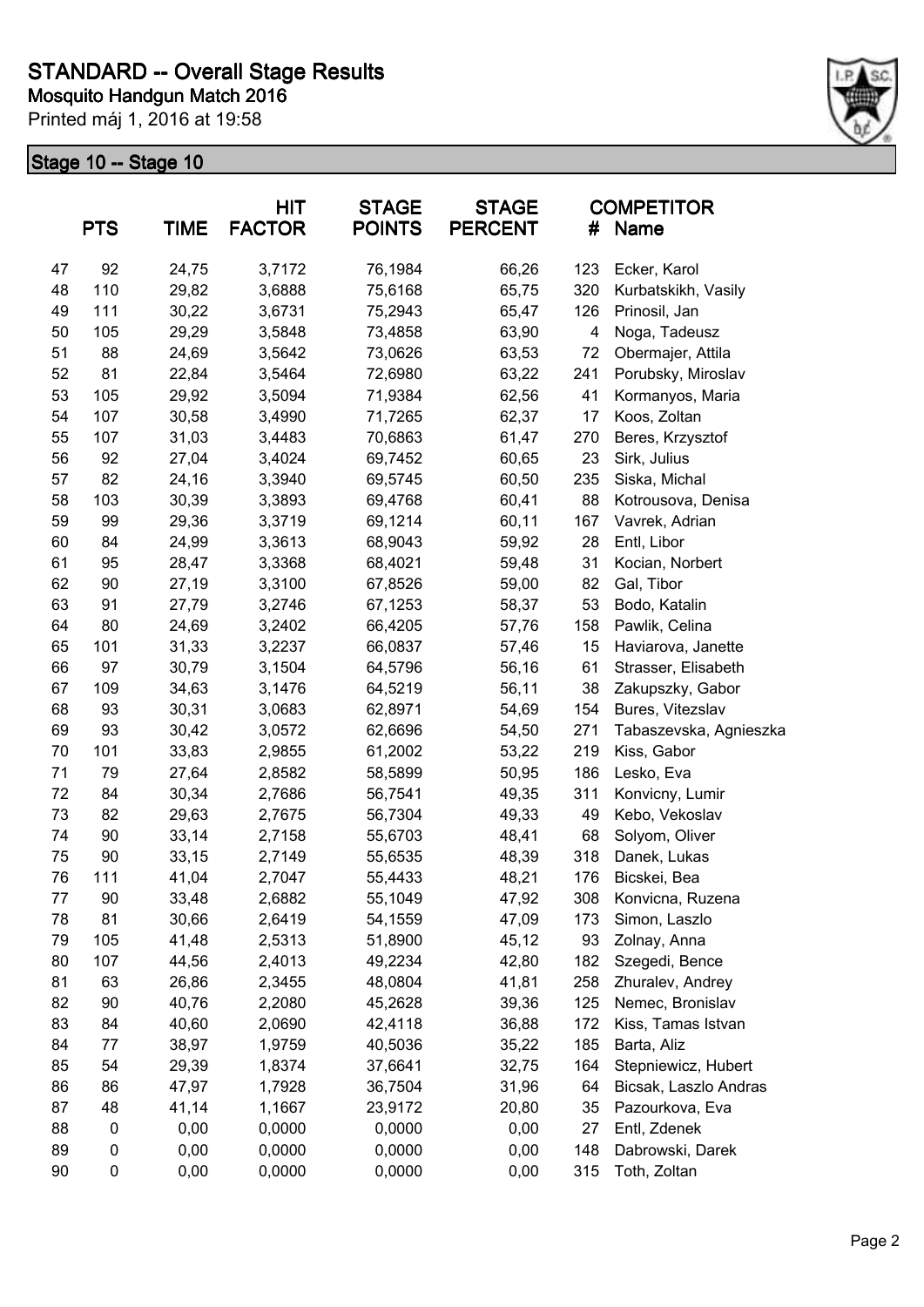

|                | <b>PTS</b> | <b>TIME</b> | <b>HIT</b><br><b>FACTOR</b> | <b>STAGE</b><br><b>POINTS</b> | <b>STAGE</b><br><b>PERCENT</b> | #   | <b>COMPETITOR</b><br>Name |
|----------------|------------|-------------|-----------------------------|-------------------------------|--------------------------------|-----|---------------------------|
| 1              | 109        | 16,32       | 6,6789                      | 115,0000                      | 100,00                         | 112 | Stepan, Michal            |
| $\overline{2}$ | 113        | 17,38       | 6,5017                      | 111,9490                      | 97,35                          | 92  | Momcilovic, Ljubisa       |
| 3              | 105        | 17,21       | 6,1011                      | 105,0509                      | 91,35                          | 67  | Zapletal, Miroslav        |
| 4              | 99         | 16,43       | 6,0256                      | 103,7502                      | 90,22                          | 111 | Hrnciarik, Andrej         |
| 5              | 111        | 20,24       | 5,4842                      | 94,4287                       | 82,11                          | 319 | Rasovic, Bosko            |
| 6              | 107        | 19,68       | 5,4370                      | 93,6160                       | 81,41                          | 257 | Nagy, Ernest jun.         |
| $\overline{7}$ | 105        | 19,58       | 5,3626                      | 92,3354                       | 80,29                          | 256 | Drimaj, Peter             |
| 8              | 92         | 17,16       | 5,3613                      | 92,3128                       | 80,27                          | 268 | Fedor, Marian             |
| 9              | 109        | 20,40       | 5,3431                      | 92,0000                       | 80,00                          | 283 | Koller, Hans Georg        |
| 10             | 105        | 20,03       | 5,2421                      | 90,2609                       | 78,49                          | 97  | Panachev, Leonid          |
| 11             | 105        | 20,33       | 5,1648                      | 88,9290                       | 77,33                          | 254 | Palka, Jan                |
| 12             | 105        | 21,15       | 4,9645                      | 85,4812                       | 74,33                          | 187 | Schlegl, Bernhard         |
| 13             | 105        | 21,16       | 4,9622                      | 85,4408                       | 74,30                          | 106 | Fecura, Vladimir          |
| 14             | 88         | 17,84       | 4,9327                      | 84,9336                       | 73,86                          | 160 | Mika, Marek               |
| 15             | 94         | 19,34       | 4,8604                      | 83,6879                       | 72,77                          | 166 | Szczesny, Bartosz         |
| 16             | 92         | 18,95       | 4,8549                      | 83,5930                       | 72,69                          | 188 | Voyno, Alexey             |
| 17             | 103        | 21,41       | 4,8108                      | 82,8346                       | 72,03                          | 228 | Sebik, Ivan               |
| 18             | 105        | 22,01       | 4,7706                      | 82,1411                       | 71,43                          | 202 | Lang, Johann              |
| 19             | 105        | 22,03       | 4,7662                      | 82,0666                       | 71,36                          | 316 | Sedy, Roman               |
| 20             | 107        | 22,61       | 4,7324                      | 81,4844                       | 70,86                          | 239 | Kubica, Dusan             |
| 21             | 105        | 22,33       | 4,7022                      | 80,9640                       | 70,40                          | 95  | Manolevski, Michael       |
| 22             | 103        | 22,20       | 4,6396                      | 79,8869                       | 69,47                          | 81  | Salamon, Timea            |
| 23             | 109        | 23,78       | 4,5837                      | 78,9235                       | 68,63                          | 152 | Maier, Markus             |
| 24             | 107        | 23,41       | 4,5707                      | 78,6998                       | 68,43                          | 85  | Shevchenko, Sergeii       |
| 25             | 105        | 23,17       | 4,5317                      | 78,0288                       | 67,85                          | 317 | Sciranka, Martin          |
| 26             | 105        | 23,35       | 4,4968                      | 77,4273                       | 67,33                          | 118 | Belica, Michal            |
| 27             | 105        | 23,47       | 4,4738                      | 77,0314                       | 66,98                          | 7   | Majling, Andrej           |
| 28             | 105        | 23,49       | 4,4700                      | 76,9658                       | 66,93                          | 55  | Galagan, Vasiliy          |
| 29             | 111        | 24,87       | 4,4632                      | 76,8491                       | 66,83                          | 60  | Ziebart, Friedrich        |
| 30             | 103        | 23,13       | 4,4531                      | 76,6749                       | 66,67                          | 229 | Foltan, Stanislav         |
| 31             | 105        | 24,16       | 4,3460                      | 74,8314                       | 65,07                          | 237 | Pribilincova, Hana        |
| 32             | 103        | 23,95       | 4,3006                      | 74,0497                       | 64,39                          | 73  | Sefranko, Karol           |
| 33             | 101        | 23,51       | 4,2960                      | 73,9708                       | 64,32                          | 116 | Trencan, Peter            |
| 34             | 101        | 23,69       | 4,2634                      | 73,4088                       | 63,83                          | 137 | Bocskoras, Benjamin       |
| 35             | 113        | 26,73       | 4,2275                      | 72,7899                       | 63,30                          | 227 | Didy, Jozef               |
| 36             | 111        | 26,64       | 4,1667                      | 71,7431                       | 62,39                          | 138 | Holan, Roman              |
| 37             | 103        | 24,97       | 4,1249                      | 71,0248                       | 61,76                          | 163 | Zachar, Bystrik           |
| 38             | 94         | 22,80       | 4,1228                      | 70,9879                       | 61,73                          | 90  | Deledivka, Inna           |
| 39             | 88         | 21,38       | 4,1160                      | 70,8707                       | 61,63                          | 168 | Galazka, Marcin           |
| 40             | 103        | 25,03       | 4,1151                      | 70,8546                       | 61,61                          | 209 | Plank, Gerhard            |
| 41             | 99         | 24,08       | 4,1113                      | 70,7897                       | 61,56                          | 48  | Kociolek, Jacek           |
| 42             | 101        | 24,65       | 4,0974                      | 70,5498                       | 61,35                          | 99  | Kovacs, Attila            |
| 43             | 103        | 25,23       | 4,0824                      | 70,2929                       | 61,12                          | 89  | Lazarevic, Dejan          |
| 44             | 107        | 26,57       | 4,0271                      | 69,3400                       | 60,30                          | 259 | Kovalchuk, Andrey         |
| 45             | 103        | 25,62       | 4,0203                      | 69,2229                       | 60,19                          | 87  | Momcilovic, Snezana       |
| 46             | 113        | 28,28       | 3,9958                      | 68,8003                       | 59,83                          | 119 | Caradsky, Tomas           |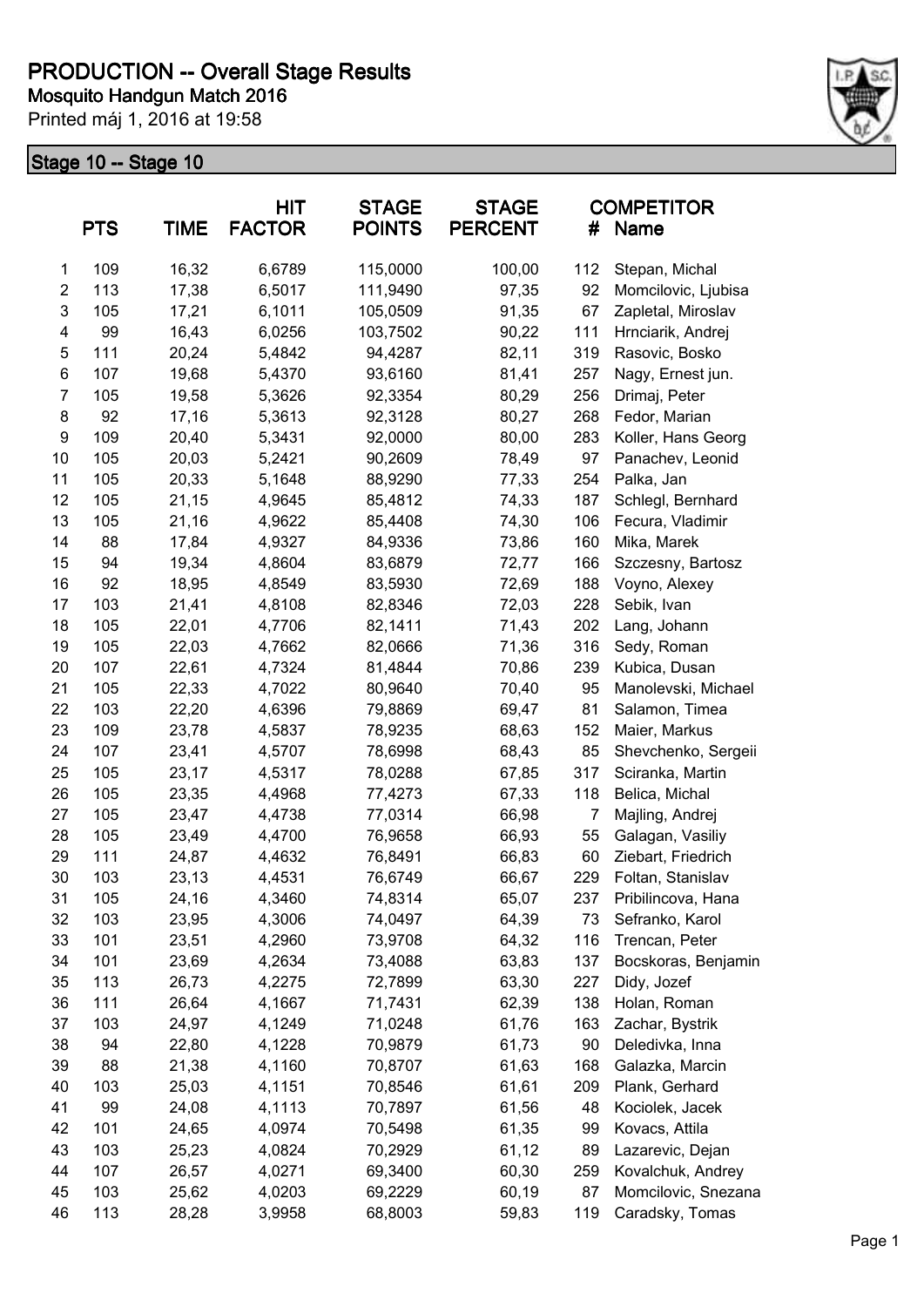

|    | <b>PTS</b> | <b>TIME</b> | <b>HIT</b><br><b>FACTOR</b> | <b>STAGE</b><br><b>POINTS</b> | <b>STAGE</b><br><b>PERCENT</b> | #   | <b>COMPETITOR</b><br>Name |
|----|------------|-------------|-----------------------------|-------------------------------|--------------------------------|-----|---------------------------|
| 47 | 99         | 24,95       | 3,9679                      | 68,3213                       | 59,41                          | 114 | Hrabaj, Marian            |
| 48 | 99         | 25,04       | 3,9537                      | 68,0757                       | 59,20                          | 210 | Reiter, Doris             |
| 49 | 97         | 24,64       | 3,9367                      | 67,7833                       | 58,94                          | 230 | Velic, Miroslav           |
| 50 | 84         | 21,38       | 3,9289                      | 67,6493                       | 58,83                          | 269 | Penov, Anton              |
| 51 | 97         | 25,22       | 3,8462                      | 66,2244                       | 57,59                          | 117 | Chochula, Milos           |
| 52 | 69         | 18,02       | 3,8291                      | 65,9304                       | 57,33                          | 101 | Hos, Ivan                 |
| 53 | 101        | 26,41       | 3,8243                      | 65,8483                       | 57,26                          | 220 | Ambrus, Oliver            |
| 54 | 99         | 26,20       | 3,7786                      | 65,0617                       | 56,58                          | 194 | Lazorik, Maros            |
| 55 | 105        | 27,88       | 3,7661                      | 64,8467                       | 56,39                          | 281 | Gaberscik, Andreas        |
| 56 | 107        | 28,45       | 3,7610                      | 64,7579                       | 56,31                          | 246 | Hruzek, Roman             |
| 57 | 109        | 29,37       | 3,7113                      | 63,9019                       | 55,57                          | 128 | Glezgo, Tomas             |
| 58 | 101        | 27,80       | 3,6331                      | 62,5559                       | 54,40                          | 204 | Schmidt, Jurgen           |
| 59 | 111        | 31,01       | 3,5795                      | 61,6329                       | 53,59                          | 44  | Misik, Peter              |
| 60 | 88         | 24,78       | 3,5513                      | 61,1467                       | 53,17                          | 224 | Potts, Stephen            |
| 61 | 111        | 31,34       | 3,5418                      | 60,9839                       | 53,03                          | 121 | Gerek, Matus              |
| 62 | 97         | 27,44       | 3,5350                      | 60,8666                       | 52,93                          | 146 | Boca, Rastislav           |
| 63 | 82         | 23,39       | 3,5058                      | 60,3636                       | 52,49                          | 184 | Tobias, Matyas            |
| 64 | 101        | 29,22       | 3,4565                      | 59,5159                       | 51,75                          | 292 | Belme, Attila             |
| 65 | 115        | 33,79       | 3,4034                      | 58,6005                       | 50,96                          | 14  | Gangler, Csaba            |
| 66 | 77         | 23,14       | 3,3276                      | 57,2953                       | 49,82                          | 29  | Radolec, Michal           |
| 67 | 105        | 36,35       | 2,8886                      | 49,7366                       | 43,25                          | 141 | Knapek, Matej             |
| 68 | 88         | 30,84       | 2,8534                      | 49,1315                       | 42,72                          | 232 | Parak, Dominik            |
| 69 | 103        | 38,11       | 2,7027                      | 46,5361                       | 40,47                          | 240 | Novotna, Marta            |
| 70 | 81         | 30,10       | 2,6910                      | 46,3351                       | 40,29                          | 169 | Bonk, Adrian              |
| 71 | 78         | 29,25       | 2,6667                      | 45,9156                       | 39,93                          | 159 | Kwintkiewicz, Adam        |
| 72 | 71         | 26,79       | 2,6502                      | 45,6328                       | 39,68                          | 56  | Brunner, Herbert          |
| 73 | 71         | 27,70       | 2,5632                      | 44,1337                       | 38,38                          | 297 | Chlebovcova, Zuzana       |
| 74 | 63         | 26,29       | 2,3963                      | 41,2612                       | 35,88                          | 221 | Deuchar, Russ             |
| 75 | 69         | 29,75       | 2,3193                      | 39,9350                       | 34,73                          | 190 | Czuczor, Zsolt            |
| 76 | 80         | 38,19       | 2,0948                      | 36,0688                       | 31,36                          | 206 | Danzer, Robert            |
| 77 | 76         | 37,92       | 2,0042                      | 34,5093                       | 30,01                          | 3   | Bopkova, Eniko            |
| 78 | 43         | 25,38       | 1,6942                      | 29,1721                       | 25,37                          | 279 | Kolomyjski, Tomasz        |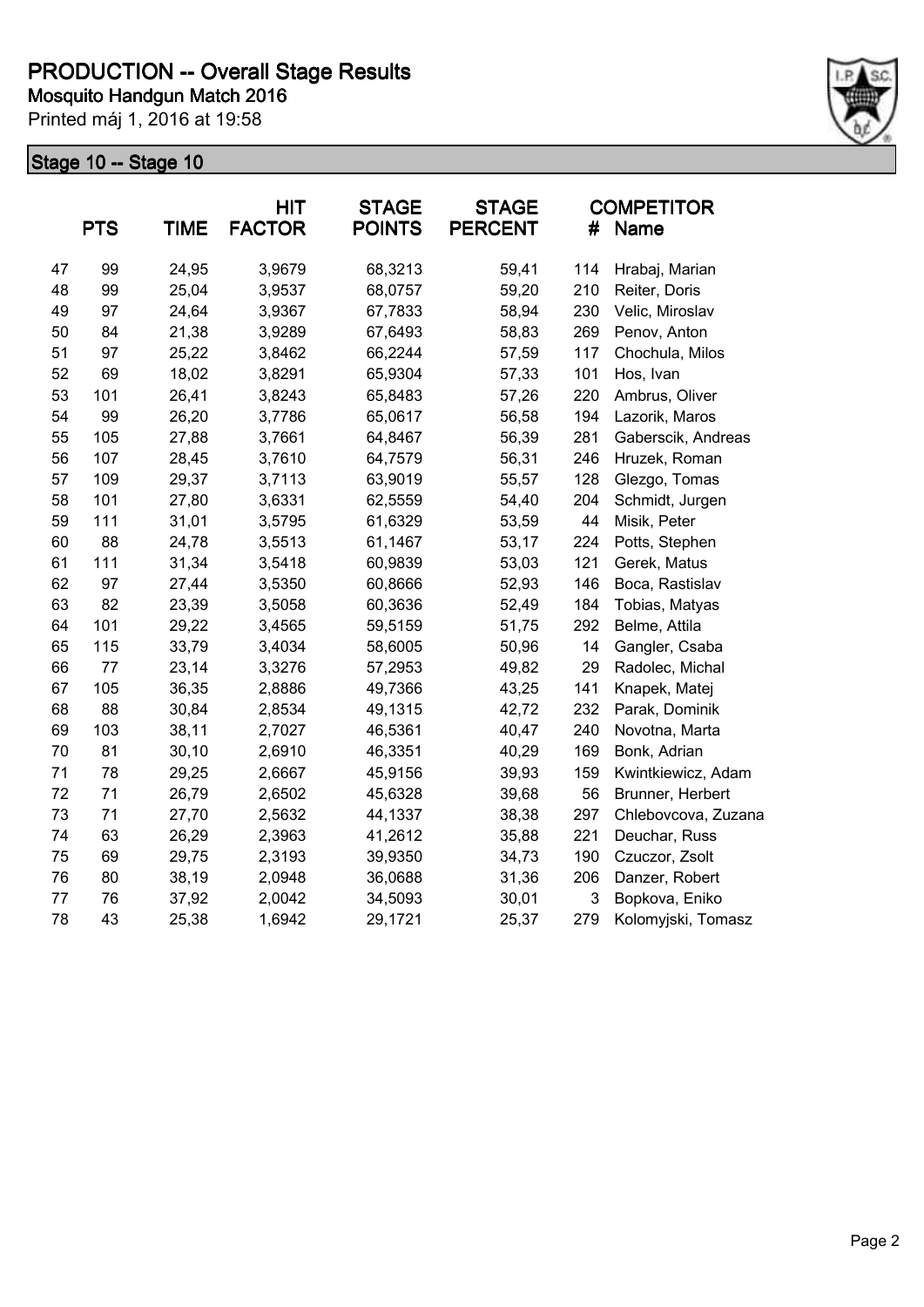

|                | <b>PTS</b> | <b>TIME</b> | <b>HIT</b><br><b>FACTOR</b> | <b>STAGE</b><br><b>POINTS</b> | <b>STAGE</b><br><b>PERCENT</b> | #   | <b>COMPETITOR</b><br>Name |
|----------------|------------|-------------|-----------------------------|-------------------------------|--------------------------------|-----|---------------------------|
| 1              | 111        | 20,73       | 5,3546                      | 115,0000                      | 100,00                         | 278 | Fischer, Christoph        |
| $\overline{2}$ | 105        | 22,31       | 4,7064                      | 101,0797                      | 87,90                          | 293 | Linke, Gunter             |
| 3              | 109        | 23,38       | 4,6621                      | 100,1281                      | 87,07                          | 179 | Huber, Max                |
| 4              | 110        | 24,96       | 4,4071                      | 94,6504                       | 82,30                          | 222 | Bakonyi, Andras           |
| 5              | 109        | 25,40       | 4,2913                      | 92,1652                       | 80,14                          | 238 | Breitler, Christian       |
| 6              | 101        | 24,09       | 4,1926                      | 90,0448                       | 78,30                          | 205 | Koenigsberger, Marcus     |
| 7              | 107        | 28,88       | 3,7050                      | 79,5721                       | 69,19                          | 217 | Weghofer, Peter           |
| 8              | 99         | 27,56       | 3,5922                      | 77,1490                       | 67,09                          | 231 | Vogel, Michael            |
| 9              | 105        | 30,72       | 3,4180                      | 73,4078                       | 63,83                          | 122 | Vnucko, Jan               |
| 10             | 101        | 30,55       | 3,3061                      | 71,0042                       | 61,74                          | 40  | Sotet, Gabor              |
| 11             | 107        | 34,52       | 3,0997                      | 66,5713                       | 57,89                          | 214 | Farkas, Robert            |
| 12             | 111        | 36,27       | 3,0604                      | 65,7279                       | 57,15                          | 62  | Fers, Sandor              |
| 13             | 93         | 33,56       | 2,7712                      | 59,5162                       | 51,75                          | 296 | Howell, Kevin             |
| 14             | 84         | 31,08       | 2,7027                      | 58,0460                       | 50,47                          | 37  | Low, Szabolcs             |
| 15             | 84         | 36,54       | 2,2989                      | 49,3725                       | 42,93                          | 24  | Regenyi, Kund             |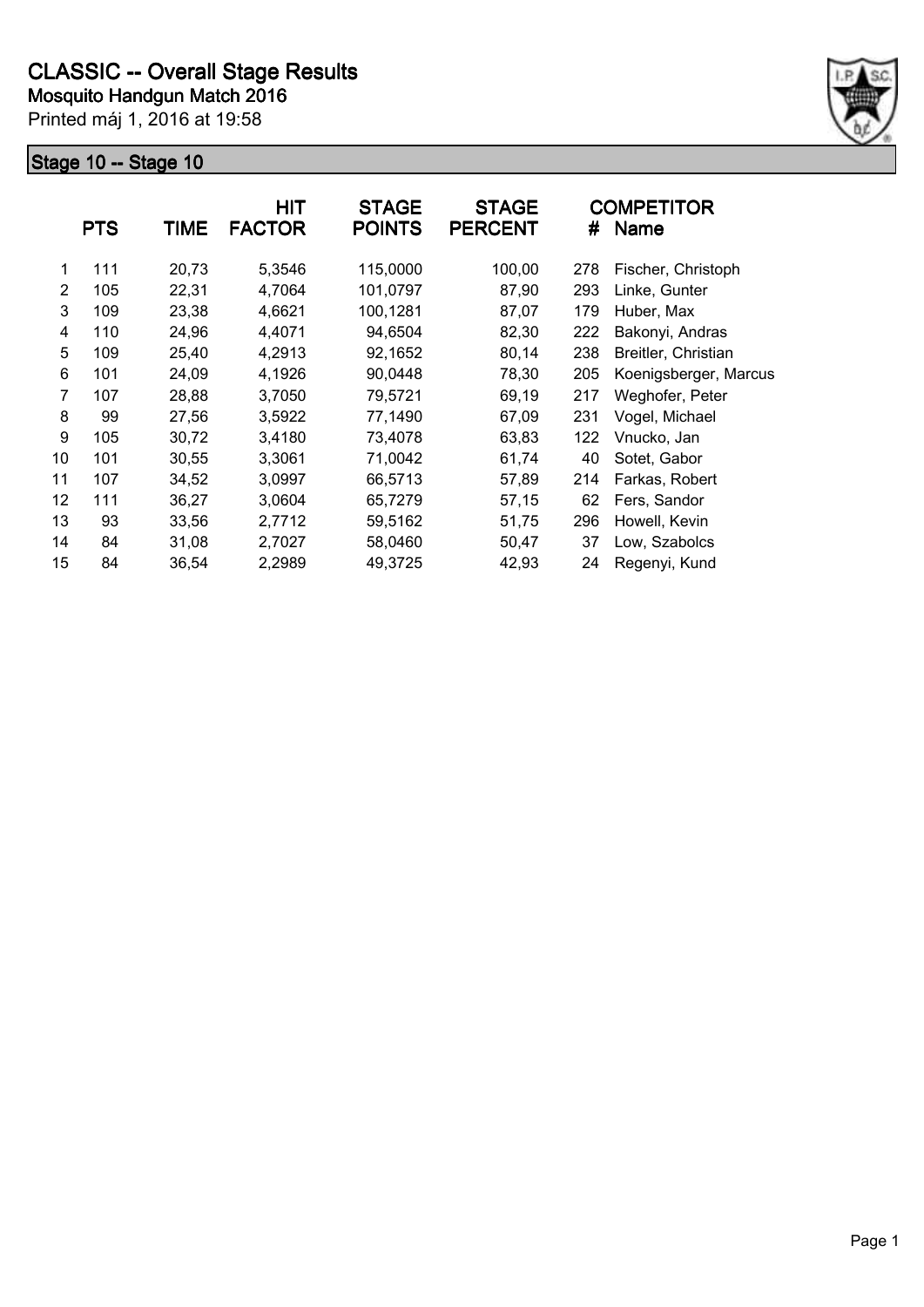

|   | <b>PTS</b> | TIME  | HIT<br><b>FACTOR</b> | <b>STAGE</b><br><b>POINTS</b> | <b>STAGE</b><br><b>PERCENT</b> | #   | <b>COMPETITOR</b><br><b>Name</b> |
|---|------------|-------|----------------------|-------------------------------|--------------------------------|-----|----------------------------------|
|   | 112        | 25,40 | 4,4094               | 115,0000                      | 100,00                         | 208 | Reiter, Gerald                   |
| 2 | 111        | 29,40 | 3,7755               | 98,4667                       | 85,62                          | 94  | Ladic, Tibor                     |
| 3 | 110        | 29,67 | 3,7074               | 96,6916                       | 84,08                          | 83  | Kotrous, Pavel                   |
| 4 | 114        | 44,42 | 2,5664               | 66,9329                       | 58,20                          | 170 | Potuckova, Ludmila               |
| 5 | 100        | 39,02 | 2,5628               | 66,8384                       | 58,12                          | 96  | Barta, Ondrej                    |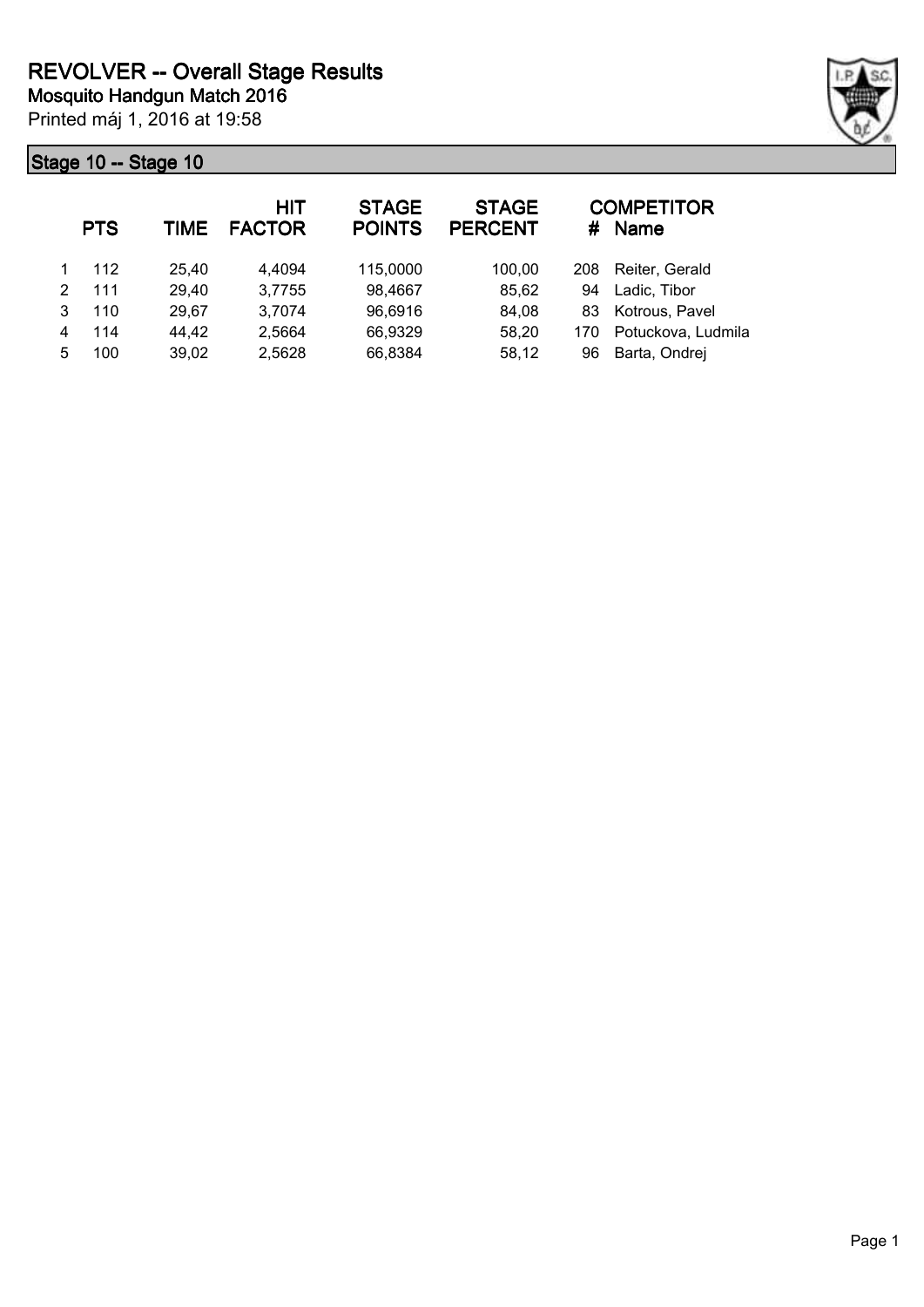

|                         | <b>PTS</b> | <b>TIME</b> | <b>HIT</b><br><b>FACTOR</b> | <b>STAGE</b><br><b>POINTS</b> | <b>STAGE</b><br><b>PERCENT</b> | #   | <b>COMPETITOR</b><br>Name |
|-------------------------|------------|-------------|-----------------------------|-------------------------------|--------------------------------|-----|---------------------------|
| 1                       | 83         | 11,74       | 7,0698                      | 85,0000                       | 100,00                         | 104 | Havlicek, Miroslav        |
| $\overline{\mathbf{c}}$ | 84         | 11,89       | 7,0648                      | 84,9389                       | 99,93                          | 103 | Pavlik, Jan               |
| 3                       | 80         | 12,01       | 6,6611                      | 80,0859                       | 94,22                          | 255 | Nagy, Ernest              |
| 4                       | 79         | 12,31       | 6,4175                      | 77,1575                       | 90,77                          | 153 | Henes, Zdenek             |
| 5                       | 76         | 11,96       | 6,3545                      | 76,3997                       | 89,88                          | 109 | Pijacek, Petr             |
| 6                       | 79         | 12,93       | 6,1098                      | 73,4577                       | 86,42                          | 143 | Sustrova, Katerina        |
| 7                       | 78         | 13,16       | 5,9271                      | 71,2603                       | 83,84                          | 291 | Kneringer, Mario          |
| 8                       | 81         | 14,24       | 5,6882                      | 68,3886                       | 80,46                          | 113 | Barancik, Ivan            |
| 9                       | 76         | 13,92       | 5,4598                      | 65,6422                       | 77,23                          | 287 | Weber, Gunter             |
| 10                      | 76         | 14,37       | 5,2888                      | 63,5866                       | 74,81                          | 171 | Schafer, Markus           |
| 11                      | 80         | 15,14       | 5,2840                      | 63,5291                       | 74,74                          | 22  | Szabo, Alexander          |
| 12                      | 73         | 14,34       | 5,0907                      | 61,2044                       | 72,01                          | 58  | Cislak, Gabriel           |
| 13                      | 78         | 15,80       | 4,9367                      | 59,3535                       | 69,83                          | 303 | Behal, Jiri               |
| 14                      | 72         | 14,64       | 4,9180                      | 59,1290                       | 69,56                          | 144 | Horinek, Milos            |
| 15                      | 78         | 15,91       | 4,9026                      | 58,9432                       | 69,34                          | 273 | Czarnecki, Rafal          |
| 16                      | 84         | 17,25       | 4,8696                      | 58,5462                       | 68,88                          | 105 | Schwanneke, Roland        |
| 17                      | 83         | 17,18       | 4,8312                      | 58,0850                       | 68,34                          | 98  | Hiebler, Wolfram          |
| 18                      | 82         | 16,99       | 4,8264                      | 58,0269                       | 68,27                          | 295 | Leutgeb, Ralph            |
| 19                      | 81         | 16,90       | 4,7929                      | 57,6245                       | 67,79                          | 294 | Slama, Claus              |
| 20                      | 78         | 16,50       | 4,7273                      | 56,8355                       | 66,87                          | 139 | Markevicius, Kestas       |
| 21                      | 84         | 18,35       | 4,5777                      | 55,0367                       | 64,75                          | 312 | Plzak, Jiri               |
| 22                      | 83         | 18,66       | 4,4480                      | 53,4780                       | 62,92                          | 288 | Toth-Pogats, Sandra       |
| 23                      | 80         | 18,01       | 4,4420                      | 53,4054                       | 62,83                          | 280 | Golisz, Marcin            |
| 24                      | 79         | 18,19       | 4,3430                      | 52,2160                       | 61,43                          | 207 | Dvorak, Andrea            |
| 25                      | 79         | 18,35       | 4,3052                      | 51,7607                       | 60,89                          | 52  | Gerencser, Miklos         |
| 26                      | 77         | 18,26       | 4,2169                      | 50,6989                       | 59,65                          | 314 | Kolarits, Peter           |
| 27                      | 77         | 18,72       | 4,1132                      | 49,4531                       | 58,18                          | 65  | Cislak, Miloslav          |
| 28                      | 78         | 19,42       | 4,0165                      | 48,2897                       | 56,81                          | 183 | Schafer, Hans Peter       |
| 29                      | 84         | 20,96       | 4,0076                      | 48,1833                       | 56,69                          | 285 | Lennert, Adam             |
| 30                      | 64         | 16,46       | 3,8882                      | 46,7476                       | 55,00                          | 66  | Praschinger, Edgar        |
| 31                      | 69         | 18,06       | 3,8206                      | 45,9346                       | 54,04                          | 248 | Vaclavik, Rostislav       |
| 32                      | 81         | 22,03       | 3,6768                      | 44,2058                       | 52,01                          | 211 | Soucek Raedler, Walter    |
| 33                      | 80         | 22,15       | 3,6117                      | 43,4235                       | 51,09                          | 178 | Reifferscheidt, Frank     |
| 34                      | 60         | 16,94       | 3,5419                      | 42,5840                       | 50,10                          | 34  | Grac, Robert              |
| 35                      | 47         | 13,57       | 3,4635                      | 41,6416                       | 48,99                          | 201 | Eisl, Alexander           |
| 36                      | 84         | 24,91       | 3,3721                      | 40,5429                       | 47,70                          | 86  | Gromov, Andrej            |
| 37                      | 75         | 22,38       | 3,3512                      | 40,2912                       | 47,40                          | 18  | Geerts, Hans              |
| 38                      | 79         | 24,17       | 3,2685                      | 39,2970                       | 46,23                          | 124 | Tomek, Jan                |
| 39                      | 76         | 23,41       | 3,2465                      | 39,0320                       | 45,92                          | 127 | Tomek, Petr               |
| 40                      | 81         | 24,97       | 3,2439                      | 39,0010                       | 45,88                          | 46  | Horvat, Ede               |
| 41                      | 60         | 18,75       | 3,2000                      | 38,4733                       | 45,26                          | 298 | Likavec, Martin           |
| 42                      | 51         | 17,18       | 2,9686                      | 35,6908                       | 41,99                          | 59  | Ilc, Helmut               |
| 43                      | 59         | 20,86       | 2,8284                      | 34,0053                       | 40,01                          | 192 | Golab, Tadeusz            |
| 44                      | 42         | 16,30       | 2,5767                      | 30,9792                       | 36,45                          | 290 | Steurer, Margit           |
| 45                      | 75         | 36,73       | 2,0419                      | 24,5499                       | 28,88                          | 236 | Siska, Milos              |
|                         |            |             |                             |                               |                                |     |                           |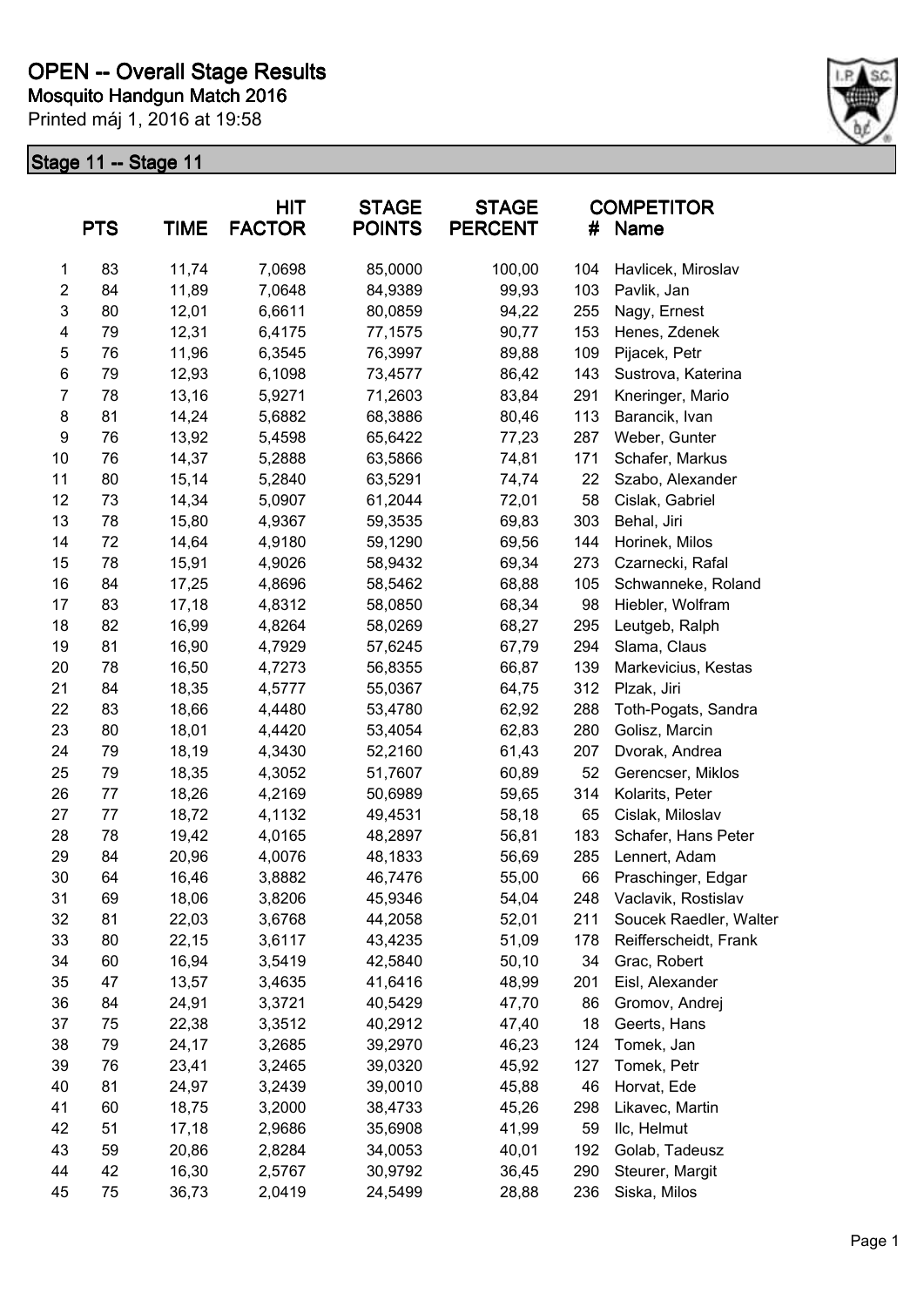

|                  | <b>PTS</b> | <b>TIME</b> | <b>HIT</b><br><b>FACTOR</b> | <b>STAGE</b><br><b>POINTS</b> | <b>STAGE</b><br><b>PERCENT</b> | #   | <b>COMPETITOR</b><br><b>Name</b> |
|------------------|------------|-------------|-----------------------------|-------------------------------|--------------------------------|-----|----------------------------------|
| 1                | 81         | 13,43       | 6,0313                      | 85,0000                       | 100,00                         | 110 | Rakusan, Josef                   |
| $\boldsymbol{2}$ | 79         | 13,54       | 5,8346                      | 82,2277                       | 96,74                          | 212 | Stranz, Jurgen                   |
| 3                | 81         | 14,46       | 5,6017                      | 78,9454                       | 92,88                          | 177 | Ciesielski, Marcin               |
| 4                | 83         | 14,90       | 5,5705                      | 78,5058                       | 92,36                          | 151 | Vaclavik, Jaroslav               |
| 5                | 78         | 14,27       | 5,4660                      | 77,0337                       | 90,63                          | 267 | Znamenacek, Petr                 |
| 6                | 80         | 15,63       | 5,1184                      | 72,1341                       | 84,86                          | 78  | Batki, Gyorgy                    |
| $\overline{7}$   | 77         | 16,09       | 4,7856                      | 67,4442                       | 79,35                          | 54  | Lazovsky, Richard                |
| 8                | 77         | 16,12       | 4,7767                      | 67,3187                       | 79,20                          | 136 | Velicko, Laurius                 |
| 9                | 77         | 16,36       | 4,7066                      | 66,3311                       | 78,04                          | 289 | Kwiatkowski, Roland              |
| 10               | 71         | 15,11       | 4,6989                      | 66,2222                       | 77,91                          | 130 | Pitonak, Martin                  |
| 11               | 83         | 17,75       | 4,6761                      | 65,9006                       | 77,53                          | 10  | Kovac, Ondrej                    |
| 12               | 73         | 15,69       | 4,6526                      | 65,5707                       | 77,14                          | 165 | Swierczek, Zbigniew              |
| 13               | 76         | 16,47       | 4,6145                      | 65,0324                       | 76,51                          | 9   | Klecanda, Kvido                  |
| 14               | 81         | 17,71       | 4,5737                      | 64,4579                       | 75,83                          | 302 | Kozak, Petr                      |
| 15               | 78         | 17,20       | 4,5349                      | 63,9111                       | 75,19                          | 150 | Soustar, Ivo                     |
| 16               | 77         | 17,06       | 4,5135                      | 63,6094                       | 74,83                          | 84  | Deledivka, Vitaliy               |
| 17               | 79         | 17,54       | 4,5040                      | 63,4757                       | 74,68                          | 70  | Pupala, Ondrej                   |
| 18               | 79         | 17,63       | 4,4810                      | 63,1517                       | 74,30                          | 77  | Szaszi, Csaba                    |
| 19               | 84         | 18,75       | 4,4800                      | 63,1376                       | 74,28                          | 181 | Szegedi, Mark                    |
| 20               | 82         | 18,35       | 4,4687                      | 62,9778                       | 74,09                          | 39  | Kubacek, Petr                    |
| 21               | 79         | 17,98       | 4,3938                      | 61,9223                       | 72,85                          | 115 | Poliacik, Martin                 |
| 22               | 81         | 18,48       | 4,3831                      | 61,7722                       | 72,67                          | 72  | Obermajer, Attila                |
| 23               | 77         | 17,76       | 4,3356                      | 61,1023                       | 71,89                          | 244 | Stanko, Lubomir                  |
| 24               | 75         | 17,31       | 4,3328                      | 61,0624                       | 71,84                          | 142 | Berger, Rene                     |
| 25               | 82         | 19,04       | 4,3067                      | 60,6955                       | 71,41                          | 21  | Szalai, Laszlo                   |
| 26               | 73         | 16,99       | 4,2966                      | 60,5535                       | 71,24                          | 167 | Vavrek, Adrian                   |
| 27               | 81         | 19,17       | 4,2254                      | 59,5488                       | 70,06                          | 74  | Stanko, Pavol                    |
| 28               | 79         | 18,92       | 4,1755                      | 58,8459                       | 69,23                          | 320 | Kurbatskikh, Vasily              |
| 29               | 77         | 18,67       | 4,1243                      | 58,1241                       | 68,38                          | 234 | Turkova, Eva                     |
| 30               | 78         | 19,20       | 4,0625                      | 57,2537                       | 67,36                          | 135 | Potocky, Peter                   |
| 31               | 80         | 19,85       | 4,0302                      | 56,7988                       | 66,82                          | 307 | Zalejsky, Rostislav              |
| 32               | 81         | 20,24       | 4,0020                      | 56,4007                       | 66,35                          | 28  | Entl, Libor                      |
| 33               | 71         | 17,89       | 3,9687                      | 55,9317                       | 65,80                          | 147 | Zarubova, Marketa                |
| 34               | 71         | 18,15       | 3,9118                      | 55,1305                       | 64,86                          | 241 | Porubsky, Miroslav               |
| 35               | 69         | 17,69       | 3,9005                      | 54,9707                       | 64,67                          | 218 | Sajgo, Zoltan                    |
| 36               | 81         | 20,80       | 3,8942                      | 54,8822                       | 64,57                          | 75  | Mikula, Jozef                    |
| 37               | 79         | 20,31       | 3,8897                      | 54,8185                       | 64,49                          | 123 | Ecker, Karol                     |
| 38               | 76         | 19,62       | 3,8736                      | 54,5914                       | 64,23                          | 270 | Beres, Krzysztof                 |
| 39               | 79         | 20,49       | 3,8555                      | 54,3369                       | 63,93                          | 313 | Horacek, Lukas                   |
| 40               | 65         | 17,07       | 3,8079                      | 53,6648                       | 63,14                          | 247 | Kubik, Karel                     |
| 41               | 77         | 20,41       | 3,7727                      | 53,1689                       | 62,55                          | 306 | Sliva, Tomas                     |
| 42               | 75         | 20,20       | 3,7129                      | 52,3263                       | 61,56                          | 91  | Zolnay, Pavol                    |
| 43               | 77         | 21,61       | 3,5632                      | 50,2164                       | 59,08                          | 301 | Kominek, Jiri                    |
| 44               | 64         | 17,99       | 3,5575                      | 50,1370                       | 58,98                          | 233 | Bulko, Peter                     |
| 45               | 81         | 22,86       | 3,5433                      | 49,9366                       | 58,75                          | 120 | Zelinsky, Tibor                  |
| 46               | 77         | 21,88       | 3,5192                      | 49,5968                       | 58,35                          | 57  | Bobaly, Mihaly                   |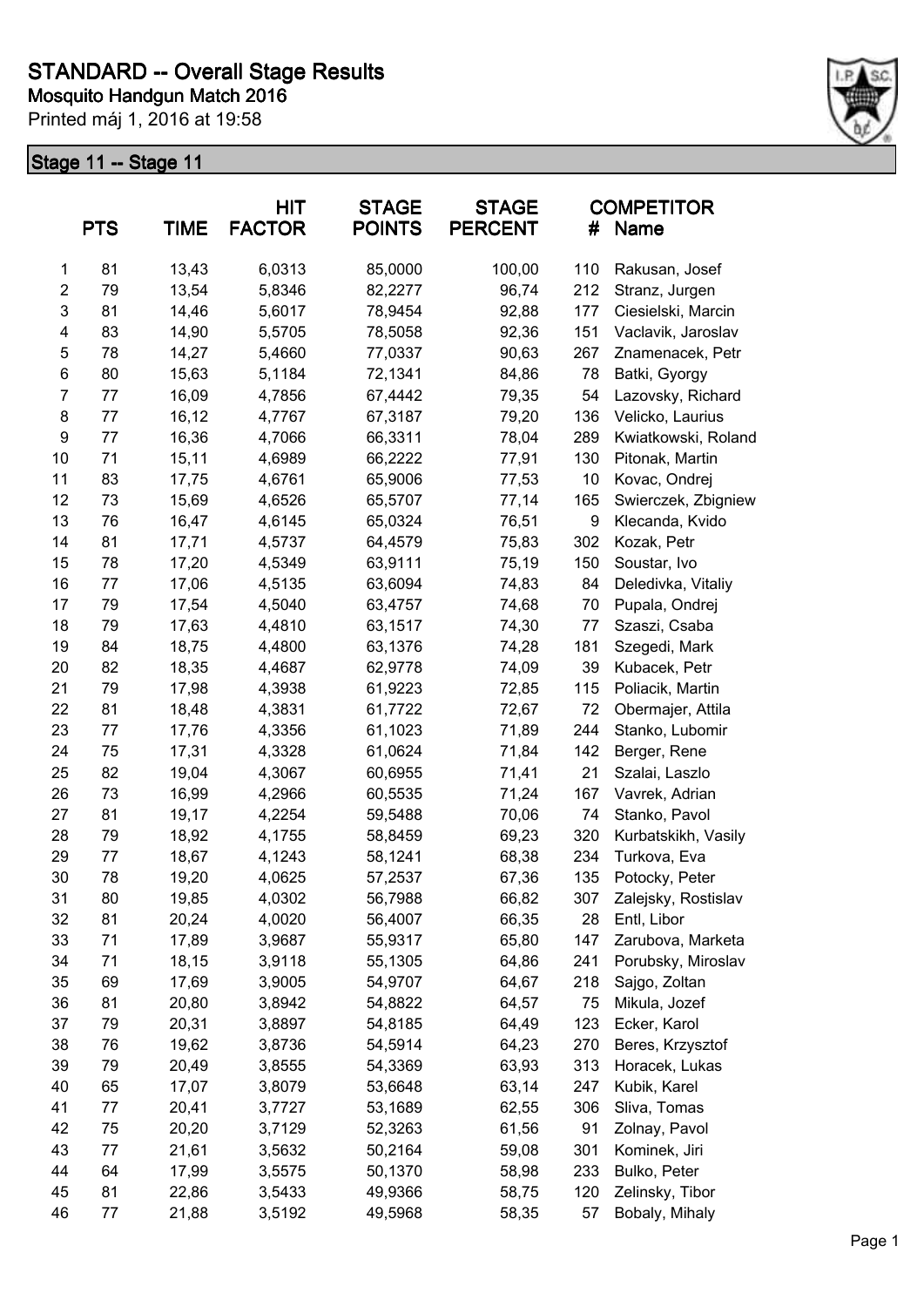

|    | <b>TIME</b><br><b>PTS</b> |        | <b>HIT</b><br><b>FACTOR</b> | <b>STAGE</b><br><b>POINTS</b> | <b>STAGE</b><br><b>PERCENT</b><br># |     | <b>COMPETITOR</b><br>Name |
|----|---------------------------|--------|-----------------------------|-------------------------------|-------------------------------------|-----|---------------------------|
| 47 | 81                        | 23,15  | 3,4989                      | 49,3110                       | 58,01                               | 61  | Strasser, Elisabeth       |
| 48 | 69                        | 19,77  | 3,4901                      | 49,1872                       | 57,87                               | 235 | Siska, Michal             |
| 49 | 85                        | 24,84  | 3,4219                      | 48,2256                       | 56,74                               | 308 | Konvicna, Ruzena          |
| 50 | 77                        | 22,58  | 3,4101                      | 48,0592                       | 56,54                               | 38  | Zakupszky, Gabor          |
| 51 | 58                        | 17,01  | 3,4098                      | 48,0545                       | 56,53                               | 158 | Pawlik, Celina            |
| 52 | 64                        | 18,97  | 3,3737                      | 47,5469                       | 55,94                               | 225 | Dianics, Attila           |
| 53 | 85                        | 25,32  | 3,3570                      | 47,3113                       | 55,66                               | 126 | Prinosil, Jan             |
| 54 | 79                        | 23,63  | 3,3432                      | 47,1165                       | 55,43                               | 41  | Kormanyos, Maria          |
| 55 | 81                        | 24,41  | 3,3183                      | 46,7657                       | 55,02                               | 93  | Zolnay, Anna              |
| 56 | 77                        | 23,78  | 3,2380                      | 45,6340                       | 53,69                               | 311 | Konvicny, Lumir           |
| 57 | 77                        | 23,84  | 3,2299                      | 45,5192                       | 53,55                               | 15  | Haviarova, Janette        |
| 58 | 81                        | 26,42  | 3,0659                      | 43,2078                       | 50,83                               | 17  | Koos, Zoltan              |
| 59 | 58                        | 19,07  | 3,0414                      | 42,8635                       | 50,43                               | 36  | Skorvaga, Noro            |
| 60 | 71                        | 23,38  | 3,0368                      | 42,7980                       | 50,35                               | 31  | Kocian, Norbert           |
| 61 | 52                        | 17,38  | 2,9919                      | 42,1661                       | 49,61                               | 71  | Hukel, Miroslav           |
| 62 | 73                        | 24,54  | 2,9747                      | 41,9236                       | 49,32                               | 4   | Noga, Tadeusz             |
| 63 | 71                        | 23,90  | 2,9707                      | 41,8669                       | 49,26                               | 271 | Tabaszevska, Agnieszka    |
| 64 | 77                        | 26,04  | 2,9570                      | 41,6735                       | 49,03                               | 172 | Kiss, Tamas Istvan        |
| 65 | 63                        | 21,37  | 2,9481                      | 41,5476                       | 48,88                               | 155 | Havranek, Rostislav       |
| 66 | 64                        | 21,74  | 2,9439                      | 41,4888                       | 48,81                               | 53  | Bodo, Katalin             |
| 67 | 64                        | 22,27  | 2,8738                      | 40,5014                       | 47,65                               | 154 | Bures, Vitezslav          |
| 68 | 81                        | 29,01  | 2,7921                      | 39,3502                       | 46,29                               | 176 | Bicskei, Bea              |
| 69 | 60                        | 22,15  | 2,7088                      | 38,1757                       | 44,91                               | 68  | Solyom, Oliver            |
| 70 | 81                        | 30, 10 | 2,6910                      | 37,9252                       | 44,62                               | 173 | Simon, Laszlo             |
| 71 | 54                        | 20,30  | 2,6601                      | 37,4893                       | 44,11                               | 76  | Szarvas, Peter            |
| 72 | 53                        | 20,02  | 2,6474                      | 37,3097                       | 43,89                               | 258 | Zhuralev, Andrey          |
| 73 | 79                        | 30,65  | 2,5775                      | 36,3251                       | 42,74                               | 186 | Lesko, Eva                |
| 74 | 67                        | 26,07  | 2,5700                      | 36,2196                       | 42,61                               | 164 | Stepniewicz, Hubert       |
| 75 | 64                        | 25,25  | 2,5347                      | 35,7214                       | 42,03                               | 27  | Entl, Zdenek              |
| 76 | 37                        | 15,98  | 2,3154                      | 32,6313                       | 38,39                               | 80  | Miglecz, Gyula            |
| 77 | 56                        | 24,40  | 2,2951                      | 32,3451                       | 38,05                               | 49  | Kebo, Vekoslav            |
| 78 | 45                        | 20,08  | 2,2410                      | 31,5834                       | 37,16                               | 23  | Sirk, Julius              |
| 79 | 75                        | 37,51  | 1,9995                      | 28,1789                       | 33,15                               | 185 | Barta, Aliz               |
| 80 | 59                        | 30,79  | 1,9162                      | 27,0055                       | 31,77                               | 223 | Szabo, Karoly             |
| 81 | 60                        | 33,78  | 1,7762                      | 25,0323                       | 29,45                               | 64  | Bicsak, Laszlo Andras     |
| 82 | 61                        | 35,41  | 1,7227                      | 24,2781                       | 28,56                               | 125 | Nemec, Bronislav          |
| 83 | 58                        | 34,56  | 1,6782                      | 23,6518                       | 27,83                               | 82  | Gal, Tibor                |
| 84 | 58                        | 38,24  | 1,5167                      | 21,3757                       | 25,15                               | 35  | Pazourkova, Eva           |
| 85 | 40                        | 29,92  | 1,3369                      | 18,8412                       | 22,17                               | 219 | Kiss, Gabor               |
| 86 | 35                        | 30,88  | 1,1334                      | 15,9735                       | 18,79                               | 182 | Szegedi, Bence            |
| 87 | 24                        | 22,32  | 1,0753                      | 15,1540                       | 17,83                               | 88  | Kotrousova, Denisa        |
| 88 | $\pmb{0}$                 | 26,36  | 0,0000                      | 0,0000                        | 0,00                                | 318 | Danek, Lukas              |
| 89 | 0                         | 0,00   | 0,0000                      | 0,0000                        | 0,00                                | 148 | Dabrowski, Darek          |
| 90 | $\pmb{0}$                 | 0,00   | 0,0000                      | 0,0000                        | 0,00                                | 315 | Toth, Zoltan              |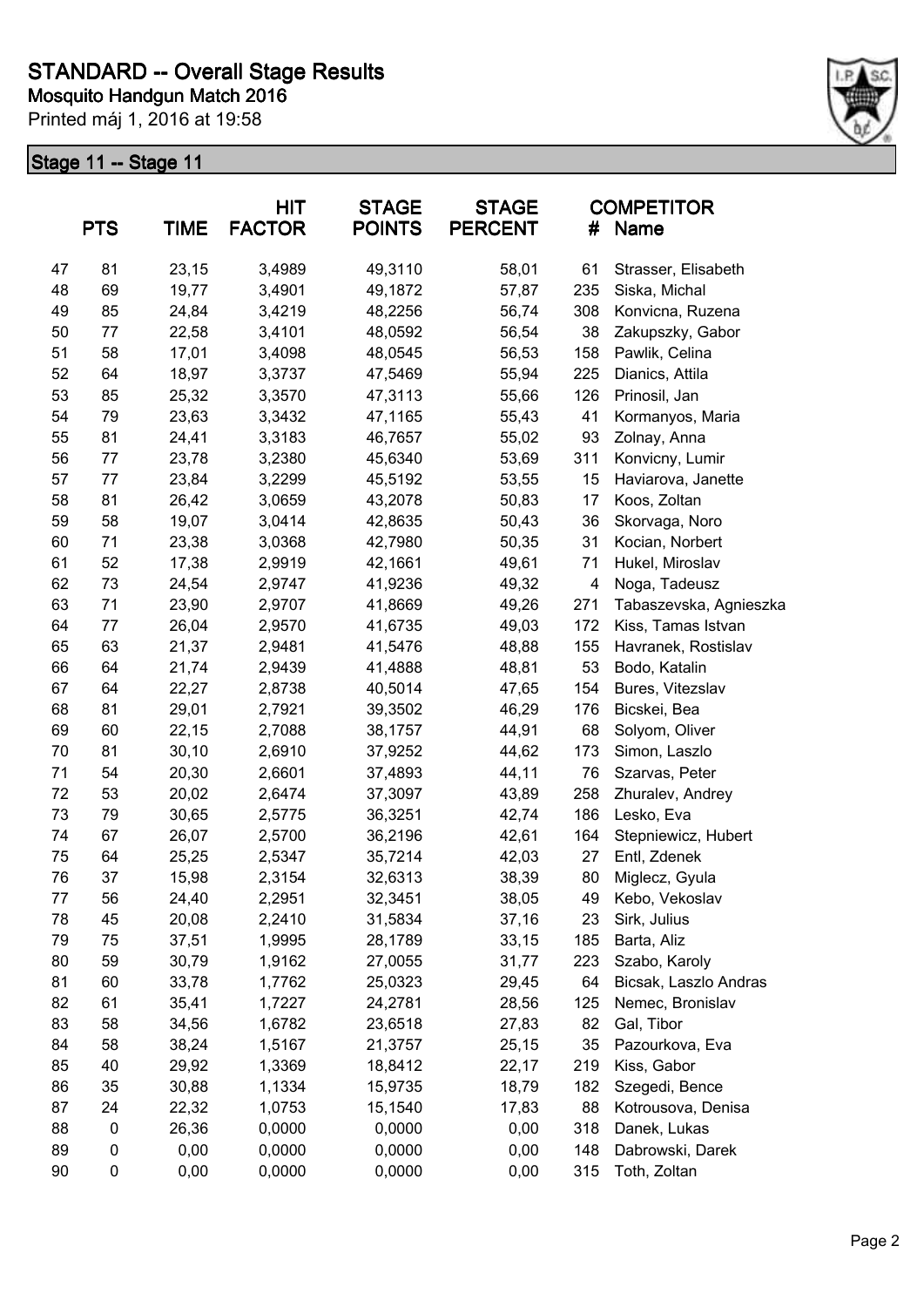

|                | <b>PTS</b> | <b>TIME</b> | <b>HIT</b><br><b>FACTOR</b> | <b>STAGE</b><br><b>POINTS</b> | <b>STAGE</b><br><b>PERCENT</b> | #   | <b>COMPETITOR</b><br><b>Name</b> |
|----------------|------------|-------------|-----------------------------|-------------------------------|--------------------------------|-----|----------------------------------|
| 1              | 81         | 13,63       | 5,9428                      | 85,0000                       | 100,00                         | 92  | Momcilovic, Ljubisa              |
| $\overline{2}$ | 83         | 14,46       | 5,7400                      | 82,0993                       | 96,59                          | 268 | Fedor, Marian                    |
| 3              | 81         | 14,52       | 5,5785                      | 79,7899                       | 93,87                          | 67  | Zapletal, Miroslav               |
| 4              | 79         | 15,11       | 5,2283                      | 74,7812                       | 87,98                          | 188 | Voyno, Alexey                    |
| 5              | 81         | 15,94       | 5,0816                      | 72,6819                       | 85,51                          | 163 | Zachar, Bystrik                  |
| 6              | 81         | 16,61       | 4,8766                      | 69,7501                       | 82,06                          | 254 | Palka, Jan                       |
| $\overline{7}$ | 73         | 15,06       | 4,8473                      | 69,3310                       | 81,57                          | 166 | Szczesny, Bartosz                |
| 8              | 79         | 16,40       | 4,8171                      | 68,8990                       | 81,06                          | 317 | Sciranka, Martin                 |
| 9              | 75         | 15,63       | 4,7985                      | 68,6329                       | 80,74                          | 239 | Kubica, Dusan                    |
| 10             | 71         | 14,84       | 4,7844                      | 68,4312                       | 80,51                          | 106 | Fecura, Vladimir                 |
| 11             | 77         | 16,19       | 4,7560                      | 68,0258                       | 80,03                          | 283 | Koller, Hans Georg               |
| 12             | 79         | 16,65       | 4,7447                      | 67,8645                       | 79,84                          | 319 | Rasovic, Bosko                   |
| 13             | 79         | 17,76       | 4,4482                      | 63,6230                       | 74,85                          | 316 | Sedy, Roman                      |
| 14             | 75         | 16,87       | 4,4458                      | 63,5881                       | 74,81                          | 73  | Sefranko, Karol                  |
| 15             | 62         | 14,11       | 4,3940                      | 62,8484                       | 73,94                          | 269 | Penov, Anton                     |
| 16             | 73         | 16,75       | 4,3582                      | 62,3358                       | 73,34                          | 229 | Foltan, Stanislav                |
| 17             | 58         | 13,44       | 4,3155                      | 61,7246                       | 72,62                          | 111 | Hrnciarik, Andrej                |
| 18             | 77         | 18,14       | 4,2448                      | 60,7132                       | 71,43                          | 60  | Ziebart, Friedrich               |
| 19             | 75         | 17,77       | 4,2206                      | 60,3676                       | 71,02                          | 227 | Didy, Jozef                      |
| 20             | 66         | 15,64       | 4,2199                      | 60,3583                       | 71,01                          | 168 | Galazka, Marcin                  |
| 21             | 75         | 17,86       | 4,1993                      | 60,0634                       | 70,66                          | 128 | Glezgo, Tomas                    |
| 22             | 58         | 14,06       | 4,1252                      | 59,0028                       | 69,42                          | 256 | Drimaj, Peter                    |
| 23             | 81         | 19,76       | 4,0992                      | 58,6311                       | 68,98                          | 184 | Tobias, Matyas                   |
| 24             | 64         | 15,70       | 4,0764                      | 58,3056                       | 68,59                          | 160 | Mika, Marek                      |
| 25             | 77         | 18,91       | 4,0719                      | 58,2410                       | 68,52                          | 209 | Plank, Gerhard                   |
| 26             | 77         | 19,11       | 4,0293                      | 57,6315                       | 67,80                          | 194 | Lazorik, Maros                   |
| 27             | 77         | 19,32       | 3,9855                      | 57,0051                       | 67,06                          | 99  | Kovacs, Attila                   |
| 28             | 71         | 17,97       | 3,9510                      | 56,5119                       | 66,48                          | 202 | Lang, Johann                     |
| 29             | 77         | 19,77       | 3,8948                      | 55,7075                       | 65,54                          | 187 | Schlegl, Bernhard                |
| 30             | 75         | 19,38       | 3,8700                      | 55,3525                       | 65,12                          | 279 | Kolomyjski, Tomasz               |
| 31             | 69         | 17,89       | 3,8569                      | 55,1656                       | 64,90                          | 90  | Deledivka, Inna                  |
| 32             | 81         | 21,07       | 3,8443                      | 54,9858                       | 64,69                          | 228 | Sebik, Ivan                      |
| 33             | 73         | 19,07       | 3,8280                      | 54,7522                       | 64,41                          | 118 | Belica, Michal                   |
| 34             | 75         | 19,70       | 3,8071                      | 54,4534                       | 64,06                          | 220 | Ambrus, Oliver                   |
| 35             | 77         | 20,31       | 3,7912                      | 54,2264                       | 63,80                          | 138 | Holan, Roman                     |
| 36             | 73         | 19,27       | 3,7883                      | 54,1840                       | 63,75                          | 97  | Panachev, Leonid                 |
| 37             | 69         | 18,39       | 3,7520                      | 53,6657                       | 63,14                          | 114 | Hrabaj, Marian                   |
| 38             | 75         | 20,12       | 3,7276                      | 53,3167                       | 62,73                          | 55  | Galagan, Vasiliy                 |
| 39             | 75         | 20,40       | 3,6765                      | 52,5849                       | 61,86                          | 87  | Momcilovic, Snezana              |
| 40             | 79         | 21,65       | 3,6490                      | 52,1914                       | 61,40                          | 210 | Reiter, Doris                    |
| 41             | 71         | 19,66       | 3,6114                      | 51,6541                       | 60,77                          | 237 | Pribilincova, Hana               |
| 42             | 77         | 21,74       | 3,5419                      | 50,6595                       | 59,60                          | 119 | Caradsky, Tomas                  |
| 43             | 50         | 14,62       | 3,4200                      | 48,9162                       | 57,55                          | 112 | Stepan, Michal                   |
| 44             | 67         | 20,01       | 3,3483                      | 47,8914                       | 56,34                          | 85  | Shevchenko, Sergeii              |
| 45             | 77         | 23,02       | 3,3449                      | 47,8426                       | 56,29                          | 116 | Trencan, Peter                   |
| 46             | 60         | 18,49       | 3,2450                      | 46,4135                       | 54,60                          | 117 | Chochula, Milos                  |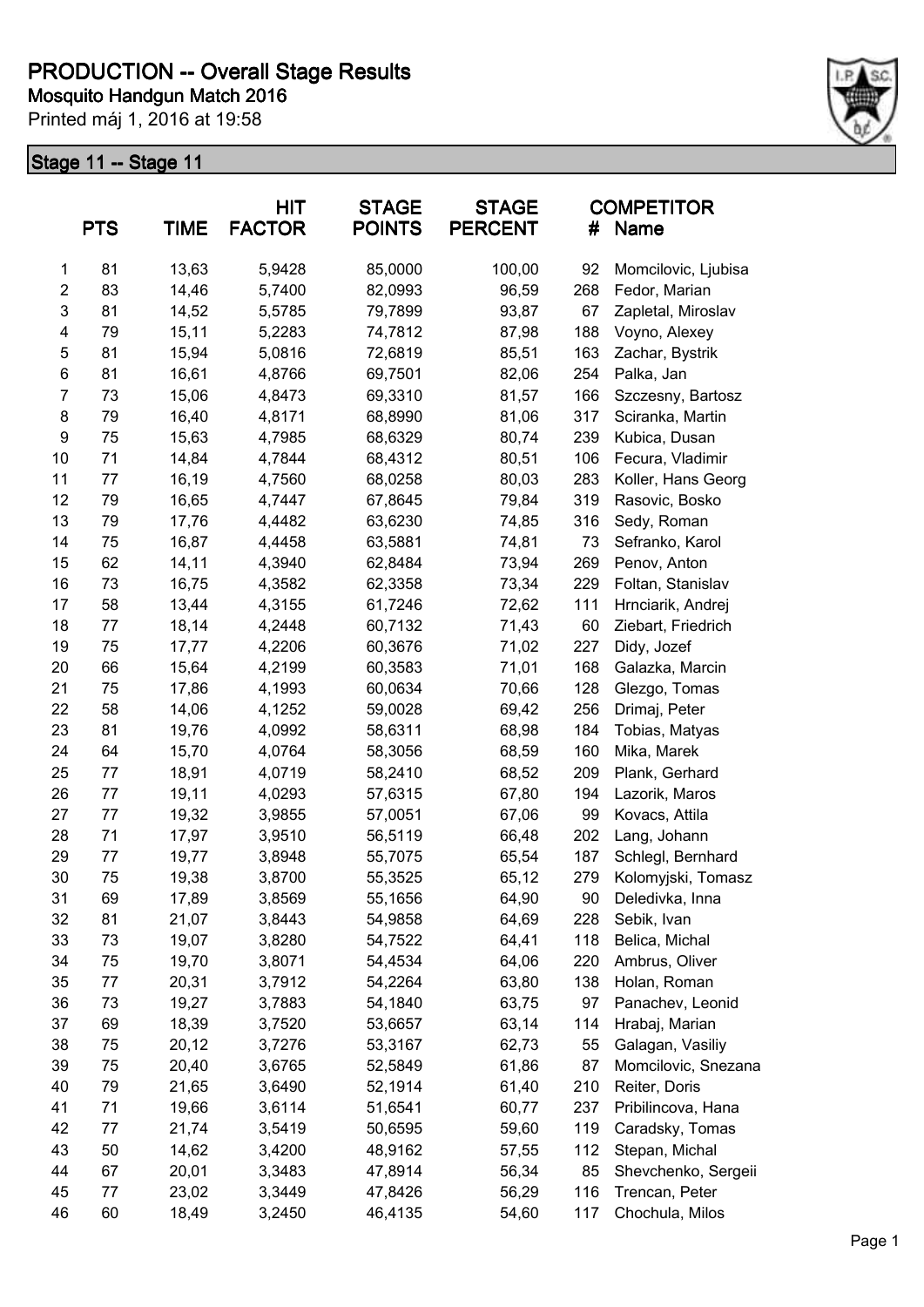

|    | <b>PTS</b> | <b>TIME</b> | <b>HIT</b><br><b>FACTOR</b> | <b>STAGE</b><br><b>POINTS</b> | <b>STAGE</b><br><b>PERCENT</b> | #              | <b>COMPETITOR</b><br><b>Name</b> |
|----|------------|-------------|-----------------------------|-------------------------------|--------------------------------|----------------|----------------------------------|
| 47 | 60         | 18,76       | 3,1983                      | 45,7455                       | 53,82                          | 44             | Misik, Peter                     |
| 48 | 69         | 21,62       | 3,1915                      | 45,6482                       | 53,70                          | 224            | Potts, Stephen                   |
| 49 | 45         | 14,15       | 3,1802                      | 45,4868                       | 53,51                          | 101            | Hos, Ivan                        |
| 50 | 81         | 25,50       | 3,1765                      | 45,4333                       | 53,45                          | 141            | Knapek, Matej                    |
| 51 | 64         | 20,27       | 3,1574                      | 45,1602                       | 53,13                          | 281            | Gaberscik, Andreas               |
| 52 | 58         | 18,63       | 3,1133                      | 44,5292                       | 52,39                          | 152            | Maier, Markus                    |
| 53 | 67         | 21,62       | 3,0990                      | 44,3250                       | 52,15                          | $\overline{7}$ | Majling, Andrej                  |
| 54 | 62         | 20,27       | 3,0587                      | 43,7490                       | 51,47                          | 230            | Velic, Miroslav                  |
| 55 | 81         | 26,54       | 3,0520                      | 43,6530                       | 51,36                          | 297            | Chlebovcova, Zuzana              |
| 56 | 44         | 15,14       | 2,9062                      | 41,5678                       | 48,90                          | 257            | Nagy, Ernest jun.                |
| 57 | 77         | 26,59       | 2,8958                      | 41,4192                       | 48,73                          | 89             | Lazarevic, Dejan                 |
| 58 | 50         | 17,49       | 2,8588                      | 40,8893                       | 48,11                          | 29             | Radolec, Michal                  |
| 59 | 40         | 14,34       | 2,7894                      | 39,8970                       | 46,94                          | 146            | Boca, Rastislav                  |
| 60 | 69         | 24,74       | 2,7890                      | 39,8914                       | 46,93                          | 95             | Manolevski, Michael              |
| 61 | 59         | 21,28       | 2,7726                      | 39,6561                       | 46,65                          | 246            | Hruzek, Roman                    |
| 62 | 64         | 23,99       | 2,6678                      | 38,1575                       | 44,89                          | 14             | Gangler, Csaba                   |
| 63 | 58         | 22,09       | 2,6256                      | 37,5545                       | 44,18                          | 56             | Brunner, Herbert                 |
| 64 | 66         | 25,57       | 2,5811                      | 36,9184                       | 43,43                          | 190            | Czuczor, Zsolt                   |
| 65 | 81         | 33,10       | 2,4471                      | 35,0015                       | 41,18                          | 206            | Danzer, Robert                   |
| 66 | 54         | 22,71       | 2,3778                      | 34,0100                       | 40,01                          | 204            | Schmidt, Jurgen                  |
| 67 | 50         | 22,13       | 2,2594                      | 32,3161                       | 38,02                          | 259            | Kovalchuk, Andrey                |
| 68 | 55         | 24,35       | 2,2587                      | 32,3068                       | 38,01                          | 137            | Bocskoras, Benjamin              |
| 69 | 71         | 33,74       | 2,1043                      | 30,0984                       | 35,41                          | 292            | Belme, Attila                    |
| 70 | 33         | 15,77       | 2,0926                      | 29,9304                       | 35,21                          | 169            | Bonk, Adrian                     |
| 71 | 39         | 18,66       | 2,0900                      | 29,8939                       | 35,17                          | 48             | Kociolek, Jacek                  |
| 72 | 43         | 21,25       | 2,0235                      | 28,9427                       | 34,05                          | 81             | Salamon, Timea                   |
| 73 | 50         | 24,85       | 2,0121                      | 28,7788                       | 33,86                          | 240            | Novotna, Marta                   |
| 74 | 53         | 26,92       | 1,9688                      | 28,1599                       | 33,13                          | 232            | Parak, Dominik                   |
| 75 | 57         | 35,69       | 1,5971                      | 22,8433                       | 26,87                          | 3              | Bopkova, Eniko                   |
| 76 | 27         | 28,06       | 0,9622                      | 13,7628                       | 16,19                          | 221            | Deuchar, Russ                    |
| 77 | 22         | 24,49       | 0,8983                      | 12,8488                       | 15,12                          | 121            | Gerek, Matus                     |
| 78 | 8          | 22,82       | 0,3506                      | 5,0142                        | 5,90                           | 159            | Kwintkiewicz, Adam               |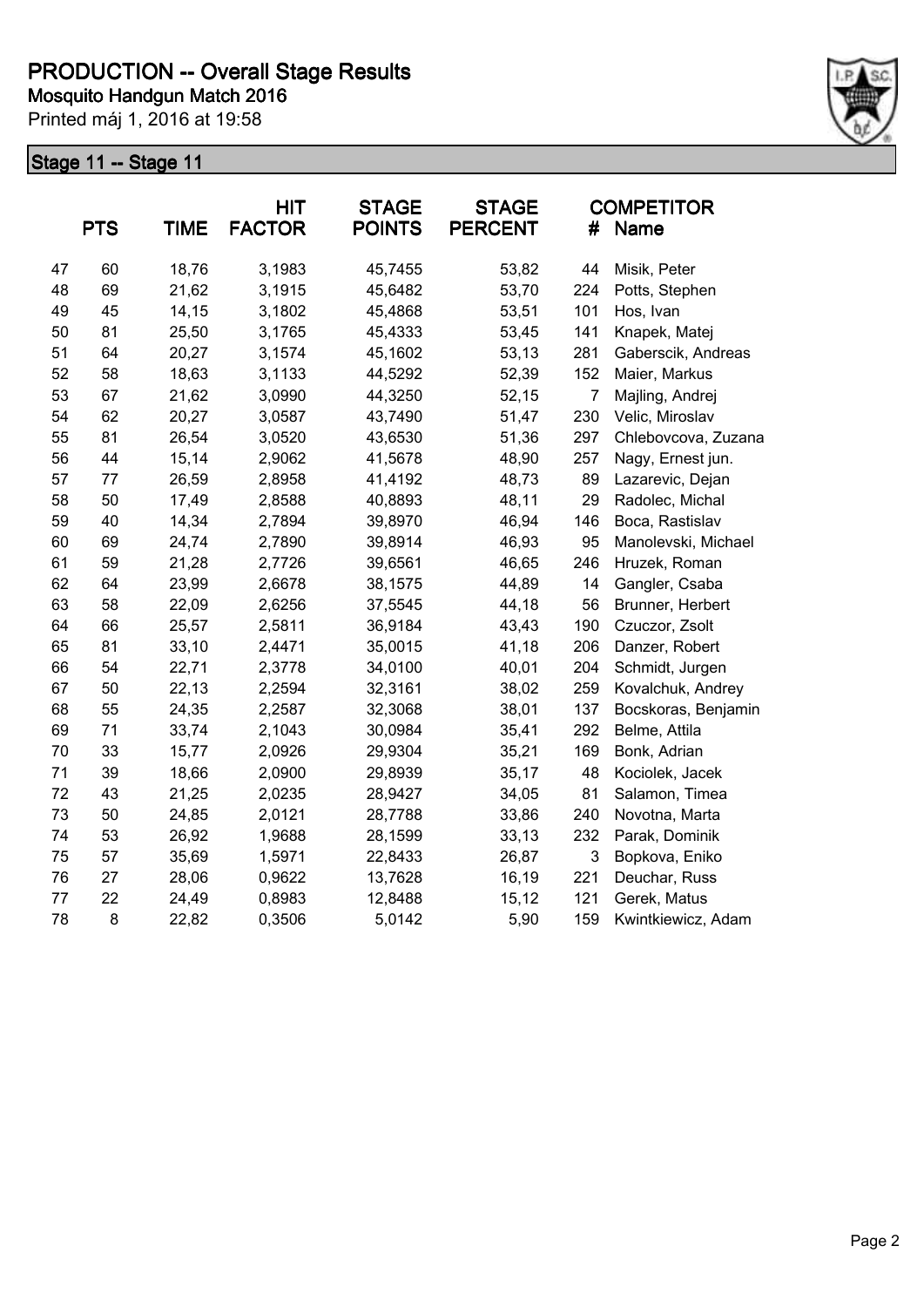

|                | <b>PTS</b> | <b>TIME</b> | <b>HIT</b><br><b>FACTOR</b> | <b>STAGE</b><br><b>POINTS</b> | <b>STAGE</b><br><b>PERCENT</b> | #   | <b>COMPETITOR</b><br><b>Name</b> |
|----------------|------------|-------------|-----------------------------|-------------------------------|--------------------------------|-----|----------------------------------|
| 1              | 77         | 15,30       | 5,0327                      | 85,0000                       | 100,00                         | 278 | Fischer, Christoph               |
| $\overline{2}$ | 83         | 17,75       | 4,6761                      | 78,9768                       | 92,91                          | 179 | Huber, Max                       |
| 3              | 81         | 20,24       | 4,0020                      | 67,5918                       | 79,52                          | 222 | Bakonyi, Andras                  |
| 4              | 84         | 21,61       | 3,8871                      | 65,6514                       | 77,24                          | 62  | Fers, Sandor                     |
| 5              | 73         | 19,72       | 3,7018                      | 62,5224                       | 73,56                          | 205 | Koenigsberger, Marcus            |
| 6              | 69         | 19,31       | 3,5733                      | 60,3513                       | 71,00                          | 40  | Sotet, Gabor                     |
| 7              | 79         | 22,79       | 3,4664                      | 58,5467                       | 68,88                          | 217 | Weghofer, Peter                  |
| 8              | 77         | 22,49       | 3,4237                      | 57,8257                       | 68,03                          | 37  | Low, Szabolcs                    |
| 9              | 71         | 21,30       | 3,3333                      | 56,2987                       | 66,23                          | 231 | Vogel, Michael                   |
| 10             | 80         | 24,92       | 3,2103                      | 54,2203                       | 63,79                          | 214 | Farkas, Robert                   |
| 11             | 57         | 19,02       | 2,9968                      | 50,6156                       | 59,55                          | 238 | Breitler, Christian              |
| 12             | 81         | 30,24       | 2,6786                      | 45,2400                       | 53,22                          | 122 | Vnucko, Jan                      |
| 13             | 75         | 32,98       | 2,2741                      | 38,4088                       | 45,19                          | 24  | Regenyi, Kund                    |
| 14             | 37         | 17,44       | 2,1216                      | 35,8323                       | 42,16                          | 293 | Linke, Gunter                    |
| 15             | 31         | 26,06       | 1,1896                      | 20,0912                       | 23,64                          | 296 | Howell, Kevin                    |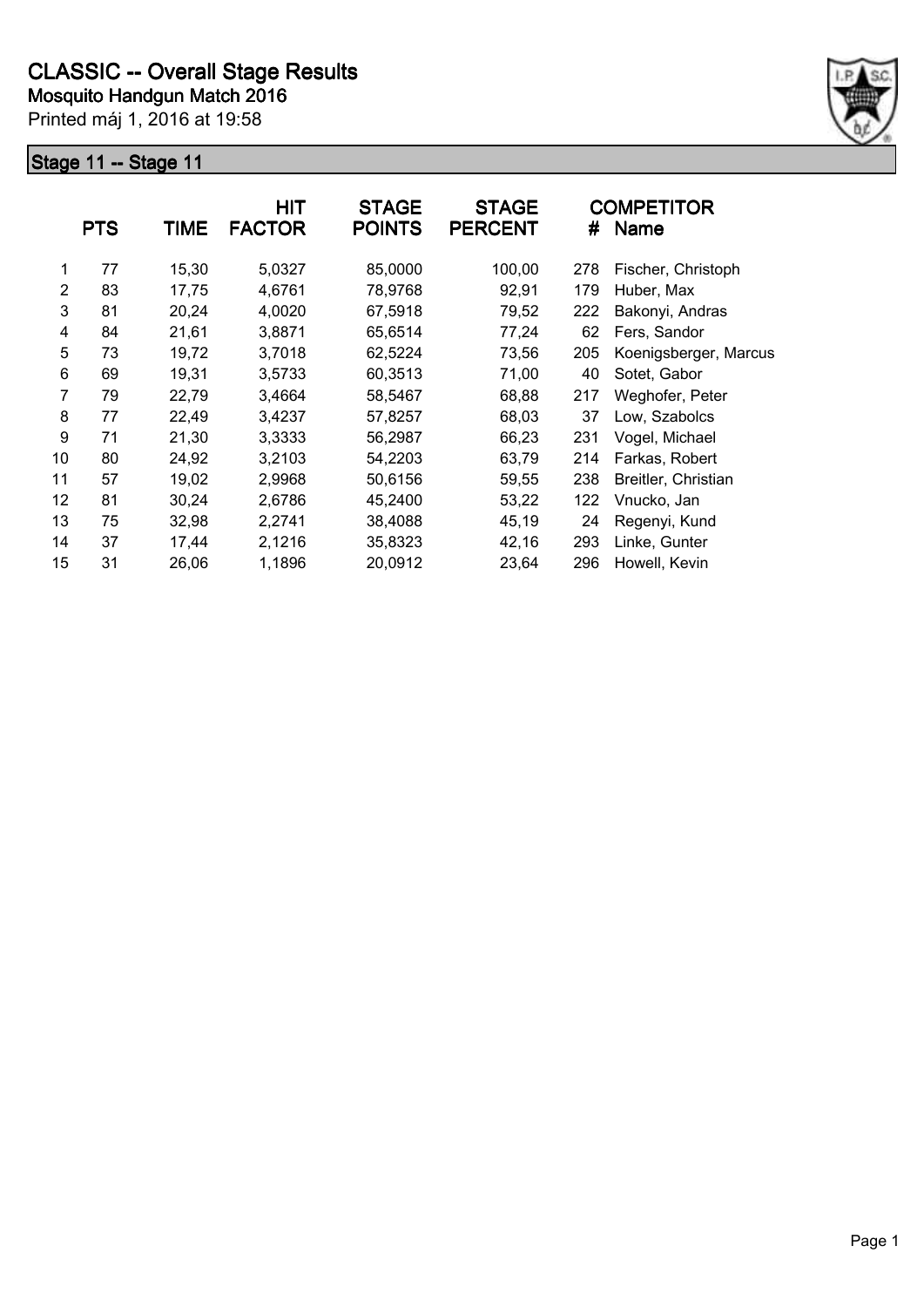

|   | <b>PTS</b> | TIME  | <b>HIT</b><br><b>FACTOR</b> | <b>STAGE</b><br><b>POINTS</b> | <b>STAGE</b><br><b>PERCENT</b> | #   | <b>COMPETITOR</b><br><b>Name</b> |
|---|------------|-------|-----------------------------|-------------------------------|--------------------------------|-----|----------------------------------|
|   | 82         | 19,10 | 4,2932                      | 85,0000                       | 100.00                         | 208 | Reiter, Gerald                   |
| 2 | 81         | 20,31 | 3,9882                      | 78,9612                       | 92,90                          | 94  | Ladic, Tibor                     |
| 3 | 79         | 25,17 | 3,1387                      | 62,1416                       | 73,11                          | 96  | Barta, Ondrej                    |
| 4 | 78         | 29,25 | 2,6667                      | 52,7967                       | 62,11                          | 170 | Potuckova, Ludmila               |
| 5 | 49         | 22,54 | 2,1739                      | 43,0408                       | 50,64                          | 83  | Kotrous, Pavel                   |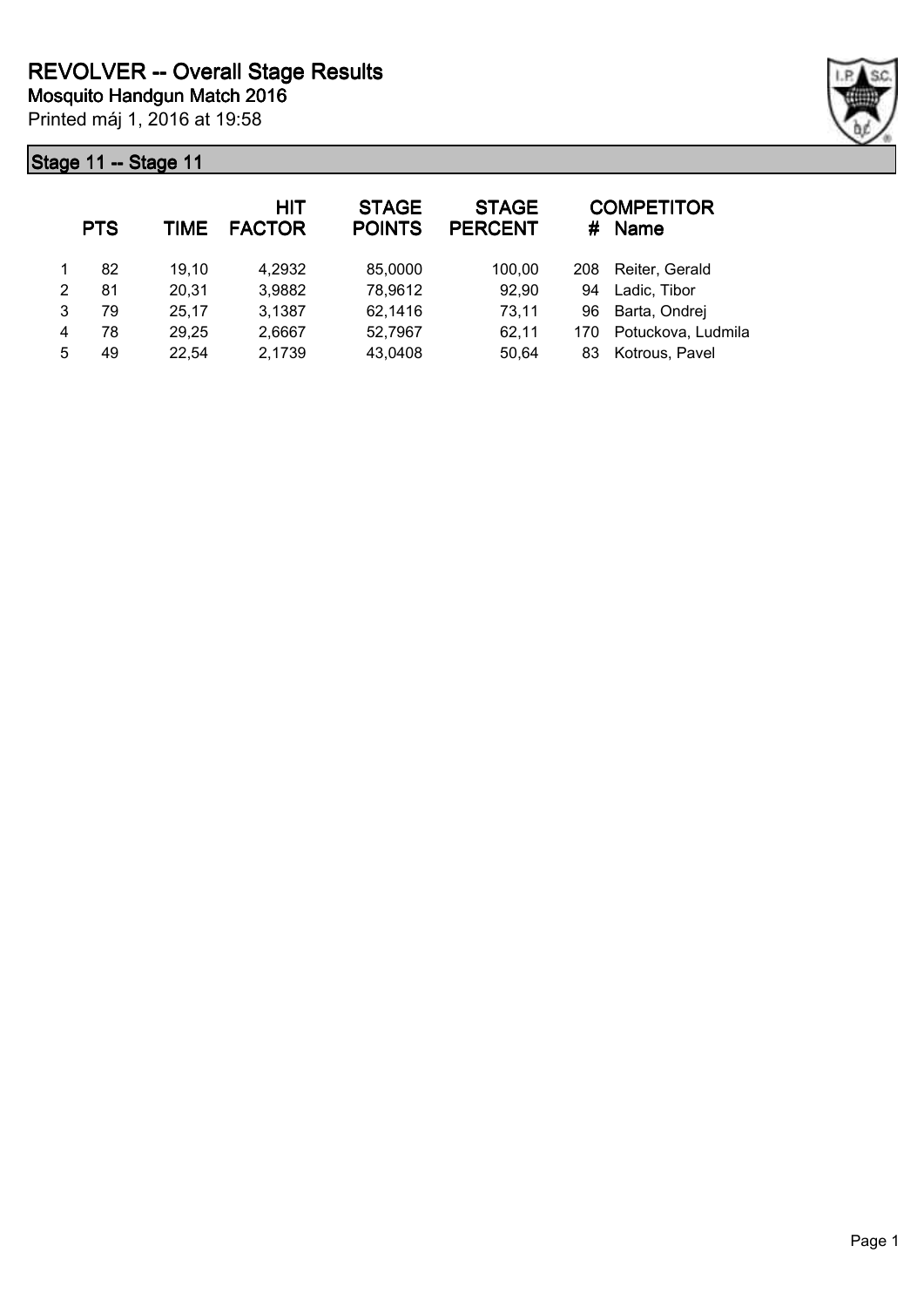

| <b>PTS</b><br><b>TIME</b> |    | <b>HIT</b><br><b>STAGE</b><br><b>FACTOR</b><br><b>POINTS</b> |        | <b>STAGE</b><br><b>PERCENT</b> | #      | <b>COMPETITOR</b><br>Name |                        |  |
|---------------------------|----|--------------------------------------------------------------|--------|--------------------------------|--------|---------------------------|------------------------|--|
| 1                         | 55 | 6,19                                                         | 8,8853 | 55,0000                        | 100,00 | 103                       | Pavlik, Jan            |  |
| $\overline{\mathbf{c}}$   | 55 | 6,75                                                         | 8,1481 | 50,4370                        | 91,70  | 291                       | Kneringer, Mario       |  |
| 3                         | 51 | 6,33                                                         | 8,0569 | 49,8720                        | 90,68  | 104                       | Havlicek, Miroslav     |  |
| 4                         | 54 | 7,00                                                         | 7,7143 | 47,7514                        | 86,82  | 86                        | Gromov, Andrej         |  |
| 5                         | 55 | 7,17                                                         | 7,6709 | 47,4826                        | 86,33  | 98                        | Hiebler, Wolfram       |  |
| 6                         | 55 | 7,29                                                         | 7,5446 | 46,7010                        | 84,91  | 287                       | Weber, Gunter          |  |
| 7                         | 55 | 7,36                                                         | 7,4728 | 46,2568                        | 84,10  | 22                        | Szabo, Alexander       |  |
| 8                         | 55 | 7,39                                                         | 7,4425 | 46,0690                        | 83,76  | 143                       | Sustrova, Katerina     |  |
| 9                         | 55 | 7,48                                                         | 7,3529 | 45,5147                        | 82,75  | 171                       | Schafer, Markus        |  |
| 10                        | 54 | 7,39                                                         | 7,3072 | 45,2314                        | 82,24  | 294                       | Slama, Claus           |  |
| 11                        | 54 | 7,43                                                         | 7,2678 | 44,9879                        | 81,80  | 295                       | Leutgeb, Ralph         |  |
| 12                        | 55 | 7,76                                                         | 7,0876 | 43,8724                        | 79,77  | 144                       | Horinek, Milos         |  |
| 13                        | 54 | 7,80                                                         | 6,9231 | 42,8538                        | 77,92  | 153                       | Henes, Zdenek          |  |
| 14                        | 53 | 7,87                                                         | 6,7344 | 41,6862                        | 75,79  | 113                       | Barancik, Ivan         |  |
| 15                        | 54 | 8,05                                                         | 6,7081 | 41,5230                        | 75,50  | 290                       | Steurer, Margit        |  |
| 16                        | 54 | 8,21                                                         | 6,5773 | 40,7138                        | 74,03  | 303                       | Behal, Jiri            |  |
| 17                        | 55 | 8,42                                                         | 6,5321 | 40,4335                        | 73,52  | 211                       | Soucek Raedler, Walter |  |
| 18                        | 55 | 8,55                                                         | 6,4327 | 39,8187                        | 72,40  | 178                       | Reifferscheidt, Frank  |  |
| 19                        | 53 | 8,29                                                         | 6,3932 | 39,5742                        | 71,95  | 183                       | Schafer, Hans Peter    |  |
| 20                        | 53 | 8,48                                                         | 6,2500 | 38,6875                        | 70,34  | 273                       | Czarnecki, Rafal       |  |
| 21                        | 54 | 8,68                                                         | 6,2212 | 38,5092                        | 70,02  | 58                        | Cislak, Gabriel        |  |
| 22                        | 53 | 8,59                                                         | 6,1700 | 38,1921                        | 69,44  | 65                        | Cislak, Miloslav       |  |
| 23                        | 54 | 8,82                                                         | 6,1224 | 37,8980                        | 68,91  | 280                       | Golisz, Marcin         |  |
| 24                        | 53 | 8,86                                                         | 5,9819 | 37,0282                        | 67,32  | 59                        | Ilc, Helmut            |  |
| 25                        | 53 | 8,87                                                         | 5,9752 | 36,9865                        | 67,25  | 52                        | Gerencser, Miklos      |  |
| 26                        | 53 | 9,06                                                         | 5,8499 | 36,2108                        | 65,84  | 201                       | Eisl, Alexander        |  |
| 27                        | 52 | 8,94                                                         | 5,8166 | 36,0045                        | 65,46  | 288                       | Toth-Pogats, Sandra    |  |
| 28                        | 55 | 9,46                                                         | 5,8140 | 35,9884                        | 65,43  | 314                       | Kolarits, Peter        |  |
| 29                        | 55 | 9,50                                                         | 5,7895 | 35,8368                        | 65,16  | 66                        | Praschinger, Edgar     |  |
| 30                        | 55 | 9,51                                                         | 5,7834 | 35,7992                        | 65,09  | 207                       | Dvorak, Andrea         |  |
| 31                        | 54 | 9,61                                                         | 5,6191 | 34,7825                        | 63,24  | 192                       | Golab, Tadeusz         |  |
| 32                        | 53 | 9,52                                                         | 5,5672 | 34,4611                        | 62,66  | 298                       | Likavec, Martin        |  |
| 33                        | 55 | 9,91                                                         | 5,5499 | 34,3542                        | 62,46  | 285                       | Lennert, Adam          |  |
| 34                        | 55 | 10,04                                                        | 5,4781 | 33,9094                        | 61,65  | 248                       | Vaclavik, Rostislav    |  |
| 35                        | 52 | 10,13                                                        | 5,1333 | 31,7749                        | 57,77  | 105                       | Schwanneke, Roland     |  |
| 36                        | 39 | 8,66                                                         | 4,5035 | 27,8764                        | 50,68  | 312                       | Plzak, Jiri            |  |
| 37                        | 55 | 13,05                                                        | 4,2146 | 26,0881                        | 47,43  | 18                        | Geerts, Hans           |  |
| 38                        | 53 | 12,77                                                        | 4,1504 | 25,6907                        | 46,71  | 34                        | Grac, Robert           |  |
| 39                        | 55 | 13,55                                                        | 4,0590 | 25,1255                        | 45,68  | 127                       | Tomek, Petr            |  |
| 40                        | 55 | 14,01                                                        | 3,9258 | 24,3005                        | 44,18  | 124                       | Tomek, Jan             |  |
| 41                        | 55 | 14,39                                                        | 3,8221 | 23,6588                        | 43,02  | 255                       | Nagy, Ernest           |  |
| 42                        | 55 | 14,48                                                        | 3,7983 | 23,5117                        | 42,75  | 109                       | Pijacek, Petr          |  |
| 43                        | 55 | 16,85                                                        | 3,2641 | 20,2047                        | 36,74  | 139                       | Markevicius, Kestas    |  |
| 44                        | 49 | 16,88                                                        | 2,9028 | 17,9686                        | 32,67  | 236                       | Siska, Milos           |  |
| 45                        | 53 | 27,57                                                        | 1,9224 | 11,8995                        | 21,64  | 46                        | Horvat, Ede            |  |
|                           |    |                                                              |        |                                |        |                           |                        |  |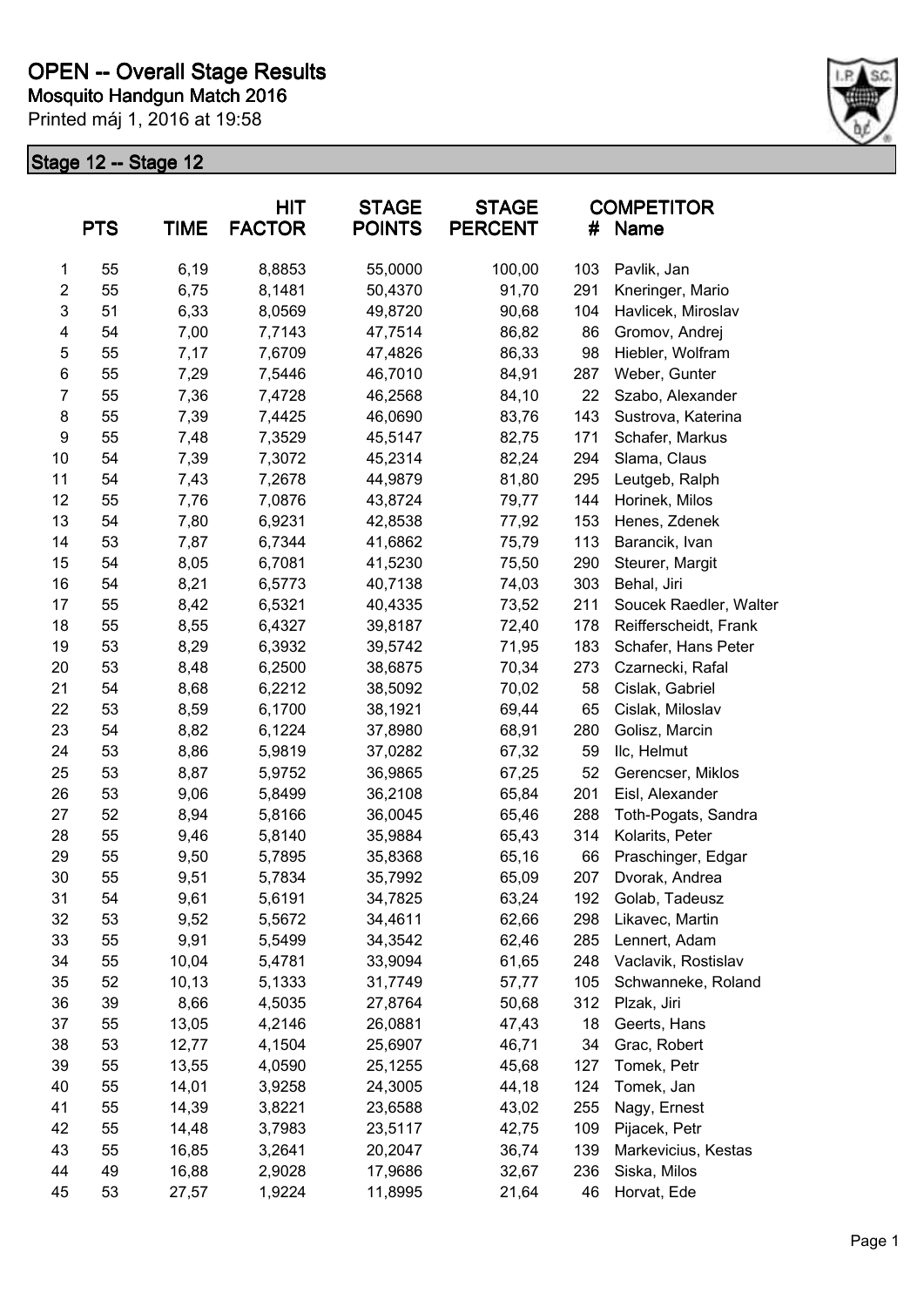

|                         | <b>PTS</b> | <b>TIME</b> | <b>HIT</b><br><b>FACTOR</b> | <b>STAGE</b><br><b>POINTS</b> | <b>STAGE</b><br><b>PERCENT</b> | #   | <b>COMPETITOR</b><br>Name |
|-------------------------|------------|-------------|-----------------------------|-------------------------------|--------------------------------|-----|---------------------------|
| 1                       | 53         | 6,21        | 8,5346                      | 55,0000                       | 100,00                         | 110 | Rakusan, Josef            |
| $\overline{\mathbf{c}}$ | 54         | 7,18        | 7,5209                      | 48,4672                       | 88,12                          | 78  | Batki, Gyorgy             |
| 3                       | 55         | 7,36        | 7,4728                      | 48,1574                       | 87,56                          | 70  | Pupala, Ondrej            |
| 4                       | 54         | 7,69        | 7,0221                      | 45,2528                       | 82,28                          | 267 | Znamenacek, Petr          |
| 5                       | 53         | 7,78        | 6,8123                      | 43,9010                       | 79,82                          | 247 | Kubik, Karel              |
| 6                       | 53         | 7,89        | 6,7174                      | 43,2890                       | 78,71                          | 84  | Deledivka, Vitaliy        |
| $\overline{7}$          | 53         | 7,90        | 6,7089                      | 43,2342                       | 78,61                          | 91  | Zolnay, Pavol             |
| 8                       | 55         | 8,39        | 6,5554                      | 42,2454                       | 76,81                          | 115 | Poliacik, Martin          |
| 9                       | 55         | 8,53        | 6,4478                      | 41,5520                       | 75,55                          | 136 | Velicko, Laurius          |
| 10                      | 55         | 8,70        | 6,3218                      | 40,7401                       | 74,07                          | 177 | Ciesielski, Marcin        |
| 11                      | 51         | 8,14        | 6,2654                      | 40,3761                       | 73,41                          | 212 | Stranz, Jurgen            |
| 12                      | 55         | 8,78        | 6,2642                      | 40,3689                       | 73,40                          | 244 | Stanko, Lubomir           |
| 13                      | 55         | 8,79        | 6,2571                      | 40,3229                       | 73,31                          | 71  | Hukel, Miroslav           |
| 14                      | 54         | 8,80        | 6,1364                      | 39,5448                       | 71,90                          | 135 | Potocky, Peter            |
| 15                      | 55         | 8,99        | 6,1179                      | 39,4259                       | 71,68                          | 77  | Szaszi, Csaba             |
| 16                      | 54         | 8,90        | 6,0674                      | 39,1005                       | 71,09                          | 270 | Beres, Krzysztof          |
| 17                      | 55         | 9,29        | 5,9203                      | 38,1527                       | 69,37                          | 142 | Berger, Rene              |
| 18                      | 55         | 9,57        | 5,7471                      | 37,0364                       | 67,34                          | 75  | Mikula, Jozef             |
| 19                      | 54         | 9,58        | 5,6367                      | 36,3251                       | 66,05                          | 57  | Bobaly, Mihaly            |
| 20                      | 55         | 9,80        | 5,6122                      | 36,1672                       | 65,76                          | 225 | Dianics, Attila           |
| 21                      | 51         | 9,17        | 5,5616                      | 35,8409                       | 65,17                          | 36  | Skorvaga, Noro            |
| 22                      | 52         | 9,58        | 5,4280                      | 34,9797                       | 63,60                          | 154 | Bures, Vitezslav          |
| 23                      | 55         | 10,14       | 5,4241                      | 34,9545                       | 63,55                          | 10  | Kovac, Ondrej             |
| 24                      | 53         | 9,88        | 5,3644                      | 34,5698                       | 62,85                          | 123 | Ecker, Karol              |
| 25                      | 53         | 10,03       | 5,2841                      | 34,0528                       | 61,91                          | 167 | Vavrek, Adrian            |
| 26                      | 53         | 10,10       | 5,2475                      | 33,8168                       | 61,49                          | 76  | Szarvas, Peter            |
| 27                      | 40         | 7,64        | 5,2356                      | 33,7400                       | 61,35                          | 151 | Vaclavik, Jaroslav        |
| 28                      | 55         | 10,64       | 5,1692                      | 33,3119                       | 60,57                          | 82  | Gal, Tibor                |
| 29                      | 47         | 9,14        | 5,1422                      | 33,1383                       | 60,25                          | 80  | Miglecz, Gyula            |
| 30                      | 55         | 10,73       | 5,1258                      | 33,0325                       | 60,06                          | 74  | Stanko, Pavol             |
| 31                      | 52         | 10,20       | 5,0980                      | 32,8535                       | 59,73                          | 61  | Strasser, Elisabeth       |
| 32                      | 54         | 10,80       | 5,0000                      | 32,2217                       | 58,58                          | 313 | Horacek, Lukas            |
| 33                      | 53         | 10,60       | 5,0000                      | 32,2217                       | 58,58                          | 271 | Tabaszevska, Agnieszka    |
| 34                      | 54         | 10,83       | 4,9861                      | 32,1324                       | 58,42                          | 21  | Szalai, Laszlo            |
| 35                      | 53         | 10,72       | 4,9440                      | 31,8610                       | 57,93                          | 31  | Kocian, Norbert           |
| 36                      | 53         | 10,73       | 4,9394                      | 31,8313                       | 57,88                          | 28  | Entl, Libor               |
| 37                      | 49         | 9,94        | 4,9296                      | 31,7679                       | 57,76                          | 4   | Noga, Tadeusz             |
| 38                      | 55         | 11,35       | 4,8458                      | 31,2281                       | 56,78                          | 9   | Klecanda, Kvido           |
| 39                      | 53         | 10,94       | 4,8446                      | 31,2203                       | 56,76                          | 147 | Zarubova, Marketa         |
| 40                      | 53         | 10,96       | 4,8358                      | 31,1633                       | 56,66                          | 234 | Turkova, Eva              |
| 41                      | 55         | 11,43       | 4,8119                      | 31,0095                       | 56,38                          | 241 | Porubsky, Miroslav        |
| 42                      | 54         | 11,41       | 4,7327                      | 30,4991                       | 55,45                          | 181 | Szegedi, Mark             |
| 43                      | 54         | 11,52       | 4,6875                      | 30,2078                       | 54,92                          | 155 | Havranek, Rostislav       |
| 44                      | 55         | 11,86       | 4,6374                      | 29,8852                       | 54,34                          | 233 | Bulko, Peter              |
| 45                      | 55         | 11,86       | 4,6374                      | 29,8852                       | 54,34                          | 301 | Kominek, Jiri             |
| 46                      | 51         | 11,04       | 4,6196                      | 29,7700                       | 54,13                          | 130 | Pitonak, Martin           |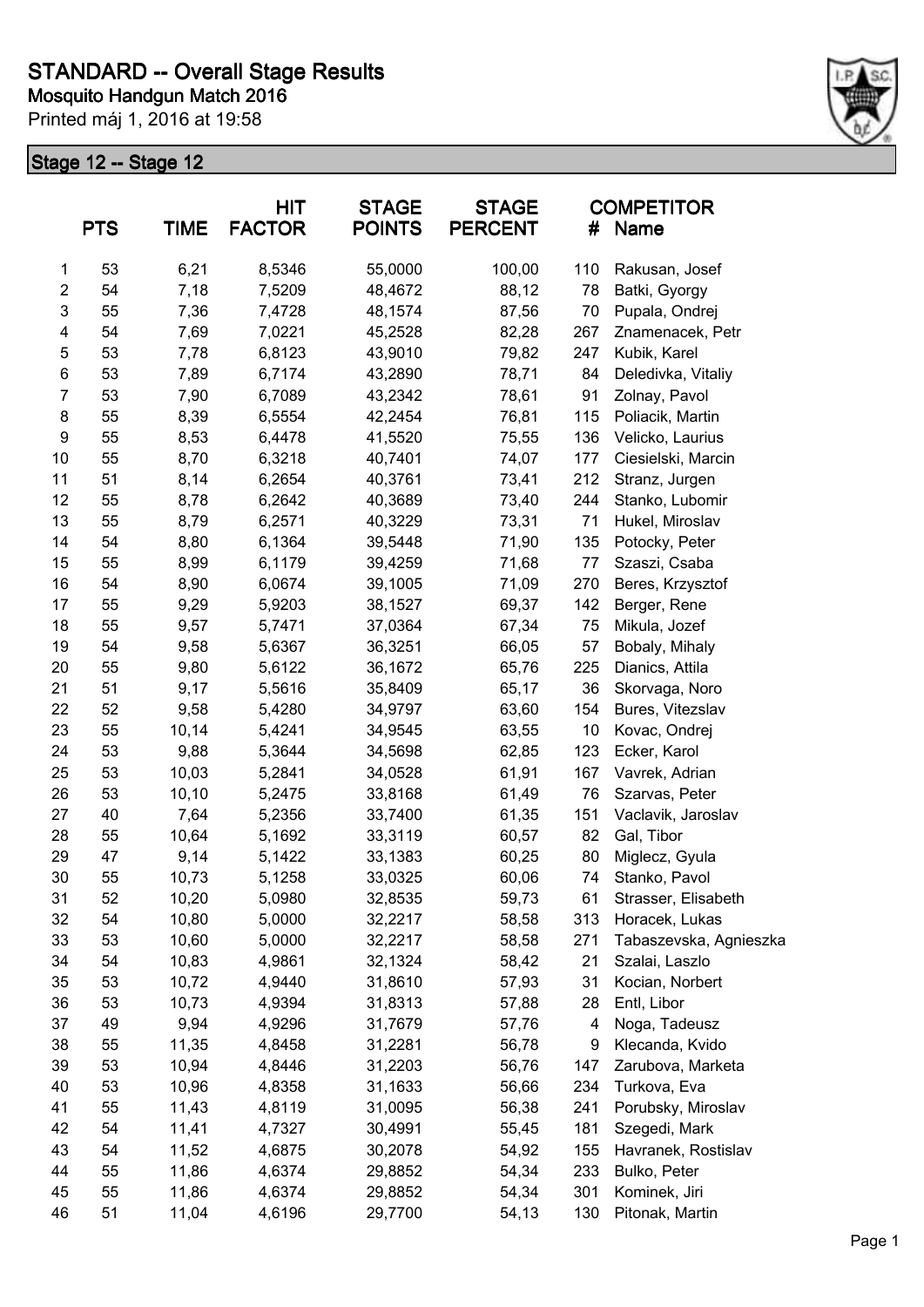

|    | <b>PTS</b> | <b>TIME</b> | <b>HIT</b><br><b>FACTOR</b> | <b>STAGE</b><br><b>POINTS</b> | <b>STAGE</b><br><b>PERCENT</b> | #   | <b>COMPETITOR</b><br><b>Name</b> |
|----|------------|-------------|-----------------------------|-------------------------------|--------------------------------|-----|----------------------------------|
| 47 | 54         | 11,72       | 4,6075                      | 29,6924                       | 53,99                          | 150 | Soustar, Ivo                     |
| 48 | 55         | 12,00       | 4,5833                      | 29,5366                       | 53,70                          | 320 | Kurbatskikh, Vasily              |
| 49 | 53         | 11,65       | 4,5494                      | 29,3176                       | 53,30                          | 306 | Sliva, Tomas                     |
| 50 | 55         | 12,30       | 4,4715                      | 28,8162                       | 52,39                          | 258 | Zhuralev, Andrey                 |
| 51 | 54         | 12,11       | 4,4591                      | 28,7361                       | 52,25                          | 39  | Kubacek, Petr                    |
| 52 | 55         | 12,37       | 4,4462                      | 28,6531                       | 52,10                          | 218 | Sajgo, Zoltan                    |
| 53 | 51         | 11,51       | 4,4309                      | 28,5544                       | 51,92                          | 302 | Kozak, Petr                      |
| 54 | 55         | 12,48       | 4,4071                      | 28,4005                       | 51,64                          | 308 | Konvicna, Ruzena                 |
| 55 | 53         | 12,31       | 4,3054                      | 27,7457                       | 50,45                          | 289 | Kwiatkowski, Roland              |
| 56 | 55         | 12,79       | 4,3002                      | 27,7122                       | 50,39                          | 165 | Swierczek, Zbigniew              |
| 57 | 53         | 12,43       | 4,2639                      | 27,4779                       | 49,96                          | 307 | Zalejsky, Rostislav              |
| 58 | 53         | 12,49       | 4,2434                      | 27,3459                       | 49,72                          | 23  | Sirk, Julius                     |
| 59 | 51         | 12,33       | 4,1363                      | 26,6554                       | 48,46                          | 38  | Zakupszky, Gabor                 |
| 60 | 55         | 13,33       | 4,1260                      | 26,5895                       | 48,34                          | 93  | Zolnay, Anna                     |
| 61 | 53         | 12,94       | 4,0958                      | 26,3949                       | 47,99                          | 223 | Szabo, Karoly                    |
| 62 | 47         | 11,54       | 4,0728                      | 26,2464                       | 47,72                          | 120 | Zelinsky, Tibor                  |
| 63 | 53         | 13,03       | 4,0675                      | 26,2126                       | 47,66                          | 311 | Konvicny, Lumir                  |
| 64 | 53         | 13,42       | 3,9493                      | 25,4508                       | 46,27                          | 17  | Koos, Zoltan                     |
| 65 | 49         | 12,53       | 3,9106                      | 25,2013                       | 45,82                          | 235 | Siska, Michal                    |
| 66 | 53         | 13,68       | 3,8743                      | 24,9671                       | 45,39                          | 53  | Bodo, Katalin                    |
| 67 | 53         | 13,86       | 3,8240                      | 24,6429                       | 44,81                          | 158 | Pawlik, Celina                   |
| 68 | 53         | 13,90       | 3,8129                      | 24,5719                       | 44,68                          | 173 | Simon, Laszlo                    |
| 69 | 53         | 14,11       | 3,7562                      | 24,2062                       | 44,01                          | 15  | Haviarova, Janette               |
| 70 | 38         | 10,21       | 3,7218                      | 23,9848                       | 43,61                          | 72  | Obermajer, Attila                |
| 71 | 51         | 14,51       | 3,5148                      | 22,6507                       | 41,18                          | 27  | Entl, Zdenek                     |
| 72 | 55         | 15,65       | 3,5144                      | 22,6478                       | 41,18                          | 64  | Bicsak, Laszlo Andras            |
| 73 | 53         | 15,18       | 3,4914                      | 22,5000                       | 40,91                          | 68  | Solyom, Oliver                   |
| 74 | 53         | 15,22       | 3,4823                      | 22,4409                       | 40,80                          | 186 | Lesko, Eva                       |
| 75 | 38         | 11,01       | 3,4514                      | 22,2420                       | 40,44                          | 54  | Lazovsky, Richard                |
| 76 | 55         | 16,10       | 3,4161                      | 22,0148                       | 40,03                          | 41  | Kormanyos, Maria                 |
| 77 | 53         | 16,02       | 3,3084                      | 21,3202                       | 38,76                          | 49  | Kebo, Vekoslav                   |
| 78 | 53         | 16,28       | 3,2555                      | 20,9797                       | 38,14                          | 126 | Prinosil, Jan                    |
| 79 | 51         | 15,71       | 3,2463                      | 20,9205                       | 38,04                          | 172 | Kiss, Tamas Istvan               |
| 80 | 51         | 16,53       | 3,0853                      | 19,8827                       | 36,15                          | 219 | Kiss, Gabor                      |
| 81 | 51         | 17,11       | 2,9807                      | 19,2087                       | 34,92                          | 164 | Stepniewicz, Hubert              |
| 82 | 49         | 16,47       | 2,9751                      | 19,1726                       | 34,86                          | 185 | Barta, Aliz                      |
| 83 | 51         | 17,89       | 2,8508                      | 18,3712                       | 33,40                          | 35  | Pazourkova, Eva                  |
| 84 | 54         | 19,10       | 2,8272                      | 18,2196                       | 33,13                          | 176 | Bicskei, Bea                     |
| 85 | 38         | 14,81       | 2,5658                      | 16,5351                       | 30,06                          | 88  | Kotrousova, Denisa               |
| 86 | 54         | 22,03       | 2,4512                      | 15,7964                       | 28,72                          | 182 | Szegedi, Bence                   |
| 87 | 53         | 26,29       | 2,0160                      | 12,9916                       | 23,62                          | 125 | Nemec, Bronislav                 |
| 88 | 53         | 35,62       | 1,4879                      | 9,5887                        | 17,43                          | 318 | Danek, Lukas                     |
| 89 | 0          | 0,00        | 0,0000                      | 0,0000                        | 0,00                           | 148 | Dabrowski, Darek                 |
| 90 | 0          | 0,00        | 0,0000                      | 0,0000                        | 0,00                           | 315 | Toth, Zoltan                     |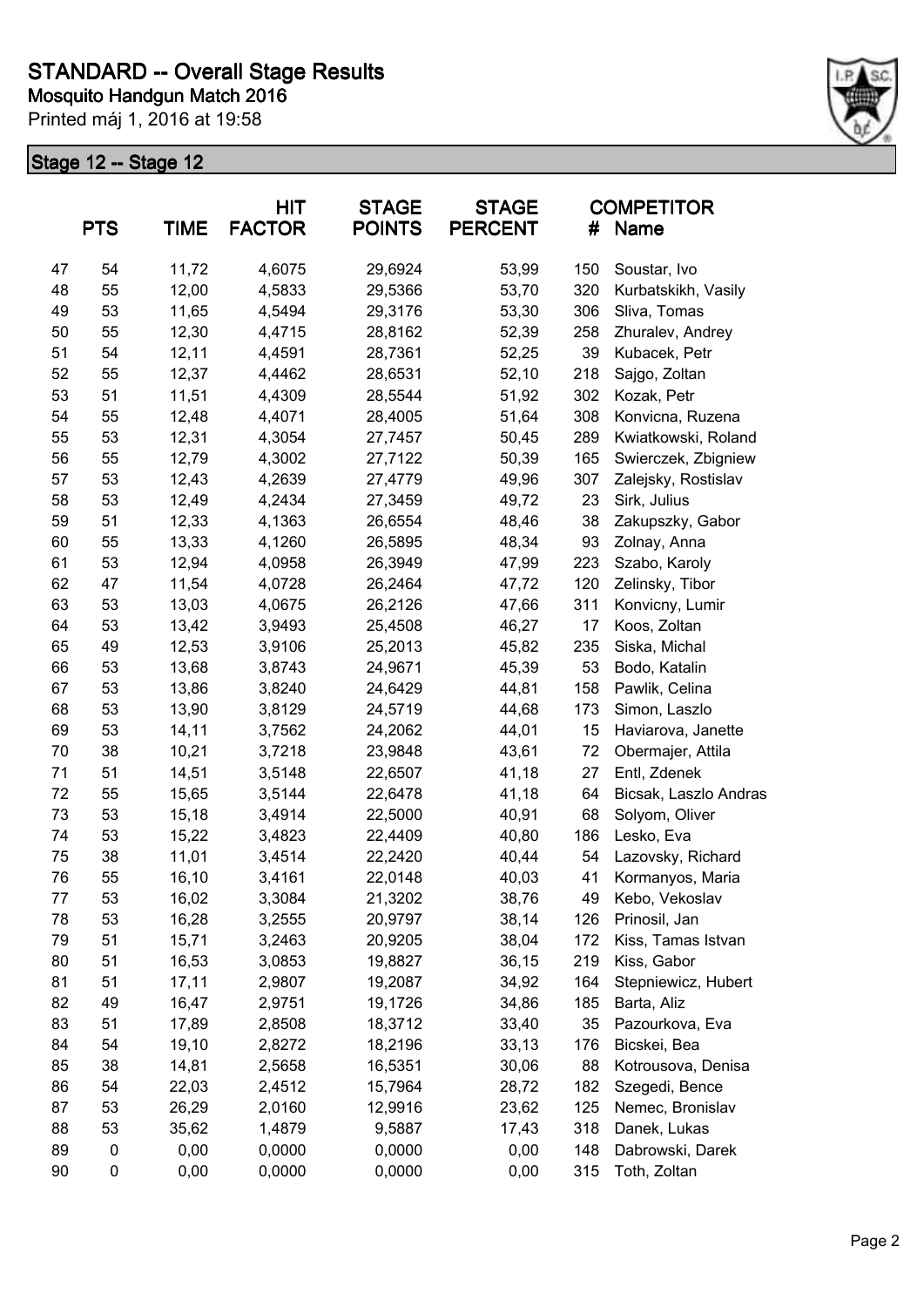

|                | <b>PTS</b> | <b>TIME</b> | <b>HIT</b><br><b>FACTOR</b> | <b>STAGE</b><br><b>POINTS</b> | <b>STAGE</b><br><b>PERCENT</b> | #   | <b>COMPETITOR</b><br>Name |
|----------------|------------|-------------|-----------------------------|-------------------------------|--------------------------------|-----|---------------------------|
| 1              | 51         | 5,70        | 8,9474                      | 55,0000                       | 100,00                         | 92  | Momcilovic, Ljubisa       |
| $\mathbf{2}$   | 55         | 6,86        | 8,0175                      | 49,2840                       | 89,61                          | 112 | Stepan, Michal            |
| $\mathsf 3$    | 55         | 7,45        | 7,3826                      | 45,3810                       | 82,51                          | 268 | Fedor, Marian             |
| 4              | 55         | 7,74        | 7,1059                      | 43,6806                       | 79,42                          | 239 | Kubica, Dusan             |
| 5              | 53         | 7,56        | 7,0106                      | 43,0945                       | 78,35                          | 67  | Zapletal, Miroslav        |
| 6              | 49         | 7,11        | 6,8917                      | 42,3637                       | 77,02                          | 101 | Hos, Ivan                 |
| $\overline{7}$ | 55         | 8,06        | 6,8238                      | 41,9464                       | 76,27                          | 283 | Koller, Hans Georg        |
| 8              | 53         | 7,77        | 6,8211                      | 41,9297                       | 76,24                          | 319 | Rasovic, Bosko            |
| 9              | 51         | 7,48        | 6,8182                      | 41,9118                       | 76,20                          | 166 | Szczesny, Bartosz         |
| 10             | 55         | 8,09        | 6,7985                      | 41,7909                       | 75,98                          | 317 | Sciranka, Martin          |
| 11             | 55         | 8,10        | 6,7901                      | 41,7393                       | 75,89                          | 106 | Fecura, Vladimir          |
| 12             | 53         | 7,88        | 6,7259                      | 41,3444                       | 75,17                          | 188 | Voyno, Alexey             |
| 13             | 53         | 7,95        | 6,6667                      | 40,9804                       | 74,51                          | 118 | Belica, Michal            |
| 14             | 51         | 7,86        | 6,4885                      | 39,8855                       | 72,52                          | 269 | Penov, Anton              |
| 15             | 51         | 7,89        | 6,4639                      | 39,7338                       | 72,24                          | 81  | Salamon, Timea            |
| 16             | 55         | 8,52        | 6,4554                      | 39,6817                       | 72,15                          | 29  | Radolec, Michal           |
| 17             | 55         | 8,58        | 6,4103                      | 39,4042                       | 71,64                          | 316 | Sedy, Roman               |
| 18             | 51         | 8,14        | 6,2654                      | 38,5135                       | 70,02                          | 160 | Mika, Marek               |
| 19             | 53         | 8,57        | 6,1844                      | 38,0156                       | 69,12                          | 48  | Kociolek, Jacek           |
| 20             | 55         | 8,93        | 6,1590                      | 37,8598                       | 68,84                          | 7   | Majling, Andrej           |
| 21             | 55         | 8,93        | 6,1590                      | 37,8598                       | 68,84                          | 256 | Drimaj, Peter             |
| 22             | 55         | 8,93        | 6,1590                      | 37,8598                       | 68,84                          | 254 | Palka, Jan                |
| 23             | 55         | 8,94        | 6,1521                      | 37,8175                       | 68,76                          | 209 | Plank, Gerhard            |
| 24             | 55         | 8,97        | 6,1315                      | 37,6910                       | 68,53                          | 137 | Bocskoras, Benjamin       |
| 25             | 51         | 8,62        | 5,9165                      | 36,3689                       | 66,13                          | 168 | Galazka, Marcin           |
| 26             | 53         | 9,01        | 5,8824                      | 36,1592                       | 65,74                          | 146 | Boca, Rastislav           |
| 27             | 51         | 8,81        | 5,7889                      | 35,5846                       | 64,70                          | 202 | Lang, Johann              |
| 28             | 53         | 9,38        | 5,6503                      | 34,7328                       | 63,15                          | 114 | Hrabaj, Marian            |
| 29             | 55         | 9,74        | 5,6468                      | 34,7113                       | 63,11                          | 117 | Chochula, Milos           |
| 30             | 55         | 9,76        | 5,6352                      | 34,6402                       | 62,98                          | 55  | Galagan, Vasiliy          |
| 31             | 49         | 9,02        | 5,4324                      | 33,3931                       | 60,71                          | 95  | Manolevski, Michael       |
| 32             | 47         | 8,68        | 5,4147                      | 33,2848                       | 60,52                          | 111 | Hrnciarik, Andrej         |
| 33             | 55         | 10,33       | 5,3243                      | 32,7288                       | 59,51                          | 228 | Sebik, Ivan               |
| 34             | 55         | 10,37       | 5,3038                      | 32,6025                       | 59,28                          | 85  | Shevchenko, Sergeii       |
| 35             | 53         | 10,06       | 5,2684                      | 32,3851                       | 58,88                          | 187 | Schlegl, Bernhard         |
| 36             | 40         | 7,61        | 5,2562                      | 32,3104                       | 58,75                          | 90  | Deledivka, Inna           |
| 37             | 51         | 9,85        | 5,1777                      | 31,8274                       | 57,87                          | 99  | Kovacs, Attila            |
| 38             | 53         | 10,25       | 5,1707                      | 31,7848                       | 57,79                          | 152 | Maier, Markus             |
| 39             | 55         | 10,65       | 5,1643                      | 31,7454                       | 57,72                          | 169 | Bonk, Adrian              |
| 40             | 51         | 9,89        | 5,1567                      | 31,6987                       | 57,63                          | 60  | Ziebart, Friedrich        |
| 41             | 53         | 10,30       | 5,1456                      | 31,6305                       | 57,51                          | 119 | Caradsky, Tomas           |
| 42             | 55         | 10,71       | 5,1354                      | 31,5675                       | 57,40                          | 227 | Didy, Jozef               |
| 43             | 53         | 10,34       | 5,1257                      | 31,5081                       | 57,29                          | 163 | Zachar, Bystrik           |
| 44             | 53         | 10,52       | 5,0380                      | 30,9690                       | 56,31                          | 128 | Glezgo, Tomas             |
| 45             | 55         | 11,11       | 4,9505                      | 30,4310                       | 55,33                          | 297 | Chlebovcova, Zuzana       |
| 46             | 55         | 11,13       | 4,9416                      | 30,3763                       | 55,23                          | 194 | Lazorik, Maros            |
|                |            |             |                             |                               |                                |     |                           |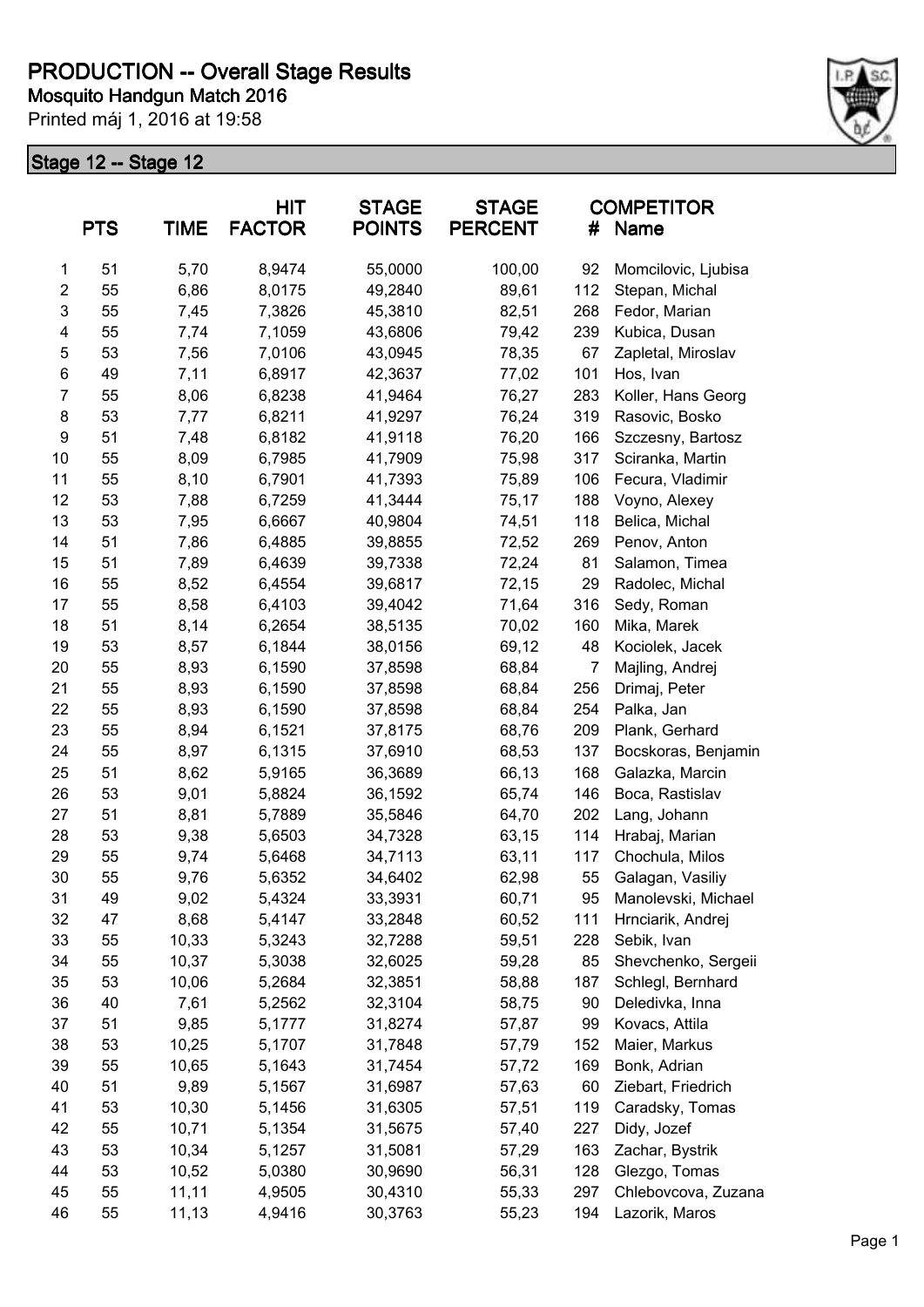

|    | <b>PTS</b> | <b>TIME</b> | <b>HIT</b><br><b>FACTOR</b> | <b>STAGE</b><br><b>POINTS</b> | <b>STAGE</b><br><b>PERCENT</b> | #   | <b>COMPETITOR</b><br>Name |
|----|------------|-------------|-----------------------------|-------------------------------|--------------------------------|-----|---------------------------|
| 47 | 51         | 10,55       | 4,8341                      | 29,7156                       | 54,03                          | 97  | Panachev, Leonid          |
| 48 | 53         | 11,03       | 4,8051                      | 29,5371                       | 53,70                          | 89  | Lazarevic, Dejan          |
| 49 | 55         | 11,53       | 4,7702                      | 29,3225                       | 53,31                          | 237 | Pribilincova, Hana        |
| 50 | 55         | 11,84       | 4,6453                      | 28,5547                       | 51,92                          | 184 | Tobias, Matyas            |
| 51 | 51         | 11,03       | 4,6238                      | 28,4225                       | 51,68                          | 246 | Hruzek, Roman             |
| 52 | 51         | 11,09       | 4,5987                      | 28,2687                       | 51,40                          | 73  | Sefranko, Karol           |
| 53 | 53         | 11,67       | 4,5416                      | 27,9172                       | 50,76                          | 87  | Momcilovic, Snezana       |
| 54 | 55         | 12,33       | 4,4607                      | 27,4200                       | 49,85                          | 14  | Gangler, Csaba            |
| 55 | 55         | 12,37       | 4,4462                      | 27,3313                       | 49,69                          | 141 | Knapek, Matej             |
| 56 | 53         | 11,99       | 4,4204                      | 27,1722                       | 49,40                          | 259 | Kovalchuk, Andrey         |
| 57 | 55         | 12,68       | 4,3375                      | 26,6631                       | 48,48                          | 220 | Ambrus, Oliver            |
| 58 | 51         | 12,13       | 4,2045                      | 25,8450                       | 46,99                          | 292 | Belme, Attila             |
| 59 | 49         | 11,77       | 4,1631                      | 25,5910                       | 46,53                          | 229 | Foltan, Stanislav         |
| 60 | 40         | 9,61        | 4,1623                      | 25,5861                       | 46,52                          | 257 | Nagy, Ernest jun.         |
| 61 | 49         | 11,96       | 4,0970                      | 25,1844                       | 45,79                          | 279 | Kolomyjski, Tomasz        |
| 62 | 51         | 12,47       | 4,0898                      | 25,1403                       | 45,71                          | 210 | Reiter, Doris             |
| 63 | 51         | 12,58       | 4,0541                      | 24,9205                       | 45,31                          | 56  | Brunner, Herbert          |
| 64 | 53         | 13,18       | 4,0212                      | 24,7188                       | 44,94                          | 232 | Parak, Dominik            |
| 65 | 55         | 13,80       | 3,9855                      | 24,4991                       | 44,54                          | 44  | Misik, Peter              |
| 66 | 53         | 13,62       | 3,8913                      | 23,9203                       | 43,49                          | 221 | Deuchar, Russ             |
| 67 | 45         | 11,63       | 3,8693                      | 23,7848                       | 43,25                          | 281 | Gaberscik, Andreas        |
| 68 | 53         | 13,83       | 3,8322                      | 23,5571                       | 42,83                          | 224 | Potts, Stephen            |
| 69 | 53         | 14,34       | 3,6960                      | 22,7193                       | 41,31                          | 190 | Czuczor, Zsolt            |
| 70 | 49         | 13,27       | 3,6925                      | 22,6983                       | 41,27                          | 138 | Holan, Roman              |
| 71 | 53         | 14,65       | 3,6177                      | 22,2385                       | 40,43                          | 204 | Schmidt, Jurgen           |
| 72 | 49         | 13,88       | 3,5303                      | 21,7007                       | 39,46                          | 121 | Gerek, Matus              |
| 73 | 53         | 16,12       | 3,2878                      | 20,2106                       | 36,75                          | 206 | Danzer, Robert            |
| 74 | 45         | 13,90       | 3,2374                      | 19,9005                       | 36,18                          | 3   | Bopkova, Eniko            |
| 75 | 51         | 15,95       | 3,1975                      | 19,6552                       | 35,74                          | 116 | Trencan, Peter            |
| 76 | 49         | 16,79       | 2,9184                      | 17,9396                       | 32,62                          | 230 | Velic, Miroslav           |
| 77 | 53         | 19,35       | 2,7390                      | 16,8369                       | 30,61                          | 240 | Novotna, Marta            |
| 78 | 49         | 22,17       | 2,2102                      | 13,5862                       | 24,70                          | 159 | Kwintkiewicz, Adam        |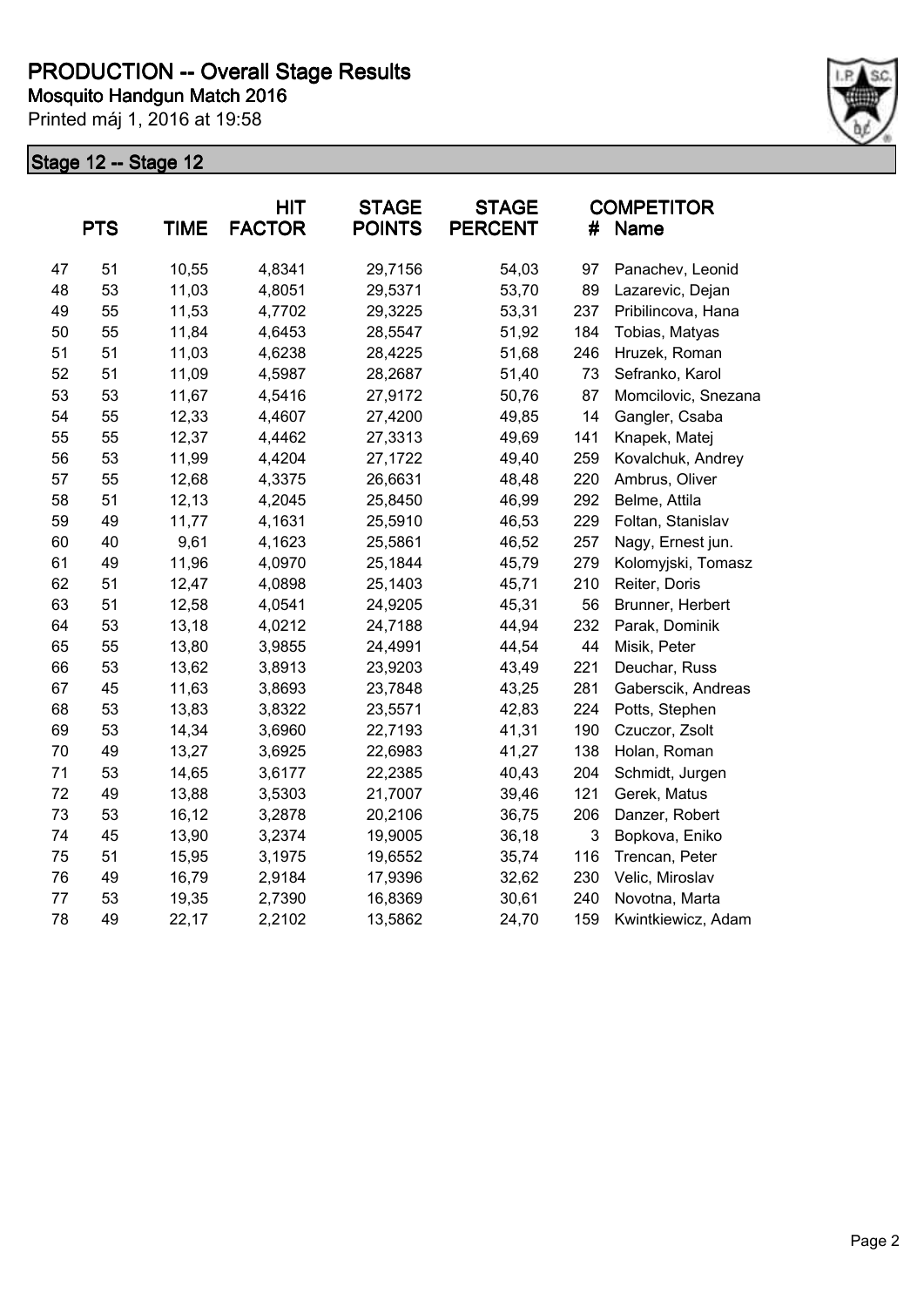

|    | <b>PTS</b> | <b>TIME</b> | <b>HIT</b><br><b>FACTOR</b> | <b>STAGE</b><br><b>POINTS</b> | <b>STAGE</b><br><b>PERCENT</b> | #   | <b>COMPETITOR</b><br><b>Name</b> |
|----|------------|-------------|-----------------------------|-------------------------------|--------------------------------|-----|----------------------------------|
| 1  | 55         | 9,14        | 6,0175                      | 55,0000                       | 100,00                         | 278 | Fischer, Christoph               |
| 2  | 49         | 10,24       | 4,7852                      | 43,7363                       | 79,52                          | 179 | Huber, Max                       |
| 3  | 55         | 11,97       | 4,5948                      | 41,9967                       | 76,36                          | 238 | Breitler, Christian              |
| 4  | 55         | 12,66       | 4,3444                      | 39,7077                       | 72,20                          | 62  | Fers, Sandor                     |
| 5  | 55         | 12,77       | 4,3070                      | 39,3657                       | 71,57                          | 205 | Koenigsberger, Marcus            |
| 6  | 53         | 12,37       | 4,2846                      | 39,1609                       | 71,20                          | 217 | Weghofer, Peter                  |
| 7  | 53         | 12,51       | 4,2366                      | 38,7226                       | 70,40                          | 122 | Vnucko, Jan                      |
| 8  | 53         | 12,96       | 4,0895                      | 37,3781                       | 67,96                          | 40  | Sotet, Gabor                     |
| 9  | 55         | 15,28       | 3,5995                      | 32,8992                       | 59,82                          | 24  | Regenyi, Kund                    |
| 10 | 55         | 16,54       | 3,3253                      | 30,3930                       | 55,26                          | 214 | Farkas, Robert                   |
| 11 | 51         | 16,15       | 3,1579                      | 28,8632                       | 52,48                          | 296 | Howell, Kevin                    |
| 12 | 51         | 16,29       | 3,1308                      | 28,6151                       | 52,03                          | 293 | Linke, Gunter                    |
| 13 | 53         | 17,00       | 3,1176                      | 28,4953                       | 51,81                          | 231 | Vogel, Michael                   |
| 14 | 55         | 25,02       | 2,1982                      | 20,0919                       | 36,53                          | 222 | Bakonyi, Andras                  |
| 15 | 55         | 31,70       | 1,7350                      | 15,8580                       | 28,83                          | 37  | Low, Szabolcs                    |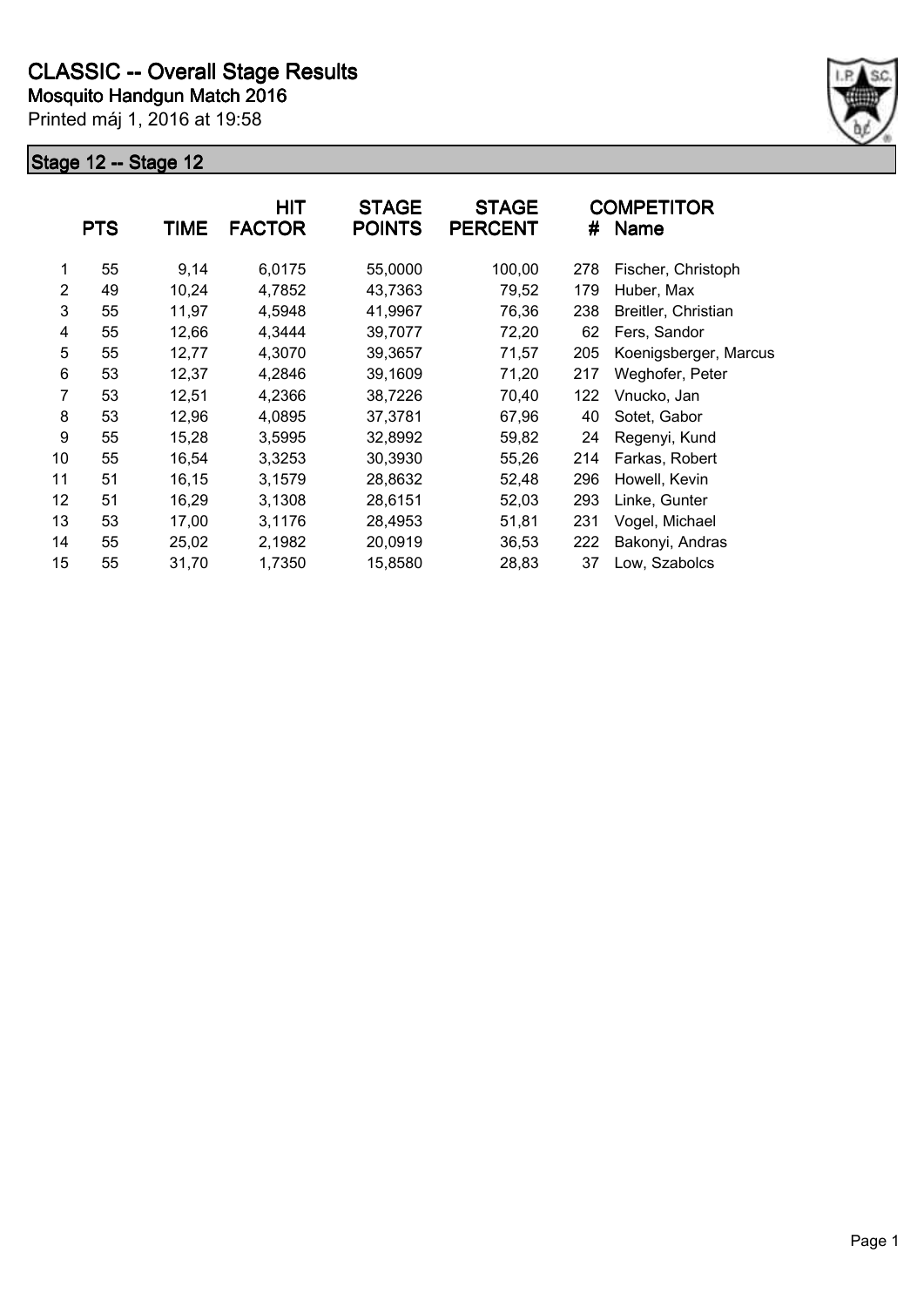

|   | <b>PTS</b> | <b>TIME</b> | <b>HIT</b><br><b>FACTOR</b> | <b>STAGE</b><br><b>POINTS</b> | <b>STAGE</b><br><b>PERCENT</b> | #   | <b>COMPETITOR</b><br><b>Name</b> |
|---|------------|-------------|-----------------------------|-------------------------------|--------------------------------|-----|----------------------------------|
|   | 55         | 10,29       | 5,3450                      | 55,0000                       | 100,00                         | 208 | Reiter, Gerald                   |
| 2 | 52         | 13,35       | 3,8951                      | 40,0809                       | 72,87                          | 83  | Kotrous, Pavel                   |
| 3 | 54         | 14,65       | 3,6860                      | 37,9290                       | 68,96                          | 94  | Ladic, Tibor                     |
| 4 | 55         | 15,52       | 3,5438                      | 36,4659                       | 66,30                          | 96  | Barta, Ondrej                    |
| 5 | 55         | 16,68       | 3,2974                      | 33,9299                       | 61,69                          | 170 | Potuckova, Ludmila               |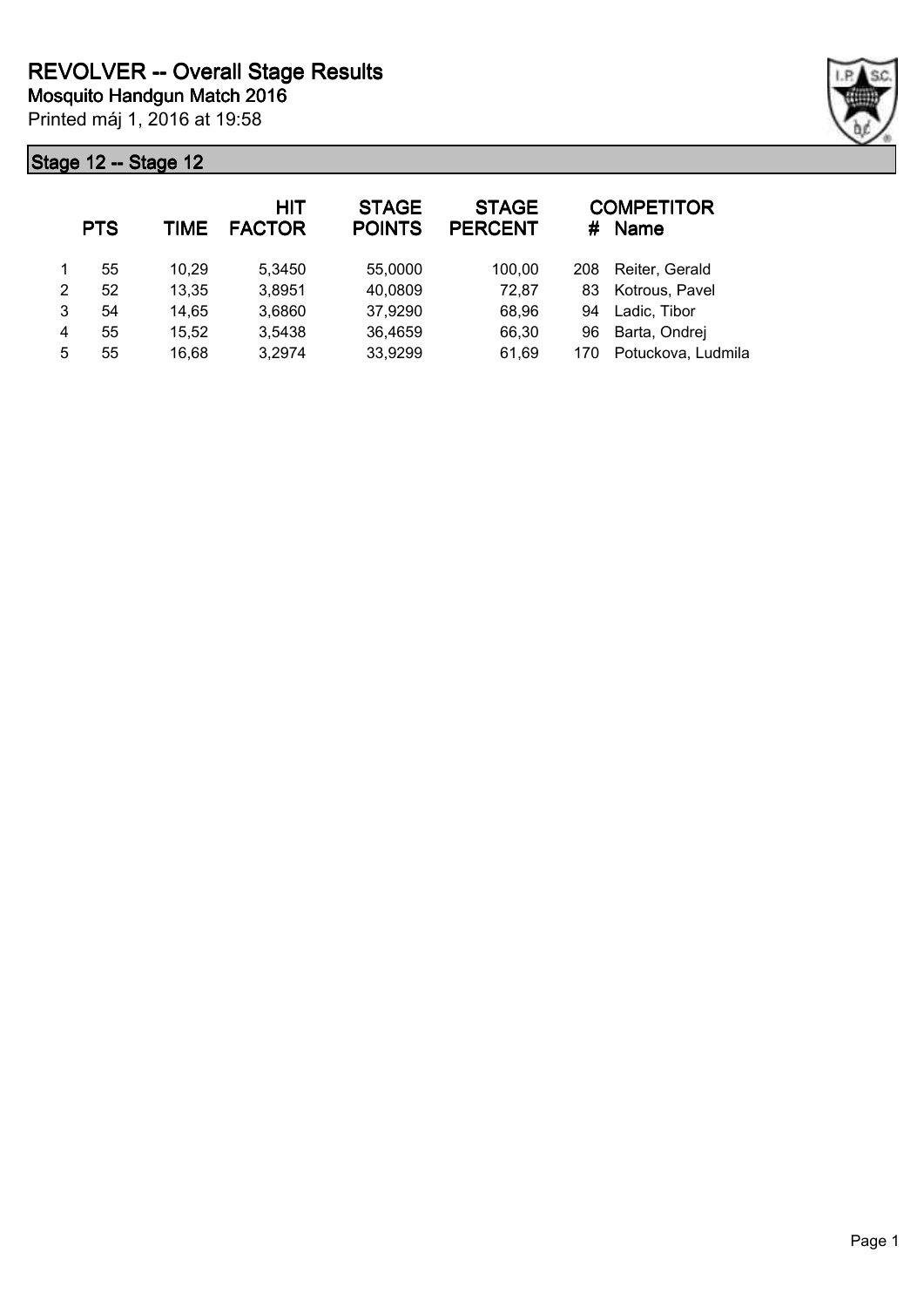

| <b>TIME</b><br><b>PTS</b> |    | <b>HIT</b><br><b>STAGE</b><br><b>FACTOR</b><br><b>POINTS</b> |        | <b>STAGE</b><br><b>PERCENT</b> | #      | <b>COMPETITOR</b><br><b>Name</b> |                        |  |
|---------------------------|----|--------------------------------------------------------------|--------|--------------------------------|--------|----------------------------------|------------------------|--|
| 1                         | 47 | 6,54                                                         | 7,1865 | 50,0000                        | 100,00 | 255                              | Nagy, Ernest           |  |
| $\overline{c}$            | 47 | 6,54                                                         | 7,1865 | 50,0000                        | 100,00 | 171                              | Schafer, Markus        |  |
| 3                         | 47 | 6,62                                                         | 7,0997 | 49,3958                        | 98,79  | 144                              | Horinek, Milos         |  |
| 4                         | 47 | 6,95                                                         | 6,7626 | 47,0504                        | 94,10  | 291                              | Kneringer, Mario       |  |
| 5                         | 45 | 6,82                                                         | 6,5982 | 45,9069                        | 91,81  | 153                              | Henes, Zdenek          |  |
| 6                         | 49 | 7,46                                                         | 6,5684 | 45,6990                        | 91,40  | 287                              | Weber, Gunter          |  |
| $\overline{7}$            | 46 | 7,29                                                         | 6,3100 | 43,9016                        | 87,80  | 66                               | Praschinger, Edgar     |  |
| 8                         | 46 | 7,45                                                         | 6,1745 | 42,9587                        | 85,92  | 295                              | Leutgeb, Ralph         |  |
| $\boldsymbol{9}$          | 44 | 7,30                                                         | 6,0274 | 41,9353                        | 83,87  | 294                              | Slama, Claus           |  |
| 10                        | 44 | 7,34                                                         | 5,9946 | 41,7068                        | 83,41  | 303                              | Behal, Jiri            |  |
| 11                        | 45 | 7,61                                                         | 5,9133 | 41,1413                        | 82,28  | 22                               | Szabo, Alexander       |  |
| 12                        | 43 | 7,39                                                         | 5,8187 | 40,4831                        | 80,97  | 104                              | Havlicek, Miroslav     |  |
| 13                        | 49 | 8,66                                                         | 5,6582 | 39,3666                        | 78,73  | 58                               | Cislak, Gabriel        |  |
| 14                        | 44 | 8,26                                                         | 5,3269 | 37,0615                        | 74,12  | 201                              | Eisl, Alexander        |  |
| 15                        | 43 | 8,08                                                         | 5,3218 | 37,0260                        | 74,05  | 312                              | Plzak, Jiri            |  |
| 16                        | 34 | 6,56                                                         | 5,1829 | 36,0599                        | 72,12  | 109                              | Pijacek, Petr          |  |
| 17                        | 46 | 9,05                                                         | 5,0829 | 35,3638                        | 70,73  | 143                              | Sustrova, Katerina     |  |
| 18                        | 49 | 9,96                                                         | 4,9197 | 34,2284                        | 68,46  | 280                              | Golisz, Marcin         |  |
| 19                        | 31 | 6,36                                                         | 4,8742 | 33,9121                        | 67,82  | 113                              | Barancik, Ivan         |  |
| 20                        | 46 | 9,64                                                         | 4,7718 | 33,1994                        | 66,40  | 288                              | Toth-Pogats, Sandra    |  |
| 21                        | 40 | 9,08                                                         | 4,4053 | 30,6495                        | 61,30  | 248                              | Vaclavik, Rostislav    |  |
| 22                        | 44 | 10,01                                                        | 4,3956 | 30,5822                        | 61,16  | 285                              | Lennert, Adam          |  |
| 23                        | 42 | 9,61                                                         | 4,3704 | 30,4072                        | 60,81  | 290                              | Steurer, Margit        |  |
| 24                        | 45 | 10,94                                                        | 4,1133 | 28,6184                        | 57,24  | 52                               | Gerencser, Miklos      |  |
| 25                        | 30 | 7,47                                                         | 4,0161 | 27,9416                        | 55,88  | 183                              | Schafer, Hans Peter    |  |
| 26                        | 31 | 7,75                                                         | 4,0000 | 27,8298                        | 55,66  | 103                              | Pavlik, Jan            |  |
| 27                        | 39 | 10,01                                                        | 3,8961 | 27,1069                        | 54,21  | 86                               | Gromov, Andrej         |  |
| 28                        | 42 | 10,86                                                        | 3,8674 | 26,9073                        | 53,81  | 211                              | Soucek Raedler, Walter |  |
| 29                        | 44 | 12,08                                                        | 3,6424 | 25,3417                        | 50,68  | 127                              | Tomek, Petr            |  |
| 30                        | 30 | 9,18                                                         | 3,2680 | 22,7368                        | 45,47  | 207                              | Dvorak, Andrea         |  |
| 31                        | 31 | 9,72                                                         | 3,1893 | 22,1894                        | 44,38  | 273                              | Czarnecki, Rafal       |  |
| 32                        | 28 | 9,35                                                         | 2,9947 | 20,8351                        | 41,67  | 59                               | IIc, Helmut            |  |
| 33                        | 30 | 10,40                                                        | 2,8846 | 20,0696                        | 40,14  | 65                               | Cislak, Miloslav       |  |
| 34                        | 32 | 12,86                                                        | 2,4883 | 17,3125                        | 34,62  | 105                              | Schwanneke, Roland     |  |
| 35                        | 16 | 8,02                                                         | 1,9950 | 13,8802                        | 27,76  | 34                               | Grac, Robert           |  |
| 36                        | 31 | 16,82                                                        | 1,8430 | 12,8229                        | 25,65  | 124                              | Tomek, Jan             |  |
| 37                        | 27 | 15,43                                                        | 1,7498 | 12,1744                        | 24,35  | 192                              | Golab, Tadeusz         |  |
| 38                        | 19 | 12,80                                                        | 1,4844 | 10,3275                        | 20,65  | 314                              | Kolarits, Peter        |  |
| 39                        | 29 | 20,97                                                        | 1,3829 | 9,6216                         | 19,24  | 46                               | Horvat, Ede            |  |
| 40                        | 17 | 13,91                                                        | 1,2221 | 8,5030                         | 17,01  | 298                              | Likavec, Martin        |  |
| 41                        | 8  | 14,04                                                        | 0,5698 | 3,9644                         | 7,93   | 139                              | Markevicius, Kestas    |  |
| 42                        | 0  | 9,81                                                         | 0,0000 | 0,0000                         | 0,00   | 178                              | Reifferscheidt, Frank  |  |
| 43                        | 0  | 17,94                                                        | 0,0000 | 0,0000                         | 0,00   | 236                              | Siska, Milos           |  |
| 44                        | 0  | 12,81                                                        | 0,0000 | 0,0000                         | 0,00   | 18                               | Geerts, Hans           |  |
| 45                        | 0  |                                                              | 0,0000 | 0,0000                         |        | 98                               |                        |  |
|                           |    | 10,83                                                        |        |                                | 0,00   |                                  | Hiebler, Wolfram       |  |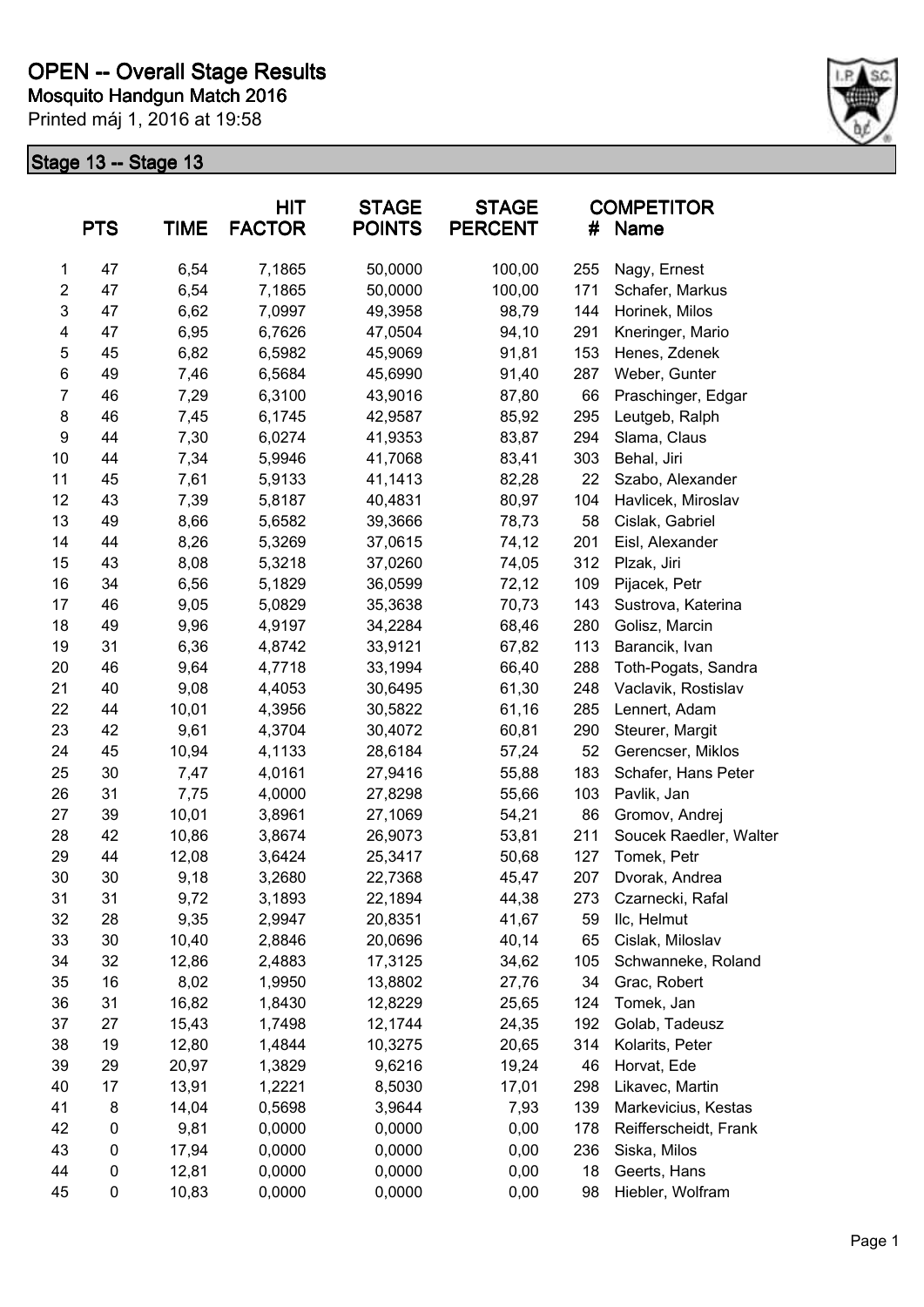

|                | <b>PTS</b> | <b>TIME</b> | <b>HIT</b><br><b>FACTOR</b> | <b>STAGE</b><br><b>POINTS</b> | <b>STAGE</b><br><b>PERCENT</b> | #   | <b>COMPETITOR</b><br>Name |
|----------------|------------|-------------|-----------------------------|-------------------------------|--------------------------------|-----|---------------------------|
| 1              | 46         | 6,73        | 6,8351                      | 50,0000                       | 100,00                         | 267 | Znamenacek, Petr          |
| $\overline{2}$ | 48         | 7,10        | 6,7606                      | 49,4550                       | 98,91                          | 177 | Ciesielski, Marcin        |
| 3              | 44         | 6,67        | 6,5967                      | 48,2563                       | 96,51                          | 212 | Stranz, Jurgen            |
| 4              | 46         | 7,23        | 6,3624                      | 46,5422                       | 93,08                          | 247 | Kubik, Karel              |
| 5              | 42         | 6,90        | 6,0870                      | 44,5274                       | 89,05                          | 110 | Rakusan, Josef            |
| 6              | 45         | 7,65        | 5,8824                      | 43,0307                       | 86,06                          | 151 | Vaclavik, Jaroslav        |
| $\overline{7}$ | 48         | 8,47        | 5,6671                      | 41,4558                       | 82,91                          | 167 | Vavrek, Adrian            |
| 8              | 49         | 8,99        | 5,4505                      | 39,8716                       | 79,74                          | 76  | Szarvas, Peter            |
| 9              | 44         | 8,17        | 5,3856                      | 39,3965                       | 78,79                          | 165 | Swierczek, Zbigniew       |
| 10             | 40         | 7,43        | 5,3836                      | 39,3821                       | 78,76                          | 70  | Pupala, Ondrej            |
| 11             | 46         | 8,81        | 5,2213                      | 38,1952                       | 76,39                          | 302 | Kozak, Petr               |
| 12             | 46         | 8,95        | 5,1397                      | 37,5978                       | 75,20                          | 147 | Zarubova, Marketa         |
| 13             | 46         | 9,08        | 5,0661                      | 37,0595                       | 74,12                          | 115 | Poliacik, Martin          |
| 14             | 46         | 9,22        | 4,9892                      | 36,4967                       | 72,99                          | 74  | Stanko, Pavol             |
| 15             | 44         | 8,94        | 4,9217                      | 36,0033                       | 72,01                          | 123 | Ecker, Karol              |
| 16             | 46         | 9,35        | 4,9198                      | 35,9893                       | 71,98                          | 306 | Sliva, Tomas              |
| 17             | 45         | 9,41        | 4,7821                      | 34,9824                       | 69,96                          | 57  | Bobaly, Mihaly            |
| 18             | 46         | 9,78        | 4,7035                      | 34,4070                       | 68,81                          | 21  | Szalai, Laszlo            |
| 19             | 38         | 8,17        | 4,6512                      | 34,0243                       | 68,05                          | 136 | Velicko, Laurius          |
| 20             | 48         | 10,59       | 4,5326                      | 33,1568                       | 66,31                          | 154 | Bures, Vitezslav          |
| 21             | 44         | 9,80        | 4,4898                      | 32,8438                       | 65,69                          | 241 | Porubsky, Miroslav        |
| 22             | 44         | 10,16       | 4,3307                      | 31,6801                       | 63,36                          | 36  | Skorvaga, Noro            |
| 23             | 46         | 10,65       | 4,3192                      | 31,5962                       | 63,19                          | 320 | Kurbatskikh, Vasily       |
| 24             | 35         | 8,31        | 4,2118                      | 30,8102                       | 61,62                          | 10  | Kovac, Ondrej             |
| 25             | 48         | 11,52       | 4,1667                      | 30,4801                       | 60,96                          | 150 | Soustar, Ivo              |
| 26             | 44         | 11,14       | 3,9497                      | 28,8931                       | 57,79                          | 120 | Zelinsky, Tibor           |
| 27             | 44         | 11,26       | 3,9076                      | 28,5852                       | 57,17                          | 72  | Obermajer, Attila         |
| 28             | 40         | 10,69       | 3,7418                      | 27,3722                       | 54,74                          | 258 | Zhuralev, Andrey          |
| 29             | 40         | 10,76       | 3,7175                      | 27,1941                       | 54,39                          | 71  | Hukel, Miroslav           |
| 30             | 31         | 8,40        | 3,6905                      | 26,9966                       | 53,99                          | 142 | Berger, Rene              |
| 31             | 38         | 10,47       | 3,6294                      | 26,5500                       | 53,10                          | 244 | Stanko, Lubomir           |
| 32             | 42         | 11,70       | 3,5897                      | 26,2598                       | 52,52                          | 270 | Beres, Krzysztof          |
| 33             | 44         | 12,45       | 3,5341                      | 25,8530                       | 51,71                          | 80  | Miglecz, Gyula            |
| 34             | 48         | 13,69       | 3,5062                      | 25,6487                       | 51,30                          | 135 | Potocky, Peter            |
| 35             | 48         | 14,14       | 3,3946                      | 24,8324                       | 49,66                          | 186 | Lesko, Eva                |
| 36             | 30         | 8,94        | 3,3557                      | 24,5477                       | 49,10                          | 78  | Batki, Gyorgy             |
| 37             | 36         | 11,10       | 3,2432                      | 23,7250                       | 47,45                          | 38  | Zakupszky, Gabor          |
| 38             | 36         | 11,17       | 3,2229                      | 23,5764                       | 47,15                          | 311 | Konvicny, Lumir           |
| 39             | 32         | 10,29       | 3,1098                      | 22,7490                       | 45,50                          | 39  | Kubacek, Petr             |
| 40             | 29         | 9,44        | 3,0720                      | 22,4726                       | 44,95                          | 218 | Sajgo, Zoltan             |
| 41             | 32         | 10,68       | 2,9963                      | 21,9183                       | 43,84                          | 75  | Mikula, Jozef             |
| 42             | 32         | 10,69       | 2,9935                      | 21,8978                       | 43,80                          | 77  | Szaszi, Csaba             |
| 43             | 42         | 14,49       | 2,8986                      | 21,2035                       | 42,41                          | 173 | Simon, Laszlo             |
| 44             | 36         | 12,52       | 2,8754                      | 21,0342                       | 42,07                          | 223 |                           |
| 45             | 30         |             |                             |                               |                                | 289 | Szabo, Karoly             |
|                |            | 10,83       | 2,7701                      | 20,2638                       | 40,53                          |     | Kwiatkowski, Roland       |
| 46             | 33         | 12,01       | 2,7477                      | 20,1001                       | 40,20                          | 235 | Siska, Michal             |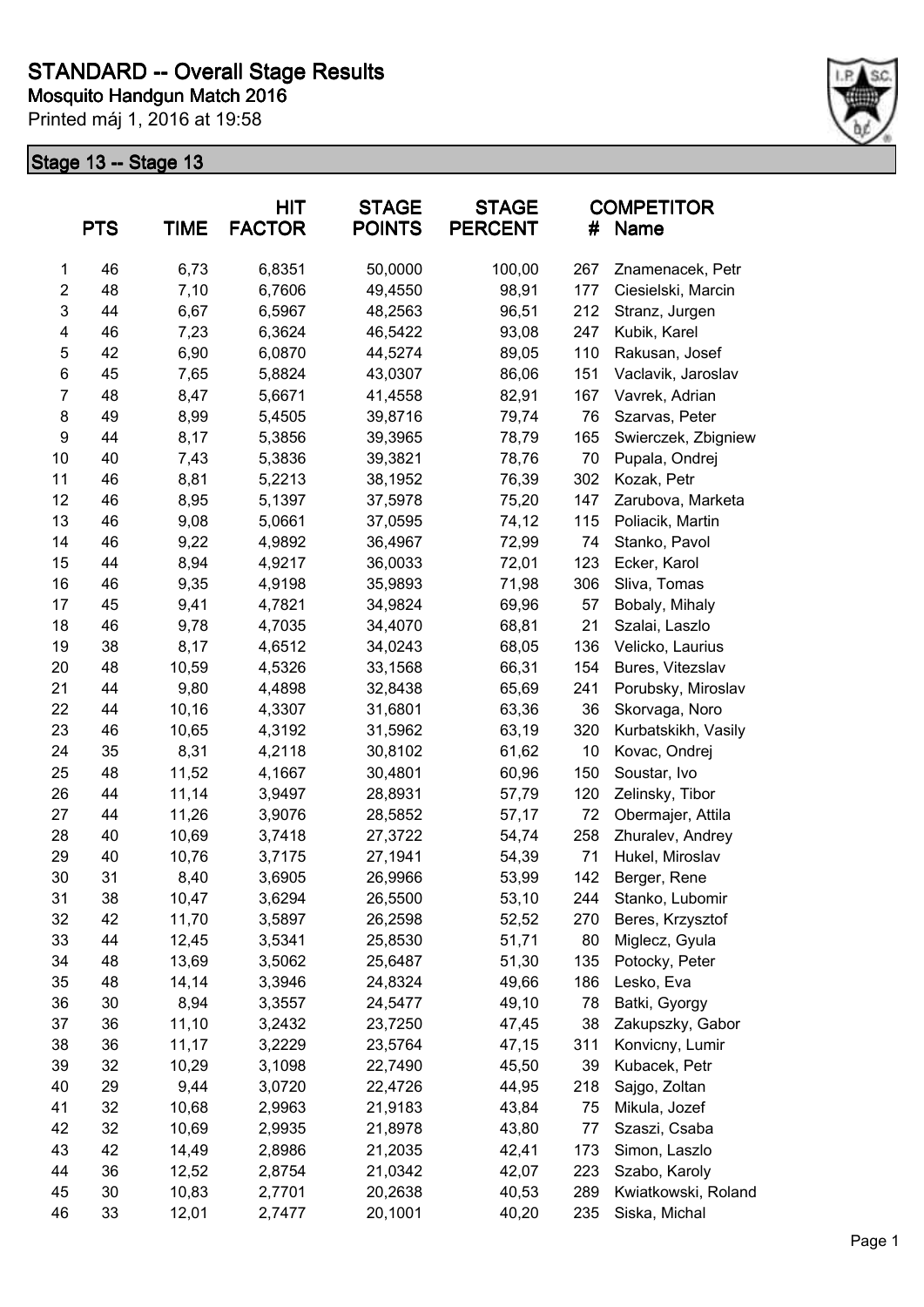

| <b>TIME</b><br><b>PTS</b> |                | <b>HIT</b><br><b>STAGE</b><br><b>FACTOR</b><br><b>POINTS</b> |        | <b>STAGE</b><br><b>PERCENT</b> | #      | <b>COMPETITOR</b><br>Name |                        |
|---------------------------|----------------|--------------------------------------------------------------|--------|--------------------------------|--------|---------------------------|------------------------|
| 47                        | 25             | 9,27                                                         | 2,6969 | 19,7282                        | 39,46  | 82                        | Gal, Tibor             |
| 48                        | 30             | 11,54                                                        | 2,5997 | 19,0170                        | 38,03  | 155                       | Havranek, Rostislav    |
| 49                        | 30             | 12,21                                                        | 2,4570 | 17,9735                        | 35,95  | 61                        | Strasser, Elisabeth    |
| 50                        | 33             | 14,15                                                        | 2,3322 | 17,0602                        | 34, 12 | 93                        | Zolnay, Anna           |
| 51                        | 38             | 16,53                                                        | 2,2989 | 16,8166                        | 33,63  | 88                        | Kotrousova, Denisa     |
| 52                        | 29             | 13,28                                                        | 2,1837 | 15,9745                        | 31,95  | 225                       | Dianics, Attila        |
| 53                        | 16             | 7,42                                                         | 2,1563 | 15,7741                        | 31,55  | 130                       | Pitonak, Martin        |
| 54                        | 18             | 8,57                                                         | 2,1004 | 15,3645                        | 30,73  | 91                        | Zolnay, Pavol          |
| 55                        | 20             | 9,91                                                         | 2,0182 | 14,7633                        | 29,53  | 54                        | Lazovsky, Richard      |
| 56                        | 23             | 11,69                                                        | 1,9675 | 14,3926                        | 28,79  | 31                        | Kocian, Norbert        |
| 57                        | 26             | 13,41                                                        | 1,9389 | 14,1831                        | 28,37  | 234                       | Turkova, Eva           |
| 58                        | 19             | 9,83                                                         | 1,9329 | 14,1393                        | 28,28  | 28                        | Entl, Libor            |
| 59                        | 29             | 15,98                                                        | 1,8148 | 13,2754                        | 26,55  | 15                        | Haviarova, Janette     |
| 60                        | 37             | 20,63                                                        | 1,7935 | 13,1199                        | 26,24  | 9                         | Klecanda, Kvido        |
| 61                        | 24             | 14,38                                                        | 1,6690 | 12,2090                        | 24,42  | 164                       | Stepniewicz, Hubert    |
| 62                        | 16             | 9,93                                                         | 1,6113 | 11,7869                        | 23,57  | 158                       | Pawlik, Celina         |
| 63                        | 18             | 12,44                                                        | 1,4469 | 10,5847                        | 21,17  | 313                       | Horacek, Lukas         |
| 64                        | 26             | 18,41                                                        | 1,4123 | 10,3311                        | 20,66  | 126                       | Prinosil, Jan          |
| 65                        | 14             | 10,41                                                        | 1,3449 | 9,8379                         | 19,68  | 84                        | Deledivka, Vitaliy     |
| 66                        | 14             | 11,94                                                        | 1,1725 | 8,5773                         | 17,15  | 301                       | Kominek, Jiri          |
| 67                        | 15             | 13,29                                                        | 1,1287 | 8,2565                         | 16,51  | 181                       | Szegedi, Mark          |
| 68                        | 19             | 17,87                                                        | 1,0632 | 7,7778                         | 15,56  | 176                       | Bicskei, Bea           |
| 69                        | 19             | 18,50                                                        | 1,0270 | 7,5129                         | 15,03  | 17                        | Koos, Zoltan           |
| 70                        | 16             | 17,46                                                        | 0,9164 | 6,7035                         | 13,41  | 125                       | Nemec, Bronislav       |
| 71                        | 13             | 18,87                                                        | 0,6889 | 5,0396                         | 10,08  | 41                        | Kormanyos, Maria       |
| 72                        | 10             | 16,01                                                        | 0,6246 | 4,5692                         | 9,14   | 4                         | Noga, Tadeusz          |
| 73                        | 8              | 13,44                                                        | 0,5952 | 4,3543                         | 8,71   | 233                       | Bulko, Peter           |
| 74                        | 9              | 15,28                                                        | 0,5890 | 4,3087                         | 8,62   | 68                        | Solyom, Oliver         |
| 75                        | $\,6$          | 16,85                                                        | 0,3561 | 2,6048                         | 5,21   | 23                        | Sirk, Julius           |
| 76                        | $\overline{2}$ | 11,16                                                        | 0,1792 | 1,3110                         | 2,62   | 53                        | Bodo, Katalin          |
| 77                        | 3              | 20,14                                                        | 0,1490 | 1,0897                         | 2,18   | 219                       | Kiss, Gabor            |
| 78                        | 1              | 11,02                                                        | 0,0907 | 0,6638                         | 1,33   | 27                        | Entl, Zdenek           |
| 79                        | 0              | 14,11                                                        | 0,0000 | 0,0000                         | 0,00   | 49                        | Kebo, Vekoslav         |
| 80                        | 0              | 27,22                                                        | 0,0000 | 0,0000                         | 0,00   | 35                        | Pazourkova, Eva        |
| 81                        | 0              | 0,00                                                         | 0,0000 | 0,0000                         | 0,00   | 148                       | Dabrowski, Darek       |
| 82                        | 0              | 16,03                                                        | 0,0000 | 0,0000                         | 0,00   | 64                        | Bicsak, Laszlo Andras  |
| 83                        | 0              | 18,78                                                        | 0,0000 | 0,0000                         | 0,00   | 318                       | Danek, Lukas           |
| 84                        | 0              | 10,41                                                        | 0,0000 | 0,0000                         | 0,00   | 182                       | Szegedi, Bence         |
| 85                        | 0              | 16,68                                                        | 0,0000 | 0,0000                         | 0,00   | 185                       | Barta, Aliz            |
| 86                        | 0              | 15,75                                                        | 0,0000 | 0,0000                         | 0,00   | 271                       | Tabaszevska, Agnieszka |
| 87                        | 0              | 0,00                                                         | 0,0000 | 0,0000                         | 0,00   | 315                       | Toth, Zoltan           |
| 88                        | 0              | 13,84                                                        | 0,0000 | 0,0000                         | 0,00   | 308                       | Konvicna, Ruzena       |
| 89                        | 0              | 14,44                                                        | 0,0000 | 0,0000                         | 0,00   | 172                       | Kiss, Tamas Istvan     |
| 90                        | 0              | 13,08                                                        | 0,0000 | 0,0000                         | 0,00   | 307                       | Zalejsky, Rostislav    |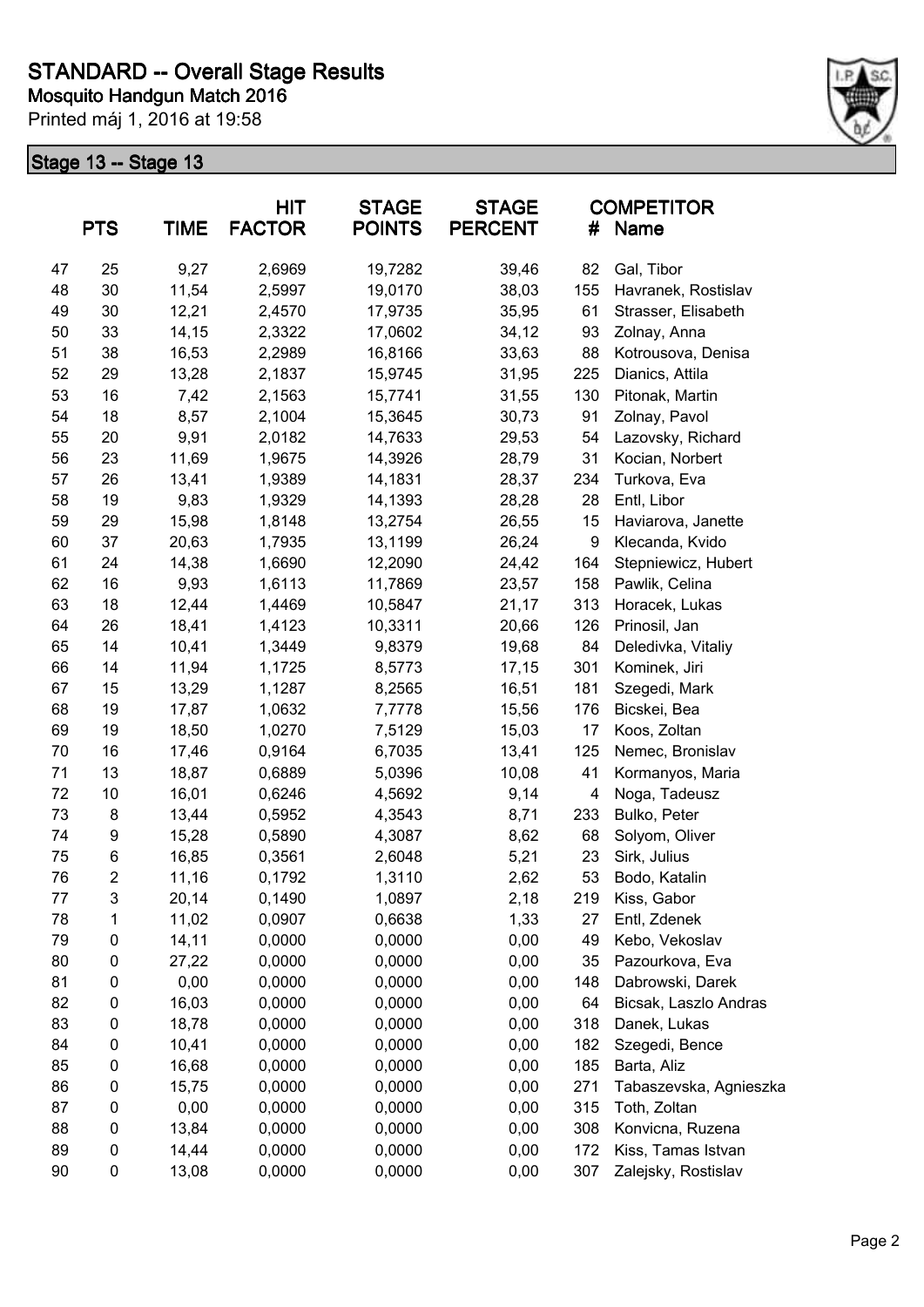

|                         | <b>PTS</b> | <b>TIME</b> | <b>HIT</b><br><b>FACTOR</b> | <b>STAGE</b><br><b>POINTS</b> | <b>STAGE</b><br><b>PERCENT</b> | #              | <b>COMPETITOR</b><br>Name |
|-------------------------|------------|-------------|-----------------------------|-------------------------------|--------------------------------|----------------|---------------------------|
| 1                       | 46         | 7,16        | 6,4246                      | 50,0000                       | 100,00                         | 92             | Momcilovic, Ljubisa       |
| $\overline{\mathbf{c}}$ | 42         | 7,09        | 5,9238                      | 46,1029                       | 92,21                          | 67             | Zapletal, Miroslav        |
| $\mathsf 3$             | 38         | 7,10        | 5,3521                      | 41,6534                       | 83,31                          | 101            | Hos, Ivan                 |
| 4                       | 42         | 8,09        | 5,1916                      | 40,4041                       | 80,81                          | 319            | Rasovic, Bosko            |
| 5                       | 42         | 8,11        | 5,1788                      | 40,3045                       | 80,61                          | 118            | Belica, Michal            |
| 6                       | 44         | 8,55        | 5,1462                      | 40,0509                       | 80,10                          | 166            | Szczesny, Bartosz         |
| $\overline{7}$          | 42         | 8,21        | 5,1157                      | 39,8136                       | 79,63                          | 254            | Palka, Jan                |
| 8                       | 44         | 8,62        | 5,1044                      | 39,7256                       | 79,45                          | 55             | Galagan, Vasiliy          |
| 9                       | 44         | 9,28        | 4,7414                      | 36,9003                       | 73,80                          | 160            | Mika, Marek               |
| 10                      | 40         | 8,45        | 4,7337                      | 36,8408                       | 73,68                          | 29             | Radolec, Michal           |
| 11                      | 44         | 9,31        | 4,7261                      | 36,7814                       | 73,56                          | 187            | Schlegl, Bernhard         |
| 12                      | 40         | 8,54        | 4,6838                      | 36,4525                       | 72,90                          | 256            | Drimaj, Peter             |
| 13                      | 42         | 8,98        | 4,6771                      | 36,3997                       | 72,80                          | 227            | Didy, Jozef               |
| 14                      | 42         | 9,30        | 4,5161                      | 35,1473                       | 70,29                          | 81             | Salamon, Timea            |
| 15                      | 42         | 9,41        | 4,4633                      | 34,7364                       | 69,47                          | 97             | Panachev, Leonid          |
| 16                      | 48         | 10,86       | 4,4199                      | 34,3983                       | 68,80                          | 237            | Pribilincova, Hana        |
| 17                      | 48         | 11,21       | 4,2819                      | 33,3243                       | 66,65                          | 184            | Tobias, Matyas            |
| 18                      | 46         | 11,08       | 4,1516                      | 32,3105                       | 64,62                          | 119            | Caradsky, Tomas           |
| 19                      | 40         | 9,65        | 4,1451                      | 32,2595                       | 64,52                          | 239            | Kubica, Dusan             |
| 20                      | 38         | 9,20        | 4,1304                      | 32,1456                       | 64,29                          | 202            | Lang, Johann              |
| 21                      | 36         | 8,73        | 4,1237                      | 32,0932                       | 64,19                          | 73             | Sefranko, Karol           |
| 22                      | 44         | 10,96       | 4,0146                      | 31,2440                       | 62,49                          | 168            | Galazka, Marcin           |
| 23                      | 40         | 9,99        | 4,0040                      | 31,1616                       | 62,32                          | 152            | Maier, Markus             |
| 24                      | 48         | 12,16       | 3,9474                      | 30,7208                       | 61,44                          | 137            | Bocskoras, Benjamin       |
| 25                      | 42         | 10,85       | 3,8710                      | 30,1262                       | 60,25                          | 146            | Boca, Rastislav           |
| 26                      | 42         | 11,24       | 3,7367                      | 29,0809                       | 58,16                          | 60             | Ziebart, Friedrich        |
| 27                      | 31         | 8,40        | 3,6905                      | 28,7215                       | 57,44                          | 317            | Sciranka, Martin          |
| 28                      | 44         | 11,95       | 3,6820                      | 28,6556                       | 57,31                          | 14             | Gangler, Csaba            |
| 29                      | 31         | 8,74        | 3,5469                      | 27,6042                       | 55,21                          | 85             | Shevchenko, Sergeii       |
| 30                      | 42         | 11,86       | 3,5413                      | 27,5607                       | 55,12                          | $\overline{7}$ | Majling, Andrej           |
| 31                      | 44         | 12,47       | 3,5285                      | 27,4607                       | 54,92                          | 87             | Momcilovic, Snezana       |
| 32                      | 23         | 6,52        | 3,5276                      | 27,4540                       | 54,91                          | 111            | Hrnciarik, Andrej         |
| 33                      | 38         | 10,84       | 3,5055                      | 27,2822                       | 54,56                          | 48             | Kociolek, Jacek           |
| 34                      | 34         | 9,82        | 3,4623                      | 26,9459                       | 53,89                          | 106            | Fecura, Vladimir          |
| 35                      | 31         | 9,31        | 3,3298                      | 25,9142                       | 51,83                          | 163            | Zachar, Bystrik           |
| 36                      | 42         | 12,64       | 3,3228                      | 25,8599                       | 51,72                          | 209            | Plank, Gerhard            |
| 37                      | 40         | 12,05       | 3,3195                      | 25,8344                       | 51,67                          | 116            | Trencan, Peter            |
| 38                      | 29         | 8,83        | 3,2843                      | 25,5601                       | 51,12                          | 283            | Koller, Hans Georg        |
| 39                      | 27         | 8,24        | 3,2767                      | 25,5013                       | 51,00                          | 188            | Voyno, Alexey             |
| 40                      | 23         | 7,03        | 3,2717                      | 25,4623                       | 50,92                          | 268            | Fedor, Marian             |
| 41                      | 31         | 9,84        | 3,1504                      | 24,5184                       | 49,04                          | 117            | Chochula, Milos           |
| 42                      | 40         | 12,79       | 3,1274                      | 24,3397                       | 48,68                          | 230            | Velic, Miroslav           |
| 43                      | 40         | 13,05       | 3,0651                      | 23,8547                       | 47,71                          | 99             | Kovacs, Attila            |
| 44                      | 25         | 8,19        | 3,0525                      | 23,7564                       | 47,51                          | 228            | Sebik, Ivan               |
| 45                      | 40         | 13,13       | 3,0465                      | 23,7094                       | 47,42                          | 121            | Gerek, Matus              |
| 46                      | 25         | 8,56        | 2,9206                      | 22,7296                       | 45,46                          | 257            | Nagy, Ernest jun.         |
|                         |            |             |                             |                               |                                |                |                           |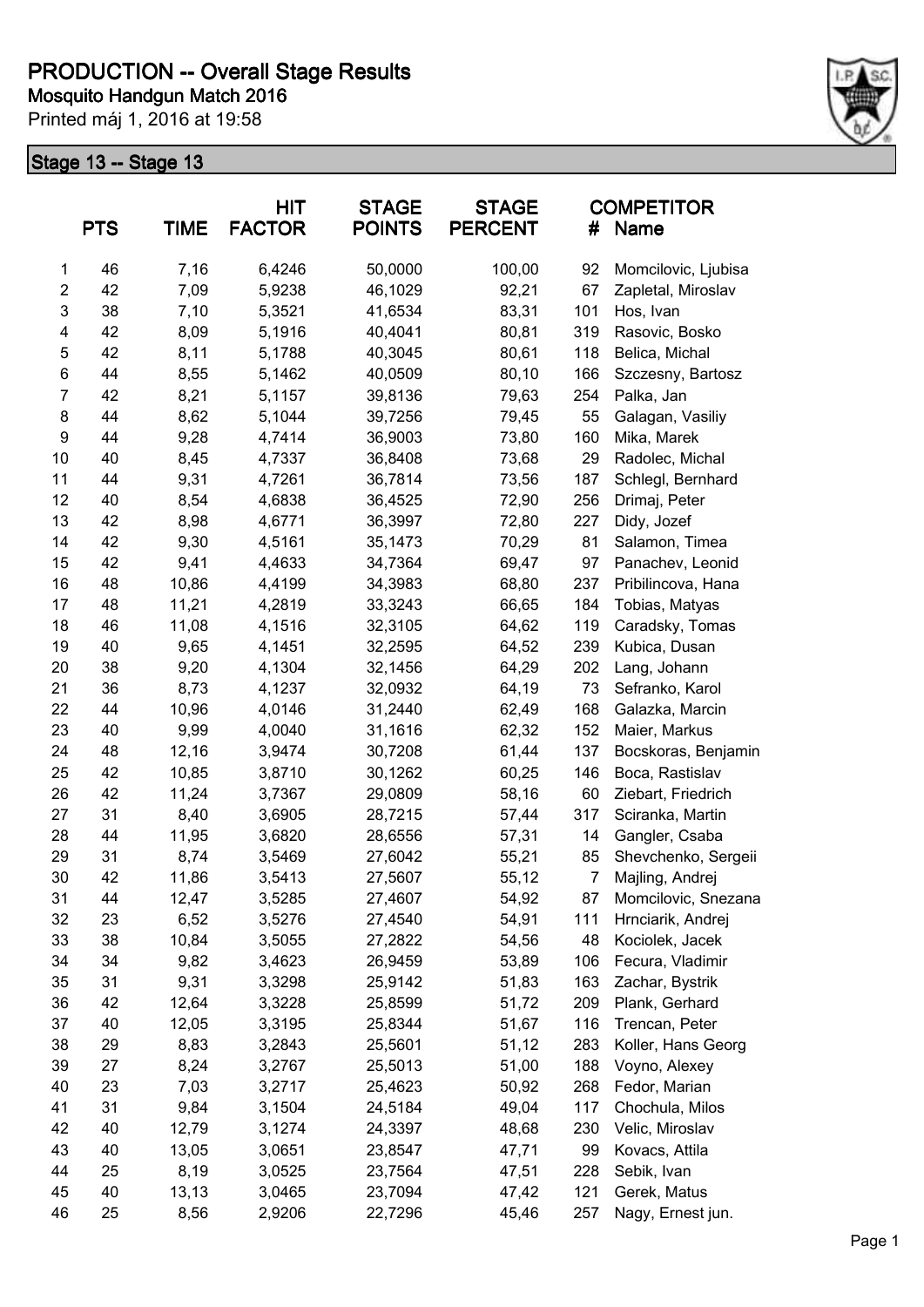

|    | <b>PTS</b>              | <b>TIME</b> | <b>HIT</b><br><b>FACTOR</b> | <b>STAGE</b><br><b>POINTS</b> | <b>STAGE</b><br><b>PERCENT</b> | #   | <b>COMPETITOR</b><br><b>Name</b> |
|----|-------------------------|-------------|-----------------------------|-------------------------------|--------------------------------|-----|----------------------------------|
| 47 | 26                      | 9,27        | 2,8047                      | 21,8282                       | 43,66                          | 269 | Penov, Anton                     |
| 48 | 42                      | 15,00       | 2,8000                      | 21,7913                       | 43,58                          | 297 | Chlebovcova, Zuzana              |
| 49 | 46                      | 17,02       | 2,7027                      | 21,0341                       | 42,07                          | 141 | Knapek, Matej                    |
| 50 | 29                      | 11,19       | 2,5916                      | 20,1694                       | 40,34                          | 224 | Potts, Stephen                   |
| 51 | 25                      | 10, 11      | 2,4728                      | 19,2448                       | 38,49                          | 194 | Lazorik, Maros                   |
| 52 | 38                      | 15,49       | 2,4532                      | 19,0923                       | 38,18                          | 232 | Parak, Dominik                   |
| 53 | 25                      | 10,25       | 2,4390                      | 18,9820                       | 37,96                          | 44  | Misik, Peter                     |
| 54 | 18                      | 7,56        | 2,3810                      | 18,5300                       | 37,06                          | 112 | Stepan, Michal                   |
| 55 | 29                      | 12,53       | 2,3144                      | 18,0124                       | 36,02                          | 114 | Hrabaj, Marian                   |
| 56 | 31                      | 13,40       | 2,3134                      | 18,0045                       | 36,01                          | 279 | Kolomyjski, Tomasz               |
| 57 | 29                      | 12,81       | 2,2639                      | 17,6187                       | 35,24                          | 210 | Reiter, Doris                    |
| 58 | 25                      | 11,40       | 2,1930                      | 17,0671                       | 34,13                          | 128 | Glezgo, Tomas                    |
| 59 | 25                      | 13,27       | 1,8839                      | 14,6620                       | 29,32                          | 259 | Kovalchuk, Andrey                |
| 60 | 29                      | 15,88       | 1,8262                      | 14,2126                       | 28,43                          | 292 | Belme, Attila                    |
| 61 | 20                      | 11,09       | 1,8034                      | 14,0354                       | 28,07                          | 95  | Manolevski, Michael              |
| 62 | 23                      | 13,60       | 1,6912                      | 13,1618                       | 26,32                          | 229 | Foltan, Stanislav                |
| 63 | 16                      | 9,86        | 1,6227                      | 12,6290                       | 25,26                          | 316 | Sedy, Roman                      |
| 64 | 19                      | 13,70       | 1,3869                      | 10,7934                       | 21,59                          | 281 | Gaberscik, Andreas               |
| 65 | 16                      | 15,09       | 1,0603                      | 8,2519                        | 16,50                          | 190 | Czuczor, Zsolt                   |
| 66 | 10                      | 10, 10      | 0,9901                      | 7,7056                        | 15,41                          | 220 | Ambrus, Oliver                   |
| 67 | 8                       | 9,14        | 0,8753                      | 6,8119                        | 13,62                          | 169 | Bonk, Adrian                     |
| 68 | 14                      | 17,44       | 0,8028                      | 6,2475                        | 12,50                          | 240 | Novotna, Marta                   |
| 69 | 6                       | 9,41        | 0,6376                      | 4,9623                        | 9,92                           | 246 | Hruzek, Roman                    |
| 70 | 15                      | 24,57       | 0,6105                      | 4,7513                        | 9,50                           | 138 | Holan, Roman                     |
| 71 | 5                       | 8,80        | 0,5682                      | 4,4219                        | 8,84                           | 204 | Schmidt, Jurgen                  |
| 72 | 6                       | 13,21       | 0,4542                      | 3,5349                        | 7,07                           | 206 | Danzer, Robert                   |
| 73 | $\overline{\mathbf{4}}$ | 13,97       | 0,2863                      | 2,2284                        | 4,46                           | 90  | Deledivka, Inna                  |
| 74 | 3                       | 11,63       | 0,2580                      | 2,0076                        | 4,02                           | 89  | Lazarevic, Dejan                 |
| 75 | $\overline{2}$          | 17,67       | 0,1132                      | 0,8809                        | 1,76                           | 3   | Bopkova, Eniko                   |
| 76 | $\mathbf 0$             | 14,34       | 0,0000                      | 0,0000                        | 0,00                           | 221 | Deuchar, Russ                    |
| 77 | 0                       | 10,62       | 0,0000                      | 0,0000                        | 0,00                           | 56  | Brunner, Herbert                 |
| 78 | $\mathbf 0$             | 12,49       | 0,0000                      | 0,0000                        | 0,00                           | 159 | Kwintkiewicz, Adam               |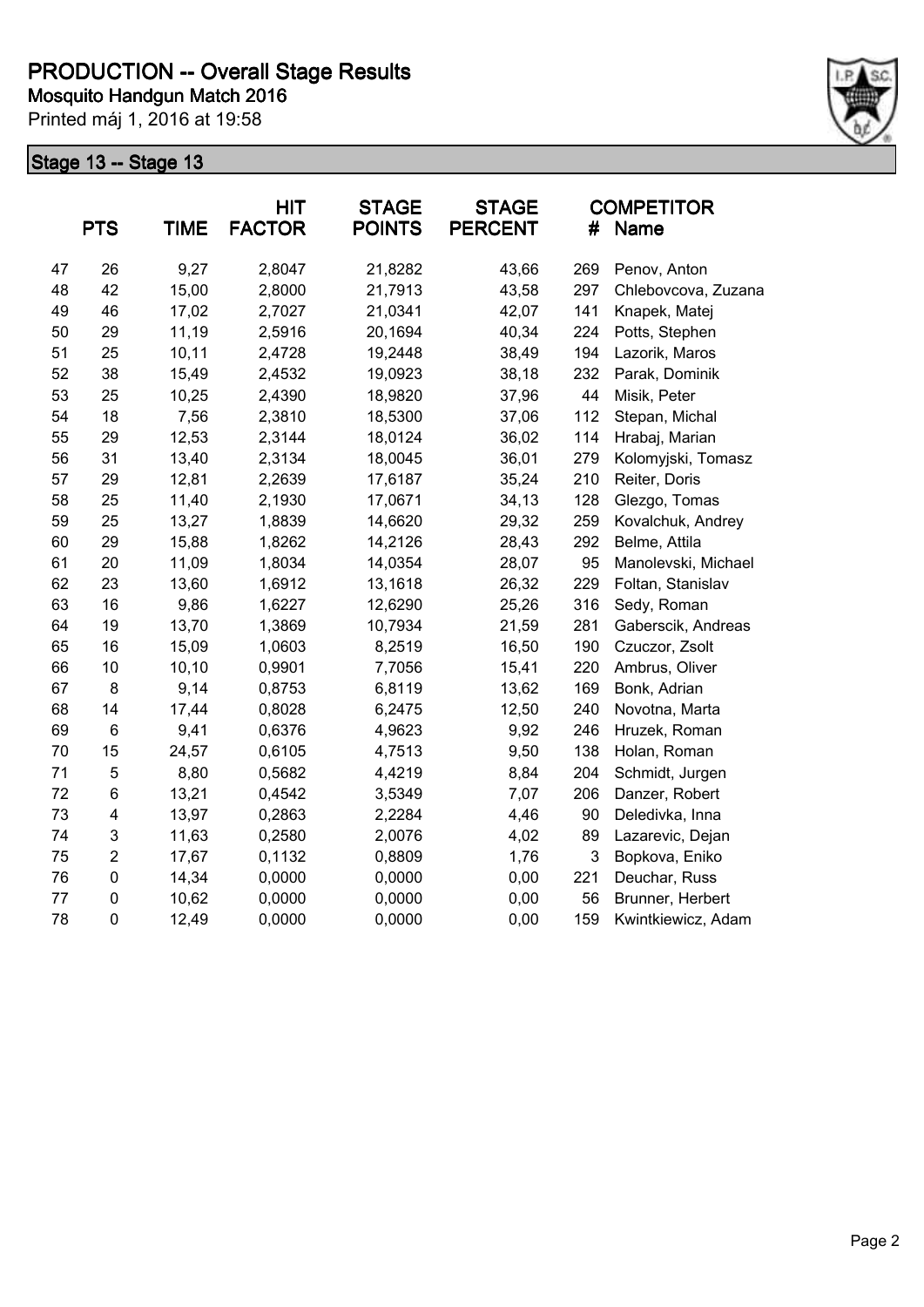

|                | <b>PTS</b>  | <b>TIME</b> | <b>HIT</b><br><b>FACTOR</b> | <b>STAGE</b><br><b>POINTS</b> | <b>STAGE</b><br><b>PERCENT</b> | #   | <b>COMPETITOR</b><br><b>Name</b> |
|----------------|-------------|-------------|-----------------------------|-------------------------------|--------------------------------|-----|----------------------------------|
| 1              | 46          | 10,55       | 4,3602                      | 50,0000                       | 100,00                         | 179 | Huber, Max                       |
| $\overline{2}$ | 47          | 12,24       | 3,8399                      | 44,0333                       | 88,07                          | 238 | Breitler, Christian              |
| 3              | 49          | 12,79       | 3,8311                      | 43,9329                       | 87,87                          | 222 | Bakonyi, Andras                  |
| 4              | 42          | 13,56       | 3,0973                      | 35,5185                       | 71,04                          | 40  | Sotet, Gabor                     |
| 5              | 42          | 17,24       | 2,4362                      | 27,9368                       | 55,87                          | 205 | Koenigsberger, Marcus            |
| 6              | 33          | 15,90       | 2,0755                      | 23,8002                       | 47,60                          | 62  | Fers, Sandor                     |
| 7              | 16          | 8,84        | 1,8100                      | 20,7555                       | 41,51                          | 278 | Fischer, Christoph               |
| 8              | 14          | 10,61       | 1,3195                      | 15,1313                       | 30,26                          | 24  | Regenyi, Kund                    |
| 9              | 19          | 18,41       | 1,0320                      | 11,8349                       | 23,67                          | 214 | Farkas, Robert                   |
| 10             | 14          | 14,61       | 0,9582                      | 10,9886                       | 21,98                          | 231 | Vogel, Michael                   |
| 11             | 16          | 17,16       | 0,9324                      | 10,6922                       | 21,38                          | 296 | Howell, Kevin                    |
| 12             | 16          | 17,27       | 0,9265                      | 10,6241                       | 21,25                          | 37  | Low, Szabolcs                    |
| 13             | 10          | 15,30       | 0,6536                      | 7,4950                        | 14,99                          | 122 | Vnucko, Jan                      |
| 14             | $\pmb{0}$   | 12,77       | 0,0000                      | 0,0000                        | 0,00                           | 217 | Weghofer, Peter                  |
| 15             | $\mathbf 0$ | 9,51        | 0,0000                      | 0,0000                        | 0,00                           | 293 | Linke, Gunter                    |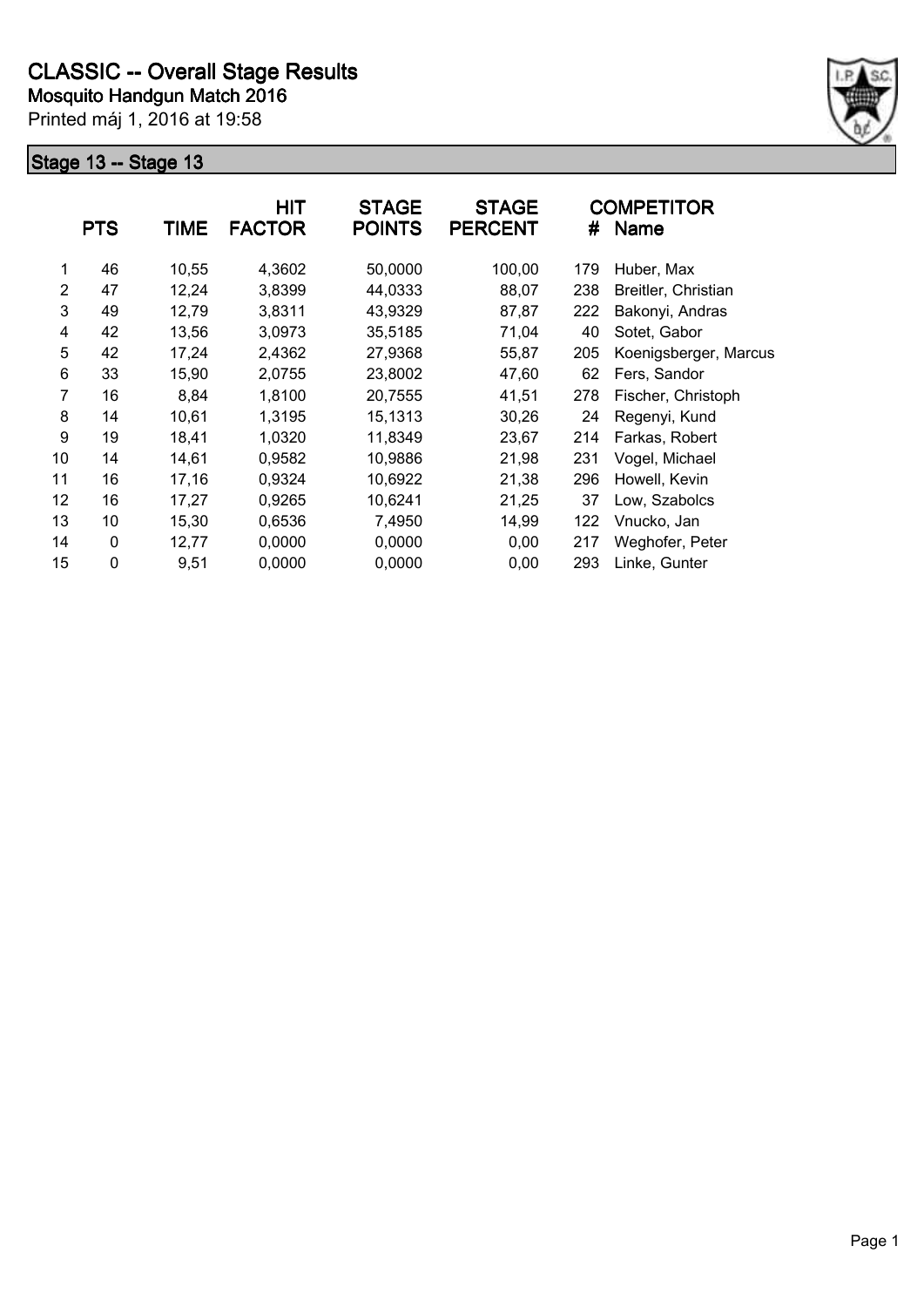

|   | <b>PTS</b> | <b>TIME</b> | <b>HIT</b><br><b>FACTOR</b> | <b>STAGE</b><br><b>POINTS</b> | <b>STAGE</b><br><b>PERCENT</b> | #   | <b>COMPETITOR</b><br><b>Name</b> |
|---|------------|-------------|-----------------------------|-------------------------------|--------------------------------|-----|----------------------------------|
|   | 33         | 11,62       | 2,8399                      | 50,0000                       | 100,00                         | 208 | Reiter, Gerald                   |
| 2 | 33         | 19,29       | 1,7107                      | 30,1192                       | 60,24                          | 170 | Potuckova, Ludmila               |
| 3 | 19         | 12,44       | 1,5273                      | 26,8903                       | 53,78                          | 94  | Ladic, Tibor                     |
| 4 | 17         | 15,18       | 1,1199                      | 19,7169                       | 39,43                          | 83  | Kotrous, Pavel                   |
| 5 | 17         | 16.81       | 1,0113                      | 17,8051                       | 35,61                          | 96  | Barta, Ondrej                    |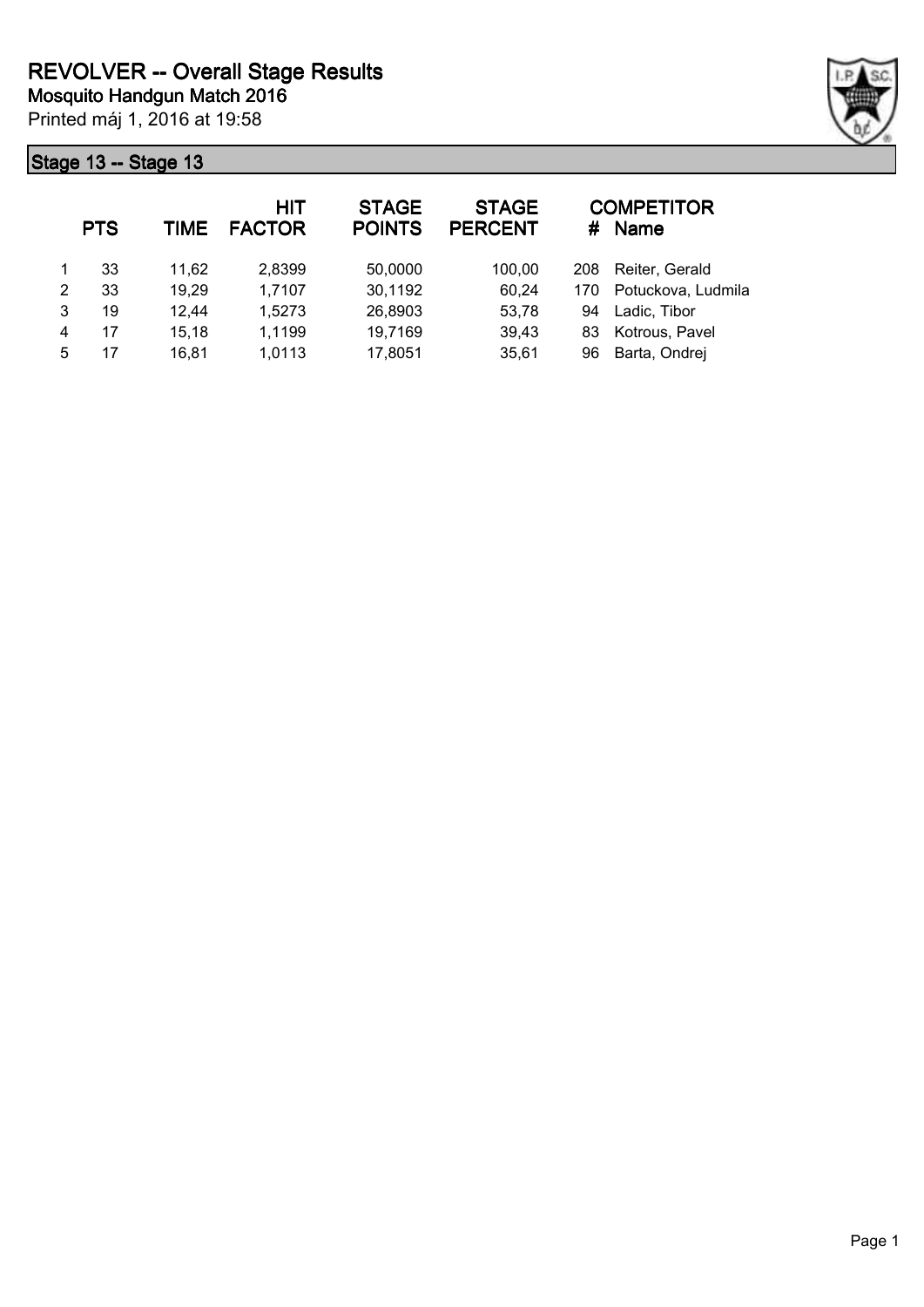

|                  | <b>PTS</b> | <b>TIME</b> | HIT<br><b>FACTOR</b> | <b>STAGE</b><br><b>POINTS</b> | <b>STAGE</b><br><b>PERCENT</b> |     | <b>COMPETITOR</b><br># Name |
|------------------|------------|-------------|----------------------|-------------------------------|--------------------------------|-----|-----------------------------|
| 1                | 93         | 15,29       | 6,0824               | 95,0000                       | 100,00                         | 104 | Havlicek, Miroslav          |
| $\boldsymbol{2}$ | 95         | 15,90       | 5,9748               | 93,3200                       | 98,23                          | 153 | Henes, Zdenek               |
| 3                | 95         | 16,26       | 5,8426               | 91,2538                       | 96,06                          | 255 | Nagy, Ernest                |
| 4                | 93         | 16,01       | 5,8089               | 90,7277                       | 95,50                          | 58  | Cislak, Gabriel             |
| 5                | 94         | 16,37       | 5,7422               | 89,6865                       | 94,41                          | 144 | Horinek, Milos              |
| 6                | 93         | 16,58       | 5,6092               | 87,6086                       | 92,22                          | 109 | Pijacek, Petr               |
| $\overline{7}$   | 92         | 17,63       | 5,2184               | 81,5049                       | 85,79                          | 287 | Weber, Gunter               |
| 8                | 92         | 18,79       | 4,8962               | 76,4732                       | 80,50                          | 303 | Behal, Jiri                 |
| 9                | 95         | 19,48       | 4,8768               | 76,1698                       | 80,18                          | 22  | Szabo, Alexander            |
| 10               | 93         | 19,21       | 4,8412               | 75,6143                       | 79,59                          | 86  | Gromov, Andrej              |
| 11               | 94         | 19,58       | 4,8008               | 74,9831                       | 78,93                          | 291 | Kneringer, Mario            |
| 12               | 89         | 18,99       | 4,6867               | 73,2003                       | 77,05                          | 65  | Cislak, Miloslav            |
| 13               | 91         | 19,51       | 4,6643               | 72,8504                       | 76,68                          | 143 | Sustrova, Katerina          |
| 14               | 92         | 19,82       | 4,6418               | 72,4990                       | 76,31                          | 201 | Eisl, Alexander             |
| 15               | 92         | 19,83       | 4,6394               | 72,4625                       | 76,28                          | 273 | Czarnecki, Rafal            |
| 16               | 93         | 20,24       | 4,5949               | 71,7663                       | 75,54                          | 66  | Praschinger, Edgar          |
| 17               | 93         | 20,64       | 4,5058               | 70,3755                       | 74,08                          | 183 | Schafer, Hans Peter         |
| 18               | 93         | 20,64       | 4,5058               | 70,3755                       | 74,08                          | 294 | Slama, Claus                |
| 19               | 90         | 20,46       | 4,3988               | 68,7045                       | 72,32                          | 295 | Leutgeb, Ralph              |
| 20               | 94         | 21,42       | 4,3884               | 68,5420                       | 72,15                          | 139 | Markevicius, Kestas         |
| 21               | 78         | 18,21       | 4,2834               | 66,9010                       | 70,42                          | 171 | Schafer, Markus             |
| 22               | 92         | 22,13       | 4,1573               | 64,9314                       | 68,35                          | 280 | Golisz, Marcin              |
| 23               | 92         | 22,23       | 4,1386               | 64,6393                       | 68,04                          | 98  | Hiebler, Wolfram            |
| 24               | 84         | 20,51       | 4,0956               | 63,9678                       | 67,33                          | 113 | Barancik, Ivan              |
| 25               | 93         | 22,73       | 4,0915               | 63,9045                       | 67,27                          | 59  | Ilc, Helmut                 |
| 26               | 91         | 22,42       | 4,0589               | 63,3948                       | 66,73                          | 312 | Plzak, Jiri                 |
| 27               | 91         | 22,66       | 4,0159               | 62,7234                       | 66,02                          | 290 | Steurer, Margit             |
| 28               | 94         | 23,42       | 4,0137               | 62,6887                       | 65,99                          | 285 | Lennert, Adam               |
| 29               | 94         | 24,56       | 3,8274               | 59,7789                       | 62,93                          | 314 | Kolarits, Peter             |
| 30               | 93         | 24,62       | 3,7774               | 58,9988                       | 62,10                          | 52  | Gerencser, Miklos           |
| 31               | 93         | 25,24       | 3,6846               | 57,5495                       | 60,58                          | 103 | Pavlik, Jan                 |
| 32               | 91         | 25,25       | 3,6040               | 56,2896                       | 59,25                          | 207 | Dvorak, Andrea              |
| 33               | 92         | 25,68       | 3,5826               | 55,9553                       | 58,90                          | 127 | Tomek, Petr                 |
| 34               | 91         | 26,54       | 3,4288               | 53,5536                       | 56,37                          | 192 | Golab, Tadeusz              |
| 35               | 82         | 23,93       | 3,4267               | 53,5204                       | 56,34                          | 34  | Grac, Robert                |
| 36               | 94         | 27,52       | 3,4157               | 53,3492                       | 56,16                          | 178 | Reifferscheidt, Frank       |
| 37               | 85         | 25,16       | 3,3784               | 52,7663                       | 55,54                          | 298 | Likavec, Martin             |
| 38               | 82         | 24,70       | 3,3198               | 51,8519                       | 54,58                          | 211 | Soucek Raedler, Walter      |
| 39               | 95         | 29,51       | 3,2192               | 50,2808                       | 52,93                          | 18  | Geerts, Hans                |
| 40               | 76         | 24,47       | 3,1058               | 48,5096                       | 51,06                          | 288 | Toth-Pogats, Sandra         |
| 41               | 74         | 24,90       | 2,9719               | 46,4174                       | 48,86                          | 248 | Vaclavik, Rostislav         |
| 42               | 93         | 34,28       | 2,7130               | 42,3731                       | 44,60                          | 46  | Horvat, Ede                 |
| 43               | 94         | 39,33       | 2,3900               | 37,3295                       | 39,29                          | 105 | Schwanneke, Roland          |
| 44               | 81         | 34,01       | 2,3817               | 37,1986                       | 39,16                          | 124 | Tomek, Jan                  |
| 45               | 77         | 37,96       | 2,0285               | 31,6820                       | 33,35                          | 236 | Siska, Milos                |
|                  |            |             |                      |                               |                                |     |                             |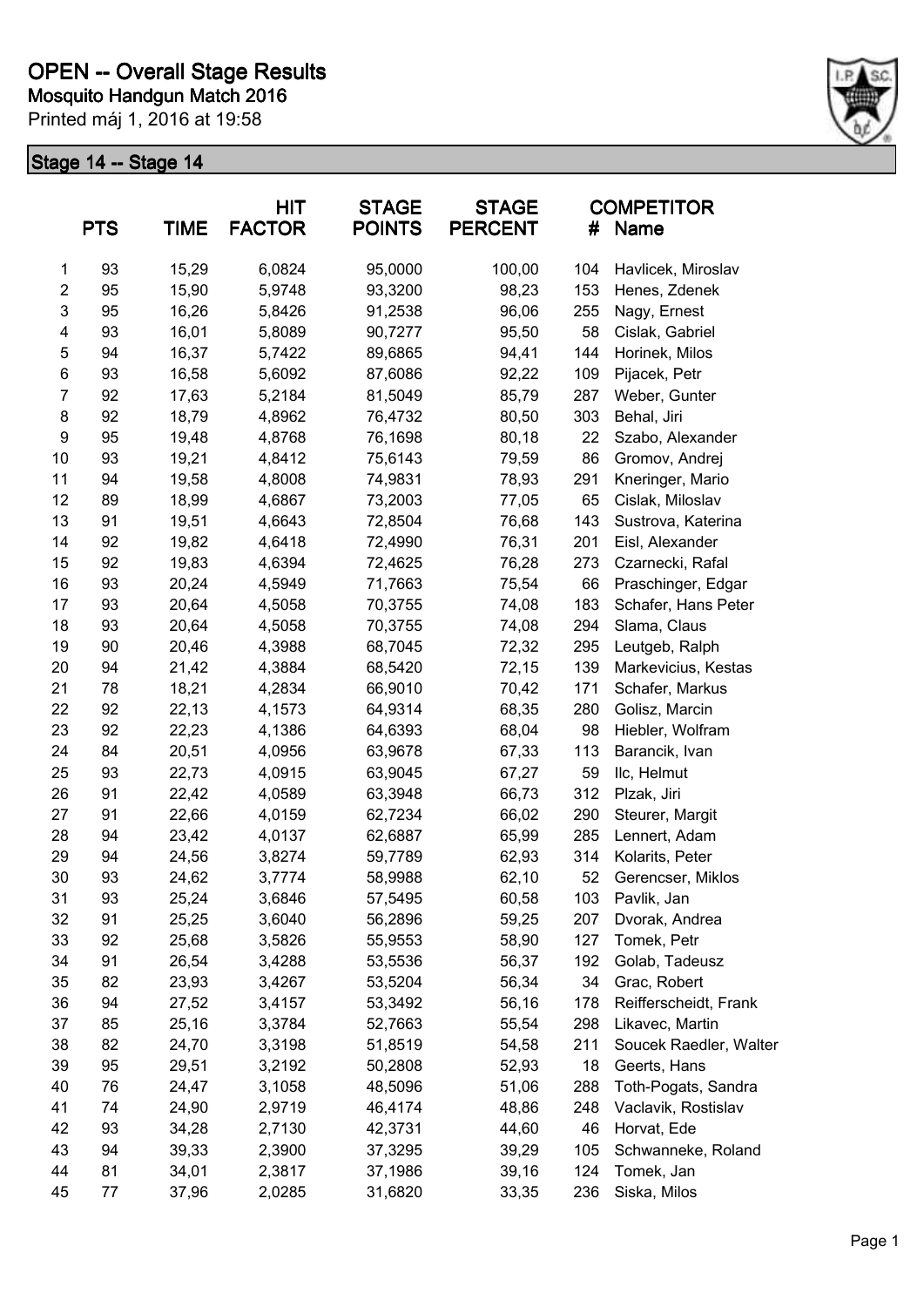

|                | <b>PTS</b> | <b>TIME</b> | HIT<br><b>FACTOR</b> | <b>STAGE</b><br><b>POINTS</b> | <b>STAGE</b><br><b>PERCENT</b> | #   | <b>COMPETITOR</b><br>Name |
|----------------|------------|-------------|----------------------|-------------------------------|--------------------------------|-----|---------------------------|
| 1              | 93         | 16,56       | 5,6159               | 95,0000                       | 100,00                         | 267 | Znamenacek, Petr          |
| $\overline{c}$ | 94         | 17,46       | 5,3837               | 91,0719                       | 95,87                          | 78  | Batki, Gyorgy             |
| 3              | 93         | 17,40       | 5,3448               | 90,4138                       | 95,17                          | 110 | Rakusan, Josef            |
| 4              | 95         | 19,14       | 4,9634               | 83,9620                       | 88,38                          | 177 | Ciesielski, Marcin        |
| 5              | 92         | 18,87       | 4,8755               | 82,4740                       | 86,81                          | 9   | Klecanda, Kvido           |
| $\,6$          | 88         | 18,15       | 4,8485               | 82,0176                       | 86,33                          | 151 | Vaclavik, Jaroslav        |
| 7              | 94         | 21,18       | 4,4381               | 75,0763                       | 79,03                          | 75  | Mikula, Jozef             |
| 8              | 92         | 21,02       | 4,3768               | 74,0382                       | 77,93                          | 76  | Szarvas, Peter            |
| 9              | 89         | 20,62       | 4,3162               | 73,0134                       | 76,86                          | 115 | Poliacik, Martin          |
| 10             | 91         | 21,29       | 4,2743               | 72,3047                       | 76,11                          | 244 | Stanko, Lubomir           |
| 11             | 92         | 21,55       | 4,2691               | 72,2174                       | 76,02                          | 320 | Kurbatskikh, Vasily       |
| 12             | 94         | 22,05       | 4,2630               | 72,1141                       | 75,91                          | 39  | Kubacek, Petr             |
| 13             | 91         | 21,43       | 4,2464               | 71,8324                       | 75,61                          | 306 | Sliva, Tomas              |
| 14             | 85         | 20,07       | 4,2352               | 71,6428                       | 75,41                          | 84  | Deledivka, Vitaliy        |
| 15             | 93         | 22,02       | 4,2234               | 71,4441                       | 75,20                          | 74  | Stanko, Pavol             |
| 16             | 92         | 21,80       | 4,2202               | 71,3892                       | 75,15                          | 54  | Lazovsky, Richard         |
| 17             | 87         | 20,90       | 4,1627               | 70,4164                       | 74,12                          | 80  | Miglecz, Gyula            |
| 18             | 88         | 21,19       | 4,1529               | 70,2510                       | 73,95                          | 247 | Kubik, Karel              |
| 19             | 95         | 22,96       | 4,1376               | 69,9927                       | 73,68                          | 123 | Ecker, Karol              |
| 20             | 92         | 22,36       | 4,1145               | 69,6012                       | 73,26                          | 212 | Stranz, Jurgen            |
| 21             | 94         | 23,22       | 4,0482               | 68,4805                       | 72,08                          | 10  | Kovac, Ondrej             |
| 22             | 91         | 22,56       | 4,0337               | 68,2344                       | 71,83                          | 155 | Havranek, Rostislav       |
| 23             | 95         | 23,56       | 4,0323               | 68,2102                       | 71,80                          | 167 | Vavrek, Adrian            |
| 24             | 92         | 22,90       | 4,0175               | 67,9600                       | 71,54                          | 150 | Soustar, Ivo              |
| 25             | 91         | 22,78       | 3,9947               | 67,5754                       | 71,13                          | 57  | Bobaly, Mihaly            |
| 26             | 89         | 22,29       | 3,9928               | 67,5431                       | 71,10                          | 130 | Pitonak, Martin           |
| 27             | 87         | 21,83       | 3,9853               | 67,4165                       | 70,96                          | 241 | Porubsky, Miroslav        |
| 28             | 89         | 23,04       | 3,8628               | 65,3444                       | 68,78                          | 77  | Szaszi, Csaba             |
| 29             | 94         | 24,65       | 3,8134               | 64,5078                       | 67,90                          | 270 | Beres, Krzysztof          |
| 30             | 90         | 23,81       | 3,7799               | 63,9417                       | 67,31                          | 289 | Kwiatkowski, Roland       |
| 31             | 91         | 24,11       | 3,7744               | 63,8477                       | 67,21                          | 71  | Hukel, Miroslav           |
| 32             | 92         | 24,41       | 3,7689               | 63,7560                       | 67,11                          | 21  | Szalai, Laszlo            |
| 33             | 91         | 24,44       | 3,7234               | 62,9856                       | 66,30                          | 136 | Velicko, Laurius          |
| 34             | 95         | 26,71       | 3,5567               | 60,1659                       | 63,33                          | 181 | Szegedi, Mark             |
| 35             | 95         | 26,85       | 3,5382               | 59,8522                       | 63,00                          | 142 | Berger, Rene              |
| 36             | 85         | 24,30       | 3,4979               | 59,1716                       | 62,29                          | 225 | Dianics, Attila           |
| 37             | 74         | 21,18       | 3,4939               | 59,1026                       | 62,21                          | 82  | Gal, Tibor                |
| 38             | 89         | 26,11       | 3,4087               | 57,6613                       | 60,70                          | 120 | Zelinsky, Tibor           |
| 39             | 86         | 25,29       | 3,4006               | 57,5242                       | 60,55                          | 313 | Horacek, Lukas            |
| 40             | 89         | 26,25       | 3,3905               | 57,3537                       | 60,37                          | 93  | Zolnay, Anna              |
| 41             | 87         | 25,73       | 3,3813               | 57,1979                       | 60,21                          | 88  | Kotrousova, Denisa        |
| 42             | 89         | 26,83       | 3,3172               | 56,1139                       | 59,07                          | 135 | Potocky, Peter            |
| 43             | 93         | 28,05       | 3,3155               | 56,0856                       | 59,04                          | 31  | Kocian, Norbert           |
| 44             | 89         | 27,08       | 3,2866               | 55,5958                       | 58,52                          | 234 | Turkova, Eva              |
| 45             | 93         | 28,39       | 3,2758               | 55,4139                       | 58,33                          | 302 | Kozak, Petr               |
| 46             | 67         | 20,86       | 3,2119               | 54,3327                       | 57,19                          | 70  | Pupala, Ondrej            |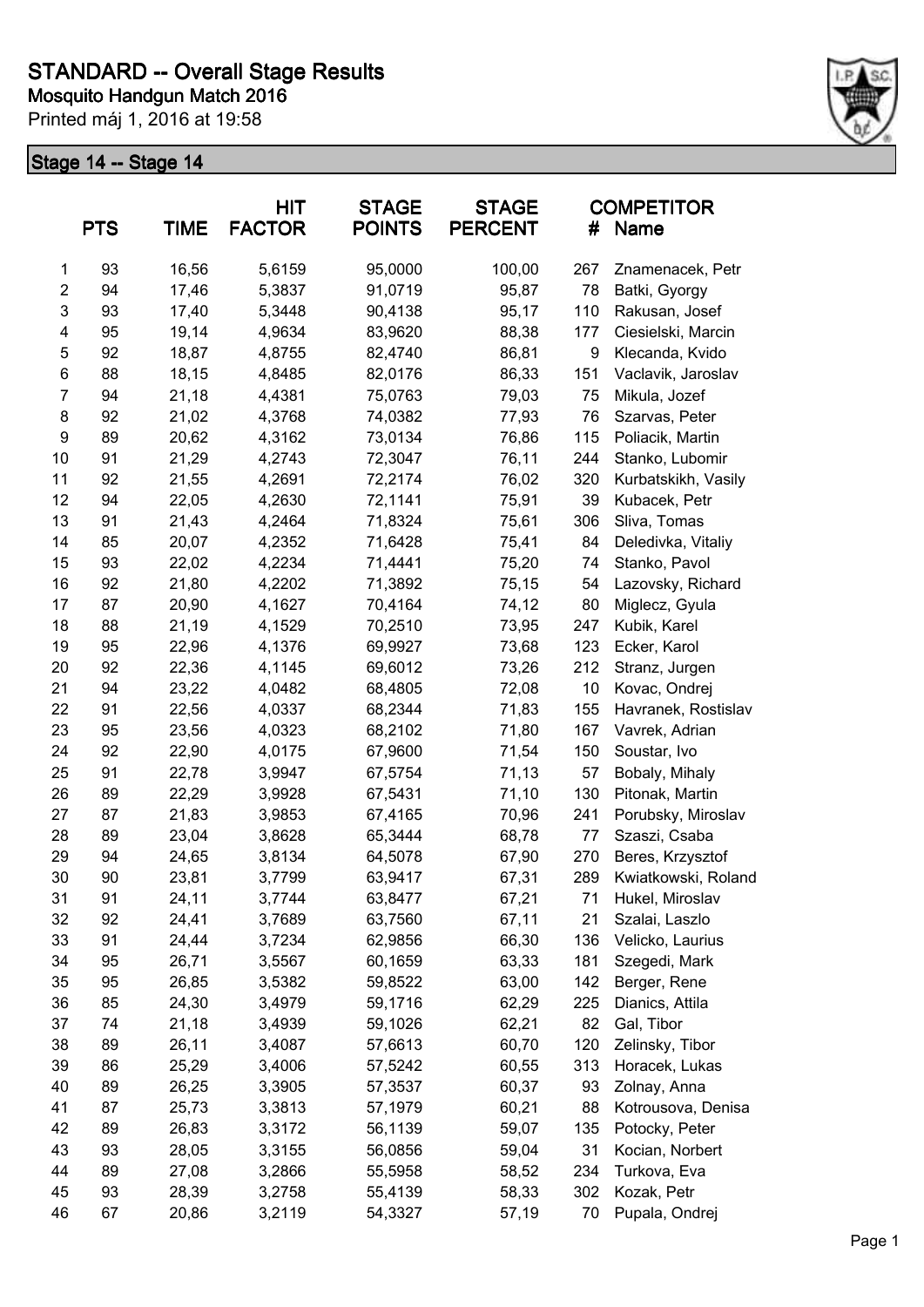

| <b>PTS</b><br><b>TIME</b> |    | <b>HIT</b><br><b>STAGE</b><br><b>FACTOR</b><br><b>POINTS</b> |        | <b>STAGE</b><br><b>PERCENT</b> | <b>COMPETITOR</b><br>#<br>Name |     |                        |
|---------------------------|----|--------------------------------------------------------------|--------|--------------------------------|--------------------------------|-----|------------------------|
| 47                        | 91 | 28,50                                                        | 3,1930 | 54,0129                        | 56,86                          | 154 | Bures, Vitezslav       |
| 48                        | 91 | 28,98                                                        | 3,1401 | 53,1183                        | 55,91                          | 158 | Pawlik, Celina         |
| 49                        | 85 | 27,11                                                        | 3,1354 | 53,0384                        | 55,83                          | 233 | Bulko, Peter           |
| 50                        | 91 | 29,04                                                        | 3,1336 | 53,0085                        | 55,80                          | 68  | Solyom, Oliver         |
| 51                        | 89 | 28,83                                                        | 3,0871 | 52,2211                        | 54,97                          | 186 | Lesko, Eva             |
| 52                        | 69 | 22,49                                                        | 3,0680 | 51,8992                        | 54,63                          | 165 | Swierczek, Zbigniew    |
| 53                        | 92 | 30,45                                                        | 3,0213 | 51,1095                        | 53,80                          | 307 | Zalejsky, Rostislav    |
| 54                        | 89 | 29,54                                                        | 3,0129 | 50,9660                        | 53,65                          | 27  | Entl, Zdenek           |
| 55                        | 76 | 25,47                                                        | 2,9839 | 50,4761                        | 53,13                          | 91  | Zolnay, Pavol          |
| 56                        | 93 | 31,20                                                        | 2,9808 | 50,4231                        | 53,08                          | 64  | Bicsak, Laszlo Andras  |
| 57                        | 95 | 32,14                                                        | 2,9558 | 50,0010                        | 52,63                          | 308 | Konvicna, Ruzena       |
| 58                        | 91 | 31,01                                                        | 2,9345 | 49,6410                        | 52,25                          | 126 | Prinosil, Jan          |
| 59                        | 70 | 23,87                                                        | 2,9326 | 49,6074                        | 52,22                          | 235 | Siska, Michal          |
| 60                        | 72 | 24,59                                                        | 2,9280 | 49,5308                        | 52,14                          | 147 | Zarubova, Marketa      |
| 61                        | 89 | 30,45                                                        | 2,9228 | 49,4429                        | 52,05                          | 72  | Obermajer, Attila      |
| 62                        | 87 | 30,58                                                        | 2,8450 | 48,1263                        | 50,66                          | 311 | Konvicny, Lumir        |
| 63                        | 76 | 27,08                                                        | 2,8065 | 47,4751                        | 49,97                          | 36  | Skorvaga, Noro         |
| 64                        | 87 | 31,44                                                        | 2,7672 | 46,8099                        | 49,27                          | 53  | Bodo, Katalin          |
| 65                        | 85 | 30,95                                                        | 2,7464 | 46,4579                        | 48,90                          | 28  | Entl, Libor            |
| 66                        | 87 | 31,90                                                        | 2,7273 | 46,1349                        | 48,56                          | 258 | Zhuralev, Andrey       |
| 67                        | 93 | 34,61                                                        | 2,6871 | 45,4551                        | 47,85                          | 223 | Szabo, Karoly          |
| 68                        | 93 | 35,24                                                        | 2,6390 | 44,6424                        | 46,99                          | 218 | Sajgo, Zoltan          |
| 69                        | 70 | 26,64                                                        | 2,6276 | 44,4493                        | 46,79                          | 15  | Haviarova, Janette     |
| 70                        | 85 | 32,39                                                        | 2,6243 | 44,3924                        | 46,73                          | 49  | Kebo, Vekoslav         |
| 71                        | 78 | 29,81                                                        | 2,6166 | 44,2623                        | 46,59                          | 61  | Strasser, Elisabeth    |
| 72                        | 89 | 34,29                                                        | 2,5955 | 43,9060                        | 46,22                          | 41  | Kormanyos, Maria       |
| 73                        | 89 | 34,73                                                        | 2,5626 | 43,3497                        | 45,63                          | 4   | Noga, Tadeusz          |
| 74                        | 93 | 36,82                                                        | 2,5258 | 42,7268                        | 44,98                          | 17  | Koos, Zoltan           |
| 75                        | 69 | 27,71                                                        | 2,4901 | 42,1224                        | 44,34                          | 301 | Kominek, Jiri          |
| 76                        | 91 | 37,63                                                        | 2,4183 | 40,9080                        | 43,06                          | 176 | Bicskei, Bea           |
| 77                        | 70 | 29,45                                                        | 2,3769 | 40,2081                        | 42,32                          | 23  | Sirk, Julius           |
| 78                        | 85 | 37,12                                                        | 2,2899 | 38,7357                        | 40,77                          | 173 | Simon, Laszlo          |
| 79                        | 89 | 38,93                                                        | 2,2862 | 38,6729                        | 40,71                          | 172 | Kiss, Tamas Istvan     |
| 80                        | 76 | 34,14                                                        | 2,2261 | 37,6575                        | 39,64                          | 38  | Zakupszky, Gabor       |
| 81                        | 87 | 39,40                                                        | 2,2081 | 37,3529                        | 39,32                          | 185 | Barta, Aliz            |
| 82                        | 81 | 36,69                                                        | 2,2077 | 37,3455                        | 39,31                          | 164 | Stepniewicz, Hubert    |
| 83                        | 66 | 31,94                                                        | 2,0664 | 34,9551                        | 36,79                          | 318 | Danek, Lukas           |
| 84                        | 89 | 49,69                                                        | 1,7911 | 30,2986                        | 31,89                          | 125 | Nemec, Bronislav       |
| 85                        | 75 | 47,69                                                        | 1,5727 | 26,6033                        | 28,00                          | 271 | Tabaszevska, Agnieszka |
| 86                        | 78 | 51,75                                                        | 1,5072 | 25,4968                        | 26,84                          | 182 | Szegedi, Bence         |
| 87                        | 50 | 40,91                                                        | 1,2222 | 20,6748                        | 21,76                          | 219 | Kiss, Gabor            |
| 88                        | 63 | 61,48                                                        | 1,0247 | 17,3344                        | 18,25                          | 35  | Pazourkova, Eva        |
| 89                        | 0  | 0,00                                                         | 0,0000 | 0,0000                         | 0,00                           | 148 | Dabrowski, Darek       |
| 90                        | 0  | 0,00                                                         | 0,0000 | 0,0000                         | 0,00                           | 315 | Toth, Zoltan           |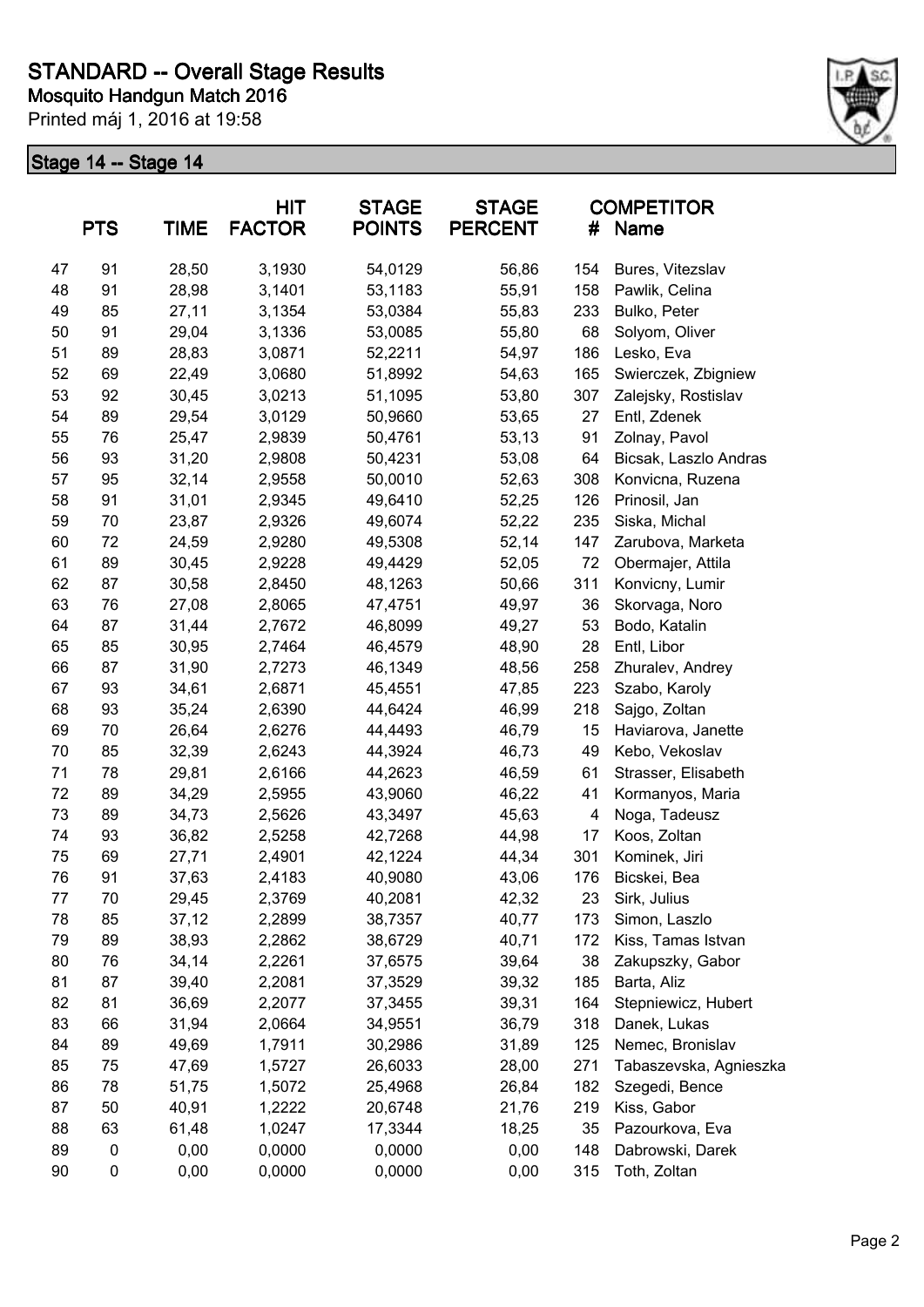

|                         | <b>PTS</b> | <b>TIME</b> | <b>HIT</b><br><b>FACTOR</b> | <b>STAGE</b><br><b>POINTS</b> | <b>STAGE</b><br><b>PERCENT</b> | #   | <b>COMPETITOR</b><br><b>Name</b> |
|-------------------------|------------|-------------|-----------------------------|-------------------------------|--------------------------------|-----|----------------------------------|
| 1                       | 89         | 16,37       | 5,4368                      | 95,0000                       | 100,00                         | 111 | Hrnciarik, Andrej                |
| $\overline{2}$          | 95         | 17,81       | 5,3341                      | 93,2056                       | 98,11                          | 67  | Zapletal, Miroslav               |
| 3                       | 91         | 17,32       | 5,2540                      | 91,8070                       | 96,64                          | 92  | Momcilovic, Ljubisa              |
| $\overline{\mathbf{4}}$ | 89         | 17,13       | 5,1956                      | 90,7852                       | 95,56                          | 188 | Voyno, Alexey                    |
| 5                       | 89         | 17,30       | 5,1445                      | 89,8931                       | 94,62                          | 101 | Hos, Ivan                        |
| 6                       | 93         | 18,14       | 5,1268                      | 89,5835                       | 94,30                          | 268 | Fedor, Marian                    |
| $\overline{7}$          | 93         | 18,56       | 5,0108                      | 87,5563                       | 92,16                          | 168 | Galazka, Marcin                  |
| 8                       | 87         | 17,56       | 4,9544                      | 86,5719                       | 91,13                          | 112 | Stepan, Michal                   |
| 9                       | 91         | 18,53       | 4,9110                      | 85,8120                       | 90,33                          | 269 | Penov, Anton                     |
| 10                      | 93         | 19,51       | 4,7668                      | 83,2929                       | 87,68                          | 146 | Boca, Rastislav                  |
| 11                      | 95         | 20,29       | 4,6821                      | 81,8133                       | 86,12                          | 283 | Koller, Hans Georg               |
| 12                      | 93         | 19,98       | 4,6547                      | 81,3335                       | 85,61                          | 73  | Sefranko, Karol                  |
| 13                      | 89         | 19,24       | 4,6258                      | 80,8290                       | 85,08                          | 160 | Mika, Marek                      |
| 14                      | 89         | 19,35       | 4,5995                      | 80,3695                       | 84,60                          | 163 | Zachar, Bystrik                  |
| 15                      | 95         | 20,83       | 4,5607                      | 79,6923                       | 83,89                          | 256 | Drimaj, Peter                    |
| 16                      | 89         | 19,59       | 4,5431                      | 79,3849                       | 83,56                          | 166 | Szczesny, Bartosz                |
| 17                      | 91         | 20,17       | 4,5117                      | 78,8348                       | 82,98                          | 317 | Sciranka, Martin                 |
| 18                      | 93         | 20,83       | 4,4647                      | 78,0146                       | 82,12                          | 118 | Belica, Michal                   |
| 19                      | 87         | 19,74       | 4,4073                      | 77,0113                       | 81,06                          | 97  | Panachev, Leonid                 |
| 20                      | 93         | 21,12       | 4,4034                      | 76,9434                       | 80,99                          | 254 | Palka, Jan                       |
| 21                      | 91         | 20,67       | 4,4025                      | 76,9278                       | 80,98                          | 202 | Lang, Johann                     |
| 22                      | 89         | 20,74       | 4,2912                      | 74,9831                       | 78,93                          | 187 | Schlegl, Bernhard                |
| 23                      | 85         | 19,88       | 4,2757                      | 74,7110                       | 78,64                          | 106 | Fecura, Vladimir                 |
| 24                      | 93         | 21,76       | 4,2739                      | 74,6803                       | 78,61                          | 259 | Kovalchuk, Andrey                |
| 25                      | 91         | 21,38       | 4,2563                      | 74,3731                       | 78,29                          | 319 | Rasovic, Bosko                   |
| 26                      | 91         | 21,56       | 4,2208                      | 73,7522                       | 77,63                          | 316 | Sedy, Roman                      |
| 27                      | 95         | 22,72       | 4,1813                      | 73,0630                       | 76,91                          | 29  | Radolec, Michal                  |
| 28                      | 93         | 22,89       | 4,0629                      | 70,9936                       | 74,73                          | 228 | Sebik, Ivan                      |
| 29                      | 93         | 23,14       | 4,0190                      | 70,2266                       | 73,92                          | 117 | Chochula, Milos                  |
| 30                      | 87         | 21,78       | 3,9945                      | 69,7981                       | 73,47                          | 114 | Hrabaj, Marian                   |
| 31                      | 91         | 22,93       | 3,9686                      | 69,3457                       | 73,00                          | 90  | Deledivka, Inna                  |
| 32                      | 91         | 23,25       | 3,9140                      | 68,3913                       | 71,99                          | 152 | Maier, Markus                    |
| 33                      | 87         | 22,28       | 3,9048                      | 68,2317                       | 71,82                          | 99  | Kovacs, Attila                   |
| 34                      | 93         | 24,22       | 3,8398                      | 67,0951                       | 70,63                          | 44  | Misik, Peter                     |
| 35                      | 85         | 22,18       | 3,8323                      | 66,9637                       | 70,49                          | 169 | Bonk, Adrian                     |
| 36                      | 93         | 24,45       | 3,8037                      | 66,4640                       | 69,96                          | 119 | Caradsky, Tomas                  |
| 37                      | 85         | 22,43       | 3,7896                      | 66,2174                       | 69,70                          | 60  | Ziebart, Friedrich               |
| 38                      | 93         | 24,66       | 3,7713                      | 65,8980                       | 69,37                          | 227 | Didy, Jozef                      |
| 39                      | 93         | 24,94       | 3,7289                      | 65,1581                       | 68,59                          | 128 | Glezgo, Tomas                    |
| 40                      | 91         | 24,61       | 3,6977                      | 64,6118                       | 68,01                          | 209 | Plank, Gerhard                   |
| 41                      | 89         | 24,20       | 3,6777                      | 64,2624                       | 67,64                          | 95  | Manolevski, Michael              |
| 42                      | 89         | 24,35       | 3,6550                      | 63,8665                       | 67,23                          | 7   | Majling, Andrej                  |
| 43                      | 81         | 22,49       | 3,6016                      | 62,9329                       | 66,25                          | 239 | Kubica, Dusan                    |
| 44                      | 87         | 24,33       | 3,5758                      | 62,4826                       | 65,77                          | 116 | Trencan, Peter                   |
| 45                      | 93         | 26,04       | 3,5714                      | 62,4057                       | 65,69                          | 184 | Tobias, Matyas                   |
| 46                      | 74         | 20,80       | 3,5577                      | 62,1657                       | 65,44                          | 81  | Salamon, Timea                   |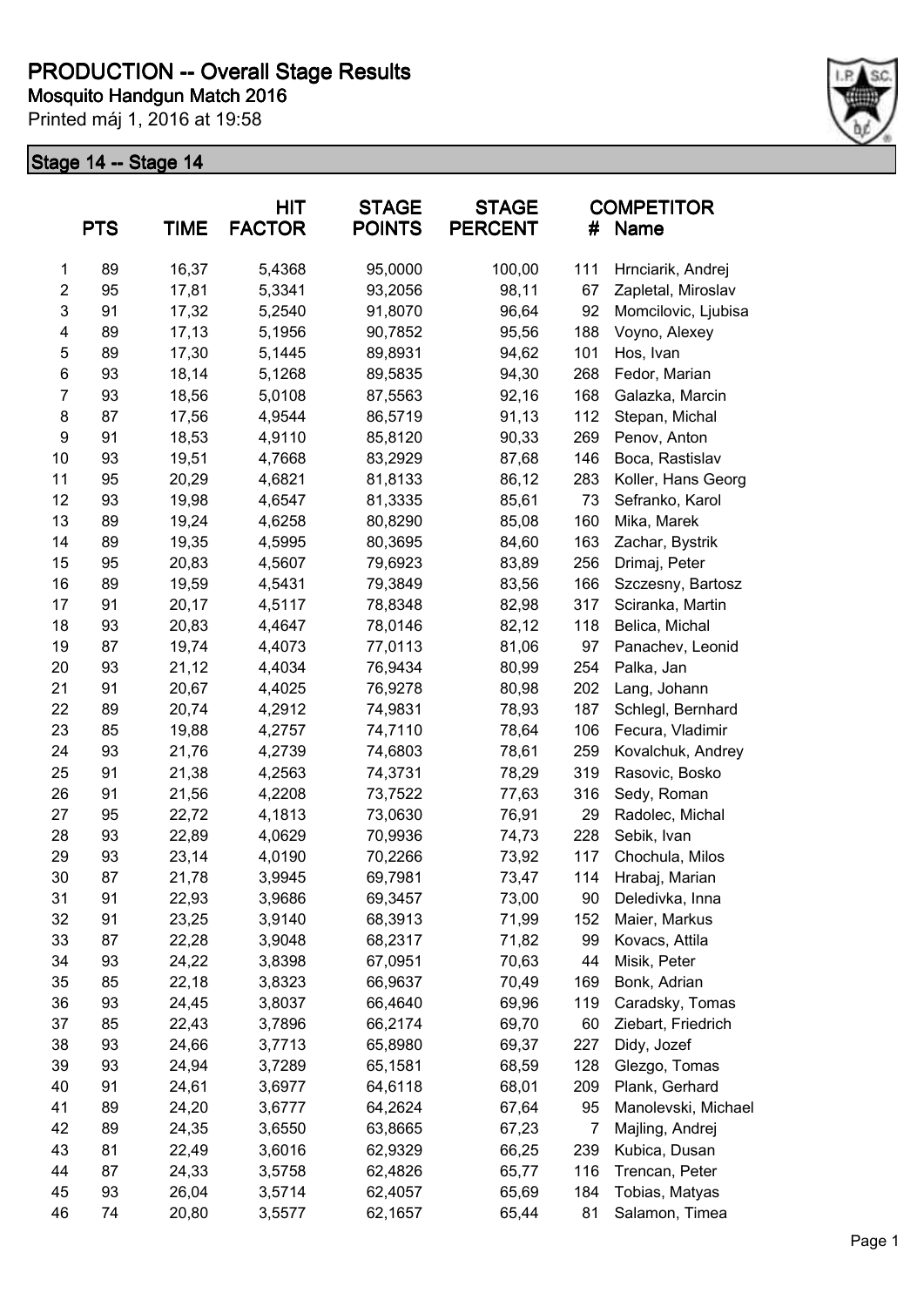

|    | <b>PTS</b> | <b>TIME</b> | <b>HIT</b><br><b>FACTOR</b> | <b>STAGE</b><br><b>POINTS</b> | <b>STAGE</b><br><b>PERCENT</b> | #   | <b>COMPETITOR</b><br>Name |
|----|------------|-------------|-----------------------------|-------------------------------|--------------------------------|-----|---------------------------|
| 47 | 74         | 21,22       | 3,4873                      | 60,9353                       | 64,14                          | 85  | Shevchenko, Sergeii       |
| 48 | 93         | 26,84       | 3,4650                      | 60,5456                       | 63,73                          | 14  | Gangler, Csaba            |
| 49 | 87         | 25,11       | 3,4648                      | 60,5417                       | 63,73                          | 89  | Lazarevic, Dejan          |
| 50 | 91         | 26,82       | 3,3930                      | 59,2877                       | 62,41                          | 281 | Gaberscik, Andreas        |
| 51 | 93         | 27,59       | 3,3708                      | 58,8998                       | 62,00                          | 224 | Potts, Stephen            |
| 52 | 93         | 27,91       | 3,3321                      | 58,2244                       | 61,29                          | 87  | Momcilovic, Snezana       |
| 53 | 93         | 27,94       | 3,3286                      | 58,1619                       | 61,22                          | 141 | Knapek, Matej             |
| 54 | 89         | 26,81       | 3,3197                      | 58,0063                       | 61,06                          | 246 | Hruzek, Roman             |
| 55 | 89         | 26,97       | 3,3000                      | 57,6622                       | 60,70                          | 56  | Brunner, Herbert          |
| 56 | 85         | 25,99       | 3,2705                      | 57,1472                       | 60,15                          | 297 | Chlebovcova, Zuzana       |
| 57 | 95         | 29,30       | 3,2423                      | 56,6550                       | 59,64                          | 138 | Holan, Roman              |
| 58 | 93         | 28,70       | 3,2404                      | 56,6218                       | 59,60                          | 210 | Reiter, Doris             |
| 59 | 87         | 28,58       | 3,0441                      | 53,1911                       | 55,99                          | 230 | Velic, Miroslav           |
| 60 | 89         | 29,25       | 3,0427                      | 53,1675                       | 55,97                          | 121 | Gerek, Matus              |
| 61 | 87         | 28,61       | 3,0409                      | 53,1354                       | 55,93                          | 194 | Lazorik, Maros            |
| 62 | 93         | 30,76       | 3,0234                      | 52,8298                       | 55,61                          | 220 | Ambrus, Oliver            |
| 63 | 77         | 25,47       | 3,0232                      | 52,8256                       | 55,61                          | 229 | Foltan, Stanislav         |
| 64 | 91         | 30,23       | 3,0103                      | 52,6000                       | 55,37                          | 257 | Nagy, Ernest jun.         |
| 65 | 87         | 29,13       | 2,9866                      | 52,1868                       | 54,93                          | 204 | Schmidt, Jurgen           |
| 66 | 93         | 31,90       | 2,9154                      | 50,9418                       | 53,62                          | 206 | Danzer, Robert            |
| 67 | 89         | 30,57       | 2,9114                      | 50,8718                       | 53,55                          | 237 | Pribilincova, Hana        |
| 68 | 87         | 30,00       | 2,9000                      | 50,6734                       | 53,34                          | 55  | Galagan, Vasiliy          |
| 69 | 81         | 28,38       | 2,8541                      | 49,8718                       | 52,50                          | 279 | Kolomyjski, Tomasz        |
| 70 | 87         | 30,52       | 2,8506                      | 49,8101                       | 52,43                          | 221 | Deuchar, Russ             |
| 71 | 87         | 30,64       | 2,8394                      | 49,6150                       | 52,23                          | 137 | Bocskoras, Benjamin       |
| 72 | 93         | 36,01       | 2,5826                      | 45,1276                       | 47,50                          | 292 | Belme, Attila             |
| 73 | 74         | 28,88       | 2,5623                      | 44,7731                       | 47,13                          | 190 | Czuczor, Zsolt            |
| 74 | 81         | 31,64       | 2,5601                      | 44,7333                       | 47,09                          | 232 | Parak, Dominik            |
| 75 | 91         | 36,23       | 2,5117                      | 43,8890                       | 46,20                          | 48  | Kociolek, Jacek           |
| 76 | 91         | 38,86       | 2,3417                      | 40,9186                       | 43,07                          | 3   | Bopkova, Eniko            |
| 77 | 89         | 38,49       | 2,3123                      | 40,4040                       | 42,53                          | 240 | Novotna, Marta            |
| 78 | 83         | 36,26       | 2,2890                      | 39,9975                       | 42,10                          | 159 | Kwintkiewicz, Adam        |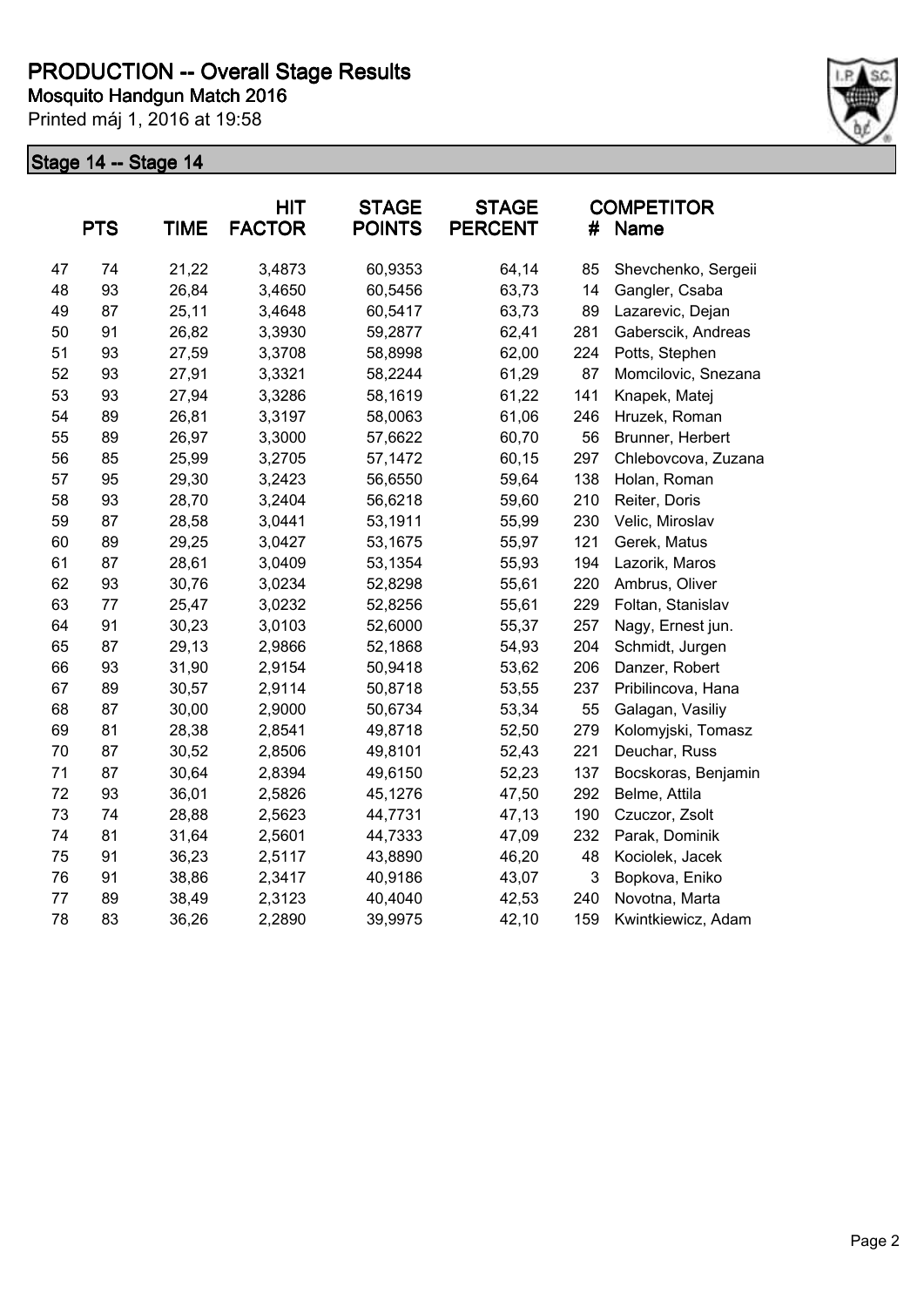

|                | <b>PTS</b> | <b>TIME</b> | <b>HIT</b><br><b>FACTOR</b> | <b>STAGE</b><br><b>POINTS</b> | <b>STAGE</b><br><b>PERCENT</b> | #   | <b>COMPETITOR</b><br><b>Name</b> |
|----------------|------------|-------------|-----------------------------|-------------------------------|--------------------------------|-----|----------------------------------|
| 1              | 89         | 19,83       | 4,4881                      | 95,0000                       | 100,00                         | 179 | Huber, Max                       |
| 2              | 93         | 24,50       | 3,7959                      | 80,3476                       | 84,58                          | 62  | Fers, Sandor                     |
| 3              | 85         | 22,44       | 3,7879                      | 80,1775                       | 84,40                          | 278 | Fischer, Christoph               |
| 4              | 91         | 25,87       | 3,5176                      | 74,4563                       | 78,38                          | 122 | Vnucko, Jan                      |
| 5              | 93         | 27,42       | 3,3917                      | 71,7913                       | 75,57                          | 40  | Sotet, Gabor                     |
| 6              | 95         | 28,18       | 3,3712                      | 71,3574                       | 75,11                          | 222 | Bakonyi, Andras                  |
| $\overline{7}$ | 91         | 27,64       | 3,2923                      | 69,6883                       | 73,36                          | 231 | Vogel, Michael                   |
| 8              | 85         | 26,02       | 3,2667                      | 69,1461                       | 72,79                          | 293 | Linke, Gunter                    |
| 9              | 93         | 32,69       | 2,8449                      | 60,2177                       | 63,39                          | 205 | Koenigsberger, Marcus            |
| 10             | 94         | 33,44       | 2,8110                      | 59,5001                       | 62,63                          | 238 | Breitler, Christian              |
| 11             | 91         | 32,61       | 2,7906                      | 59,0673                       | 62,18                          | 214 | Farkas, Robert                   |
| 12             | 93         | 33,62       | 2,7662                      | 58,5520                       | 61,63                          | 217 | Weghofer, Peter                  |
| 13             | 93         | 39,89       | 2,3314                      | 49,3486                       | 51,95                          | 24  | Regenyi, Kund                    |
| 14             | 74         | 37,11       | 1,9941                      | 42,2082                       | 44,43                          | 296 | Howell, Kevin                    |
| 15             | 74         | 41,88       | 1,7670                      | 37,4008                       | 39,37                          | 37  | Low, Szabolcs                    |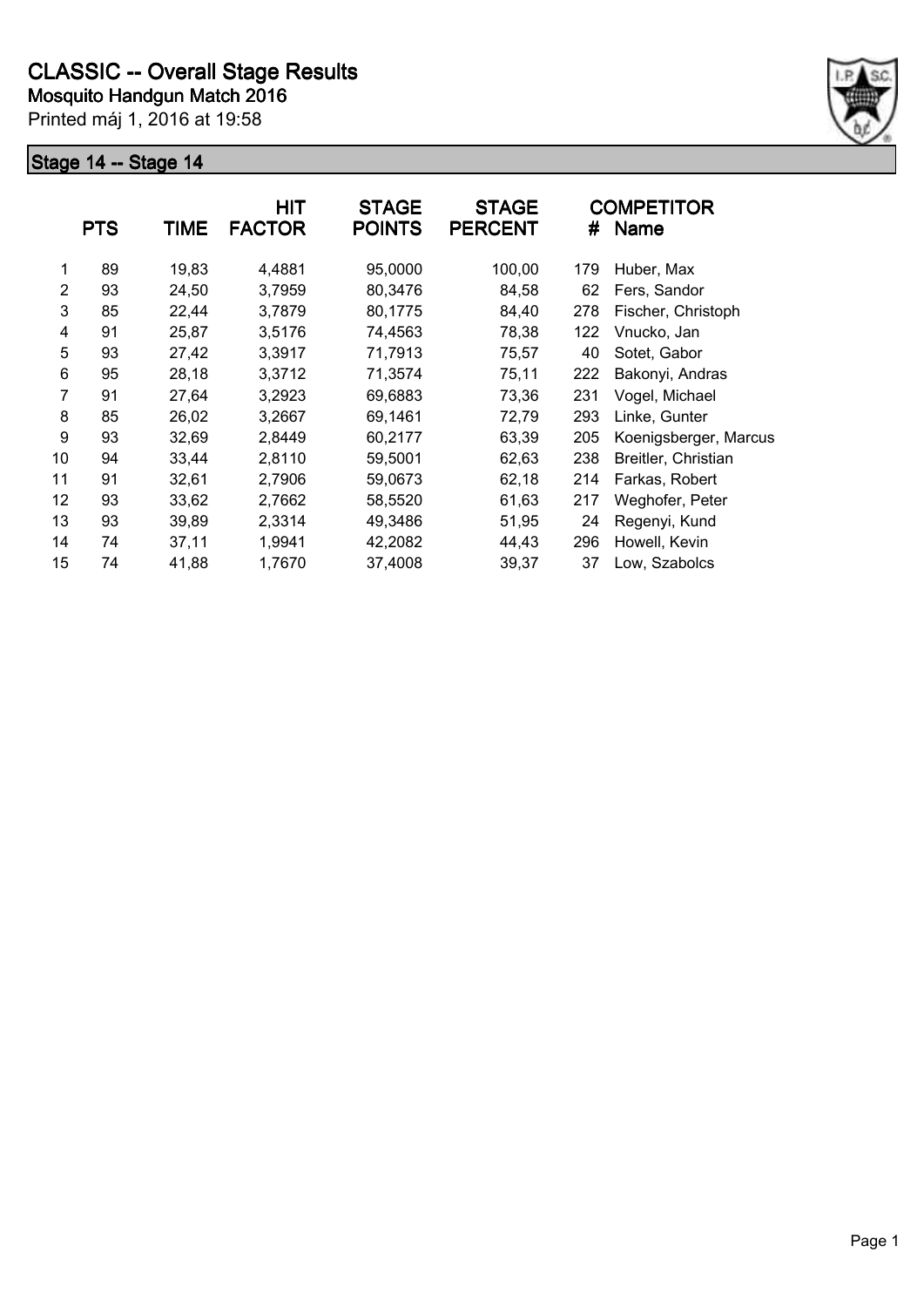

|   | <b>PTS</b> | TIME  | <b>HIT</b><br><b>FACTOR</b> | <b>STAGE</b><br><b>POINTS</b> | <b>STAGE</b><br><b>PERCENT</b> | #   | <b>COMPETITOR</b><br><b>Name</b> |
|---|------------|-------|-----------------------------|-------------------------------|--------------------------------|-----|----------------------------------|
|   | 94         | 26,72 | 3,5180                      | 95,0000                       | 100,00                         | 94  | Ladic, Tibor                     |
| 2 | 95         | 27,16 | 3,4978                      | 94,4552                       | 99,43                          | 208 | Reiter, Gerald                   |
| 3 | 93         | 33,13 | 2,8071                      | 75,8043                       | 79,79                          | 83  | Kotrous, Pavel                   |
| 4 | 95         | 36,04 | 2,6360                      | 71,1821                       | 74,93                          | 170 | Potuckova, Ludmila               |
| 5 | 95         | 36,78 | 2,5829                      | 69,7500                       | 73,42                          | 96  | Barta, Ondrej                    |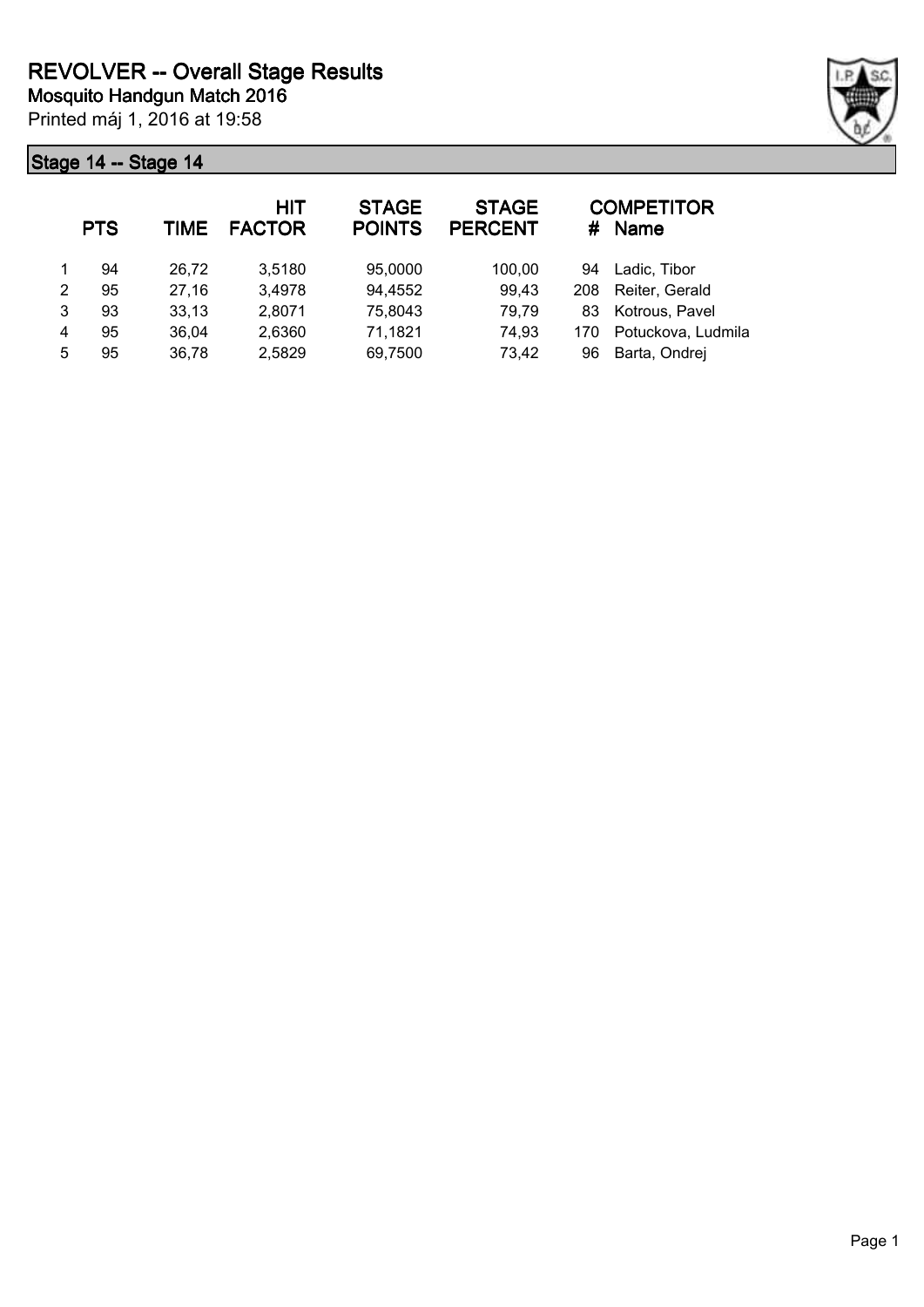

|                | <b>PTS</b> | <b>TIME</b> | <b>HIT</b><br><b>FACTOR</b> | <b>STAGE</b><br><b>POINTS</b> | <b>STAGE</b><br><b>PERCENT</b> | #   | <b>COMPETITOR</b><br><b>Name</b> |
|----------------|------------|-------------|-----------------------------|-------------------------------|--------------------------------|-----|----------------------------------|
| 1              | 60         | 7,50        | 8,0000                      | 60,0000                       | 100,00                         | 303 | Behal, Jiri                      |
| $\mathbf{2}$   | 59         | 7,61        | 7,7530                      | 58,1472                       | 96,91                          | 58  | Cislak, Gabriel                  |
| $\mathsf 3$    | 57         | 7,36        | 7,7446                      | 58,0842                       | 96,81                          | 109 | Pijacek, Petr                    |
| 4              | 55         | 7,71        | 7,1336                      | 53,5019                       | 89,17                          | 183 | Schafer, Hans Peter              |
| 5              | 59         | 8,66        | 6,8129                      | 51,0970                       | 85,16                          | 103 | Pavlik, Jan                      |
| 6              | 59         | 8,70        | 6,7816                      | 50,8621                       | 84,77                          | 143 | Sustrova, Katerina               |
| $\overline{7}$ | 58         | 8,65        | 6,7052                      | 50,2890                       | 83,82                          | 290 | Steurer, Margit                  |
| 8              | 59         | 8,86        | 6,6591                      | 49,9436                       | 83,24                          | 66  | Praschinger, Edgar               |
| 9              | 53         | 8,07        | 6,5675                      | 49,2565                       | 82,09                          | 171 | Schafer, Markus                  |
| 10             | 54         | 8,24        | 6,5534                      | 49,1505                       | 81,92                          | 153 | Henes, Zdenek                    |
| 11             | 57         | 9,00        | 6,3333                      | 47,5000                       | 79,17                          | 113 | Barancik, Ivan                   |
| 12             | 58         | 9,42        | 6,1571                      | 46,1783                       | 76,96                          | 255 | Nagy, Ernest                     |
| 13             | 58         | 9,57        | 6,0606                      | 45,4545                       | 75,76                          | 139 | Markevicius, Kestas              |
| 14             | 54         | 8,94        | 6,0403                      | 45,3020                       | 75,50                          | 287 | Weber, Gunter                    |
| 15             | 59         | 9,78        | 6,0327                      | 45,2454                       | 75,41                          | 104 | Havlicek, Miroslav               |
| 16             | 57         | 9,78        | 5,8282                      | 43,7117                       | 72,85                          | 280 | Golisz, Marcin                   |
| 17             | 60         | 10,67       | 5,6232                      | 42,1743                       | 70,29                          | 86  | Gromov, Andrej                   |
| 18             | 59         | 10,58       | 5,5766                      | 41,8242                       | 69,71                          | 211 | Soucek Raedler, Walter           |
| 19             | 53         | 9,51        | 5,5731                      | 41,7981                       | 69,66                          | 291 | Kneringer, Mario                 |
| 20             | 59         | 10,60       | 5,5660                      | 41,7453                       | 69,58                          | 295 | Leutgeb, Ralph                   |
| 21             | 59         | 11,20       | 5,2679                      | 39,5089                       | 65,85                          | 201 | Eisl, Alexander                  |
| 22             | 57         | 11,06       | 5,1537                      | 38,6528                       | 64,42                          | 98  | Hiebler, Wolfram                 |
| 23             | 55         | 10,90       | 5,0459                      | 37,8440                       | 63,07                          | 105 | Schwanneke, Roland               |
| 24             | 57         | 11,42       | 4,9912                      | 37,4343                       | 62,39                          | 273 | Czarnecki, Rafal                 |
| 25             | 59         | 11,96       | 4,9331                      | 36,9983                       | 61,66                          | 34  | Grac, Robert                     |
| 26             | 58         | 11,85       | 4,8945                      | 36,7089                       | 61,18                          | 65  | Cislak, Miloslav                 |
| 27             | 60         | 12,94       | 4,6368                      | 34,7759                       | 57,96                          | 22  | Szabo, Alexander                 |
| 28             | 58         | 12,54       | 4,6252                      | 34,6890                       | 57,81                          | 298 | Likavec, Martin                  |
| 29             | 55         | 12,18       | 4,5156                      | 33,8670                       | 56,44                          | 144 | Horinek, Milos                   |
| 30             | 57         | 12,67       | 4,4988                      | 33,7411                       | 56,24                          | 59  | Ilc, Helmut                      |
| 31             | 59         | 13,25       | 4,4528                      | 33,3962                       | 55,66                          | 312 | Plzak, Jiri                      |
| 32             | 60         | 14,29       | 4,1987                      | 31,4906                       | 52,48                          | 178 | Reifferscheidt, Frank            |
| 33             | 56         | 14,64       | 3,8251                      | 28,6885                       | 47,81                          | 248 | Vaclavik, Rostislav              |
| 34             | 54         | 14,63       | 3,6910                      | 27,6828                       | 46,14                          | 294 | Slama, Claus                     |
| 35             | 58         | 16,17       | 3,5869                      | 26,9017                       | 44,84                          | 314 | Kolarits, Peter                  |
| 36             | 58         | 16,20       | 3,5802                      | 26,8519                       | 44,75                          | 288 | Toth-Pogats, Sandra              |
| 37             | 55         | 16,68       | 3,2974                      | 24,7302                       | 41,22                          | 192 | Golab, Tadeusz                   |
| 38             | 56         | 18,28       | 3,0635                      | 22,9759                       | 38,29                          | 127 | Tomek, Petr                      |
| 39             | 56         | 19,31       | 2,9001                      | 21,7504                       | 36,25                          | 46  | Horvat, Ede                      |
| 40             | 58         | 20,31       | 2,8557                      | 21,4180                       | 35,70                          | 124 | Tomek, Jan                       |
| 41             | 56         | 20,74       | 2,7001                      | 20,2507                       | 33,75                          | 285 | Lennert, Adam                    |
| 42             | 59         | 22,65       | 2,6049                      | 19,5364                       | 32,56                          | 18  | Geerts, Hans                     |
| 43             | 60         | 23,83       | 2,5178                      | 18,8838                       | 31,47                          | 207 | Dvorak, Andrea                   |
| 44             | 52         | 21,74       | 2,3919                      | 17,9393                       | 29,90                          | 52  | Gerencser, Miklos                |
| 45             | 31         | 21,01       | 1,4755                      | 11,0662                       | 18,44                          | 236 | Siska, Milos                     |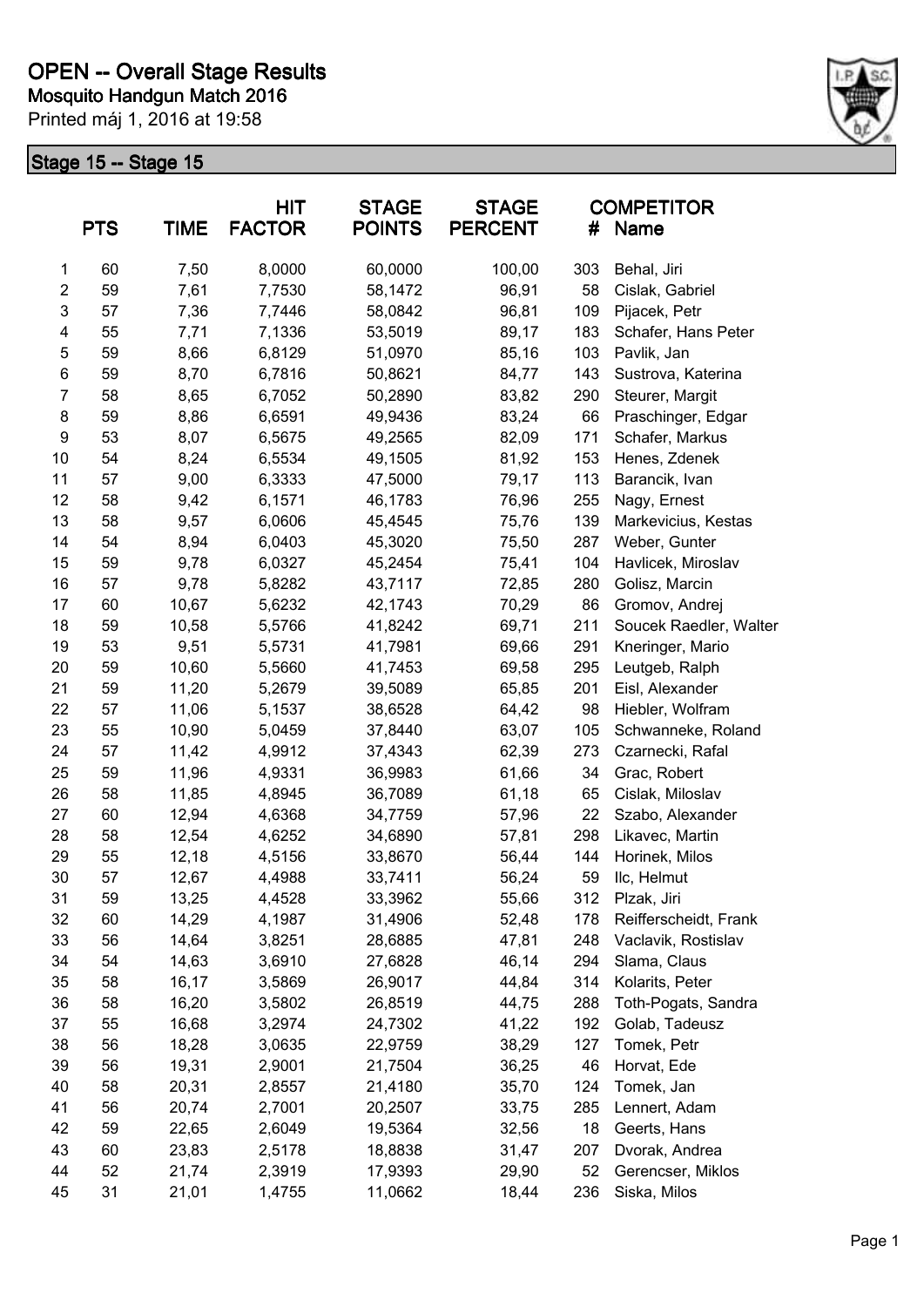

|                         | <b>PTS</b> | <b>TIME</b> | <b>HIT</b><br><b>FACTOR</b> | <b>STAGE</b><br><b>POINTS</b> | <b>STAGE</b><br><b>PERCENT</b> | #   | <b>COMPETITOR</b><br><b>Name</b> |
|-------------------------|------------|-------------|-----------------------------|-------------------------------|--------------------------------|-----|----------------------------------|
| 1                       | 59         | 8,06        | 7,3201                      | 60,0000                       | 100,00                         | 78  | Batki, Gyorgy                    |
| $\overline{\mathbf{c}}$ | 58         | 9,02        | 6,4302                      | 52,7055                       | 87,84                          | 70  | Pupala, Ondrej                   |
| 3                       | 59         | 9,36        | 6,3034                      | 51,6667                       | 86,11                          | 57  | Bobaly, Mihaly                   |
| 4                       | 58         | 10,06       | 5,7654                      | 47,2568                       | 78,76                          | 147 | Zarubova, Marketa                |
| 5                       | 60         | 10,71       | 5,6022                      | 45,9194                       | 76,53                          | 241 | Porubsky, Miroslav               |
| 6                       | 59         | 11,19       | 5,2726                      | 43,2172                       | 72,03                          | 77  | Szaszi, Csaba                    |
| $\overline{7}$          | 57         | 10,99       | 5,1865                      | 42,5120                       | 70,85                          | 212 | Stranz, Jurgen                   |
| 8                       | 60         | 11,65       | 5,1502                      | 42,2143                       | 70,36                          | 110 | Rakusan, Josef                   |
| 9                       | 58         | 11,62       | 4,9914                      | 40,9125                       | 68,19                          | 115 | Poliacik, Martin                 |
| 10                      | 60         | 12,10       | 4,9587                      | 40,6443                       | 67,74                          | 61  | Strasser, Elisabeth              |
| 11                      | 58         | 11,82       | 4,9069                      | 40,2203                       | 67,03                          | 225 | Dianics, Attila                  |
| 12                      | 59         | 12,22       | 4,8282                      | 39,5745                       | 65,96                          | 150 | Soustar, Ivo                     |
| 13                      | 58         | 12,02       | 4,8253                      | 39,5510                       | 65,92                          | 142 | Berger, Rene                     |
| 14                      | 59         | 12,67       | 4,6567                      | 38,1689                       | 63,61                          | 9   | Klecanda, Kvido                  |
| 15                      | 56         | 12,34       | 4,5381                      | 37,1969                       | 61,99                          | 181 | Szegedi, Mark                    |
| 16                      | 52         | 11,54       | 4,5061                      | 36,9345                       | 61,56                          | 31  | Kocian, Norbert                  |
| 17                      | 59         | 13,10       | 4,5038                      | 36,9160                       | 61,53                          | 177 | Ciesielski, Marcin               |
| 18                      | 58         | 12,95       | 4,4788                      | 36,7107                       | 61,18                          | 120 | Zelinsky, Tibor                  |
| 19                      | 58         | 12,97       | 4,4719                      | 36,6541                       | 61,09                          | 302 | Kozak, Petr                      |
| 20                      | 55         | 12,41       | 4,4319                      | 36,3266                       | 60,54                          | 75  | Mikula, Jozef                    |
| 21                      | 55         | 12,44       | 4,4212                      | 36,2390                       | 60,40                          | 289 | Kwiatkowski, Roland              |
| 22                      | 58         | 13,15       | 4,4106                      | 36,1523                       | 60,25                          | 136 | Velicko, Laurius                 |
| 23                      | 54         | 12,45       | 4,3373                      | 35,5516                       | 59,25                          | 306 | Sliva, Tomas                     |
| 24                      | 59         | 13,91       | 4,2416                      | 34,7664                       | 57,94                          | 313 | Horacek, Lukas                   |
| 25                      | 59         | 13,97       | 4,2233                      | 34,6170                       | 57,70                          | 247 | Kubik, Karel                     |
| 26                      | 54         | 12,82       | 4,2122                      | 34,5255                       | 57,54                          | 123 | Ecker, Karol                     |
| 27                      | 54         | 12,96       | 4,1667                      | 34,1525                       | 56,92                          | 84  | Deledivka, Vitaliy               |
| 28                      | 58         | 13,98       | 4,1488                      | 34,0060                       | 56,68                          | 72  | Obermajer, Attila                |
| 29                      | 54         | 13,34       | 4,0480                      | 33,1797                       | 55,30                          | 54  | Lazovsky, Richard                |
| 30                      | 60         | 14,94       | 4,0161                      | 32,9181                       | 54,86                          | 71  | Hukel, Miroslav                  |
| 31                      | 60         | 14,98       | 4,0053                      | 32,8302                       | 54,72                          | 4   | Noga, Tadeusz                    |
| 32                      | 56         | 13,99       | 4,0029                      | 32,8099                       | 54,68                          | 218 | Sajgo, Zoltan                    |
| 33                      | 60         | 14,99       | 4,0027                      | 32,8083                       | 54,68                          | 151 | Vaclavik, Jaroslav               |
| 34                      | 58         | 14,79       | 3,9216                      | 32,1436                       | 53,57                          | 39  | Kubacek, Petr                    |
| 35                      | 59         | 15,20       | 3,8816                      | 31,8158                       | 53,03                          | 307 | Zalejsky, Rostislav              |
| 36                      | 54         | 13,98       | 3,8627                      | 31,6607                       | 52,77                          | 126 | Prinosil, Jan                    |
| 37                      | 58         | 15,07       | 3,8487                      | 31,5463                       | 52,58                          | 74  | Stanko, Pavol                    |
| 38                      | 58         | 15,66       | 3,7037                      | 30,3578                       | 50,60                          | 267 | Znamenacek, Petr                 |
| 39                      | 51         | 13,89       | 3,6717                      | 30,0955                       | 50,16                          | 301 | Kominek, Jiri                    |
| 40                      | 54         | 14,85       | 3,6364                      | 29,8059                       | 49,68                          | 41  | Kormanyos, Maria                 |
| 41                      | 54         | 14,89       | 3,6266                      | 29,7258                       | 49,54                          | 27  | Entl, Zdenek                     |
| 42                      | 56         | 15,47       | 3,6199                      | 29,6710                       | 49,45                          | 167 | Vavrek, Adrian                   |
| 43                      | 50         | 13,83       | 3,6153                      | 29,6334                       | 49,39                          | 173 | Simon, Laszlo                    |
| 44                      | 58         | 16,61       | 3,4919                      | 28,6215                       | 47,70                          | 91  | Zolnay, Pavol                    |
| 45                      | 58         | 16,77       | 3,4586                      | 28,3484                       | 47,25                          | 234 | Turkova, Eva                     |
| 46                      | 57         | 16,64       | 3,4255                      | 28,0773                       | 46,80                          | 165 | Swierczek, Zbigniew              |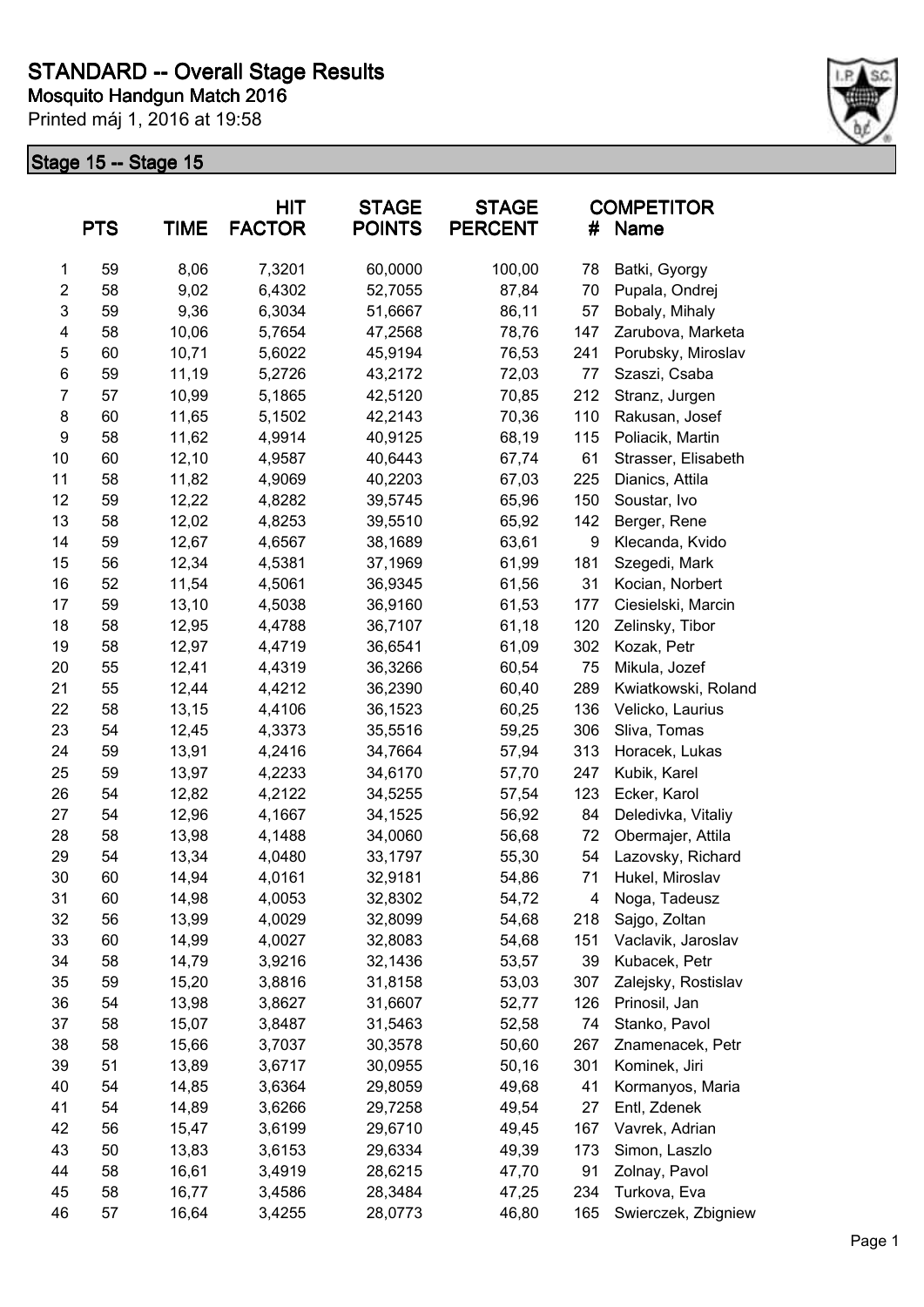

|    | <b>PTS</b> | TIME  | HIT<br><b>FACTOR</b> | <b>STAGE</b><br><b>POINTS</b> | <b>STAGE</b><br><b>PERCENT</b> | #   | <b>COMPETITOR</b><br>Name |
|----|------------|-------|----------------------|-------------------------------|--------------------------------|-----|---------------------------|
| 47 | 56         | 16,90 | 3,3136               | 27,1604                       | 45,27                          | 158 | Pawlik, Celina            |
| 48 | 60         | 18,38 | 3,2644               | 26,7572                       | 44,60                          | 233 | Bulko, Peter              |
| 49 | 58         | 18,21 | 3,1851               | 26,1067                       | 43,51                          | 176 | Bicskei, Bea              |
| 50 | 46         | 14,49 | 3,1746               | 26,0210                       | 43,37                          | 271 | Tabaszevska, Agnieszka    |
| 51 | 56         | 17,68 | 3,1674               | 25,9621                       | 43,27                          | 154 | Bures, Vitezslav          |
| 52 | 56         | 18,15 | 3,0854               | 25,2898                       | 42,15                          | 244 | Stanko, Lubomir           |
| 53 | 55         | 17,95 | 3,0641               | 25,1150                       | 41,86                          | 10  | Kovac, Ondrej             |
| 54 | 56         | 19,39 | 2,8881               | 23,6725                       | 39,45                          | 28  | Entl, Libor               |
| 55 | 56         | 19,68 | 2,8455               | 23,3237                       | 38,87                          | 235 | Siska, Michal             |
| 56 | 43         | 15,17 | 2,8345               | 23,2336                       | 38,72                          | 130 | Pitonak, Martin           |
| 57 | 52         | 18,38 | 2,8292               | 23,1895                       | 38,65                          | 258 | Zhuralev, Andrey          |
| 58 | 56         | 20,12 | 2,7833               | 22,8136                       | 38,02                          | 172 | Kiss, Tamas Istvan        |
| 59 | 58         | 20,91 | 2,7738               | 22,7357                       | 37,89                          | 320 | Kurbatskikh, Vasily       |
| 60 | 56         | 20,27 | 2,7627               | 22,6448                       | 37,74                          | 15  | Haviarova, Janette        |
| 61 | 52         | 19,15 | 2,7154               | 22,2571                       | 37,10                          | 125 | Nemec, Bronislav          |
| 62 | 56         | 20,83 | 2,6884               | 22,0360                       | 36,73                          | 23  | Sirk, Julius              |
| 63 | 56         | 20,90 | 2,6794               | 21,9622                       | 36,60                          | 186 | Lesko, Eva                |
| 64 | 56         | 20,92 | 2,6769               | 21,9412                       | 36,57                          | 38  | Zakupszky, Gabor          |
| 65 | 54         | 20,47 | 2,6380               | 21,6227                       | 36,04                          | 36  | Skorvaga, Noro            |
| 66 | 50         | 19,88 | 2,5151               | 20,6152                       | 34,36                          | 88  | Kotrousova, Denisa        |
| 67 | 60         | 24,33 | 2,4661               | 20,2136                       | 33,69                          | 308 | Konvicna, Ruzena          |
| 68 | 60         | 24,60 | 2,4390               | 19,9917                       | 33,32                          | 223 | Szabo, Karoly             |
| 69 | 28         | 11,70 | 2,3932               | 19,6158                       | 32,69                          | 135 | Potocky, Peter            |
| 70 | 41         | 17,90 | 2,2905               | 18,7744                       | 31,29                          | 155 | Havranek, Rostislav       |
| 71 | 60         | 26,62 | 2,2539               | 18,4747                       | 30,79                          | 270 | Beres, Krzysztof          |
| 72 | 57         | 25,41 | 2,2432               | 18,3867                       | 30,64                          | 182 | Szegedi, Bence            |
| 73 | 43         | 19,25 | 2,2338               | 18,3093                       | 30,52                          | 21  | Szalai, Laszlo            |
| 74 | 58         | 26,06 | 2,2256               | 18,2426                       | 30,40                          | 93  | Zolnay, Anna              |
| 75 | 56         | 25,26 | 2,2169               | 18,1714                       | 30,29                          | 76  | Szarvas, Peter            |
| 76 | 52         | 25,34 | 2,0521               | 16,8202                       | 28,03                          | 49  | Kebo, Vekoslav            |
| 77 | 46         | 25,99 | 1,7699               | 14,5073                       | 24,18                          | 185 | Barta, Aliz               |
| 78 | 41         | 24,31 | 1,6865               | 13,8240                       | 23,04                          | 164 | Stepniewicz, Hubert       |
| 79 | 28         | 17,28 | 1,6204               | 13,2815                       | 22,14                          | 82  | Gal, Tibor                |
| 80 | 26         | 16,25 | 1,6000               | 13,1146                       | 21,86                          | 53  | Bodo, Katalin             |
| 81 | 54         | 34,73 | 1,5549               | 12,7445                       | 21,24                          | 68  | Solyom, Oliver            |
| 82 | 56         | 36,86 | 1,5193               | 12,4528                       | 20,75                          | 64  | Bicsak, Laszlo Andras     |
| 83 | 50         | 32,92 | 1,5188               | 12,4493                       | 20,75                          | 318 | Danek, Lukas              |
| 84 | 58         | 44,39 | 1,3066               | 10,7097                       | 17,85                          | 311 | Konvicny, Lumir           |
| 85 | 33         | 27,71 | 1,1909               | 9,7614                        | 16,27                          | 148 | Dabrowski, Darek          |
| 86 | 52         | 43,95 | 1,1832               | 9,6979                        | 16,16                          | 17  | Koos, Zoltan              |
| 87 | 26         | 28,79 | 0,9031               | 7,4023                        | 12,34                          | 219 | Kiss, Gabor               |
| 88 | 18         | 26,90 | 0,6691               | 5,4847                        | 9,14                           | 80  | Miglecz, Gyula            |
| 89 | 20         | 35,80 | 0,5587               | 4,5791                        | 7,63                           | 35  | Pazourkova, Eva           |
| 90 | 0          | 0,00  | 0,0000               | 0,0000                        | 0,00                           | 315 | Toth, Zoltan              |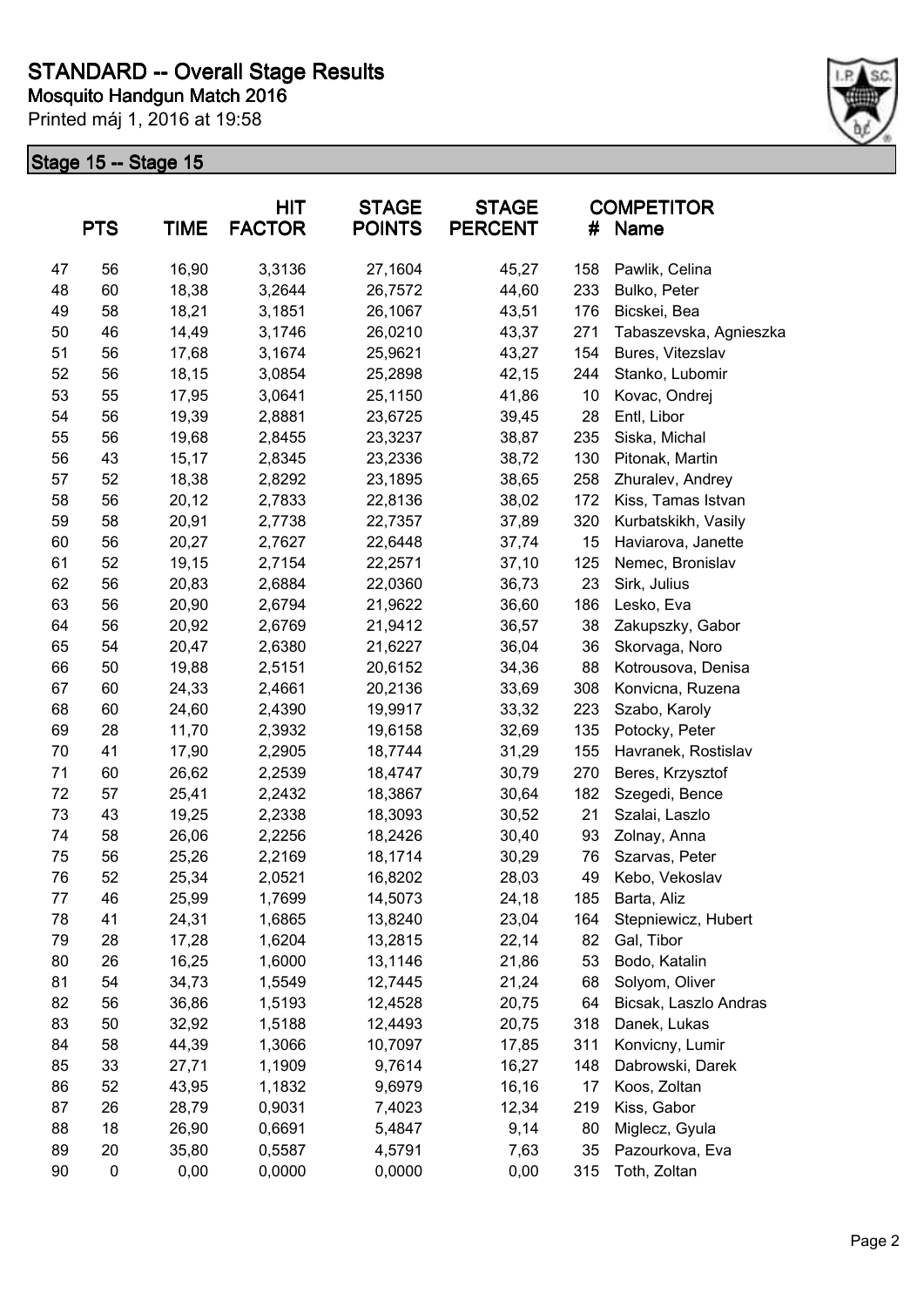

|                | <b>PTS</b> | <b>TIME</b> | <b>HIT</b><br><b>FACTOR</b> | <b>STAGE</b><br><b>POINTS</b> | <b>STAGE</b><br><b>PERCENT</b> | #              | <b>COMPETITOR</b><br>Name |
|----------------|------------|-------------|-----------------------------|-------------------------------|--------------------------------|----------------|---------------------------|
| 1              | 58         | 8,61        | 6,7364                      | 60,0000                       | 100,00                         | 67             | Zapletal, Miroslav        |
| $\overline{2}$ | 56         | 8,45        | 6,6272                      | 59,0280                       | 98,38                          | 92             | Momcilovic, Ljubisa       |
| 3              | 60         | 9,07        | 6,6152                      | 58,9210                       | 98,20                          | 319            | Rasovic, Bosko            |
| 4              | 56         | 8,75        | 6,4000                      | 57,0041                       | 95,01                          | 112            | Stepan, Michal            |
| 5              | 58         | 9,99        | 5,8058                      | 51,7117                       | 86,19                          | 168            | Galazka, Marcin           |
| 6              | 60         | 10,62       | 5,6497                      | 50,3214                       | 83,87                          | 254            | Palka, Jan                |
| $\overline{7}$ | 56         | 10,40       | 5,3846                      | 47,9602                       | 79,93                          | 116            | Trencan, Peter            |
| 8              | 56         | 10,47       | 5,3486                      | 47,6396                       | 79,40                          | 316            | Sedy, Roman               |
| 9              | 60         | 11,37       | 5,2770                      | 47,0021                       | 78,34                          | 283            | Koller, Hans Georg        |
| 10             | 56         | 11,32       | 4,9470                      | 44,0624                       | 73,44                          | 118            | Belica, Michal            |
| 11             | 58         | 11,90       | 4,8739                      | 43,4118                       | 72,35                          | 228            | Sebik, Ivan               |
| 12             | 50         | 10,33       | 4,8403                      | 43,1118                       | 71,85                          | 169            | Bonk, Adrian              |
| 13             | 56         | 11,77       | 4,7579                      | 42,3778                       | 70,63                          | 220            | Ambrus, Oliver            |
| 14             | 56         | 11,88       | 4,7138                      | 41,9854                       | 69,98                          | 257            | Nagy, Ernest jun.         |
| 15             | 56         | 12,18       | 4,5977                      | 40,9512                       | 68,25                          | 227            | Didy, Jozef               |
| 16             | 58         | 12,83       | 4,5207                      | 40,2650                       | 67,11                          | 187            | Schlegl, Bernhard         |
| 17             | 58         | 12,91       | 4,4926                      | 40,0155                       | 66,69                          | 163            | Zachar, Bystrik           |
| 18             | 56         | 12,51       | 4,4764                      | 39,8710                       | 66,45                          | 99             | Kovacs, Attila            |
| 19             | 58         | 13,22       | 4,3873                      | 39,0772                       | 65,13                          | 202            | Lang, Johann              |
| 20             | 54         | 12,58       | 4,2925                      | 38,2331                       | 63,72                          | 121            | Gerek, Matus              |
| 21             | 50         | 11,70       | 4,2735                      | 38,0637                       | 63,44                          | 97             | Panachev, Leonid          |
| 22             | 54         | 12,85       | 4,2023                      | 37,4298                       | 62,38                          | 152            | Maier, Markus             |
| 23             | 39         | 9,32        | 4,1845                      | 37,2714                       | 62,12                          | 101            | Hos, Ivan                 |
| 24             | 58         | 13,99       | 4,1458                      | 36,9264                       | 61,54                          | 224            | Potts, Stephen            |
| 25             | 58         | 14,06       | 4,1252                      | 36,7425                       | 61,24                          | 166            | Szczesny, Bartosz         |
| 26             | 58         | 14,11       | 4,1106                      | 36,6123                       | 61,02                          | 239            | Kubica, Dusan             |
| 27             | 58         | 14,17       | 4,0932                      | 36,4573                       | 60,76                          | 281            | Gaberscik, Andreas        |
| 28             | 54         | 13,21       | 4,0878                      | 36,4097                       | 60,68                          | 114            | Hrabaj, Marian            |
| 29             | 52         | 12,74       | 4,0816                      | 36,3547                       | 60,59                          | 119            | Caradsky, Tomas           |
| 30             | 56         | 13,91       | 4,0259                      | 35,8581                       | 59,76                          | 138            | Holan, Roman              |
| 31             | 43         | 10,88       | 3,9522                      | 35,2019                       | 58,67                          | 269            | Penov, Anton              |
| 32             | 56         | 14,76       | 3,7940                      | 33,7931                       | 56,32                          | 111            | Hrnciarik, Andrej         |
| 33             | 60         | 16,07       | 3,7337                      | 33,2554                       | 55,43                          | 60             | Ziebart, Friedrich        |
| 34             | 56         | 15,02       | 3,7284                      | 33,2081                       | 55,35                          | $\overline{7}$ | Majling, Andrej           |
| 35             | 60         | 16,18       | 3,7083                      | 33,0293                       | 55,05                          | 317            | Sciranka, Martin          |
| 36             | 54         | 14,64       | 3,6885                      | 32,8533                       | 54,76                          | 87             | Momcilovic, Snezana       |
| 37             | 54         | 14,65       | 3,6860                      | 32,8309                       | 54,72                          | 90             | Deledivka, Inna           |
| 38             | 60         | 16,35       | 3,6697                      | 32,6859                       | 54,48                          | 128            | Glezgo, Tomas             |
| 39             | 54         | 14,77       | 3,6561                      | 32,5641                       | 54,27                          | 256            | Drimaj, Peter             |
| 40             | 52         | 14,37       | 3,6186                      | 32,2309                       | 53,72                          | 160            | Mika, Marek               |
| 41             | 54         | 15,65       | 3,4505                      | 30,7331                       | 51,22                          | 194            | Lazorik, Maros            |
| 42             | 43         | 12,51       | 3,4373                      | 30,6152                       | 51,03                          | 268            | Fedor, Marian             |
| 43             | 60         | 17,84       | 3,3632                      | 29,9559                       | 49,93                          | 230            | Velic, Miroslav           |
| 44             | 56         | 16,78       | 3,3373                      | 29,7250                       | 49,54                          | 56             | Brunner, Herbert          |
| 45             | 52         | 15,72       | 3,3079                      | 29,4630                       | 49,11                          | 292            | Belme, Attila             |
| 46             | 48         | 14,73       | 3,2587                      | 29,0245                       | 48,37                          | 146            | Boca, Rastislav           |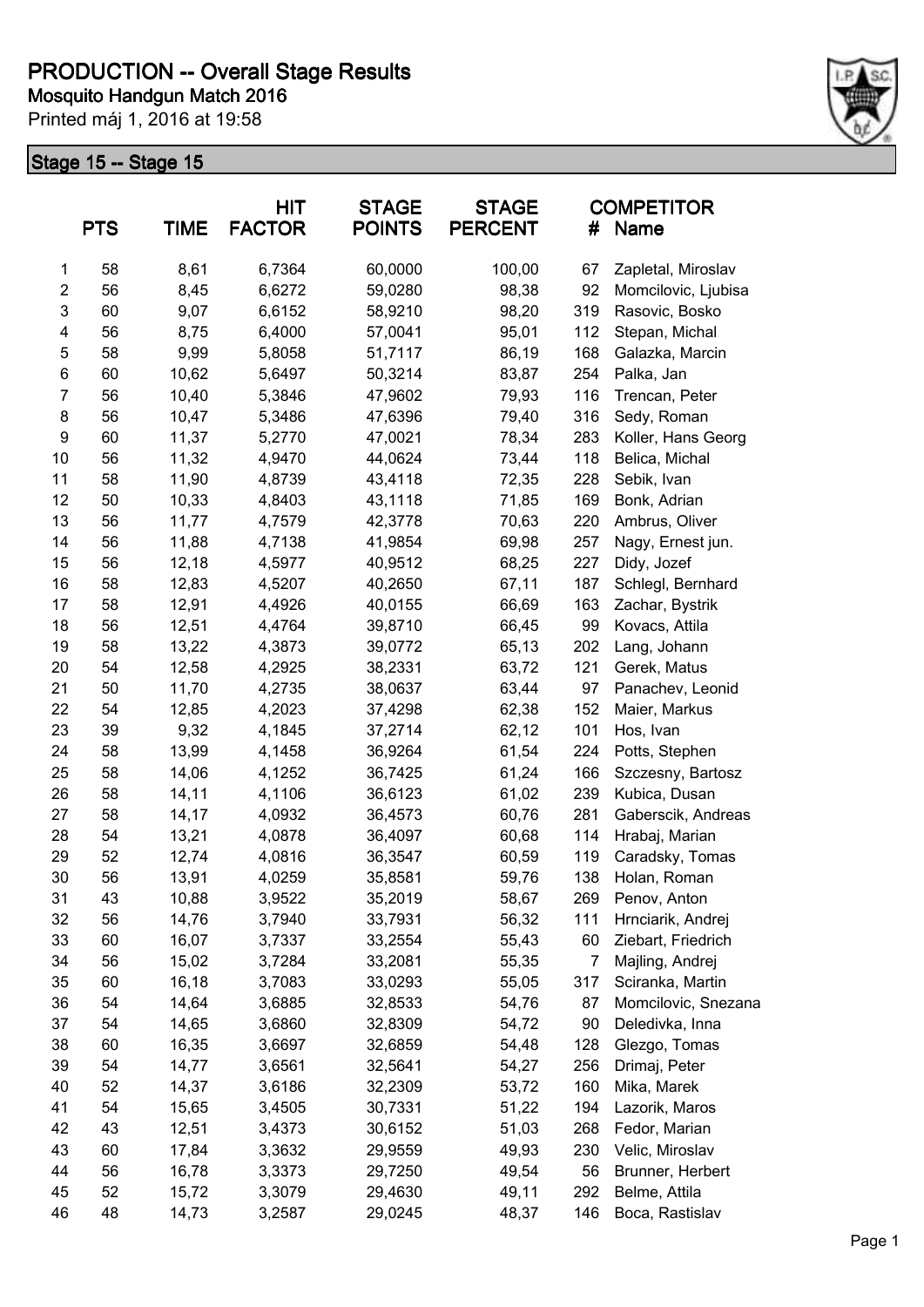

|    | <b>PTS</b>  | <b>TIME</b> | <b>HIT</b><br><b>FACTOR</b> | <b>STAGE</b><br><b>POINTS</b> | <b>STAGE</b><br><b>PERCENT</b> | #   | <b>COMPETITOR</b><br><b>Name</b> |
|----|-------------|-------------|-----------------------------|-------------------------------|--------------------------------|-----|----------------------------------|
| 47 | 56          | 17,49       | 3,2018                      | 28,5184                       | 47,53                          | 297 | Chlebovcova, Zuzana              |
| 48 | 56          | 17,51       | 3,1982                      | 28,4858                       | 47,48                          | 55  | Galagan, Vasiliy                 |
| 49 | 58          | 18,39       | 3,1539                      | 28,0914                       | 46,82                          | 259 | Kovalchuk, Andrey                |
| 50 | 58          | 19,83       | 2,9249                      | 26,0514                       | 43,42                          | 106 | Fecura, Vladimir                 |
| 51 | 56          | 19,43       | 2,8821                      | 25,6709                       | 42,78                          | 81  | Salamon, Timea                   |
| 52 | 52          | 19,01       | 2,7354                      | 24,3639                       | 40,61                          | 229 | Foltan, Stanislav                |
| 53 | 60          | 22,06       | 2,7199                      | 24,2255                       | 40,38                          | 14  | Gangler, Csaba                   |
| 54 | 54          | 19,90       | 2,7136                      | 24,1695                       | 40,28                          | 209 | Plank, Gerhard                   |
| 55 | 58          | 21,40       | 2,7103                      | 24,1402                       | 40,23                          | 44  | Misik, Peter                     |
| 56 | 54          | 20,67       | 2,6125                      | 23,2691                       | 38,78                          | 85  | Shevchenko, Sergeii              |
| 57 | 45          | 17,46       | 2,5773                      | 22,9559                       | 38,26                          | 141 | Knapek, Matej                    |
| 58 | 56          | 22,66       | 2,4713                      | 22,0117                       | 36,69                          | 232 | Parak, Dominik                   |
| 59 | 58          | 23,80       | 2,4370                      | 21,7059                       | 36,18                          | 184 | Tobias, Matyas                   |
| 60 | 54          | 24,54       | 2,2005                      | 19,5995                       | 32,67                          | 237 | Pribilincova, Hana               |
| 61 | 56          | 25,47       | 2,1987                      | 19,5833                       | 32,64                          | 29  | Radolec, Michal                  |
| 62 | 56          | 26,26       | 2,1325                      | 18,9941                       | 31,66                          | 210 | Reiter, Doris                    |
| 63 | 56          | 27,04       | 2,0710                      | 18,4462                       | 30,74                          | 240 | Novotna, Marta                   |
| 64 | 20          | 9,79        | 2,0429                      | 18,1959                       | 30,33                          | 188 | Voyno, Alexey                    |
| 65 | 54          | 30,99       | 1,7425                      | 15,5202                       | 25,87                          | 206 | Danzer, Robert                   |
| 66 | 41          | 24,98       | 1,6413                      | 14,6190                       | 24,37                          | 117 | Chochula, Milos                  |
| 67 | 41          | 25,36       | 1,6167                      | 14,4000                       | 24,00                          | 246 | Hruzek, Roman                    |
| 68 | 56          | 36,05       | 1,5534                      | 13,8360                       | 23,06                          | 95  | Manolevski, Michael              |
| 69 | 22          | 14,80       | 1,4865                      | 13,2400                       | 22,07                          | 221 | Deuchar, Russ                    |
| 70 | 48          | 32,64       | 1,4706                      | 13,0984                       | 21,83                          | 190 | Czuczor, Zsolt                   |
| 71 | 56          | 39,45       | 1,4195                      | 12,6435                       | 21,07                          | 279 | Kolomyjski, Tomasz               |
| 72 | 20          | 14,45       | 1,3841                      | 12,3279                       | 20,55                          | 73  | Sefranko, Karol                  |
| 73 | 28          | 21,23       | 1,3189                      | 11,7472                       | 19,58                          | 204 | Schmidt, Jurgen                  |
| 74 | 60          | 47,59       | 1,2608                      | 11,2295                       | 18,72                          | 137 | Bocskoras, Benjamin              |
| 75 | 43          | 38,71       | 1,1108                      | 9,8940                        | 16,49                          | 89  | Lazarevic, Dejan                 |
| 76 | 39          | 35,88       | 1,0870                      | 9,6814                        | 16,14                          | 159 | Kwintkiewicz, Adam               |
| 77 | 18          | 16,75       | 1,0746                      | 9,5716                        | 15,95                          | 48  | Kociolek, Jacek                  |
| 78 | $\mathbf 0$ | 19,96       | 0,0000                      | 0,0000                        | 0,00                           | 3   | Bopkova, Eniko                   |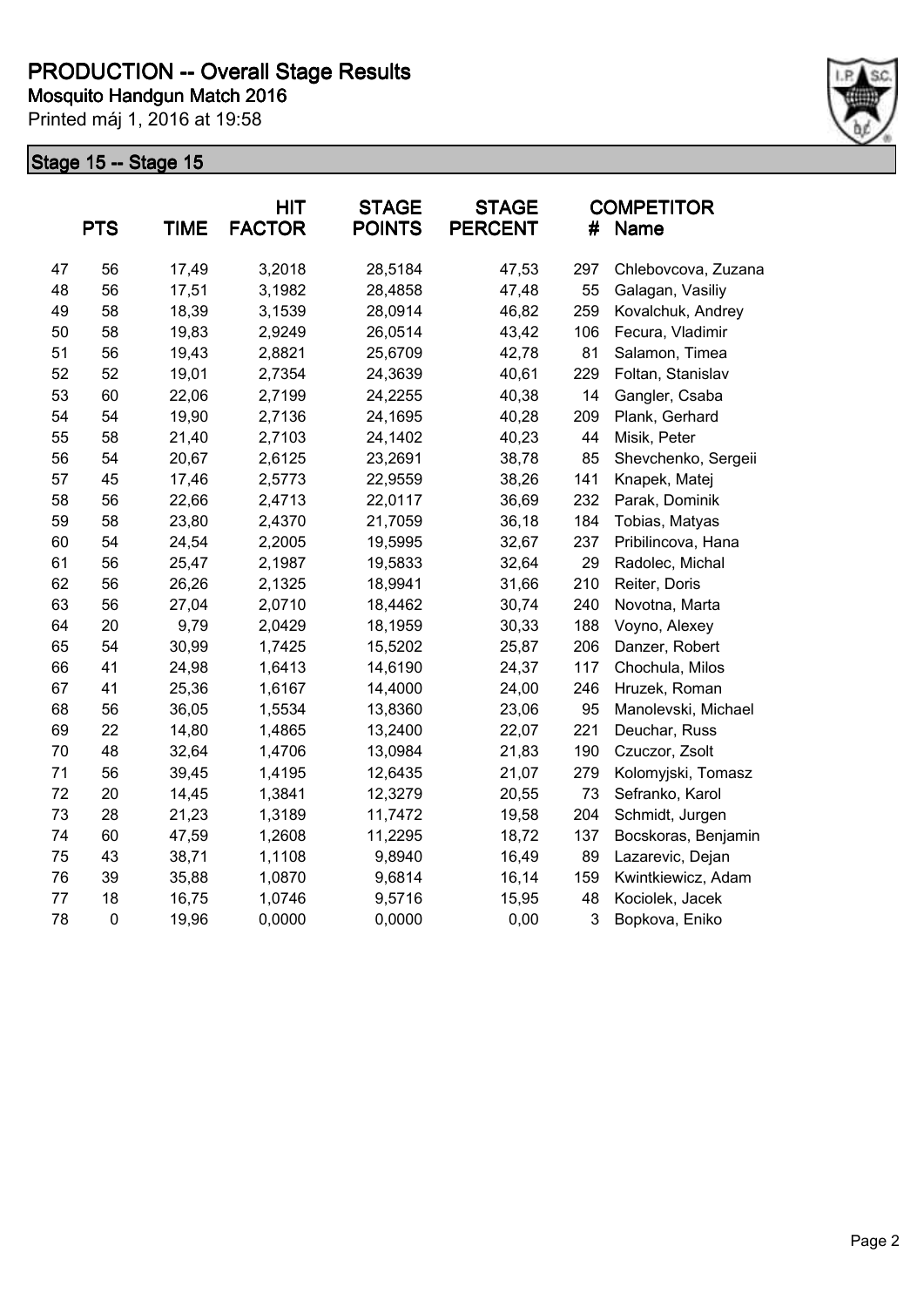

|    | <b>PTS</b> | <b>TIME</b> | <b>HIT</b><br><b>FACTOR</b> | <b>STAGE</b><br><b>POINTS</b> | <b>STAGE</b><br><b>PERCENT</b> | #   | <b>COMPETITOR</b><br><b>Name</b> |
|----|------------|-------------|-----------------------------|-------------------------------|--------------------------------|-----|----------------------------------|
| 1  | 56         | 12,46       | 4,4944                      | 60,0000                       | 100,00                         | 278 | Fischer, Christoph               |
| 2  | 58         | 16,34       | 3,5496                      | 47,3868                       | 78,98                          | 179 | Huber, Max                       |
| 3  | 60         | 19,15       | 3,1332                      | 41,8277                       | 69,71                          | 214 | Farkas, Robert                   |
| 4  | 60         | 20,16       | 2,9762                      | 39,7321                       | 66,22                          | 62  | Fers, Sandor                     |
| 5  | 56         | 20,13       | 2,7819                      | 37,1386                       | 61,90                          | 205 | Koenigsberger, Marcus            |
| 6  | 56         | 20,48       | 2,7344                      | 36,5039                       | 60,84                          | 40  | Sotet, Gabor                     |
| 7  | 50         | 19,71       | 2,5368                      | 33,8661                       | 56,44                          | 217 | Weghofer, Peter                  |
| 8  | 52         | 22,68       | 2,2928                      | 30,6085                       | 51,01                          | 231 | Vogel, Michael                   |
| 9  | 52         | 23,04       | 2,2569                      | 30,1302                       | 50,22                          | 122 | Vnucko, Jan                      |
| 10 | 58         | 27,53       | 2,1068                      | 28,1257                       | 46,88                          | 24  | Regenyi, Kund                    |
| 11 | 58         | 27,97       | 2,0737                      | 27,6832                       | 46,14                          | 222 | Bakonyi, Andras                  |
| 12 | 48         | 24,54       | 1,9560                      | 26,1125                       | 43,52                          | 293 | Linke, Gunter                    |
| 13 | 43         | 24,79       | 1,7346                      | 23,1565                       | 38,59                          | 238 | Breitler, Christian              |
| 14 | 58         | 39,08       | 1,4841                      | 19,8132                       | 33,02                          | 37  | Low, Szabolcs                    |
| 15 | 52         | 46,42       | 1,1202                      | 14,9548                       | 24,92                          | 296 | Howell, Kevin                    |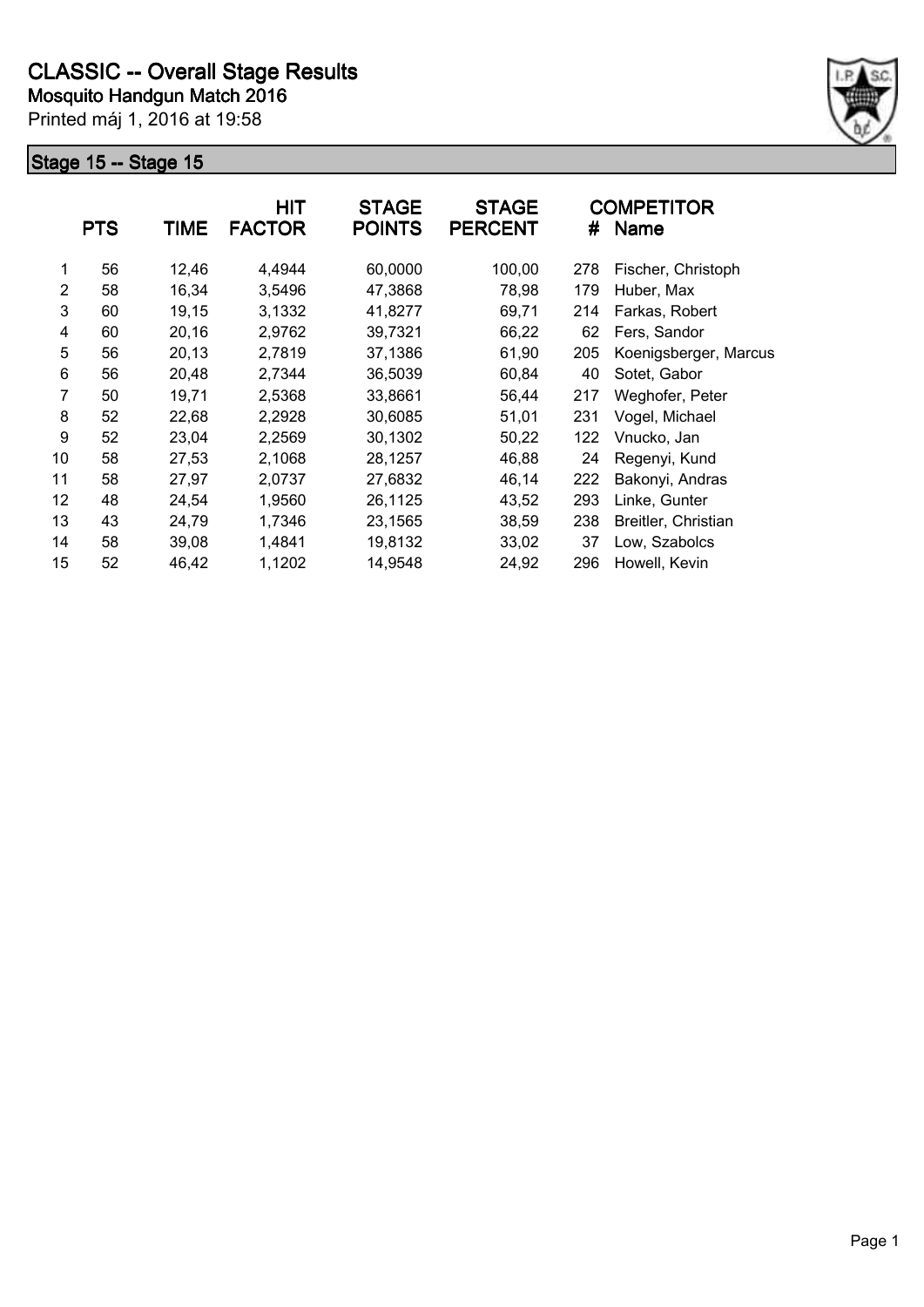

|   | <b>PTS</b> | TIME  | <b>HIT</b><br><b>FACTOR</b> | <b>STAGE</b><br><b>POINTS</b> | <b>STAGE</b><br><b>PERCENT</b> | #   | <b>COMPETITOR</b><br><b>Name</b> |
|---|------------|-------|-----------------------------|-------------------------------|--------------------------------|-----|----------------------------------|
|   | 60         | 12.49 | 4,8038                      | 60,0000                       | 100,00                         | 208 | Reiter, Gerald                   |
| 2 | 60         | 23,60 | 2,5424                      | 31,7542                       | 52,92                          | 96  | Barta, Ondrej                    |
| 3 | 60         | 27,86 | 2,1536                      | 26,8988                       | 44,83                          | 170 | Potuckova, Ludmila               |
| 4 | 57         | 28,25 | 2,0177                      | 25,2011                       | 42,00                          | 83  | Kotrous, Pavel                   |
| 5 | 60         | 35,68 | 1,6816                      | 21,0034                       | 35,01                          | 94  | Ladic, Tibor                     |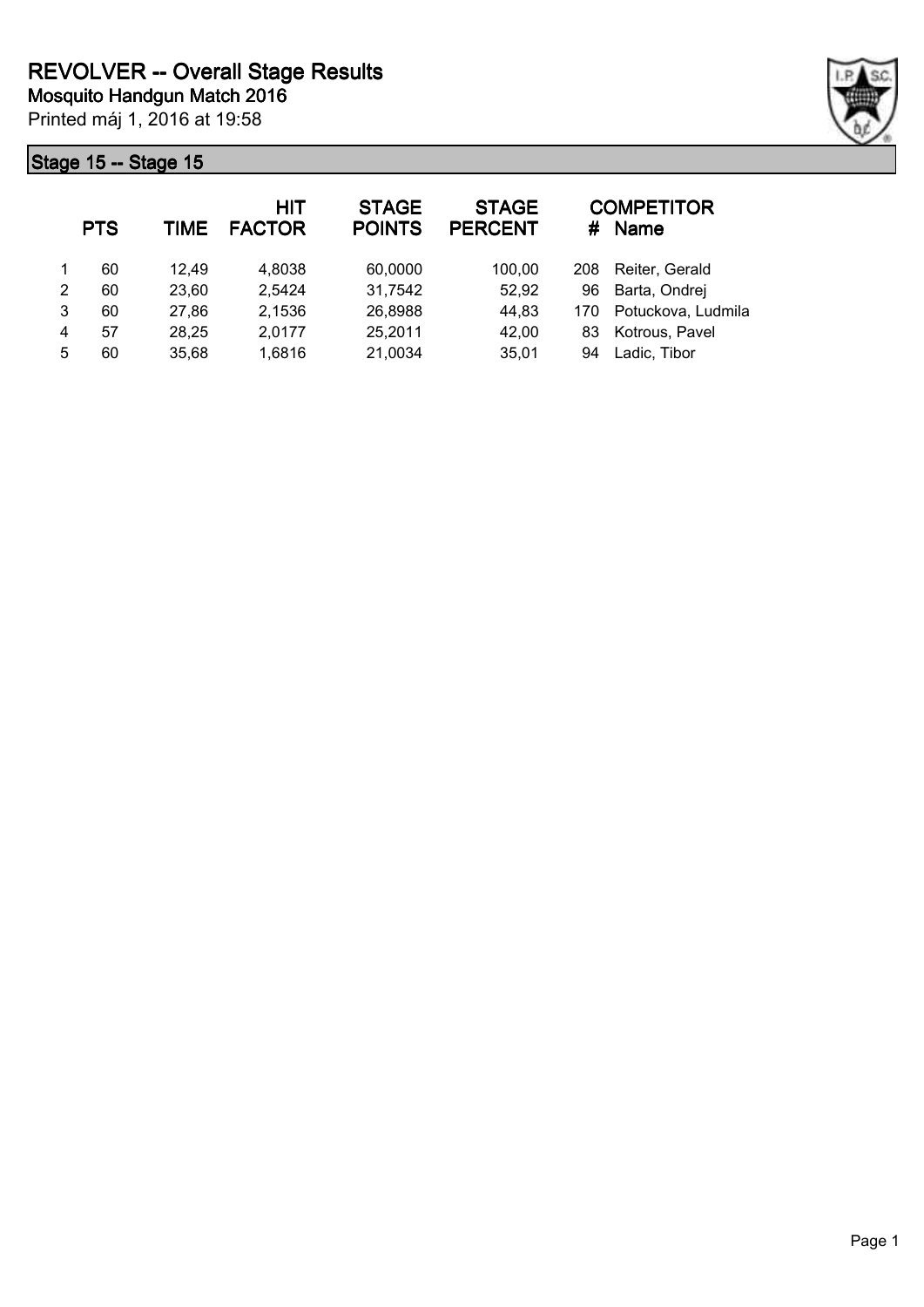

|                | <b>PTS</b> | <b>TIME</b> | <b>HIT</b><br><b>FACTOR</b> | <b>STAGE</b><br><b>POINTS</b> | <b>STAGE</b><br><b>PERCENT</b> | #   | <b>COMPETITOR</b><br><b>Name</b> |
|----------------|------------|-------------|-----------------------------|-------------------------------|--------------------------------|-----|----------------------------------|
| 1              | 86         | 19,14       | 4,4932                      | 90,0000                       | 100,00                         | 109 | Pijacek, Petr                    |
| $\overline{c}$ | 87         | 19,39       | 4,4868                      | 89,8726                       | 99,86                          | 255 | Nagy, Ernest                     |
| 3              | 84         | 19,80       | 4,2424                      | 84,9767                       | 94,42                          | 291 | Kneringer, Mario                 |
| 4              | 86         | 20,34       | 4,2281                      | 84,6903                       | 94,10                          | 58  | Cislak, Gabriel                  |
| 5              | 89         | 21,25       | 4,1882                      | 83,8913                       | 93,21                          | 287 | Weber, Gunter                    |
| 6              | 85         | 20,37       | 4,1728                      | 83,5822                       | 92,87                          | 153 | Henes, Zdenek                    |
| $\overline{7}$ | 82         | 20,46       | 4,0078                      | 80,2776                       | 89,20                          | 144 | Horinek, Milos                   |
| 8              | 89         | 23,47       | 3,7921                      | 75,9561                       | 84,40                          | 143 | Sustrova, Katerina               |
| 9              | 69         | 18,30       | 3,7705                      | 75,5238                       | 83,92                          | 104 | Havlicek, Miroslav               |
| 10             | 87         | 23,51       | 3,7006                      | 74,1229                       | 82,36                          | 103 | Pavlik, Jan                      |
| 11             | 87         | 23,89       | 3,6417                      | 72,9439                       | 81,05                          | 113 | Barancik, Ivan                   |
| 12             | 80         | 21,99       | 3,6380                      | 72,8703                       | 80,97                          | 171 | Schafer, Markus                  |
| 13             | 85         | 23,38       | 3,6356                      | 72,8216                       | 80,91                          | 201 | Eisl, Alexander                  |
| 14             | 82         | 23,67       | 3,4643                      | 69,3908                       | 77,10                          | 290 | Steurer, Margit                  |
| 15             | 83         | 24,62       | 3,3712                      | 67,5268                       | 75,03                          | 183 | Schafer, Hans Peter              |
| 16             | 85         | 25,89       | 3,2831                      | 65,7617                       | 73,07                          | 65  | Cislak, Miloslav                 |
| 17             | 87         | 26,90       | 3,2342                      | 64,7818                       | 71,98                          | 66  | Praschinger, Edgar               |
| 18             | 88         | 27,93       | 3,1507                      | 63,1099                       | 70,12                          | 52  | Gerencser, Miklos                |
| 19             | 85         | 27,93       | 3,0433                      | 60,9585                       | 67,73                          | 86  | Gromov, Andrej                   |
| 20             | 86         | 28,73       | 2,9934                      | 59,9582                       | 66,62                          | 273 | Czarnecki, Rafal                 |
| 21             | 86         | 28,76       | 2,9903                      | 59,8957                       | 66,55                          | 312 | Plzak, Jiri                      |
| 22             | 83         | 27,79       | 2,9867                      | 59,8240                       | 66,47                          | 314 | Kolarits, Peter                  |
| 23             | 86         | 30,42       | 2,8271                      | 56,6272                       | 62,92                          | 207 | Dvorak, Andrea                   |
| 24             | 69         | 24,59       | 2,8060                      | 56,2052                       | 62,45                          | 294 | Slama, Claus                     |
| 25             | 88         | 32,27       | 2,7270                      | 54,6223                       | 60,69                          | 303 | Behal, Jiri                      |
| 26             | 84         | 30,81       | 2,7264                      | 54,6102                       | 60,68                          | 280 | Golisz, Marcin                   |
| 27             | 85         | 31,66       | 2,6848                      | 53,7767                       | 59,75                          | 285 | Lennert, Adam                    |
| 28             | 82         | 30,71       | 2,6701                      | 53,4835                       | 59,43                          | 288 | Toth-Pogats, Sandra              |
| 29             | 71         | 27,21       | 2,6093                      | 52,2656                       | 58,07                          | 248 | Vaclavik, Rostislav              |
| 30             | 84         | 34,02       | 2,4691                      | 49,4574                       | 54,95                          | 298 | Likavec, Martin                  |
| 31             | 89         | 36,24       | 2,4558                      | 49,1912                       | 54,66                          | 18  | Geerts, Hans                     |
| 32             | 87         | 37,76       | 2,3040                      | 46,1502                       | 51,28                          | 127 | Tomek, Petr                      |
| 33             | 62         | 26,91       | 2,3040                      | 46,1492                       | 51,28                          | 295 | Leutgeb, Ralph                   |
| 34             | 72         | 31,82       | 2,2627                      | 45,3230                       | 50,36                          | 211 | Soucek Raedler, Walter           |
| 35             | 82         | 36,84       | 2,2258                      | 44,5841                       | 49,54                          | 192 | Golab, Tadeusz                   |
| 36             | 70         | 31,48       | 2,2236                      | 44,5399                       | 49,49                          | 98  | Hiebler, Wolfram                 |
| 37             | 68         | 30,64       | 2,2193                      | 44,4535                       | 49,39                          | 22  | Szabo, Alexander                 |
| 38             | 55         | 25,84       | 2,1285                      | 42,6340                       | 47,37                          | 59  | Ilc, Helmut                      |
| 39             | 88         | 43,42       | 2,0267                      | 40,5956                       | 45,11                          | 124 | Tomek, Jan                       |
| 40             | 69         | 34,55       | 1,9971                      | 40,0025                       | 44,45                          | 178 | Reifferscheidt, Frank            |
| 41             | 58         | 29,28       | 1,9809                      | 39,6774                       | 44,09                          | 139 | Markevicius, Kestas              |
| 42             | 89         | 47,34       | 1,8800                      | 37,6572                       | 41,84                          | 105 | Schwanneke, Roland               |
| 43             | 57         | 32,89       | 1,7330                      | 34,7134                       | 38,57                          | 46  | Horvat, Ede                      |
| 44             | 56         | 40,28       | 1,3903                      | 27,8474                       | 30,94                          | 34  | Grac, Robert                     |
| 45             | 25         | 66,19       | 0,3777                      | 7,5654                        | 8,41                           | 236 | Siska, Milos                     |
|                |            |             |                             |                               |                                |     |                                  |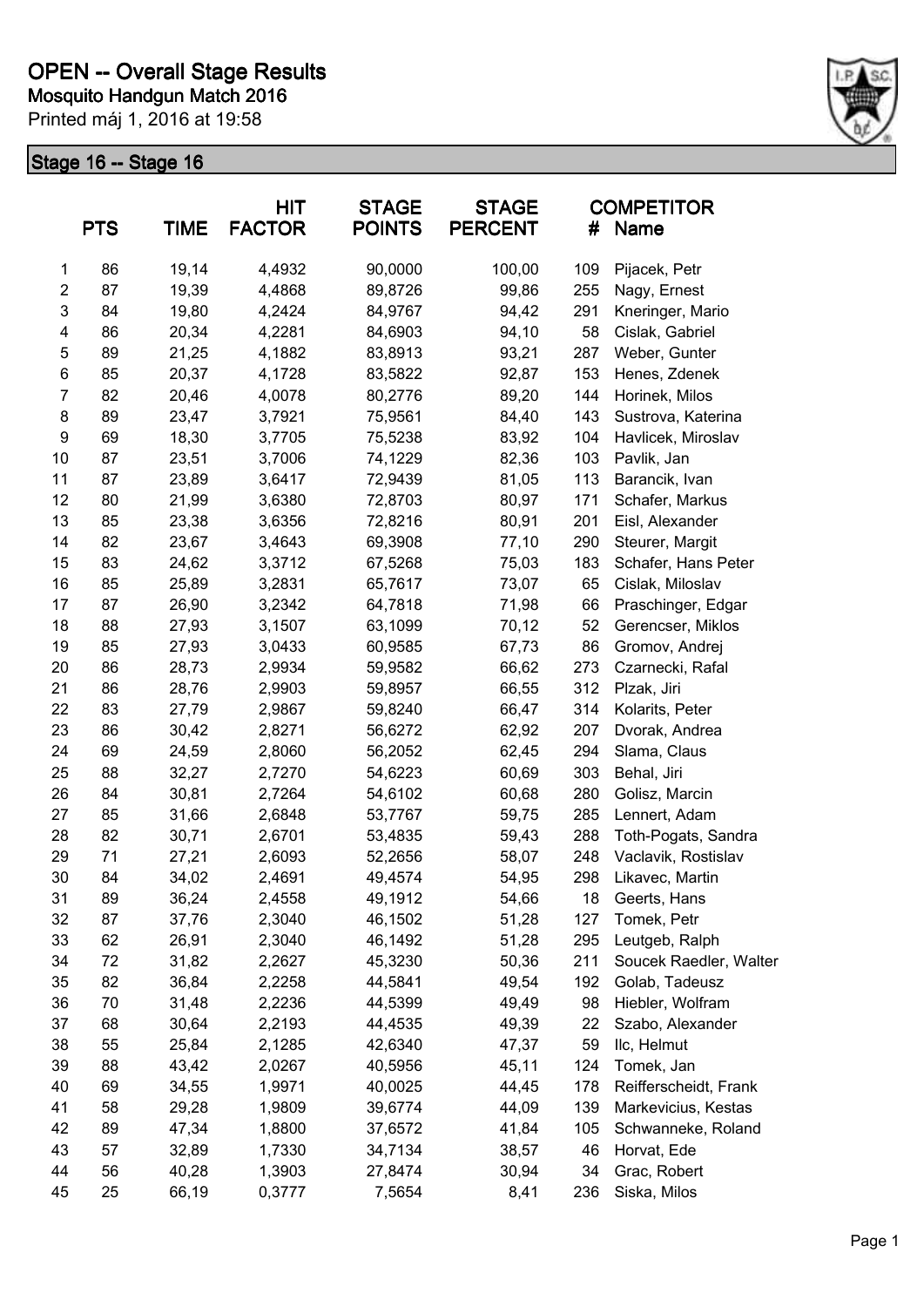

|                | <b>PTS</b> | <b>TIME</b> | HIT<br><b>FACTOR</b> | <b>STAGE</b><br><b>POINTS</b> | <b>STAGE</b><br><b>PERCENT</b> | #   | <b>COMPETITOR</b><br>Name |
|----------------|------------|-------------|----------------------|-------------------------------|--------------------------------|-----|---------------------------|
| 1              | 85         | 22,54       | 3,7711               | 90,0000                       | 100,00                         | 267 | Znamenacek, Petr          |
| $\overline{2}$ | 81         | 21,51       | 3,7657               | 89,8715                       | 99,86                          | 110 | Rakusan, Josef            |
| $\mathsf 3$    | 88         | 26,51       | 3,3195               | 79,2228                       | 88,03                          | 80  | Miglecz, Gyula            |
| 4              | 84         | 26,09       | 3,2196               | 76,8392                       | 85,38                          | 78  | Batki, Gyorgy             |
| 5              | 87         | 27,30       | 3,1868               | 76,0561                       | 84,51                          | 77  | Szaszi, Csaba             |
| $\,6$          | 69         | 22,63       | 3,0490               | 72,7683                       | 80,85                          | 212 | Stranz, Jurgen            |
| $\overline{7}$ | 86         | 28,28       | 3,0410               | 72,5766                       | 80,64                          | 57  | Bobaly, Mihaly            |
| 8              | 86         | 28,35       | 3,0335               | 72,3974                       | 80,44                          | 306 | Sliva, Tomas              |
| 9              | 81         | 26,79       | 3,0235               | 72,1589                       | 80,18                          | 151 | Vaclavik, Jaroslav        |
| 10             | 87         | 28,83       | 3,0177               | 72,0198                       | 80,02                          | 177 | Ciesielski, Marcin        |
| 11             | 84         | 27,98       | 3,0021               | 71,6488                       | 79,61                          | 9   | Klecanda, Kvido           |
| 12             | 84         | 27,98       | 3,0021               | 71,6488                       | 79,61                          | 84  | Deledivka, Vitaliy        |
| 13             | 82         | 27,44       | 2,9883               | 71,3193                       | 79,24                          | 218 | Sajgo, Zoltan             |
| 14             | 84         | 29,41       | 2,8562               | 68,1651                       | 75,74                          | 289 | Kwiatkowski, Roland       |
| 15             | 84         | 29,45       | 2,8523               | 68,0725                       | 75,64                          | 136 | Velicko, Laurius          |
| 16             | 71         | 25,74       | 2,7584               | 65,8305                       | 73,15                          | 115 | Poliacik, Martin          |
| 17             | 80         | 29,03       | 2,7558               | 65,7689                       | 73,08                          | 36  | Skorvaga, Noro            |
| 18             | 85         | 31,83       | 2,6704               | 63,7323                       | 70,81                          | 165 | Swierczek, Zbigniew       |
| 19             | 78         | 29,26       | 2,6658               | 63,6206                       | 70,69                          | 302 | Kozak, Petr               |
| 20             | 69         | 26,09       | 2,6447               | 63,1179                       | 70,13                          | 70  | Pupala, Ondrej            |
| 21             | 87         | 33,49       | 2,5978               | 61,9986                       | 68,89                          | 320 | Kurbatskikh, Vasily       |
| 22             | 77         | 29,72       | 2,5908               | 61,8329                       | 68,70                          | 76  | Szarvas, Peter            |
| 23             | 86         | 33,84       | 2,5414               | 60,6521                       | 67,39                          | 61  | Strasser, Elisabeth       |
| 24             | 78         | 30,81       | 2,5316               | 60,4200                       | 67,13                          | 88  | Kotrousova, Denisa        |
| 25             | 85         | 33,63       | 2,5275               | 60,3211                       | 67,02                          | 181 | Szegedi, Mark             |
| 26             | 86         | 34,06       | 2,5250               | 60,2603                       | 66,96                          | 225 | Dianics, Attila           |
| 27             | 76         | 30, 15      | 2,5207               | 60,1594                       | 66,84                          | 142 | Berger, Rene              |
| 28             | 83         | 33,31       | 2,4917               | 59,4677                       | 66,08                          | 75  | Mikula, Jozef             |
| 29             | 80         | 32,34       | 2,4737               | 59,0374                       | 65,60                          | 123 | Ecker, Karol              |
| 30             | 82         | 33,52       | 2,4463               | 58,3831                       | 64,87                          | 241 | Porubsky, Miroslav        |
| 31             | 89         | 36,58       | 2,4330               | 58,0663                       | 64,52                          | 313 | Horacek, Lukas            |
| 32             | 82         | 33,87       | 2,4210               | 57,7798                       | 64,20                          | 130 | Pitonak, Martin           |
| 33             | 86         | 35,72       | 2,4076               | 57,4598                       | 63,84                          | 150 | Soustar, Ivo              |
| 34             | 83         | 34,87       | 2,3803               | 56,8072                       | 63,12                          | 10  | Kovac, Ondrej             |
| 35             | 80         | 33,89       | 2,3606               | 56,3373                       | 62,60                          | 120 | Zelinsky, Tibor           |
| 36             | 82         | 35,12       | 2,3349               | 55,7233                       | 61,91                          | 307 | Zalejsky, Rostislav       |
| 37             | 74         | 32,01       | 2,3118               | 55,1726                       | 61,30                          | 72  | Obermajer, Attila         |
| 38             | 84         | 36,91       | 2,2758               | 54,3141                       | 60,35                          | 91  | Zolnay, Pavol             |
| 39             | 69         | 30,44       | 2,2668               | 54,0981                       | 60,11                          | 234 | Turkova, Eva              |
| 40             | 69         | 30,70       | 2,2476               | 53,6399                       | 59,60                          | 235 | Siska, Michal             |
| 41             | 80         | 35,83       | 2,2328               | 53,2869                       | 59,21                          | 31  | Kocian, Norbert           |
| 42             | 80         | 36,15       | 2,2130               | 52,8152                       | 58,68                          | 311 | Konvicny, Lumir           |
| 43             | 72         | 32,94       | 2,1858               | 52,1659                       | 57,96                          | 74  | Stanko, Pavol             |
| 44             | 70         | 32,51       | 2,1532               | 51,3876                       | 57,10                          | 135 | Potocky, Peter            |
| 45             | 78         | 37,19       | 2,0973               | 50,0548                       | 55,62                          | 186 | Lesko, Eva                |
| 46             | 65         | 31,88       | 2,0389               | 48,6600                       | 54,07                          | 167 | Vavrek, Adrian            |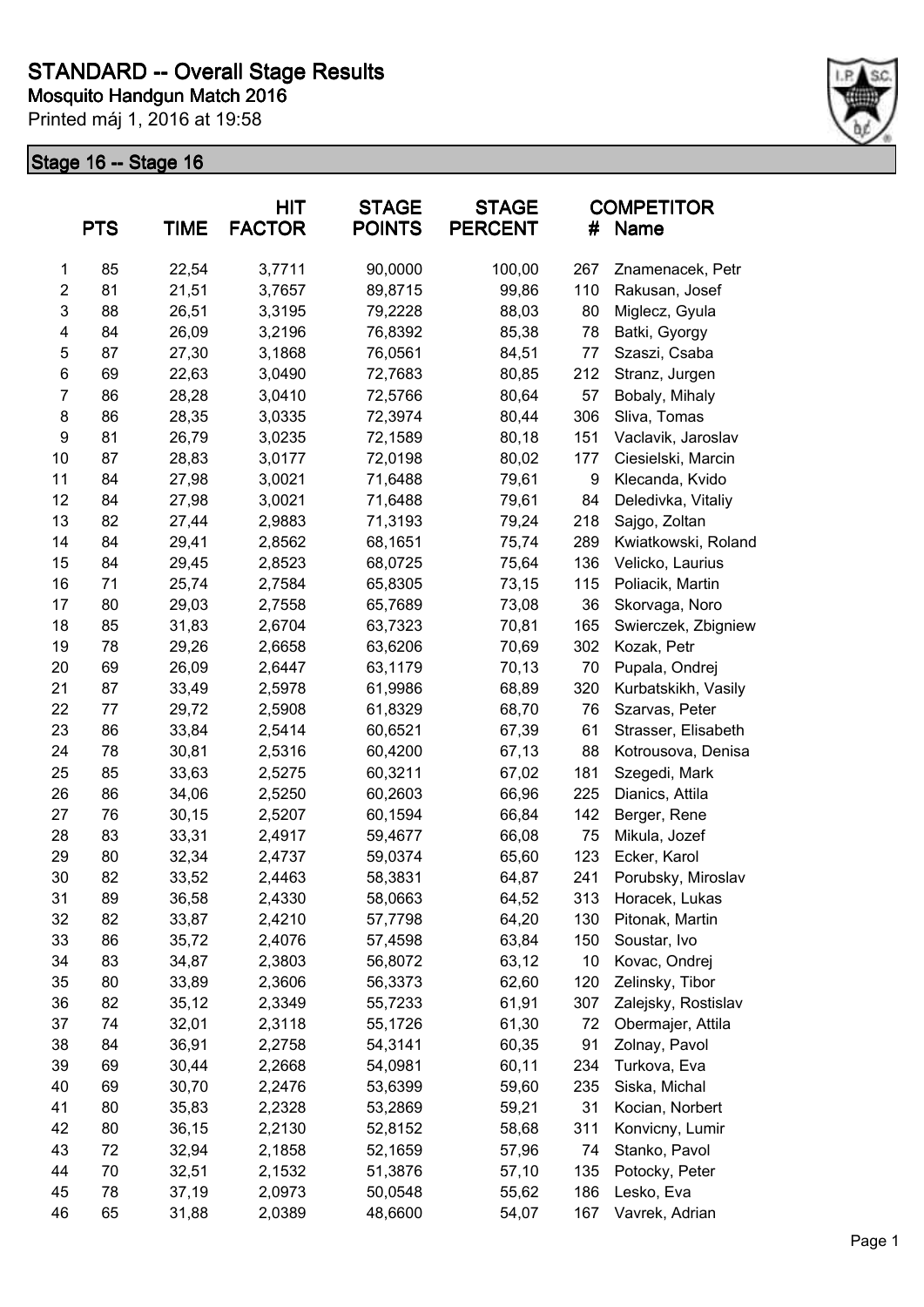

|    | <b>PTS</b> | <b>TIME</b> | <b>HIT</b><br><b>FACTOR</b> | <b>STAGE</b><br><b>POINTS</b> | <b>STAGE</b><br><b>PERCENT</b> | #   | <b>COMPETITOR</b><br>Name |
|----|------------|-------------|-----------------------------|-------------------------------|--------------------------------|-----|---------------------------|
| 47 | 72         | 36,08       | 1,9956                      | 47,6259                       | 52,92                          | 21  | Szalai, Laszlo            |
| 48 | 68         | 35,67       | 1,9064                      | 45,4971                       | 50,55                          | 155 | Havranek, Rostislav       |
| 49 | 67         | 35,22       | 1,9023                      | 45,4007                       | 50,45                          | 164 | Stepniewicz, Hubert       |
| 50 | 59         | 31,12       | 1,8959                      | 45,2470                       | 50,27                          | 233 | Bulko, Peter              |
| 51 | 76         | 40,34       | 1,8840                      | 44,9630                       | 49,96                          | 308 | Konvicna, Ruzena          |
| 52 | 68         | 36,94       | 1,8408                      | 43,9329                       | 48,81                          | 301 | Kominek, Jiri             |
| 53 | 59         | 32,28       | 1,8278                      | 43,6210                       | 48,47                          | 258 | Zhuralev, Andrey          |
| 54 | 52         | 28,76       | 1,8081                      | 43,1511                       | 47,95                          | 71  | Hukel, Miroslav           |
| 55 | 74         | 41,28       | 1,7926                      | 42,7828                       | 47,54                          | 158 | Pawlik, Celina            |
| 56 | 64         | 36,87       | 1,7358                      | 41,4271                       | 46,03                          | 154 | Bures, Vitezslav          |
| 57 | 65         | 38,59       | 1,6844                      | 40,1991                       | 44,67                          | 49  | Kebo, Vekoslav            |
| 58 | 63         | 37,53       | 1,6787                      | 40,0626                       | 44,51                          | 27  | Entl, Zdenek              |
| 59 | 69         | 41,21       | 1,6744                      | 39,9599                       | 44,40                          | 38  | Zakupszky, Gabor          |
| 60 | 84         | 50,61       | 1,6598                      | 39,6114                       | 44,01                          | 53  | Bodo, Katalin             |
| 61 | 54         | 32,95       | 1,6388                      | 39,1125                       | 43,46                          | 39  | Kubacek, Petr             |
| 62 | 61         | 37,75       | 1,6159                      | 38,5647                       | 42,85                          | 126 | Prinosil, Jan             |
| 63 | 44         | 27,33       | 1,6100                      | 38,4229                       | 42,69                          | 247 | Kubik, Karel              |
| 64 | 66         | 42,63       | 1,5482                      | 36,9493                       | 41,05                          | 54  | Lazovsky, Richard         |
| 65 | 62         | 40,54       | 1,5294                      | 36,4994                       | 40,55                          | 82  | Gal, Tibor                |
| 66 | 39         | 26,97       | 1,4461                      | 34,5113                       | 38,35                          | 244 | Stanko, Lubomir           |
| 67 | 46         | 33,07       | 1,3910                      | 33,1972                       | 36,89                          | 28  | Entl, Libor               |
| 68 | 67         | 49,13       | 1,3637                      | 32,5466                       | 36,16                          | 41  | Kormanyos, Maria          |
| 69 | 54         | 39,96       | 1,3514                      | 32,2512                       | 35,83                          | 23  | Sirk, Julius              |
| 70 | 82         | 60,91       | 1,3462                      | 32,1294                       | 35,70                          | 185 | Barta, Aliz               |
| 71 | 78         | 59,34       | 1,3145                      | 31,3707                       | 34,86                          | 125 | Nemec, Bronislav          |
| 72 | 70         | 57,79       | 1,2113                      | 28,9083                       | 32,12                          | 219 | Kiss, Gabor               |
| 73 | 46         | 38,30       | 1,2010                      | 28,6640                       | 31,85                          | 147 | Zarubova, Marketa         |
| 74 | 58         | 49,47       | 1,1724                      | 27,9810                       | 31,09                          | 223 | Szabo, Karoly             |
| 75 | 53         | 46,95       | 1,1289                      | 26,9413                       | 29,93                          | 64  | Bicsak, Laszlo Andras     |
| 76 | 41         | 36,38       | 1,1270                      | 26,8967                       | 29,89                          | 15  | Haviarova, Janette        |
| 77 | 60         | 53,52       | 1,1211                      | 26,7555                       | 29,73                          | 93  | Zolnay, Anna              |
| 78 | 43         | 39,31       | 1,0939                      | 26,1062                       | 29,01                          | 17  | Koos, Zoltan              |
| 79 | 65         | 61,35       | 1,0595                      | 25,2858                       | 28,10                          | 35  | Pazourkova, Eva           |
| 80 | 42         | 39,88       | 1,0532                      | 25,1346                       | 27,93                          | 271 | Tabaszevska, Agnieszka    |
| 81 | 55         | 53,81       | 1,0221                      | 24,3937                       | 27,10                          | 4   | Noga, Tadeusz             |
| 82 | 46         | 48,12       | 0,9559                      | 22,8144                       | 25,35                          | 68  | Solyom, Oliver            |
| 83 | 82         | 87,74       | 0,9346                      | 22,3046                       | 24,78                          | 176 | Bicskei, Bea              |
| 84 | 35         | 40,42       | 0,8659                      | 20,6657                       | 22,96                          | 172 | Kiss, Tamas Istvan        |
| 85 | 51         | 62,57       | 0,8151                      | 19,4528                       | 21,61                          | 182 | Szegedi, Bence            |
| 86 | 26         | 33,33       | 0,7801                      | 18,6173                       | 20,69                          | 270 | Beres, Krzysztof          |
| 87 | 35         | 55,23       | 0,6337                      | 15,1241                       | 16,80                          | 173 | Simon, Laszlo             |
| 88 | 35         | 61,58       | 0,5684                      | 13,5646                       | 15,07                          | 318 | Danek, Lukas              |
| 89 | 0          | 0,00        | 0,0000                      | 0,0000                        | 0,00                           | 148 | Dabrowski, Darek          |
| 90 | 0          | 0,00        | 0,0000                      | 0,0000                        | 0,00                           | 315 | Toth, Zoltan              |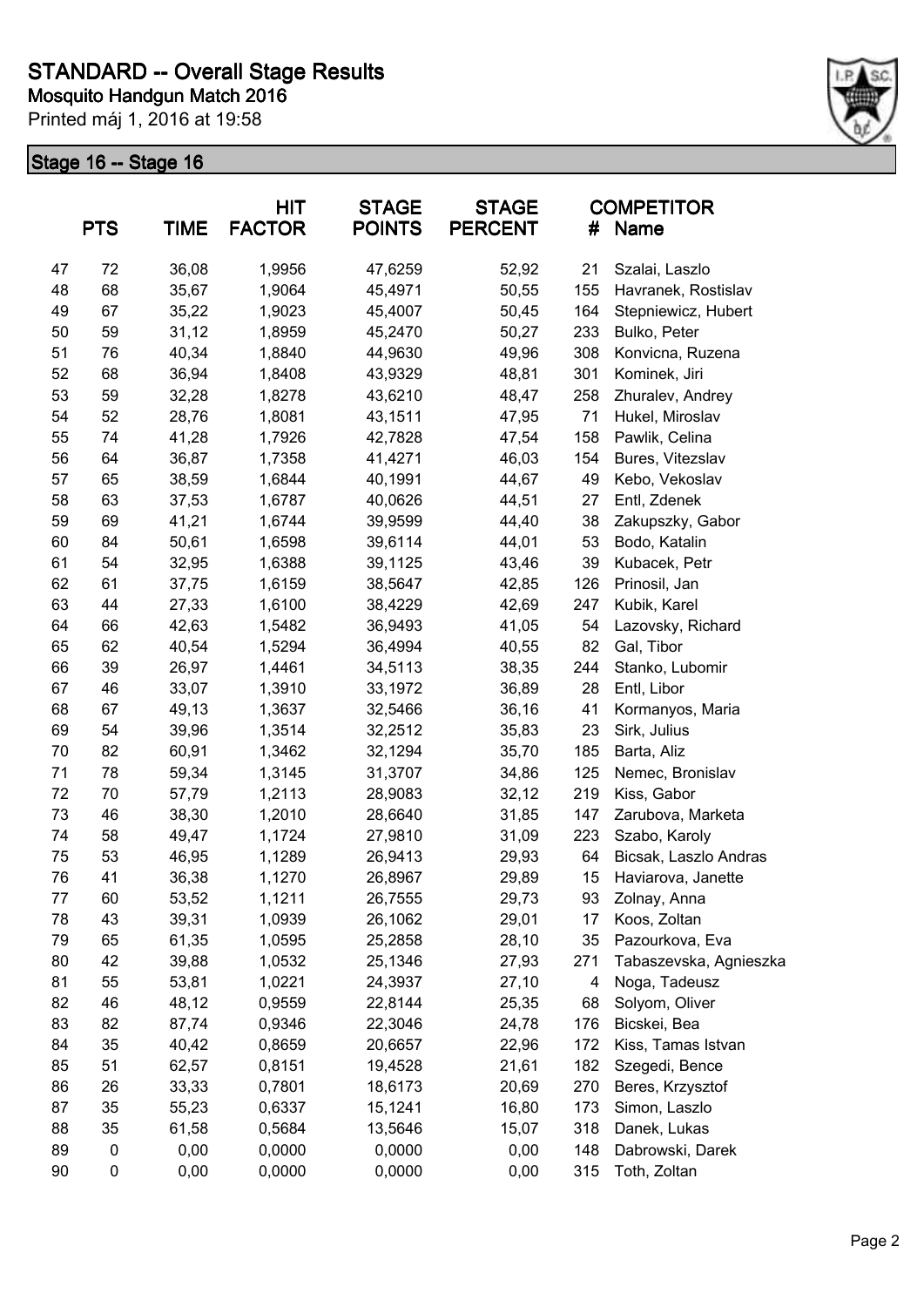

|                | <b>PTS</b> | <b>TIME</b> | <b>HIT</b><br><b>FACTOR</b> | <b>STAGE</b><br><b>POINTS</b> | <b>STAGE</b><br><b>PERCENT</b> | #   | <b>COMPETITOR</b><br>Name |
|----------------|------------|-------------|-----------------------------|-------------------------------|--------------------------------|-----|---------------------------|
| 1              | 82         | 21,32       | 3,8462                      | 90,0000                       | 100,00                         | 92  | Momcilovic, Ljubisa       |
| $\overline{2}$ | 84         | 22,16       | 3,7906                      | 88,7004                       | 98,56                          | 268 | Fedor, Marian             |
| 3              | 86         | 22,71       | 3,7869                      | 88,6129                       | 98,46                          | 67  | Zapletal, Miroslav        |
| 4              | 82         | 22,61       | 3,6267                      | 84,8651                       | 94,29                          | 166 | Szczesny, Bartosz         |
| 5              | 78         | 23,04       | 3,3854                      | 79,2188                       | 88,02                          | 112 | Stepan, Michal            |
| 6              | 86         | 25,91       | 3,3192                      | 77,6689                       | 86,30                          | 106 | Fecura, Vladimir          |
| $\overline{7}$ | 84         | 25,56       | 3,2864                      | 76,9014                       | 85,45                          | 319 | Rasovic, Bosko            |
| 8              | 88         | 27,03       | 3,2556                      | 76,1820                       | 84,65                          | 254 | Palka, Jan                |
| 9              | 82         | 25,26       | 3,2462                      | 75,9620                       | 84,40                          | 283 | Koller, Hans Georg        |
| 10             | 67         | 21,40       | 3,1308                      | 73,2617                       | 81,40                          | 111 | Hrnciarik, Andrej         |
| 11             | 80         | 25,92       | 3,0864                      | 72,2222                       | 80,25                          | 95  | Manolevski, Michael       |
| 12             | 88         | 29,26       | 3,0075                      | 70,3759                       | 78,20                          | 29  | Radolec, Michal           |
| 13             | 80         | 26,78       | 2,9873                      | 69,9029                       | 77,67                          | 160 | Mika, Marek               |
| 14             | 67         | 22,75       | 2,9451                      | 68,9143                       | 76,57                          | 269 | Penov, Anton              |
| 15             | 78         | 27,01       | 2,8878                      | 67,5750                       | 75,08                          | 227 | Didy, Jozef               |
| 16             | 80         | 27,87       | 2,8705                      | 67,1690                       | 74,63                          | 256 | Drimaj, Peter             |
| 17             | 82         | 28,64       | 2,8631                      | 66,9972                       | 74,44                          | 85  | Shevchenko, Sergeii       |
| 18             | 78         | 27,74       | 2,8118                      | 65,7967                       | 73,11                          | 163 | Zachar, Bystrik           |
| 19             | 82         | 29,53       | 2,7768                      | 64,9780                       | 72,20                          | 202 | Lang, Johann              |
| 20             | 82         | 29,60       | 2,7703                      | 64,8243                       | 72,03                          | 316 | Sedy, Roman               |
| 21             | 82         | 29,83       | 2,7489                      | 64,3245                       | 71,47                          | 281 | Gaberscik, Andreas        |
| 22             | 69         | 25,66       | 2,6890                      | 62,9228                       | 69,91                          | 146 | Boca, Rastislav           |
| 23             | 69         | 25,78       | 2,6765                      | 62,6299                       | 69,59                          | 97  | Panachev, Leonid          |
| 24             | 78         | 29,34       | 2,6585                      | 62,2086                       | 69,12                          | 317 | Sciranka, Martin          |
| 25             | 78         | 29,49       | 2,6450                      | 61,8922                       | 68,77                          | 152 | Maier, Markus             |
| 26             | 82         | 31,10       | 2,6367                      | 61,6978                       | 68,55                          | 204 | Schmidt, Jurgen           |
| 27             | 80         | 30,43       | 2,6290                      | 61,5182                       | 68,35                          | 184 | Tobias, Matyas            |
| 28             | 73         | 27,80       | 2,6259                      | 61,4460                       | 68,27                          | 99  | Kovacs, Attila            |
| 29             | 80         | 30,58       | 2,6161                      | 61,2165                       | 68,02                          | 228 | Sebik, Ivan               |
| 30             | 82         | 31,48       | 2,6048                      | 60,9530                       | 67,73                          | 60  | Ziebart, Friedrich        |
| 31             | 82         | 32,22       | 2,5450                      | 59,5531                       | 66,17                          | 118 | Belica, Michal            |
| 32             | 84         | 33,64       | 2,4970                      | 58,4304                       | 64,92                          | 230 | Velic, Miroslav           |
| 33             | 74         | 30,03       | 2,4642                      | 57,6623                       | 64,07                          | 7   | Majling, Andrej           |
| 34             | 80         | 32,50       | 2,4615                      | 57,6000                       | 64,00                          | 257 | Nagy, Ernest jun.         |
| 35             | 69         | 28,24       | 2,4433                      | 57,1742                       | 63,53                          | 117 | Chochula, Milos           |
| 36             | 84         | 35,07       | 2,3952                      | 56,0479                       | 62,28                          | 297 | Chlebovcova, Zuzana       |
| 37             | 68         | 28,83       | 2,3587                      | 55,1925                       | 61,33                          | 101 | Hos, Ivan                 |
| 38             | 74         | 31,83       | 2,3249                      | 54,4015                       | 60,45                          | 55  | Galagan, Vasiliy          |
| 39             | 61         | 26,46       | 2,3054                      | 53,9456                       | 59,94                          | 209 | Plank, Gerhard            |
| 40             | 76         | 33,05       | 2,2995                      | 53,8094                       | 59,79                          | 239 | Kubica, Dusan             |
| 41             | 80         | 34,98       | 2,2870                      | 53,5163                       | 59,46                          | 210 | Reiter, Doris             |
| 42             | 76         | 33,50       | 2,2687                      | 53,0866                       | 58,99                          | 224 | Potts, Stephen            |
| 43             | 84         | 37,67       | 2,2299                      | 52,1795                       | 57,98                          | 237 | Pribilincova, Hana        |
| 44             | 76         | 34,89       | 2,1783                      | 50,9716                       | 56,64                          | 116 | Trencan, Peter            |
| 45             | 72         | 33,12       | 2,1739                      | 50,8696                       | 56,52                          | 119 | Caradsky, Tomas           |
| 46             | 80         | 37,03       | 2,1604                      | 50,5536                       | 56,17                          | 56  | Brunner, Herbert          |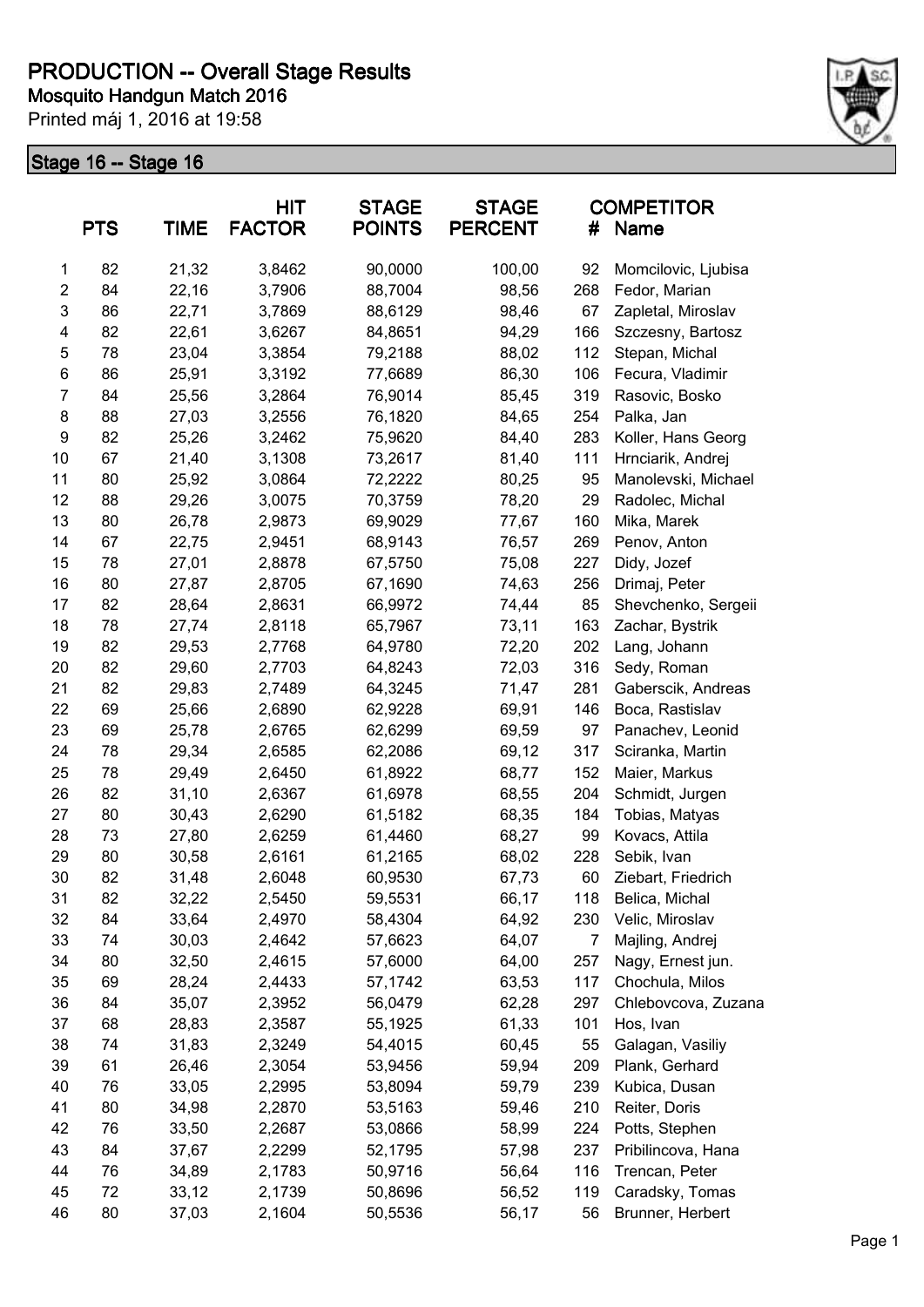

|    | <b>PTS</b> | <b>TIME</b> | <b>HIT</b><br><b>FACTOR</b> | <b>STAGE</b><br><b>POINTS</b> | <b>STAGE</b><br><b>PERCENT</b> | #   | <b>COMPETITOR</b><br>Name |
|----|------------|-------------|-----------------------------|-------------------------------|--------------------------------|-----|---------------------------|
| 47 | 82         | 38,33       | 2,1393                      | 50,0600                       | 55,62                          | 114 | Hrabaj, Marian            |
| 48 | 84         | 39,81       | 2,1100                      | 49,3745                       | 54,86                          | 48  | Kociolek, Jacek           |
| 49 | 65         | 31,21       | 2,0827                      | 48,7344                       | 54,15                          | 90  | Deledivka, Inna           |
| 50 | 78         | 38,27       | 2,0382                      | 47,6927                       | 52,99                          | 14  | Gangler, Csaba            |
| 51 | 84         | 42,51       | 1,9760                      | 46,2385                       | 51,38                          | 128 | Glezgo, Tomas             |
| 52 | 61         | 31,92       | 1,9110                      | 44,7180                       | 49,69                          | 194 | Lazorik, Maros            |
| 53 | 54         | 29,89       | 1,8066                      | 42,2750                       | 46,97                          | 169 | Bonk, Adrian              |
| 54 | 52         | 28,93       | 1,7974                      | 42,0601                       | 46,73                          | 73  | Sefranko, Karol           |
| 55 | 69         | 38,53       | 1,7908                      | 41,9050                       | 46,56                          | 44  | Misik, Peter              |
| 56 | 63         | 35,82       | 1,7588                      | 41,1558                       | 45,73                          | 246 | Hruzek, Roman             |
| 57 | 63         | 36,42       | 1,7298                      | 40,4778                       | 44,98                          | 221 | Deuchar, Russ             |
| 58 | 54         | 31,23       | 1,7291                      | 40,4611                       | 44,96                          | 141 | Knapek, Matej             |
| 59 | 65         | 38,61       | 1,6835                      | 39,3939                       | 43,77                          | 137 | Bocskoras, Benjamin       |
| 60 | 72         | 43,76       | 1,6453                      | 38,5009                       | 42,78                          | 206 | Danzer, Robert            |
| 61 | 59         | 35,93       | 1,6421                      | 38,4247                       | 42,69                          | 220 | Ambrus, Oliver            |
| 62 | 68         | 41,54       | 1,6370                      | 38,3052                       | 42,56                          | 190 | Czuczor, Zsolt            |
| 63 | 57         | 36,18       | 1,5755                      | 36,8657                       | 40,96                          | 187 | Schlegl, Bernhard         |
| 64 | 42         | 26,70       | 1,5730                      | 36,8090                       | 40,90                          | 81  | Salamon, Timea            |
| 65 | 64         | 43,49       | 1,4716                      | 34,4355                       | 38,26                          | 121 | Gerek, Matus              |
| 66 | 48         | 33,27       | 1,4427                      | 33,7601                       | 37,51                          | 259 | Kovalchuk, Andrey         |
| 67 | 59         | 41,57       | 1,4193                      | 33,2115                       | 36,90                          | 138 | Holan, Roman              |
| 68 | 65         | 47,03       | 1,3821                      | 32,3411                       | 35,93                          | 292 | Belme, Attila             |
| 69 | 56         | 41,80       | 1,3397                      | 31,3493                       | 34,83                          | 229 | Foltan, Stanislav         |
| 70 | 61         | 45,65       | 1,3363                      | 31,2683                       | 34,74                          | 232 | Parak, Dominik            |
| 71 | 42         | 32,00       | 1,3125                      | 30,7125                       | 34,13                          | 168 | Galazka, Marcin           |
| 72 | 35         | 32,13       | 1,0893                      | 25,4902                       | 28,32                          | 279 | Kolomyjski, Tomasz        |
| 73 | 46         | 46,65       | 0,9861                      | 23,0740                       | 25,64                          | 240 | Novotna, Marta            |
| 74 | 25         | 30,88       | 0,8096                      | 18,9443                       | 21,05                          | 87  | Momcilovic, Snezana       |
| 75 | 27         | 52,62       | 0,5131                      | 12,0068                       | 13,34                          | 3   | Bopkova, Eniko            |
| 76 | 14         | 30,03       | 0,4662                      | 10,9091                       | 12, 12                         | 188 | Voyno, Alexey             |
| 77 | 11         | 37,95       | 0,2899                      | 6,7826                        | 7,54                           | 159 | Kwintkiewicz, Adam        |
| 78 | 4          | 31,22       | 0,1281                      | 2,9981                        | 3,33                           | 89  | Lazarevic, Dejan          |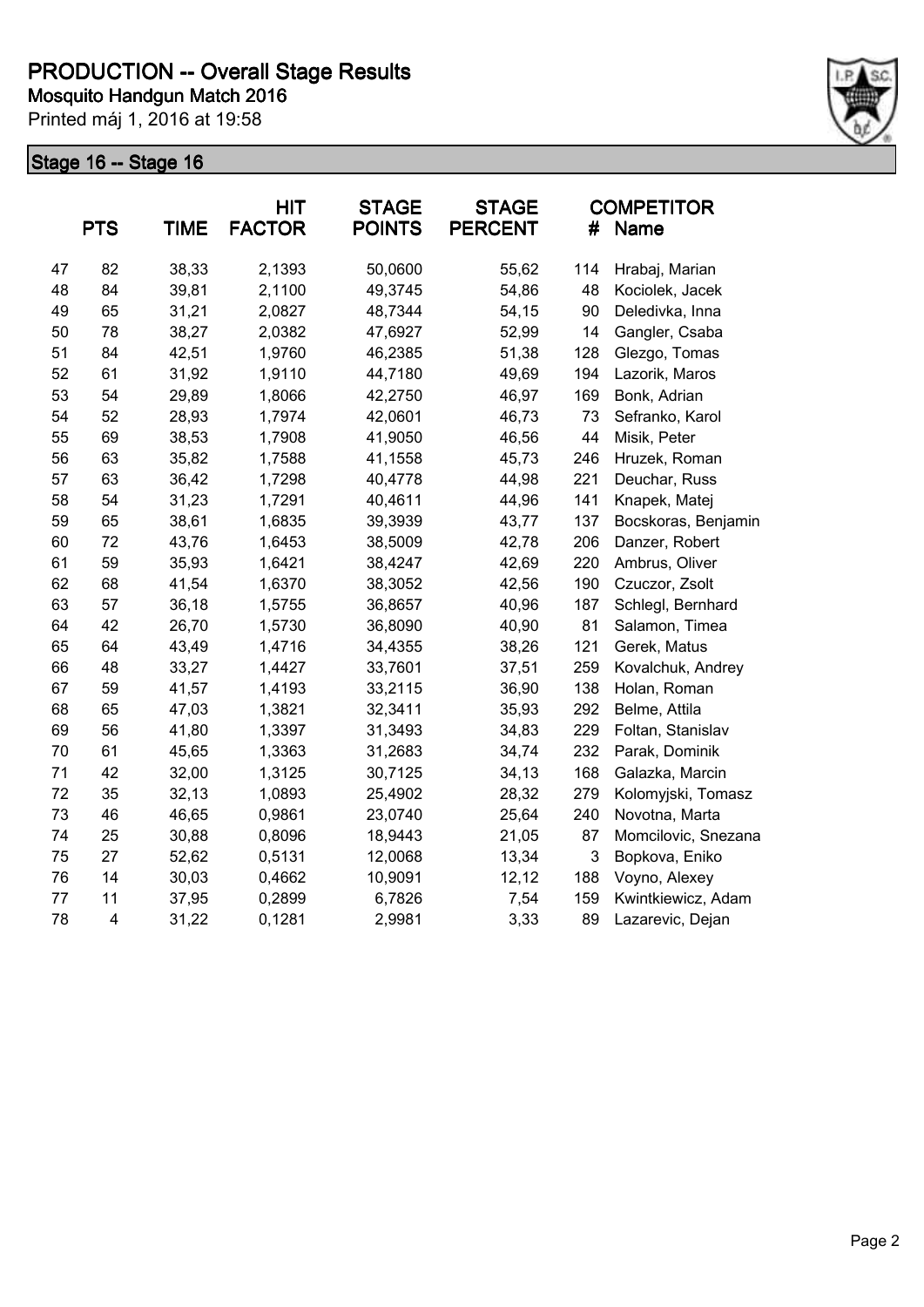

|    | <b>PTS</b> | <b>TIME</b> | <b>HIT</b><br><b>FACTOR</b> | <b>STAGE</b><br><b>POINTS</b> | <b>STAGE</b><br><b>PERCENT</b> | #   | <b>COMPETITOR</b><br>Name |
|----|------------|-------------|-----------------------------|-------------------------------|--------------------------------|-----|---------------------------|
| 1  | 87         | 29,60       | 2,9392                      | 90,0000                       | 100,00                         | 238 | Breitler, Christian       |
| 2  | 82         | 27,94       | 2,9349                      | 89,8674                       | 99,85                          | 179 | Huber, Max                |
| 3  | 78         | 32,60       | 2,3926                      | 73,2642                       | 81,40                          | 278 | Fischer, Christoph        |
| 4  | 82         | 34,53       | 2,3747                      | 72,7164                       | 80,80                          | 217 | Weghofer, Peter           |
| 5  | 80         | 33,69       | 2,3746                      | 72,7116                       | 80,79                          | 62  | Fers, Sandor              |
| 6  | 80         | 38,02       | 2,1042                      | 64,4307                       | 71,59                          | 40  | Sotet, Gabor              |
| 7  | 76         | 37,02       | 2,0529                      | 62,8626                       | 69,85                          | 205 | Koenigsberger, Marcus     |
| 8  | 67         | 33,01       | 2,0297                      | 62,1504                       | 69,06                          | 222 | Bakonyi, Andras           |
| 9  | 84         | 42,87       | 1,9594                      | 59,9986                       | 66,67                          | 122 | Vnucko, Jan               |
| 10 | 72         | 39,33       | 1,8307                      | 56,0562                       | 62,28                          | 214 | Farkas, Robert            |
| 11 | 70         | 38,39       | 1,8234                      | 55,8335                       | 62,04                          | 293 | Linke, Gunter             |
| 12 | 78         | 46,63       | 1,6727                      | 51,2205                       | 56,91                          | 231 | Vogel, Michael            |
| 13 | 71         | 54,61       | 1,3001                      | 39,8108                       | 44,23                          | 37  | Low, Szabolcs             |
| 14 | 42         | 43,06       | 0,9754                      | 29,8669                       | 33,19                          | 24  | Regenyi, Kund             |
| 15 | 52         | 65,24       | 0,7971                      | 24,4064                       | 27,12                          | 296 | Howell, Kevin             |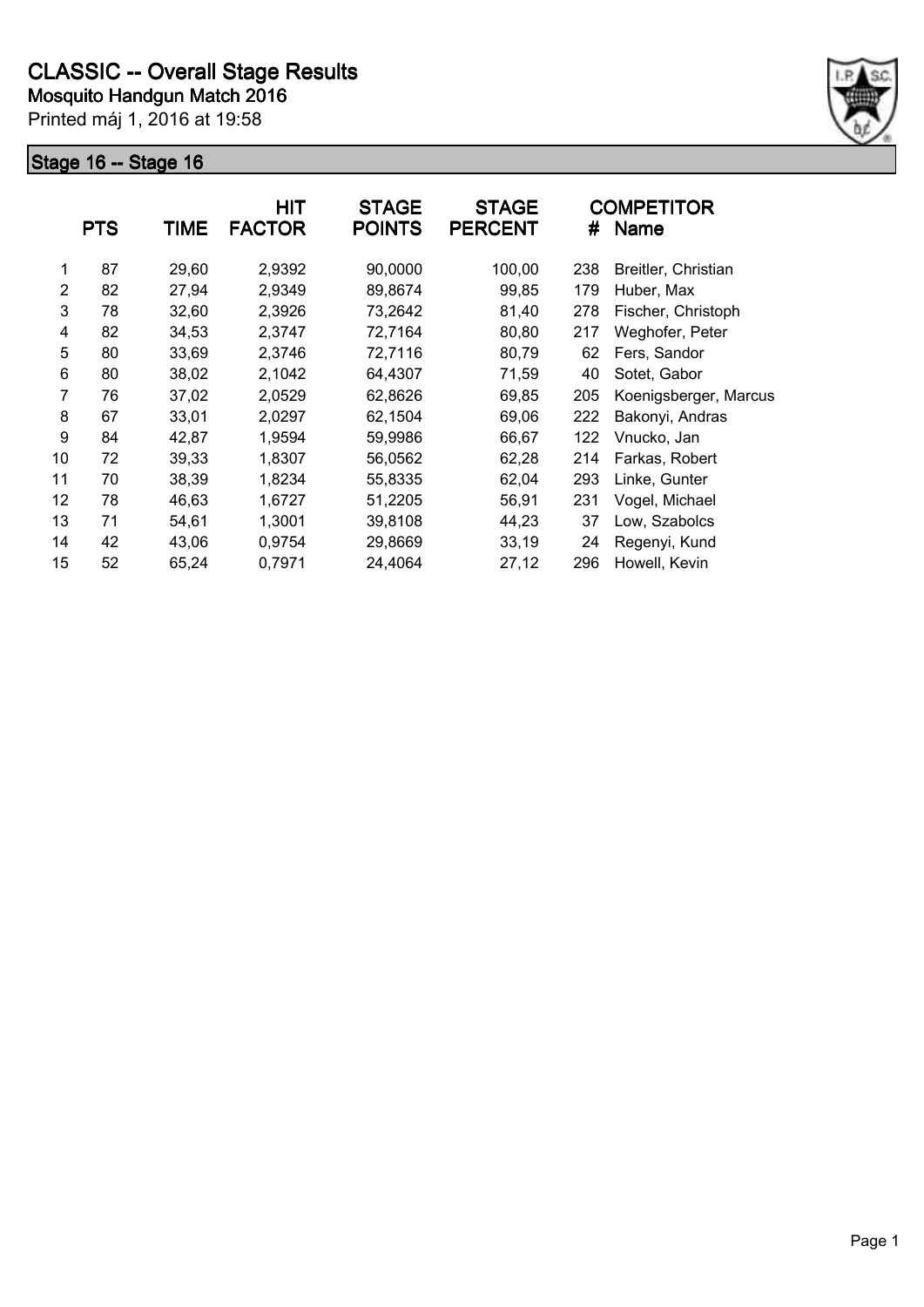

|   | <b>PTS</b> | TIME  | <b>HIT</b><br><b>FACTOR</b> | <b>STAGE</b><br><b>POINTS</b> | <b>STAGE</b><br><b>PERCENT</b> | #   | <b>COMPETITOR</b><br><b>Name</b> |
|---|------------|-------|-----------------------------|-------------------------------|--------------------------------|-----|----------------------------------|
|   | 89         | 30,90 | 2,8803                      | 90,0000                       | 100,00                         | 208 | Reiter, Gerald                   |
| 2 | 84         | 39,55 | 2,1239                      | 66,3657                       | 73,74                          | 94  | Ladic, Tibor                     |
| 3 | 84         | 45,25 | 1,8564                      | 58,0058                       | 64,45                          | 83  | Kotrous, Pavel                   |
| 4 | 69         | 47,18 | 1,4625                      | 45,6985                       | 50,78                          | 170 | Potuckova, Ludmila               |
| 5 | 72         | 52,01 | 1,3843                      | 43,2570                       | 48,06                          | 96  | Barta, Ondrej                    |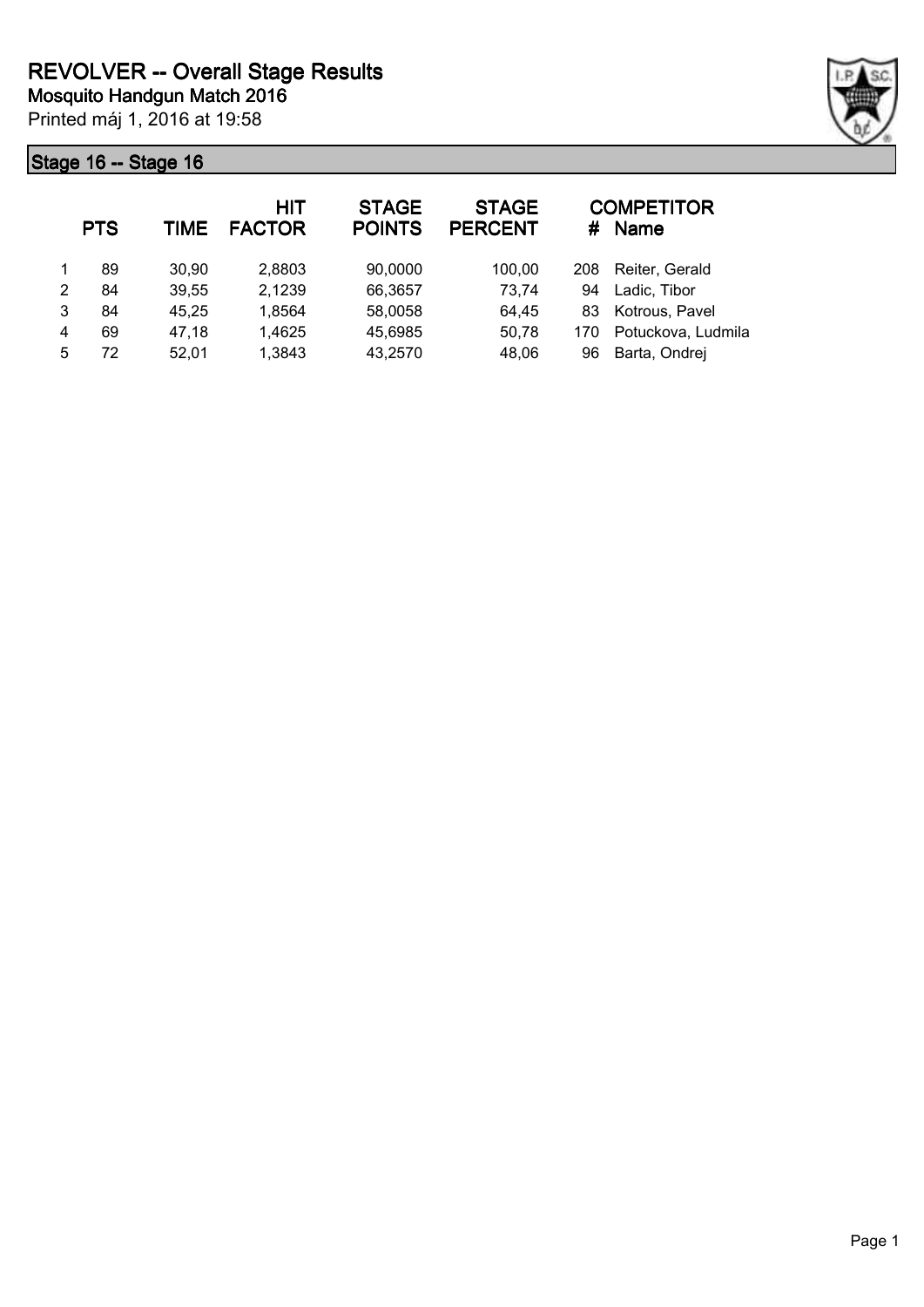

|                | <b>PTS</b> | <b>TIME</b> | <b>HIT</b><br><b>FACTOR</b> | <b>STAGE</b><br><b>POINTS</b> | <b>STAGE</b><br><b>PERCENT</b> | #   | <b>COMPETITOR</b><br>Name |
|----------------|------------|-------------|-----------------------------|-------------------------------|--------------------------------|-----|---------------------------|
| 1              | 109        | 16,06       | 6,7870                      | 110,0000                      | 100,00                         | 109 | Pijacek, Petr             |
| $\overline{c}$ | 109        | 17,01       | 6,4080                      | 103,8566                      | 94,42                          | 104 | Havlicek, Miroslav        |
| 3              | 109        | 17,05       | 6,3930                      | 103,6129                      | 94,19                          | 153 | Henes, Zdenek             |
| 4              | 109        | 17,59       | 6,1967                      | 100,4321                      | 91,30                          | 103 | Pavlik, Jan               |
| 5              | 108        | 17,69       | 6,1051                      | 98,9481                       | 89,95                          | 255 | Nagy, Ernest              |
| 6              | 103        | 17,02       | 6,0517                      | 98,0820                       | 89,17                          | 287 | Weber, Gunter             |
| $\overline{7}$ | 107        | 17,99       | 5,9477                      | 96,3972                       | 87,63                          | 144 | Horinek, Milos            |
| 8              | 101        | 17,30       | 5,8382                      | 94,6209                       | 86,02                          | 291 | Kneringer, Mario          |
| 9              | 106        | 18,66       | 5,6806                      | 92,0674                       | 83,70                          | 86  | Gromov, Andrej            |
| 10             | 108        | 19,30       | 5,5959                      | 90,6939                       | 82,45                          | 66  | Praschinger, Edgar        |
| 11             | 106        | 19,19       | 5,5237                      | 89,5247                       | 81,39                          | 171 | Schafer, Markus           |
| 12             | 107        | 20,08       | 5,3287                      | 86,3638                       | 78,51                          | 58  | Cislak, Gabriel           |
| 13             | 102        | 19,69       | 5,1803                      | 83,9588                       | 76,33                          | 294 | Slama, Claus              |
| 14             | 104        | 20,13       | 5,1664                      | 83,7339                       | 76,12                          | 290 | Steurer, Margit           |
| 15             | 105        | 20,48       | 5,1270                      | 83,0943                       | 75,54                          | 98  | Hiebler, Wolfram          |
| 16             | 106        | 20,69       | 5,1232                      | 83,0342                       | 75,49                          | 143 | Sustrova, Katerina        |
| 17             | 106        | 21,08       | 5,0285                      | 81,4980                       | 74,09                          | 303 | Behal, Jiri               |
| 18             | 107        | 21,31       | 5,0211                      | 81,3789                       | 73,98                          | 295 | Leutgeb, Ralph            |
| 19             | 110        | 22,05       | 4,9887                      | 80,8529                       | 73,50                          | 22  | Szabo, Alexander          |
| 20             | 108        | 22,01       | 4,9069                      | 79,5272                       | 72,30                          | 273 | Czarnecki, Rafal          |
| 21             | 110        | 23,13       | 4,7557                      | 77,0777                       | 70,07                          | 314 | Kolarits, Peter           |
| 22             | 103        | 21,86       | 4,7118                      | 76,3658                       | 69,42                          | 201 | Eisl, Alexander           |
| 23             | 100        | 21,39       | 4,6751                      | 75,7706                       | 68,88                          | 280 | Golisz, Marcin            |
| 24             | 105        | 22,57       | 4,6522                      | 75,3997                       | 68,55                          | 113 | Barancik, Ivan            |
| 25             | 108        | 23,72       | 4,5531                      | 73,7940                       | 67,09                          | 312 | Plzak, Jiri               |
| 26             | 106        | 23,36       | 4,5377                      | 73,5436                       | 66,86                          | 65  | Cislak, Miloslav          |
| 27             | 105        | 23,37       | 4,4929                      | 72,8186                       | 66,20                          | 34  | Grac, Robert              |
| 28             | 107        | 23,99       | 4,4602                      | 72,2878                       | 65,72                          | 52  | Gerencser, Miklos         |
| 29             | 108        | 26,78       | 4,0329                      | 65,3619                       | 59,42                          | 298 | Likavec, Martin           |
| 30             | 88         | 21,94       | 4,0109                      | 65,0067                       | 59,10                          | 183 | Schafer, Hans Peter       |
| 31             | 109        | 27,25       | 4,0000                      | 64,8294                       | 58,94                          | 18  | Geerts, Hans              |
| 32             | 104        | 26,66       | 3,9010                      | 63,2244                       | 57,48                          | 127 | Tomek, Petr               |
| 33             | 110        | 28,29       | 3,8883                      | 63,0190                       | 57,29                          | 59  | Ilc, Helmut               |
| 34             | 102        | 26,66       | 3,8260                      | 62,0086                       | 56,37                          | 207 | Dvorak, Andrea            |
| 35             | 105        | 27,98       | 3,7527                      | 60,8210                       | 55,29                          | 211 | Soucek Raedler, Walter    |
| 36             | 102        | 27,19       | 3,7514                      | 60,7999                       | 55,27                          | 192 | Golab, Tadeusz            |
| 37             | 109        | 30,64       | 3,5574                      | 57,6567                       | 52,42                          | 285 | Lennert, Adam             |
| 38             | 108        | 32,85       | 3,2877                      | 53,2844                       | 48,44                          | 124 | Tomek, Jan                |
| 39             | 102        | 31,36       | 3,2526                      | 52,7152                       | 47,92                          | 248 | Vaclavik, Rostislav       |
| 40             | 109        | 34,02       | 3,2040                      | 51,9283                       | 47,21                          | 139 | Markevicius, Kestas       |
| 41             | 105        | 33,72       | 3,1139                      | 50,4677                       | 45,88                          | 105 | Schwanneke, Roland        |
| 42             | 91         | 29,61       | 3,0733                      | 49,8098                       | 45,28                          | 288 | Toth-Pogats, Sandra       |
| 43             | 72         | 26,65       | 2,7017                      | 43,7872                       | 39,81                          | 178 | Reifferscheidt, Frank     |
| 44             | 104        | 39,71       | 2,6190                      | 42,4468                       | 38,59                          | 46  | Horvat, Ede               |
| 45             | 66         | 42,79       | 1,5424                      | 24,9985                       | 22,73                          | 236 | Siska, Milos              |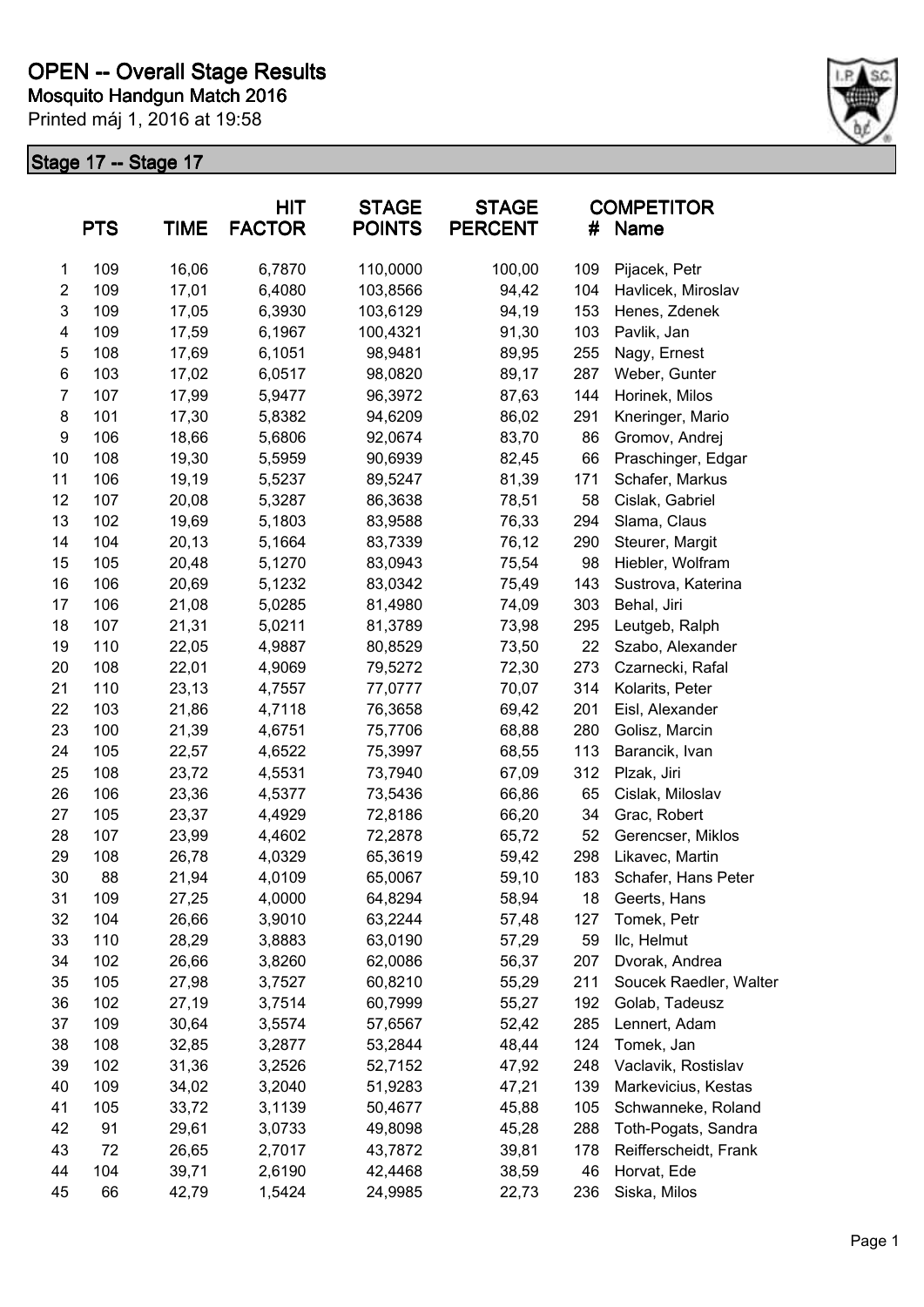

|                | <b>PTS</b> | <b>TIME</b> | HIT<br><b>FACTOR</b> | <b>STAGE</b><br><b>POINTS</b> | <b>STAGE</b><br><b>PERCENT</b> | #   | <b>COMPETITOR</b><br>Name |
|----------------|------------|-------------|----------------------|-------------------------------|--------------------------------|-----|---------------------------|
| 1              | 101        | 15,60       | 6,4744               | 110,0000                      | 100,00                         | 110 | Rakusan, Josef            |
| $\overline{2}$ | 108        | 16,84       | 6,4133               | 108,9626                      | 99,06                          | 78  | Batki, Gyorgy             |
| 3              | 107        | 18,29       | 5,8502               | 99,3953                       | 90,36                          | 267 | Znamenacek, Petr          |
| 4              | 104        | 17,95       | 5,7939               | 98,4385                       | 89,49                          | 151 | Vaclavik, Jaroslav        |
| 5              | 106        | 19,10       | 5,5497               | 94,2906                       | 85,72                          | 212 | Stranz, Jurgen            |
| 6              | 110        | 19,88       | 5,5332               | 94,0096                       | 85,46                          | 70  | Pupala, Ondrej            |
| $\overline{7}$ | 105        | 19,12       | 5,4916               | 93,3034                       | 84,82                          | 177 | Ciesielski, Marcin        |
| 8              | 105        | 19,63       | 5,3490               | 90,8793                       | 82,62                          | 77  | Szaszi, Csaba             |
| 9              | 108        | 21,54       | 5,0139               | 85,1871                       | 77,44                          | 75  | Mikula, Jozef             |
| 10             | 107        | 21,38       | 5,0047               | 85,0300                       | 77,30                          | 320 | Kurbatskikh, Vasily       |
| 11             | 106        | 21,26       | 4,9859               | 84,7107                       | 77,01                          | 76  | Szarvas, Peter            |
| 12             | 108        | 21,69       | 4,9793               | 84,5980                       | 76,91                          | 225 | Dianics, Attila           |
| 13             | 108        | 21,83       | 4,9473               | 84,0555                       | 76,41                          | 57  | Bobaly, Mihaly            |
| 14             | 106        | 21,71       | 4,8825               | 82,9549                       | 75,41                          | 142 | Berger, Rene              |
| 15             | 105        | 21,51       | 4,8815               | 82,9363                       | 75,40                          | 247 | Kubik, Karel              |
| 16             | 106        | 21,95       | 4,8292               | 82,0479                       | 74,59                          | 74  | Stanko, Pavol             |
| 17             | 108        | 22,71       | 4,7556               | 80,7984                       | 73,45                          | 306 | Sliva, Tomas              |
| 18             | 104        | 21,91       | 4,7467               | 80,6468                       | 73,32                          | 241 | Porubsky, Miroslav        |
| 19             | 106        | 22,39       | 4,7343               | 80,4355                       | 73,12                          | 72  | Obermajer, Attila         |
| 20             | 108        | 22,86       | 4,7244               | 80,2682                       | 72,97                          | 71  | Hukel, Miroslav           |
| 21             | 105        | 22,32       | 4,7043               | 79,9265                       | 72,66                          | 313 | Horacek, Lukas            |
| 22             | 106        | 22,56       | 4,6986               | 79,8294                       | 72,57                          | 115 | Poliacik, Martin          |
| 23             | 104        | 22,24       | 4,6763               | 79,4501                       | 72,23                          | 130 | Pitonak, Martin           |
| 24             | 105        | 22,48       | 4,6708               | 79,3577                       | 72,14                          | 150 | Soustar, Ivo              |
| 25             | 101        | 21,73       | 4,6480               | 78,9692                       | 71,79                          | 155 | Havranek, Rostislav       |
| 26             | 90         | 19,47       | 4,6225               | 78,5367                       | 71,40                          | 84  | Deledivka, Vitaliy        |
| 27             | 106        | 23,21       | 4,5670               | 77,5937                       | 70,54                          | 302 | Kozak, Petr               |
| 28             | 108        | 23,86       | 4,5264               | 76,9041                       | 69,91                          | 258 | Zhuralev, Andrey          |
| 29             | 106        | 23,44       | 4,5222               | 76,8324                       | 69,85                          | 167 | Vavrek, Adrian            |
| 30             | 107        | 23,67       | 4,5205               | 76,8036                       | 69,82                          | 307 | Zalejsky, Rostislav       |
| 31             | 100        | 22,16       | 4,5126               | 76,6701                       | 69,70                          | 147 | Zarubova, Marketa         |
| 32             | 96         | 21,50       | 4,4651               | 75,8628                       | 68,97                          | 158 | Pawlik, Celina            |
| 33             | 106        | 23,86       | 4,4426               | 75,4799                       | 68,62                          | 244 | Stanko, Lubomir           |
| 34             | 106        | 23,86       | 4,4426               | 75,4799                       | 68,62                          | 136 | Velicko, Laurius          |
| 35             | 106        | 24,32       | 4,3586               | 74,0522                       | 67,32                          | 9   | Klecanda, Kvido           |
| 36             | 96         | 22,28       | 4,3088               | 73,2069                       | 66,55                          | 80  | Miglecz, Gyula            |
| 37             | 88         | 20,54       | 4,2843               | 72,7911                       | 66,17                          | 165 | Swierczek, Zbigniew       |
| 38             | 100        | 23,50       | 4,2553               | 72,2983                       | 65,73                          | 218 | Sajgo, Zoltan             |
| 39             | 104        | 24,47       | 4,2501               | 72,2097                       | 65,65                          | 289 | Kwiatkowski, Roland       |
| 40             | 104        | 24,51       | 4,2432               | 72,0918                       | 65,54                          | 54  | Lazovsky, Richard         |
| 41             | 109        | 25,88       | 4,2117               | 71,5580                       | 65,05                          | 181 | Szegedi, Mark             |
| 42             | 110        | 26,21       | 4,1969               | 71,3053                       | 64,82                          | 135 | Potocky, Peter            |
| 43             | 104        | 25,03       | 4,1550               | 70,5941                       | 64,18                          | 123 | Ecker, Karol              |
| 44             | 93         | 22,53       | 4,1278               | 70,1322                       | 63,76                          | 21  | Szalai, Laszlo            |
| 45             | 106        | 26,10       | 4,0613               | 69,0019                       | 62,73                          | 15  | Haviarova, Janette        |
| 46             | 107        | 26,37       | 4,0576               | 68,9397                       | 62,67                          | 270 | Beres, Krzysztof          |
|                |            |             |                      |                               |                                |     |                           |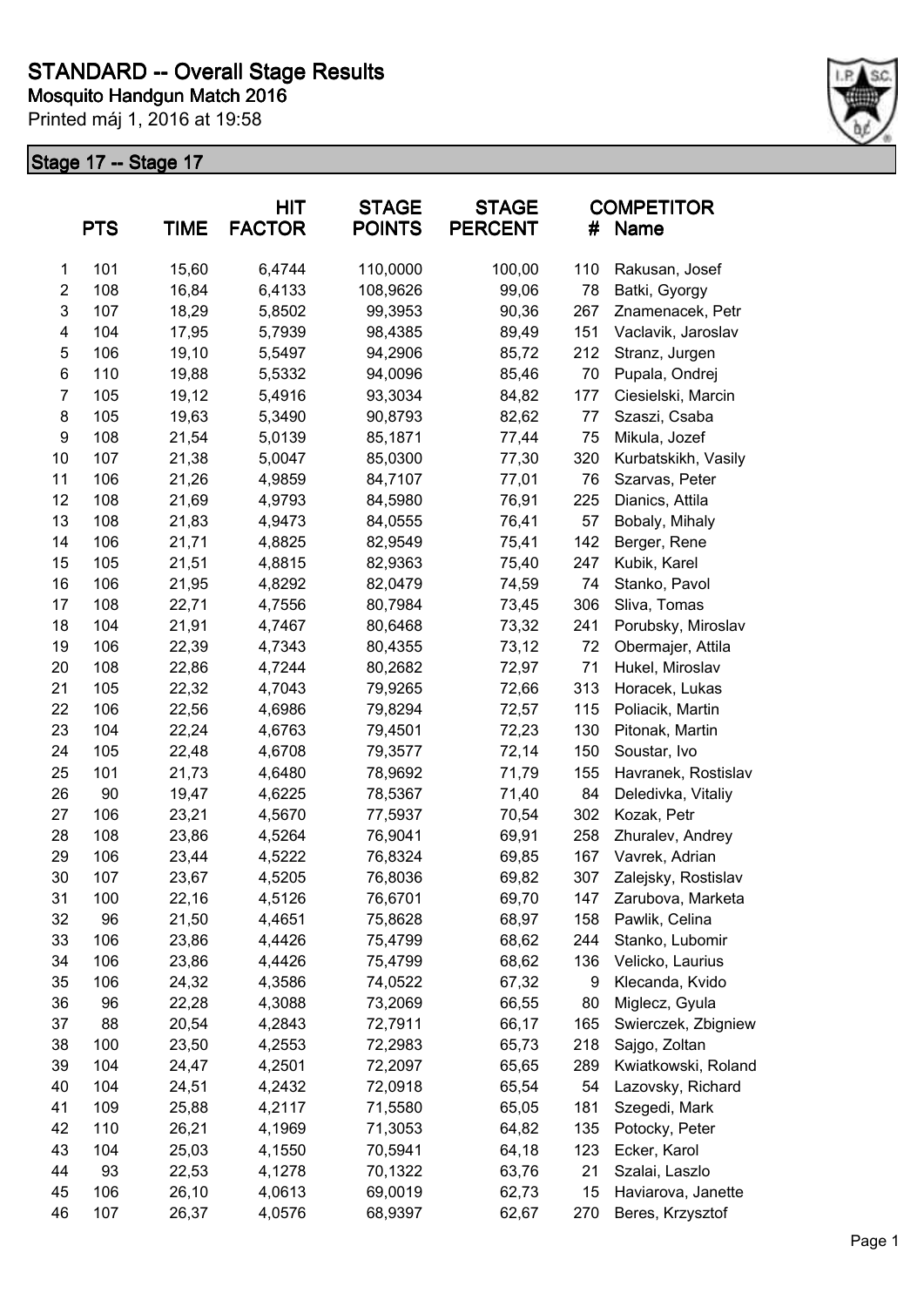

|    | <b>PTS</b> | <b>TIME</b> | <b>HIT</b><br><b>FACTOR</b> | <b>STAGE</b><br><b>POINTS</b> | <b>STAGE</b><br><b>PERCENT</b> | #   | <b>COMPETITOR</b><br>Name |
|----|------------|-------------|-----------------------------|-------------------------------|--------------------------------|-----|---------------------------|
| 47 | 109        | 26,90       | 4,0520                      | 68,8446                       | 62,59                          | 61  | Strasser, Elisabeth       |
| 48 | 102        | 25,27       | 4,0364                      | 68,5790                       | 62,34                          | 49  | Kebo, Vekoslav            |
| 49 | 103        | 25,59       | 4,0250                      | 68,3853                       | 62,17                          | 10  | Kovac, Ondrej             |
| 50 | 106        | 26,49       | 4,0015                      | 67,9861                       | 61,81                          | 235 | Siska, Michal             |
| 51 | 106        | 26,86       | 3,9464                      | 67,0495                       | 60,95                          | 4   | Noga, Tadeusz             |
| 52 | 98         | 24,88       | 3,9389                      | 66,9224                       | 60,84                          | 88  | Kotrousova, Denisa        |
| 53 | 85         | 21,88       | 3,8848                      | 66,0036                       | 60,00                          | 91  | Zolnay, Pavol             |
| 54 | 104        | 26,79       | 3,8820                      | 65,9563                       | 59,96                          | 234 | Turkova, Eva              |
| 55 | 98         | 25,39       | 3,8598                      | 65,5782                       | 59,62                          | 31  | Kocian, Norbert           |
| 56 | 98         | 25,46       | 3,8492                      | 65,3979                       | 59,45                          | 53  | Bodo, Katalin             |
| 57 | 106        | 27,59       | 3,8420                      | 65,2755                       | 59,34                          | 120 | Zelinsky, Tibor           |
| 58 | 104        | 27,85       | 3,7343                      | 63,4460                       | 57,68                          | 23  | Sirk, Julius              |
| 59 | 110        | 29,83       | 3,6876                      | 62,6521                       | 56,96                          | 223 | Szabo, Karoly             |
| 60 | 89         | 24,25       | 3,6701                      | 62,3554                       | 56,69                          | 36  | Skorvaga, Noro            |
| 61 | 106        | 29,46       | 3,5981                      | 61,1321                       | 55,57                          | 301 | Kominek, Jiri             |
| 62 | 106        | 29,71       | 3,5678                      | 60,6177                       | 55,11                          | 93  | Zolnay, Anna              |
| 63 | 107        | 30,08       | 3,5572                      | 60,4369                       | 54,94                          | 39  | Kubacek, Petr             |
| 64 | 106        | 30,20       | 3,5099                      | 59,6341                       | 54,21                          | 173 | Simon, Laszlo             |
| 65 | 104        | 29,75       | 3,4958                      | 59,3940                       | 53,99                          | 186 | Lesko, Eva                |
| 66 | 102        | 29,32       | 3,4789                      | 59,1061                       | 53,73                          | 311 | Konvicny, Lumir           |
| 67 | 98         | 28,49       | 3,4398                      | 58,4426                       | 53,13                          | 64  | Bicsak, Laszlo Andras     |
| 68 | 94         | 27,54       | 3,4132                      | 57,9909                       | 52,72                          | 28  | Entl, Libor               |
| 69 | 104        | 31,54       | 3,2974                      | 56,0232                       | 50,93                          | 164 | Stepniewicz, Hubert       |
| 70 | 100        | 30,41       | 3,2884                      | 55,8701                       | 50,79                          | 126 | Prinosil, Jan             |
| 71 | 108        | 32,93       | 3,2797                      | 55,7222                       | 50,66                          | 308 | Konvicna, Ruzena          |
| 72 | 106        | 32,52       | 3,2595                      | 55,3798                       | 50,35                          | 38  | Zakupszky, Gabor          |
| 73 | 100        | 30,83       | 3,2436                      | 55,1090                       | 50, 10                         | 219 | Kiss, Gabor               |
| 74 | 78         | 24,37       | 3,2007                      | 54,3795                       | 49,44                          | 154 | Bures, Vitezslav          |
| 75 | 100        | 31,84       | 3,1407                      | 53,3609                       | 48,51                          | 68  | Solyom, Oliver            |
| 76 | 92         | 29,73       | 3,0945                      | 52,5762                       | 47,80                          | 271 | Tabaszevska, Agnieszka    |
| 77 | 104        | 33,78       | 3,0787                      | 52,3082                       | 47,55                          | 233 | Bulko, Peter              |
| 78 | 88         | 30,84       | 2,8534                      | 48,4802                       | 44,07                          | 27  | Entl, Zdenek              |
| 79 | 66         | 24,83       | 2,6581                      | 45,1610                       | 41,06                          | 82  | Gal, Tibor                |
| 80 | 102        | 39,73       | 2,5673                      | 43,6192                       | 39,65                          | 41  | Kormanyos, Maria          |
| 81 | 108        | 42,78       | 2,5245                      | 42,8923                       | 38,99                          | 185 | Barta, Aliz               |
| 82 | 102        | 44,67       | 2,2834                      | 38,7954                       | 35,27                          | 182 | Szegedi, Bence            |
| 83 | 106        | 49,17       | 2,1558                      | 36,6270                       | 33,30                          | 125 | Nemec, Bronislav          |
| 84 | 106        | 52,08       | 2,0353                      | 34,5805                       | 31,44                          | 176 | Bicskei, Bea              |
| 85 | 79         | 47,87       | 1,6503                      | 28,0388                       | 25,49                          | 35  | Pazourkova, Eva           |
| 86 | 49         | 32,07       | 1,5279                      | 25,9593                       | 23,60                          | 172 | Kiss, Tamas Istvan        |
| 87 | 104        | 71,94       | 1,4456                      | 24,5617                       | 22,33                          | 318 | Danek, Lukas              |
| 88 | 0          | 29,84       | 0,0000                      | 0,0000                        | 0,00                           | 17  | Koos, Zoltan              |
| 89 | 0          | 0,00        | 0,0000                      | 0,0000                        | 0,00                           | 148 | Dabrowski, Darek          |
| 90 | $\pmb{0}$  | 0,00        | 0,0000                      | 0,0000                        | 0,00                           | 315 | Toth, Zoltan              |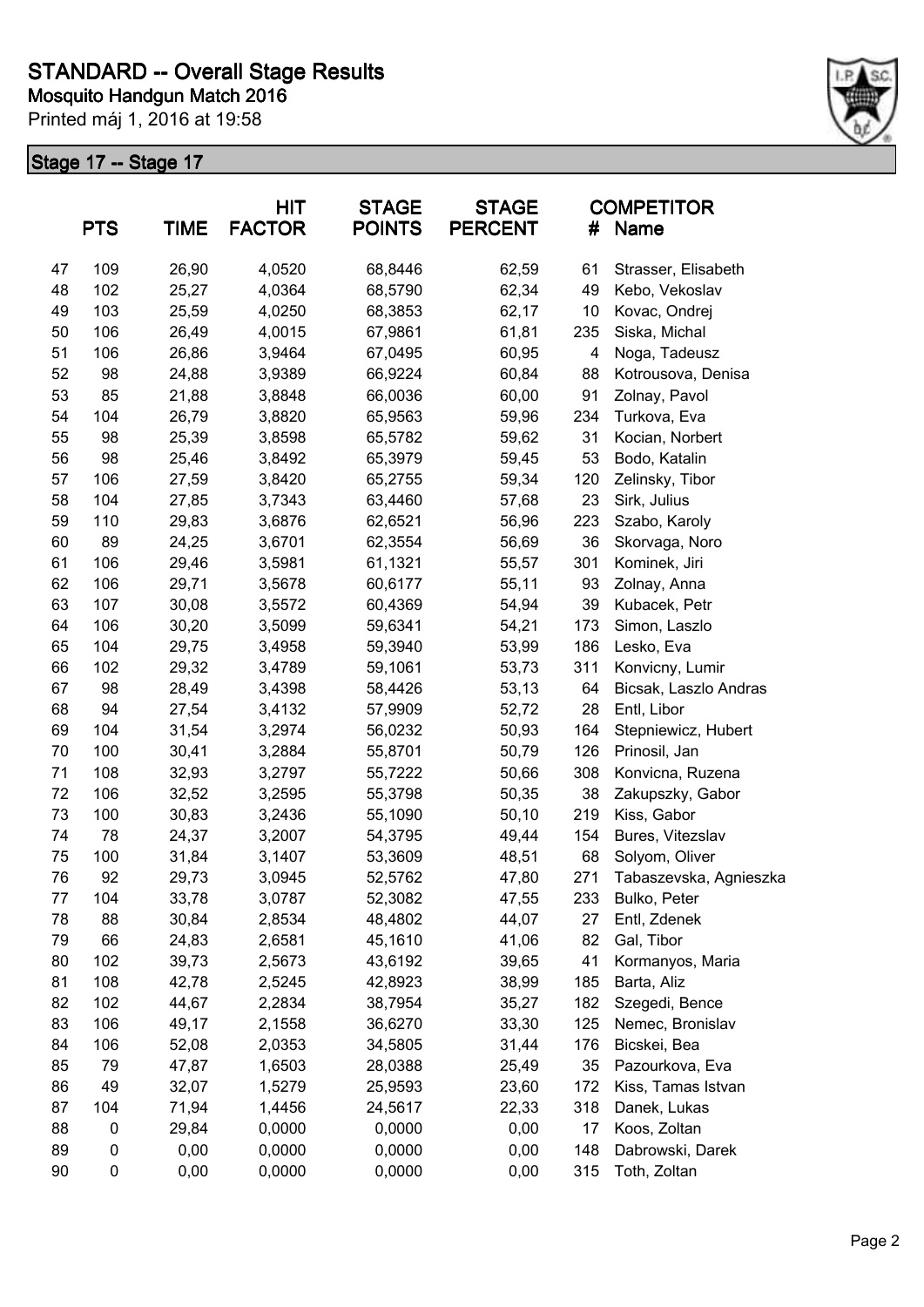

|                | <b>PTS</b> | <b>TIME</b> | <b>HIT</b><br><b>FACTOR</b> | <b>STAGE</b><br><b>POINTS</b> | <b>STAGE</b><br><b>PERCENT</b> | #   | <b>COMPETITOR</b><br><b>Name</b> |
|----------------|------------|-------------|-----------------------------|-------------------------------|--------------------------------|-----|----------------------------------|
| 1              | 102        | 17,21       | 5,9268                      | 110,0000                      | 100,00                         | 268 | Fedor, Marian                    |
| $\overline{2}$ | 104        | 18,15       | 5,7300                      | 106,3482                      | 96,68                          | 112 | Stepan, Michal                   |
| 3              | 102        | 17,82       | 5,7239                      | 106,2346                      | 96,58                          | 111 | Hrnciarik, Andrej                |
| 4              | 98         | 17,46       | 5,6128                      | 104,1730                      | 94,70                          | 101 | Hos, Ivan                        |
| 5              | 104        | 18,53       | 5,6125                      | 104,1673                      | 94,70                          | 166 | Szczesny, Bartosz                |
| 6              | 106        | 19,05       | 5,5643                      | 103,2724                      | 93,88                          | 188 | Voyno, Alexey                    |
| $\overline{7}$ | 106        | 19,70       | 5,3807                      | 99,8649                       | 90,79                          | 67  | Zapletal, Miroslav               |
| 8              | 104        | 19,71       | 5,2765                      | 97,9310                       | 89,03                          | 316 | Sedy, Roman                      |
| 9              | 110        | 20,96       | 5,2481                      | 97,4035                       | 88,55                          | 254 | Palka, Jan                       |
| 10             | 104        | 19,93       | 5,2183                      | 96,8500                       | 88,05                          | 168 | Galazka, Marcin                  |
| 11             | 106        | 20,36       | 5,2063                      | 96,6277                       | 87,84                          | 92  | Momcilovic, Ljubisa              |
| 12             | 104        | 20,19       | 5,1511                      | 95,6028                       | 86,91                          | 160 | Mika, Marek                      |
| 13             | 108        | 20,99       | 5,1453                      | 95,4959                       | 86,81                          | 283 | Koller, Hans Georg               |
| 14             | 102        | 19,91       | 5,1231                      | 95,0829                       | 86,44                          | 73  | Sefranko, Karol                  |
| 15             | 108        | 21,13       | 5,1112                      | 94,8632                       | 86,24                          | 239 | Kubica, Dusan                    |
| 16             | 110        | 21,62       | 5,0879                      | 94,4301                       | 85,85                          | 60  | Ziebart, Friedrich               |
| 17             | 104        | 20,56       | 5,0584                      | 93,8823                       | 85,35                          | 97  | Panachev, Leonid                 |
| 18             | 102        | 20,54       | 4,9659                      | 92,1665                       | 83,79                          | 29  | Radolec, Michal                  |
| 19             | 110        | 22,23       | 4,9483                      | 91,8389                       | 83,49                          | 118 | Belica, Michal                   |
| 20             | 104        | 21,51       | 4,8350                      | 89,7359                       | 81,58                          | 85  | Shevchenko, Sergeii              |
| 21             | 100        | 20,81       | 4,8054                      | 89,1870                       | 81,08                          | 99  | Kovacs, Attila                   |
| 22             | 104        | 21,88       | 4,7532                      | 88,2184                       | 80,20                          | 95  | Manolevski, Michael              |
| 23             | 98         | 20,83       | 4,7048                      | 87,3193                       | 79,38                          | 81  | Salamon, Timea                   |
| 24             | 108        | 22,99       | 4,6977                      | 87,1883                       | 79,26                          | 44  | Misik, Peter                     |
| 25             | 108        | 23,10       | 4,6753                      | 86,7731                       | 78,88                          | 90  | Deledivka, Inna                  |
| 26             | 96         | 20,65       | 4,6489                      | 86,2829                       | 78,44                          | 209 | Plank, Gerhard                   |
| 27             | 102        | 22,30       | 4,5740                      | 84,8924                       | 77,17                          | 169 | Bonk, Adrian                     |
| 28             | 108        | 23,91       | 4,5169                      | 83,8335                       | 76,21                          | 152 | Maier, Markus                    |
| 29             | 104        | 23,24       | 4,4750                      | 83,0559                       | 75,51                          | 281 | Gaberscik, Andreas               |
| 30             | 106        | 23,73       | 4,4669                      | 82,9051                       | 75,37                          | 187 | Schlegl, Bernhard                |
| 31             | 100        | 22,42       | 4,4603                      | 82,7823                       | 75,26                          | 106 | Fecura, Vladimir                 |
| 32             | 108        | 24,63       | 4,3849                      | 81,3828                       | 73,98                          | 204 | Schmidt, Jurgen                  |
| 33             | 100        | 22,81       | 4,3840                      | 81,3670                       | 73,97                          | 7   | Majling, Andrej                  |
| 34             | 104        | 23,90       | 4,3515                      | 80,7623                       | 73,42                          | 319 | Rasovic, Bosko                   |
| 35             | 108        | 24,90       | 4,3373                      | 80,5004                       | 73,18                          | 117 | Chochula, Milos                  |
| 36             | 102        | 23,62       | 4,3184                      | 80,1482                       | 72,86                          | 230 | Velic, Miroslav                  |
| 37             | 102        | 23,75       | 4,2947                      | 79,7095                       | 72,46                          | 256 | Drimaj, Peter                    |
| 38             | 108        | 25,26       | 4,2755                      | 79,3531                       | 72,14                          | 228 | Sebik, Ivan                      |
| 39             | 96         | 22,46       | 4,2743                      | 79,3295                       | 72,12                          | 137 | Bocskoras, Benjamin              |
| 40             | 104        | 24,50       | 4,2449                      | 78,7845                       | 71,62                          | 257 | Nagy, Ernest jun.                |
| 41             | 96         | 22,98       | 4,1775                      | 77,5344                       | 70,49                          | 146 | Boca, Rastislav                  |
| 42             | 104        | 25,01       | 4,1583                      | 77,1779                       | 70,16                          | 269 | Penov, Anton                     |
| 43             | 98         | 23,89       | 4,1021                      | 76,1348                       | 69,21                          | 202 | Lang, Johann                     |
| 44             | 96         | 23,43       | 4,0973                      | 76,0453                       | 69,13                          | 317 | Sciranka, Martin                 |
| 45             | 100        | 24,41       | 4,0967                      | 76,0336                       | 69,12                          | 227 | Didy, Jozef                      |
| 46             | 96         | 23,75       | 4,0421                      | 75,0207                       | 68,20                          | 128 | Glezgo, Tomas                    |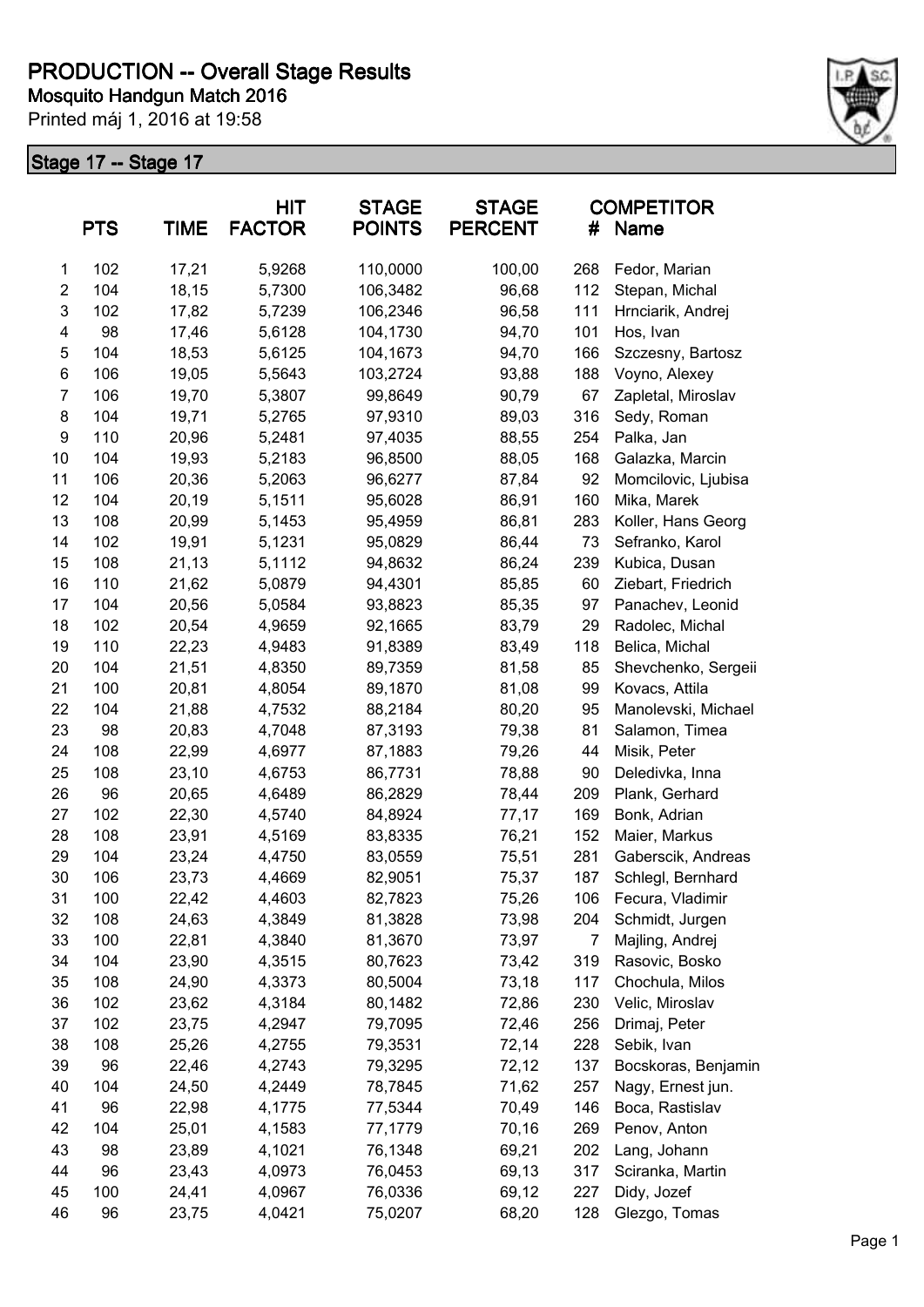

|    | <b>PTS</b> | <b>TIME</b> | <b>HIT</b><br><b>FACTOR</b> | <b>STAGE</b><br><b>POINTS</b> | <b>STAGE</b><br><b>PERCENT</b> | #   | <b>COMPETITOR</b><br>Name |
|----|------------|-------------|-----------------------------|-------------------------------|--------------------------------|-----|---------------------------|
| 47 | 108        | 26,79       | 4,0314                      | 74,8212                       | 68,02                          | 184 | Tobias, Matyas            |
| 48 | 106        | 26,45       | 4,0076                      | 74,3796                       | 67,62                          | 279 | Kolomyjski, Tomasz        |
| 49 | 108        | 27,06       | 3,9911                      | 74,0746                       | 67,34                          | 114 | Hrabaj, Marian            |
| 50 | 106        | 26,74       | 3,9641                      | 73,5729                       | 66,88                          | 297 | Chlebovcova, Zuzana       |
| 51 | 106        | 26,76       | 3,9611                      | 73,5179                       | 66,83                          | 237 | Pribilincova, Hana        |
| 52 | 104        | 26,66       | 3,9010                      | 72,4013                       | 65,82                          | 194 | Lazorik, Maros            |
| 53 | 104        | 27,03       | 3,8476                      | 71,4103                       | 64,92                          | 55  | Galagan, Vasiliy          |
| 54 | 91         | 23,81       | 3,8219                      | 70,9342                       | 64,49                          | 138 | Holan, Roman              |
| 55 | 100        | 26,24       | 3,8110                      | 70,7310                       | 64,30                          | 224 | Potts, Stephen            |
| 56 | 104        | 27,36       | 3,8012                      | 70,5490                       | 64,14                          | 119 | Caradsky, Tomas           |
| 57 | 83         | 21,95       | 3,7813                      | 70,1806                       | 63,80                          | 89  | Lazarevic, Dejan          |
| 58 | 108        | 28,73       | 3,7591                      | 69,7688                       | 63,43                          | 14  | Gangler, Csaba            |
| 59 | 106        | 28,40       | 3,7324                      | 69,2725                       | 62,98                          | 87  | Momcilovic, Snezana       |
| 60 | 98         | 26,66       | 3,6759                      | 68,2243                       | 62,02                          | 190 | Czuczor, Zsolt            |
| 61 | 104        | 28,31       | 3,6736                      | 68,1815                       | 61,98                          | 229 | Foltan, Stanislav         |
| 62 | 89         | 24,50       | 3,6327                      | 67,4213                       | 61,29                          | 220 | Ambrus, Oliver            |
| 63 | 106        | 29,53       | 3,5896                      | 66,6217                       | 60,57                          | 116 | Trencan, Peter            |
| 64 | 89         | 24,96       | 3,5657                      | 66,1788                       | 60,16                          | 56  | Brunner, Herbert          |
| 65 | 104        | 29,73       | 3,4982                      | 64,9250                       | 59,02                          | 221 | Deuchar, Russ             |
| 66 | 108        | 32,73       | 3,2997                      | 61,2423                       | 55,67                          | 259 | Kovalchuk, Andrey         |
| 67 | 100        | 30,53       | 3,2755                      | 60,7920                       | 55,27                          | 246 | Hruzek, Roman             |
| 68 | 96         | 29,37       | 3,2686                      | 60,6653                       | 55,15                          | 210 | Reiter, Doris             |
| 69 | 96         | 29,87       | 3,2139                      | 59,6499                       | 54,23                          | 48  | Kociolek, Jacek           |
| 70 | 86         | 27,82       | 3,0913                      | 57,3739                       | 52,16                          | 292 | Belme, Attila             |
| 71 | 108        | 35,34       | 3,0560                      | 56,7193                       | 51,56                          | 141 | Knapek, Matej             |
| 72 | 96         | 32,11       | 2,9897                      | 55,4887                       | 50,44                          | 121 | Gerek, Matus              |
| 73 | 100        | 39,61       | 2,5246                      | 46,8564                       | 42,60                          | 232 | Parak, Dominik            |
| 74 | 106        | 43,85       | 2,4173                      | 44,8652                       | 40,79                          | 206 | Danzer, Robert            |
| 75 | 87         | 36,39       | 2,3908                      | 44,3722                       | 40,34                          | 240 | Novotna, Marta            |
| 76 | 89         | 41,65       | 2,1369                      | 39,6596                       | 36,05                          | 163 | Zachar, Bystrik           |
| 77 | 69         | 36,93       | 1,8684                      | 34,6771                       | 31,52                          | 3   | Bopkova, Eniko            |
| 78 | 56         | 35,80       | 1,5642                      | 29,0321                       | 26,39                          | 159 | Kwintkiewicz, Adam        |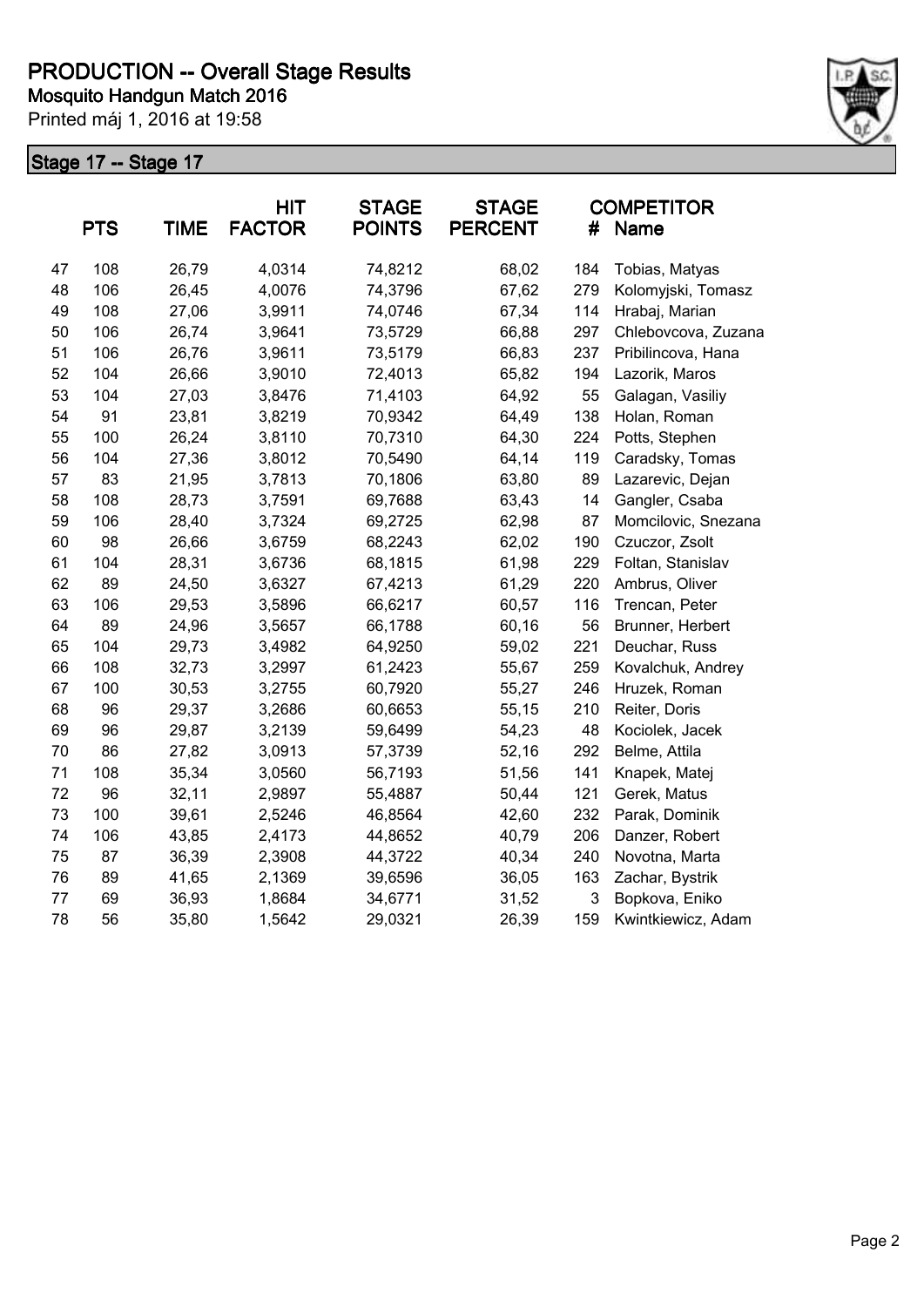

|    | <b>PTS</b> | <b>TIME</b> | <b>HIT</b><br><b>FACTOR</b> | <b>STAGE</b><br><b>POINTS</b> | <b>STAGE</b><br><b>PERCENT</b> | #   | <b>COMPETITOR</b><br><b>Name</b> |
|----|------------|-------------|-----------------------------|-------------------------------|--------------------------------|-----|----------------------------------|
| 1  | 102        | 21,00       | 4,8571                      | 110,0000                      | 100,00                         | 278 | Fischer, Christoph               |
| 2  | 108        | 25,03       | 4,3148                      | 97,7180                       | 88,83                          | 238 | Breitler, Christian              |
| 3  | 108        | 25,55       | 4,2270                      | 95,7292                       | 87,03                          | 222 | Bakonyi, Andras                  |
| 4  | 107        | 25,32       | 4,2259                      | 95,7044                       | 87,00                          | 62  | Fers, Sandor                     |
| 5  | 103        | 24,52       | 4,2007                      | 95,1324                       | 86,48                          | 214 | Farkas, Robert                   |
| 6  | 102        | 24,57       | 4,1514                      | 94,0171                       | 85,47                          | 205 | Koenigsberger, Marcus            |
| 7  | 100        | 28,12       | 3,5562                      | 80,5372                       | 73,22                          | 231 | Vogel, Michael                   |
| 8  | 104        | 30,83       | 3,3733                      | 76,3962                       | 69,45                          | 179 | Huber, Max                       |
| 9  | 92         | 28,31       | 3,2497                      | 73,5969                       | 66,91                          | 40  | Sotet, Gabor                     |
| 10 | 104        | 32,53       | 3,1970                      | 72,4038                       | 65,82                          | 217 | Weghofer, Peter                  |
| 11 | 94         | 31,77       | 2,9588                      | 67,0074                       | 60,92                          | 293 | Linke, Gunter                    |
| 12 | 77         | 28,01       | 2,7490                      | 62,2572                       | 56,60                          | 122 | Vnucko, Jan                      |
| 13 | 104        | 38,46       | 2,7041                      | 61,2401                       | 55,67                          | 37  | Low, Szabolcs                    |
| 14 | 102        | 39,94       | 2,5538                      | 57,8368                       | 52,58                          | 24  | Regenyi, Kund                    |
| 15 | 76         | 32,55       | 2,3349                      | 52,8779                       | 48,07                          | 296 | Howell, Kevin                    |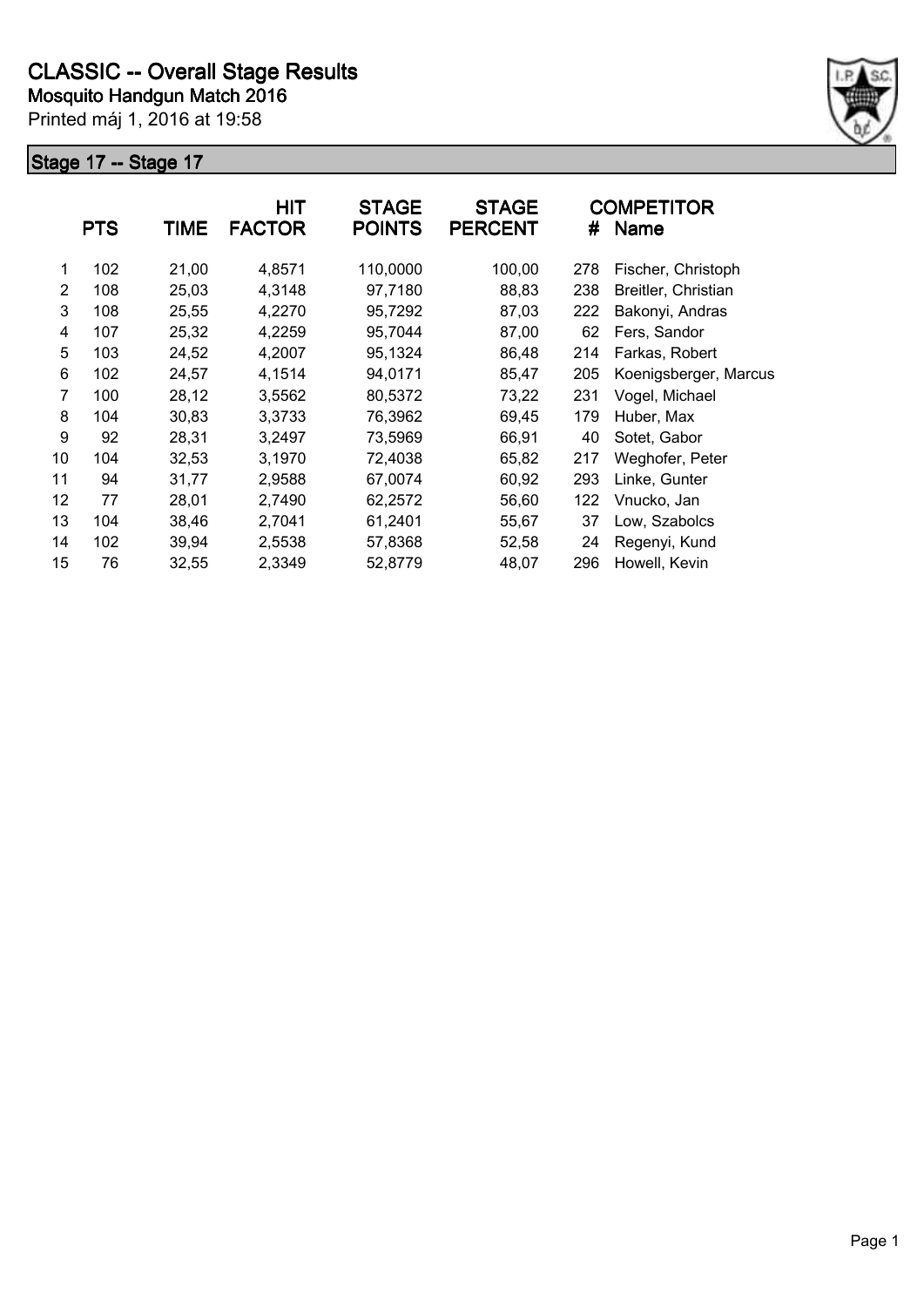

|   | <b>PTS</b> | TIME  | <b>HIT</b><br><b>FACTOR</b> | <b>STAGE</b><br><b>POINTS</b> | <b>STAGE</b><br><b>PERCENT</b> | #   | <b>COMPETITOR</b><br><b>Name</b> |
|---|------------|-------|-----------------------------|-------------------------------|--------------------------------|-----|----------------------------------|
|   | 110        | 22,72 | 4,8415                      | 110,0000                      | 100,00                         | 208 | Reiter, Gerald                   |
| 2 | 110        | 26,23 | 4,1937                      | 95,2802                       | 86,62                          | 94  | Ladic, Tibor                     |
| 3 | 106        | 27,25 | 3,8899                      | 88,3787                       | 80,34                          | 83  | Kotrous, Pavel                   |
| 4 | 106        | 32,51 | 3,2605                      | 74,0794                       | 67,34                          | 96  | Barta, Ondrej                    |
| 5 | 109        | 38,79 | 2,8100                      | 63,8433                       | 58,04                          | 170 | Potuckova, Ludmila               |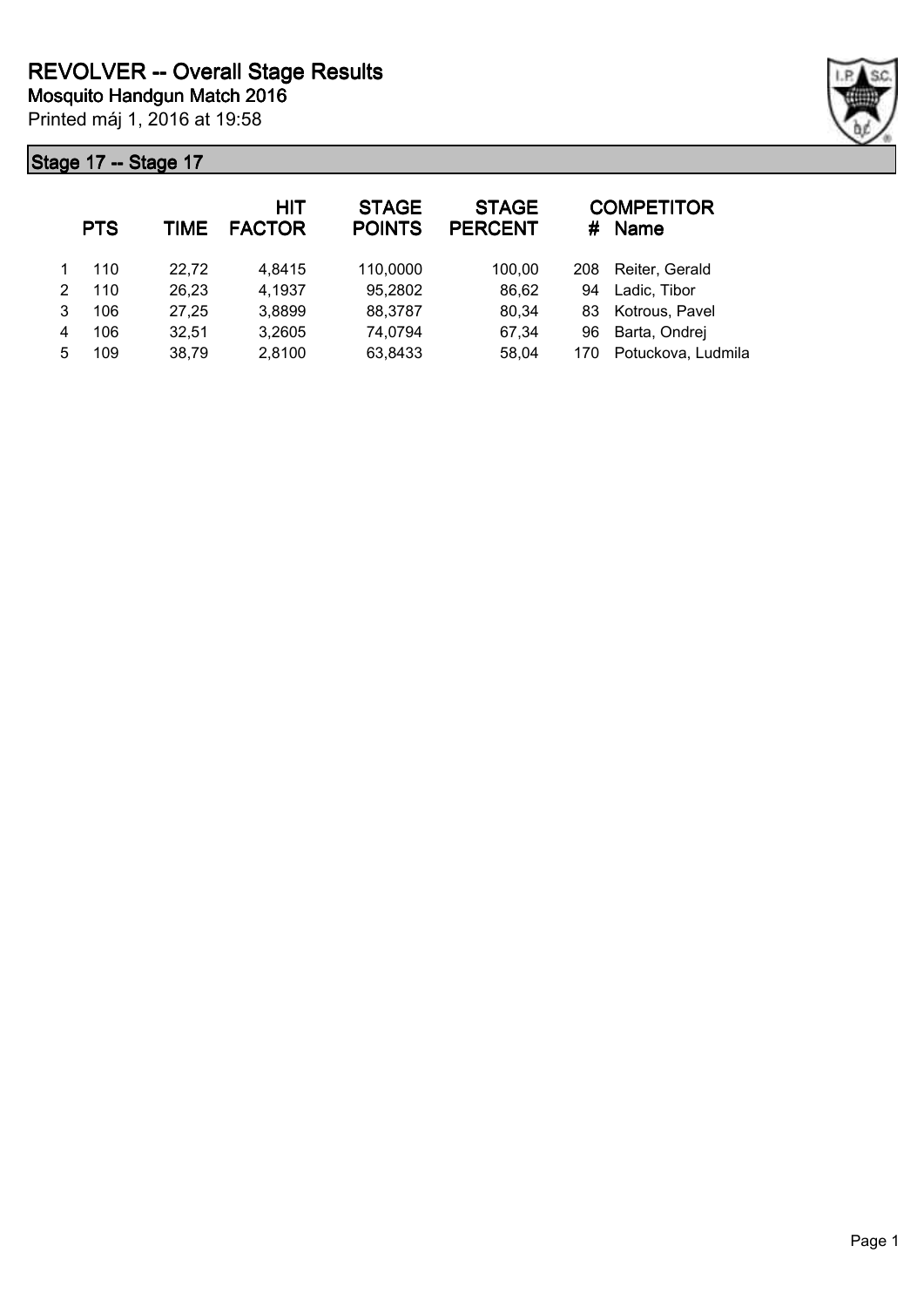

|                | <b>PTS</b> | <b>TIME</b> | <b>HIT</b><br><b>FACTOR</b> | <b>STAGE</b><br><b>POINTS</b> | <b>STAGE</b><br><b>PERCENT</b> | <b>COMPETITOR</b><br><b>Name</b><br># |                        |
|----------------|------------|-------------|-----------------------------|-------------------------------|--------------------------------|---------------------------------------|------------------------|
| 1              | 58         | 6,67        | 8,6957                      | 60,0000                       | 100,00                         | 104                                   | Havlicek, Miroslav     |
| $\overline{c}$ | 58         | 6,80        | 8,5294                      | 58,8529                       | 98,09                          | 109                                   | Pijacek, Petr          |
| 3              | 57         | 6,88        | 8,2849                      | 57,1657                       | 95,28                          | 153                                   | Henes, Zdenek          |
| 4              | 57         | 7,61        | 7,4901                      | 51,6820                       | 86,14                          | 103                                   | Pavlik, Jan            |
| 5              | 54         | 7,33        | 7,3670                      | 50,8322                       | 84,72                          | 58                                    | Cislak, Gabriel        |
| 6              | 58         | 7,88        | 7,3604                      | 50,7868                       | 84,64                          | 144                                   | Horinek, Milos         |
| 7              | 55         | 7,51        | 7,3236                      | 50,5326                       | 84,22                          | 255                                   | Nagy, Ernest           |
| 8              | 54         | 7,72        | 6,9948                      | 48,2642                       | 80,44                          | 143                                   | Sustrova, Katerina     |
| 9              | 56         | 8,21        | 6,8210                      | 47,0646                       | 78,44                          | 183                                   | Schafer, Hans Peter    |
| 10             | 55         | 8,21        | 6,6991                      | 46,2241                       | 77,04                          | 303                                   | Behal, Jiri            |
| 11             | 54         | 8,07        | 6,6914                      | 46,1710                       | 76,95                          | 291                                   | Kneringer, Mario       |
| 12             | 58         | 8,72        | 6,6514                      | 45,8945                       | 76,49                          | 22                                    | Szabo, Alexander       |
| 13             | 59         | 9,23        | 6,3922                      | 44,1062                       | 73,51                          | 86                                    | Gromov, Andrej         |
| 14             | 56         | 9,29        | 6,0280                      | 41,5931                       | 69,32                          | 65                                    | Cislak, Miloslav       |
| 15             | 55         | 9,45        | 5,8201                      | 40,1587                       | 66,93                          | 207                                   | Dvorak, Andrea         |
| 16             | 56         | 9,65        | 5,8031                      | 40,0415                       | 66,74                          | 66                                    | Praschinger, Edgar     |
| 17             | 53         | 9,22        | 5,7484                      | 39,6638                       | 66,11                          | 139                                   | Markevicius, Kestas    |
| 18             | 55         | 9,65        | 5,6995                      | 39,3264                       | 65,54                          | 294                                   | Slama, Claus           |
| 19             | 55         | 10,03       | 5,4835                      | 37,8365                       | 63,06                          | 201                                   | Eisl, Alexander        |
| 20             | 53         | 9,76        | 5,4303                      | 37,4693                       | 62,45                          | 34                                    | Grac, Robert           |
| 21             | 52         | 9,96        | 5,2209                      | 36,0241                       | 60,04                          | 98                                    | Hiebler, Wolfram       |
| 22             | 54         | 10,43       | 5,1774                      | 35,7239                       | 59,54                          | 290                                   | Steurer, Margit        |
| 23             | 58         | 11,51       | 5,0391                      | 34,7698                       | 57,95                          | 295                                   | Leutgeb, Ralph         |
| 24             | 58         | 12,28       | 4,7231                      | 32,5896                       | 54,32                          | 312                                   | Plzak, Jiri            |
| 25             | 51         | 11,20       | 4,5536                      | 31,4196                       | 52,37                          | 192                                   | Golab, Tadeusz         |
| 26             | 51         | 11,29       | 4,5173                      | 31,1692                       | 51,95                          | 288                                   | Toth-Pogats, Sandra    |
| 27             | 56         | 12,66       | 4,4234                      | 30,5213                       | 50,87                          | 59                                    | Ilc, Helmut            |
| 28             | 55         | 12,45       | 4,4177                      | 30,4819                       | 50,80                          | 285                                   | Lennert, Adam          |
| 29             | 54         | 12,30       | 4,3902                      | 30,2927                       | 50,49                          | 298                                   | Likavec, Martin        |
| 30             | 52         | 11,93       | 4,3588                      | 30,0754                       | 50,13                          | 314                                   | Kolarits, Peter        |
| 31             | 41         | 9,48        | 4,3249                      | 29,8418                       | 49,74                          | 113                                   | Barancik, Ivan         |
| 32             | 54         | 12,49       | 4,3235                      | 29,8319                       | 49,72                          | 171                                   | Schafer, Markus        |
| 33             | 49         | 11,39       | 4,3020                      | 29,6839                       | 49,47                          | 105                                   | Schwanneke, Roland     |
| 34             | 50         | 11,73       | 4,2626                      | 29,4118                       | 49,02                          | 248                                   | Vaclavik, Rostislav    |
| 35             | 56         | 13,35       | 4,1948                      | 28,9438                       | 48,24                          | 211                                   | Soucek Raedler, Walter |
| 36             | 46         | 11,93       | 3,8558                      | 26,6052                       | 44,34                          | 280                                   | Golisz, Marcin         |
| 37             | 45         | 11,71       | 3,8429                      | 26,5158                       | 44,19                          | 178                                   | Reifferscheidt, Frank  |
| 38             | 54         | 14,19       | 3,8055                      | 26,2579                       | 43,76                          | 46                                    | Horvat, Ede            |
| 39             | 57         | 15,78       | 3,6122                      | 24,9240                       | 41,54                          | 52                                    | Gerencser, Miklos      |
| 40             | 42         | 11,84       | 3,5473                      | 24,4764                       | 40,79                          | 273                                   | Czarnecki, Rafal       |
| 41             | 58         | 16,66       | 3,4814                      | 24,0216                       | 40,04                          | 18                                    | Geerts, Hans           |
| 42             | 50         | 14,43       | 3,4650                      | 23,9085                       | 39,85                          | 124                                   | Tomek, Jan             |
| 43             | 30         | 9,73        | 3,0832                      | 21,2744                       | 35,46                          | 287                                   | Weber, Gunter          |
| 44             | 54         | 17,63       | 3,0630                      | 21,1344                       | 35,22                          | 127                                   | Tomek, Petr            |
| 45             | 46         | 22,80       | 2,0175                      | 13,9211                       | 23,20                          | 236                                   | Siska, Milos           |
|                |            |             |                             |                               |                                |                                       |                        |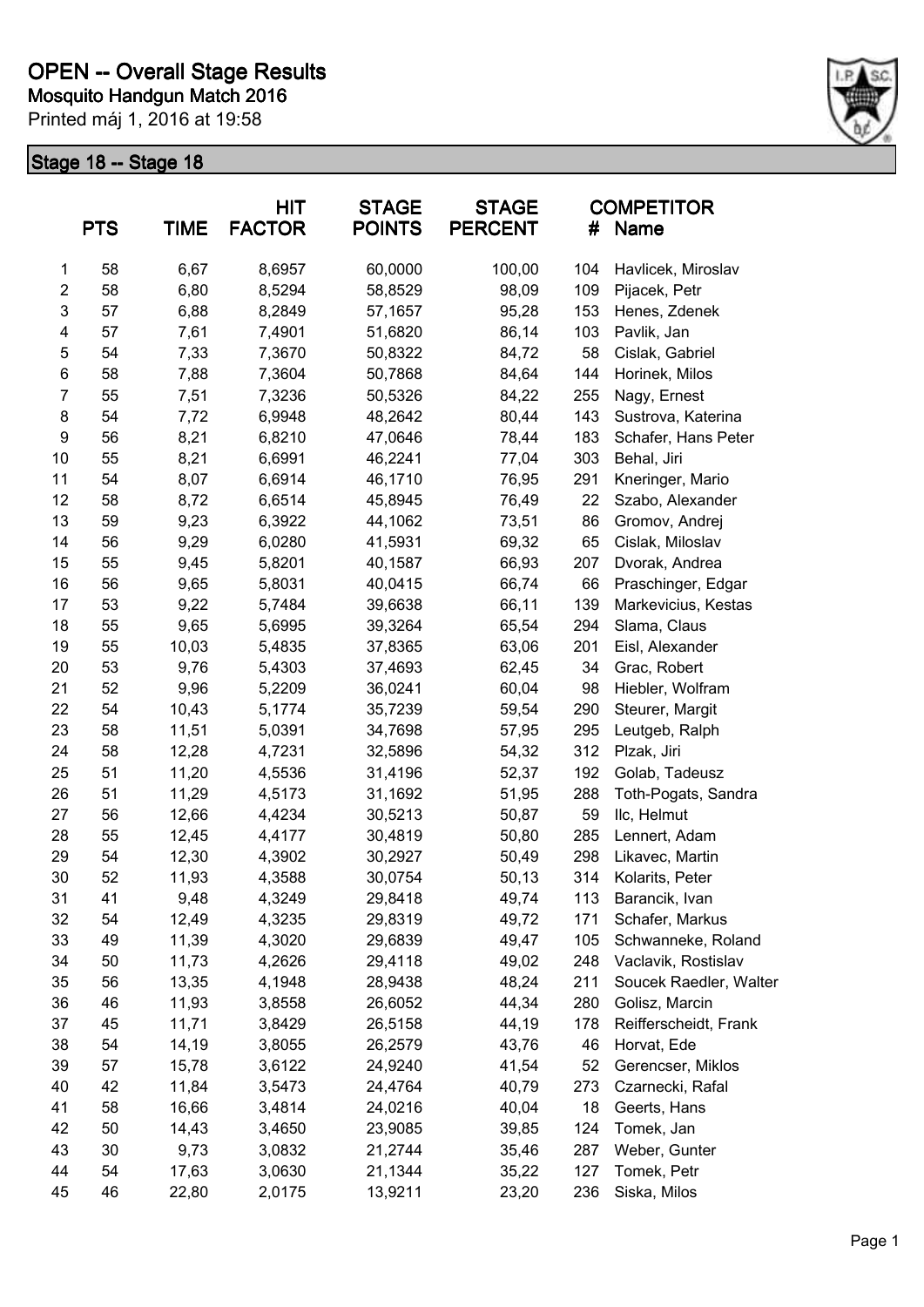

|                | <b>PTS</b> | <b>TIME</b> | <b>HIT</b><br><b>FACTOR</b> | <b>STAGE</b><br><b>POINTS</b> | <b>STAGE</b><br><b>PERCENT</b> | #   | <b>COMPETITOR</b><br>Name |
|----------------|------------|-------------|-----------------------------|-------------------------------|--------------------------------|-----|---------------------------|
| 1              | 60         | 8,14        | 7,3710                      | 60,0000                       | 100,00                         | 267 | Znamenacek, Petr          |
| $\overline{c}$ | 58         | 8,12        | 7,1429                      | 58,1429                       | 96,90                          | 151 | Vaclavik, Jaroslav        |
| 3              | 54         | 8,45        | 6,3905                      | 52,0189                       | 86,70                          | 110 | Rakusan, Josef            |
| 4              | 57         | 9,35        | 6,0963                      | 49,6235                       | 82,71                          | 177 | Ciesielski, Marcin        |
| 5              | 56         | 9,25        | 6,0541                      | 49,2800                       | 82,13                          | 70  | Pupala, Ondrej            |
| 6              | 54         | 9,05        | 5,9669                      | 48,5702                       | 80,95                          | 165 | Swierczek, Zbigniew       |
| $\overline{7}$ | 54         | 9,15        | 5,9016                      | 48,0393                       | 80,07                          | 212 | Stranz, Jurgen            |
| 8              | 54         | 9,41        | 5,7386                      | 46,7120                       | 77,85                          | 147 | Zarubova, Marketa         |
| 9              | 54         | 9,87        | 5,4711                      | 44,5350                       | 74,22                          | 80  | Miglecz, Gyula            |
| 10             | 57         | 10,47       | 5,4441                      | 44,3152                       | 73,86                          | 75  | Mikula, Jozef             |
| 11             | 60         | 11,12       | 5,3957                      | 43,9209                       | 73,20                          | 10  | Kovac, Ondrej             |
| 12             | 56         | 10,41       | 5,3794                      | 43,7887                       | 72,98                          | 136 | Velicko, Laurius          |
| 13             | 56         | 10,47       | 5,3486                      | 43,5377                       | 72,56                          | 167 | Vavrek, Adrian            |
| 14             | 56         | 10,54       | 5,3131                      | 43,2486                       | 72,08                          | 123 | Ecker, Karol              |
| 15             | 53         | 10,04       | 5,2789                      | 42,9701                       | 71,62                          | 77  | Szaszi, Csaba             |
| 16             | 55         | 10,61       | 5,1838                      | 42,1960                       | 70,33                          | 57  | Bobaly, Mihaly            |
| 17             | 57         | 11,08       | 5,1444                      | 41,8755                       | 69,79                          | 135 | Potocky, Peter            |
| 18             | 59         | 11,48       | 5,1394                      | 41,8345                       | 69,72                          | 270 | Beres, Krzysztof          |
| 19             | 56         | 10,97       | 5,1048                      | 41,5533                       | 69,26                          | 181 | Szegedi, Mark             |
| 20             | 46         | 9,07        | 5,0717                      | 41,2834                       | 68,81                          | 164 | Stepniewicz, Hubert       |
| 21             | 56         | 11,08       | 5,0542                      | 41,1408                       | 68,57                          | 244 | Stanko, Lubomir           |
| 22             | 52         | 10,30       | 5,0485                      | 41,0951                       | 68,49                          | 21  | Szalai, Laszlo            |
| 23             | 52         | 10,33       | 5,0339                      | 40,9758                       | 68,29                          | 142 | Berger, Rene              |
| 24             | 58         | 11,61       | 4,9957                      | 40,6649                       | 67,77                          | 313 | Horacek, Lukas            |
| 25             | 52         | 10,44       | 4,9808                      | 40,5441                       | 67,57                          | 233 | Bulko, Peter              |
| 26             | 50         | 10,20       | 4,9020                      | 39,9020                       | 66,50                          | 54  | Lazovsky, Richard         |
| 27             | 54         | 11,21       | 4,8171                      | 39,2114                       | 65,35                          | 71  | Hukel, Miroslav           |
| 28             | 52         | 10,80       | 4,8148                      | 39,1926                       | 65,32                          | 115 | Poliacik, Martin          |
| 29             | 50         | 10,45       | 4,7847                      | 38,9474                       | 64,91                          | 150 | Soustar, Ivo              |
| 30             | 45         | 9,45        | 4,7619                      | 38,7619                       | 64,60                          | 158 | Pawlik, Celina            |
| 31             | 54         | 11,35       | 4,7577                      | 38,7278                       | 64,55                          | 234 | Turkova, Eva              |
| 32             | 48         | 10,22       | 4,6967                      | 38,2309                       | 63,72                          | 247 | Kubik, Karel              |
| 33             | 58         | 12,51       | 4,6363                      | 37,7394                       | 62,90                          | 61  | Strasser, Elisabeth       |
| 34             | 52         | 11,23       | 4,6305                      | 37,6919                       | 62,82                          | 9   | Klecanda, Kvido           |
| 35             | 48         | 10,65       | 4,5070                      | 36,6873                       | 61,15                          | 306 | Sliva, Tomas              |
| 36             | 50         | 11,31       | 4,4209                      | 35,9859                       | 59,98                          | 39  | Kubacek, Petr             |
| 37             | 57         | 13,07       | 4,3611                      | 35,4996                       | 59,17                          | 320 | Kurbatskikh, Vasily       |
| 38             | 50         | 11,56       | 4,3253                      | 35,2076                       | 58,68                          | 225 | Dianics, Attila           |
| 39             | 56         | 12,97       | 4,3177                      | 35,1457                       | 58,58                          | 258 | Zhuralev, Andrey          |
| 40             | 38         | 8,83        | 4,3035                      | 35,0306                       | 58,38                          | 78  | Batki, Gyorgy             |
| 41             | 47         | 11,01       | 4,2688                      | 34,7484                       | 57,91                          | 76  | Szarvas, Peter            |
| 42             | 50         | 11,94       | 4,1876                      | 34,0871                       | 56,81                          | 72  | Obermajer, Attila         |
| 43             | 46         | 10,99       | 4,1856                      | 34,0710                       | 56,78                          | 235 | Siska, Michal             |
| 44             | 52         | 12,46       | 4,1734                      | 33,9711                       | 56,62                          | 53  | Bodo, Katalin             |
| 45             | 44         | 10,84       | 4,0590                      | 33,0406                       | 55,07                          | 28  | Entl, Libor               |
| 46             | 52         | 13,15       | 3,9544                      | 32,1886                       | 53,65                          | 38  | Zakupszky, Gabor          |
|                |            |             |                             |                               |                                |     |                           |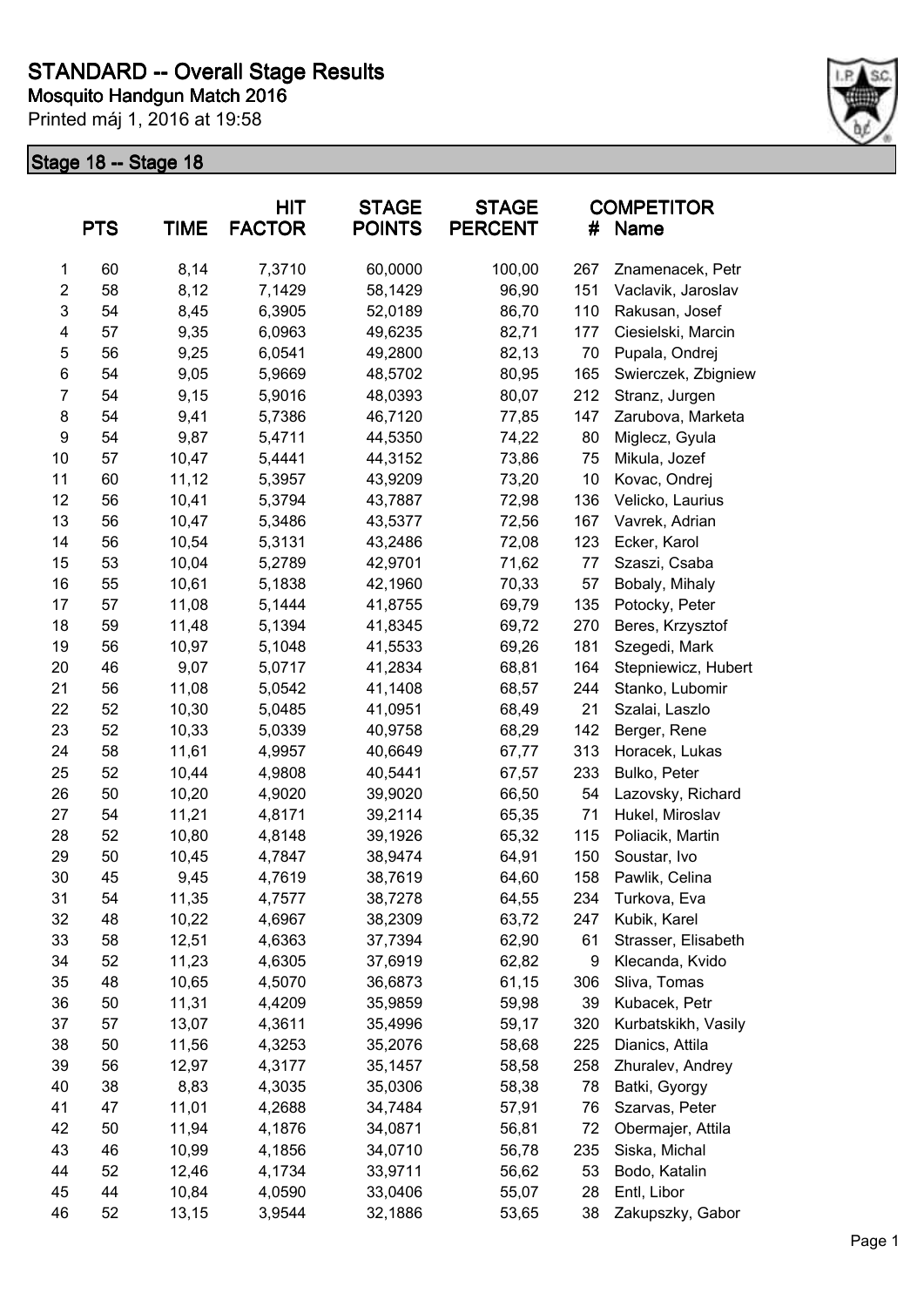

| <b>PTS</b> |    | <b>TIME</b> | <b>HIT</b><br><b>FACTOR</b> | <b>STAGE</b><br><b>POINTS</b> | <b>STAGE</b><br><b>PERCENT</b> | <b>COMPETITOR</b><br>#<br>Name |                        |  |
|------------|----|-------------|-----------------------------|-------------------------------|--------------------------------|--------------------------------|------------------------|--|
| 47         | 44 | 11,24       | 3,9146                      | 31,8648                       | 53,11                          | 241                            | Porubsky, Miroslav     |  |
| 48         | 52 | 13,35       | 3,8951                      | 31,7064                       | 52,84                          | 49                             | Kebo, Vekoslav         |  |
| 49         | 33 | 8,63        | 3,8239                      | 31,1263                       | 51,88                          | 130                            | Pitonak, Martin        |  |
| 50         | 48 | 12,57       | 3,8186                      | 31,0835                       | 51,81                          | 4                              | Noga, Tadeusz          |  |
| 51         | 43 | 11,27       | 3,8154                      | 31,0577                       | 51,76                          | 74                             | Stanko, Pavol          |  |
| 52         | 33 | 8,81        | 3,7457                      | 30,4904                       | 50,82                          | 82                             | Gal, Tibor             |  |
| 53         | 46 | 12,48       | 3,6859                      | 30,0032                       | 50,01                          | 31                             | Kocian, Norbert        |  |
| 54         | 46 | 12,62       | 3,6450                      | 29,6704                       | 49,45                          | 302                            | Kozak, Petr            |  |
| 55         | 50 | 13,73       | 3,6417                      | 29,6431                       | 49,41                          | 125                            | Nemec, Bronislav       |  |
| 56         | 46 | 12,67       | 3,6306                      | 29,5533                       | 49,26                          | 271                            | Tabaszevska, Agnieszka |  |
| 57         | 37 | 10,23       | 3,6168                      | 29,4409                       | 49,07                          | 91                             | Zolnay, Pavol          |  |
| 58         | 48 | 13,35       | 3,5955                      | 29,2674                       | 48,78                          | 186                            | Lesko, Eva             |  |
| 59         | 50 | 14,29       | 3,4990                      | 28,4815                       | 47,47                          | 307                            | Zalejsky, Rostislav    |  |
| 60         | 45 | 12,89       | 3,4911                      | 28,4174                       | 47,36                          | 301                            | Kominek, Jiri          |  |
| 61         | 44 | 12,62       | 3,4865                      | 28,3803                       | 47,30                          | 36                             | Skorvaga, Noro         |  |
| 62         | 50 | 14,42       | 3,4674                      | 28,2247                       | 47,04                          | 311                            | Konvicny, Lumir        |  |
| 63         | 37 | 10,68       | 3,4644                      | 28,2004                       | 47,00                          | 84                             | Deledivka, Vitaliy     |  |
| 64         | 46 | 13,30       | 3,4586                      | 28,1534                       | 46,92                          | 126                            | Prinosil, Jan          |  |
| 65         | 38 | 11,02       | 3,4483                      | 28,0690                       | 46,78                          | 289                            | Kwiatkowski, Roland    |  |
| 66         | 48 | 14,11       | 3,4018                      | 27,6910                       | 46,15                          | 155                            | Havranek, Rostislav    |  |
| 67         | 50 | 14,75       | 3,3898                      | 27,5932                       | 45,99                          | 120                            | Zelinsky, Tibor        |  |
| 68         | 44 | 13,52       | 3,2544                      | 26,4911                       | 44,15                          | 223                            | Szabo, Karoly          |  |
| 69         | 50 | 15,57       | 3,2113                      | 26,1400                       | 43,57                          | 93                             | Zolnay, Anna           |  |
| 70         | 54 | 16,87       | 3,2009                      | 26,0557                       | 43,43                          | 15                             | Haviarova, Janette     |  |
| 71         | 56 | 19,12       | 2,9289                      | 23,8410                       | 39,74                          | 41                             | Kormanyos, Maria       |  |
| 72         | 56 | 19,34       | 2,8956                      | 23,5698                       | 39,28                          | 176                            | Bicskei, Bea           |  |
| 73         | 35 | 12,13       | 2,8854                      | 23,4872                       | 39,15                          | 154                            | Bures, Vitezslav       |  |
| 74         | 58 | 20,51       | 2,8279                      | 23,0190                       | 38,37                          | 185                            | Barta, Aliz            |  |
| 75         | 46 | 16,53       | 2,7828                      | 22,6521                       | 37,75                          | 308                            | Konvicna, Ruzena       |  |
| 76         | 35 | 12,68       | 2,7603                      | 22,4685                       | 37,45                          | 27                             | Entl, Zdenek           |  |
| 77         | 44 | 16,38       | 2,6862                      | 21,8657                       | 36,44                          | 64                             | Bicsak, Laszlo Andras  |  |
| 78         | 35 | 13,06       | 2,6799                      | 21,8147                       | 36,36                          | 315                            | Toth, Zoltan           |  |
| 79         | 44 | 17,77       | 2,4761                      | 20,1553                       | 33,59                          | 35                             | Pazourkova, Eva        |  |
| 80         | 32 | 13,22       | 2,4206                      | 19,7035                       | 32,84                          | 219                            | Kiss, Gabor            |  |
| 81         | 31 | 13,19       | 2,3503                      | 19,1312                       | 31,89                          | 23                             | Sirk, Julius           |  |
| 82         | 52 | 22,18       | 2,3445                      | 19,0839                       | 31,81                          | 218                            | Sajgo, Zoltan          |  |
| 83         | 33 | 14,73       | 2,2403                      | 18,2363                       | 30,39                          | 172                            | Kiss, Tamas Istvan     |  |
| 84         | 56 | 28,20       | 1,9858                      | 16,1645                       | 26,94                          | 17                             | Koos, Zoltan           |  |
| 85         | 25 | 13,92       | 1,7960                      | 14,6193                       | 24,37                          | 88                             | Kotrousova, Denisa     |  |
| 86         | 27 | 15,29       | 1,7659                      | 14,3741                       | 23,96                          | 318                            | Danek, Lukas           |  |
| 87         | 34 | 19,28       | 1,7635                      | 14,3548                       | 23,92                          | 182                            | Szegedi, Bence         |  |
| 88         | 16 | 11,73       | 1,3640                      | 11,1032                       | 18,51                          | 68                             | Solyom, Oliver         |  |
| 89         | 16 | 15,62       | 1,0243                      | 8,3380                        | 13,90                          | 173                            | Simon, Laszlo          |  |
| 90         | 0  | 0,00        | 0,0000                      | 0,0000                        | 0,00                           | 148                            | Dabrowski, Darek       |  |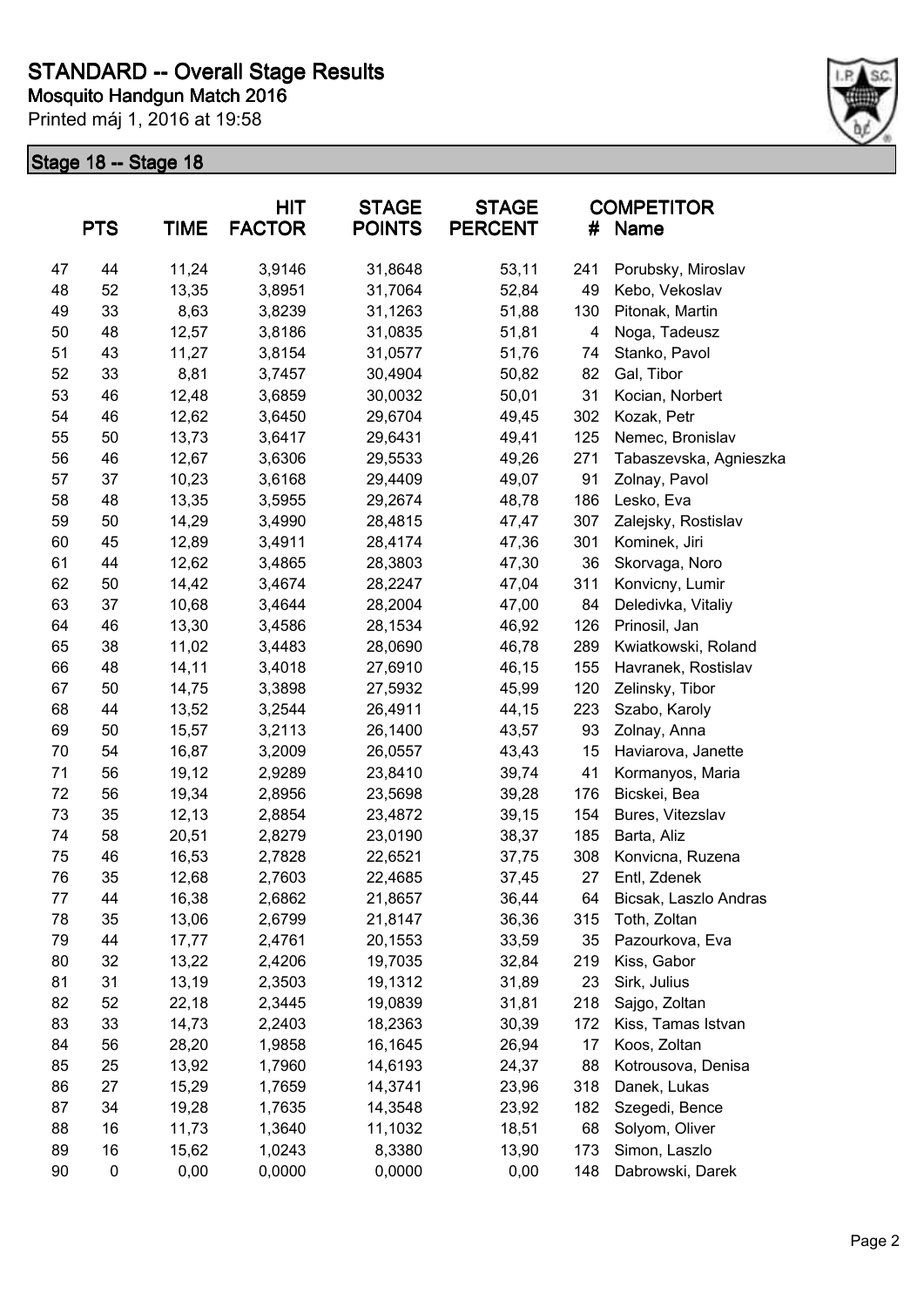

|                         | <b>PTS</b> | <b>TIME</b> | <b>HIT</b><br><b>FACTOR</b> | <b>STAGE</b><br><b>POINTS</b> | <b>STAGE</b><br><b>PERCENT</b> | #   | <b>COMPETITOR</b><br><b>Name</b> |
|-------------------------|------------|-------------|-----------------------------|-------------------------------|--------------------------------|-----|----------------------------------|
| 1                       | 60         | 8,03        | 7,4720                      | 60,0000                       | 100,00                         | 166 | Szczesny, Bartosz                |
| $\overline{\mathbf{c}}$ | 56         | 8,14        | 6,8796                      | 55,2432                       | 92,07                          | 67  | Zapletal, Miroslav               |
| 3                       | 54         | 8,13        | 6,6421                      | 53,3358                       | 88,89                          | 101 | Hos, Ivan                        |
| 4                       | 54         | 8,16        | 6,6176                      | 53,1397                       | 88,57                          | 112 | Stepan, Michal                   |
| 5                       | 54         | 8,84        | 6,1086                      | 49,0520                       | 81,75                          | 168 | Galazka, Marcin                  |
| 6                       | 50         | 8,22        | 6,0827                      | 48,8443                       | 81,41                          | 92  | Momcilovic, Ljubisa              |
| $\overline{7}$          | 54         | 8,89        | 6,0742                      | 48,7762                       | 81,29                          | 85  | Shevchenko, Sergeii              |
| 8                       | 56         | 9,39        | 5,9638                      | 47,8892                       | 79,82                          | 202 | Lang, Johann                     |
| 9                       | 58         | 10,03       | 5,7827                      | 46,4347                       | 77,39                          | 188 | Voyno, Alexey                    |
| 10                      | 54         | 9,40        | 5,7447                      | 46,1298                       | 76,88                          | 169 | Bonk, Adrian                     |
| 11                      | 56         | 10,19       | 5,4956                      | 44,1295                       | 73,55                          | 319 | Rasovic, Bosko                   |
| 12                      | 48         | 8,88        | 5,4054                      | 43,4054                       | 72,34                          | 316 | Sedy, Roman                      |
| 13                      | 48         | 8,90        | 5,3933                      | 43,3079                       | 72,18                          | 106 | Fecura, Vladimir                 |
| 14                      | 56         | 10,47       | 5,3486                      | 42,9494                       | 71,58                          | 118 | Belica, Michal                   |
| 15                      | 54         | 10,16       | 5,3150                      | 42,6791                       | 71,13                          | 317 | Sciranka, Martin                 |
| 16                      | 54         | 10,40       | 5,1923                      | 41,6942                       | 69,49                          | 254 | Palka, Jan                       |
| 17                      | 58         | 11,29       | 5,1373                      | 41,2524                       | 68,75                          | 228 | Sebik, Ivan                      |
| 18                      | 58         | 11,31       | 5,1282                      | 41,1795                       | 68,63                          | 283 | Koller, Hans Georg               |
| 19                      | 50         | 9,80        | 5,1020                      | 40,9694                       | 68,28                          | 95  | Manolevski, Michael              |
| 20                      | 56         | 11,06       | 5,0633                      | 40,6582                       | 67,76                          | 256 | Drimaj, Peter                    |
| 21                      | 52         | 10,35       | 5,0242                      | 40,3440                       | 67,24                          | 29  | Radolec, Michal                  |
| 22                      | 52         | 10,36       | 5,0193                      | 40,3050                       | 67,18                          | 163 | Zachar, Bystrik                  |
| 23                      | 44         | 8,77        | 5,0171                      | 40,2873                       | 67,15                          | 160 | Mika, Marek                      |
| 24                      | 48         | 9,74        | 4,9281                      | 39,5729                       | 65,95                          | 60  | Ziebart, Friedrich               |
| 25                      | 39         | 8,00        | 4,8750                      | 39,1463                       | 65,24                          | 111 | Hrnciarik, Andrej                |
| 26                      | 50         | 10,47       | 4,7755                      | 38,3477                       | 63,91                          | 257 | Nagy, Ernest jun.                |
| 27                      | 44         | 9,24        | 4,7619                      | 38,2381                       | 63,73                          | 239 | Kubica, Dusan                    |
| 28                      | 54         | 11,72       | 4,6075                      | 36,9983                       | 61,66                          | 55  | Galagan, Vasiliy                 |
| 29                      | 50         | 10,93       | 4,5746                      | 36,7338                       | 61,22                          | 227 | Didy, Jozef                      |
| 30                      | 46         | 10,13       | 4,5410                      | 36,4640                       | 60,77                          | 73  | Sefranko, Karol                  |
| 31                      | 56         | 12,40       | 4,5161                      | 36,2645                       | 60,44                          | 230 | Velic, Miroslav                  |
| 32                      | 58         | 12,89       | 4,4996                      | 36,1319                       | 60,22                          | 184 | Tobias, Matyas                   |
| 33                      | 52         | 11,77       | 4,4180                      | 35,4766                       | 59,13                          | 87  | Momcilovic, Snezana              |
| 34                      | 52         | 11,80       | 4,4068                      | 35,3864                       | 58,98                          | 117 | Chochula, Milos                  |
| 35                      | 50         | 11,38       | 4,3937                      | 35,2812                       | 58,80                          | 237 | Pribilincova, Hana               |
| 36                      | 56         | 12,89       | 4,3445                      | 34,8860                       | 58,14                          | 119 | Caradsky, Tomas                  |
| 37                      | 50         | 11,51       | 4,3440                      | 34,8827                       | 58,14                          | 246 | Hruzek, Roman                    |
| 38                      | 52         | 12,07       | 4,3082                      | 34,5949                       | 57,66                          | 259 | Kovalchuk, Andrey                |
| 39                      | 54         | 12,83       | 4,2089                      | 33,7973                       | 56,33                          | 224 | Potts, Stephen                   |
| 40                      | 52         | 12,48       | 4,1667                      | 33,4583                       | 55,76                          | 116 | Trencan, Peter                   |
| 41                      | 41         | 10,01       | 4,0959                      | 32,8901                       | 54,82                          | 97  | Panachev, Leonid                 |
| 42                      | 40         | 9,78        | 4,0900                      | 32,8425                       | 54,74                          | 44  | Misik, Peter                     |
| 43                      | 54         | 13,21       | 4,0878                      | 32,8251                       | 54,71                          | 210 | Reiter, Doris                    |
| 44                      | 37         | 9,08        | 4,0749                      | 32,7214                       | 54,54                          | 268 | Fedor, Marian                    |
| 45                      | 54         | 13,29       | 4,0632                      | 32,6275                       | 54,38                          | 89  | Lazarevic, Dejan                 |
| 46                      | 52         | 12,81       | 4,0593                      | 32,5964                       | 54,33                          | 221 | Deuchar, Russ                    |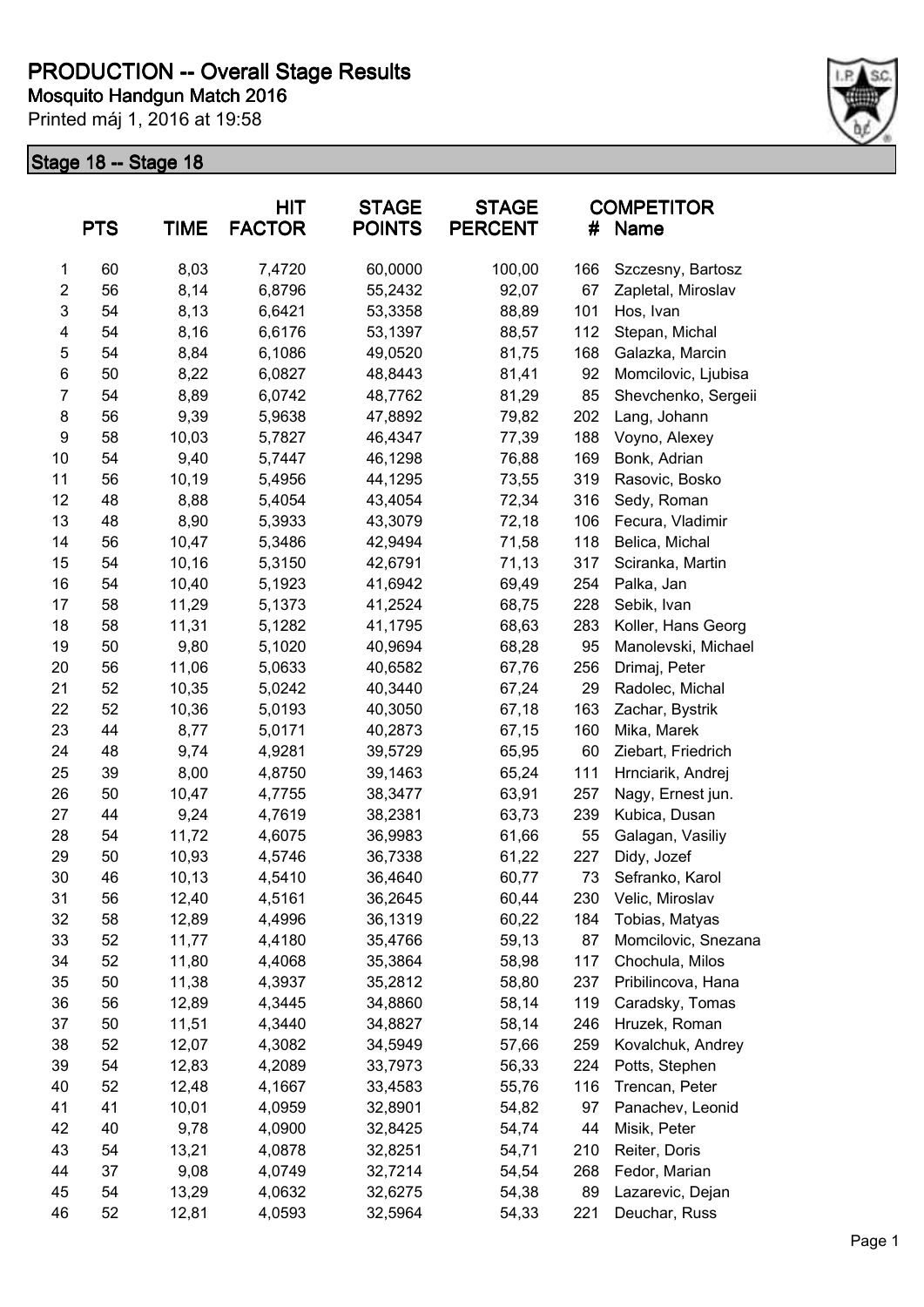

|    | <b>PTS</b> | <b>TIME</b> | <b>HIT</b><br><b>FACTOR</b> | <b>STAGE</b><br><b>POINTS</b> | <b>STAGE</b><br><b>PERCENT</b> | #              | <b>COMPETITOR</b><br>Name |
|----|------------|-------------|-----------------------------|-------------------------------|--------------------------------|----------------|---------------------------|
| 47 | 44         | 11,01       | 3,9964                      | 32,0908                       | 53,48                          | 187            | Schlegl, Bernhard         |
| 48 | 48         | 12,08       | 3,9735                      | 31,9073                       | 53,18                          | 229            | Foltan, Stanislav         |
| 49 | 44         | 11,10       | 3,9640                      | 31,8306                       | 53,05                          | 128            | Glezgo, Tomas             |
| 50 | 52         | 13,21       | 3,9364                      | 31,6094                       | 52,68                          | 14             | Gangler, Csaba            |
| 51 | 37         | 9,76        | 3,7910                      | 30,4416                       | 50,74                          | 90             | Deledivka, Inna           |
| 52 | 50         | 13,24       | 3,7764                      | 30,3248                       | 50,54                          | 220            | Ambrus, Oliver            |
| 53 | 45         | 12,06       | 3,7313                      | 29,9627                       | 49,94                          | 99             | Kovacs, Attila            |
| 54 | 48         | 12,91       | 3,7180                      | 29,8559                       | 49,76                          | 56             | Brunner, Herbert          |
| 55 | 46         | 12,64       | 3,6392                      | 29,2231                       | 48,71                          | 138            | Holan, Roman              |
| 56 | 33         | 9,20        | 3,5870                      | 28,8033                       | 48,01                          | 146            | Boca, Rastislav           |
| 57 | 56         | 15,94       | 3,5132                      | 28,2108                       | 47,02                          | 141            | Knapek, Matej             |
| 58 | 35         | 9,99        | 3,5035                      | 28,1331                       | 46,89                          | 152            | Maier, Markus             |
| 59 | 46         | 13,55       | 3,3948                      | 27,2605                       | 45,43                          | 48             | Kociolek, Jacek           |
| 60 | 37         | 11,34       | 3,2628                      | 26,2002                       | 43,67                          | 297            | Chlebovcova, Zuzana       |
| 61 | 35         | 10,84       | 3,2288                      | 25,9271                       | 43,21                          | 209            | Plank, Gerhard            |
| 62 | 35         | 10,88       | 3,2169                      | 25,8318                       | 43,05                          | $\overline{7}$ | Majling, Andrej           |
| 63 | 46         | 14,50       | 3,1724                      | 25,4745                       | 42,46                          | 121            | Gerek, Matus              |
| 64 | 31         | 10,06       | 3,0815                      | 24,7445                       | 41,24                          | 81             | Salamon, Timea            |
| 65 | 38         | 12,62       | 3,0111                      | 24,1791                       | 40,30                          | 292            | Belme, Attila             |
| 66 | 39         | 13,05       | 2,9885                      | 23,9977                       | 40,00                          | 137            | Bocskoras, Benjamin       |
| 67 | 48         | 16,99       | 2,8252                      | 22,6863                       | 37,81                          | 232            | Parak, Dominik            |
| 68 | 44         | 16,01       | 2,7483                      | 22,0687                       | 36,78                          | 240            | Novotna, Marta            |
| 69 | 33         | 12,29       | 2,6851                      | 21,5614                       | 35,94                          | 190            | Czuczor, Zsolt            |
| 70 | 33         | 12,84       | 2,5701                      | 20,6378                       | 34,40                          | 114            | Hrabaj, Marian            |
| 71 | 33         | 13,23       | 2,4943                      | 20,0295                       | 33,38                          | 194            | Lazorik, Maros            |
| 72 | 34         | 14,25       | 2,3860                      | 19,1593                       | 31,93                          | 3              | Bopkova, Eniko            |
| 73 | 27         | 11,34       | 2,3810                      | 19,1190                       | 31,87                          | 204            | Schmidt, Jurgen           |
| 74 | 34         | 15,89       | 2,1397                      | 17,1819                       | 28,64                          | 281            | Gaberscik, Andreas        |
| 75 | 28         | 14,62       | 1,9152                      | 15,3789                       | 25,63                          | 206            | Danzer, Robert            |
| 76 | 19         | 10,00       | 1,9000                      | 15,2570                       | 25,43                          | 269            | Penov, Anton              |
| 77 | 18         | 12,23       | 1,4718                      | 11,8185                       | 19,70                          | 279            | Kolomyjski, Tomasz        |
| 78 | 10         | 12,59       | 0,7943                      | 6,3781                        | 10,63                          | 159            | Kwintkiewicz, Adam        |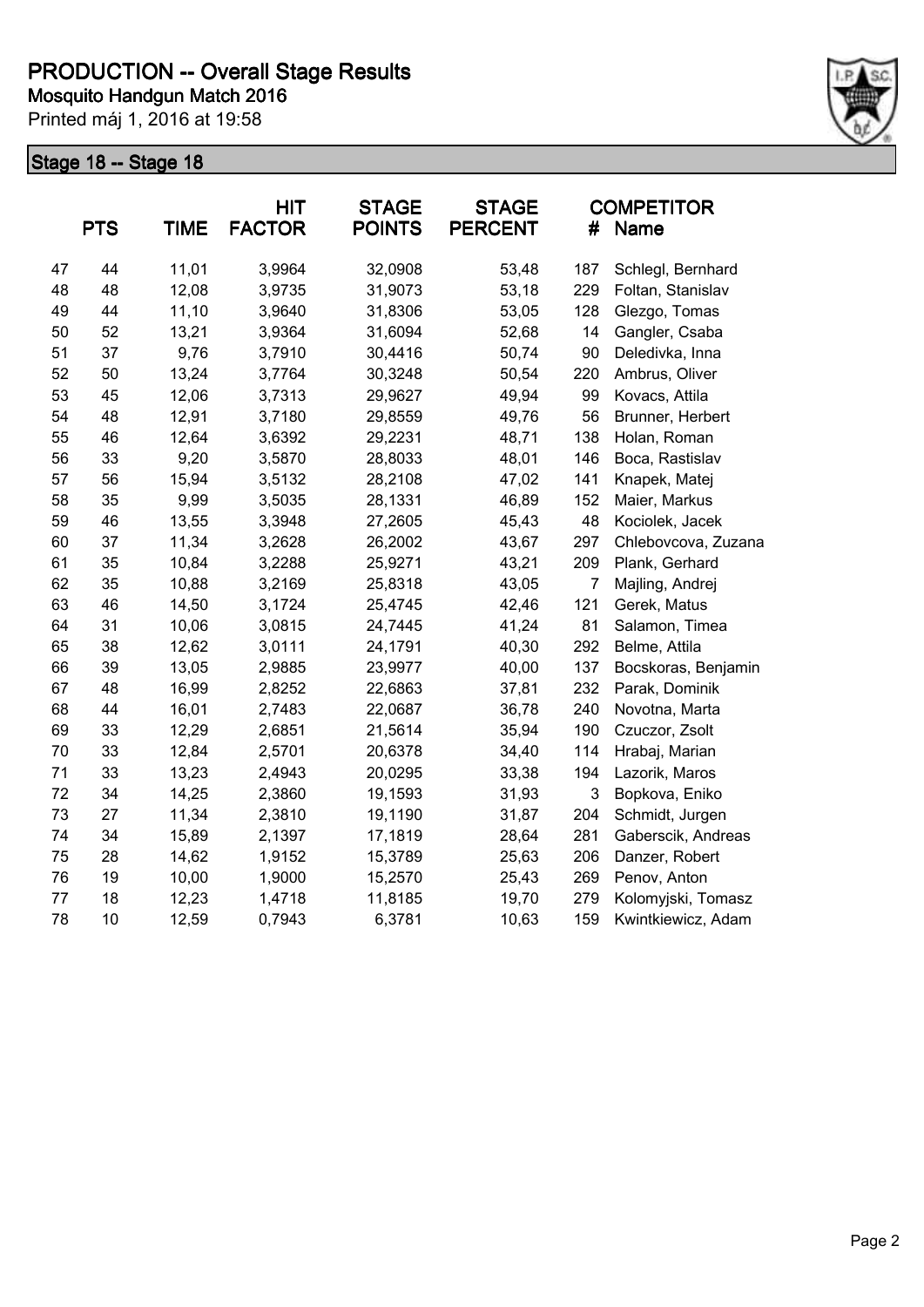

|                | <b>PTS</b> | <b>TIME</b> | <b>HIT</b><br><b>FACTOR</b> | <b>STAGE</b><br><b>POINTS</b> | <b>STAGE</b><br><b>PERCENT</b> | #   | <b>COMPETITOR</b><br><b>Name</b> |
|----------------|------------|-------------|-----------------------------|-------------------------------|--------------------------------|-----|----------------------------------|
| 1              | 54         | 10,63       | 5,0800                      | 60,0000                       | 100,00                         | 238 | Breitler, Christian              |
| $\overline{2}$ | 59         | 12,40       | 4,7581                      | 56,1980                       | 93,66                          | 222 | Bakonyi, Andras                  |
| 3              | 46         | 9,84        | 4,6748                      | 55,2145                       | 92,02                          | 278 | Fischer, Christoph               |
| 4              | 54         | 12,84       | 4,2056                      | 49,6729                       | 82,79                          | 217 | Weghofer, Peter                  |
| 5              | 44         | 10,99       | 4,0036                      | 47,2874                       | 78,81                          | 179 | Huber, Max                       |
| 6              | 56         | 14,21       | 3,9409                      | 46,5462                       | 77,58                          | 205 | Koenigsberger, Marcus            |
| 7              | 53         | 13,56       | 3,9086                      | 46,1644                       | 76,94                          | 62  | Fers, Sandor                     |
| 8              | 50         | 13,19       | 3,7908                      | 44,7730                       | 74,62                          | 293 | Linke, Gunter                    |
| 9              | 48         | 13,89       | 3,4557                      | 40,8159                       | 68,03                          | 231 | Vogel, Michael                   |
| 10             | 48         | 14,13       | 3,3970                      | 40,1227                       | 66,87                          | 40  | Sotet, Gabor                     |
| 11             | 39         | 14,75       | 2,6441                      | 31,2294                       | 52,05                          | 214 | Farkas, Robert                   |
| 12             | 50         | 20,37       | 2,4546                      | 28,9914                       | 48,32                          | 24  | Regenyi, Kund                    |
| 13             | 41         | 17,71       | 2,3151                      | 27,3436                       | 45,57                          | 37  | Low, Szabolcs                    |
| 14             | 33         | 15,49       | 2,1304                      | 25,1625                       | 41,94                          | 296 | Howell, Kevin                    |
| 15             | 18         | 12,25       | 1,4694                      | 17,3551                       | 28,93                          | 122 | Vnucko, Jan                      |
|                |            |             |                             |                               |                                |     |                                  |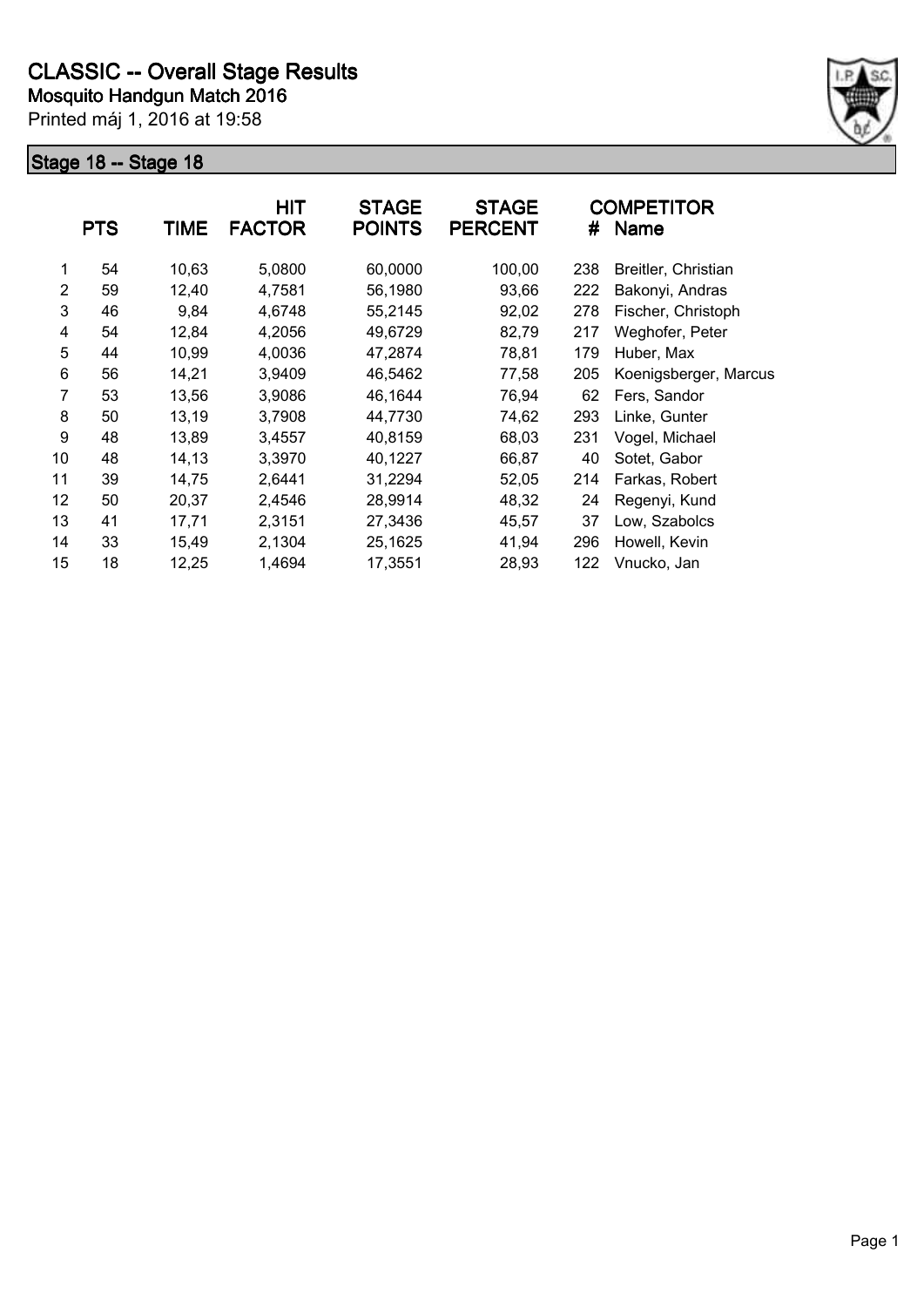

|   | <b>PTS</b> | TIME  | <b>HIT</b><br><b>FACTOR</b> | <b>STAGE</b><br><b>POINTS</b> | <b>STAGE</b><br><b>PERCENT</b> | #   | <b>COMPETITOR</b><br><b>Name</b> |
|---|------------|-------|-----------------------------|-------------------------------|--------------------------------|-----|----------------------------------|
|   | 54         | 10,26 | 5,2632                      | 60,0000                       | 100,00                         | 208 | Reiter, Gerald                   |
| 2 | 58         | 13,71 | 4,2305                      | 48,2276                       | 80,38                          | 83  | Kotrous, Pavel                   |
| 3 | 53         | 12,95 | 4,0927                      | 46,6564                       | 77,76                          | 96  | Barta, Ondrej                    |
| 4 | 42         | 11,83 | 3,5503                      | 40,4734                       | 67,46                          | 94  | Ladic, Tibor                     |
| 5 | 56         | 15,95 | 3,5110                      | 40,0251                       | 66,71                          | 170 | Potuckova, Ludmila               |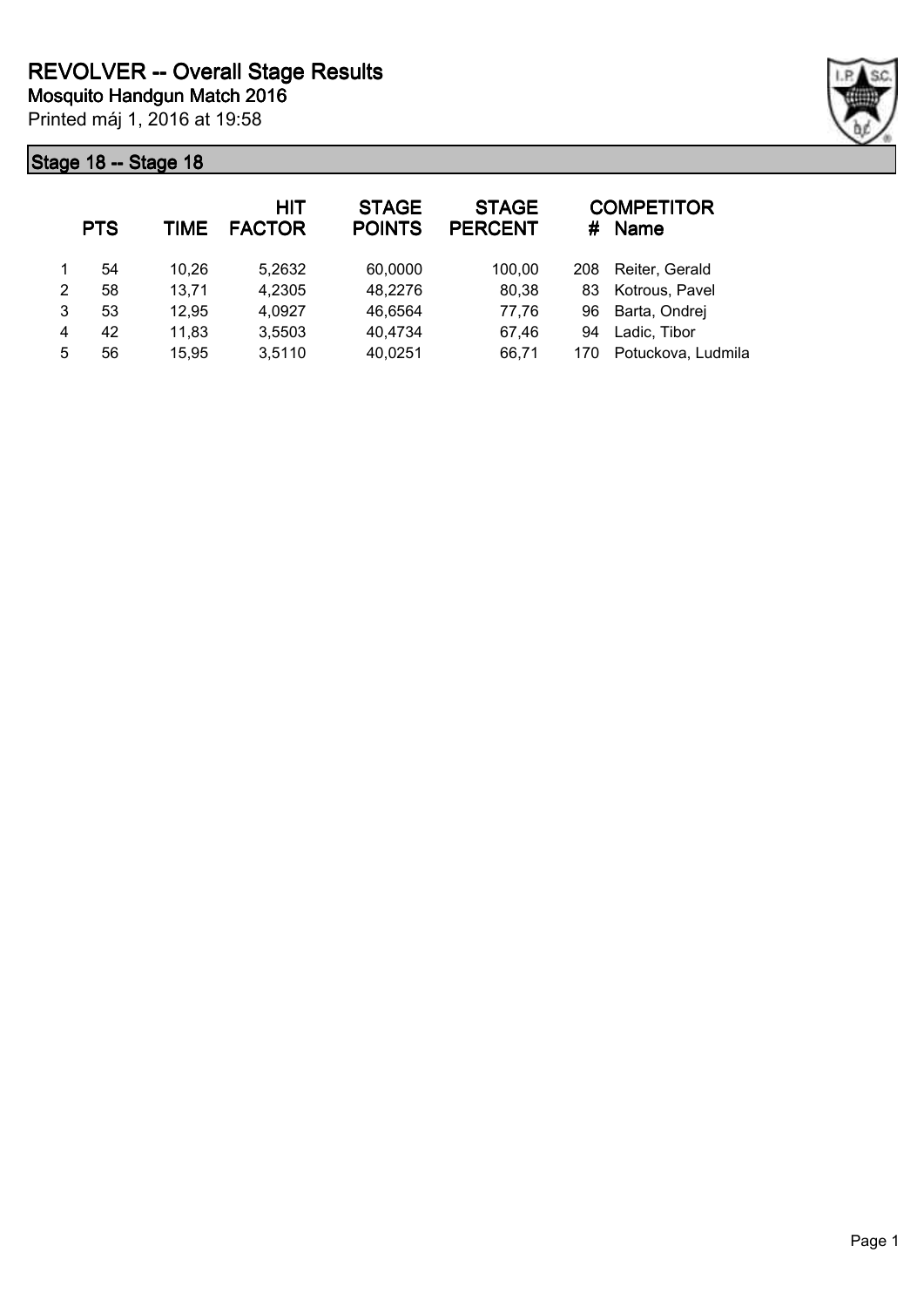

|                         | <b>PTS</b> | <b>TIME</b> | <b>HIT</b><br><b>FACTOR</b> | <b>STAGE</b><br><b>POINTS</b> | <b>STAGE</b><br><b>PERCENT</b> | #   | <b>COMPETITOR</b><br><b>Name</b> |
|-------------------------|------------|-------------|-----------------------------|-------------------------------|--------------------------------|-----|----------------------------------|
| 1                       | 150        | 26,14       | 5,7383                      | 155,0000                      | 100,00                         | 104 | Havlicek, Miroslav               |
| $\overline{\mathbf{c}}$ | 153        | 27,40       | 5,5839                      | 150,8297                      | 97,31                          | 255 | Nagy, Ernest                     |
| 3                       | 145        | 27,01       | 5,3684                      | 145,0072                      | 93,55                          | 58  | Cislak, Gabriel                  |
| 4                       | 145        | 27,22       | 5,3270                      | 143,8884                      | 92,83                          | 109 | Pijacek, Petr                    |
| 5                       | 150        | 29,04       | 5,1653                      | 139,5213                      | 90,01                          | 144 | Horinek, Milos                   |
| 6                       | 150        | 29,73       | 5,0454                      | 136,2832                      | 87,92                          | 153 | Henes, Zdenek                    |
| $\overline{7}$          | 148        | 30,89       | 4,7912                      | 129,4165                      | 83,49                          | 143 | Sustrova, Katerina               |
| 8                       | 152        | 31,74       | 4,7889                      | 129,3548                      | 83,45                          | 22  | Szabo, Alexander                 |
| $\boldsymbol{9}$        | 153        | 32,10       | 4,7664                      | 128,7456                      | 83,06                          | 303 | Behal, Jiri                      |
| 10                      | 146        | 31,30       | 4,6645                      | 125,9954                      | 81,29                          | 113 | Barancik, Ivan                   |
| 11                      | 148        | 31,78       | 4,6570                      | 125,7922                      | 81,16                          | 201 | Eisl, Alexander                  |
| 12                      | 150        | 32,84       | 4,5676                      | 123,3770                      | 79,60                          | 290 | Steurer, Margit                  |
| 13                      | 141        | 32,99       | 4,2740                      | 115,4470                      | 74,48                          | 273 | Czarnecki, Rafal                 |
| 14                      | 148        | 35,06       | 4,2213                      | 114,0239                      | 73,56                          | 294 | Slama, Claus                     |
| 15                      | 140        | 33,68       | 4,1568                      | 112,2799                      | 72,44                          | 287 | Weber, Gunter                    |
| 16                      | 151        | 37,05       | 4,0756                      | 110,0867                      | 71,02                          | 139 | Markevicius, Kestas              |
| 17                      | 152        | 38,01       | 3,9989                      | 108,0169                      | 69,69                          | 295 | Leutgeb, Ralph                   |
| 18                      | 110        | 27,78       | 3,9597                      | 106,9563                      | 69,00                          | 103 | Pavlik, Jan                      |
| 19                      | 145        | 37,04       | 3,9147                      | 105,7409                      | 68,22                          | 211 | Soucek Raedler, Walter           |
| 20                      | 122        | 31,71       | 3,8474                      | 103,9225                      | 67,05                          | 291 | Kneringer, Mario                 |
| 21                      | 143        | 38,56       | 3,7085                      | 100,1717                      | 64,63                          | 127 | Tomek, Petr                      |
| 22                      | 140        | 38,19       | 3,6659                      | 99,0203                       | 63,88                          | 34  | Grac, Robert                     |
| 23                      | 126        | 34,45       | 3,6575                      | 98,7933                       | 63,74                          | 86  | Gromov, Andrej                   |
| 24                      | 130        | 35,86       | 3,6252                      | 97,9217                       | 63,18                          | 65  | Cislak, Miloslav                 |
| 25                      | 153        | 42,31       | 3,6162                      | 97,6775                       | 63,02                          | 288 | Toth-Pogats, Sandra              |
| 26                      | 148        | 41,26       | 3,5870                      | 96,8899                       | 62,51                          | 192 | Golab, Tadeusz                   |
| 27                      | 148        | 41,35       | 3,5792                      | 96,6790                       | 62,37                          | 312 | Plzak, Jiri                      |
| 28                      | 130        | 37,45       | 3,4713                      | 93,7643                       | 60,49                          | 280 | Golisz, Marcin                   |
| 29                      | 150        | 44,94       | 3,3378                      | 90,1580                       | 58,17                          | 59  | Ilc, Helmut                      |
| 30                      | 108        | 32,65       | 3,3078                      | 89,3484                       | 57,64                          | 171 | Schafer, Markus                  |
| 31                      | 120        | 36,69       | 3,2706                      | 88,3445                       | 57,00                          | 98  | Hiebler, Wolfram                 |
| 32                      | 131        | 40,15       | 3,2628                      | 88,1316                       | 56,86                          | 314 | Kolarits, Peter                  |
| 33                      | 136        | 42,02       | 3,2366                      | 87,4236                       | 56,40                          | 207 | Dvorak, Andrea                   |
| 34                      | 106        | 33,70       | 3,1454                      | 84,9615                       | 54,81                          | 66  | Praschinger, Edgar               |
| 35                      | 147        | 47,99       | 3,0631                      | 82,7394                       | 53,38                          | 248 | Vaclavik, Rostislav              |
| 36                      | 110        | 36,39       | 3,0228                      | 81,6501                       | 52,68                          | 183 | Schafer, Hans Peter              |
| 37                      | 125        | 41,84       | 2,9876                      | 80,6983                       | 52,06                          | 298 | Likavec, Martin                  |
| 38                      | 134        | 46,98       | 2,8523                      | 77,0438                       | 49,71                          | 178 | Reifferscheidt, Frank            |
| 39                      | 114        | 41,94       | 2,7182                      | 73,4214                       | 47,37                          | 285 | Lennert, Adam                    |
| 40                      | 145        | 53,39       | 2,7159                      | 73,3591                       | 47,33                          | 18  | Geerts, Hans                     |
| 41                      | 125        | 46,09       | 2,7121                      | 73,2570                       | 47,26                          | 52  | Gerencser, Miklos                |
| 42                      | 111        | 49,01       | 2,2648                      | 61,1765                       | 39,47                          | 105 | Schwanneke, Roland               |
| 43                      | 143        | 63,88       | 2,2386                      | 60,4668                       | 39,01                          | 46  | Horvat, Ede                      |
| 44                      | 115        | 58,68       | 1,9598                      | 52,9363                       | 34,15                          | 236 | Siska, Milos                     |
| 45                      | 123        | 62,81       | 1,9583                      | 52,8959                       | 34,13                          | 124 | Tomek, Jan                       |
|                         |            |             |                             |                               |                                |     |                                  |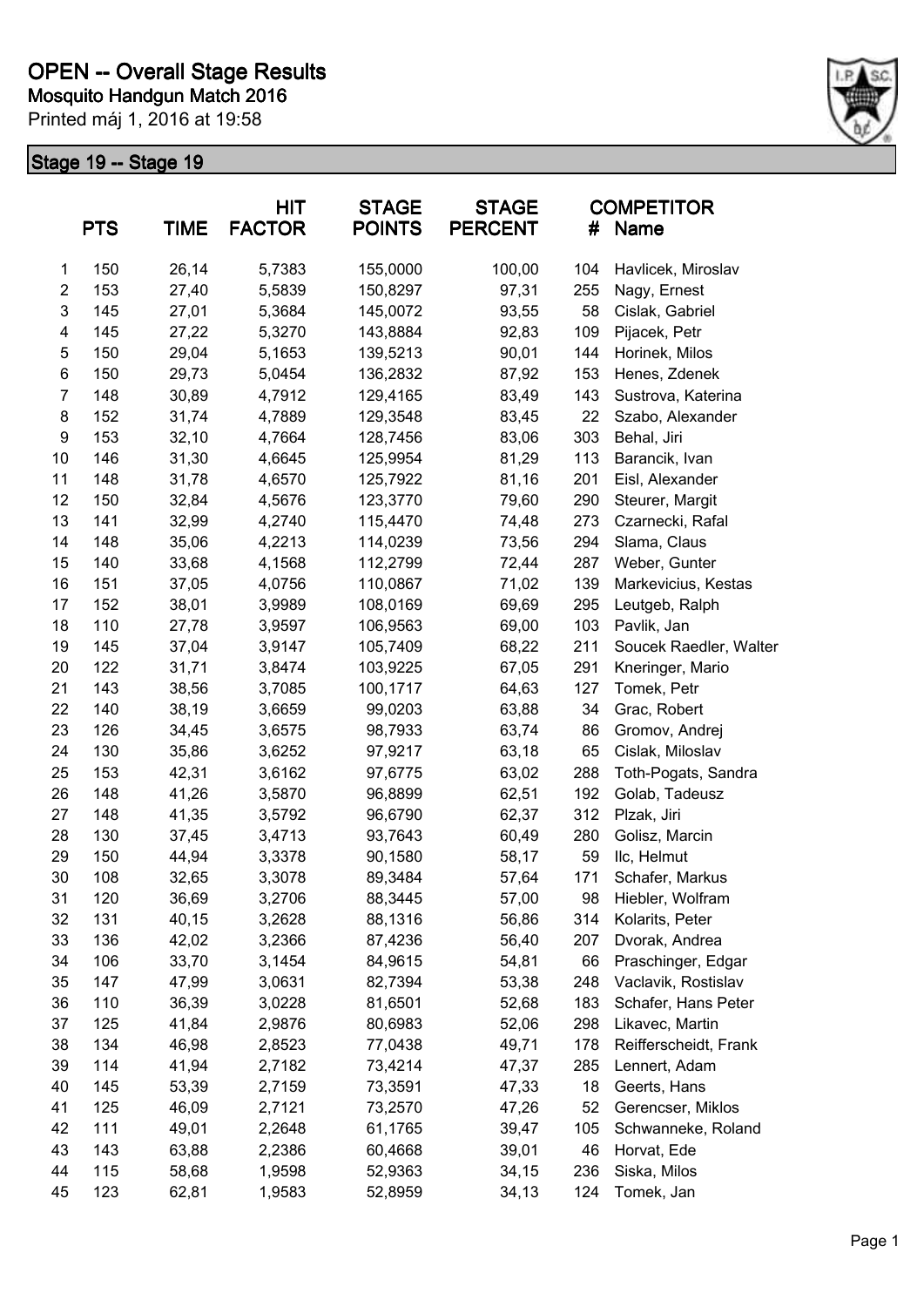

|                | <b>PTS</b> | <b>TIME</b> | HIT<br><b>FACTOR</b> | <b>STAGE</b><br><b>POINTS</b> | <b>STAGE</b><br><b>PERCENT</b> | #   | <b>COMPETITOR</b><br>Name |
|----------------|------------|-------------|----------------------|-------------------------------|--------------------------------|-----|---------------------------|
| $\mathbf{1}$   | 146        | 31,12       | 4,6915               | 155,0000                      | 100,00                         | 267 | Znamenacek, Petr          |
| $\overline{c}$ | 150        | 32,66       | 4,5928               | 151,7377                      | 97,90                          | 212 | Stranz, Jurgen            |
| 3              | 145        | 31,80       | 4,5597               | 150,6466                      | 97,19                          | 78  | Batki, Gyorgy             |
| 4              | 149        | 34,42       | 4,3289               | 143,0190                      | 92,27                          | 110 | Rakusan, Josef            |
| 5              | 145        | 33,51       | 4,3271               | 142,9592                      | 92,23                          | 306 | Sliva, Tomas              |
| 6              | 146        | 33,80       | 4,3195               | 142,7101                      | 92,07                          | 70  | Pupala, Ondrej            |
| $\overline{7}$ | 146        | 33,99       | 4,2954               | 141,9123                      | 91,56                          | 151 | Vaclavik, Jaroslav        |
| 8              | 150        | 35,09       | 4,2747               | 141,2298                      | 91,12                          | 77  | Szaszi, Csaba             |
| 9              | 137        | 33,22       | 4,1240               | 136,2509                      | 87,90                          | 84  | Deledivka, Vitaliy        |
| 10             | 142        | 34,45       | 4,1219               | 136,1813                      | 87,86                          | 247 | Kubik, Karel              |
| 11             | 151        | 37,45       | 4,0320               | 133,2121                      | 85,94                          | 136 | Velicko, Laurius          |
| 12             | 151        | 37,59       | 4,0170               | 132,7159                      | 85,62                          | 218 | Sajgo, Zoltan             |
| 13             | 143        | 35,94       | 3,9789               | 131,4548                      | 84,81                          | 130 | Pitonak, Martin           |
| 14             | 151        | 39,02       | 3,8698               | 127,8522                      | 82,49                          | 289 | Kwiatkowski, Roland       |
| 15             | 146        | 37,76       | 3,8665               | 127,7436                      | 82,42                          | 320 | Kurbatskikh, Vasily       |
| 16             | 133        | 34,63       | 3,8406               | 126,8871                      | 81,86                          | 80  | Miglecz, Gyula            |
| 17             | 135        | 35,22       | 3,8330               | 126,6376                      | 81,70                          | 244 | Stanko, Lubomir           |
| 18             | 145        | 38,21       | 3,7948               | 125,3745                      | 80,89                          | 57  | Bobaly, Mihaly            |
| 19             | 150        | 40,54       | 3,7000               | 122,2435                      | 78,87                          | 181 | Szegedi, Mark             |
| 20             | 153        | 41,91       | 3,6507               | 120,6125                      | 77,81                          | 39  | Kubacek, Petr             |
| 21             | 137        | 38,04       | 3,6015               | 118,9867                      | 76,77                          | 147 | Zarubova, Marketa         |
| 22             | 143        | 39,92       | 3,5822               | 118,3488                      | 76,35                          | 167 | Vavrek, Adrian            |
| 23             | 143        | 40,11       | 3,5652               | 117,7882                      | 75,99                          | 302 | Kozak, Petr               |
| 24             | 147        | 41,90       | 3,5084               | 115,9102                      | 74,78                          | 150 | Soustar, Ivo              |
| 25             | 151        | 44,12       | 3,4225               | 113,0732                      | 72,95                          | 313 | Horacek, Lukas            |
| 26             | 132        | 38,61       | 3,4188               | 112,9516                      | 72,87                          | 71  | Hukel, Miroslav           |
| 27             | 142        | 41,80       | 3,3971               | 112,2356                      | 72,41                          | 154 | Bures, Vitezslav          |
| 28             | 145        | 44,21       | 3,2798               | 108,3592                      | 69,91                          | 241 | Porubsky, Miroslav        |
| 29             | 118        | 36,24       | 3,2561               | 107,5752                      | 69,40                          | 115 | Poliacik, Martin          |
| 30             | 131        | 40,44       | 3,2394               | 107,0234                      | 69,05                          | 9   | Klecanda, Kvido           |
| 31             | 147        | 45,54       | 3,2279               | 106,6455                      | 68,80                          | 68  | Solyom, Oliver            |
| 32             | 153        | 48,11       | 3,1802               | 105,0690                      | 67,79                          | 10  | Kovac, Ondrej             |
| 33             | 141        | 44,54       | 3,1657               | 104,5893                      | 67,48                          | 72  | Obermajer, Attila         |
| 34             | 139        | 44,46       | 3,1264               | 103,2913                      | 66,64                          | 74  | Stanko, Pavol             |
| 35             | 139        | 44,51       | 3,1229               | 103,1753                      | 66,56                          | 258 | Zhuralev, Andrey          |
| 36             | 105        | 34,16       | 3,0738               | 101,5523                      | 65,52                          | 177 | Ciesielski, Marcin        |
| 37             | 138        | 45,11       | 3,0592               | 101,0706                      | 65,21                          | 135 | Potocky, Peter            |
| 38             | 126        | 41,40       | 3,0435               | 100,5515                      | 64,87                          | 234 | Turkova, Eva              |
| 39             | 143        | 47,03       | 3,0406               | 100,4568                      | 64,81                          | 233 | Bulko, Peter              |
| 40             | 153        | 50,48       | 3,0309               | 100,1361                      | 64,60                          | 75  | Mikula, Jozef             |
| 41             | 120        | 39,86       | 3,0105               | 99,4632                       | 64,17                          | 76  | Szarvas, Peter            |
| 42             | 128        | 43,31       | 2,9554               | 97,6428                       | 63,00                          | 28  | Entl, Libor               |
| 43             | 145        | 49,09       | 2,9538               | 97,5873                       | 62,96                          | 53  | Bodo, Katalin             |
| 44             | 137        | 47,09       | 2,9093               | 96,1192                       | 62,01                          | 155 | Havranek, Rostislav       |
| 45             | 142        | 49,54       | 2,8664               | 94,7002                       | 61,10                          | 270 | Beres, Krzysztof          |
| 46             | 113        | 39,45       | 2,8644               | 94,6346                       | 61,05                          | 142 | Berger, Rene              |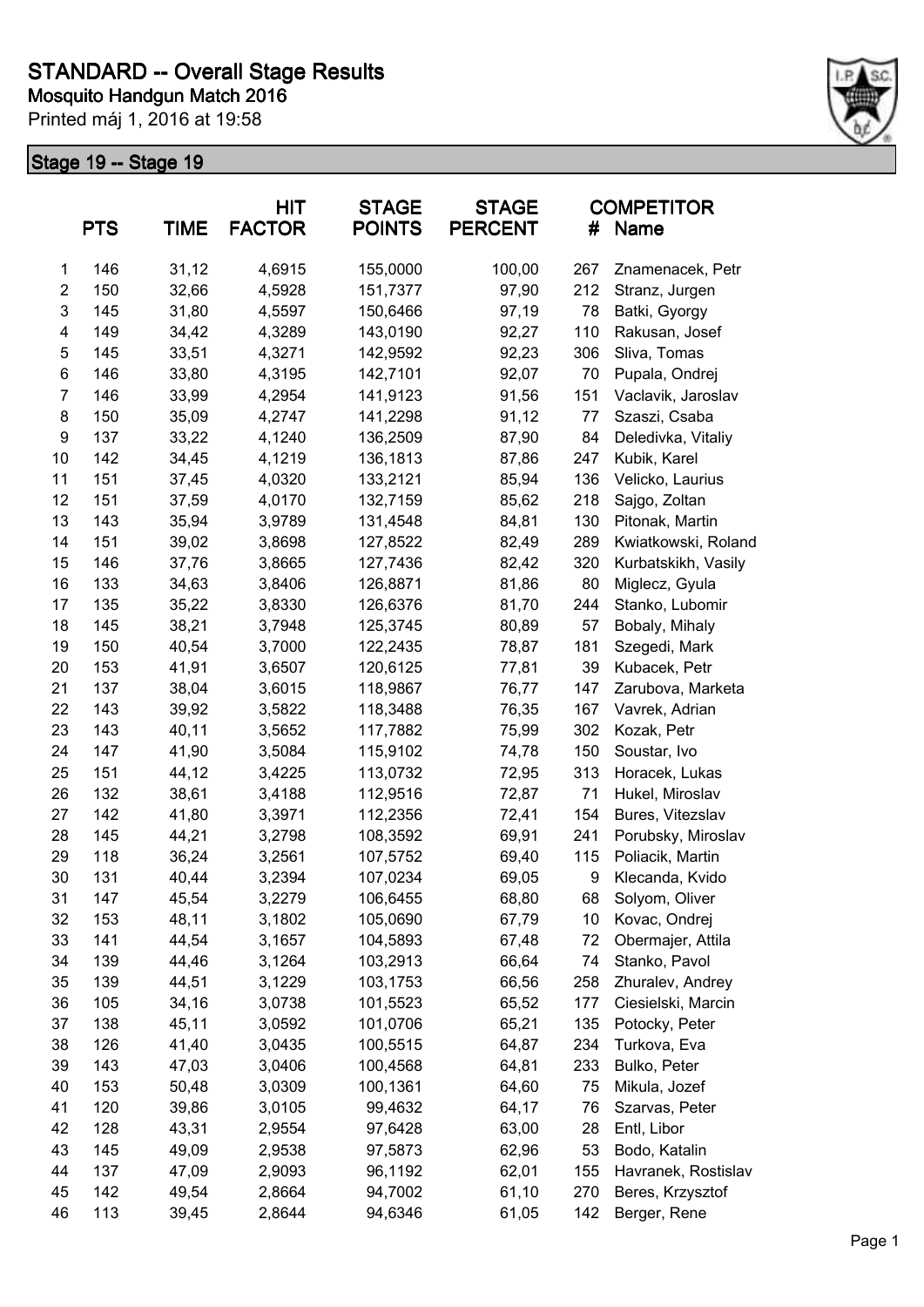

| <b>PTS</b><br><b>TIME</b> |     | <b>HIT</b><br><b>FACTOR</b> | <b>STAGE</b><br><b>POINTS</b> | <b>STAGE</b><br><b>PERCENT</b> | #     | <b>COMPETITOR</b><br>Name |                        |
|---------------------------|-----|-----------------------------|-------------------------------|--------------------------------|-------|---------------------------|------------------------|
| 47                        | 139 | 48,62                       | 2,8589                        | 94,4535                        | 60,94 | 271                       | Tabaszevska, Agnieszka |
| 48                        | 137 | 48,02                       | 2,8530                        | 94,2577                        | 60,81 | 225                       | Dianics, Attila        |
| 49                        | 143 | 50,42                       | 2,8362                        | 93,7026                        | 60,45 | 125                       | Nemec, Bronislav       |
| 50                        | 117 | 41,45                       | 2,8227                        | 93,2566                        | 60,17 | 235                       | Siska, Michal          |
| 51                        | 124 | 44,25                       | 2,8023                        | 92,5821                        | 59,73 | 123                       | Ecker, Karol           |
| 52                        | 141 | 51,08                       | 2,7604                        | 91,1983                        | 58,84 | 308                       | Konvicna, Ruzena       |
| 53                        | 133 | 48,63                       | 2,7349                        | 90,3578                        | 58,30 | 31                        | Kocian, Norbert        |
| 54                        | 143 | 52,50                       | 2,7238                        | 89,9902                        | 58,06 | 186                       | Lesko, Eva             |
| 55                        | 133 | 49,67                       | 2,6777                        | 88,4659                        | 57,07 | 41                        | Kormanyos, Maria       |
| 56                        | 149 | 56,14                       | 2,6541                        | 87,6864                        | 56,57 | 301                       | Kominek, Jiri          |
| 57                        | 145 | 55,01                       | 2,6359                        | 87,0853                        | 56,18 | 64                        | Bicsak, Laszlo Andras  |
| 58                        | 141 | 53,62                       | 2,6296                        | 86,8782                        | 56,05 | 126                       | Prinosil, Jan          |
| 59                        | 107 | 42,14                       | 2,5392                        | 83,8895                        | 54,12 | 36                        | Skorvaga, Noro         |
| 60                        | 147 | 58,12                       | 2,5292                        | 83,5623                        | 53,91 | 61                        | Strasser, Elisabeth    |
| 61                        | 141 | 55,85                       | 2,5246                        | 83,4093                        | 53,81 | 88                        | Kotrousova, Denisa     |
| 62                        | 111 | 44,19                       | 2,5119                        | 82,9884                        | 53,54 | 158                       | Pawlik, Celina         |
| 63                        | 105 | 42,20                       | 2,4882                        | 82,2044                        | 53,04 | 91                        | Zolnay, Pavol          |
| 64                        | 111 | 46,36                       | 2,3943                        | 79,1039                        | 51,03 | 311                       | Konvicny, Lumir        |
| 65                        | 110 | 47,68                       | 2,3070                        | 76,2210                        | 49,17 | 164                       | Stepniewicz, Hubert    |
| 66                        | 75  | 33,53                       | 2,2368                        | 73,9003                        | 47,68 | 165                       | Swierczek, Zbigniew    |
| 67                        | 118 | 53,01                       | 2,2260                        | 73,5432                        | 47,45 | 307                       | Zalejsky, Rostislav    |
| 68                        | 109 | 49,01                       | 2,2240                        | 73,4785                        | 47,41 | 93                        | Zolnay, Anna           |
| 69                        | 89  | 40,11                       | 2,2189                        | 73,3087                        | 47,30 | 120                       | Zelinsky, Tibor        |
| 70                        | 93  | 42,20                       | 2,2038                        | 72,8096                        | 46,97 | 54                        | Lazovsky, Richard      |
| 71                        | 118 | 57,37                       | 2,0568                        | 67,9541                        | 43,84 | 15                        | Haviarova, Janette     |
| 72                        | 121 | 59,60                       | 2,0302                        | 67,0745                        | 43,27 | 49                        | Kebo, Vekoslav         |
| 73                        | 87  | 43,31                       | 2,0088                        | 66,3666                        | 42,82 | 21                        | Szalai, Laszlo         |
| 74                        | 127 | 65,66                       | 1,9342                        | 63,9030                        | 41,23 | 219                       | Kiss, Gabor            |
| 75                        | 126 | 65,85                       | 1,9134                        | 63,2169                        | 40,79 | 315                       | Toth, Zoltan           |
| 76                        | 106 | 56,53                       | 1,8751                        | 61,9506                        | 39,97 | 27                        | Entl, Zdenek           |
| 77                        | 141 | 76,32                       | 1,8475                        | 61,0378                        | 39,38 | 318                       | Danek, Lukas           |
| 78                        | 110 | 63,04                       | 1,7449                        | 57,6494                        | 37,19 | 173                       | Simon, Laszlo          |
| 79                        | 93  | 53,35                       | 1,7432                        | 57,5926                        | 37,16 | 23                        | Sirk, Julius           |
| 80                        | 101 | 59,52                       | 1,6969                        | 56,0631                        | 36,17 | 17                        | Koos, Zoltan           |
| 81                        | 129 | 78,94                       | 1,6342                        | 53,9897                        | 34,83 | 223                       | Szabo, Karoly          |
| 82                        | 93  | 57,67                       | 1,6126                        | 53,2784                        | 34,37 | 38                        | Zakupszky, Gabor       |
| 83                        | 91  | 57,00                       | 1,5965                        | 52,7454                        | 34,03 | 4                         | Noga, Tadeusz          |
| 84                        | 61  | 39,40                       | 1,5482                        | 51,1508                        | 33,00 | 82                        | Gal, Tibor             |
| 85                        | 115 | 76,30                       | 1,5072                        | 49,7957                        | 32,13 | 176                       | Bicskei, Bea           |
| 86                        | 84  | 60,01                       | 1,3998                        | 46,2460                        | 29,84 | 172                       | Kiss, Tamas Istvan     |
| 87                        | 77  | 57,44                       | 1,3405                        | 44,2889                        | 28,57 | 182                       | Szegedi, Bence         |
| 88                        | 94  | 72,00                       | 1,3056                        | 43,1334                        | 27,83 | 185                       | Barta, Aliz            |
| 89                        | 79  | 73,29                       | 1,0779                        | 35,6124                        | 22,98 | 35                        | Pazourkova, Eva        |
| 90                        | 0   | 0,00                        | 0,0000                        | 0,0000                         | 0,00  | 148                       | Dabrowski, Darek       |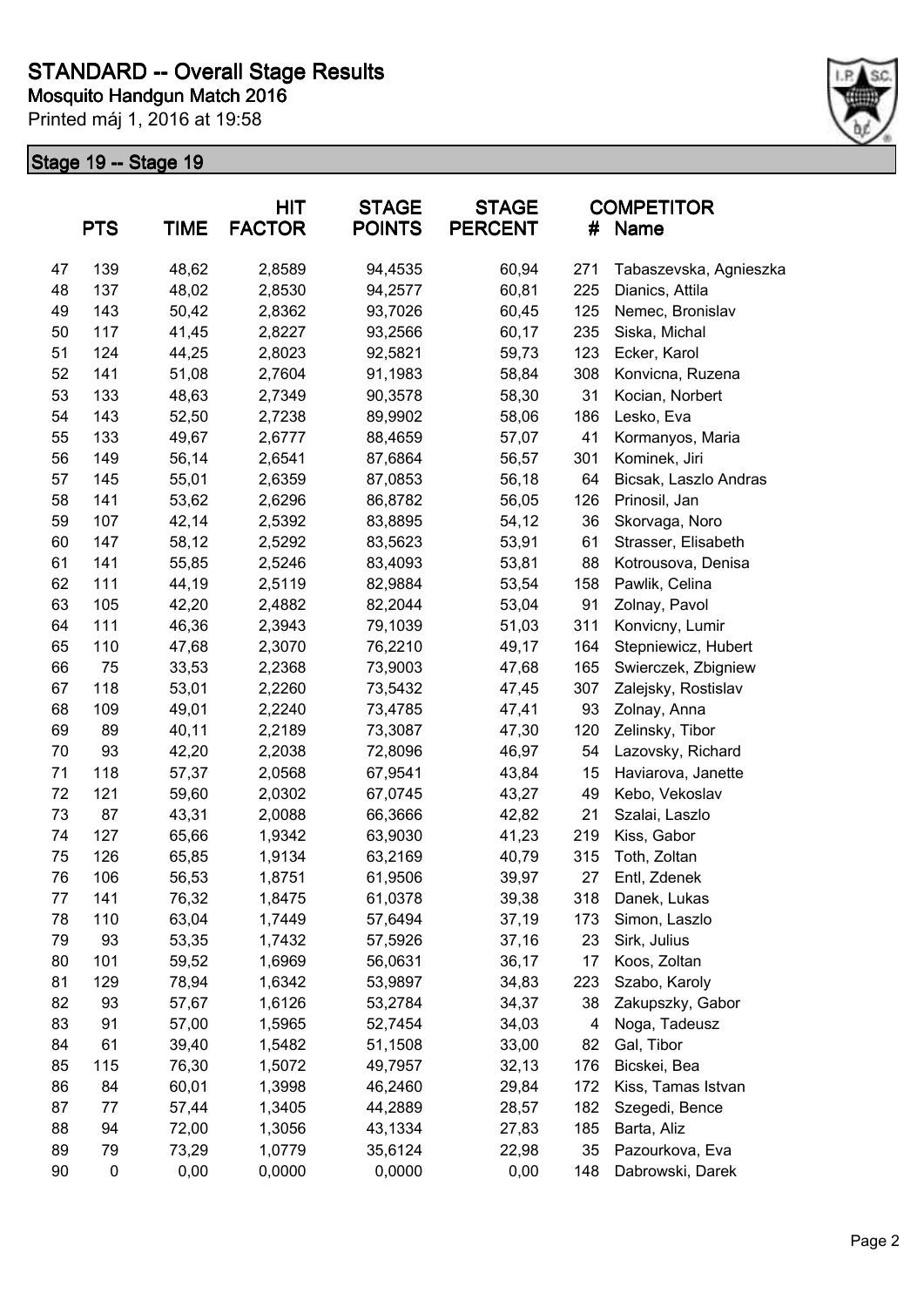

|                | <b>PTS</b> | <b>TIME</b> | <b>HIT</b><br><b>FACTOR</b> | <b>STAGE</b><br><b>POINTS</b> | <b>STAGE</b><br><b>PERCENT</b> | #              | <b>COMPETITOR</b><br><b>Name</b> |
|----------------|------------|-------------|-----------------------------|-------------------------------|--------------------------------|----------------|----------------------------------|
| 1              | 151        | 29,86       | 5,0569                      | 155,0000                      | 100,00                         | 92             | Momcilovic, Ljubisa              |
| $\overline{c}$ | 151        | 32,29       | 4,6764                      | 143,3354                      | 92,47                          | 269            | Penov, Anton                     |
| 3              | 141        | 30,79       | 4,5794                      | 140,3634                      | 90,56                          | 67             | Zapletal, Miroslav               |
| 4              | 141        | 31,04       | 4,5425                      | 139,2329                      | 89,83                          | 268            | Fedor, Marian                    |
| 5              | 139        | 30,68       | 4,5306                      | 138,8686                      | 89,59                          | 101            | Hos, Ivan                        |
| 6              | 143        | 32,44       | 4,4081                      | 135,1138                      | 87,17                          | 166            | Szczesny, Bartosz                |
| $\overline{7}$ | 143        | 32,62       | 4,3838                      | 134,3682                      | 86,69                          | 254            | Palka, Jan                       |
| 8              | 137        | 31,31       | 4,3756                      | 134,1164                      | 86,53                          | 188            | Voyno, Alexey                    |
| 9              | 139        | 31,86       | 4,3628                      | 133,7253                      | 86,27                          | 160            | Mika, Marek                      |
| 10             | 147        | 34,39       | 4,2745                      | 131,0176                      | 84,53                          | 239            | Kubica, Dusan                    |
| 11             | 130        | 30,58       | 4,2511                      | 130,3018                      | 84,07                          | 112            | Stepan, Michal                   |
| 12             | 137        | 33,49       | 4,0908                      | 125,3863                      | 80,89                          | 257            | Nagy, Ernest jun.                |
| 13             | 128        | 32,14       | 3,9826                      | 122,0699                      | 78,75                          | 111            | Hrnciarik, Andrej                |
| 14             | 145        | 36,42       | 3,9813                      | 122,0317                      | 78,73                          | 118            | Belica, Michal                   |
| 15             | 143        | 36,21       | 3,9492                      | 121,0464                      | 78,09                          | 99             | Kovacs, Attila                   |
| 16             | 137        | 35,04       | 3,9098                      | 119,8398                      | 77,32                          | 90             | Deledivka, Inna                  |
| 17             | 143        | 36,61       | 3,9060                      | 119,7239                      | 77,24                          | 146            | Boca, Rastislav                  |
| 18             | 139        | 35,79       | 3,8838                      | 119,0413                      | 76,80                          | 117            | Chochula, Milos                  |
| 19             | 143        | 37,16       | 3,8482                      | 117,9519                      | 76,10                          | 85             | Shevchenko, Sergeii              |
| 20             | 147        | 39,00       | 3,7692                      | 115,5307                      | 74,54                          | 95             | Manolevski, Michael              |
| 21             | 135        | 35,95       | 3,7552                      | 115,1011                      | 74,26                          | 317            | Sciranka, Martin                 |
| 22             | 132        | 35,56       | 3,7120                      | 113,7776                      | 73,40                          | 97             | Panachev, Leonid                 |
| 23             | 130        | 35,04       | 3,7100                      | 113,7166                      | 73,37                          | 81             | Salamon, Timea                   |
| 24             | 143        | 39,27       | 3,6415                      | 111,6143                      | 72,01                          | $\overline{7}$ | Majling, Andrej                  |
| 25             | 141        | 39,62       | 3,5588                      | 109,0810                      | 70,37                          | 128            | Glezgo, Tomas                    |
| 26             | 136        | 38,26       | 3,5546                      | 108,9528                      | 70,29                          | 227            | Didy, Jozef                      |
| 27             | 145        | 41,10       | 3,5280                      | 108,1361                      | 69,77                          | 119            | Caradsky, Tomas                  |
| 28             | 145        | 41,34       | 3,5075                      | 107,5083                      | 69,36                          | 73             | Sefranko, Karol                  |
| 29             | 149        | 42,81       | 3,4805                      | 106,6806                      | 68,83                          | 55             | Galagan, Vasiliy                 |
| 30             | 120        | 34,63       | 3,4652                      | 106,2119                      | 68,52                          | 319            | Rasovic, Bosko                   |
| 31             | 132        | 39,01       | 3,3837                      | 103,7152                      | 66,91                          | 87             | Momcilovic, Snezana              |
| 32             | 133        | 39,31       | 3,3834                      | 103,7034                      | 66,91                          | 106            | Fecura, Vladimir                 |
| 33             | 130        | 38,84       | 3,3471                      | 102,5909                      | 66,19                          | 60             | Ziebart, Friedrich               |
| 34             | 128        | 38,92       | 3,2888                      | 100,8049                      | 65,04                          | 316            | Sedy, Roman                      |
| 35             | 151        | 45,94       | 3,2869                      | 100,7466                      | 65,00                          | 141            | Knapek, Matej                    |
| 36             | 135        | 41,94       | 3,2189                      | 98,6620                       | 63,65                          | 44             | Misik, Peter                     |
| 37             | 145        | 45,21       | 3,2073                      | 98,3055                       | 63,42                          | 283            | Koller, Hans Georg               |
| 38             | 147        | 46,16       | 3,1846                      | 97,6104                       | 62,97                          | 259            | Kovalchuk, Andrey                |
| 39             | 132        | 41,89       | 3,1511                      | 96,5846                       | 62,31                          | 228            | Sebik, Ivan                      |
| 40             | 126        | 40,59       | 3,1042                      | 95,1472                       | 61,39                          | 116            | Trencan, Peter                   |
| 41             | 139        | 44,79       | 3,1034                      | 95,1214                       | 61,37                          | 246            | Hruzek, Roman                    |
| 42             | 137        | 44,71       | 3,0642                      | 93,9205                       | 60,59                          | 210            | Reiter, Doris                    |
| 43             | 155        | 50,64       | 3,0608                      | 93,8172                       | 60,53                          | 187            | Schlegl, Bernhard                |
| 44             | 143        | 46,85       | 3,0523                      | 93,5559                       | 60,36                          | 229            | Foltan, Stanislav                |
| 45             | 141        | 46,92       | 3,0051                      | 92,1098                       | 59,43                          | 89             | Lazarevic, Dejan                 |
| 46             | 128        | 42,71       | 2,9970                      | 91,8597                       | 59,26                          | 204            | Schmidt, Jurgen                  |
|                |            |             |                             |                               |                                |                |                                  |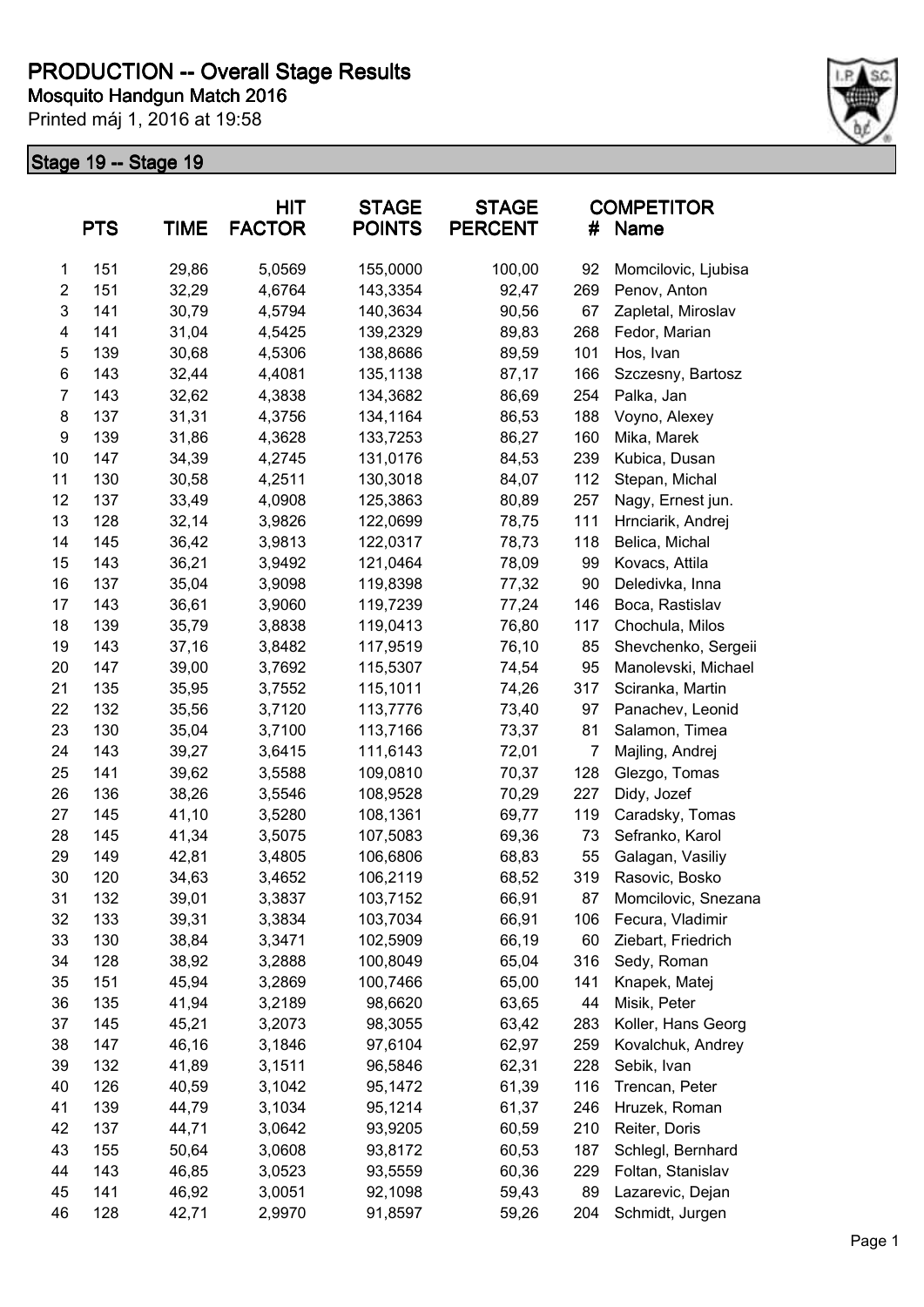

|    | <b>PTS</b>  | <b>TIME</b> | <b>HIT</b><br><b>FACTOR</b> | <b>STAGE</b><br><b>POINTS</b> | <b>STAGE</b><br><b>PERCENT</b> | #   | <b>COMPETITOR</b><br>Name |
|----|-------------|-------------|-----------------------------|-------------------------------|--------------------------------|-----|---------------------------|
| 47 | 134         | 45,34       | 2,9554                      | 90,5874                       | 58,44                          | 230 | Velic, Miroslav           |
| 48 | 110         | 37,66       | 2,9209                      | 89,5276                       | 57,76                          | 114 | Hrabaj, Marian            |
| 49 | 97          | 33,26       | 2,9164                      | 89,3911                       | 57,67                          | 256 | Drimaj, Peter             |
| 50 | 145         | 49,99       | 2,9006                      | 88,9057                       | 57,36                          | 138 | Holan, Roman              |
| 51 | 147         | 50,70       | 2,8994                      | 88,8697                       | 57,34                          | 220 | Ambrus, Oliver            |
| 52 | 117         | 40,41       | 2,8953                      | 88,7445                       | 57,25                          | 281 | Gaberscik, Andreas        |
| 53 | 131         | 45,25       | 2,8950                      | 88,7355                       | 57,25                          | 279 | Kolomyjski, Tomasz        |
| 54 | 147         | 51,33       | 2,8638                      | 87,7790                       | 56,63                          | 184 | Tobias, Matyas            |
| 55 | 123         | 43,48       | 2,8289                      | 86,7082                       | 55,94                          | 202 | Lang, Johann              |
| 56 | 145         | 53,08       | 2,7317                      | 83,7301                       | 54,02                          | 14  | Gangler, Csaba            |
| 57 | 133         | 49,75       | 2,6734                      | 81,9413                       | 52,87                          | 237 | Pribilincova, Hana        |
| 58 | 103         | 39,34       | 2,6182                      | 80,2504                       | 51,77                          | 48  | Kociolek, Jacek           |
| 59 | 118         | 45,09       | 2,6170                      | 80,2133                       | 51,75                          | 56  | Brunner, Herbert          |
| 60 | 88          | 33,95       | 2,5920                      | 79,4488                       | 51,26                          | 168 | Galazka, Marcin           |
| 61 | 129         | 50,43       | 2,5580                      | 78,4053                       | 50,58                          | 224 | Potts, Stephen            |
| 62 | 133         | 52,16       | 2,5498                      | 78,1553                       | 50,42                          | 121 | Gerek, Matus              |
| 63 | 137         | 53,76       | 2,5484                      | 78,1099                       | 50,39                          | 297 | Chlebovcova, Zuzana       |
| 64 | 122         | 49,38       | 2,4706                      | 75,7274                       | 48,86                          | 221 | Deuchar, Russ             |
| 65 | 79          | 32,12       | 2,4595                      | 75,3869                       | 48,64                          | 163 | Zachar, Bystrik           |
| 66 | 131         | 53,51       | 2,4481                      | 75,0379                       | 48,41                          | 194 | Lazorik, Maros            |
| 67 | 97          | 40,02       | 2,4238                      | 74,2915                       | 47,93                          | 29  | Radolec, Michal           |
| 68 | 93          | 41,11       | 2,2622                      | 69,3394                       | 44,74                          | 169 | Bonk, Adrian              |
| 69 | 90          | 39,84       | 2,2590                      | 69,2417                       | 44,67                          | 152 | Maier, Markus             |
| 70 | 105         | 48,64       | 2,1587                      | 66,1668                       | 42,69                          | 137 | Bocskoras, Benjamin       |
| 71 | 116         | 54,93       | 2,1118                      | 64,7281                       | 41,76                          | 190 | Czuczor, Zsolt            |
| 72 | 119         | 61,73       | 1,9277                      | 59,0874                       | 38,12                          | 232 | Parak, Dominik            |
| 73 | 80          | 43,89       | 1,8227                      | 55,8687                       | 36,04                          | 209 | Plank, Gerhard            |
| 74 | 127         | 69,99       | 1,8145                      | 55,6176                       | 35,88                          | 240 | Novotna, Marta            |
| 75 | 82          | 66,17       | 1,2392                      | 37,9837                       | 24,51                          | 206 | Danzer, Robert            |
| 76 | 49          | 65,31       | 0,7503                      | 22,9965                       | 14,84                          | 159 | Kwintkiewicz, Adam        |
| 77 | $\pmb{0}$   | 50,15       | 0,0000                      | 0,0000                        | 0,00                           | 3   | Bopkova, Eniko            |
| 78 | $\mathsf 0$ | 15,45       | 0,0000                      | 0,0000                        | 0,00                           | 292 | Belme, Attila             |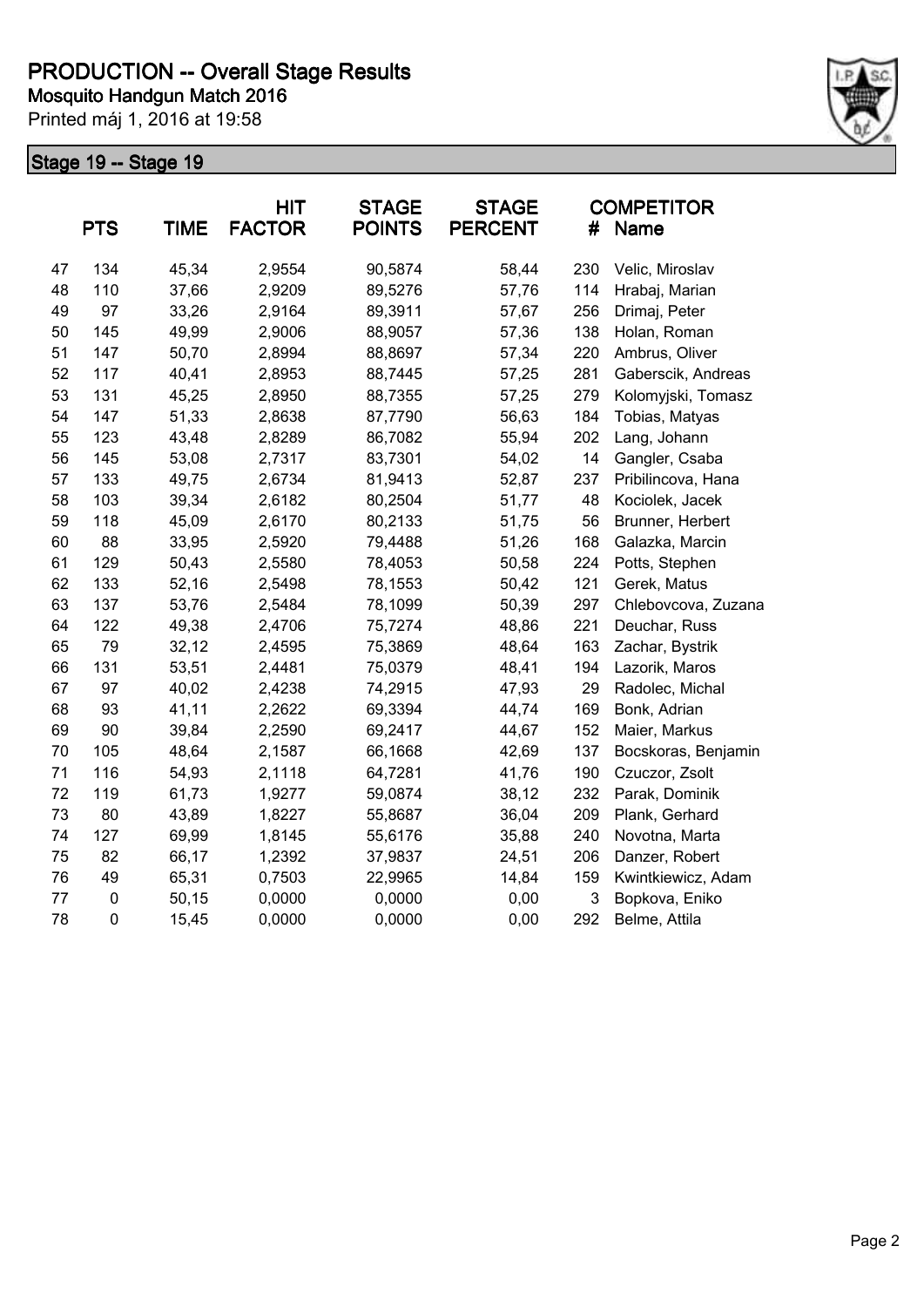

|    | <b>PTS</b> | <b>TIME</b> | <b>HIT</b><br><b>FACTOR</b> | <b>STAGE</b><br><b>POINTS</b> | <b>STAGE</b><br><b>PERCENT</b> | #   | <b>COMPETITOR</b><br><b>Name</b> |
|----|------------|-------------|-----------------------------|-------------------------------|--------------------------------|-----|----------------------------------|
| 1  | 142        | 41,24       | 3,4433                      | 155,0000                      | 100,00                         | 238 | Breitler, Christian              |
| 2  | 150        | 44,50       | 3,3708                      | 151,7376                      | 97,90                          | 62  | Fers, Sandor                     |
| 3  | 134        | 40,01       | 3,3492                      | 150,7642                      | 97,27                          | 179 | Huber, Max                       |
| 4  | 147        | 45,49       | 3,2315                      | 145,4666                      | 93,85                          | 217 | Weghofer, Peter                  |
| 5  | 135        | 42,25       | 3,1953                      | 143,8365                      | 92,80                          | 278 | Fischer, Christoph               |
| 6  | 145        | 50,12       | 2,8931                      | 130,2324                      | 84,02                          | 214 | Farkas, Robert                   |
| 7  | 152        | 52,91       | 2,8728                      | 129,3206                      | 83,43                          | 222 | Bakonyi, Andras                  |
| 8  | 135        | 54,11       | 2,4949                      | 112,3100                      | 72,46                          | 231 | Vogel, Michael                   |
| 9  | 143        | 58,19       | 2,4575                      | 110,6241                      | 71,37                          | 296 | Howell, Kevin                    |
| 10 | 112        | 45,58       | 2,4572                      | 110,6129                      | 71,36                          | 122 | Vnucko, Jan                      |
| 11 | 143        | 59,04       | 2,4221                      | 109,0314                      | 70,34                          | 24  | Regenyi, Kund                    |
| 12 | 129        | 53,88       | 2,3942                      | 107,7765                      | 69,53                          | 40  | Sotet, Gabor                     |
| 13 | 118        | 50,93       | 2,3169                      | 104,2966                      | 67,29                          | 205 | Koenigsberger, Marcus            |
| 14 | 122        | 57,66       | 2,1159                      | 95,2461                       | 61,45                          | 293 | Linke, Gunter                    |
| 15 | 137        | 72,69       | 1,8847                      | 84,8414                       | 54,74                          | 37  | Low, Szabolcs                    |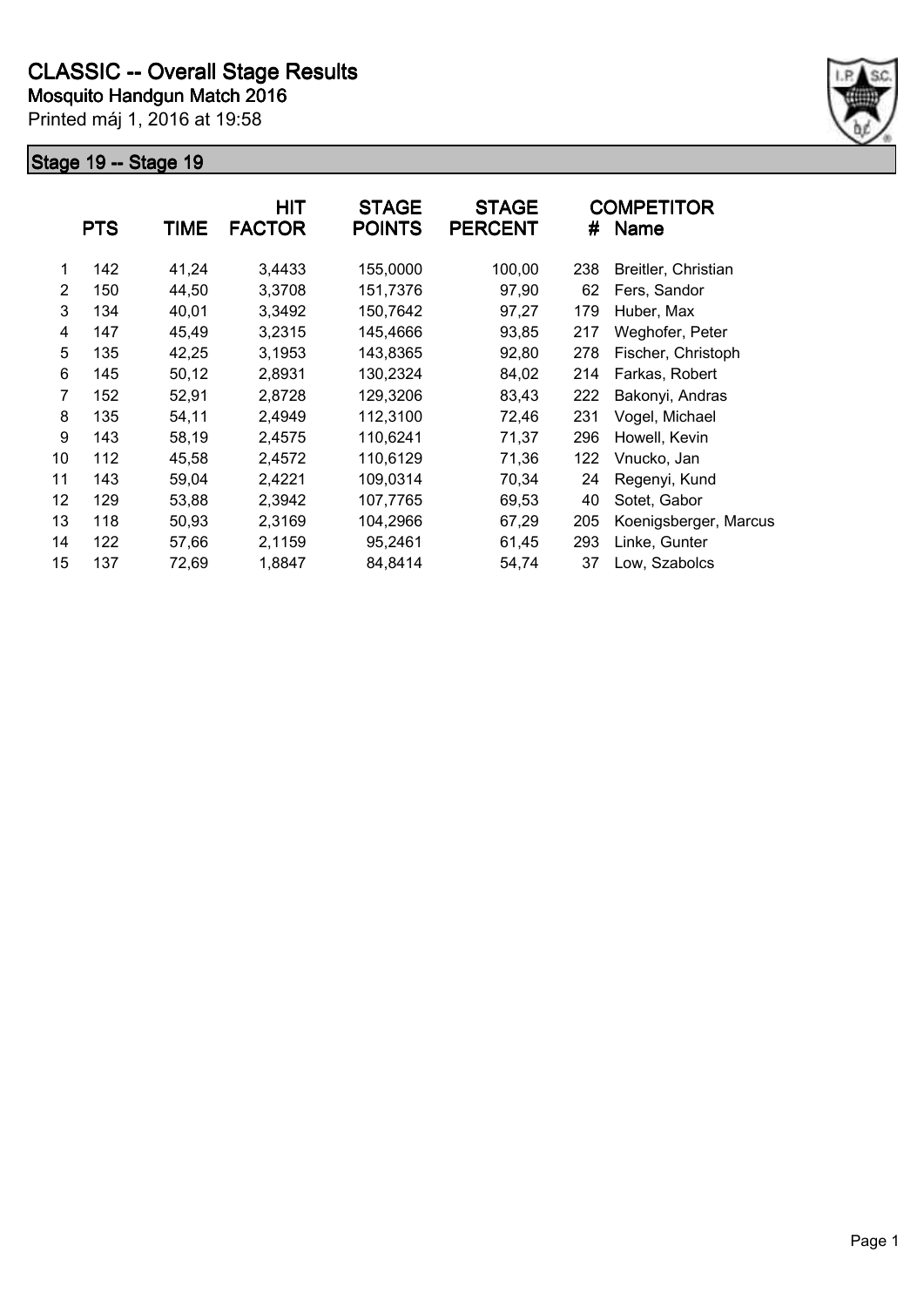

|   | <b>PTS</b> | TIME  | <b>HIT</b><br><b>FACTOR</b> | <b>STAGE</b><br><b>POINTS</b> | <b>STAGE</b><br><b>PERCENT</b> | #   | <b>COMPETITOR</b><br><b>Name</b> |
|---|------------|-------|-----------------------------|-------------------------------|--------------------------------|-----|----------------------------------|
|   | 149        | 41,15 | 3,6209                      | 155,0000                      | 100,00                         | 94  | Ladic, Tibor                     |
| 2 | 148        | 44,96 | 3,2918                      | 140,9129                      | 90,91                          | 83  | Kotrous, Pavel                   |
| 3 | 143        | 44,63 | 3,2041                      | 137,1590                      | 88,49                          | 208 | Reiter, Gerald                   |
| 4 | 148        | 48,80 | 3,0328                      | 129,8246                      | 83,76                          | 96  | Barta, Ondrej                    |
| 5 | 148        | 57,30 | 2,5829                      | 110,5662                      | 71,33                          | 170 | Potuckova, Ludmila               |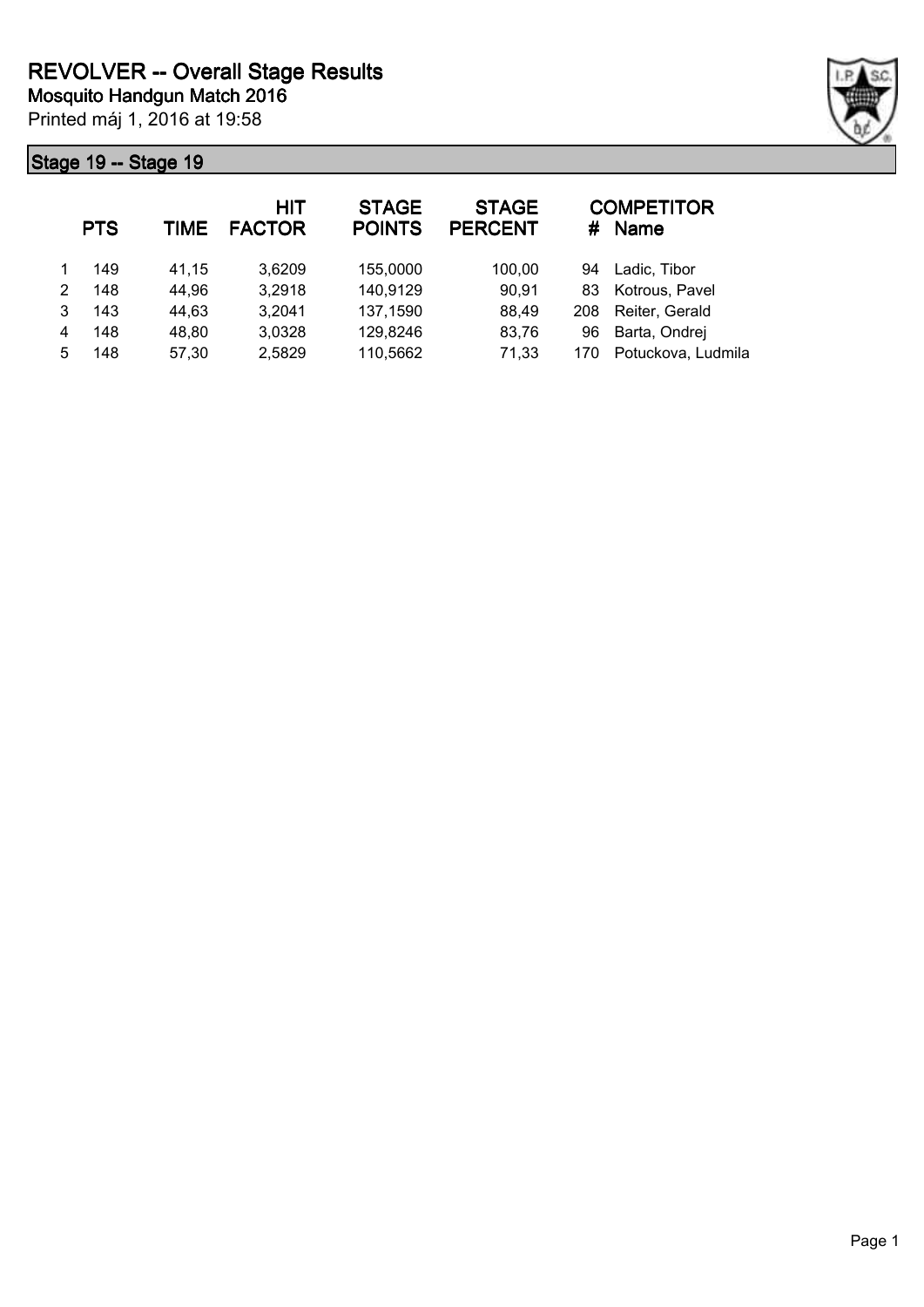

|                         | <b>PTS</b> | <b>TIME</b> | <b>HIT</b><br><b>FACTOR</b> | <b>STAGE</b><br><b>POINTS</b> | <b>STAGE</b><br><b>PERCENT</b> | #   | <b>COMPETITOR</b><br><b>Name</b> |
|-------------------------|------------|-------------|-----------------------------|-------------------------------|--------------------------------|-----|----------------------------------|
| 1                       | 156        | 18,23       | 8,5573                      | 160,0000                      | 100,00                         | 104 | Havlicek, Miroslav               |
| $\overline{\mathbf{c}}$ | 158        | 19,37       | 8,1569                      | 152,5139                      | 95,32                          | 109 | Pijacek, Petr                    |
| 3                       | 157        | 19,77       | 7,9413                      | 148,4824                      | 92,80                          | 103 | Pavlik, Jan                      |
| 4                       | 153        | 20,84       | 7,3417                      | 137,2700                      | 85,79                          | 153 | Henes, Zdenek                    |
| 5                       | 157        | 21,85       | 7,1854                      | 134,3477                      | 83,97                          | 291 | Kneringer, Mario                 |
| 6                       | 153        | 21,66       | 7,0637                      | 132,0733                      | 82,55                          | 144 | Horinek, Milos                   |
| $\overline{7}$          | 156        | 22,09       | 7,0620                      | 132,0416                      | 82,53                          | 255 | Nagy, Ernest                     |
| 8                       | 155        | 23,09       | 6,7129                      | 125,5133                      | 78,45                          | 303 | Behal, Jiri                      |
| $\boldsymbol{9}$        | 151        | 22,59       | 6,6844                      | 124,9806                      | 78,11                          | 287 | Weber, Gunter                    |
| 10                      | 155        | 24,12       | 6,4262                      | 120,1535                      | 75,10                          | 113 | Barancik, Ivan                   |
| 11                      | 157        | 24,61       | 6,3795                      | 119,2807                      | 74,55                          | 86  | Gromov, Andrej                   |
| 12                      | 153        | 24,43       | 6,2628                      | 117,0981                      | 73,19                          | 22  | Szabo, Alexander                 |
| 13                      | 151        | 24,18       | 6,2448                      | 116,7623                      | 72,98                          | 290 | Steurer, Margit                  |
| 14                      | 156        | 25,26       | 6,1758                      | 115,4711                      | 72,17                          | 66  | Praschinger, Edgar               |
| 15                      | 157        | 25,94       | 6,0524                      | 113,1649                      | 70,73                          | 34  | Grac, Robert                     |
| 16                      | 153        | 25,29       | 6,0498                      | 113,1161                      | 70,70                          | 294 | Slama, Claus                     |
| 17                      | 157        | 26,06       | 6,0246                      | 112,6438                      | 70,40                          | 211 | Soucek Raedler, Walter           |
| 18                      | 152        | 25,49       | 5,9631                      | 111,4951                      | 69,68                          | 295 | Leutgeb, Ralph                   |
| 19                      | 150        | 25,80       | 5,8140                      | 108,7060                      | 67,94                          | 273 | Czarnecki, Rafal                 |
| 20                      | 127        | 22,26       | 5,7053                      | 106,6745                      | 66,67                          | 58  | Cislak, Gabriel                  |
| 21                      | 131        | 23,15       | 5,6587                      | 105,8041                      | 66,13                          | 183 | Schafer, Hans Peter              |
| 22                      | 156        | 27,65       | 5,6420                      | 105,4900                      | 65,93                          | 143 | Sustrova, Katerina               |
| 23                      | 152        | 27,41       | 5,5454                      | 103,6852                      | 64,80                          | 105 | Schwanneke, Roland               |
| 24                      | 151        | 27,29       | 5,5332                      | 103,4559                      | 64,66                          | 201 | Eisl, Alexander                  |
| 25                      | 156        | 28,73       | 5,4299                      | 101,5245                      | 63,45                          | 312 | Plzak, Jiri                      |
| 26                      | 149        | 27,59       | 5,4005                      | 100,9756                      | 63,11                          | 65  | Cislak, Miloslav                 |
| 27                      | 152        | 28,25       | 5,3805                      | 100,6021                      | 62,88                          | 314 | Kolarits, Peter                  |
| 28                      | 134        | 25,13       | 5,3323                      | 99,6998                       | 62,31                          | 98  | Hiebler, Wolfram                 |
| 29                      | 145        | 27,59       | 5,2555                      | 98,2649                       | 61,42                          | 139 | Markevicius, Kestas              |
| 30                      | 155        | 29,92       | 5,1805                      | 96,8617                       | 60,54                          | 127 | Tomek, Petr                      |
| 31                      | 153        | 30,95       | 4,9435                      | 92,4300                       | 57,77                          | 280 | Golisz, Marcin                   |
| 32                      | 142        | 29,78       | 4,7683                      | 89,1550                       | 55,72                          | 59  | IIc, Helmut                      |
| 33                      | 154        | 33,98       | 4,5321                      | 84,7382                       | 52,96                          | 192 | Golab, Tadeusz                   |
| 34                      | 138        | 31,68       | 4,3561                      | 81,4472                       | 50,90                          | 248 | Vaclavik, Rostislav              |
| 35                      | 154        | 35,92       | 4,2873                      | 80,1616                       | 50,10                          | 298 | Likavec, Martin                  |
| 36                      | 147        | 36,70       | 4,0054                      | 74,8916                       | 46,81                          | 52  | Gerencser, Miklos                |
| 37                      | 157        | 39,86       | 3,9388                      | 73,6452                       | 46,03                          | 285 | Lennert, Adam                    |
| 38                      | 156        | 40,22       | 3,8787                      | 72,5211                       | 45,33                          | 207 | Dvorak, Andrea                   |
| 39                      | 153        | 40,43       | 3,7843                      | 70,7571                       | 44,22                          | 18  | Geerts, Hans                     |
| 40                      | 138        | 37,55       | 3,6751                      | 68,7149                       | 42,95                          | 288 | Toth-Pogats, Sandra              |
| 41                      | 155        | 47,74       | 3,2468                      | 60,7060                       | 37,94                          | 178 | Reifferscheidt, Frank            |
| 42                      | 131        | 42,46       | 3,0853                      | 57,6864                       | 36,05                          | 46  | Horvat, Ede                      |
| 43                      | 130        | 45,06       | 2,8850                      | 53,9429                       | 33,71                          | 236 | Siska, Milos                     |
| 44                      | 115        | 44,34       | 2,5936                      | 48,4936                       | 30,31                          | 124 | Tomek, Jan                       |
| 45                      | 50         | 22,09       | 2,2635                      | 42,3210                       | 26,45                          | 171 | Schafer, Markus                  |
|                         |            |             |                             |                               |                                |     |                                  |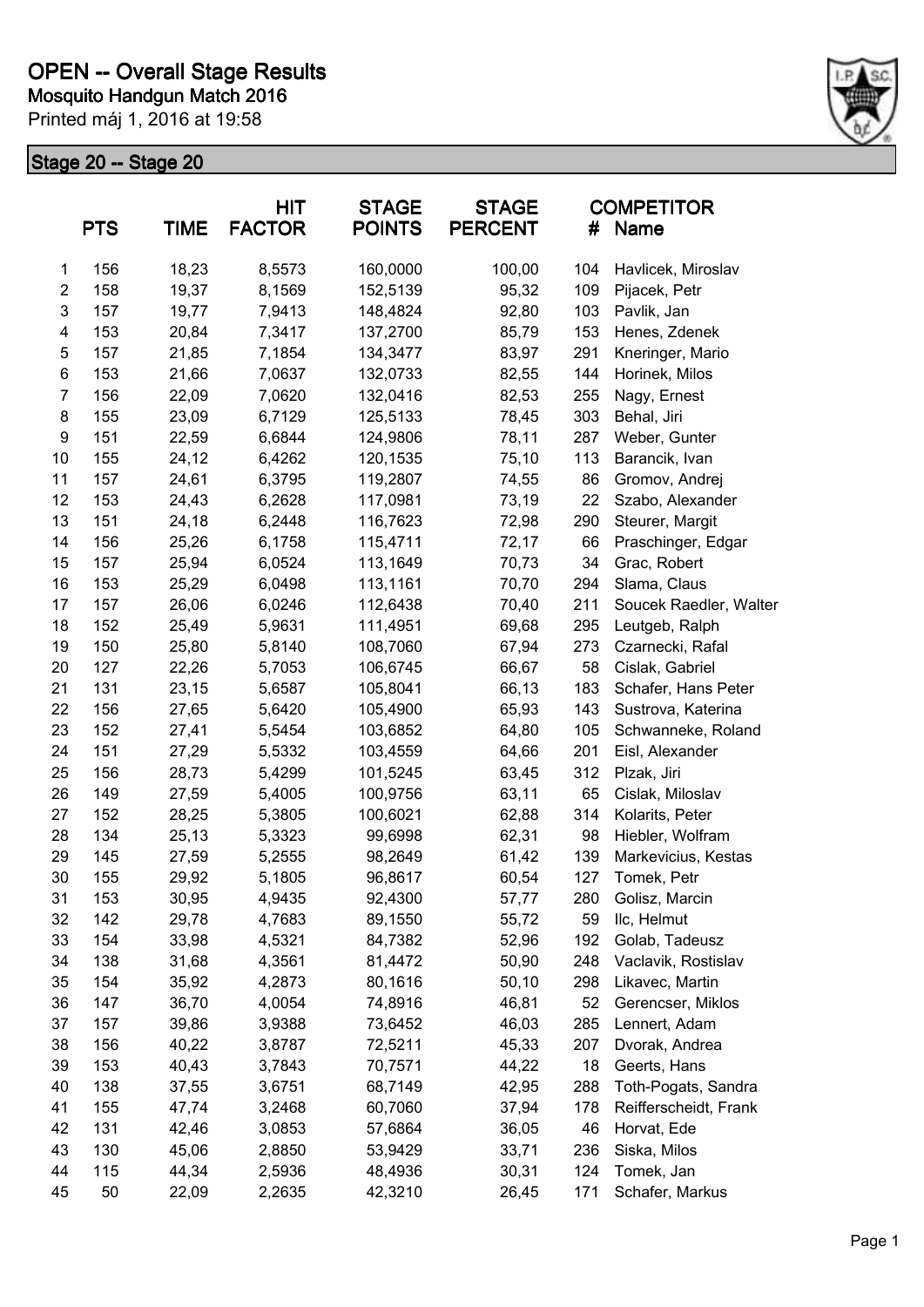

|                | <b>PTS</b> | <b>TIME</b> | HIT<br><b>FACTOR</b> | <b>STAGE</b><br><b>POINTS</b> | <b>STAGE</b><br><b>PERCENT</b> | #   | <b>COMPETITOR</b><br>Name |
|----------------|------------|-------------|----------------------|-------------------------------|--------------------------------|-----|---------------------------|
| 1              | 159        | 22,14       | 7,1816               | 160,0000                      | 100,00                         | 110 | Rakusan, Josef            |
| $\overline{2}$ | 157        | 23,15       | 6,7819               | 151,0947                      | 94,43                          | 78  | Batki, Gyorgy             |
| 3              | 149        | 22,63       | 6,5842               | 146,6906                      | 91,68                          | 267 | Znamenacek, Petr          |
| 4              | 154        | 24,36       | 6,3218               | 140,8458                      | 88,03                          | 212 | Stranz, Jurgen            |
| 5              | 150        | 24,14       | 6,2138               | 138,4377                      | 86,52                          | 84  | Deledivka, Vitaliy        |
| 6              | 157        | 26,07       | 6,0222               | 134,1711                      | 83,86                          | 177 | Ciesielski, Marcin        |
| 7              | 155        | 26,05       | 5,9501               | 132,5636                      | 82,85                          | 247 | Kubik, Karel              |
| 8              | 157        | 26,72       | 5,8757               | 130,9072                      | 81,82                          | 151 | Vaclavik, Jaroslav        |
| 9              | 155        | 26,54       | 5,8402               | 130,1161                      | 81,32                          | 77  | Szaszi, Csaba             |
| 10             | 158        | 27,07       | 5,8367               | 130,0377                      | 81,27                          | 306 | Sliva, Tomas              |
| 11             | 148        | 25,62       | 5,7767               | 128,7013                      | 80,44                          | 115 | Poliacik, Martin          |
| 12             | 146        | 25,45       | 5,7367               | 127,8102                      | 79,88                          | 80  | Miglecz, Gyula            |
| 13             | 157        | 27,52       | 5,7049               | 127,1018                      | 79,44                          | 150 | Soustar, Ivo              |
| 14             | 153        | 27,03       | 5,6604               | 126,1089                      | 78,82                          | 320 | Kurbatskikh, Vasily       |
| 15             | 140        | 25,09       | 5,5799               | 124,3162                      | 77,70                          | 70  | Pupala, Ondrej            |
| 16             | 150        | 27,03       | 5,5494               | 123,6362                      | 77,27                          | 71  | Hukel, Miroslav           |
| 17             | 151        | 27,84       | 5,4239               | 120,8393                      | 75,52                          | 75  | Mikula, Jozef             |
| 18             | 152        | 28,06       | 5,4170               | 120,6859                      | 75,43                          | 142 | Berger, Rene              |
| 19             | 153        | 28,44       | 5,3797               | 119,8567                      | 74,91                          | 10  | Kovac, Ondrej             |
| 20             | 153        | 28,61       | 5,3478               | 119,1445                      | 74,47                          | 39  | Kubacek, Petr             |
| 21             | 160        | 29,93       | 5,3458               | 119,1005                      | 74,44                          | 57  | Bobaly, Mihaly            |
| 22             | 157        | 29,89       | 5,2526               | 117,0238                      | 73,14                          | 135 | Potocky, Peter            |
| 23             | 146        | 27,82       | 5,2480               | 116,9220                      | 73,08                          | 136 | Velicko, Laurius          |
| 24             | 146        | 27,83       | 5,2461               | 116,8800                      | 73,05                          | 225 | Dianics, Attila           |
| 25             | 154        | 29,65       | 5,1939               | 115,7168                      | 72,32                          | 181 | Szegedi, Mark             |
| 26             | 157        | 30,44       | 5,1577               | 114,9094                      | 71,82                          | 289 | Kwiatkowski, Roland       |
| 27             | 140        | 27,16       | 5,1546               | 114,8415                      | 71,78                          | 244 | Stanko, Lubomir           |
| 28             | 150        | 29,86       | 5,0234               | 111,9185                      | 69,95                          | 302 | Kozak, Petr               |
| 29             | 150        | 29,88       | 5,0201               | 111,8436                      | 69,90                          | 36  | Skorvaga, Noro            |
| 30             | 149        | 29,73       | 5,0118               | 111,6585                      | 69,79                          | 270 | Beres, Krzysztof          |
| 31             | 148        | 30,13       | 4,9120               | 109,4367                      | 68,40                          | 234 | Turkova, Eva              |
| 32             | 150        | 30,75       | 4,8780               | 108,6792                      | 67,92                          | 72  | Obermajer, Attila         |
| 33             | 139        | 28,50       | 4,8772               | 108,6602                      | 67,91                          | 76  | Szarvas, Peter            |
| 34             | 139        | 28,70       | 4,8432               | 107,9030                      | 67,44                          | 9   | Klecanda, Kvido           |
| 35             | 156        | 32,22       | 4,8417               | 107,8697                      | 67,42                          | 91  | Zolnay, Pavol             |
| 36             | 149        | 30,86       | 4,8283               | 107,5699                      | 67,23                          | 154 | Bures, Vitezslav          |
| 37             | 155        | 32,54       | 4,7634               | 106,1243                      | 66,33                          | 301 | Kominek, Jiri             |
| 38             | 140        | 29,47       | 4,7506               | 105,8396                      | 66,15                          | 147 | Zarubova, Marketa         |
| 39             | 137        | 29,70       | 4,6128               | 102,7696                      | 64,23                          | 74  | Stanko, Pavol             |
| 40             | 132        | 29,19       | 4,5221               | 100,7489                      | 62,97                          | 235 | Siska, Michal             |
| 41             | 128        | 28,51       | 4,4897               | 100,0261                      | 62,52                          | 54  | Lazovsky, Richard         |
| 42             | 143        | 31,94       | 4,4771               | 99,7474                       | 62,34                          | 313 | Horacek, Lukas            |
| 43             | 117        | 26,28       | 4,4521               | 99,1884                       | 61,99                          | 82  | Gal, Tibor                |
| 44             | 148        | 33,38       | 4,4338               | 98,7815                       | 61,74                          | 218 | Sajgo, Zoltan             |
| 45             | 152        | 34,29       | 4,4328               | 98,7590                       | 61,72                          | 61  | Strasser, Elisabeth       |
| 46             | 156        | 35,20       | 4,4318               | 98,7376                       | 61,71                          | 123 | Ecker, Karol              |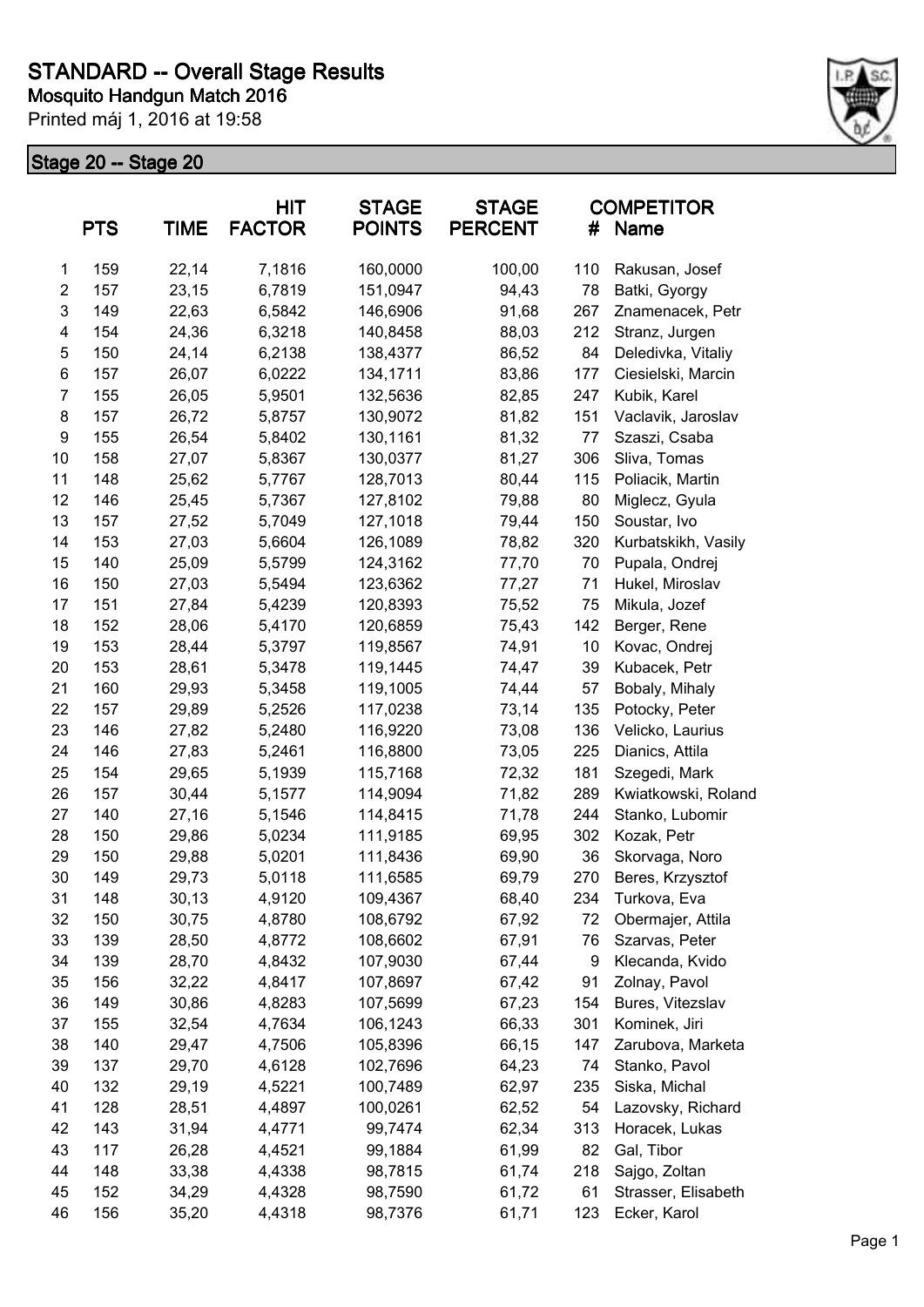

|    | <b>PTS</b> | <b>TIME</b> | <b>HIT</b><br><b>FACTOR</b> | <b>STAGE</b><br><b>POINTS</b> | <b>STAGE</b><br><b>PERCENT</b> | #   | <b>COMPETITOR</b><br>Name |
|----|------------|-------------|-----------------------------|-------------------------------|--------------------------------|-----|---------------------------|
| 47 | 152        | 34,66       | 4,3855                      | 97,7047                       | 61,07                          | 307 | Zalejsky, Rostislav       |
| 48 | 146        | 34,14       | 4,2765                      | 95,2774                       | 59,55                          | 233 | Bulko, Peter              |
| 49 | 148        | 35,37       | 4,1843                      | 93,2239                       | 58,26                          | 155 | Havranek, Rostislav       |
| 50 | 154        | 37,24       | 4,1353                      | 92,1322                       | 57,58                          | 21  | Szalai, Laszlo            |
| 51 | 150        | 36,38       | 4,1231                      | 91,8605                       | 57,41                          | 315 | Toth, Zoltan              |
| 52 | 150        | 36,56       | 4,1028                      | 91,4083                       | 57,13                          | 93  | Zolnay, Anna              |
| 53 | 148        | 36,09       | 4,1009                      | 91,3641                       | 57,10                          | 68  | Solyom, Oliver            |
| 54 | 150        | 36,58       | 4,1006                      | 91,3583                       | 57,10                          | 88  | Kotrousova, Denisa        |
| 55 | 152        | 37,08       | 4,0992                      | 91,3281                       | 57,08                          | 186 | Lesko, Eva                |
| 56 | 138        | 34,26       | 4,0280                      | 89,7413                       | 56,09                          | 258 | Zhuralev, Andrey          |
| 57 | 142        | 35,33       | 4,0192                      | 89,5458                       | 55,97                          | 130 | Pitonak, Martin           |
| 58 | 156        | 38,83       | 4,0175                      | 89,5071                       | 55,94                          | 49  | Kebo, Vekoslav            |
| 59 | 146        | 36,49       | 4,0011                      | 89,1414                       | 55,71                          | 31  | Kocian, Norbert           |
| 60 | 114        | 28,58       | 3,9888                      | 88,8675                       | 55,54                          | 167 | Vavrek, Adrian            |
| 61 | 140        | 35,11       | 3,9875                      | 88,8378                       | 55,52                          | 28  | Entl, Libor               |
| 62 | 127        | 31,95       | 3,9750                      | 88,5591                       | 55,35                          | 165 | Swierczek, Zbigniew       |
| 63 | 148        | 37,68       | 3,9278                      | 87,5087                       | 54,69                          | 64  | Bicsak, Laszlo Andras     |
| 64 | 138        | 35,33       | 3,9060                      | 87,0234                       | 54,39                          | 164 | Stepniewicz, Hubert       |
| 65 | 151        | 38,78       | 3,8938                      | 86,7500                       | 54,22                          | 17  | Koos, Zoltan              |
| 66 | 140        | 36,40       | 3,8462                      | 85,6894                       | 53,56                          | 53  | Bodo, Katalin             |
| 67 | 150        | 39,23       | 3,8236                      | 85,1870                       | 53,24                          | 241 | Porubsky, Miroslav        |
| 68 | 154        | 40,28       | 3,8232                      | 85,1788                       | 53,24                          | 223 | Szabo, Karoly             |
| 69 | 144        | 37,71       | 3,8186                      | 85,0759                       | 53,17                          | 23  | Sirk, Julius              |
| 70 | 144        | 38,18       | 3,7716                      | 84,0286                       | 52,52                          | 158 | Pawlik, Celina            |
| 71 | 154        | 41,26       | 3,7324                      | 83,1557                       | 51,97                          | 311 | Konvicny, Lumir           |
| 72 | 146        | 40,55       | 3,6005                      | 80,2163                       | 50,14                          | 41  | Kormanyos, Maria          |
| 73 | 144        | 40,33       | 3,5705                      | 79,5490                       | 49,72                          | 27  | Entl, Zdenek              |
| 74 | 146        | 40,98       | 3,5627                      | 79,3746                       | 49,61                          | 126 | Prinosil, Jan             |
| 75 | 136        | 38,78       | 3,5070                      | 78,1325                       | 48,83                          | 125 | Nemec, Bronislav          |
| 76 | 138        | 40,81       | 3,3815                      | 75,3378                       | 47,09                          | 120 | Zelinsky, Tibor           |
| 77 | 146        | 43,33       | 3,3695                      | 75,0697                       | 46,92                          | 15  | Haviarova, Janette        |
| 78 | 134        | 39,99       | 3,3508                      | 74,6541                       | 46,66                          | 271 | Tabaszevska, Agnieszka    |
| 79 | 123        | 36,79       | 3,3433                      | 74,4862                       | 46,55                          | 173 | Simon, Laszlo             |
| 80 | 146        | 43,86       | 3,3288                      | 74,1626                       | 46,35                          | 308 | Konvicna, Ruzena          |
| 81 | 144        | 43,64       | 3,2997                      | 73,5154                       | 45,95                          | 38  | Zakupszky, Gabor          |
| 82 | 153        | 49,26       | 3,1060                      | 69,1986                       | 43,25                          | 176 | Bicskei, Bea              |
| 83 | 152        | 52,30       | 2,9063                      | 64,7504                       | 40,47                          | 182 | Szegedi, Bence            |
| 84 | 134        | 47,03       | 2,8492                      | 63,4790                       | 39,67                          | 185 | Barta, Aliz               |
| 85 | 144        | 50,55       | 2,8487                      | 63,4661                       | 39,67                          | 219 | Kiss, Gabor               |
| 86 | 130        | 48,46       | 2,6826                      | 59,7669                       | 37,35                          | 4   | Noga, Tadeusz             |
| 87 | 148        | 56,79       | 2,6061                      | 58,0618                       | 36,29                          | 35  | Pazourkova, Eva           |
| 88 | 133        | 55,75       | 2,3857                      | 53,1505                       | 33,22                          | 318 | Danek, Lukas              |
| 89 | 92         | 54,11       | 1,7002                      | 37,8801                       | 23,68                          | 172 | Kiss, Tamas Istvan        |
| 90 | 0          | 0,00        | 0,0000                      | 0,0000                        | 0,00                           | 148 | Dabrowski, Darek          |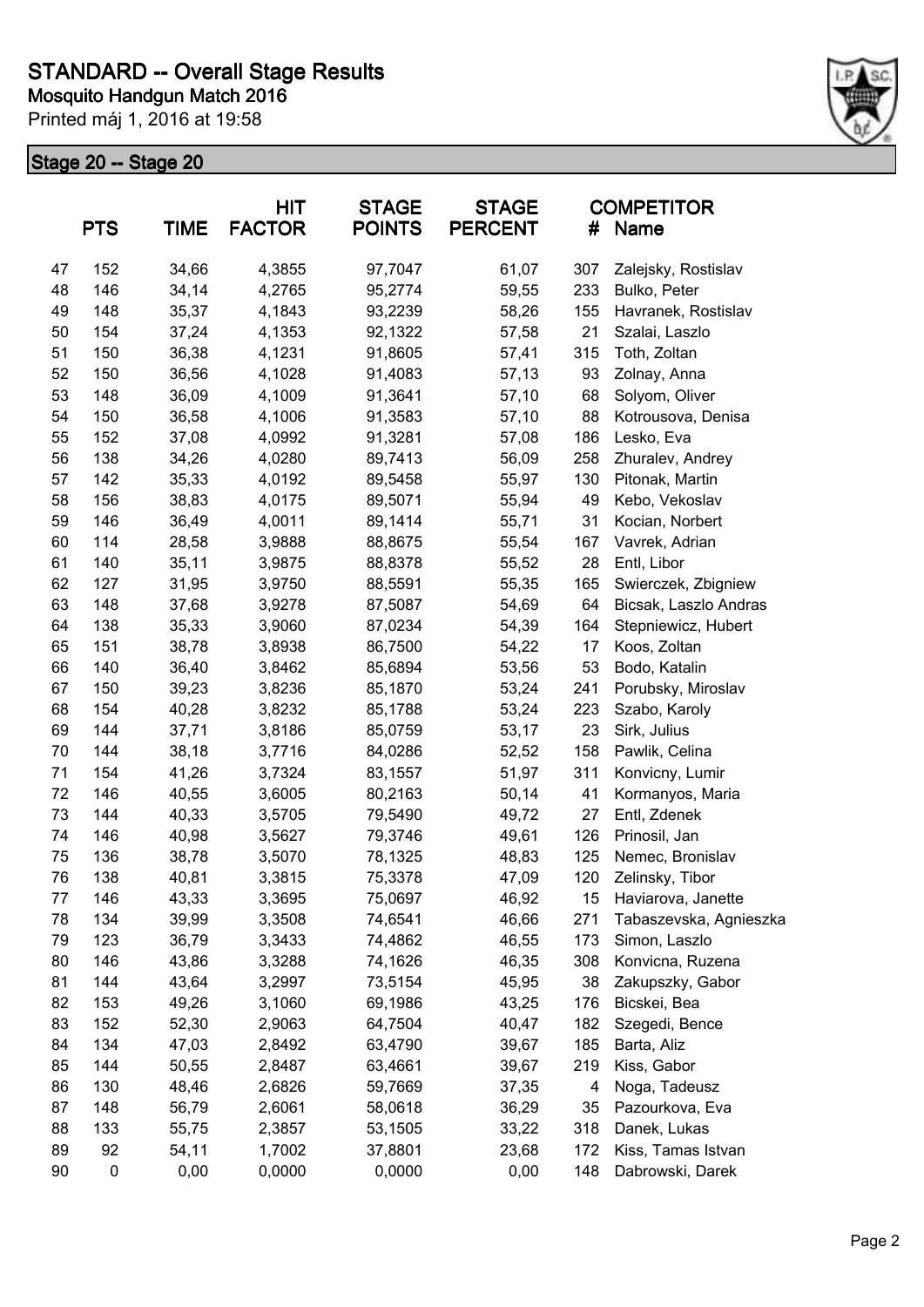

| <b>PTS</b>     |     | <b>TIME</b> | <b>HIT</b><br><b>FACTOR</b> | <b>STAGE</b><br><b>POINTS</b> | <b>STAGE</b><br><b>PERCENT</b> | #   | <b>COMPETITOR</b><br>Name |
|----------------|-----|-------------|-----------------------------|-------------------------------|--------------------------------|-----|---------------------------|
| 1              | 154 | 21,53       | 7,1528                      | 160,0000                      | 100,00                         | 112 | Stepan, Michal            |
| $\overline{2}$ | 150 | 21,21       | 7,0721                      | 158,1954                      | 98,87                          | 268 | Fedor, Marian             |
| 3              | 160 | 22,96       | 6,9686                      | 155,8804                      | 97,43                          | 92  | Momcilovic, Ljubisa       |
| 4              | 150 | 21,84       | 6,8681                      | 153,6321                      | 96,02                          | 111 | Hrnciarik, Andrej         |
| 5              | 152 | 23,14       | 6,5687                      | 146,9344                      | 91,83                          | 101 | Hos, Ivan                 |
| 6              | 156 | 23,84       | 6,5436                      | 146,3732                      | 91,48                          | 67  | Zapletal, Miroslav        |
| $\overline{7}$ | 152 | 23,28       | 6,5292                      | 146,0508                      | 91,28                          | 283 | Koller, Hans Georg        |
| 8              | 158 | 24,96       | 6,3301                      | 141,5976                      | 88,50                          | 319 | Rasovic, Bosko            |
| 9              | 146 | 23,71       | 6,1577                      | 137,7414                      | 86,09                          | 73  | Sefranko, Karol           |
| 10             | 152 | 24,80       | 6,1290                      | 137,0993                      | 85,69                          | 239 | Kubica, Dusan             |
| 11             | 152 | 25,41       | 5,9819                      | 133,8080                      | 83,63                          | 316 | Sedy, Roman               |
| 12             | 152 | 25,88       | 5,8733                      | 131,3780                      | 82,11                          | 188 | Voyno, Alexey             |
| 13             | 146 | 25,19       | 5,7960                      | 129,6487                      | 81,03                          | 228 | Sebik, Ivan               |
| 14             | 148 | 25,61       | 5,7790                      | 129,2693                      | 80,79                          | 99  | Kovacs, Attila            |
| 15             | 152 | 26,46       | 5,7445                      | 128,4982                      | 80,31                          | 256 | Drimaj, Peter             |
| 16             | 150 | 26,30       | 5,7034                      | 127,5789                      | 79,74                          | 163 | Zachar, Bystrik           |
| 17             | 146 | 25,71       | 5,6787                      | 127,0264                      | 79,39                          | 97  | Panachev, Leonid          |
| 18             | 152 | 27,05       | 5,6192                      | 125,6955                      | 78,56                          | 146 | Boca, Rastislav           |
| 19             | 154 | 27,45       | 5,6102                      | 125,4936                      | 78,43                          | 106 | Fecura, Vladimir          |
| 20             | 142 | 25,53       | 5,5621                      | 124,4173                      | 77,76                          | 257 | Nagy, Ernest jun.         |
| 21             | 142 | 25,53       | 5,5621                      | 124,4173                      | 77,76                          | 166 | Szczesny, Bartosz         |
| 22             | 140 | 25,59       | 5,4709                      | 122,3773                      | 76,49                          | 169 | Bonk, Adrian              |
| 23             | 146 | 26,72       | 5,4641                      | 122,2249                      | 76,39                          | 95  | Manolevski, Michael       |
| 24             | 154 | 28,21       | 5,4591                      | 122,1127                      | 76,32                          | 160 | Mika, Marek               |
| 25             | 144 | 26,78       | 5,3771                      | 120,2805                      | 75,18                          | 317 | Sciranka, Martin          |
| 26             | 129 | 24,09       | 5,3549                      | 119,7833                      | 74,86                          | 168 | Galazka, Marcin           |
| 27             | 152 | 28,71       | 5,2943                      | 118,4278                      | 74,02                          | 152 | Maier, Markus             |
| 28             | 152 | 29,64       | 5,1282                      | 114,7120                      | 71,69                          | 60  | Ziebart, Friedrich        |
| 29             | 144 | 28,16       | 5,1136                      | 114,3861                      | 71,49                          | 117 | Chochula, Milos           |
| 30             | 148 | 28,95       | 5,1123                      | 114,3553                      | 71,47                          | 229 | Foltan, Stanislav         |
| 31             | 152 | 29,74       | 5,1110                      | 114,3262                      | 71,45                          | 118 | Belica, Michal            |
| 32             | 150 | 29,40       | 5,1020                      | 114,1267                      | 71,33                          | 81  | Salamon, Timea            |
| 33             | 150 | 29,60       | 5,0676                      | 113,3556                      | 70,85                          | 44  | Misik, Peter              |
| 34             | 156 | 30,87       | 5,0535                      | 113,0398                      | 70,65                          | 227 | Didy, Jozef               |
| 35             | 158 | 31,41       | 5,0302                      | 112,5207                      | 70,33                          | 119 | Caradsky, Tomas           |
| 36             | 148 | 29,49       | 5,0187                      | 112,2613                      | 70,16                          | 90  | Deledivka, Inna           |
| 37             | 152 | 30,46       | 4,9902                      | 111,6238                      | 69,76                          | 254 | Palka, Jan                |
| 38             | 138 | 27,67       | 4,9874                      | 111,5612                      | 69,73                          | 85  | Shevchenko, Sergeii       |
| 39             | 154 | 30,93       | 4,9790                      | 111,3741                      | 69,61                          | 230 | Velic, Miroslav           |
| 40             | 158 | 31,93       | 4,9483                      | 110,6882                      | 69,18                          | 209 | Plank, Gerhard            |
| 41             | 146 | 29,64       | 4,9258                      | 110,1839                      | 68,86                          | 269 | Penov, Anton              |
| 42             | 154 | 31,84       | 4,8367                      | 108,1909                      | 67,62                          | 138 | Holan, Roman              |
| 43             | 154 | 32,24       | 4,7767                      | 106,8486                      | 66,78                          | 141 | Knapek, Matej             |
| 44             | 146 | 30,65       | 4,7635                      | 106,5530                      | 66,60                          | 202 | Lang, Johann              |
| 45             | 148 | 31,23       | 4,7390                      | 106,0066                      | 66,25                          | 29  | Radolec, Michal           |
| 46             | 146 | 31,14       | 4,6885                      | 104,8763                      | 65,55                          | 137 | Bocskoras, Benjamin       |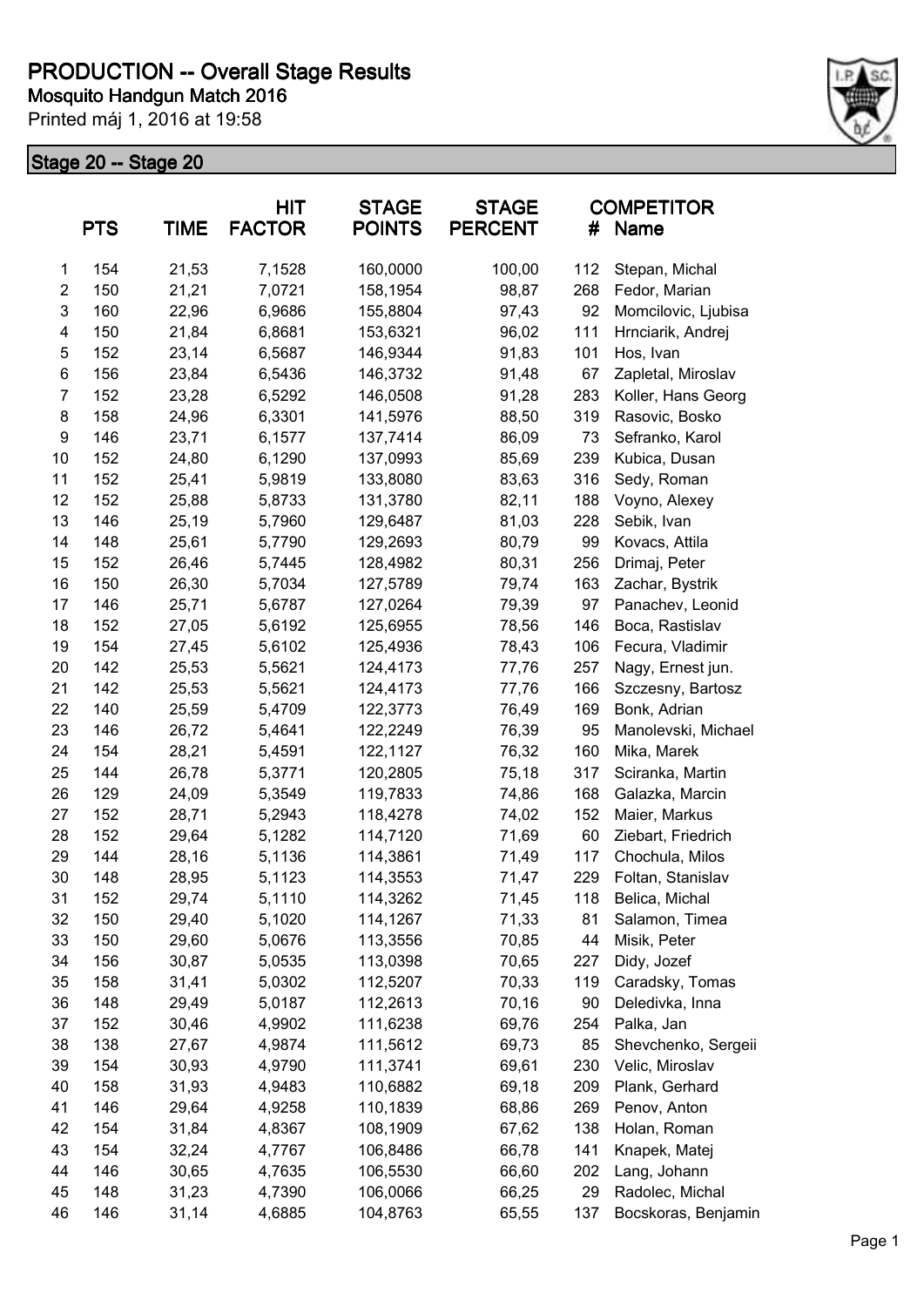

|    | <b>PTS</b> | <b>TIME</b> | <b>HIT</b><br><b>FACTOR</b> | <b>STAGE</b><br><b>POINTS</b> | <b>STAGE</b><br><b>PERCENT</b> | #                         | <b>COMPETITOR</b><br><b>Name</b> |
|----|------------|-------------|-----------------------------|-------------------------------|--------------------------------|---------------------------|----------------------------------|
| 47 | 156        | 33,47       | 4,6609                      | 104,2587                      | 65,16                          | 259                       | Kovalchuk, Andrey                |
| 48 | 146        | 31,34       | 4,6586                      | 104,2071                      | 65,13                          | 187                       | Schlegl, Bernhard                |
| 49 | 138        | 29,91       | 4,6138                      | 103,2062                      | 64,50                          | 194                       | Lazorik, Maros                   |
| 50 | 142        | 30,78       | 4,6134                      | 103,1960                      | 64,50                          | 114                       | Hrabaj, Marian                   |
| 51 | 148        | 32,26       | 4,5877                      | 102,6220                      | 64,14                          | 281                       | Gaberscik, Andreas               |
| 52 | 154        | 34,48       | 4,4664                      | 99,9072                       | 62,44                          | 184                       | Tobias, Matyas                   |
| 53 | 125        | 28,22       | 4,4295                      | 99,0823                       | 61,93                          | 128                       | Glezgo, Tomas                    |
| 54 | 146        | 33,15       | 4,4042                      | 98,5173                       | 61,57                          | 89                        | Lazarevic, Dejan                 |
| 55 | 148        | 33,76       | 4,3839                      | 98,0624                       | 61,29                          | 220                       | Ambrus, Oliver                   |
| 56 | 137        | 31,33       | 4,3728                      | 97,8146                       | 61,13                          | 116                       | Trencan, Peter                   |
| 57 | 146        | 33,93       | 4,3030                      | 96,2526                       | 60,16                          | 224                       | Potts, Stephen                   |
| 58 | 146        | 34,08       | 4,2840                      | 95,8289                       | 59,89                          | 210                       | Reiter, Doris                    |
| 59 | 150        | 35,62       | 4,2111                      | 94,1978                       | 58,87                          | 297                       | Chlebovcova, Zuzana              |
| 60 | 140        | 33,83       | 4,1383                      | 92,5698                       | 57,86                          | 48                        | Kociolek, Jacek                  |
| 61 | 152        | 37,49       | 4,0544                      | 90,6925                       | 56,68                          | 14                        | Gangler, Csaba                   |
| 62 | 148        | 36,67       | 4,0360                      | 90,2805                       | 56,43                          | $\overline{7}$            | Majling, Andrej                  |
| 63 | 134        | 35,77       | 3,7462                      | 83,7971                       | 52,37                          | 246                       | Hruzek, Roman                    |
| 64 | 125        | 34,94       | 3,5776                      | 80,0259                       | 50,02                          | 237                       | Pribilincova, Hana               |
| 65 | 122        | 34,48       | 3,5383                      | 79,1473                       | 49,47                          | 221                       | Deuchar, Russ                    |
| 66 | 154        | 45,57       | 3,3794                      | 75,5936                       | 47,25                          | 206                       | Danzer, Robert                   |
| 67 | 146        | 43,36       | 3,3672                      | 75,3194                       | 47,07                          | 279                       | Kolomyjski, Tomasz               |
| 68 | 140        | 41,83       | 3,3469                      | 74,8658                       | 46,79                          | 232                       | Parak, Dominik                   |
| 69 | 140        | 41,89       | 3,3421                      | 74,7586                       | 46,72                          | 292                       | Belme, Attila                    |
| 70 | 126        | 38,71       | 3,2550                      | 72,8099                       | 45,51                          | 56                        | Brunner, Herbert                 |
| 71 | 124        | 38,49       | 3,2216                      | 72,0638                       | 45,04                          | 55                        | Galagan, Vasiliy                 |
| 72 | 134        | 44,05       | 3,0420                      | 68,0459                       | 42,53                          | 121                       | Gerek, Matus                     |
| 73 | 154        | 51,26       | 3,0043                      | 67,2025                       | 42,00                          | 87                        | Momcilovic, Snezana              |
| 74 | 112        | 39,77       | 2,8162                      | 62,9949                       | 39,37                          | 204                       | Schmidt, Jurgen                  |
| 75 | 91         | 38,84       | 2,3429                      | 52,4089                       | 32,76                          | 190                       | Czuczor, Zsolt                   |
| 76 | 150        | 66,28       | 2,2631                      | 50,6235                       | 31,64                          | 240                       | Novotna, Marta                   |
| 77 | 93         | 64,52       | 1,4414                      | 32,2427                       | 20,15                          | 159                       | Kwintkiewicz, Adam               |
| 78 | 51         | 53,20       | 0,9586                      | 21,4438                       | 13,40                          | $\ensuremath{\mathsf{3}}$ | Bopkova, Eniko                   |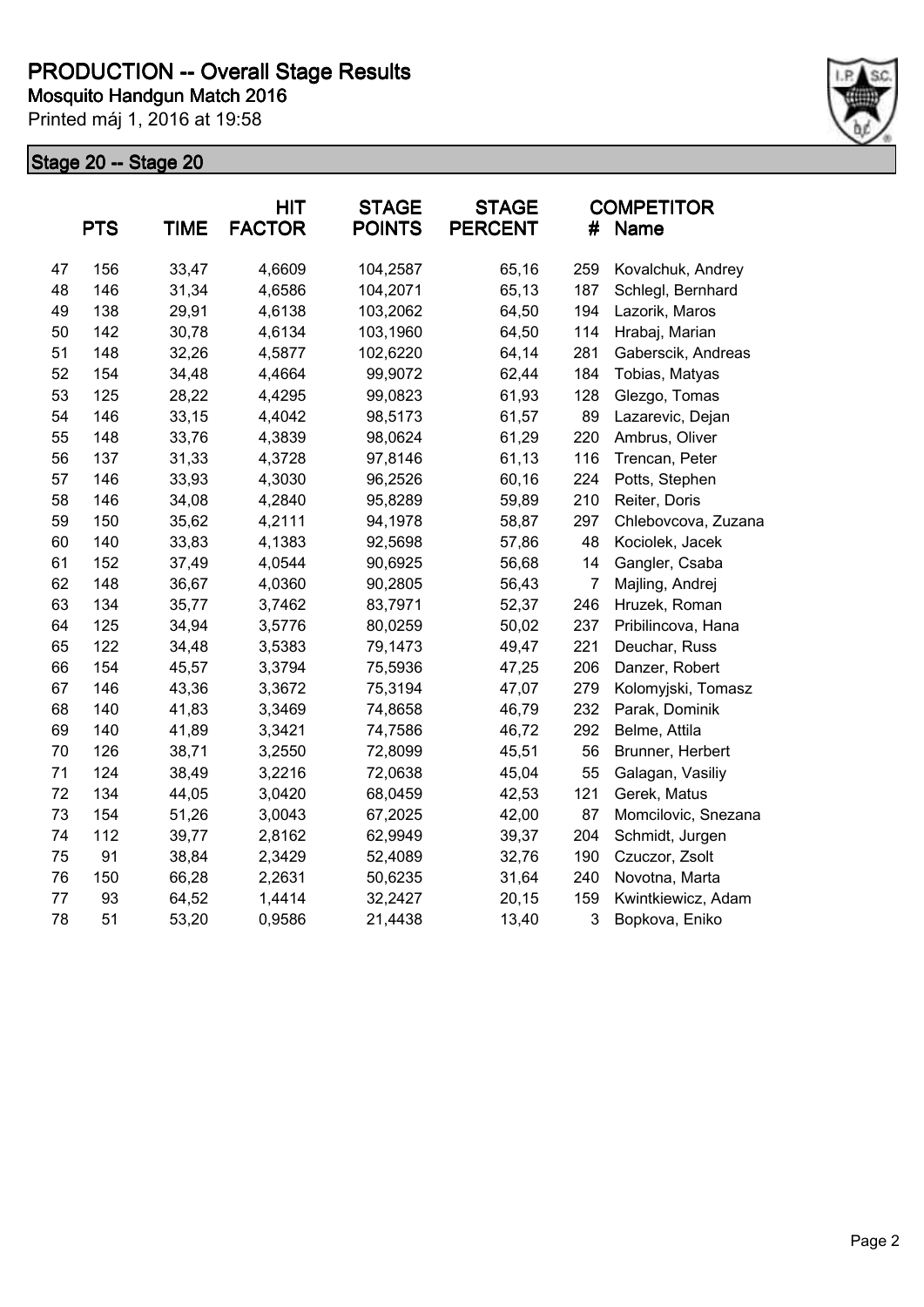

|    | <b>PTS</b> | <b>TIME</b> | <b>HIT</b><br><b>FACTOR</b> | <b>STAGE</b><br><b>POINTS</b> | <b>STAGE</b><br><b>PERCENT</b> | #   | <b>COMPETITOR</b><br><b>Name</b> |
|----|------------|-------------|-----------------------------|-------------------------------|--------------------------------|-----|----------------------------------|
| 1  | 146        | 25,65       | 5,6920                      | 160,0000                      | 100,00                         | 278 | Fischer, Christoph               |
| 2  | 157        | 29,16       | 5,3841                      | 151,3445                      | 94,59                          | 238 | Breitler, Christian              |
| 3  | 158        | 35,33       | 4,4721                      | 125,7094                      | 78,57                          | 62  | Fers, Sandor                     |
| 4  | 159        | 35,87       | 4,4327                      | 124,6006                      | 77,88                          | 222 | Bakonyi, Andras                  |
| 5  | 148        | 35,71       | 4,1445                      | 116,5001                      | 72,81                          | 122 | Vnucko, Jan                      |
| 6  | 144        | 35,64       | 4,0404                      | 113,5741                      | 70,98                          | 231 | Vogel, Michael                   |
| 7  | 154        | 38,59       | 3,9907                      | 112,1761                      | 70,11                          | 217 | Weghofer, Peter                  |
| 8  | 142        | 36,30       | 3,9118                      | 109,9604                      | 68,73                          | 293 | Linke, Gunter                    |
| 9  | 136        | 36,23       | 3,7538                      | 105,5176                      | 65,95                          | 205 | Koenigsberger, Marcus            |
| 10 | 150        | 40,45       | 3,7083                      | 104,2383                      | 65,15                          | 40  | Sotet, Gabor                     |
| 11 | 137        | 37,60       | 3,6436                      | 102,4206                      | 64,01                          | 214 | Farkas, Robert                   |
| 12 | 116        | 32,79       | 3,5377                      | 99,4423                       | 62,15                          | 179 | Huber, Max                       |
| 13 | 142        | 44,85       | 3,1661                      | 88,9980                       | 55,62                          | 24  | Regenyi, Kund                    |
| 14 | 146        | 49,44       | 2,9531                      | 83,0097                       | 51,88                          | 296 | Howell, Kevin                    |
| 15 | 150        | 53,60       | 2,7985                      | 78,6649                       | 49,17                          | 37  | Low, Szabolcs                    |